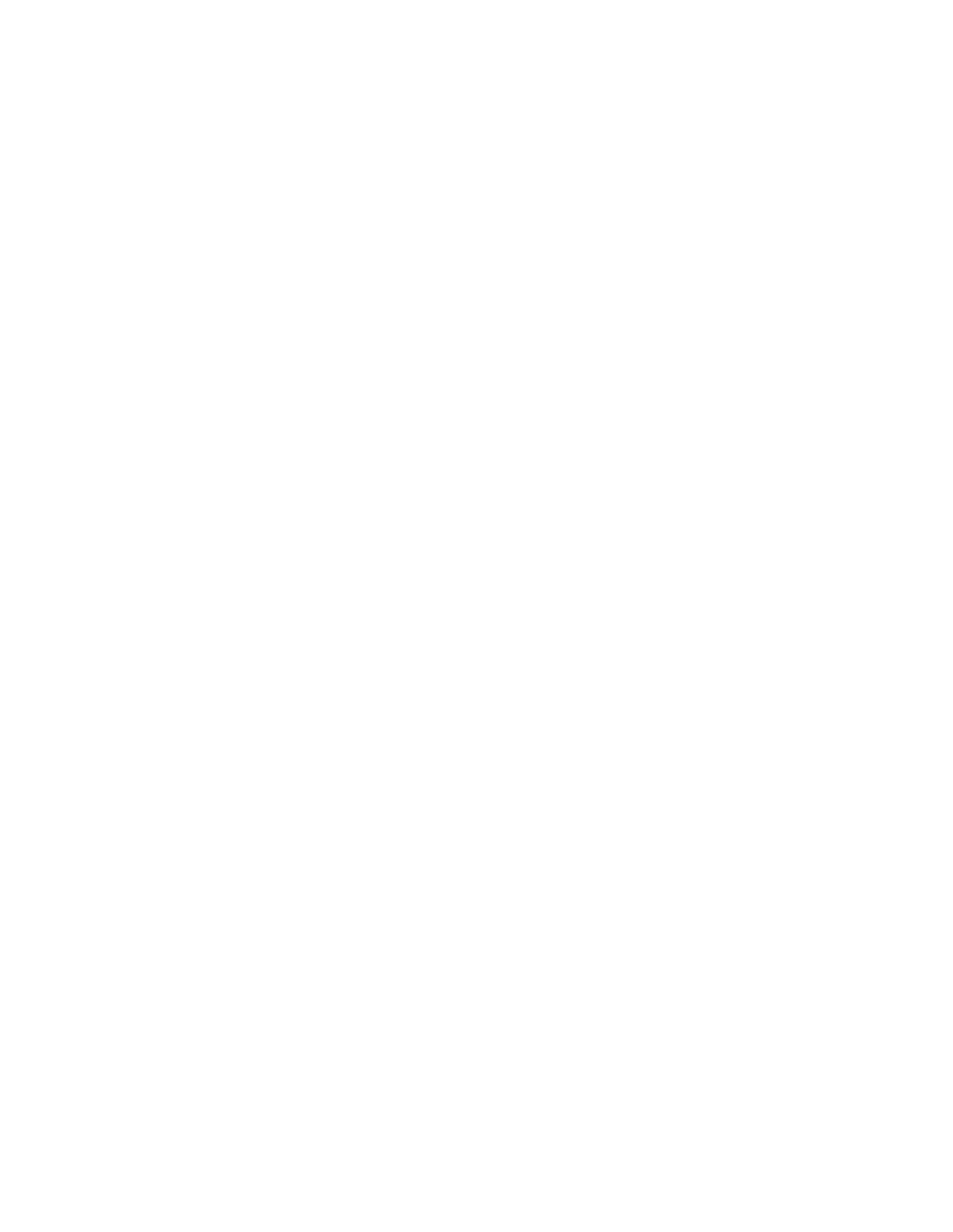### **A CKNOWLEDGMENTS**

any individuals contributed in important ways to this report. First, we thank Rebecca Maynard, former project director and co-principal investigator, whose hard work, -creative thinking, and strong leadership during the evaluation's first several years Maynard, former project director and co-principal investigator, whose hard work, Creative thinking, and strong leadership during the evaluation's first several years made this study and report possible. We also thank Amy J support throughout this study in numerous capacities, including her role as Deputy Project Director and Survey Director.

We also thank the Title V, Section 510 Abstinence Education Program grantees who have generously allowed us to visit their programs, meet with staff, and observe their operations. Among these grantees, we are especially grateful to those who created and/or are directing the programs that are the focus of the study: Jacqueline Del Rosario with *ReCapturing the Vision* in Miami, Florida; Vicki Hearns Moses with *Teens in Control* in Clarksdale, Mississippi; Gale Grant, Ginelle Ampy, and Kathy Douglas with *My Choice, My Future!* in Powhatan, Virginia; and Dawn Groshek, Marty Kerrigan, Rosemary Fisher, and Lyn Hildenbrand with *Families United to Prevent Teen Pregnancy* in Milwaukee, Wisconsin. We also would like to thank the many school district staff in these communities who have supported the evaluation.

We have consistently received outstanding guidance and support from members of the projectís technical workgroup. Current members include Marilyn Benoit, Sarah Brown, Ron Haskins, Jim Jaccard, Joe McIlhaney, Robert Michael, Kristin Moore, Susan Philliber, Robert Rector, David Rowberry, Freya Sonenstein, John Vessey, and Brian Wilcox. Many members of the research and policy community—especially Christine Bachrach, Cassie Bevan, Nancye Campbell, Stan Koutstaal, Susan Newcomer, David Siegel, Shepherd Smith, Matthew Stagner, Amy Stephens, and Pat Funderburk Ware—have been generous in answering questions and offering advice. Gary Burtless, Judy Gueron, Rob Hollister, and David Myers provided an extremely valuable review of the study design.

Carolyn Miller, John Homrighausen, Anne Self, Linda Mendenko, Jason Markesich, Milena Rosenblum, and Linda Bandeh shared various responsibilities for the design and oversight of the survey and school records data collection. Peter Schochet and Alan Hershey provided many useful comments on drafts of the documents. William Garrett expertly produced this report.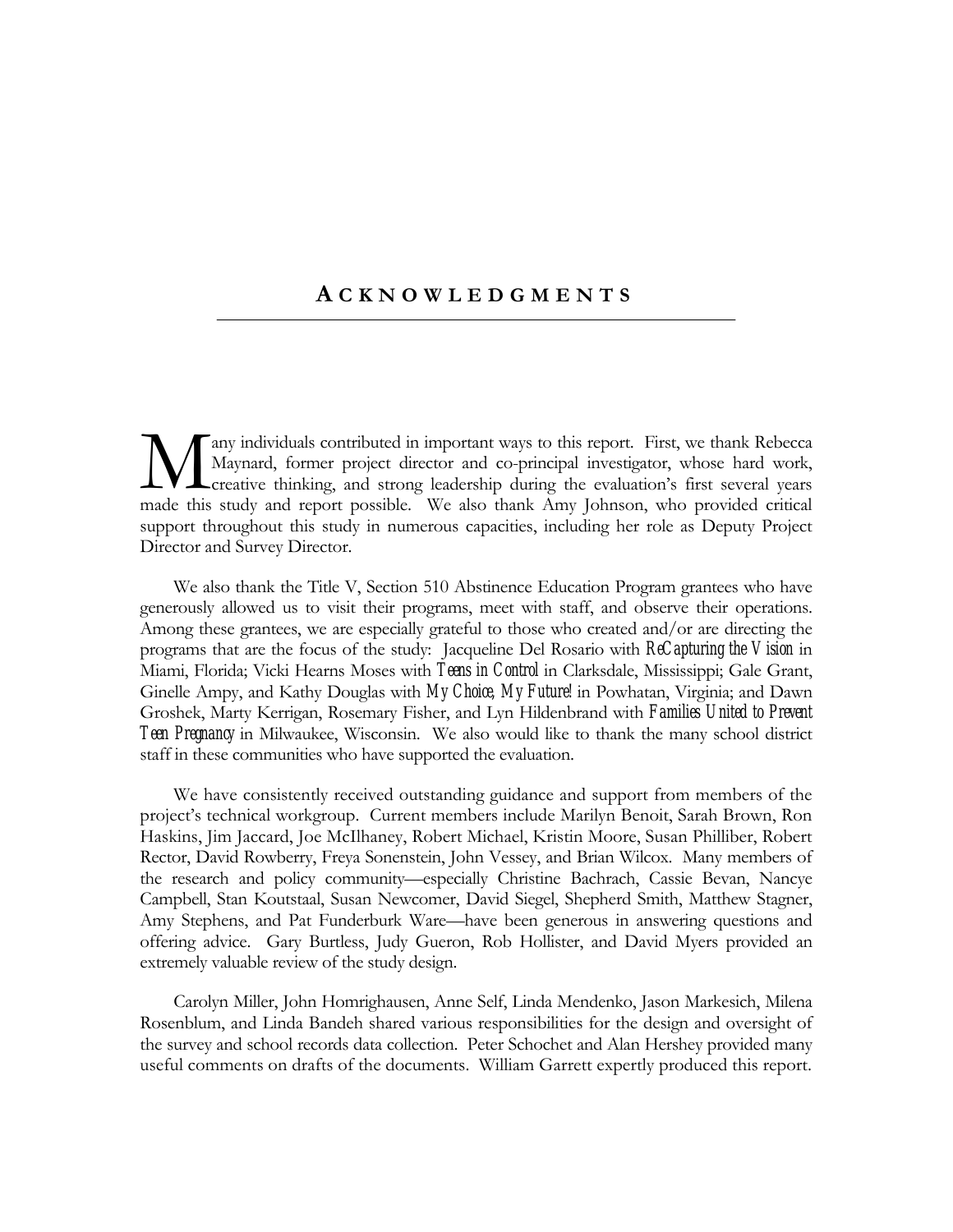$iv =$ 

We are deeply grateful for the longstanding support of the staff at the U.S. Department of Health and Human Services who oversee this project, especially to Meredith Kelsey, the project officer for this study, Martha Moorehouse, Barbara Broman, Lisa Trivits, and Nicole Gardner-Neblett. They have accompanied us on site visits, worked with us to stay abreast of and respond quickly to emerging issues and concerns related to the study, and provided consistent support and guidance for the project.

Although we gratefully acknowledge the input of these and many other individuals, we alone are responsible for any errors or omissions in the report. Any opinions expressed in this report are those of the authors and do not necessarily reflect the views of the U.S. Department of Health and Human Services or others.

Christopher Trenholm, Project Director ctrenholm@mathematica-mpr.com Barbara Devaney, Co-Investigator bdevaney@mathematica-mpr.com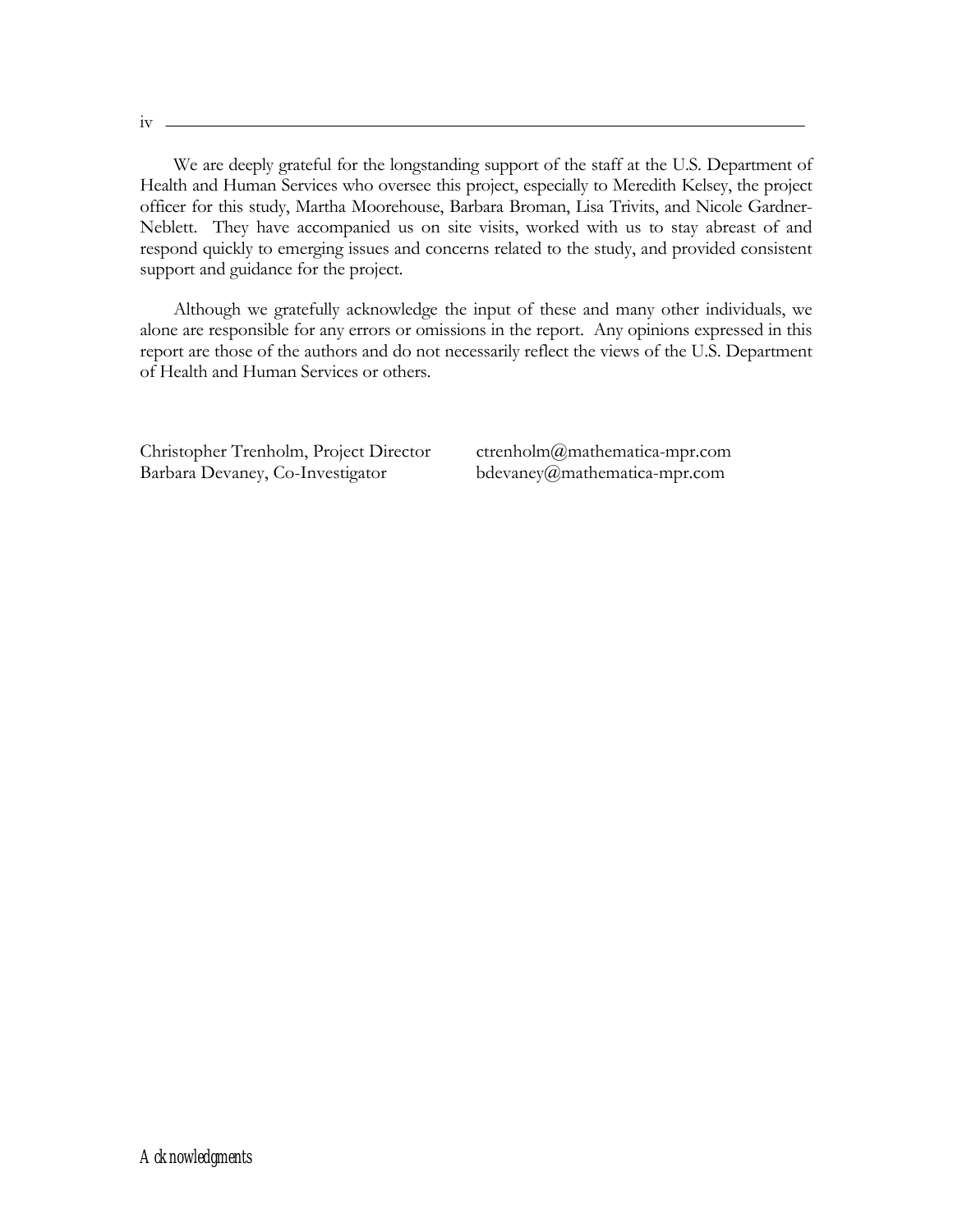## CONTENTS

| Chapter      |                                                             | Page |
|--------------|-------------------------------------------------------------|------|
|              |                                                             |      |
| I            |                                                             |      |
|              |                                                             |      |
|              |                                                             |      |
|              |                                                             |      |
|              | EVALUATION OF TITLE V, SECTION 510 ABSTINENCE EDUCATION     |      |
| $\mathbf{H}$ |                                                             |      |
|              |                                                             |      |
|              |                                                             |      |
|              |                                                             |      |
|              | Existing Health, Family Life, and Sex Education Services 10 |      |
|              |                                                             |      |
|              |                                                             |      |
|              |                                                             |      |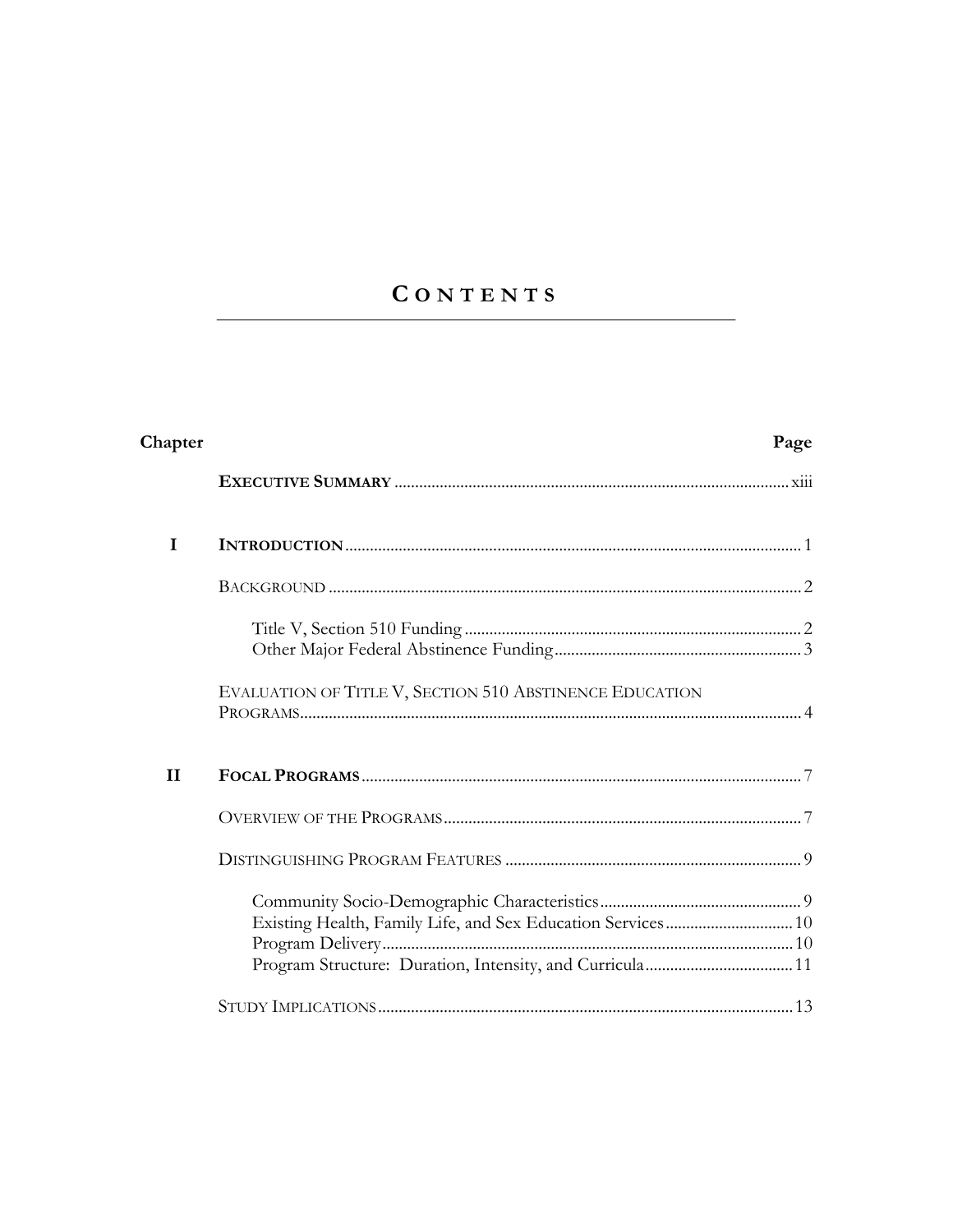$\overline{\text{vi}}$   $\overline{\text{v}}$ 

| Chapter |                                                                | Page |
|---------|----------------------------------------------------------------|------|
| III     | DESIGN AND METHODS FOR THE FINAL IMPACT EVALUATION 17          |      |
|         |                                                                |      |
|         |                                                                |      |
|         |                                                                |      |
|         |                                                                |      |
|         |                                                                |      |
|         |                                                                |      |
|         |                                                                |      |
|         |                                                                |      |
|         |                                                                |      |
|         |                                                                |      |
|         |                                                                |      |
| IV      | <b>IMPACTS ON SEXUAL ABSTINENCE AND TEEN RISK BEHAVIORS 29</b> |      |
|         |                                                                |      |
|         |                                                                |      |
|         |                                                                |      |
|         |                                                                |      |
| V       | <b>KNOWLEDGE AND PERCEPTIONS OF RISKS ASSOCIATED WITH</b>      |      |
|         |                                                                |      |
|         | PERCEPTIONS OF CONDOM AND BIRTH CONTROL PILL EFFECTIVENESS  43 |      |
|         |                                                                |      |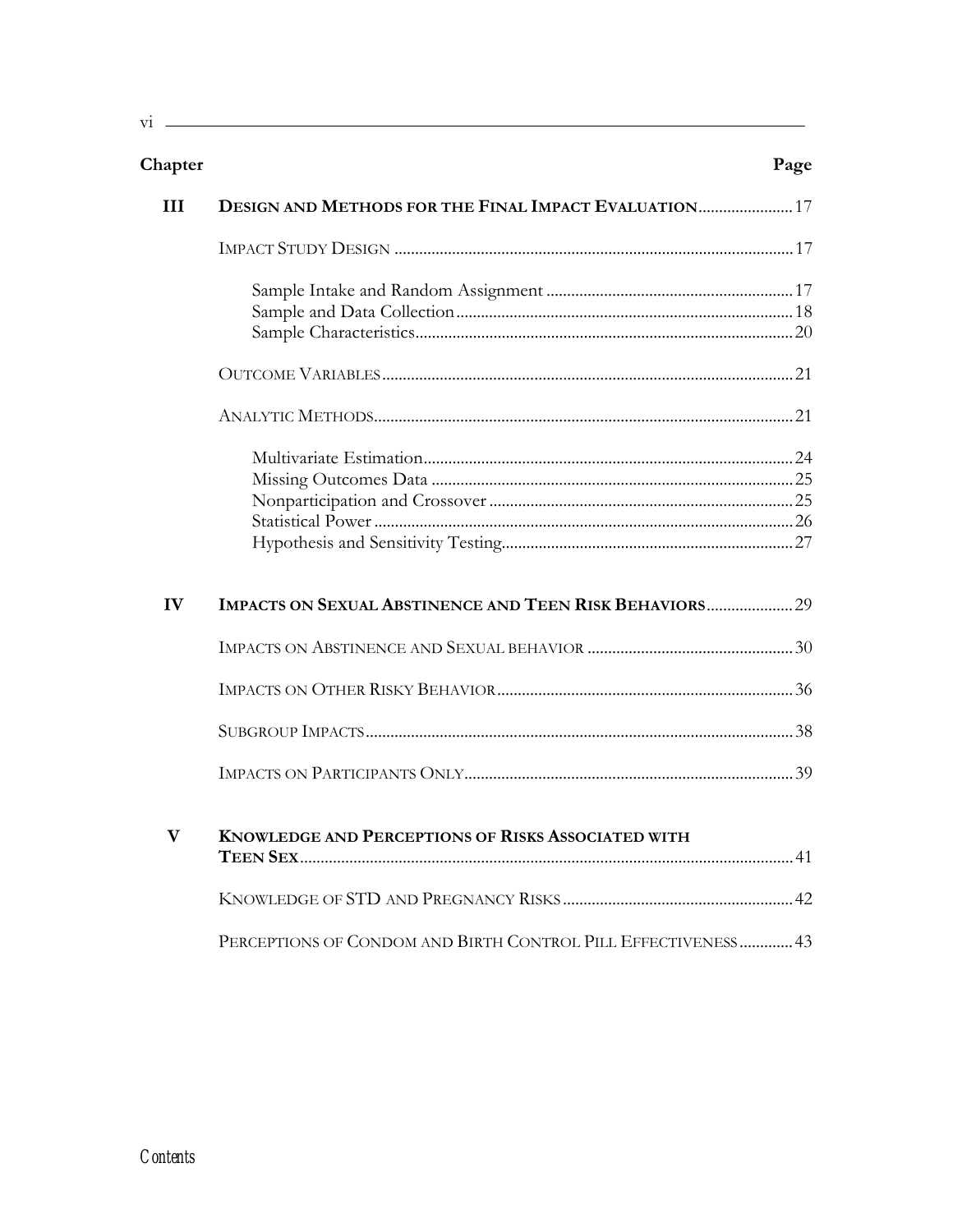|         | $\overline{\phantom{a}}$ vii                                                                                   |      |
|---------|----------------------------------------------------------------------------------------------------------------|------|
| Chapter |                                                                                                                | Page |
| VI      |                                                                                                                |      |
|         |                                                                                                                |      |
|         |                                                                                                                |      |
|         |                                                                                                                |      |
|         |                                                                                                                |      |
| VII     |                                                                                                                |      |
|         |                                                                                                                |      |
|         |                                                                                                                |      |
|         |                                                                                                                |      |
|         | Peer Support for Abstinence Erodes as Youth Move Through                                                       |      |
|         |                                                                                                                |      |
|         |                                                                                                                |      |
|         |                                                                                                                |      |
|         |                                                                                                                |      |
|         | APPENDIX B: OUTLINES OF CURRICULA USED BY THE FOUR PROGRAMS                                                    |      |
|         | APPENDIX C: SURVEY QUESTIONS UNDERLYING THE OUTCOME<br>MEASURES USED FOR THE FINAL IMPACT ANALYSISC.1          |      |
|         | APPENDIX D: ESTIMATED IMPACTS FOR SELECTED SUBGROUPS D.1                                                       |      |
|         | APPENDIX E: PROGRAM IMPACTS ON POTENTIAL MEDIATORS OF TEEN<br>SEXUAL ACTIVITY (MEASURED FROM THE FINAL FOLLOW- |      |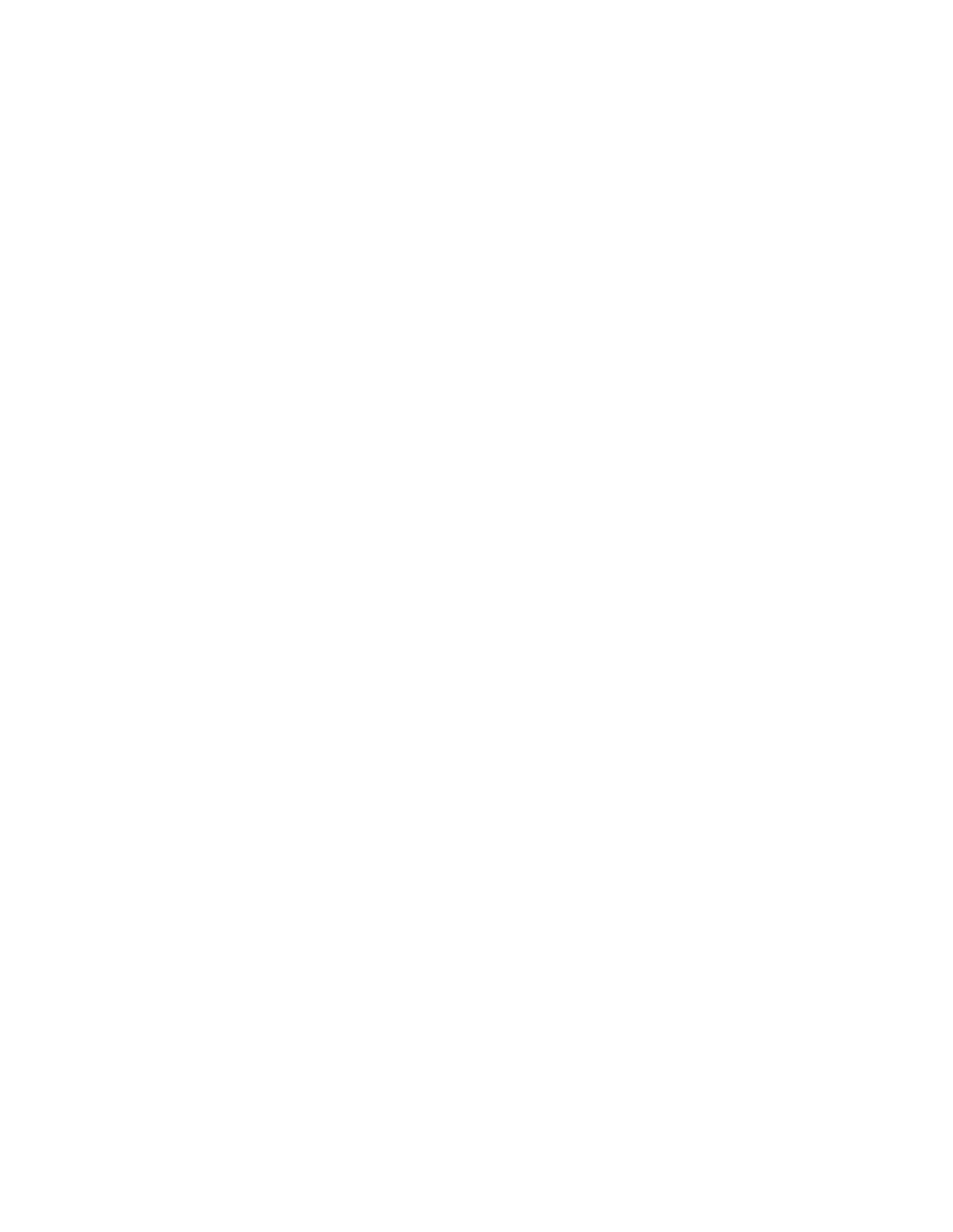# **T ABLES**

| Table  |                                                          | Page |
|--------|----------------------------------------------------------|------|
| I.1    |                                                          |      |
| II.1   |                                                          |      |
| II.2   | CHARACTERISTICS OF THE COMMUNITIES AND YOUTH SERVED BY   |      |
| III.1  |                                                          |      |
| III.2  |                                                          |      |
| III.3  |                                                          |      |
| III.4  | EXPLANATORY (CONTROL) VARIABLES USED IN THE FINAL        |      |
| III.5. | CONVENTIONS FOR DESCRIBING STATISTICAL SIGNIFICANCE OF   |      |
| IV.1   | ESTIMATED IMPACTS ON ABSTINENCE FROM SEXUAL INTERCOURSE, |      |
| IV.2   | ESTIMATED IMPACTS ON EXPECTATIONS TO ABSTAIN FROM SEXUAL |      |
| IV.3   | ESTIMATED IMPACTS ON POSSIBLE BEHAVIORAL CONSEQUENCES OF |      |
| IV.4   | ESTIMATED IMPACTS ON OTHER RISK BEHAVIORS, OVERALL AND   |      |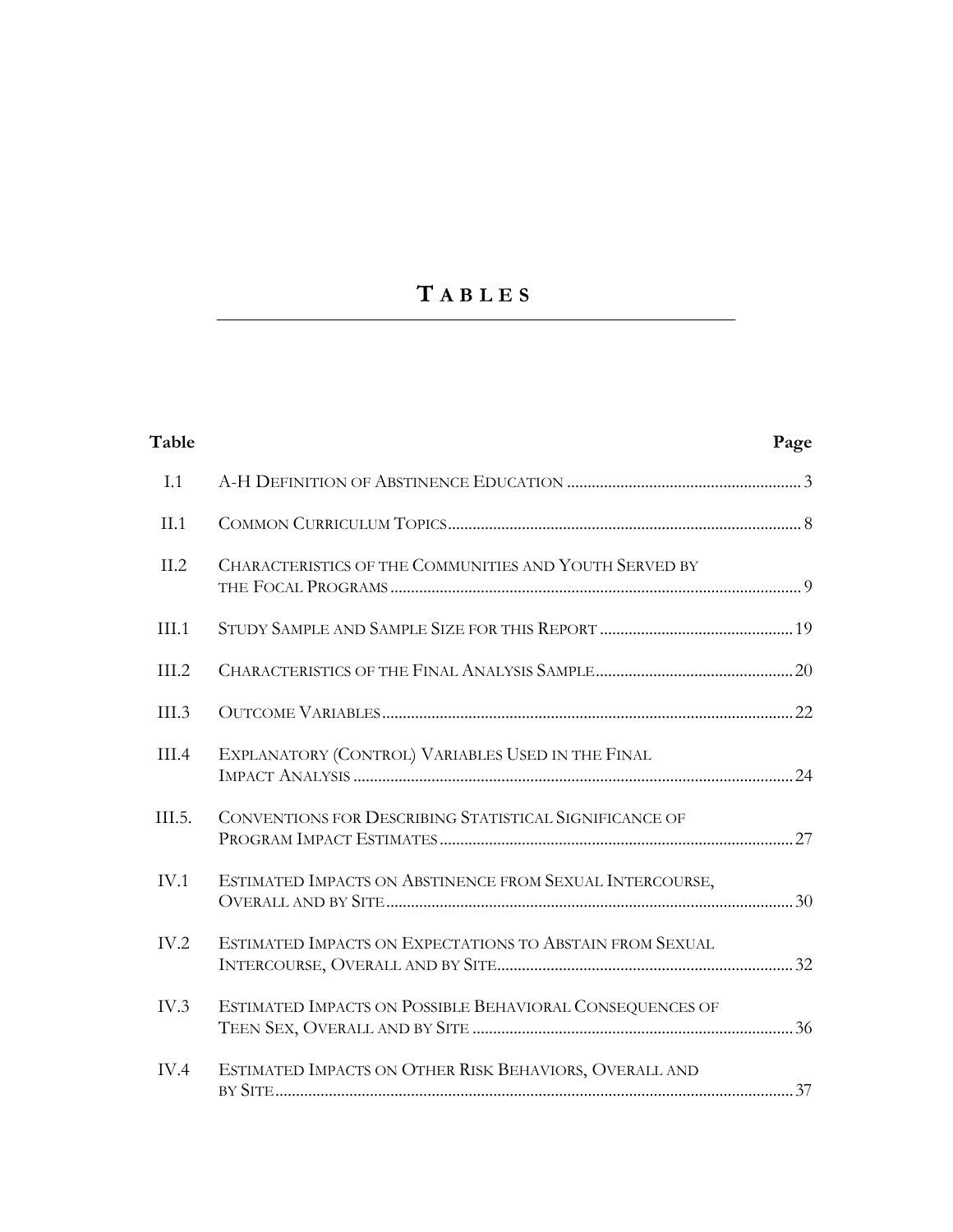$\mathbf{x}$  and  $\mathbf{x}$  and  $\mathbf{x}$  and  $\mathbf{x}$  and  $\mathbf{x}$  and  $\mathbf{x}$  and  $\mathbf{x}$  and  $\mathbf{x}$  and  $\mathbf{x}$  and  $\mathbf{x}$  and  $\mathbf{x}$  and  $\mathbf{x}$  and  $\mathbf{x}$  and  $\mathbf{x}$  and  $\mathbf{x}$  and  $\mathbf{x}$  and  $\mathbf{x}$  and  $\mathbf{x}$  and  $\mathbf{x$ 

### TABLE PAGE

 $\overline{\phantom{0}}$ 

| IV.5  | ESTIMATED IMPACTS ON SELECTED BEHAVIORAL OUTCOMES,          |     |
|-------|-------------------------------------------------------------|-----|
| IV.6  | ESTIMATED IMPACTS ON SELECTED BEHAVIORAL OUTCOMES,          | 39  |
| V.1   | ESTIMATED IMPACTS ON IDENTIFICATION OF STDS, OVERALL AND    |     |
| V.2   | ESTIMATED IMPACTS ON KNOWLEDGE OF PREGNANCY AND STD RISKS,  | 44  |
| VI.1. | LINKS BETWEEN POTENTIAL MEDIATORS AND LATER SEXUAL          | 54  |
| VI 2. | MEASURES FOUND PREDICTIVE OF SEXUAL ABSTINENCE: SCALE ITEMS | -55 |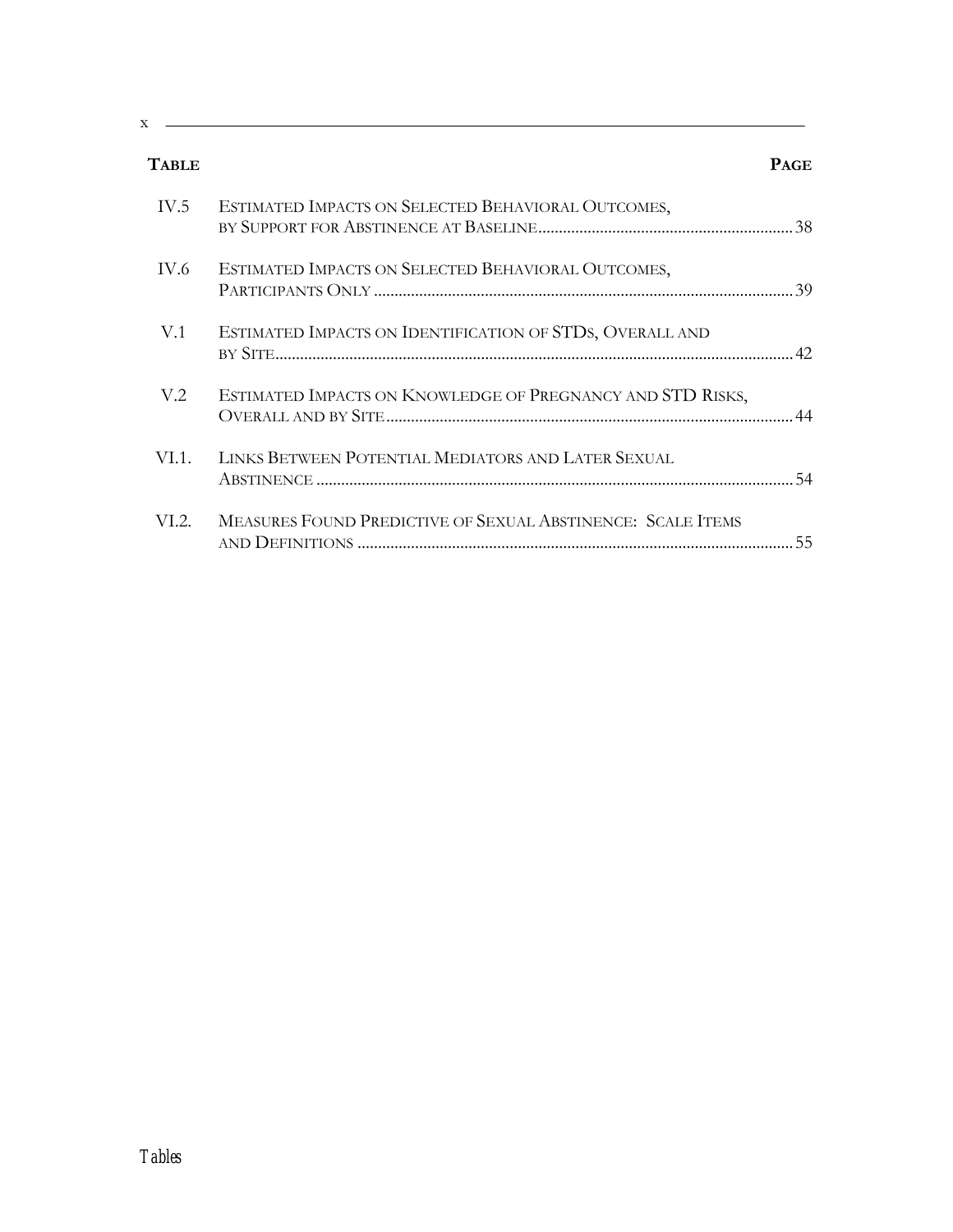## **F IGURES**

| Figure          | Page                                                          |
|-----------------|---------------------------------------------------------------|
| I.1             | LOGIC MODEL FOR EVALUATING THE IMPACT OF TITLE V,             |
| II.1            | PROGRAM SETTING AND CURRICULA, BY YEAR OF PROGRAM             |
| II.2            | AGE DISTRIBUTION OF THE STUDY SAMPLE AT THE TIME OF THE       |
| II.3            |                                                               |
| IV.1            | ESTIMATED IMPACTS ON REPORTED NUMBER OF SEXUAL PARTNERS  31   |
| IV.2            | ESTIMATED IMPACTS ON UNPROTECTED SEX AT FIRST INTERCOURSE  33 |
| IV.3            | ESTIMATED IMPACTS ON UNPROTECTED SEX, LAST 12 MONTHS  34      |
| IV.4            | ESTIMATED IMPACTS ON BIRTH CONTROL USE, LAST 12 MONTHS  35    |
| V.1             | ESTIMATED IMPACTS ON PERCEIVED EFFECTIVENESS OF CONDOMS FOR   |
| V <sub>.2</sub> | ESTIMATED IMPACTS ON PERCEIVED EFFECTIVENESS OF CONDOMS FOR   |
| V.3             | ESTIMATED IMPACTS ON PERCEIVED EFFECTIVENESS OF BIRTH CONTROL |
| V.4             | ESTIMATED IMPACTS ON PERCEIVED EFFECTIVENESS OF BIRTH CONTROL |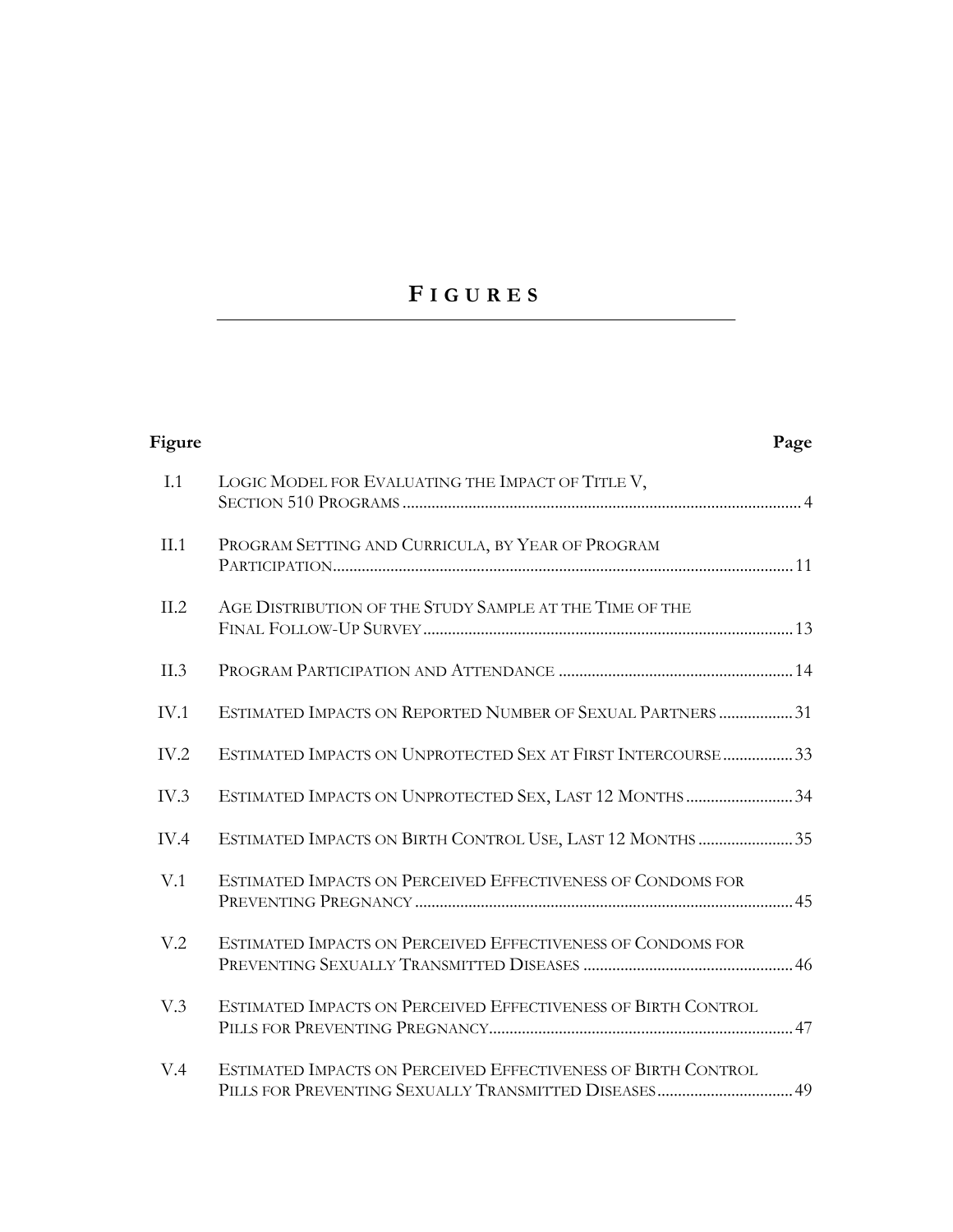$\overline{xii}$  —

| ou |
|----|
|    |

| Figure |                                                        | Page |
|--------|--------------------------------------------------------|------|
|        | VI.1 LOGIC MODEL FOR EVALUATING THE IMPACT OF TITLE V, | トラウ  |
|        |                                                        |      |
|        |                                                        |      |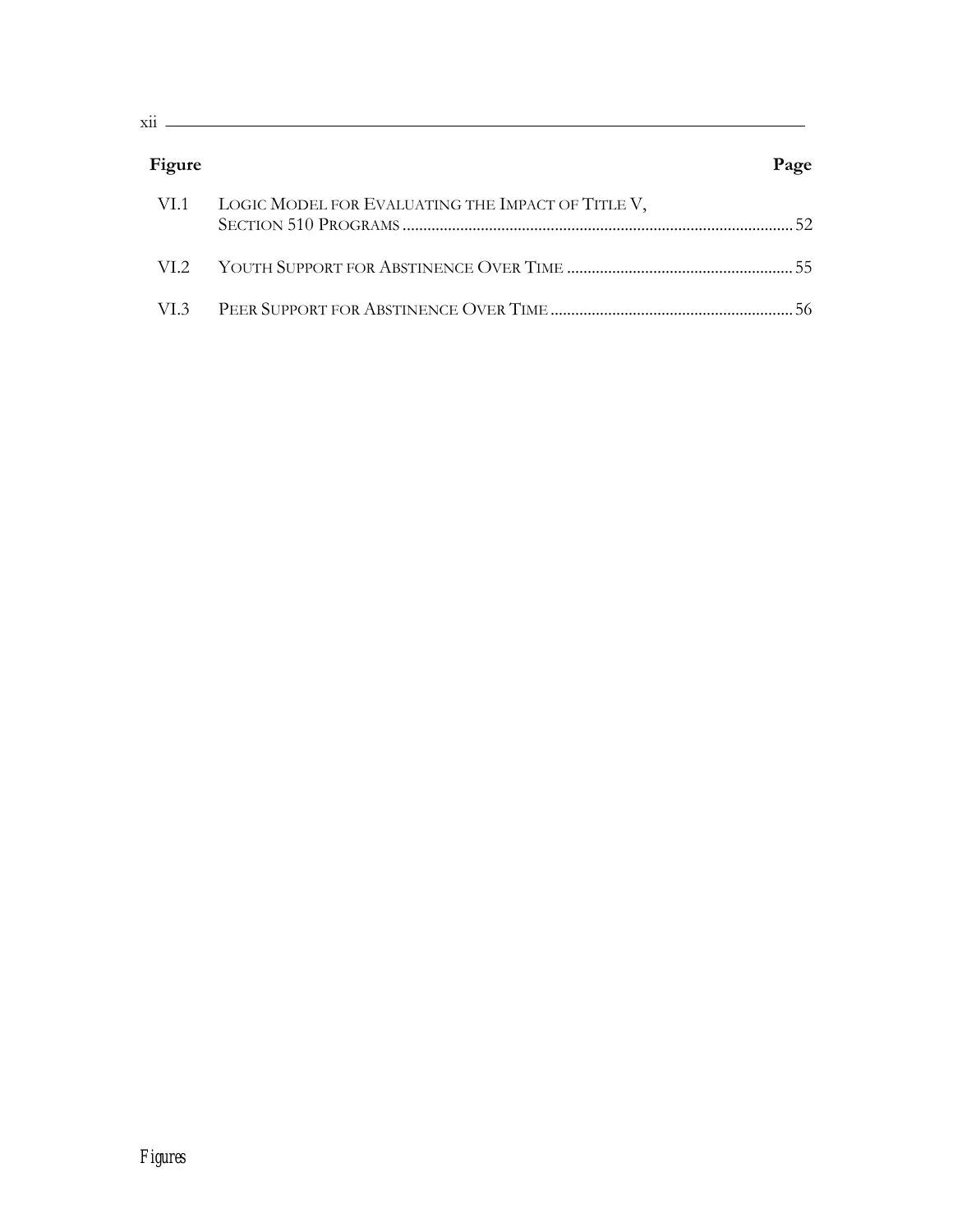## **E XECUTIVE S UMMARY**

he enactment of Title V, Section 510 of the Personal Responsibility and Work Opportunity Reconciliation Act of 1996 significantly increased the funding and prominence of abstinence education as an approach to promote sexual abstinence The enactment of Title V, Section 510 of the Personal Responsibility and Work Opportunity Reconciliation Act of 1996 significantly increased the funding and prominence of abstinence education as an approach to promote sexu allocated \$50 million annually in federal funding for programs that teach abstinence from sexual activity outside of marriage as the expected standard for school-age children. Under the matching block grant program administered by the U.S. Department of Health and Human Services (DHHS), states must match this federal funding at 75 percent, resulting in a total of \$87.5 million annually for Title V, Section 510 abstinence education programs. All programs receiving Title V, Section 510 abstinence education funding must comply with the "A-H" definition of abstinence education (Table 1).

In the Balanced Budget Act of 1997, Congress authorized a scientific evaluation of the Title V, Section 510 Abstinence Education Program. This report presents final results from a multi-year, experimentally-based impact study conducted as part of this evaluation. It focuses on four selected Title V, Section 510 abstinence education programs: (1) *My Choice, My Future!* in Powhatan, Virginia; (2) *ReCapturing the Vision* in Miami, Florida; (3) *Families United to Prevent Teen Pregnancy* (*FUPTP*) in Milwaukee, Wisconsin; and (4) *Teens in Control* in Clarksdale, Mississippi. Based on follow-up data collected from youth four to six years after study enrollment, the report presents the estimated program impacts on youth behavior, including sexual abstinence, risks of pregnancy and sexually transmitted diseases (STDs), and other related outcomes.

#### **FOCAL PROGRAMS FOR THIS REPORT**

The four selected programs offered a range of implementation settings and program strategies, reflecting the array of operational experiences of the Title V, Section 510 programs operating nationwide. The programs served youth living in a mix of urban communities (Miami and Milwaukee) and rural areas (Powhatan, Virginia and Clarksdale, Mississippi). In three of these communities, the youth served were predominantly African-American or Hispanic and from poor, single-parent households. In Powhatan, youth in the programs were mostly white, non-Hispanic youth from working- and middle-class, twoparent households.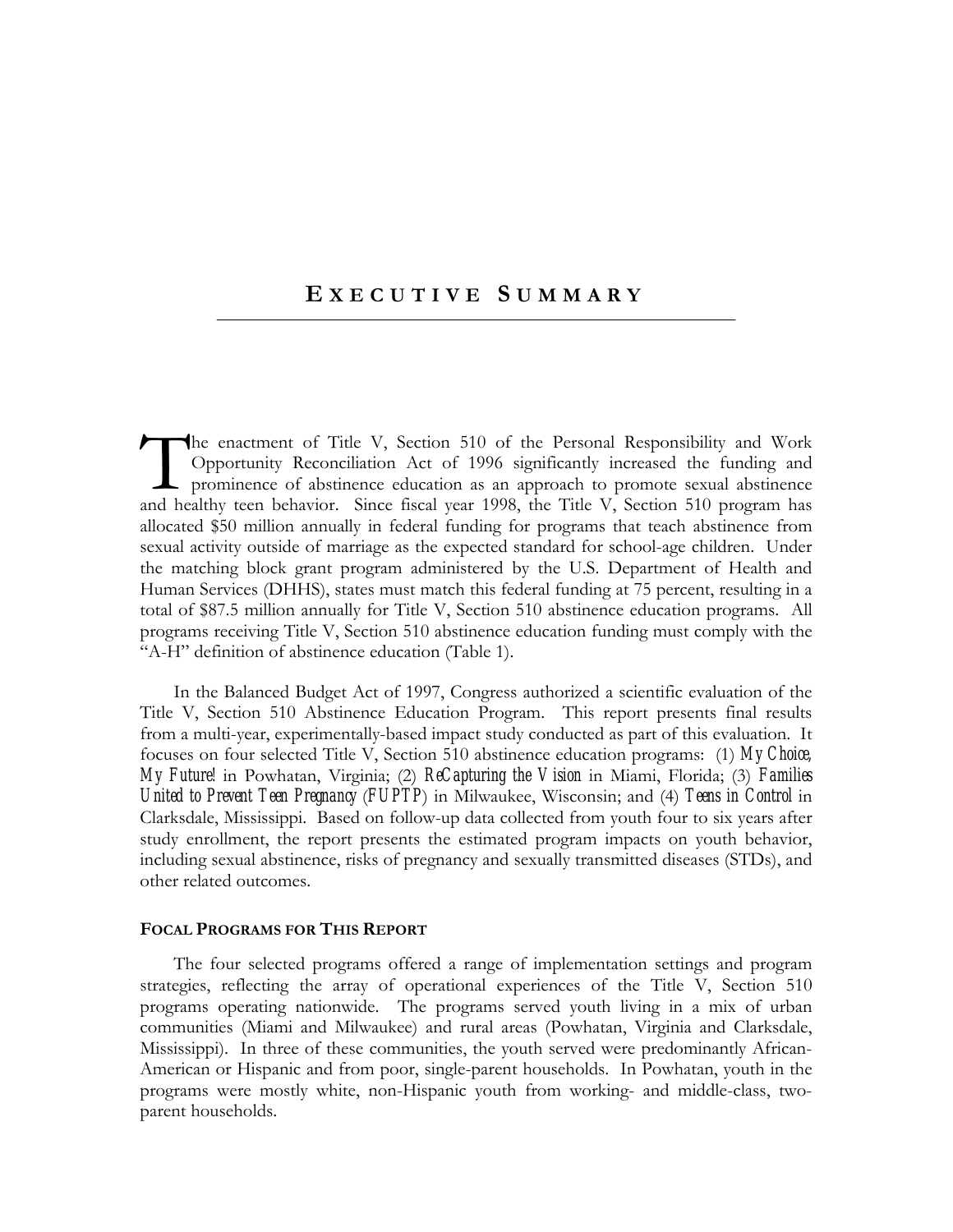#### xiv \_\_\_\_\_\_\_\_\_\_\_\_\_\_\_\_\_\_\_\_\_\_\_\_\_\_\_\_\_\_\_\_\_\_\_\_\_\_\_\_\_\_\_\_\_\_\_\_\_\_\_\_\_\_\_\_\_\_\_\_\_\_\_\_\_\_\_\_\_

#### **Table 1. A-H Definition of Abstinence Education for Title V, Section 510 Programs**

- A Have as its exclusive purpose teaching the social, psychological, and health gains to be realized by abstaining from sexual activity
- B Teach abstinence from sexual activity outside marriage as the expected standard for all school-age children
- C Teach that abstinence from sexual activity is the only certain way to avoid out-of-wedlock pregnancy, sexually transmitted diseases, and other associated health problems
- D Teach that a mutually faithful, monogamous relationship in the context of marriage is the expected standard of sexual activity
- E Teach that sexual activity outside the context of marriage is likely to have harmful psychological and physical effects
- F Teach that bearing children out of wedlock is likely to have harmful consequences for the child, the child's parents, and society
- G Teach young people how to reject sexual advances and how alcohol and drug use increases vulnerability to sexual advances
- H Teach the importance of attaining self-sufficiency before engaging in sexual activity

Source: Title V, Section 510 (b)(2)(A-H) of the Social Security Act (P.L. 104-193).

Other key dimensions of program variation include the following (Table 2):

- **Program Delivery.** The four programs differed substantially in their setting, program type, and attendance requirements.
	- **Setting:** Although all four programs served youth in school settings, *FUPTP* served youth after school and the other three programs served youth in classrooms during the school day much like any other course.
	- **Program Type:** Two of the programs were offered on an elective basis (*ReCapturing the Vision* and *FUPTP*), while the other two programs were non-elective classes.
	- **Attendance:** One program had voluntary attendance (*FUPTP*); the other three had mandatory attendance.
- *Ages of Youth Served.* Two of the programs—My Choice, My Future! and *ReCapturing the Vision*—targeted youth in middle school grades, while the other two programs targeted youth in upper elementary grades.
- **Program Duration and Intensity.** Although all programs offered more than 50 contact hours, making them relatively intense among programs funded by the Title V, Section 510 grant, two of the programs—*ReCapturing the Vision* and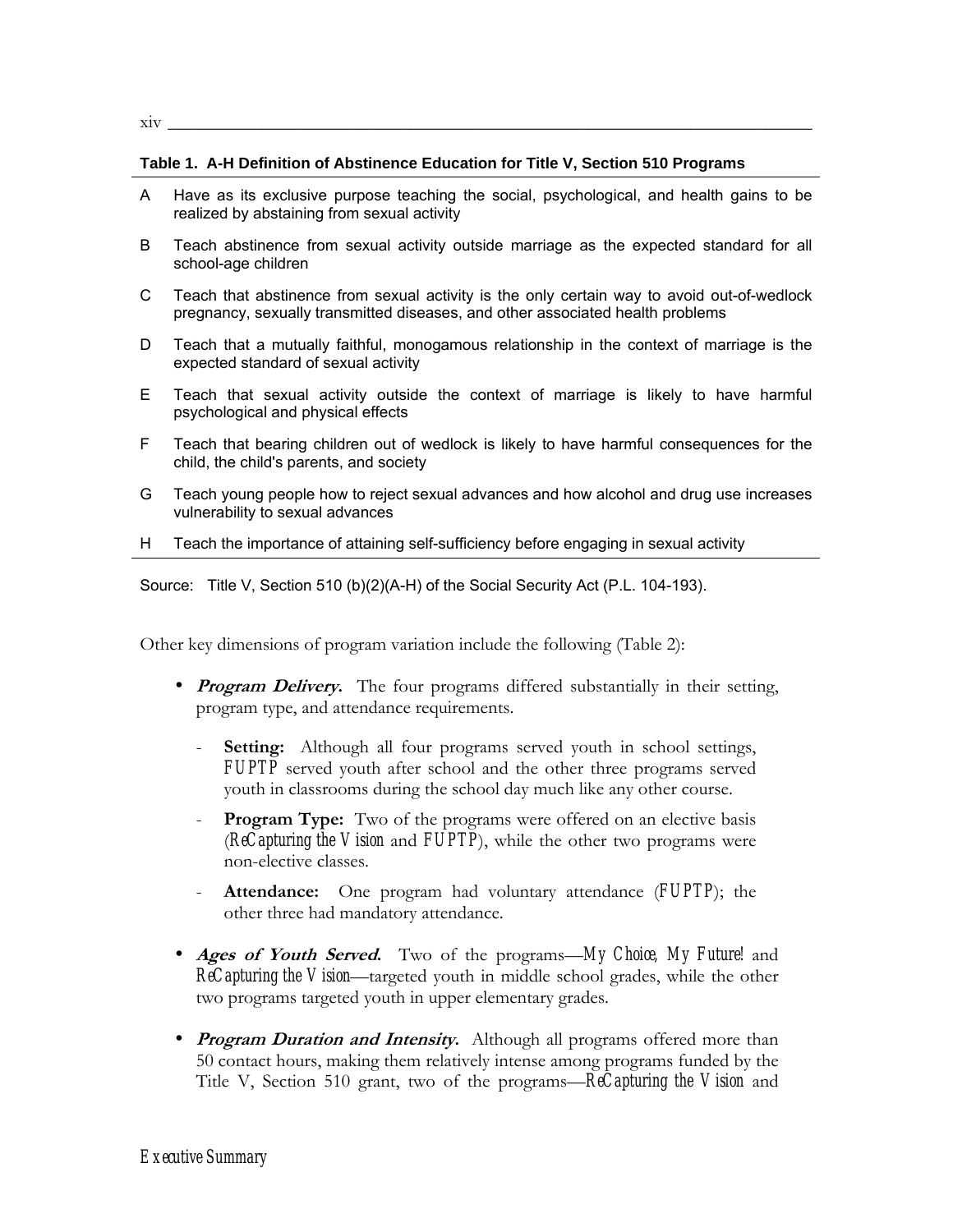*FUPTP*—were particularly intensive. These two programs met every day of the school year and youth could participate in *FUPTP* for up to four years.

• Other Services Available to Youth. Two of the programs-ReCapturing the *Vision* and *FUPTP*—operated in communities with a rich set of health, family life, and sex education services available through the public schools, while the remaining two programs operated in schools with limited services as part of their existing school curricula.

| My Choice,<br>ReCapturing<br>the Vision<br>My Future!                                                                                                                                                                                                                   |                                                                                                                                                                                                                           | <b>Families United</b><br>to Prevent Teen<br>Pregnancy                                                                  | Teens in<br>Control                                                                                          |  |  |  |
|-------------------------------------------------------------------------------------------------------------------------------------------------------------------------------------------------------------------------------------------------------------------------|---------------------------------------------------------------------------------------------------------------------------------------------------------------------------------------------------------------------------|-------------------------------------------------------------------------------------------------------------------------|--------------------------------------------------------------------------------------------------------------|--|--|--|
| Powhatan, VA                                                                                                                                                                                                                                                            | Miami, FL                                                                                                                                                                                                                 | Milwaukee, WI                                                                                                           | Clarksdale, MS                                                                                               |  |  |  |
|                                                                                                                                                                                                                                                                         | <b>Socio-Demographic Characteristics</b>                                                                                                                                                                                  |                                                                                                                         |                                                                                                              |  |  |  |
| Middle- and working-class,<br>two-parent, white, non-<br>Hispanic families.<br>Semi-rural setting.                                                                                                                                                                      | Poor, single-parent,<br>African American and<br>Hispanic families.<br>Urban setting.                                                                                                                                      | Poor, single-parent,<br>African American<br>families.<br>Urban setting.                                                 | Poor, single-parent,<br>African American<br>families.<br>Rural setting.                                      |  |  |  |
|                                                                                                                                                                                                                                                                         | <b>Program Delivery</b>                                                                                                                                                                                                   |                                                                                                                         |                                                                                                              |  |  |  |
| Non-elective class during<br>the school day with<br>mandatory attendance.                                                                                                                                                                                               | Year-long elective class<br>during the school day with<br>mandatory attendance.                                                                                                                                           | After-school elective<br>program with voluntary<br>attendance.                                                          | Non-elective class<br>during the school day<br>with mandatory<br>attendance.                                 |  |  |  |
| <b>Ages of Youth Served</b>                                                                                                                                                                                                                                             |                                                                                                                                                                                                                           |                                                                                                                         |                                                                                                              |  |  |  |
| Grade 8 at enrollment.                                                                                                                                                                                                                                                  | Grades 6-8 at enrollment:<br>high-risk girls only.                                                                                                                                                                        | Grades 3-8 at<br>enrollment.                                                                                            | Grade 5 at enrollment.                                                                                       |  |  |  |
|                                                                                                                                                                                                                                                                         | <b>Program Duration and Intensity</b>                                                                                                                                                                                     |                                                                                                                         |                                                                                                              |  |  |  |
| Three year program:<br>30 sessions in year one,<br>8 in year two, and 14 in<br>year three; occasional<br>school assembly and<br>community outreach.                                                                                                                     | Year-long class that met<br>daily as part of the<br>students' regular<br>schedule.                                                                                                                                        | Daily two and one-half<br>hour after school<br>program; students could<br>attend for up to four<br>vears.               | Two year program:<br>weekly pull-out class<br>sessions.                                                      |  |  |  |
| Other Health, Family Life, and Sex Education Services                                                                                                                                                                                                                   |                                                                                                                                                                                                                           |                                                                                                                         |                                                                                                              |  |  |  |
| Nine-week health and<br>physical education class<br>in 8th grade that did not<br>include topics directly<br>related to abstinence or<br>STD risks. An additional<br>health class in 9th grade<br>covered abstinence, but<br>did not cover STDs or<br>contraceptive use. | Mandated school<br>curriculum for 6th through<br>8th grades, including a<br>week-long unit on human<br>growth and development;<br>6th grade curriculum<br>covers STDs, abstinence,<br>and drug and alcohol<br>prevention. | Mandatory family life<br>curricula for K-12; units<br>on abstinence and<br>contraceptive use<br>beginning in 5th grade. | Limited district-wide<br>health, family life, and<br>sex education<br>curricula for middle-<br>school youth. |  |  |  |

#### **Table 2. Distinguishing Features of the Focal Programs**

 $XV$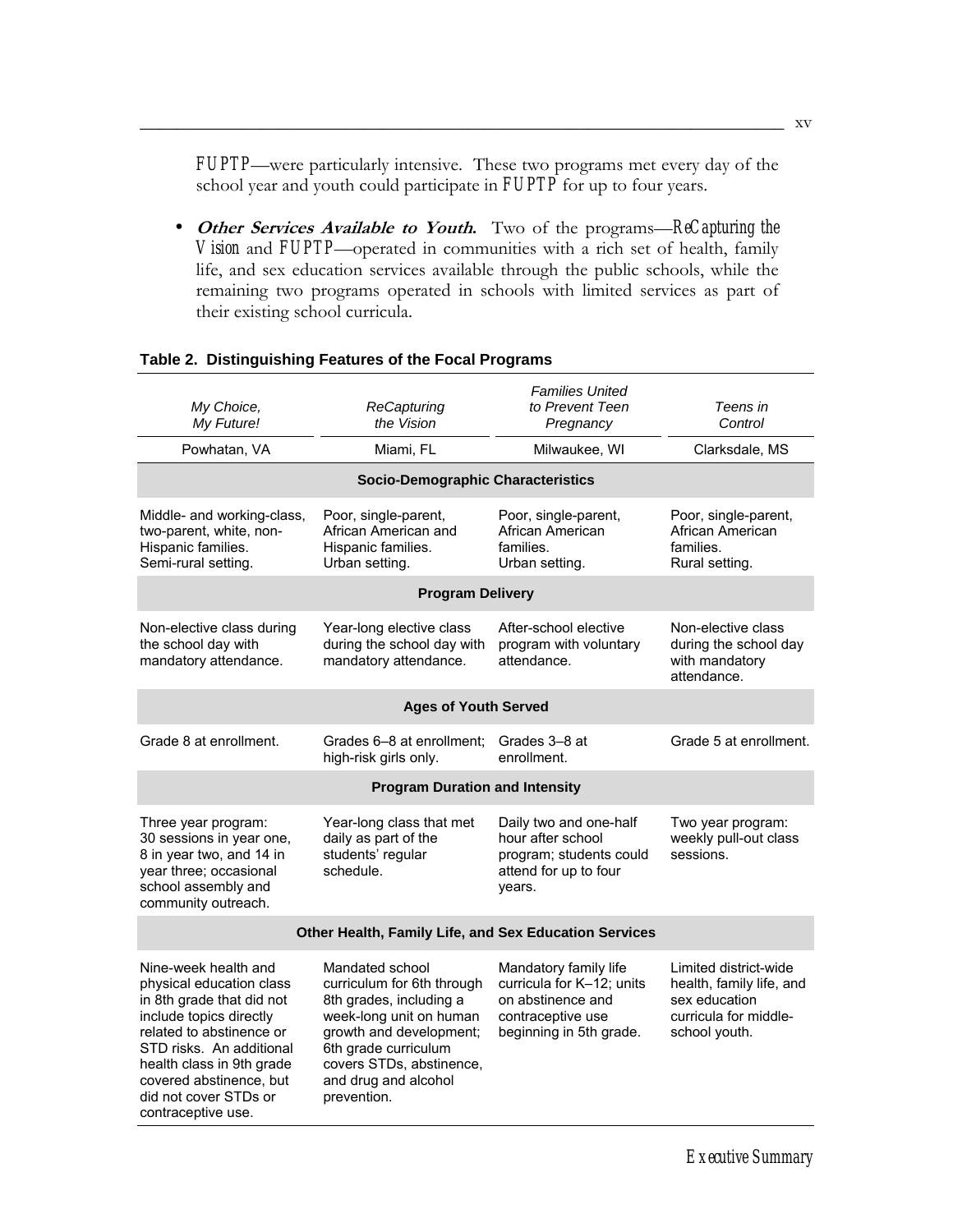#### **EVALUATION DESIGN**

In response to the Congressional authorization of a scientific evaluation of the Title V, Section 510 Abstinence Education Program, the evaluation used an experimental design. Under this design, eligible youth were randomly assigned to either the program group, which was offered Title V, Section 510 abstinence education program services, or the control group that was not offered these services. The rigor of the experimental design derives from the fact that, with random assignment, youth in both the program and control groups were similar in all respects except for their access to the abstinence education program services. As a result, differences in outcomes between the program and control groups could be attributed to the abstinence education program and not to any pre-existing unobserved differences between the program and control groups.

#### **Study Sample**

This report is based on a final follow-up survey administered to 2,057 youth; just less than 60 percent (1,209) were assigned to the program group; the remainder (848) were assigned to the control group (Table 3). The survey was administered to youth in 2005 and early 2006—roughly four to six years after they began participating in the study. By this time, youth in the study sample had all completed their programs, in some cases several years earlier, and averaged about 16.5 years of age. Across the programs, the mean age was higher (roughly 18 years of age) for study youth in the two middle school programs, *ReCapturing the Vision* and *My Choice, My Future!*, while it was lower (around 15 years of age) for those in the two upper elementary school programs, *FUPTP* and *Teens in Control*.

|                                         | My Choice,<br>My Future! | ReCapturing<br>the Vision | <b>FUPTP</b>      | Teens in<br>Control |                       |
|-----------------------------------------|--------------------------|---------------------------|-------------------|---------------------|-----------------------|
|                                         | Powhatan, VA             | Miami, FL                 | Milwaukee, WI     | Clarksdale, MS      | Total                 |
| Total<br>Control group<br>Program group | 448<br>162<br>286        | 480<br>205<br>275         | 414<br>140<br>274 | 715<br>341<br>374   | 2,057<br>848<br>1,209 |

#### **Table 3. Impact Analysis Evaluation Sample**

#### **Outcome Measures**

The impact evaluation draws on a rich longitudinal data set that includes measures of sexual abstinence and teen risk behavior, knowledge of the consequences of sexual activity, and perceptions about the risks of pregnancy and STDs. Two main sets of outcome measures were constructed from the follow-up survey data:

1. **Sexual Behavior.** Rates of sexual abstinence, rates of unprotected sex, number of sexual partners, expectations to abstain, and reported rates of pregnancy, births, and STDs.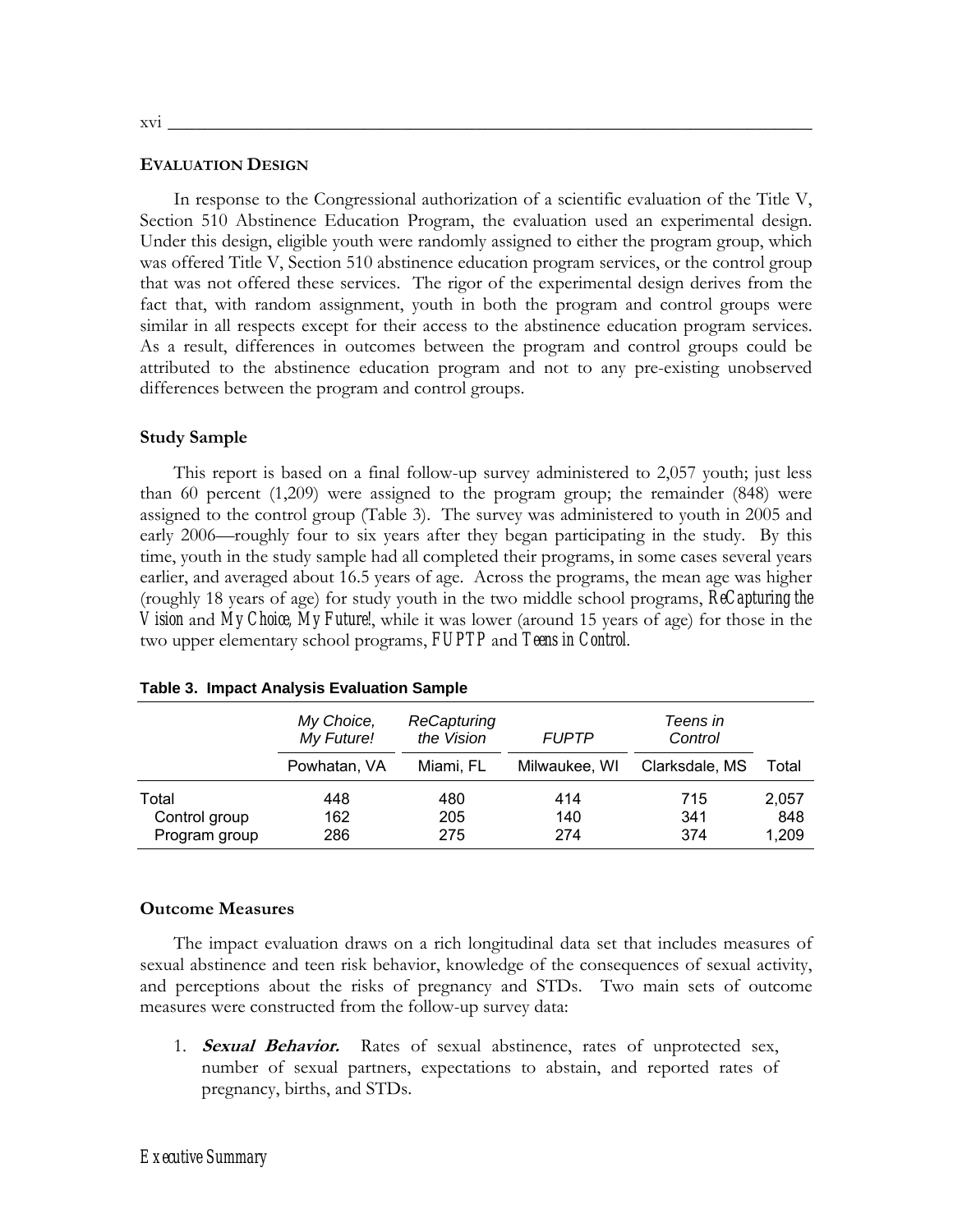2. **Knowledge and Perceptions of Risks Associated with Teen Sexual**  Activity. Scale measures of STD identification (from among a list of diseases), risks of pregnancy and STDs from unprotected sex, and health consequences of STDs; youth perceptions of the effectiveness of condoms and birth control pills for pregnancy prevention and for the prevention of several types of STDs, including HIV, chlamydia and gonorrhea, and herpes and human papillomavirus (HPV).

#### **IMPACTS ON BEHAVIOR**

Findings indicate that youth in the program group were no more likely than control group youth to have abstained from sex and, among those who reported having had sex, they had similar numbers of sexual partners and had initiated sex at the same mean age. Contrary to concerns raised by some critics of the Title V, Section 510 abstinence funding, however, program group youth were no more likely to have engaged in unprotected sex than control group youth. Specific findings follow.

**Sexual Abstinence.** Program and control group youth were equally likely to have remained abstinent (Figure 1). About half of both groups of youth reported remaining sexually abstinent, and a slightly higher proportion reported having been abstinent within the 12 months prior to the final follow-up survey (56 percent of program group youth versus 55 percent of control group youth; this difference was not statistically significant).



**Figure 1. Estimated Impacts on Sexual Abstinence** 

Source: Wave 4 Survey of Teen Activities and Attitudes (Mathematica Policy Research, Inc., 2005), administered to youth 42 to 78 months after enrolling in the Title V, Section 510 Abstinence Education Program study sample.

\*\*\**p-*value (of program-control difference) < 0.01; \*\**p-*value < 0.05; \**p-*value < 0.10, two-tailed test.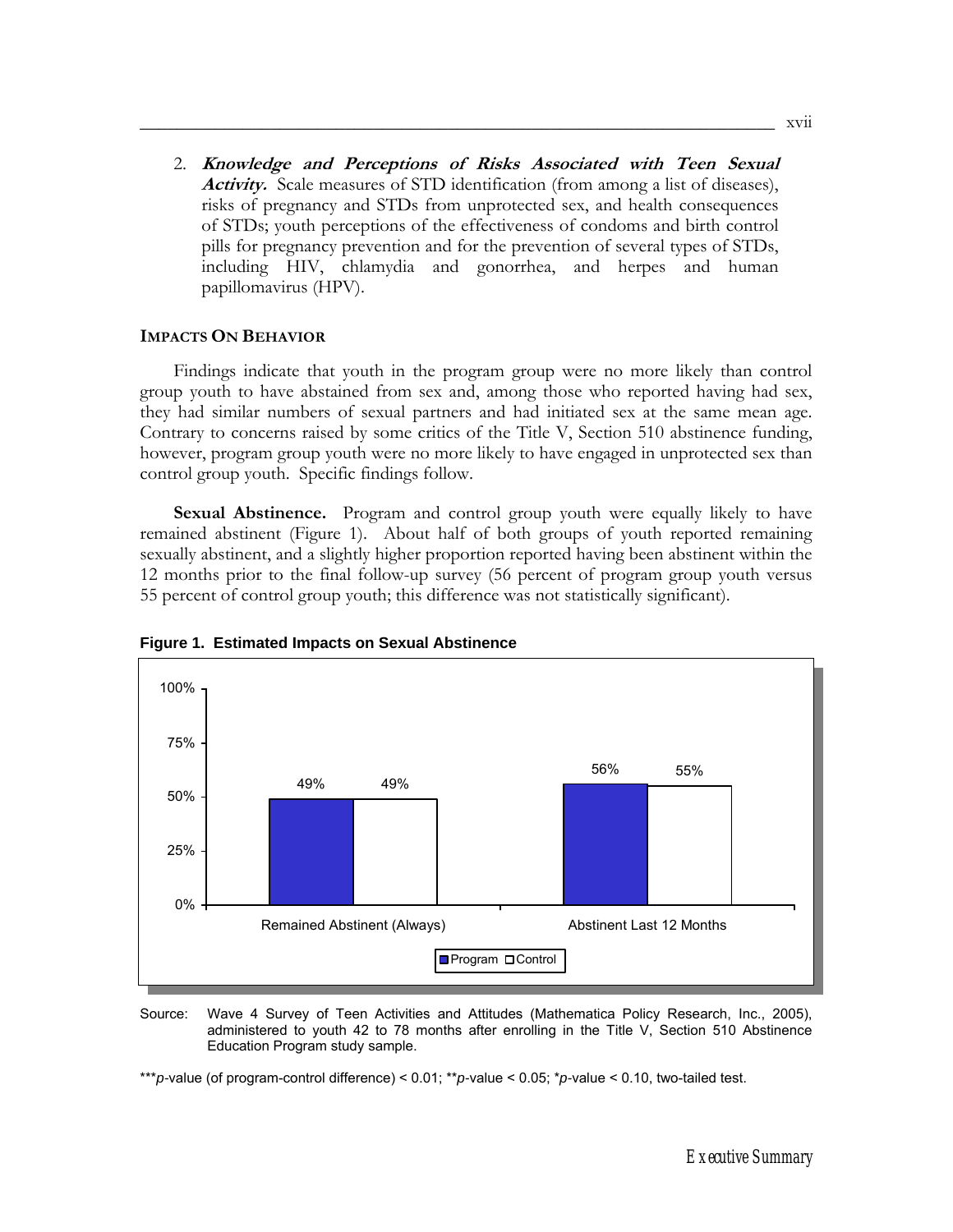**Unprotected Sex.** Program and control group youth did not differ in their rates of unprotected sex, either at first intercourse or over the last 12 months. Over the last 12 months, 23 percent of both groups reported having had sex and always using a condom; 17 percent of both groups reported having had sex and only sometimes using a condom; and 4 percent of both groups reported having had sex and never using a condom (Figure 2).



**Figure 2. Estimated Impacts on Unprotected Sex, Last 12 Months** 

Source: Wave 4 Survey of Teen Activities and Attitudes (Mathematica Policy Research, Inc., 2005), administered to youth 42 to 78 months after enrolling in the Title V, Section 510 Abstinence Education Program study sample.

\*\*\**p-*value (of program-control difference) < 0.01; \*\**p-*value < 0.05; \**p-*value < 0.10, two-tailed test.

**Age at First Intercourse.** For both the program and control group youth, the reported mean age at first intercourse was identical, 14.9 years. This age is seemingly young, but recall that the outcome is defined only for youth who reported having had sex and the average age of the evaluation sample was less than 17.

**Sexual Partners.** Program and control group youth also did not differ in the number of partners with whom they had sex. Comparing the program and control groups overall, the distributions on the number of reported sex partners are nearly identical (Figure 3). About one-quarter of all youth in both groups had sex with three or more partners, and about one in six had sex with four or more partners.

#### **IMPACTS ON KNOWLEDGE OF RISKS ASSOCIATED WITH TEEN SEX**

Overall, the programs improved identification of STDs but had no overall impact on knowledge of unprotected sex risks and the consequences of STDs. Both program and control group youth had a good understanding of the risks of pregnancy but a less clear understanding of STDs and their health consequences.

xviii \_\_\_\_\_\_\_\_\_\_\_\_\_\_\_\_\_\_\_\_\_\_\_\_\_\_\_\_\_\_\_\_\_\_\_\_\_\_\_\_\_\_\_\_\_\_\_\_\_\_\_\_\_\_\_\_\_\_\_\_\_\_\_\_\_\_\_\_

#### *Executive Summary*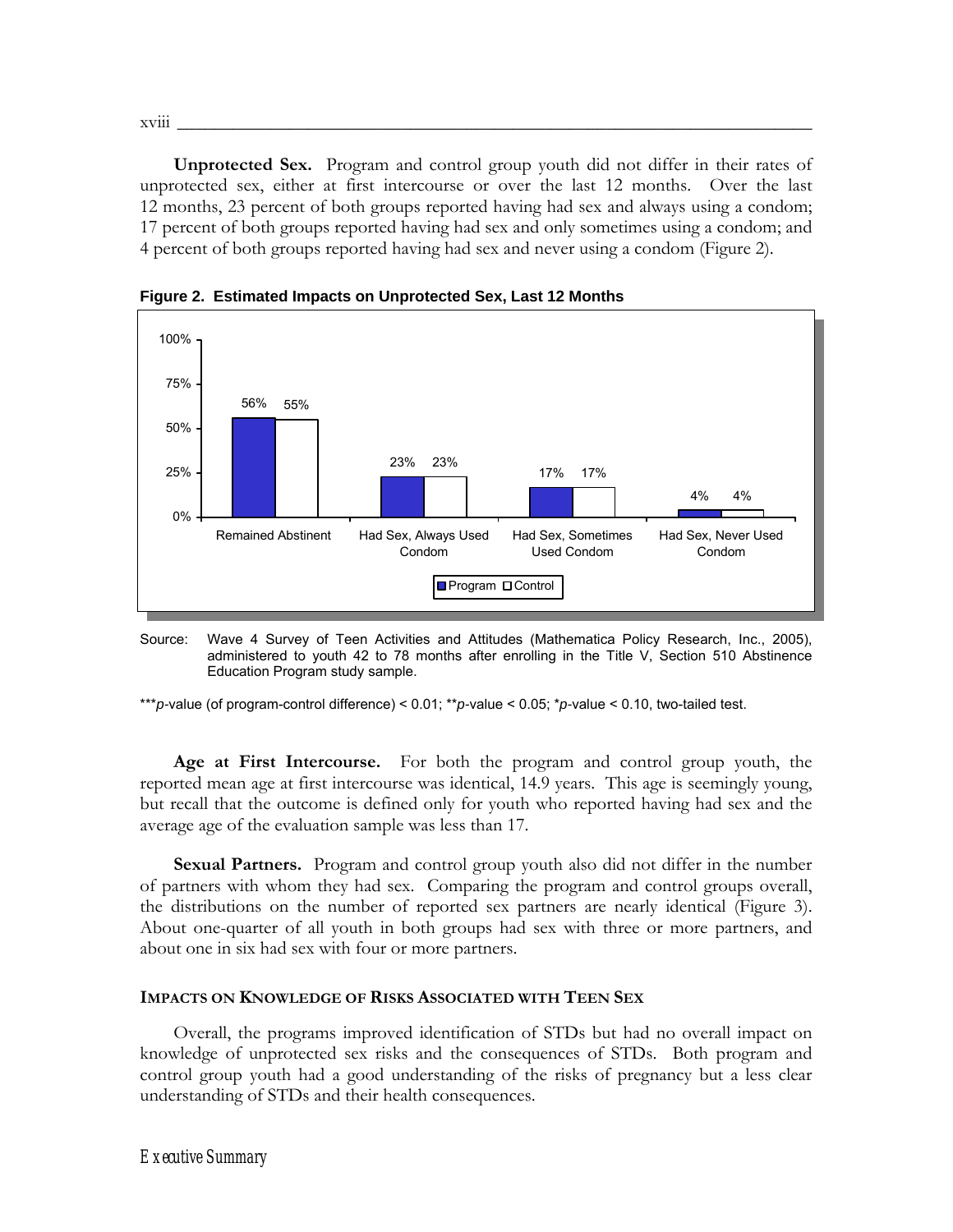

**Figure 3. Estimated Impacts on Reported Number of Sexual Partners** 

Source: Wave 4 Survey of Teen Activities and Attitudes (Mathematica Policy Research, Inc., 2005), administered to youth 42 to 78 months after enrolling in the Title V, Section 510 Abstinence Education Program study sample.

\*\*\**p-*value (of program-control difference) < 0.01; \*\**p-*value < 0.05; \**p-*value < 0.10, two-tailed test.

**STD Identification.** On the follow-up survey, youth were given a list of 13 diseases and asked whether or not each was a sexually transmitted disease; nine were actual STDs and four were not STDs. Youth in the program group identified an average of 69 percent of these diseases correctly (Table 4). This rate is two percentage points higher than the average among youth in the control group, and the difference is statistically significant.

Findings remain consistent when examining impacts separately for diseases that are STDs and those that are not. This consistency suggests that programs did not simply raise the likelihood that youth believed any disease was transmitted sexually; rather, they had a beneficial long-term impact on STD identification.

**Knowledge of Unprotected Sex Risks.** Most youth are knowledgeable about the risks of unprotected sex. On a two-item [0-1] scale measuring knowledge of these risks, youth in both the program and control group reported a high mean score (0.88) (Table 4).

**Knowledge of STD Consequences.** In contrast to high levels of knowledge about the risks of unprotected sex, study youth are less knowledgeable about the potential health risks from STDs. On a three-item [0-1] scale measuring their understanding of these risks, youth in the program and control groups had nearly identical mean scores of 0.52 and 0.51, respectively, which corresponded to a typical youth answering only about half the items of the scale correctly (Table 4).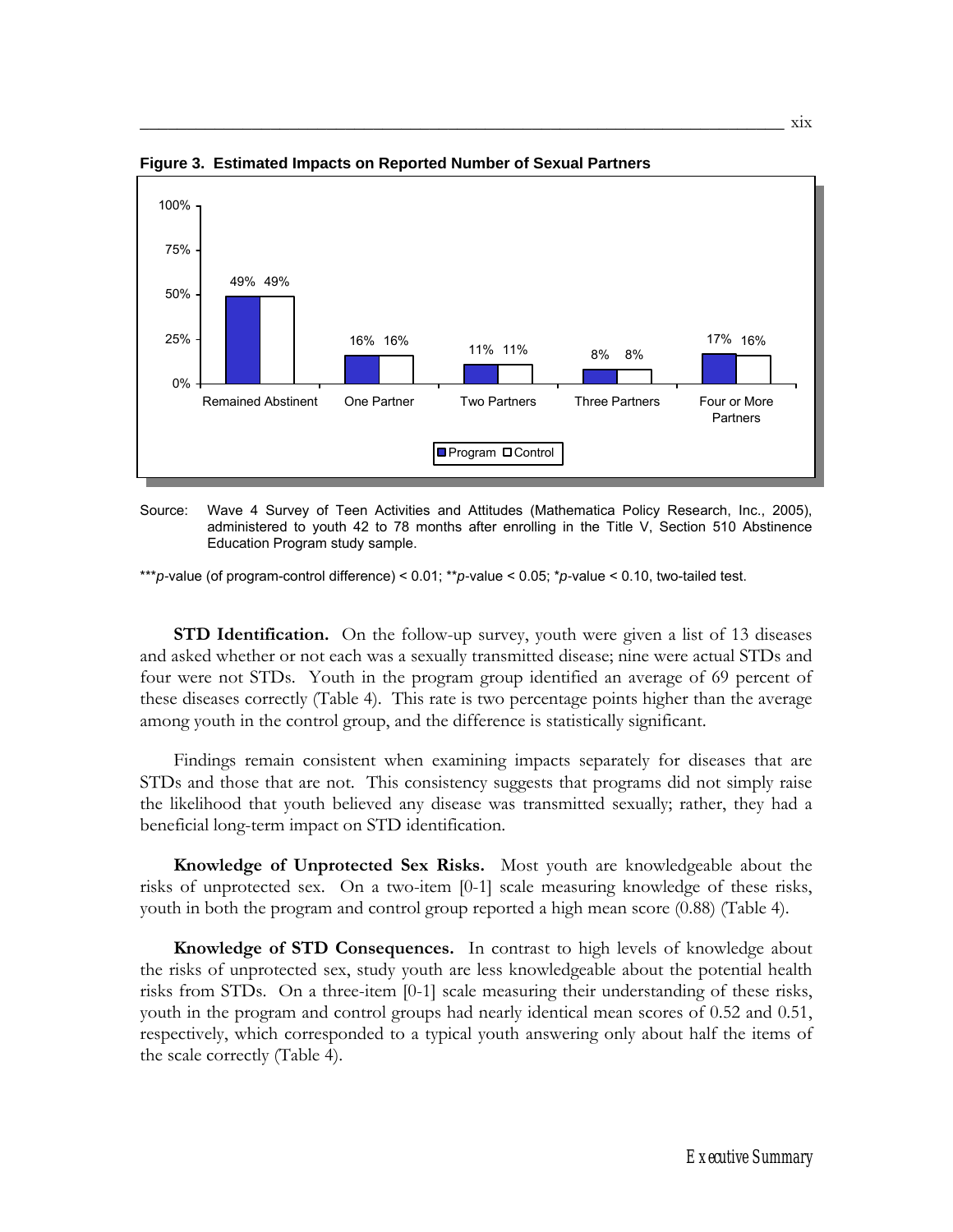|                                                                                                             |              | Program Group Control Group Program-Control<br>(Scale Mean) (Scale Mean) | Difference   | <i>p</i> -value |       |
|-------------------------------------------------------------------------------------------------------------|--------------|--------------------------------------------------------------------------|--------------|-----------------|-------|
| <b>STD Identification</b><br>Overall identification of STDs                                                 | 0.69         | 0.67                                                                     | 0.02         | 0.00            | $***$ |
| Knowledge of Pregnancy and STD Risks<br>Knowledge of unprotected sex risks<br>Knowledge of STD consequences | 0.88<br>0.52 | 0.88<br>0.51                                                             | 0.00<br>0.02 | 0.85<br>0.20    |       |

#### **Table 4. Estimated Impacts on Selected Measures of Knowledge of STDs and Risk Behavior**

Source: Wave 4 Survey of Teen Activities and Attitudes (Mathematica Policy Research, Inc., 2005), administered to youth 42 to 78 months after enrolling in the Title V, Section 510 Abstinence Education Program study sample.

Note: Program-control difference may not equal difference in means due to rounding.

\*\*\**p-*value (of program-control difference) < 0.01; \*\**p-*value < 0.05; \**p-*value < 0.10, two-tailed test.

#### **IMPACTS ON PERCEPTIONS OF PREGNANCY AND STD PREVENTION**

**Perceived Effectiveness of Condoms.** Program and control group youth had similar perceptions about the effectiveness of condoms for pregnancy prevention (Table 5). About half of the youth in both groups reported that condoms usually prevent pregnancy, and 38 percent reported that condoms sometimes prevent pregnancy. Only three percent of youth reported that condoms never prevent pregnancy, while seven percent reported being unsure.

With respect to STD prevention, a number of youth in both the program and control groups reported being unsure about the effectiveness of condoms at preventing STDs. For example, roughly one-quarter of youth in both groups reported being unsure about whether condoms are effective at preventing chlamydia and gonorrhea or at preventing herpes and HPV. In addition, a sizeable fraction in both groups, about one-in-seven, reported being unsure about condoms' effectiveness for preventing HIV. These findings are in sharp contrast to those for pregnancy, for which very few youth in either group reported being unsure about their effectiveness.

Program group youth were less likely than control group youth to report that condoms are usually effective at preventing STDs; and they were more likely to report that condoms are never effective at preventing STDs. For example, 21 percent of program group youth reported that condoms never prevent HIV, compared to 17 percent of control group youth. For herpes and HPV, 23 percent of program group youth reported that condoms are never effective, compared to 15 percent of control group youth.

 $\text{XX}$   $\blacksquare$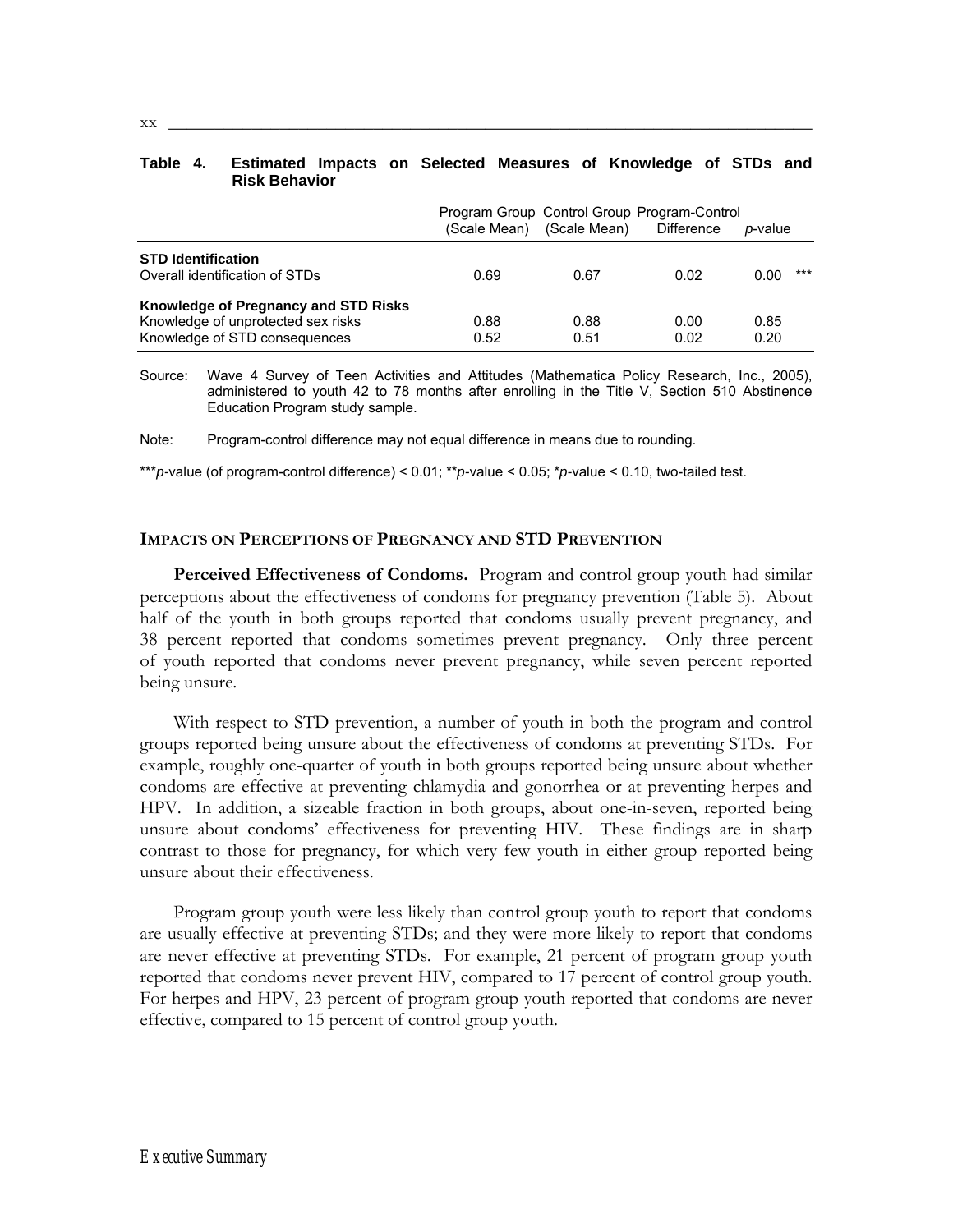|                                                   | Program Group<br>(Percentage) | <b>Control Group</b><br>(Percentage) | Program-Control<br><b>Difference</b><br>(Percentage Points) | p-value   |
|---------------------------------------------------|-------------------------------|--------------------------------------|-------------------------------------------------------------|-----------|
| <b>Condoms Prevent Pregnancy</b>                  |                               |                                      |                                                             |           |
| Usually                                           | 51                            | 52                                   | -1                                                          | 0.63      |
| Sometimes                                         | 38                            | 38                                   | 0                                                           | 0.88      |
| Never                                             | $\frac{3}{7}$                 | $rac{3}{7}$                          | 1                                                           | 0.49      |
| Unsure                                            |                               |                                      | $\mathbf 0$                                                 | 0.83      |
| <b>Condoms Prevent HIV</b>                        |                               |                                      |                                                             |           |
| Usually                                           | 34                            | 38                                   | $-4$                                                        | $0.07*$   |
| Sometimes                                         | 30                            | 30                                   | 0                                                           | 0.97      |
| Never                                             | 21                            | 17                                   | 5                                                           | $0.01***$ |
| Unsure                                            | 14                            | 15                                   | $-1$                                                        | 0.76      |
| <b>Condoms Prevent Chlamydia</b><br>and Gonorrhea |                               |                                      |                                                             |           |
| Usually                                           | 30                            | 35                                   | -5                                                          | $0.03**$  |
| Sometimes                                         | 27                            | 25                                   | $\begin{array}{c} 2 \\ 6 \end{array}$                       | 0.37      |
| Never                                             | 20                            | 14                                   |                                                             | $0.00***$ |
| Unsure                                            | 23                            | 26                                   | $-3$                                                        | 0.15      |
| <b>Condoms Prevent Herpes and HPV</b>             |                               |                                      |                                                             |           |
| Usually                                           | 26                            | 31                                   | -5                                                          | $0.03**$  |
| Sometimes                                         | 26                            | 26                                   | 1                                                           | 0.77      |
| Never                                             | 23                            | 15                                   | 7                                                           | $0.00***$ |
| Unsure                                            | 25                            | 28                                   | $-3$                                                        | $0.10*$   |

#### **Table 5. Estimated Impacts on Perceived Effectiveness of Condoms for Preventing Pregnancy and STDs**

Source: Wave 4 Survey of Teen Activities and Attitudes (Mathematica Policy Research, Inc., 2005), administered to youth 42 to 78 months after enrolling in the Title V, Section 510 Abstinence Education Program study sample.

Notes: Program-control difference may not equal difference in percentages due to rounding. *F*-tests of the difference in the distribution of the outcome measures between control and program groups are in Appendix Tables A.10-A.13.

\*\*\**p-*value (of program-control difference) < 0.01; \*\**p-*value < 0.05; \**p-*value < 0.10, two-tailed test.

**Perceived Effectiveness of Birth Control Pills.** Just over 55 percent of the youth in both the program and control groups reported that, when used properly, birth control pills usually prevent pregnancy (Table 6). With respect to STD prevention, more than two out of three youth reported, correctly, that birth control pills do not prevent STDs. And, for each type of STD investigated, a significantly higher proportion of youth in the program group than in the control group reported this was the case. For example, 73 percent of program group youth correctly reported that birth control pills never prevent HIV compared to 69 percent of control group youth, a statistically significant difference of four points.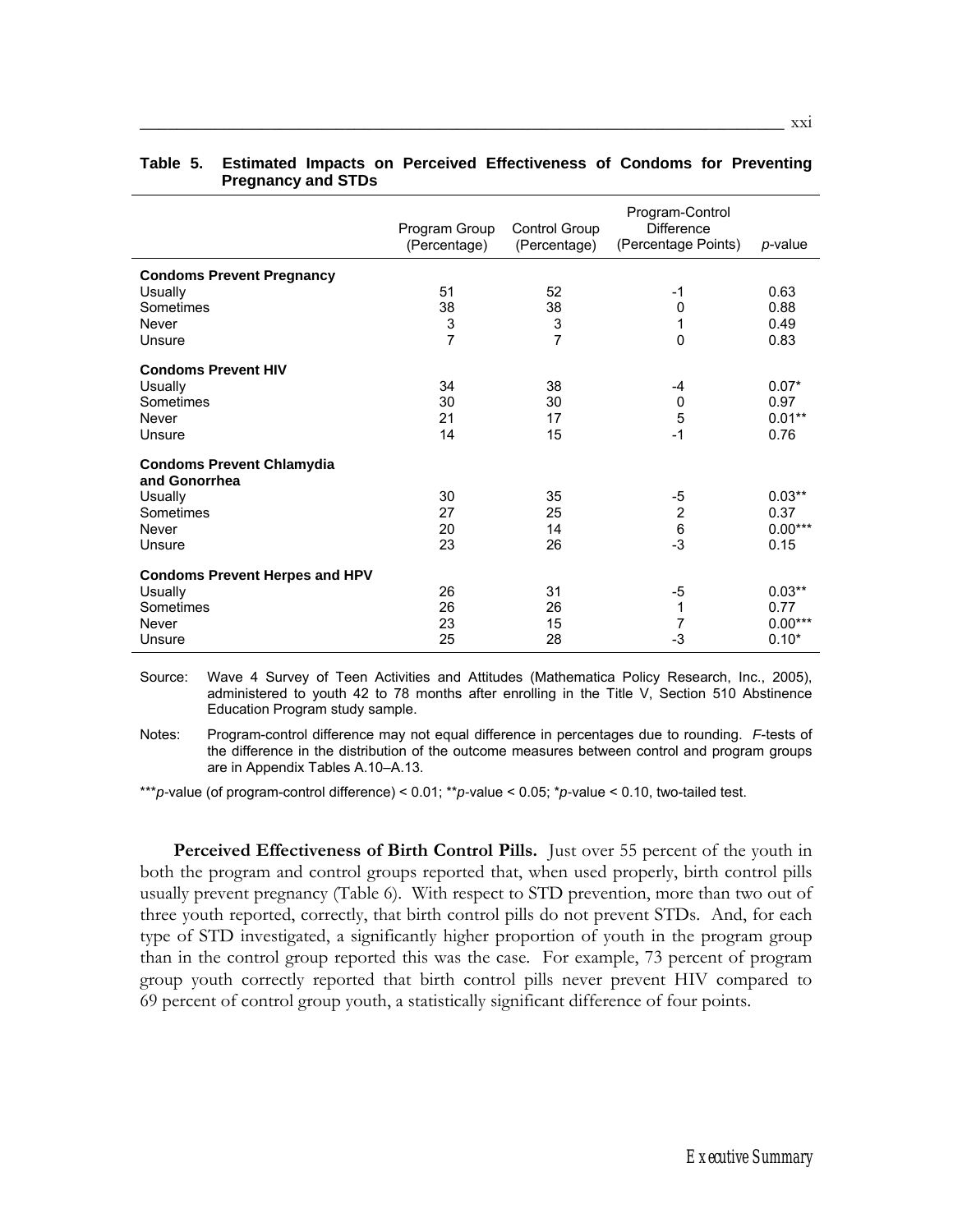|                                                               | Program Group<br>(Percentage) | <b>Control Group</b><br>(Percentage) | Program-Control<br><b>Difference</b><br>(Percentage Points) | p-value   |
|---------------------------------------------------------------|-------------------------------|--------------------------------------|-------------------------------------------------------------|-----------|
| <b>Birth Control Pills Prevent Pregnancy</b>                  |                               |                                      |                                                             |           |
| Usually                                                       | 56                            | 55                                   | 1                                                           | 0.55      |
| Sometimes                                                     | 33                            | 36                                   | $-2$                                                        | 0.32      |
| Never                                                         | $\ensuremath{\mathsf{3}}$     | $\ensuremath{\mathsf{3}}$            | 0                                                           | 0.62      |
| Unsure                                                        | $\overline{7}$                | 7                                    | 1                                                           | 0.65      |
| <b>Birth Control Pills Prevent HIV</b>                        |                               |                                      |                                                             |           |
| Usually                                                       | 6                             | 6                                    | 0                                                           | 0.94      |
| Sometimes                                                     | 6                             | 7                                    | $-2$                                                        | 0.15      |
| Never                                                         | 73                            | 69                                   | $\overline{\mathbf{4}}$                                     | $0.04**$  |
| Unsure                                                        | 16                            | 18                                   | $-2$                                                        | 0.15      |
| <b>Birth Control Pills Prevent Chlamydia</b><br>and Gonorrhea |                               |                                      |                                                             |           |
| Usually                                                       | 4                             | 5                                    | $-1$                                                        | 0.15      |
| Sometimes                                                     | 6                             | 5                                    | $\mathbf 0$                                                 | 0.71      |
| Never                                                         | 71                            | 67                                   | 4                                                           | $0.03***$ |
| Unsure                                                        | 19                            | 23                                   | $-3$                                                        | $0.06*$   |
| <b>Birth Control Pills Prevent Herpes</b><br>and HPV          |                               |                                      |                                                             |           |
| Usually                                                       | 4                             | 5                                    | $-1$                                                        | 0.54      |
| Sometimes                                                     | $\overline{4}$                | 6                                    | $-2$                                                        | $0.08*$   |
| Never                                                         | 71                            | 67                                   | 3                                                           | $0.09*$   |
| Unsure                                                        | 21                            | 22                                   | $-1$                                                        | 0.64      |

#### **Table 6. Estimated Impacts on Perceived Effectiveness of Birth Control Pills for Preventing Pregnancy and STDs**

Source: Wave 4 Survey of Teen Activities and Attitudes (Mathematica Policy Research, Inc., 2005), administered to youth 42 to 78 months after enrolling in the Title V, Section 510 Abstinence Education Program study sample.

Note: Program-control difference may not equal difference in percentages due to rounding.

\*\*\**p-*value (of program-control difference) < 0.01; \*\**p-*value < 0.05; \**p-*value < 0.10, two-tailed test.

#### **SITE-LEVEL IMPACTS**

Findings for each of the four individual sites indicate few statistically significant differences in behavior between program and control group youth. In each site, most differences between youth in the program and control groups were small and inconsistent in direction. *ReCapturing the Vision* displayed the largest positive differences with respect to abstinence from sex; 48 percent of program youth in this site reported being abstinent in the last 12 months compared with 43 percent of control group youth. *ReCapturing the Vision* also displayed a positive difference of seven points in the proportion of youth who reported expecting to abstain from sex until marriage. Neither of these differences is statistically significant. Given the smaller sample sizes available for estimating impacts at the site level, however, the study cannot rule out modest site-specific impacts on these outcomes.

 $\widetilde{\text{xxiii}}$   $\_\_\_\_\_\_\_\_\_$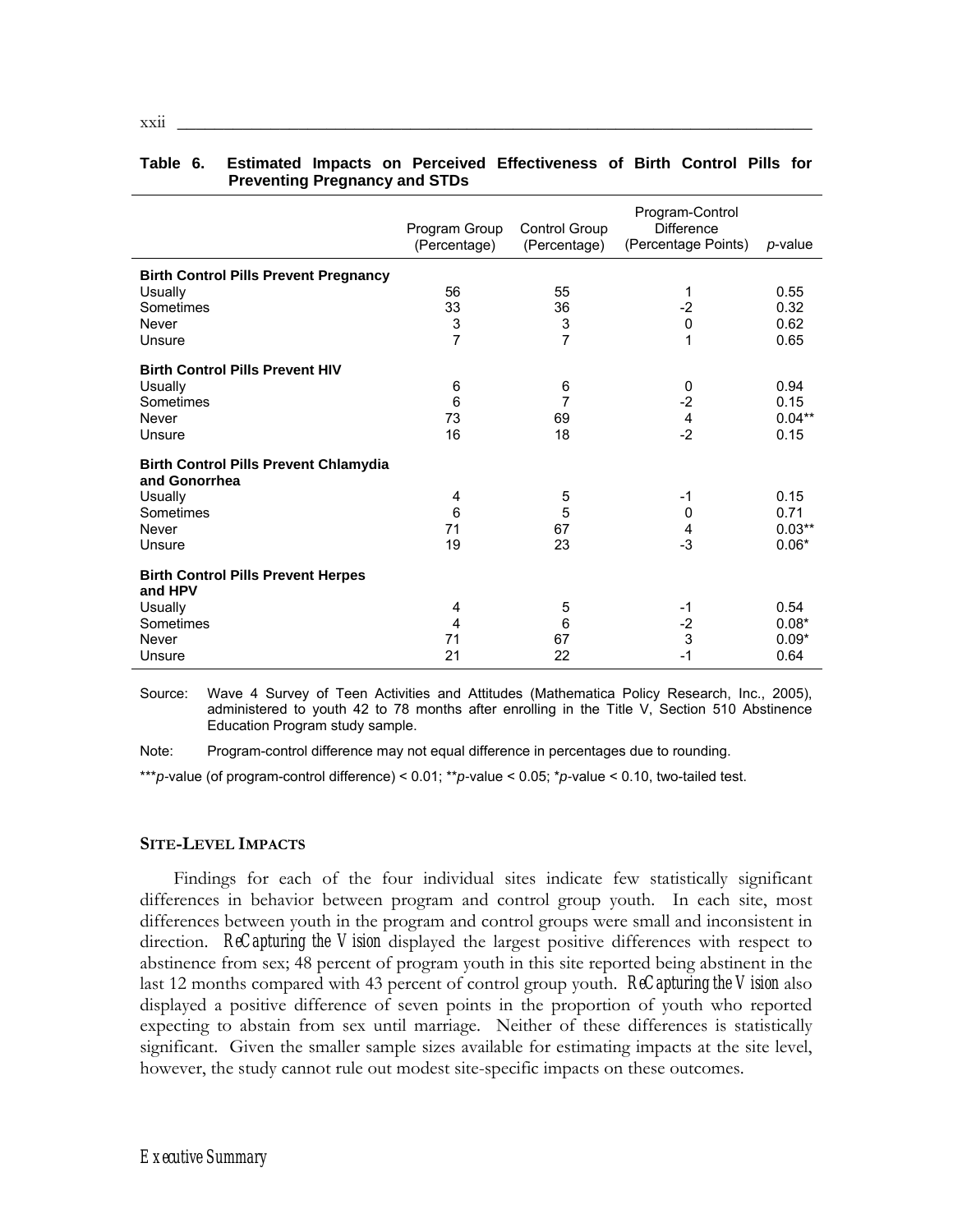Remaining site-level findings show that *My Choice, My Future!* increased youth knowledge of STD and pregnancy risks, and changed their perceptions of the effectiveness of condoms and birth control pills. Compared to youth in the control group, youth in the program group for *My Choice, My Future!* were more likely to identify STDs correctly and to have greater knowledge of both unprotected sex risks and the potential health consequences of STDs. All differences were statistically significant. With respect to perceptions, program group youth in *My Choice, My Future!* were less likely than their control group counterparts to perceive condoms as effective at preventing a range of STDs. Youth in the program group were also less likely than control group youth to perceive birth control pills as effective in preventing STDs. As with the knowledge measures, differences across all of the measures of perceptions were statistically significant for *My Choice, My Future!*

#### **LOOKING FORWARD**

The evaluation highlights the challenges faced by programs aiming to reduce adolescent sexual activity and its consequences. Nationally, rates of teen sexual activity have declined over the past 15 years, yet even so, about half of all high school youth report having had sex, and more than one in five report having had four or more partners by the time they graduate from high school. One-quarter of sexually active adolescents nationwide have an STD, and many STDs are lifelong viral infections with no cure.

Some policymakers and health educators have questioned whether the Title V, Section 510 programs' focus on abstinence elevates these STD risks. Findings from this study suggest that this is not the case, as program group youth are no more likely to engage in unprotected sex than their control group counterparts. However, given the lack of program impacts on behavior, policymakers should consider two important factors as they search for effective ways to reduce the high rate of teen sexual activity and its negative consequences:

#### **►Targeting youth solely at young ages may not be sufficient.**

As with the four programs in this study, most Title V, Section 510 abstinence education programs were implemented in upper elementary and middle schools. In addition, most Title V, Section 510 programs are completed before youth enter high school, when rates of sexual activity increase and many teens are either contemplating or having sex.

Findings from this study provide no evidence that abstinence programs implemented in upper elementary and middle schools are effective in reducing the rate of teen sexual activity. However, the findings provide no information on the effects programs might have if they were implemented for high school youth or began at earlier ages but continued to serve youth through high school.

#### **►Peer support may be protective but erodes sharply during the teen years.**

An analysis of teen sexual activity, presented in Chapter VI of the report, finds that friends' support for abstinence is a significant predictor of future sexual abstinence. Although the programs had at most a small impact on this measure in the short-term and no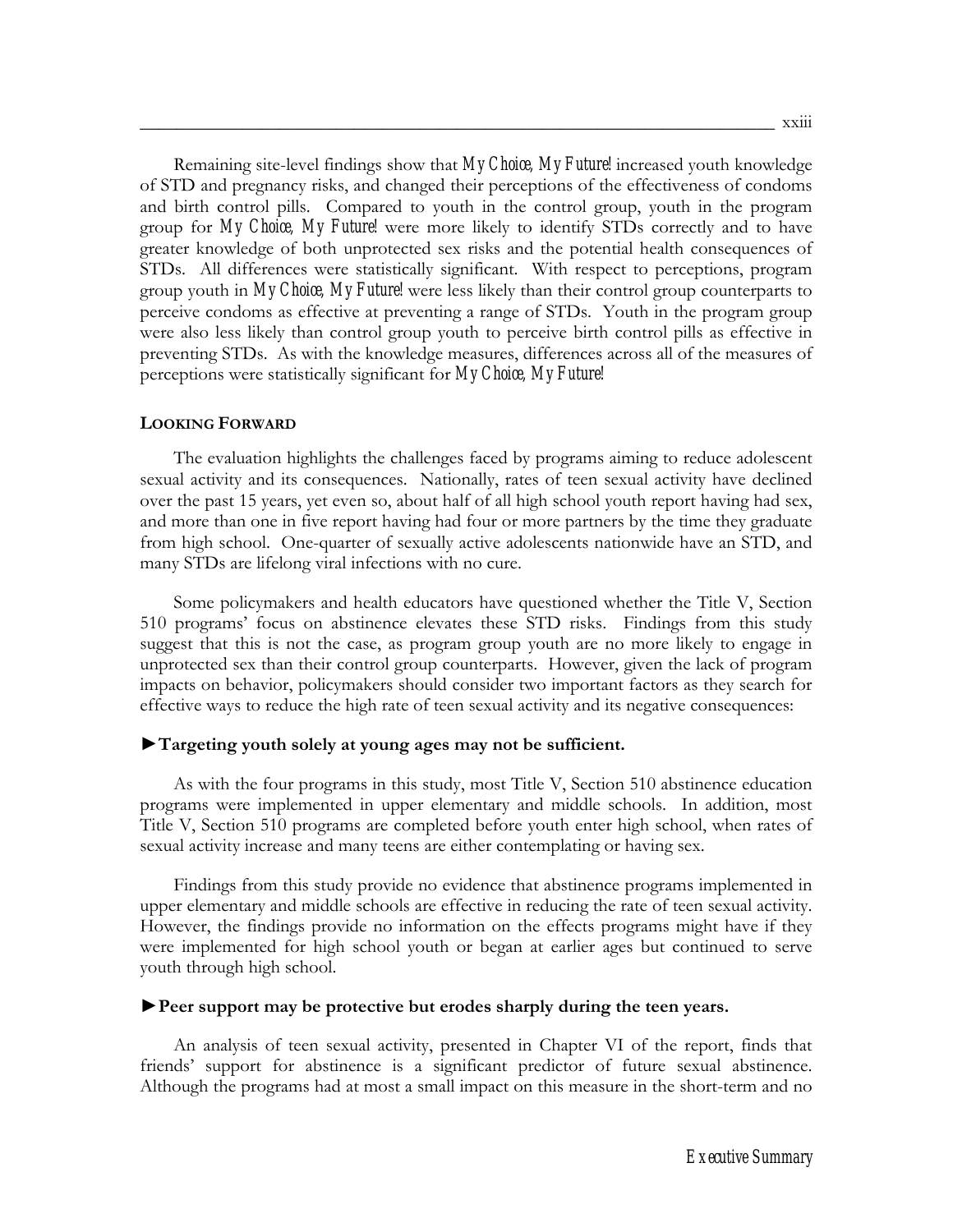xxiv \_\_\_\_\_\_\_\_\_\_\_\_\_\_\_\_\_\_\_\_\_\_\_\_\_\_\_\_\_\_\_\_\_\_\_\_\_\_\_\_\_\_\_\_\_\_\_\_\_\_\_\_\_\_\_\_\_\_\_\_\_\_\_\_\_\_\_\_

impact in the longer-term, this finding suggests that promoting support for abstinence among peer networks should be an important feature of future abstinence programs.

While friends' support for abstinence may have protective benefits, maintaining this support appears difficult for most youth as they move through adolescence. At the time when most Title V, Section 510 abstinence education programs are completed and youth enter their adolescent years, data from the study find that support for abstinence among friends drops dramatically. For example, survey data from the start of the impact study show that nearly all youth had friends who exhibited attitudes and behaviors supportive of abstinence. Four years later, however, the typical youth in the study reported that only two of his or her five closest friends remained supportive of abstinence.

Youth who participate in Title V, Section 510 programs may also find themselves unable to maintain their peer networks as they advance from elementary to middle school or from middle school up through high school. In some urban settings, for example, the parent(s) of a child attending a particular middle school might have the option of sending that child to potentially dozens of high schools in the school district. Alternatively, in many other communities, children from several elementary (or middle) schools might feed into a single middle (or high) school. To the extent that the Title V, Section 510 abstinence programs aim to influence peer networks, this dispersal or dilution of peer networks after youth complete the programs presents a significant challenge to sustaining positive change.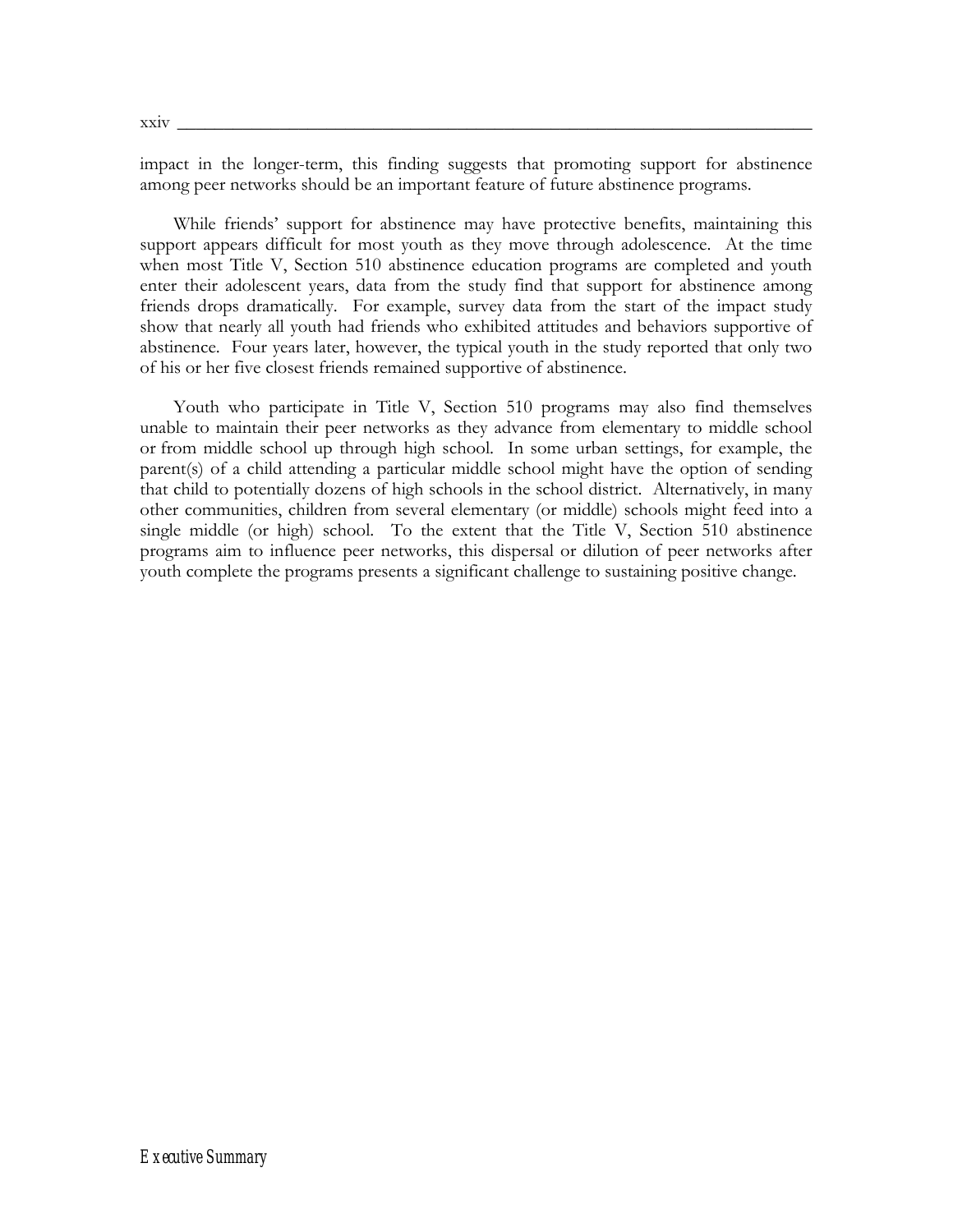## **C HAPTER I**

### **I NTRODUCTION**

uthorized under the Social Security Act of the Personal Responsibility and Work Opportunity Reconciliation Act of 1996 (PRWORA), the Title V, Section 510 Abstinence Education Program was one of the legislative centerpieces that increased durchized under the Social Security Act of the Personal Responsibility and Work<br>Opportunity Reconciliation Act of 1996 (PRWORA), the Title V, Section 510<br>both the funding and visibility of abstinence education programs. Si Title V, Section 510 Abstinence Education Program has allocated \$50 million annually for programs that teach abstinence from sexual activity outside of marriage as the expected standard for school-age children. Under the matching block grant program administered by the U.S. Department of Health and Human Services (DHHS), states must match this federal funding at 75 percent, resulting in a total of up to \$87.5 million annually for Title V, Section 510 abstinence education programs.

In the Balanced Budget Act of 1997, Congress authorized a scientific evaluation of Title V, Section 510 abstinence education programs. The resulting multi-year evaluation included two major components. The first was an implementation and process analysis that documented the experiences of the organizations and communities that applied for and received the block grants authorized under Title V, Section 510. The second was a rigorous, experimentally based impact evaluation designed to estimate the effects of selected Title V, Section 510 abstinence education programs on teen sexual abstinence and related outcomes.

This report presents the behavioral impact findings of four selected programs that received funding through the Title V, Section 510 grants: (1) *My Choice, My Future!* in Powhatan, Virginia; (2) *ReCapturing the Vision* in Miami, Florida; (3) *Families United to Prevent Teen Pregnancy (FUPTP)* in Milwaukee, Wisconsin; and (4) *Teens in Control* in Clarksdale, Mississippi. Like most programs supported by the Title V, Section 510 grants, these four programs all served youth in school settings, usually in the upper elementary or middle school grades. All programs offered more than 50 contact hours and lasted for one or more school years, making them relatively intense among programs funded by the Title V, Section 510 grant. One of the programs, *FUPTP*, served youth on a voluntary basis in an afterschool setting. The other three programs served youth in classrooms during the school day much like any other course, although *ReCapturing the Vision* augmented these classroombased services with a number of extracurricular offerings.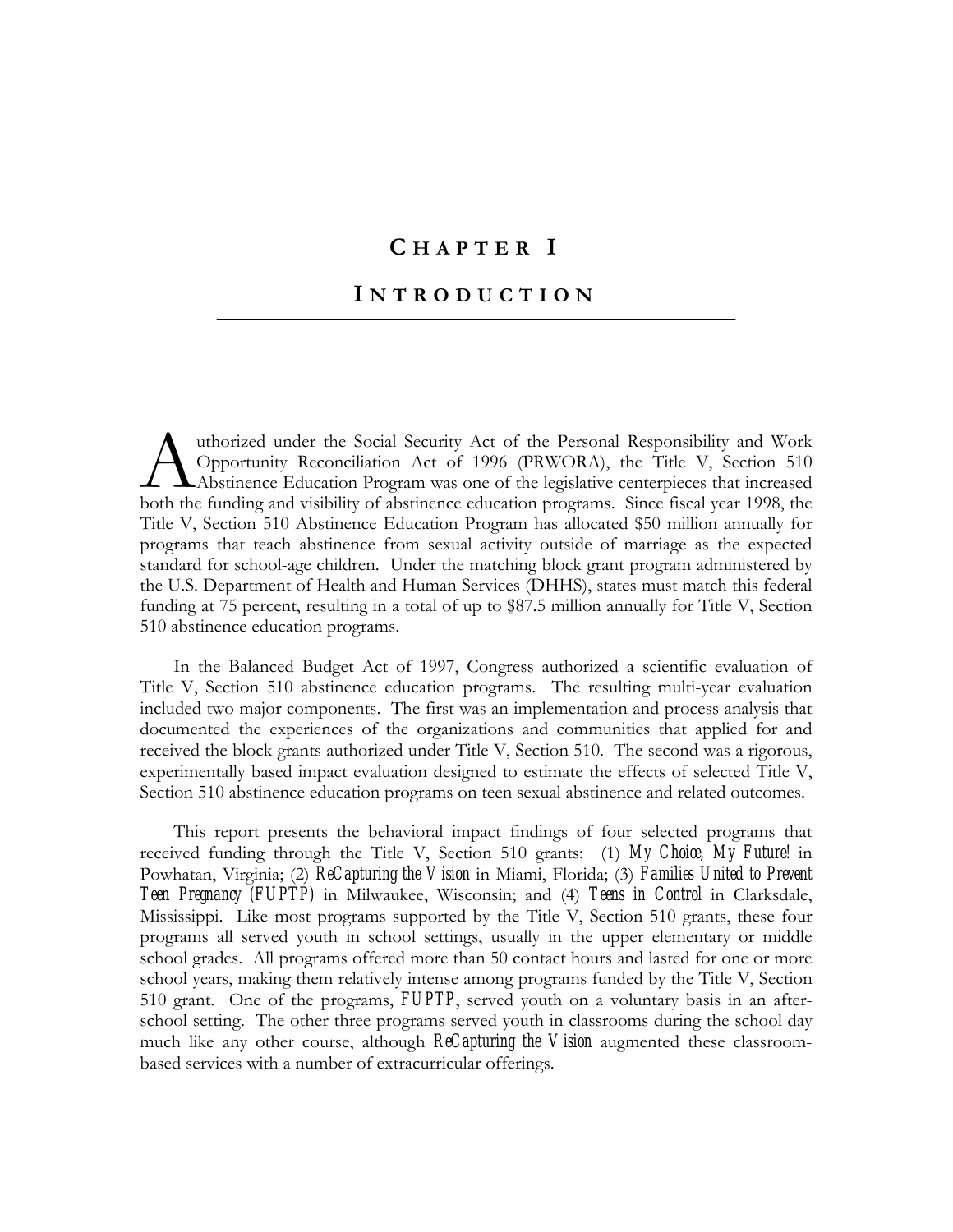This report examines the impact of these programs on teens' sexual abstinence, their risks of pregnancy and sexually transmitted diseases, and other behavioral outcomes. The report is based on survey data collected in 2005 and early 2006—four to six years after study enrollment—from more than 2,000 teens who had been randomly assigned to either a program group that was eligible to participate in one of the four programs or a control group that was not.

#### **BACKGROUND**

By the time Congress enacted PRWORA and authorized funding for abstinence education programs under Title V, Section 510, there was growing concern over the dramatic rise in teen pregnancy and childbirth rates during the late 1980s and early 1990s. By 1991, teen pregnancy and childbirth rates had reached highs of 116.5 and 62.1 per 1,000 women 15 to 19 years of age, respectively. Rates have dropped since that time; for example, by 2004, the teenage birthrate had fallen to 41.1 births per 1,000 women 15 to 19 years of age. However, concerns over the high incidence of births to unwed teen mothers, as well as the broader risks of teen sexual activity, have persisted (Centers for Disease Control and Prevention 2006; Weinstock et al. 2004; Chesson et al. 2004).

#### **Teen Sexual Activity and Its Consequences**

- In 2005, women 15 to 19 years of age had 831,000 pregnancies, most out of wedlock.
- In 2005, 14.3 percent of high school students and 21.4 percent of twelfth grade students had had sex with four or more persons.
- In 2005, 37.2 percent of sexually active high school students and 44.6 percent of sexually active twelfth grade students did not use a condom during their last sexual intercourse.
- $\triangleright$  Of the approximately 19 million new STD infections in the U.S. in 2000, nearly half were among persons 15 to 24 years of age.
- $\triangleright$  STDs have been linked to infertility, miscarriages, cervical cancer, increased HIV risk, and numerous other health problems. Their cost is estimated at several billion dollars annually.

#### **Title V, Section 510 Funding**

Beginning in fiscal year 1998, the Title V, Section 510 funding provided \$50 million of annual federal support for abstinence education programs that teach abstinence from sexual activity outside of marriage as the expected standard for school-age children. In order to receive these grants, states must match \$3 of every \$4 contributed by the federal government, which results in a total of up to \$87.5 million available annually. Upon receipt of federal funding, states have discretion over which programs to fund and at what level. However, all funded programs are required to be consistent with the "A-H" definition of abstinence education prescribed in the Social Security Act (Table I.1).

Originally administered by the Maternal and Child Health Bureau (MCHB) of the Health Resources and Services Administration within DHHS, the Title V, Section 510 funding is currently distributed to states by the Administration of Children and Families (ACF) in the form of grants. These grants are based on a formula that compares the proportion of low-income children in the state to the total number of low-income children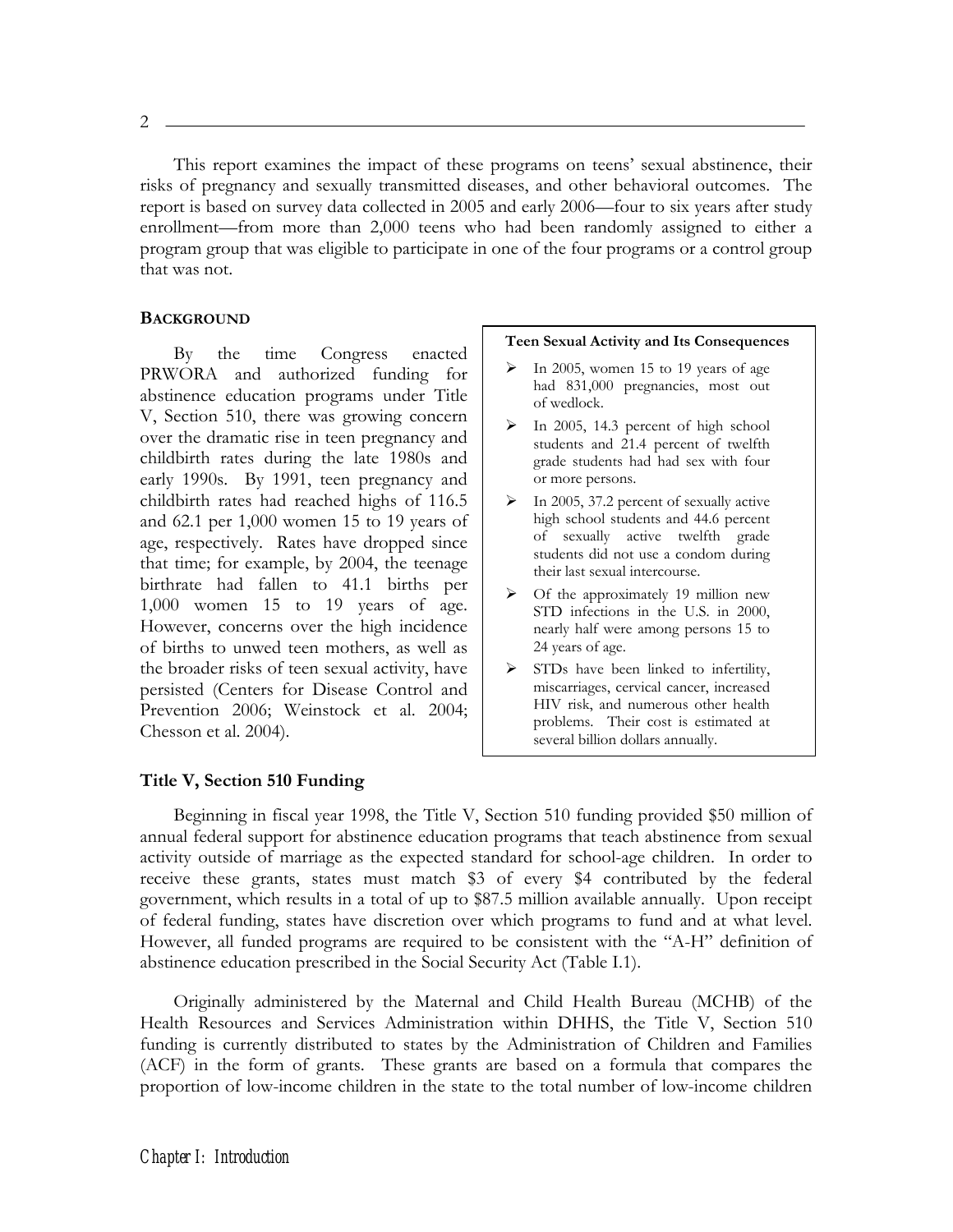#### **Table I.1. A-H Definition of Abstinence Education**

- A Have as its exclusive purpose teaching the social, psychological, and health gains to be realized by abstaining from sexual activity
- B Teach abstinence from sexual activity outside marriage as the expected standard for all school-age children
- C Teach that abstinence from sexual activity is the only certain way to avoid out-of-wedlock pregnancy, sexually transmitted diseases, and other associated health problems
- D Teach that a mutually faithful, monogamous relationship in the context of marriage is the expected standard of sexual activity
- E Teach that sexual activity outside the context of marriage is likely to have harmful psychological and physical effects
- F Teach that bearing children out of wedlock is likely to have harmful consequences for the child, the child's parents, and society
- G Teach young people how to reject sexual advances and how alcohol and drug use increases vulnerability to sexual advances
- H Teach the importance of attaining self-sufficiency before engaging in sexual activity

Source: Title V, Section 510 (b)(2)(A-H) of the Social Security Act (P.L. 104-193).

in all states. Just two years after the start of the Title V, Section 510 funding, states had funded over 700 programs nationwide. Among the groups that received funding were community-based organizations, school boards, local health departments, faith-based organizations, universities, local coalitions and advocacy groups, consultants, research firms, health care organizations, and non-profit organizations (MCHB 2000). Congress reauthorized the Title V, Section 510 funding in 2002.

#### **Other Major Federal Abstinence Funding**

In 2000, Congress increased funding of abstinence education through a federal earmark known as Community Based Abstinence Education (CBAE). Like the Title V, Section 510 programs, the CBAE-funded programs must be consistent with all eight of the "A-H" criteria. However, CBAE differs from Title V, Section 510 in the way that the funding is distributed. Under Title V, Section 510, funding passes through the states before reaching the abstinence education programs; CBAE funding, by contrast, is provided directly from the federal government to community-based programs. Also in contrast to Title V, Section 510, all programs funded by CBAE must specifically target youth between 12 and 18 years of age. Initially administered by MCHB, administration of CBAE was re-assigned to ACF in 2005.

Prior to the enactment of Title V, Section 510, federal funding for abstinence education had been provided mainly though the Adolescent Family Life Act (AFLA) or Title XX of the Public Health Services Act of 1981. Funding through AFLA is modest relative to Title

3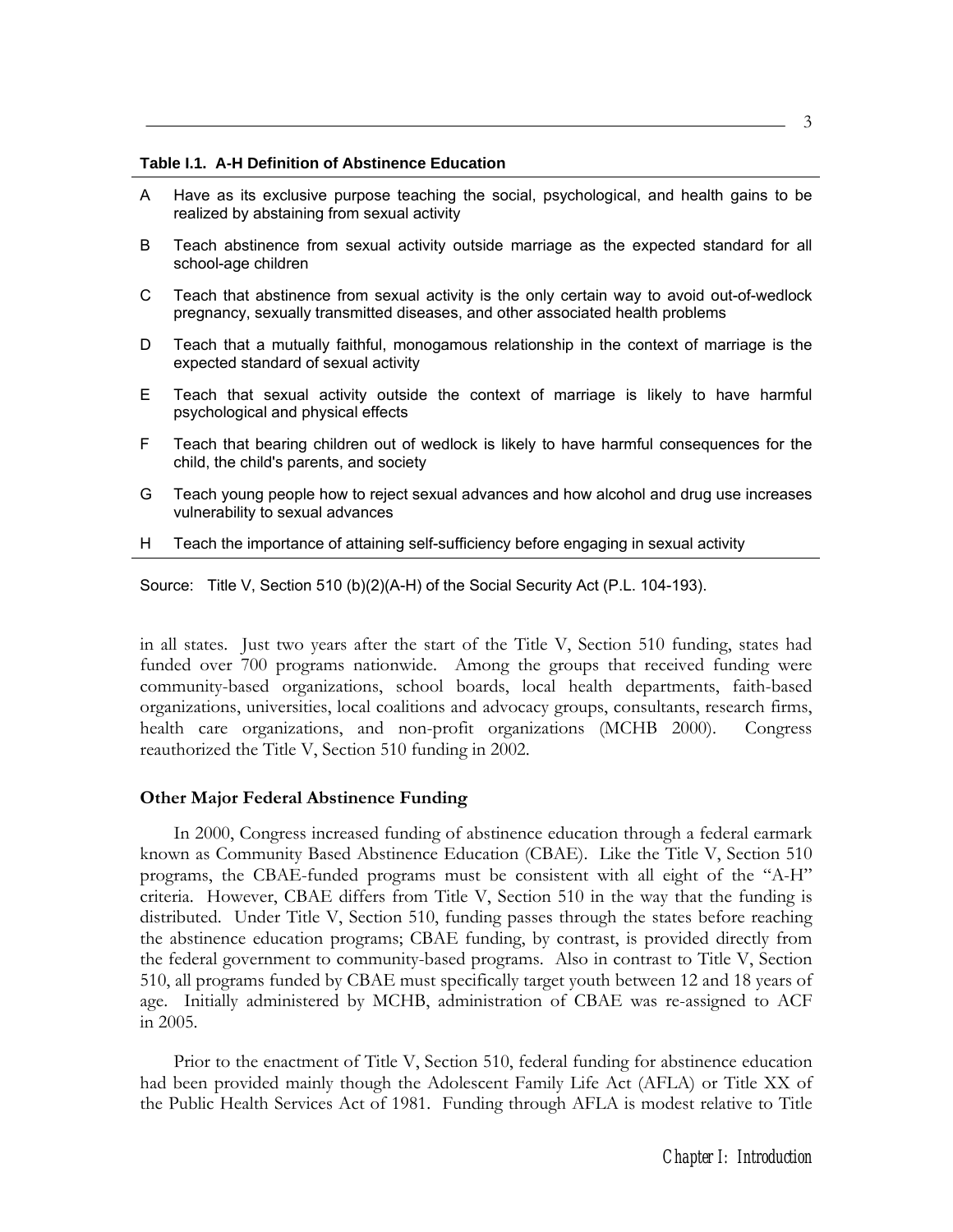4

V, Section 510. In fiscal year 2005, the Office of Adolescent Pregnancy Programs awarded about \$13 million in Title XX grants to 58 public and private community organizations for projects that specifically promote several abstinence programs for adolescents (DHHS 2006). All programs funded by AFLA must be consistent with the same eight "A-H" criteria spelled out for the Title V, Section 510 funding.

#### **EVALUATION OF TITLE V, SECTION 510 ABSTINENCE EDUCATION PROGRAMS**

Guiding the evaluation of the Title V, Section 510 programs is a logic model describing how the funded programs aim to reduce teen sexual activity and related risk behaviors (Figure I.1). Beginning in Box A, the logic model assumes that adolescent decision-making is influenced by numerous antecedents, including their own backgrounds and experiences and the characteristics of their schools and communities. Youth decision-making may also be influenced by the formal education services that they receive (Box B). As one of these possible services, the Title V, Section 510 abstinence programs aim to change the health, family-life, and sex education that youth normally receive (Box C). This change, in turn, is hypothesized to have favorable impacts on several intermediate outcomes that may serve as mediators of behaviors (Box D). For example, youth participating in the programs might develop more positive views towards abstinence and marriage or improve their knowledge of sexual activity risks. Through these and other changes, programs are ultimately hypothesized to affect longer-term behavioral outcomes (Box E). Among these outcomes are the rate of sexual abstinence and the potential consequences of sexual activity, such as STDs and pregnancy.



**Figure I.1. Logic Model for Evaluating the Impact of Title V, Section 510 Programs** 

A series of evaluation reports has studied the pre-behavioral components of the logic model, spanning Boxes A through D. In an initial DHHS study report, Devaney et al.  $(2001)$  examined Boxes A and B of the logic model—describing the populations served by the programs and the characteristics and implementation experiences of programs funded through Title V, Section 510. In two subsequent DHHS study reports, Maynard et al. (2005) and Clark and Devaney  $(2006)$  examined Boxes C and D of the logic model—measuring the

#### *Chapter I: Introduction*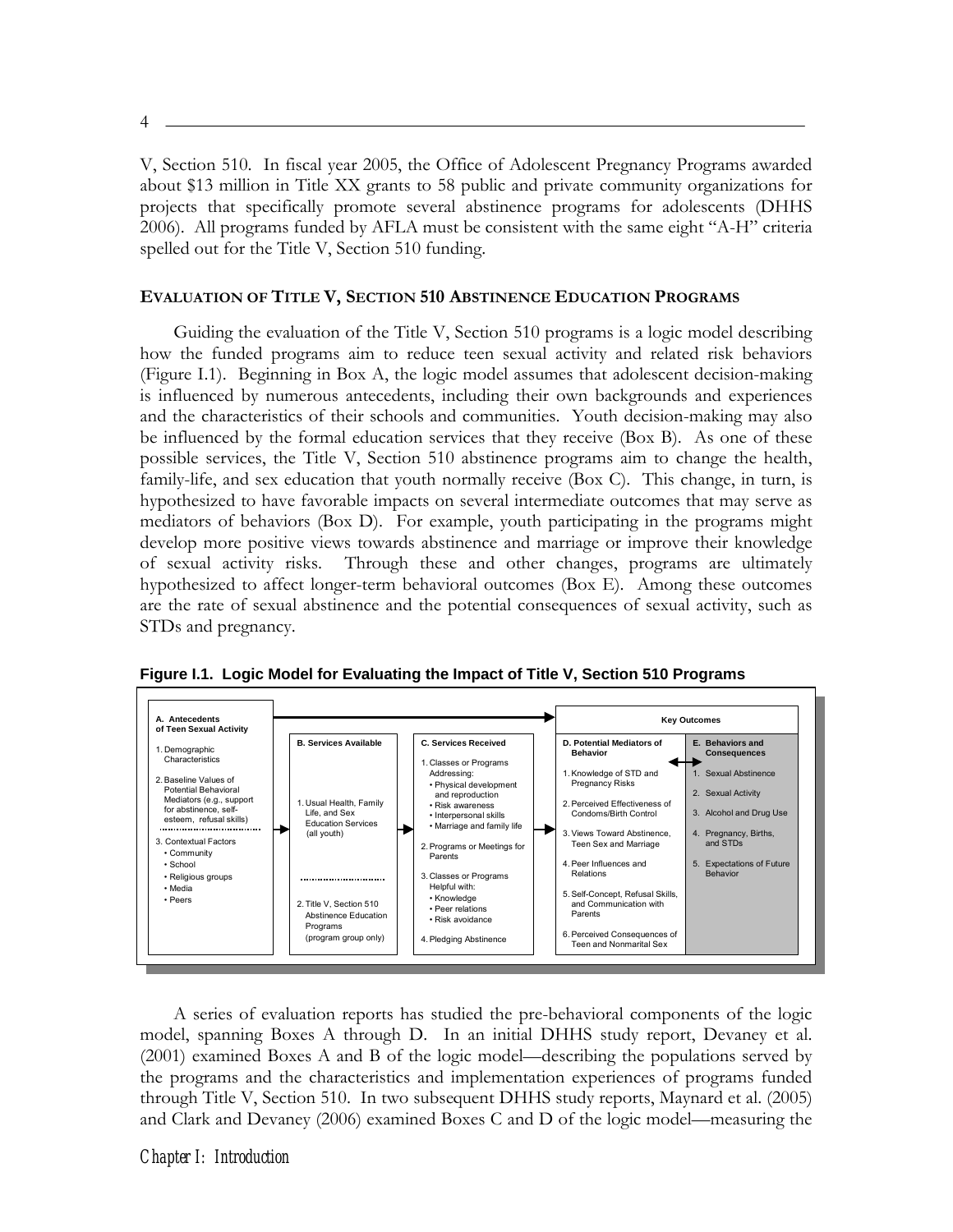first-year impacts of five selected Title V, Section 510 programs on the services youth received and on selected intermediate outcomes that may influence risk behavior.

Building on these earlier findings, the current report focuses mainly on the behavioral outcomes of youth, summarized in Box E of the logic model. The report addresses three questions:

- 1. **What impacts do programs have on behavioral outcomes?** Do the four selected Title V, Section 510 abstinence education programs affect behavioral outcomes summarized in Box E—rates of sexual abstinence and sexual activity and risks of STDs and pregnancy?
- 2. **What impacts do programs have on possible mediators of behavior?** Do the four programs improve knowledge of pregnancy and STD risks, knowledge of the health consequences of STDs, and other possible mediators of behavior, such as views toward abstinence and relations with peers, which were a focus of earlier DHHS study reports as well?
- 3. **What are the links between possible mediators and behavior?** How well do the potential mediators (Box D), measured after the first program year, predict the rates of sexual abstinence and sexual activity three to five years later? This analysis provides valuable insight into whether the intermediate outcomes that programs seek to affect (such as self-esteem and skill building) are in fact associated with future behavior.

The next chapter (Chapter II) describes the four programs that are the focus of this report, highlighting their common features and key differences. This is followed, in Chapter III, by a description of the research design and analytic methods used to measure the programsí impacts. Chapters IV through VI present the report findings, addressing respectively each of the three research questions listed above. Finally, Chapter VII summarizes the main study findings and considers the implications of these findings for future policy and research.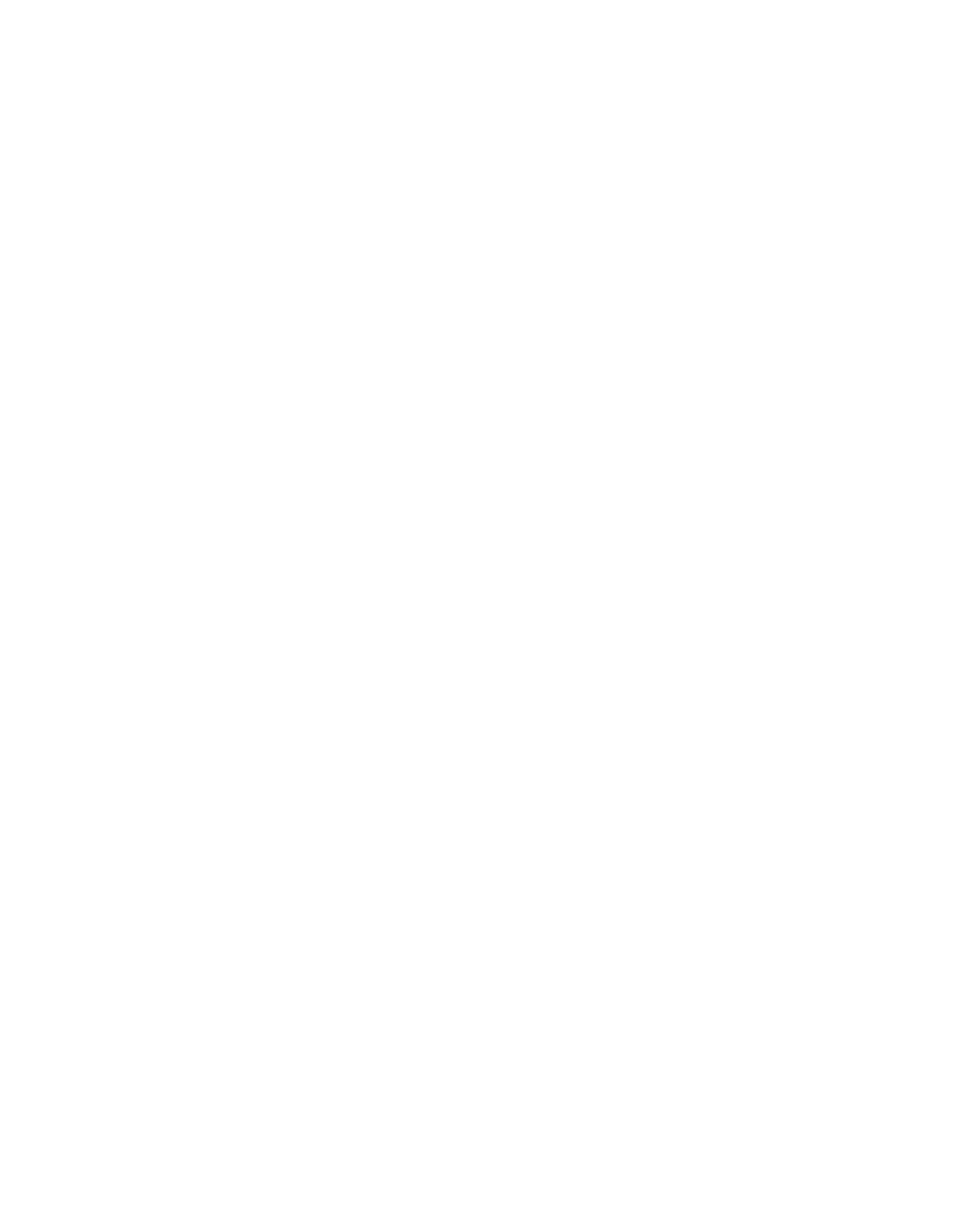## **C HAPTER II**

## **F OCAL P ROGRAMS**

**Jour Title V, Section 510 programs are the focus of this report:** (1) My Choice, My *Future!* in Powhatan, Virginia; (2) *ReCapturing the Vision* in Miami, Florida; (3) *Families United to Prevent Teen Pregnancy (FUPTP)* in Milwaukee, Wisconsin; and (4) *Teens in*  **Cour Title V, Section 510 programs are the focus of this report:** (1) My Choice, My Future! in Powhatan, Virginia; (2) ReCapturing the Vision in Miami, Florida; (3) Families United to Prevent Teen Pregnancy (FUPTP) in Mil how they were selected, and the features that distinguish them and the communities they serve. It also briefly describes how certain program features have influenced the design of the study and the interpretation of findings.

#### **OVERVIEW OF THE PROGRAMS**

 $\overline{a}$ 

One of the earliest stages of the evaluation entailed selecting Title V, Section 510 abstinence education programs for the study. The evaluation team first called and met with numerous state officials and experts across the country to identify promising programs for inclusion in the evaluation. Grant applications and program documents provided additional detail on program goals, target population, curriculum used, and funding levels. The evaluation team visited and observed 28 abstinence education programs across the nation. Eleven of these, representing a range of program models and serving different target populations, were invited and agreed to participate in the evaluation.

This report focuses on 4 of these 11 programs. These four programs are called "impact" sites" because they had program features and staff capable of supporting a rigorous, experimental-design impact evaluation. (A fifth program—*Heritage Keepers<sup>®</sup>* in South Carolina—is also an impact site but is not included in this report because it has a different research design.<sup>1</sup>) The remaining six programs were community-wide, systemic-change initiatives that aimed to increase public awareness of the problems of teen sexual activity, change community norms and attitudes, involve parents and encourage stronger parent-child communication, and engage youth in abstinence education and youth development services.

<sup>1</sup> Specifically, for *Heritage Keepers®*, the evaluation was designed to measure the impact of adding an abstinence-focused character club to a classroom-based abstinence curriculum rather than to measure the impact of an overall abstinence program versus services as usual. A separate report on the impact of the *Heritage Keepers®* program is forthcoming.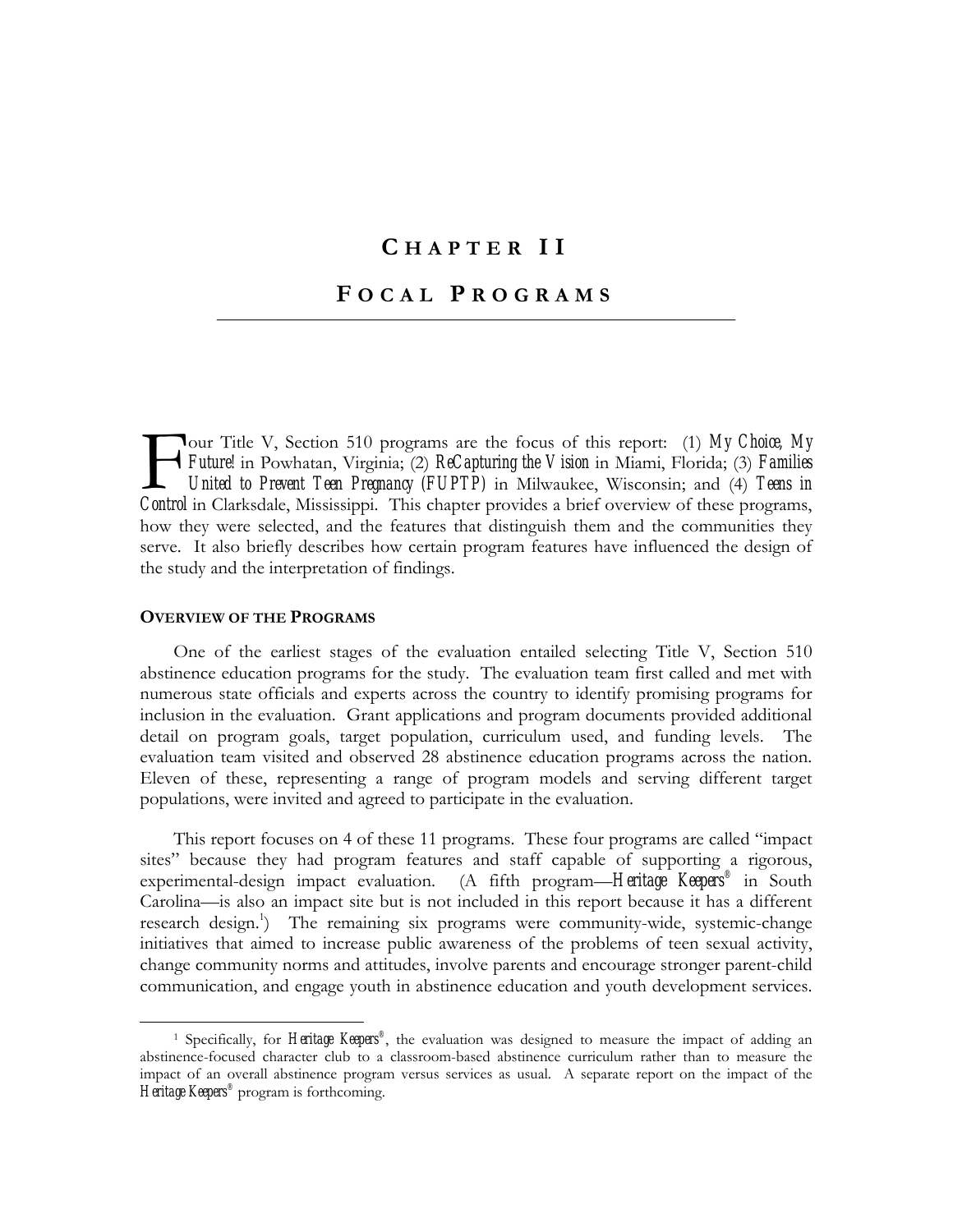8

While these community-wide initiatives broaden our understanding of strategies for changing youth behavior, by design they are less able to support a rigorous impact study of program effectiveness.

The four programs are the following:

- 1. **My Choice, My Future!** A three-year, mandatory, classroom-based program, *My Choice, My Future!* served students, beginning in the eighth grade, who attended Powhatan, Virginia County Schools.
- 2. **ReCapturing the Vision.** A one-year, elective, classroom-based program, *ReCapturing the Vision* served mainly seventh and eighth grade girls attending selected middle schools in Miami, Florida.
- 3. **Families United to Prevent Teen Pregnancy (FUPTP).** An elective, afterschool program available on a voluntary basis to students between the ages of 8 and 13, *FUPTP* served students attending selected elementary and middle schools in Milwaukee, Wisconsin.
- 4. **Teens in Control.** A two-year, mandatory, classroom-based program, *Teens in Control* served students, beginning in the fifth grade, who attended selected elementary schools in the Clarksdale, Mississippi area.

Each of the four programs had qualities commonly found in programs supported by the Title V, Section 510 funding. Each program complied with the "A-H" guidelines, delivered its services in school settings, and focused on upper elementary and middle school youth. The four programs' curricula also shared a similar focus and had many specific topic areas in common (Table II.1). For example, all four programs taught physical development and reproduction, promoted risk awareness, taught goal-setting and good decision-making, provided instruction about healthy relationships, and helped develop interpersonal and riskavoidance skills.

| <b>Physical Development and Reproduction</b><br>Understanding human development and anatomy<br><b>Understanding STDs</b>           | Interpersonal and Relationship Skills<br>Building healthy relationships<br>Improving communication skills<br>Avoiding risk |
|------------------------------------------------------------------------------------------------------------------------------------|----------------------------------------------------------------------------------------------------------------------------|
| <b>Risk Awareness</b><br>Formulating personal goals<br>Making good decisions<br>Building self-esteem<br>Risks of drugs and alcohol | Managing social and peer pressure<br>Developing values and character traits                                                |

#### **Table II.1. Common Curriculum Topics**

Note: Appendix B outlines the main curriculum used in each of the four programs.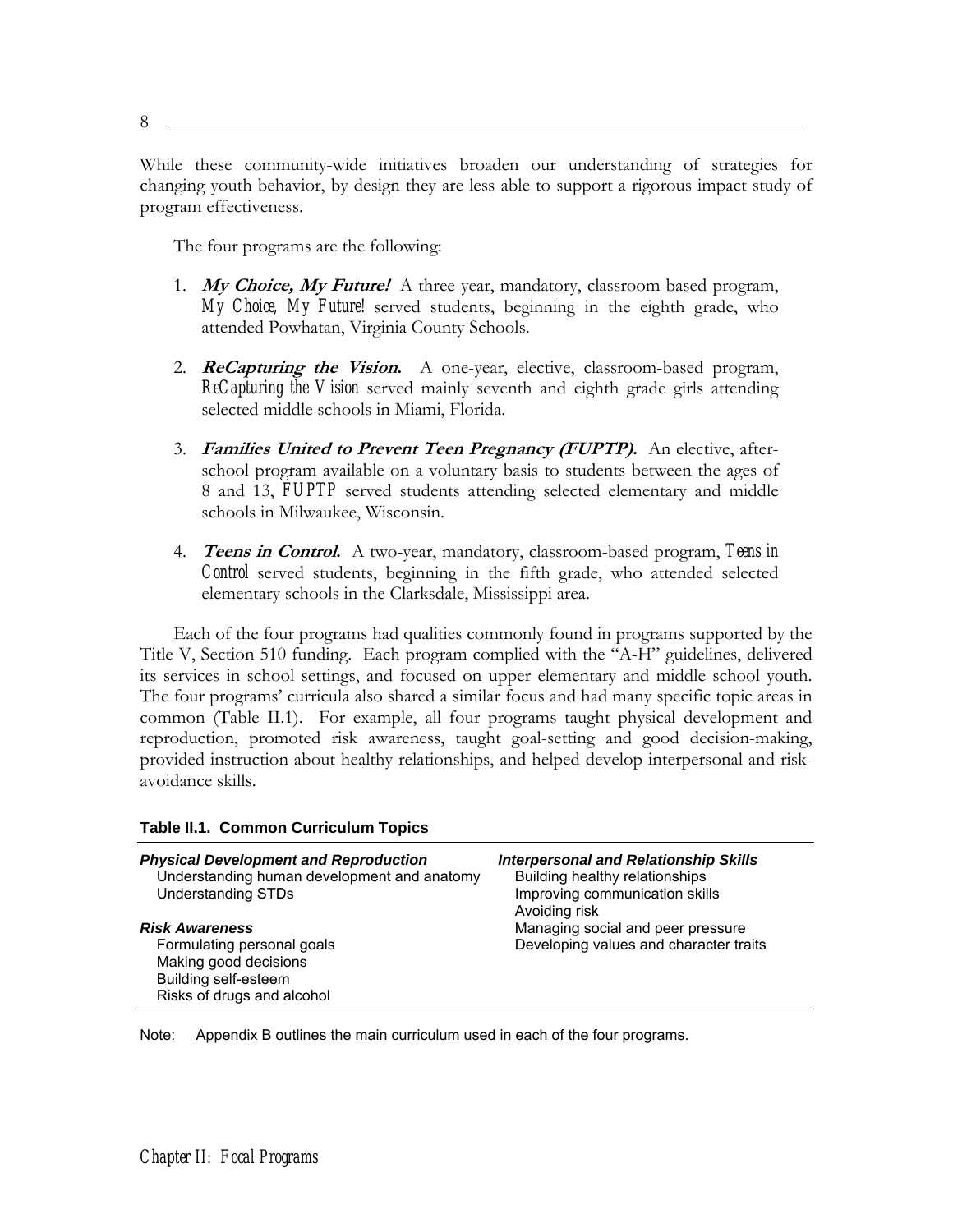#### **DISTINGUISHING PROGRAM FEATURES**

Despite the programs' similarities, each program had several other distinguishing features, including community characteristics, existing services, duration and intensity of services, and curriculum used.

#### **Community Socio-Demographic Characteristics**

Two of the programs, *My Choice, My Future!* and *Teens in Control*, operated in rural communities; however, the communities differed markedly in their socio-demographic makeup (see Table II.2, upper panel). *My Choice, My Future!* served youth attending Powhatan County Public Schools. The county is about 40 miles west of Richmond, and many of the newer residents commute to the city for work. The median income of the county is above the national average, and a majority of the youth attending the school system are white, non-Hispanic and live in two-parent families. *Teens in Control* served youth attending selected schools in three county school districts near Clarksdale, Mississippi-Coahoma, West Tallahatchie, and Tunica. In contrast to Powhatan, there is no urban center near these counties and, despite some recent growth in Tunica, the median income remains well below the national average. Most of the youth attending the three school districts are African American and live in single parent households.

| My Choice,<br>My Future!                                                                                                                                                                                                                                                | ReCapturing<br>the Vision<br><b>FUPTP</b>                                                                                                                                                                                      |                                                                                                                                 | Teens in<br>Control                                                                                      |  |  |
|-------------------------------------------------------------------------------------------------------------------------------------------------------------------------------------------------------------------------------------------------------------------------|--------------------------------------------------------------------------------------------------------------------------------------------------------------------------------------------------------------------------------|---------------------------------------------------------------------------------------------------------------------------------|----------------------------------------------------------------------------------------------------------|--|--|
| Powhatan, VA                                                                                                                                                                                                                                                            | Miami, FL                                                                                                                                                                                                                      | Milwaukee, WI                                                                                                                   | Clarksdale, MS                                                                                           |  |  |
| Socio-Demographic Characteristics                                                                                                                                                                                                                                       |                                                                                                                                                                                                                                |                                                                                                                                 |                                                                                                          |  |  |
| Mostly middle- and<br>working-class, two-<br>parent, white, non-<br>Hispanic families.<br>Semi-rural setting.                                                                                                                                                           | Largely poor, single-<br>parent, African American<br>and Hispanic families.<br>Urban setting.                                                                                                                                  | Predominantly poor,<br>single-parent, African<br>American families.<br>Urban setting.                                           | Predominantly poor,<br>single-parent, African<br>American families.<br>Rural setting.                    |  |  |
| <b>Existing Health, Family-Life, and Sex Education Services</b> <sup>4</sup>                                                                                                                                                                                            |                                                                                                                                                                                                                                |                                                                                                                                 |                                                                                                          |  |  |
| Nine-week health and<br>physical education class<br>in 8th grade that did not<br>include topics directly<br>related to abstinence or<br>STD risks. An additional<br>health class in 9th grade<br>covered abstinence, but<br>did not cover STDs or<br>contraceptive use. | Mandated school<br>curriculum for 6th<br>through 8th grades,<br>including a week-long<br>unit on human growth<br>and development; sixth<br>grade curriculum covers<br>STDs, abstinence, and<br>drug and alcohol<br>prevention. | Mandatory family life<br>curricula for K through<br>12; units on abstinence<br>and contraceptive use<br>beginning in 5th grade. | Limited district-wide<br>health, family-life, and<br>sex education curricula<br>for middle-school youth. |  |  |

#### **Table II.2. Characteristics of the Communities and Youth Served by the Focal Programs**

<sup>a</sup>This information was provided by school district administrators, school principals, counselors, and school health educators as well as state departments of education and school district websites.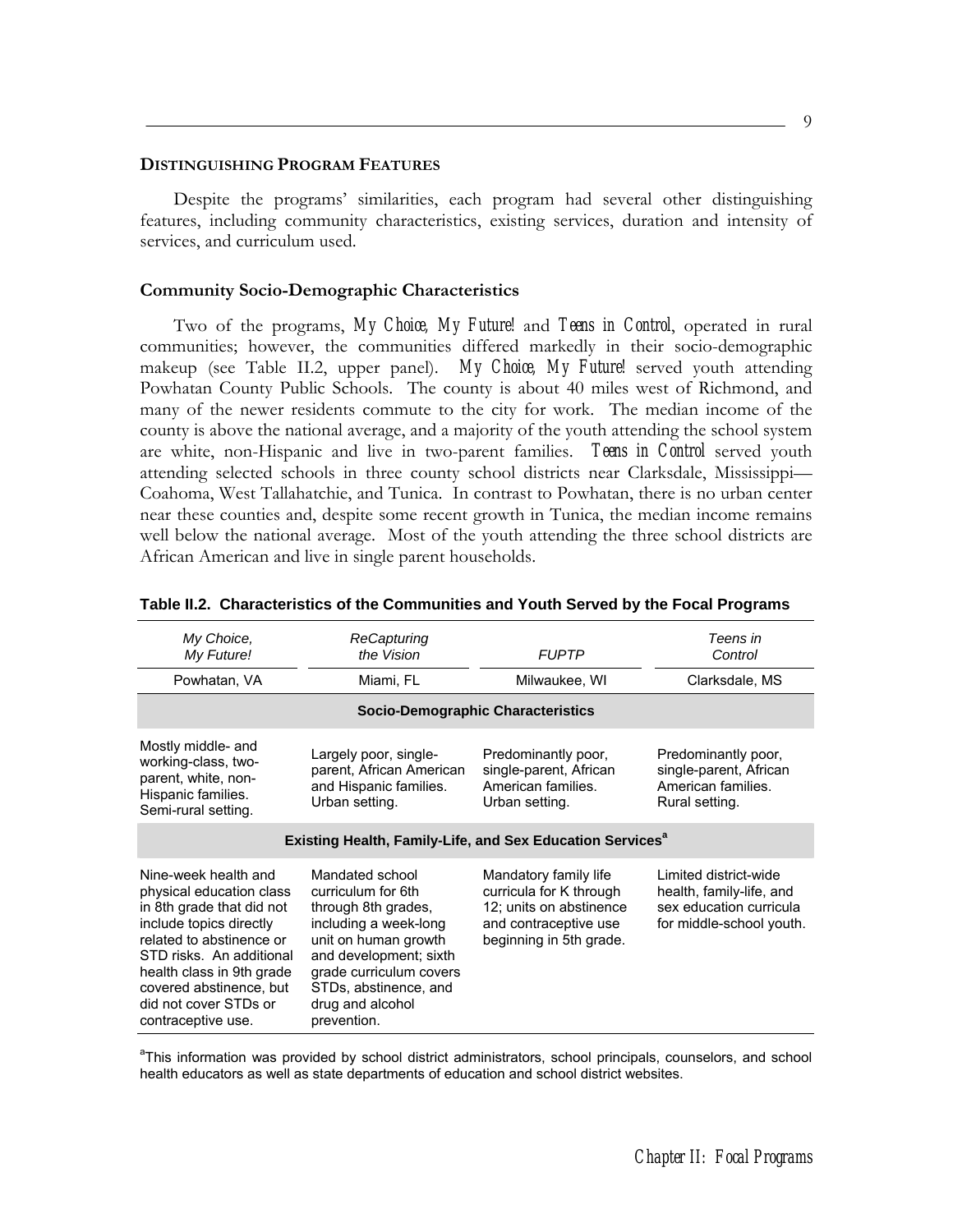$10 -$ 

The two other programs, *FUPTP* and *ReCapturing the Vision*, operated in two large urban settings—Milwaukee, Wisconsin and Miami-Dade County, Florida, respectively. In both cities, the schools served by the programs were located in low-income neighborhoods characterized by program staff as having high rates of poverty, teen pregnancy, crime, and deteriorating housing. Youth in these schools are predominantly African American, and most live in low-income households with a single parent.

#### **Existing Health, Family Life, and Sex Education Services**

Both rural school districts—the Powhatan school district and the districts in Mississippi—offered only a modest degree of health, family-life, and sex education (Table II.2, lower panel). In Powhatan, all eighth grade youth not enrolled in *My Choice, My Future!* participated in a nine-week health and physical education class. This class covered alcohol, drugs, tobacco, personal safety, communicable and non-communicable diseases, consumerism, mental health, nutrition, and fitness. However, the class did not cover sex education, STDs, contraceptive use, abstinence from sexual activity, or marriage. In ninth grade, these students were enrolled in a health course that covered similar health topics. While the ninth grade course included material on abstinence, it did not cover sex education or contraceptive use. *Teens in Control* operated in schools that had an even more limited, district-wide health, family-life, and sex education curriculum for elementary and middle school youth. Usual services consisted of occasional presentations by outside organizations that generally consisted of a few sessions over a period of weeks.

Compared to the rural districts, both urban school districts offered a fairly significant set of health, family-life, and sex education services. The Miami-Dade County Public Schools, served by *ReCapturing the Vision*, had a mandated health and sex education curriculum for youth in grades six through eight, which included a week-long unit each year on human growth and development taught as part of the science class. The curriculum covered the stages of reproduction and human development and included discussions of contraceptive use. The sixth grade curriculum also covered drug and alcohol prevention, peer pressure, STDs, and the benefits of abstinence from sexual activity.The Milwaukee Public Schools, served by *FUPTP,* already had a mandatory family life curriculum for kindergarten through grade 12, a curriculum that both program and control group youth experienced. This curriculum included what was described as grade-appropriate coverage of comprehensive health education; sexuality and HIV/AIDS; drugs, alcohol, and tobacco; and violence prevention. Abstinence and contraceptive use were covered beginning in fifth grade.

#### **Program Delivery**

All four programs began serving youth in elementary and middle school, when few among the target population had become sexually active. Two of the programs—*My Choice*, *My Future!* and *ReCapturing the Vision*—served youth beginning in seventh and eighth grade, when they were, on average, about 13 years of age. The other two programs—*Teens in Control* and *FUPTP*—served youth beginning in fourth and fifth grade, when they were, on average, 10 to 11 years of age. *ReCapturing the Vision* only served girls; the other three programs served both boys and girls.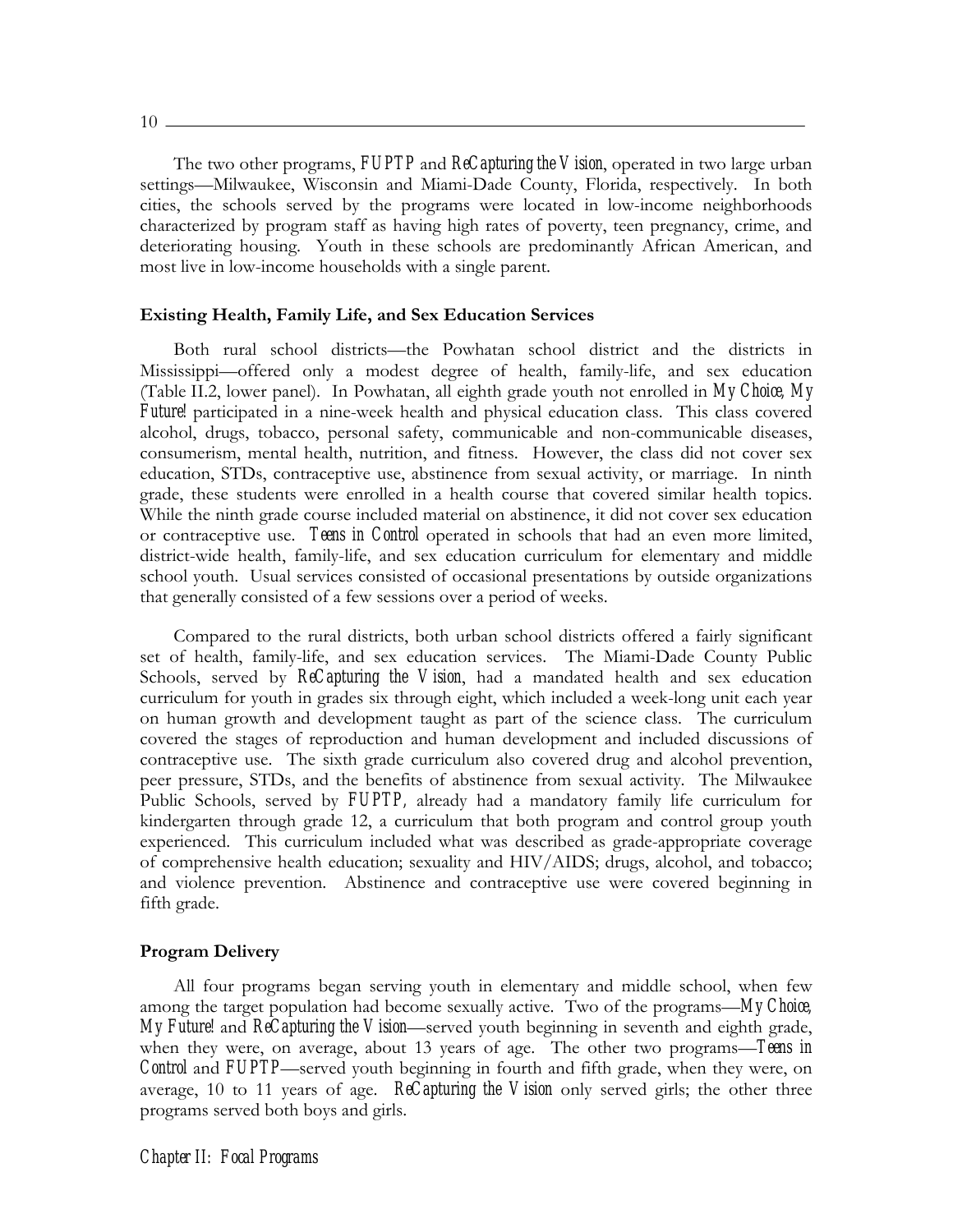The four programs also differed by whether they were elective or non-elective. *My Choice, My Future!* and *Teens in Control* were both non-elective programs that met during the school day much like any other class. Students could only "opt out" of consideration for the class if their parents gave permission. *ReCapturing the Vision* was an elective program whereby girls who were identified by school and program staff as potential candidates had the choice of participating or not. After students chose to participate, however, the program had required attendance like any other class. *FUPTP* was also an elective program, but youth could attend on a voluntary basis.

#### **Program Structure: Duration, Intensity, and Curricula**

The four programs differed significantly in duration and intensity and featured a variety of curricula (Figure II.1). *My Choice, My Future!* served youth for three years, though at a modest level of intensity; it included 30 classroom sessions in the first year, 8 in the second year, and 14 in the third year. *Teens in Control* was somewhat similar; it served youth for two years and met once a week during the school day. *ReCapturing the Vision* served youth for only one school year, but the program met daily, making it more intense than the other two classroom-based programs. Finally, *FUPTP* was an after-school program that met for two and one-half hours daily throughout the school year. The program was available to students as long as they attended the program school, which could have been up to four years in some cases. This made the program both relatively long and intense, assuming youth chose to attend.

|                                                                 | Year of Participation                                                    |                           |                   |                   |
|-----------------------------------------------------------------|--------------------------------------------------------------------------|---------------------------|-------------------|-------------------|
| Program and Setting                                             | <b>First Year</b>                                                        | Second Year               | <b>Third Year</b> | Fourth Year       |
|                                                                 |                                                                          |                           |                   |                   |
| My Choice, My Future!<br>Powhatan, VA                           | Reasonable<br>Reasons to Wait                                            | The Art of Loving<br>Well | Wait Training™    |                   |
| (Classroom-based)                                               | 8th Grade                                                                | 9th Grade                 | 10th Grade        |                   |
| <b>ReCapturing the Vision</b><br>Miami, FL<br>(Classroom-based) | ReCapturing<br>the Vision &<br><b>Vessels of Honor</b><br>6th-8th Grades |                           |                   |                   |
| <b>FUPTP</b>                                                    | A Life Options Model Curriculum for Youth                                |                           |                   |                   |
| Milwaukee, WI<br>(After-school program)                         | 3rd-8th<br>Grades                                                        | 4th–8th<br>Grades         | 5th-8th<br>Grades | 6th-8th<br>Grades |
| <b>Teens in Control</b><br>Clarksdale, MS<br>(Classroom-based)  | <b>Postponing Sexual</b><br>Involvement<br>5th Grade                     | Sex Can Wait<br>6th Grade |                   |                   |

**Figure II.1. Program Setting and Curricula, by Year of Program Participation** 

Note: Appendix B provides additional detail on each of these curricula.

11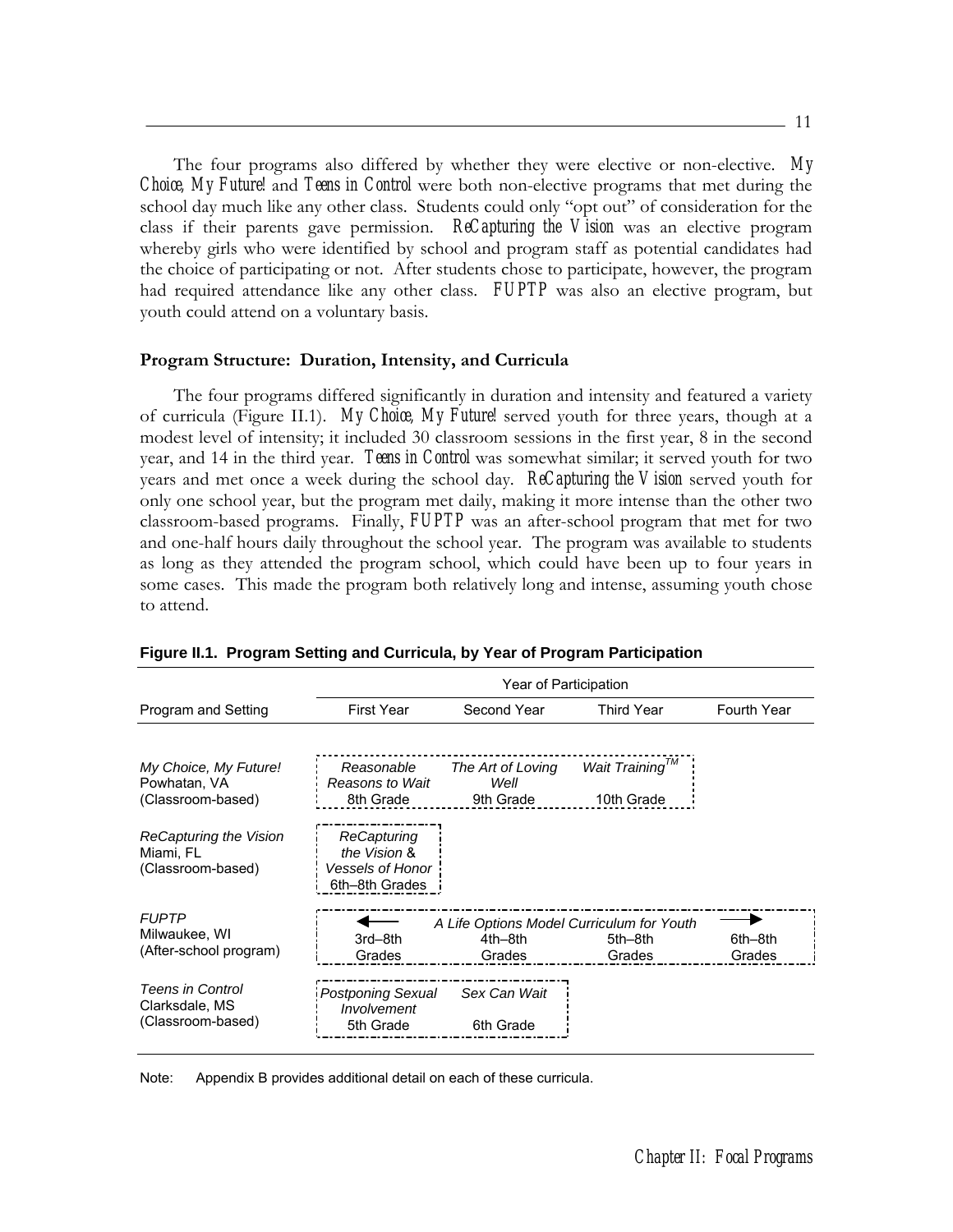$12 -$ 

**My Choice, My Future!** used a different curriculum for each of the three years that youth were enrolled in the program. The eighth grade curriculum, *Reasonable Reasons to Wait: The Keys to Character*, focused on character development, reasons to wait to engage in sex, peer influence, dating, avoiding STDs, relationship skills, and the benefits and ingredients of a strong marriage (Duran 1997). The ninth grade curriculum, the *Art of Loving Well: A Character Education Curriculum for Today's Teenagers*, featured short stories, poetry, classic fairy tales, and myths that taught about healthy and loving relationships (Boston University 1993). During the final year of the program, tenth graders received the *WAIT Training™* curriculum, which focused on relationship skills and risk avoidance. The tenth grade program also featured slide show materials from the Medical Institute for Sexual Health (MISH), which provided information on STDs and instructed students that abstinence is the only sure way to avoid contracting them.

**ReCapturing the Vision** used two curricula—ReCapturing the Vision and Vessels of *Honor*—during the one year program. The *ReCapturing the Vision* curriculum centered on identifying personal strengths and resources, developing strategies for fulfilling personal and career goals, and building critical skills that would help youth achieve positive goals and resist negative influences (Del Rosario 2003). The complementary *Vessels of Honor* curriculum included six key areas of focus: (1) honorable behavior, (2) effective communication for resisting pressure to engage in sex and other high-risk behaviors, (3) development of good relationships and satisfying social needs and emotional feelings through friendships rather than sex, (4) physical development and its implications for changing pressures, (5) sexual abuse and date rape and how to avoid both, and (6) strategies for choosing a mate and the benefits of a committed marital relationship (Del Rosario 1999). In addition to the class-based lessons and activities, the *ReCapturing the Vision* program provided a number of complementary services, including home visits by social workers, referrals to local services, after-school tutoring, community service projects, cultural events, a family retreat, an annual Teen Abstinence Rally, and an annual Teen Talk Symposium with celebrity panelists.

**FUPTPís** abstinence curriculum, *A Life Options Model Curriculum for Youth*, was delivered as a key component of its after-school activities. This curriculum covered 10 topic areas, nearly all of which have abstinence as a central focus: (1) group-building, (2) self-esteem, (3) values and goal-setting, (4) decision-making skills, (5) risk-taking behavior, (6) communication skills, (7) relationships and sexuality, (8) adolescent development and anatomy, (9) sexually transmitted diseases, and (10) social skills (Rosalie Manor, undated). The unit on relationships and sexuality addressed marriage in addition to abstinence; however, because of the young age of many *FUPTP* participants, marriage received relatively less attention. In addition to the in-school services, youth and parents in *FUPTP* could participate in other programming that Rosalie Manor made available; these included periodic parent workshops, a Saturday teen mentoring program, and a seven-week summer program with teen mentors.

**Teens in Control** used a different curriculum for each of the two years that youth participated in the program. In fifth grade, program group youth received the *Postponing Sexual Involvement* curriculum (Howard and Mitchell 1990), which was designed to increase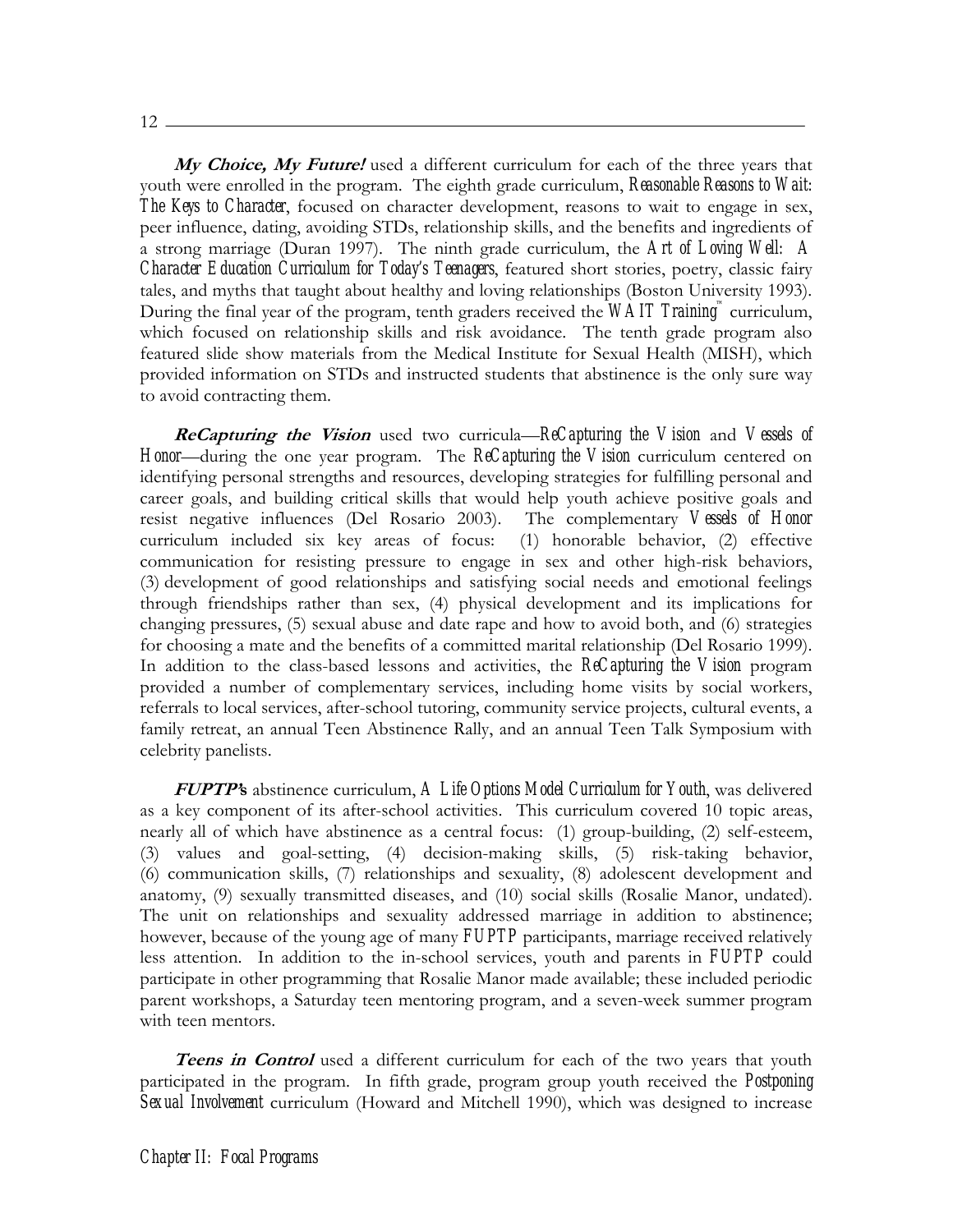the awareness of the risks and pressures associated with early sexual involvement and to develop skills that could help youth remain abstinent. The five topic areas covered in this curriculum focused on the risks of early sexual involvement and the benefits of abstaining from sex until marriage, social and peer pressures to have sex, and the development of specific skills for resisting peer pressure using extensive practice sessions and reinforcement. The sixth graders in the program received the *Sex Can Wait* curriculum, which covered several key areas: self-concept and self-esteem; the psychological and physical changes during puberty; values; communication skills; information on the risks of STDs; skills for resisting social and peer pressures; and the formulation of career goals, planning how to achieve them, and how sexual abstinence is important for achieving these personal goals.

# **STUDY IMPLICATIONS**

Two program features had notable implications for the study design and for this report. The first is the targeting of age groups in the upper elementary or middle school grades. While this is a common program feature of Title V, Section 510 programs, it required the evaluation to include an extended follow-up period so that program impacts on sexual abstinence and activity could be measured. At the time of the final follow-up survey, administered four to six years after youth enrolled in the study sample, the age of the study youth ranged from 12 to 20 years with a mean and modal age of 16 years (Figure II.2). The upper end of this age distribution includes youth primarily from the two programs that served middle school students, *ReCapturing the Vision* and *My Choice, My Future!*, while the lower end of this age distribution includes youth primarily from the two programs that served elementary school youth, *FUPTP* and *Teens in Control.* Youth in the former two



**Figure II.2. Age Distribution of the Study Sample at the Time of the Final Follow-Up Survey**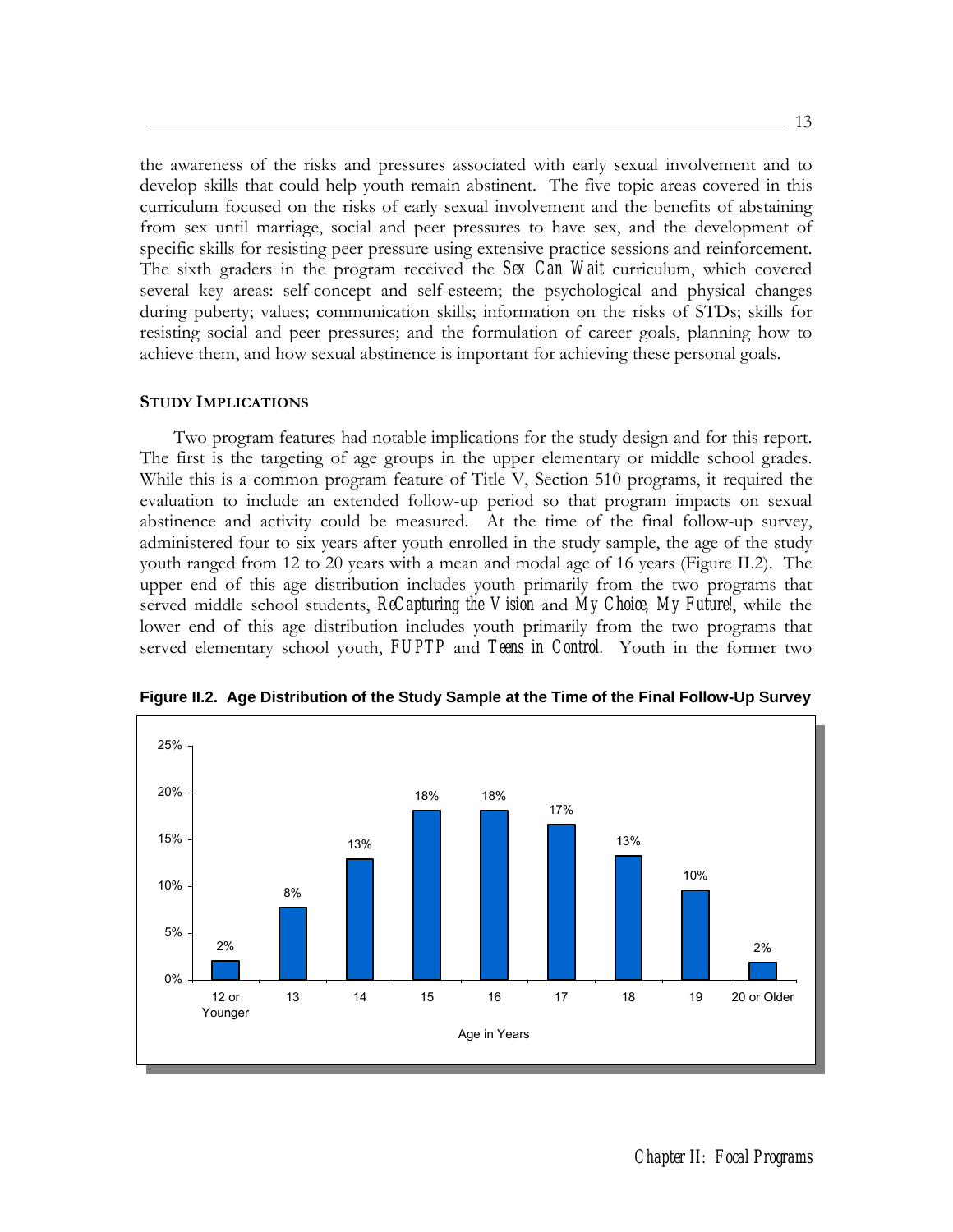programs averaged 18 years of age at the time of the final follow-up survey; youth in the latter two programs averaged 15 years of age.

Given this age distribution, substantial variation was expected in the rates of sexual abstinence and sexual activity across the study sites at the time of the final follow-up survey (the survey on which findings in this report are based). Youth in the *FUPTP* and *Teens in Control* samples were expected to report relatively low rates of sexual activity compared to youth in the other two program sites.

Even at these fairly young ages, however, rates of sexual activity were expected to be at levels such that true program impacts could be detected. For example, according to the CDCís Youth Risk Behavior Survey, 51 percent of teens in Milwaukee, Wisconsin, report having had sex by ninth grade—the grade of the typical youth in the *FUPTP* study sample. While comparable data are not available for the other program that targeted elementary school youth (*Teens in Control*), its service area in Mississippi has among the highest rates of teen pregnancy in the state, making it likely that a large fraction of youth in the study sample would be sexually active by the time of the final follow-up survey.

The second program feature with important study implications is the elective versus non-elective nature of the programs, which leads to differences across the programs in both program participation and attendance. As shown in Figure II.3, both *My Choice, My Future!* and *Teens in Control* were non-elective school-based programs, and, as with any typical course offered in school, attendance was mandatory among those assigned to the program. In contrast, both *ReCapturing the Vision* and *FUPTP* were elective programs, meaning that eligible youth could choose whether or not to participate.





*Chapter II: Focal Programs*

14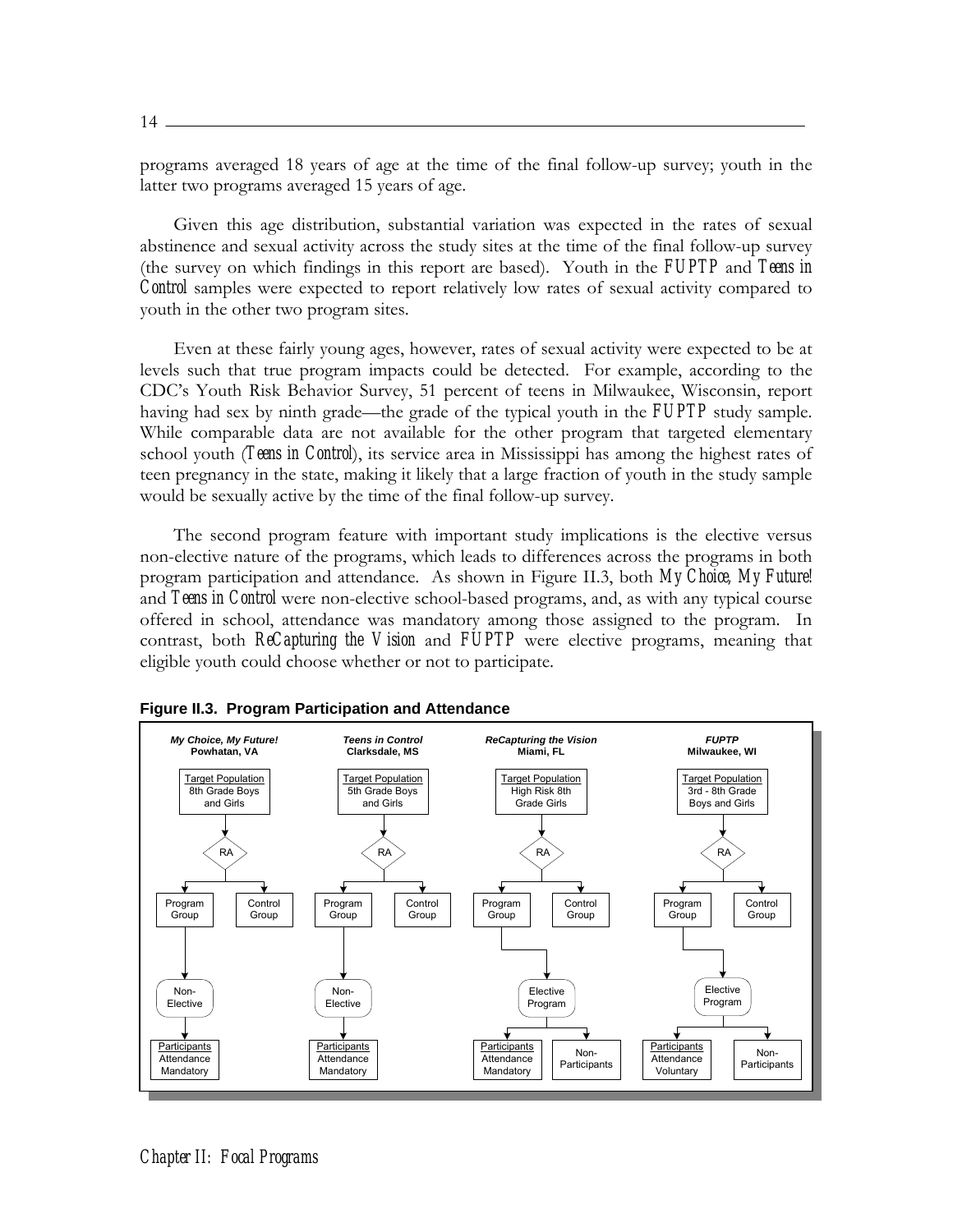15

In the case of *ReCapturing the Vision*, program staff identified a set of high-risk girls in the spring of seventh grade and invited them to apply to the program. Once girls applied and were randomly assigned to the program, they could have chosen not to participate in the fall of eighth grade because they either faced scheduling conflicts (such as a required math class) or may have changed their minds and decided to take another elective. This happened for 35 percent of the girls assigned to the program group. Attendance was mandatory, however, for all girls who chose to participate.

In the case of *FUPTP*, the program was not only elective but attendance was also completely voluntary, meaning that youth could attend as many or as few times as they chose. In practice, many students did not participate at all, though this was often for involuntary reasons such as transportation problems or other constraints. As a result, many youth assigned to the program group, 43 percent, did not participate in any *FUPTP* classes.2 In addition, among those who did participate, only a fraction attended most or all of the classes that were available. Specifically, among the 57 percent of program group youth with any participation, only 11 percent attended more than 80 percent of program services in the first year and 45 percent attended more than half. Even for those youth with low attendance rates, however, the total contact hours were still high because of the program's high intensity (a session available every school day for 150 minutes). Indeed, the average program group youth who participated in *FUPTP* received an estimated 146 hours of program services in the first year—more than the total annual contact hours for either *My Choice, My Future!* or *Teens in Control*.

The substantial nonparticipation among program group youth in *ReCapturing the Vision* and *FUPTP* reflects the reality of many abstinence (and other) programs that serve youth on an elective basis, making it an important program feature to include in this study. Consistent with standard research practices, the analysis of program impacts is conducted in two ways. The first presents impacts for all youth that the program intended to serve—that is, those randomly assigned to the program group. The second presents impacts for those who actually participated in the programs. As discussed in the next chapter, while the estimated impacts differ between these two approaches, their associated statistical significance is roughly equal. Thus, the main conclusions from this study differ little when based on one measure or the other.

<u>.</u>

<sup>&</sup>lt;sup>2</sup> This 43 percent rate of nonparticipation reflects an upper bound because the program did not have available attendance records for youth who attended fewer than 25 percent of the classes they had the opportunity to attend. The actual rate of true nonparticipation is therefore lower than 43 percent.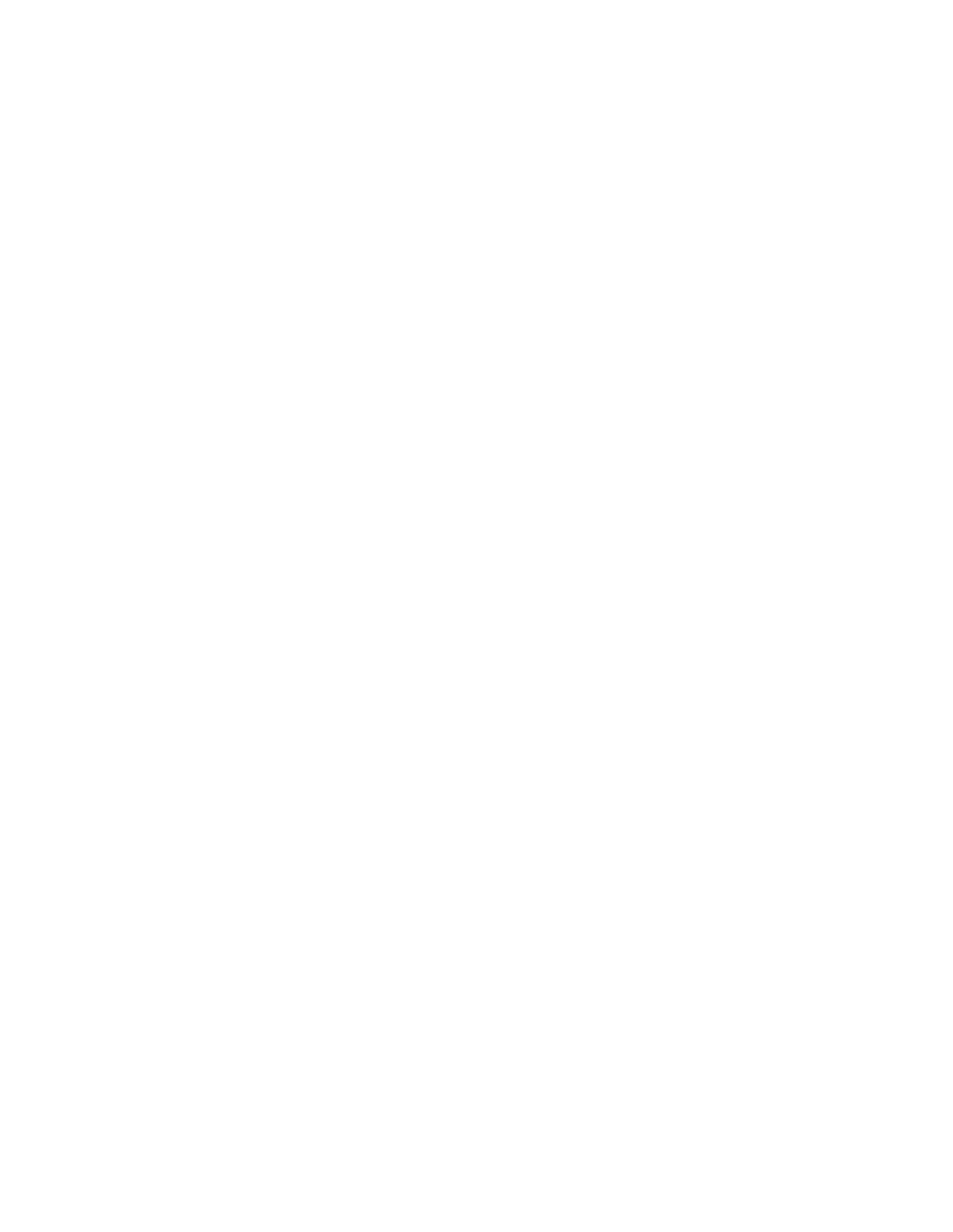# **C HAPTER III**

# **D ESIGN AND M ETHODS FOR THE F INAL I MPACT E VALUATION**

entral to the evaluation of Title V, Section 510 abstinence education programs is a rigorous analysis of the programs' impact on teen sexual abstinence and teen sexual Activity. To this end, the impact analysis for the evaluation relies on an experimental entral to the evaluation of Title V, Section 510 abstinence education programs is a rigorous analysis of the programs' impact on teen sexual abstinence and teen sexual activity. To this end, the impact analysis for the eva program group that receives the services provided by a selected group of Title V, Section 510 programs or a control group that receives only the usual services available in the absence of these programs. When coupled with sufficiently large sample sizes, longitudinal surveys conducted by independent data collectors, and appropriate statistical methods, this design is able to produce highly credible estimates of the impacts of the focal programs.

# **IMPACT STUDY DESIGN**

Obtaining an unbiased impact estimate requires determining what the outcomes of program group youth would be in the absence of that program (known as the counterfactual). Because the counterfactual cannot be observed directly, it must be estimated. Randomly assigning members of the study sample to either a program group or a control group is considered the most valid approach for estimating the counterfactual. Because of random assignment, program and control groups are similar in all respects except their access to the program services, making the control group a highly credible counterfactual. As a result, unbiased estimates of program impacts can be generated by simply comparing mean values of outcome measures (such as sexual abstinence) for the program group with those for the control group. The evaluation of Title V, Section 510 program uses this type of experimental design.

# **Sample Intake and Random Assignment**

Sample intake took place near the beginning of three school years—1999–2000, 2000–2001, and 2001–2002. In each of these years, either program or school staff identified those youth who were eligible to participate in the programs. In the two non-elective programs—*My Choice, My Future!* and *Teens in Control*—eligible youth included all those in the targeted grade level (8th and 5th grades, respectively). In the elective programs—*ReCapturing the Vision* and *FUPTP*—eligible youth included all those in the targeted grade levels who had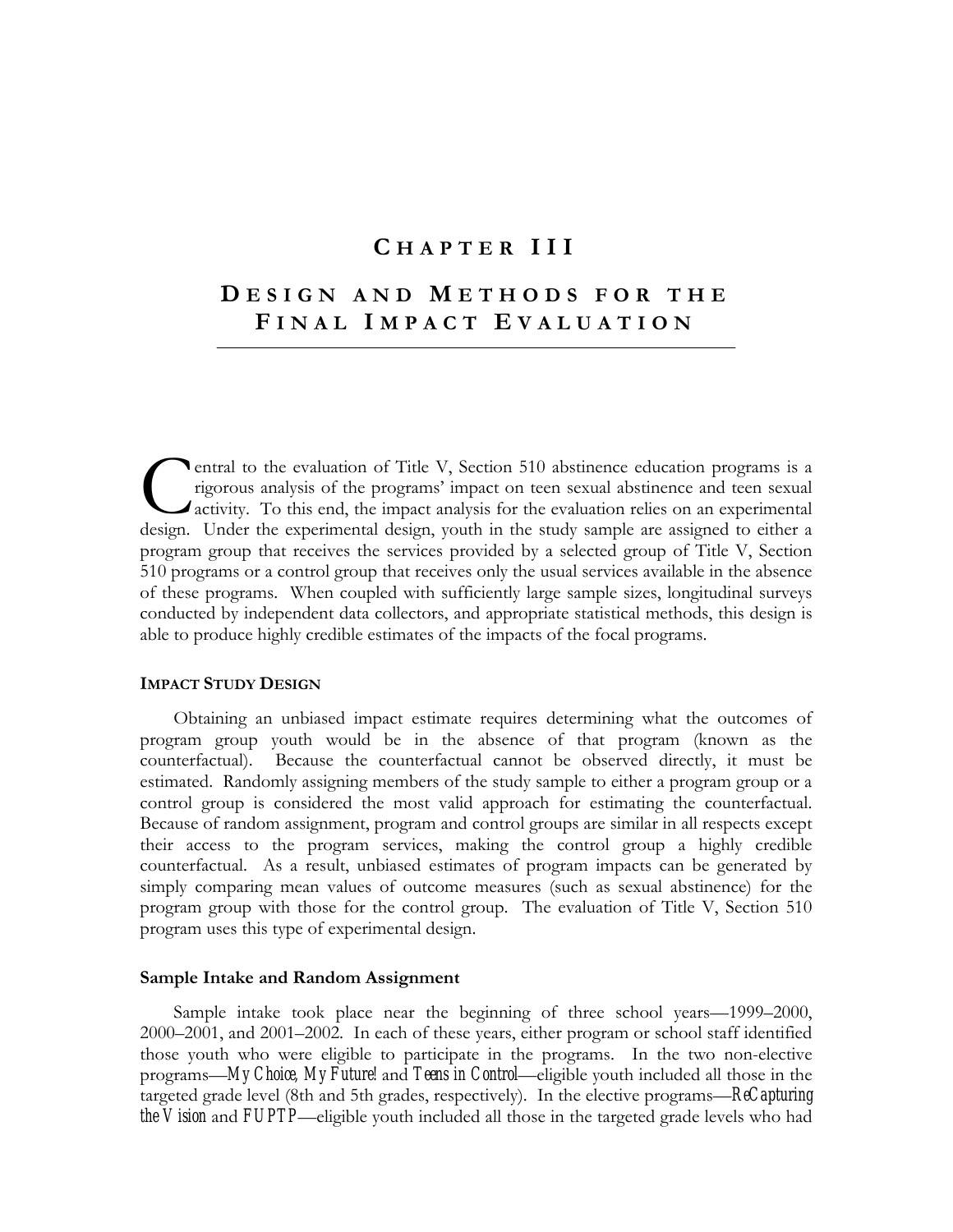18

been identified by school or program staff as potential candidates. Once identified, eligible students were given a study consent form that notified parents of their child's eligibility for the program, explained the program and the evaluation, and described how selection for the program would take place through a lottery (random assignment).

In order for a student to be eligible both for the lottery and to participate in the evaluation, parents had to provide signed, active consent. In the two non-elective programs, parent consent rates were high, in excess of 90 percent (youth with parents not agreeing to participate were automatically placed in the classes that control group youth were to take). In the two other programs, parental consent rates could not be estimated because of their elective nature; however, there were few known cases of parents who wanted their child to participate in the program but opted out of the lottery because of the requirement to participate in the study.

In order to conduct the random assignment, lists of the eligible students who had active parental consent were sent to the evaluation team near the beginning of each school year and a random number generator was used to order the applicant pool. Once programs informed the evaluation team of the number of program slots available, the evaluation team released the names of students with that rank order or less in the assignment hierarchy. For example, in a program with 200 applicants and a capacity to serve 100 youth, the evaluation team released the names of the first 100 youth in the randomly ordered list of eligible applicants for inclusion in the program group. All students not selected for the program group formed an ordered "waitlist" and control group. In cases where it was necessary to maintain a minimum program enrollment, program vacancies were filled by releasing youth on the waitlist in the order of their original random number. Along with the original set of youth selected for the programs, all students selected from the waitlist to fill program vacancies became members of the study's program group regardless of whether they actually participated. All remaining students on the ordered waitlist formed the control group for the study.

In some instances, lists of eligible students were sent to the evaluation team in batches, leading to multiple rounds of random assignment within a school year. These multiple rounds of assignment, coupled with sample enrollment taking place over multiple school years, led to modest variation in the likelihood of students being selected for the program or control group. This variation in the selection probability was addressed in the analysis by using sample weights, as described below.

# **Sample and Data Collection**

The resulting study sample includes 2,501 youth, enrolled over a three-year period from fall 1999 through fall 2001 (Table III.1; top panel). Within each program site, sample sizes ranged from 504 for *FUPTP* to 849 for *Teens in Control*. Just less than 60 percent of the study sample was assigned to the program group (1,461); the remainder was assigned to the control group (1,040).

*Chapter III: Design and Methods for the Final Impact Evaluation*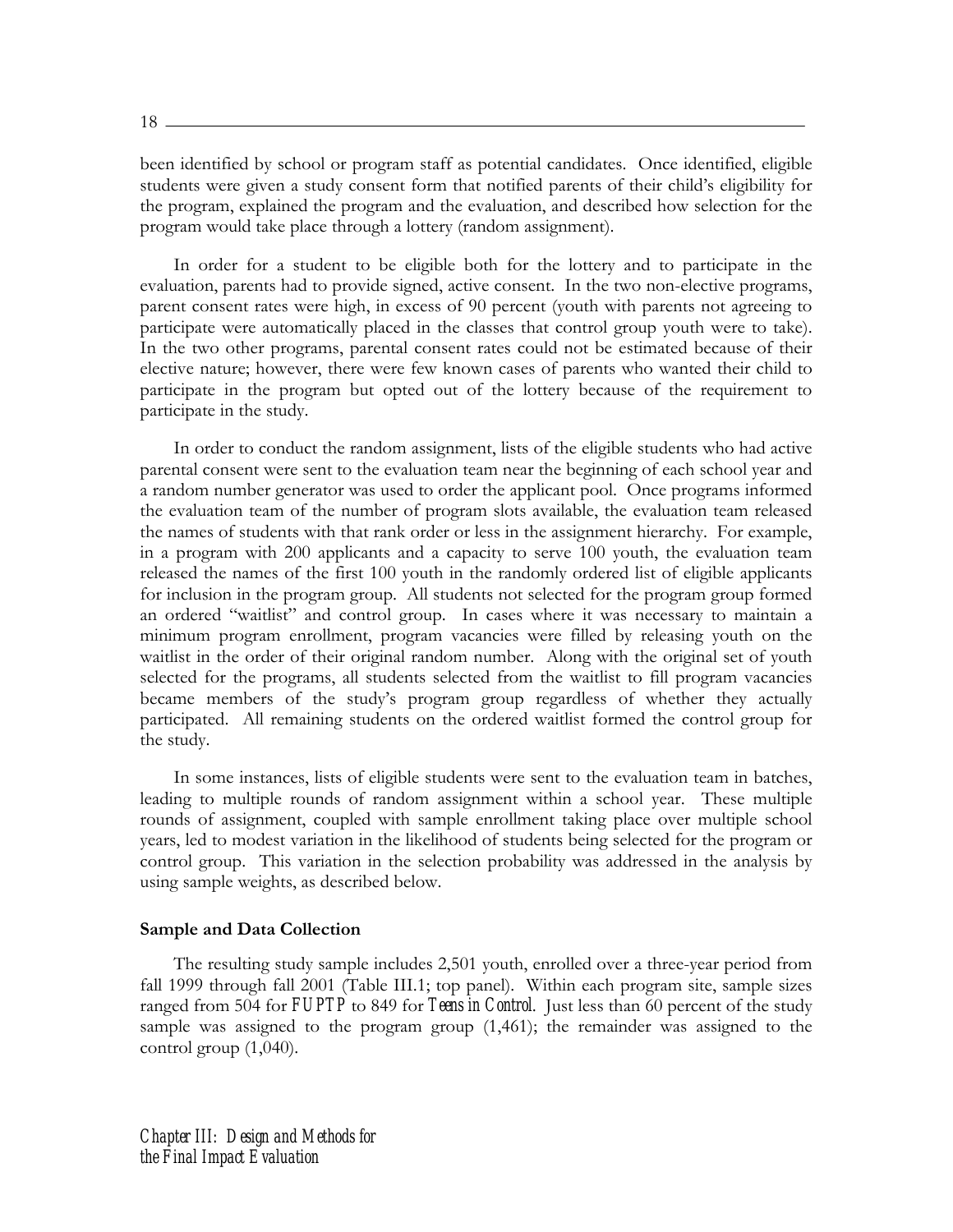|                                                                                | My Choice,<br>My Future!<br>Powhatan, VA | ReCapturing<br>the Vision<br>Miami, FL | <b>FUPTP</b><br>Milwaukee, WI                  |                   | Total<br>Sample         |  |
|--------------------------------------------------------------------------------|------------------------------------------|----------------------------------------|------------------------------------------------|-------------------|-------------------------|--|
|                                                                                |                                          | <b>Number in Study Sample</b>          |                                                |                   |                         |  |
| Total<br>Control group<br>Program group                                        | 551<br>203<br>348                        | 597<br>260<br>337                      | 504<br>178<br>326                              | 849<br>399<br>450 | 2,501<br>1.040<br>1,461 |  |
|                                                                                |                                          |                                        | <b>Response Rate on Final Follow-Up Survey</b> |                   |                         |  |
| Total<br>Control group<br>Program group                                        | 81%<br>80%<br>82%                        | 80%<br>79%<br>81%                      | 82%<br>79%<br>84%                              | 84%<br>85%<br>83% | 82%<br>82%<br>83%       |  |
| <b>Sample Size for this Report</b><br>(Number in Study Sample x Response Rate) |                                          |                                        |                                                |                   |                         |  |
| Total<br>Control group<br>Program group                                        | 448<br>162<br>286                        | 480<br>205<br>275                      | 414<br>140<br>274                              | 715<br>341<br>374 | 2,057<br>848<br>1,209   |  |

# **Table III.1. Study Sample and Sample Size for this Report**

Source: Tracking system for the *Survey of Teen Activities and Attitudes* (Mathematica Policy Research, Inc., 1999 and 2000) administered to youth in the Title V, Section 510 Abstinence Education Program study sample.

Data were collected from the study sample through a series of four surveys.<sup>1</sup> They included a baseline survey, administered near the time that youth began participating in the study, and three follow-up surveys. The surveys were administered either in school using a pen-and-paper instrument or by phone.

The impact findings presented in this report are based on data collected from the final follow-up survey, which was administered to study youth between spring 2005 and winter 2006. This reflects a follow-up period of roughly 42 to 78 months after youth began participating in the study, depending on the year in which they began participating and the exact timing of the survey. The response rate on this survey ranged from 80 to 84 percent across the four study sites, leading to an 82 percent rate overall (Table III.1, middle panel).

In each site, the sample size available for this report is given by the product of the number of youth in the study sample (upper panel of Table III.1) and their corresponding response rate on the final follow-up survey (middle panel of Table III.1). As seen in the lower panel of Table III.1, the resulting sample size for this report ranges from 414 youth for *FUPTP* to 715 for *Teens in Control*. The total sample size across the four sites totals 2,057 youth.

 $\overline{a}$ 

<sup>1</sup> Copies of these surveys are available online at [http://www.mathematica-mpr.com].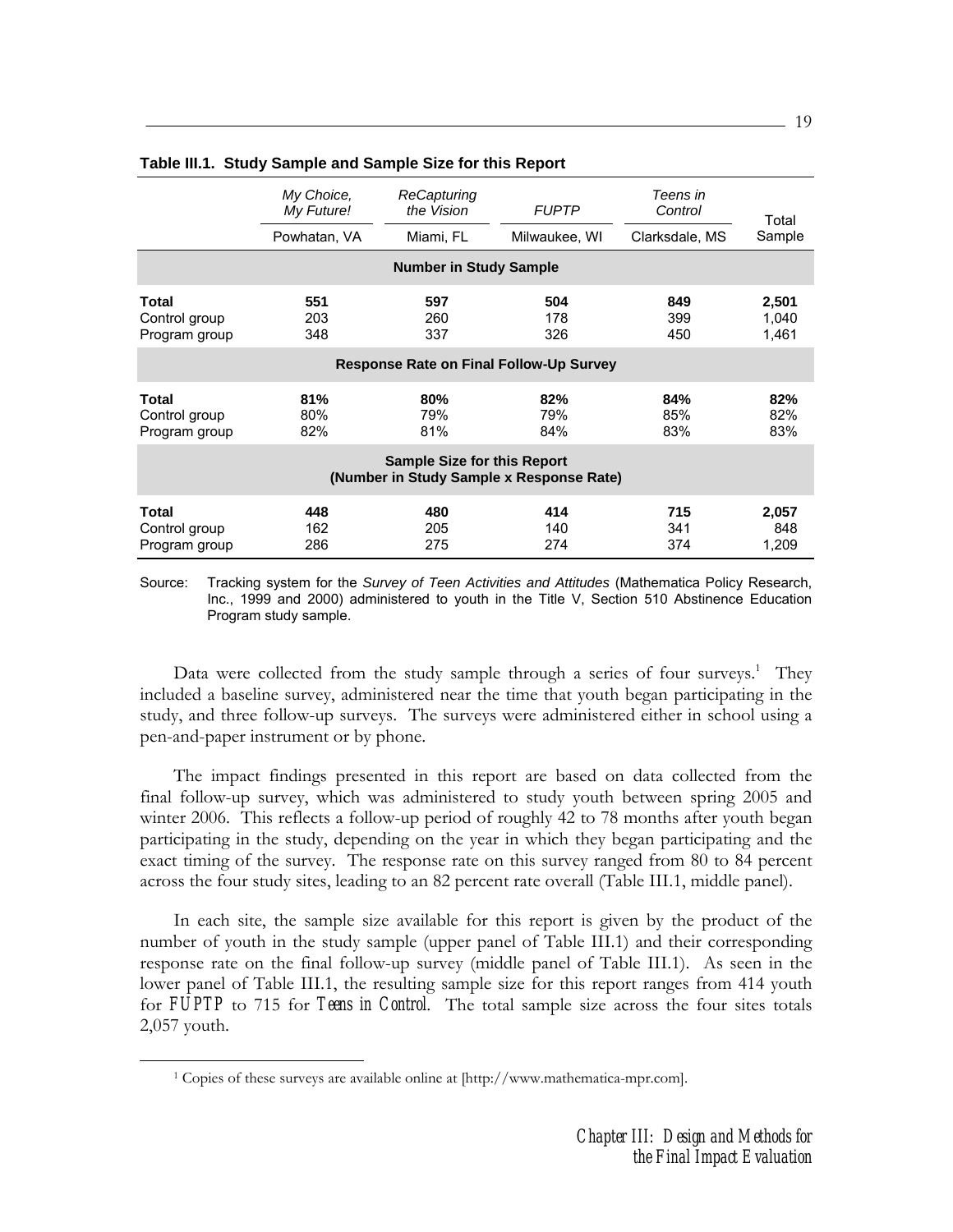Evidence suggests that the program and control groups are well matched, as would be expected given an experimental design. Across a wide range of baseline measures, only a minimal number of differences between the program and control groups were statistically significant—no more than expected by random chance. For example, of over 40 measures based on baseline data (see Appendix Table A.1), no more than seven in each site show a statistically significant difference between the program group and control group.

## **Sample Characteristics**

The sample characteristics of youth in each site reflected both the targeting of the programs and the communities in which youth lived (Table III.2). In the two program sites serving middle schoolers, *My Choice, My Future!* and *ReCapturing the Vision*, sample youth averaged over 18 years of age by the time of the final follow-up survey. This is considerably older than the two program sites serving upper elementary school youth, *FUPTP* and *Teens in Control*, in which sample youth averaged only 15.5 years of age. While the *ReCapturing the Vision* sample included only girls, reflecting the targeting of the program, the gender mix in the other three sites was fairly close to even. The race/ethnicity of youth in the study samples largely reflected their communities' composition. More than 80 percent of the youth in the *My Choice, My Future!* sample were white, non-Hispanic, while high proportions of youth in the other three sites were African American or Hispanic.

|                                                                                                                                                                    | My Choice,<br>My Future! | ReCapturing<br>the Vision | <b>FUPTP</b>               | Teens in<br>Control        |                           |
|--------------------------------------------------------------------------------------------------------------------------------------------------------------------|--------------------------|---------------------------|----------------------------|----------------------------|---------------------------|
|                                                                                                                                                                    | Powhatan,<br>VA          | Miami,<br>FL              | Milwaukee,<br>WI           | Clarksdale,<br><b>MS</b>   | All Four<br><b>Sites</b>  |
| Age at Final Follow-Up (Mean)                                                                                                                                      | 18.5                     | 18.2                      | 15.5                       | 15.6                       | 16.9                      |
| Gender (Percent Female)                                                                                                                                            | 51                       | 100                       | 62                         | 52                         | 66                        |
| Race/Ethnicity (Percent)<br>White, non-Hispanic<br>African American, non-Hispanic<br>Hispanic<br>Other                                                             | 82<br>11<br>3<br>4       | 4<br>63<br>20<br>13       | 2<br>76<br>7<br>15         | $\Omega$<br>87<br>6        | 22<br>59<br>9<br>9        |
| Baseline Family Situation (Percent)<br>Parents married<br>Has mother figure<br>Has father figure<br>Unmarried sister got pregnant<br>Sibling dropped out of school | 67<br>98<br>94<br>2<br>2 | 34<br>90<br>81<br>15<br>7 | 26<br>93<br>81<br>17<br>12 | 31<br>97<br>92<br>15<br>11 | 39<br>95<br>87<br>12<br>8 |
| <b>Sample Size</b>                                                                                                                                                 | 448                      | 480                       | 414                        | 715                        | 2,057                     |

#### **Table III.2. Characteristics of the Final Analysis Sample**

Source: Wave 1 Survey of Teen Activities and Attitudes (Mathematica Policy Research, Inc., 1999) administered at or near the time youth enrolled in the Title V, Section 510 Abstinence Education Program study sample.

Note: Data shown are weighted means.

*Chapter III: Design and Methods for the Final Impact Evaluation*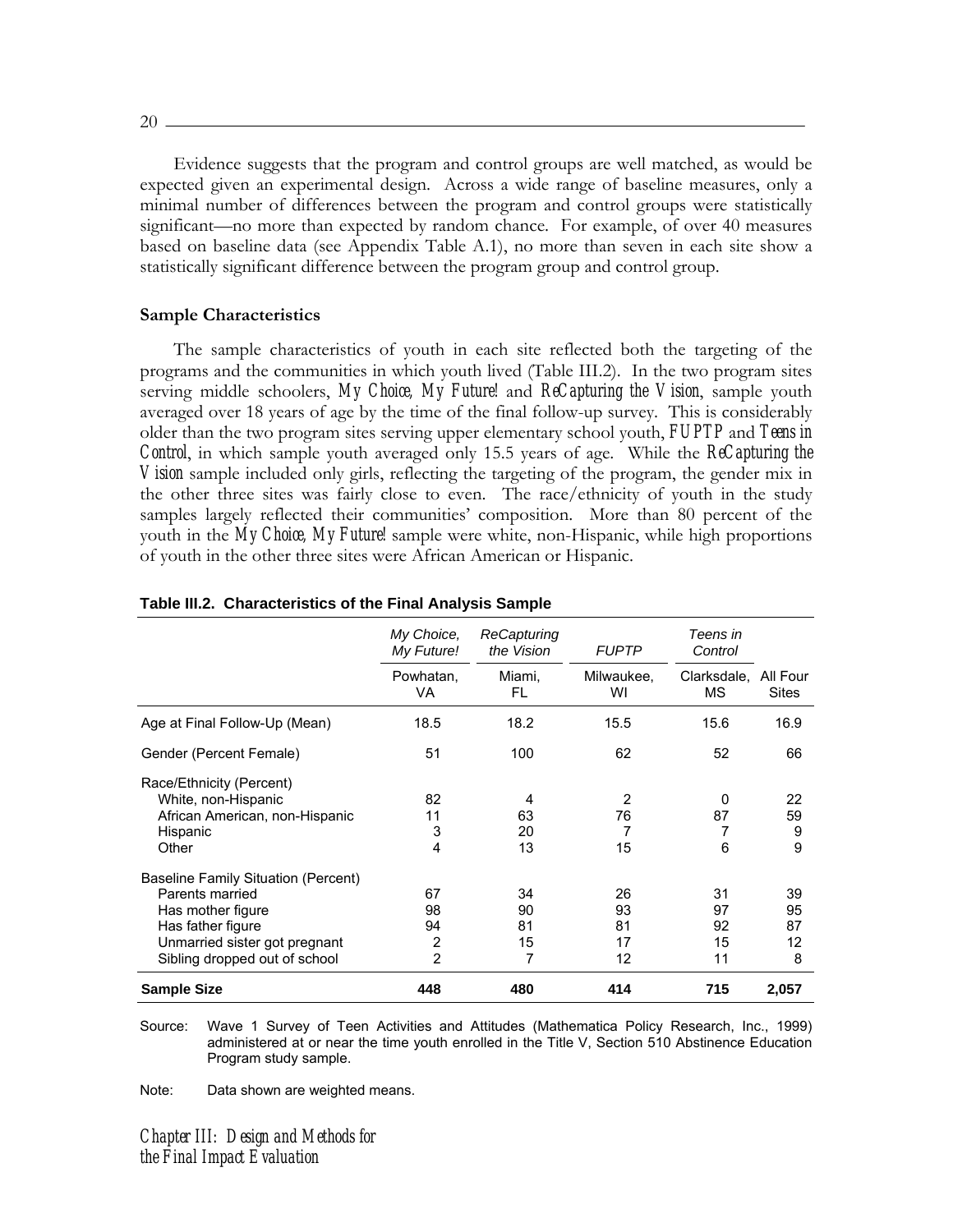Youth in the study sample come from backgrounds that put them at relatively high risk of having sexual intercourse at an early age. With the exception of *My Choice, My Future!*, one-third or fewer of the sample youth in each site reported at baseline having parents who were married. They also reported relatively high rates of life stressors, such as sisters getting pregnant or siblings dropping out of school. Moreover, although almost all youth reported that they had a mother figure (95 percent), only four out of every five youth in the *Recapturing the Vision* and *FUPTP* samples reported having a father figure.

#### **OUTCOME VARIABLES**

All outcome measures were based on data from the final follow-up survey. These measures fall into two categories (Table III.3):

- 1. **Measures of Risk Behavior and Behavioral Consequences.** These include the measures that are most central to the evaluation, including whether youth remained abstinent, expected to abstain in the future, and engaged in unprotected sex (Table III.3; top panel). They also include measures of potential consequences of teen sexual activity, such as pregnancy or reported STDs, and important behavioral correlates of teen sexual activity, such as alcohol and drug use.
- 2. **Measures of Potential Mediators (Knowledge and Perceptions).** Several potentially important mediators of teen sexual behavior, shown in the lower panel of Table III.3, were not available until the final follow-up survey. Therefore, along with the measures of risk behavior and behavioral consequences, they are also a main focus of this final impacts report. This new set of measures spans two broad categories: knowledge and perceptions. Measures of knowledge include the ability of youth to identify STDs, their understanding of potential risks of unprotected sex, and their knowledge of potential health consequences of STDs. Measures of perceptions focus on whether youth believe condoms or birth control pills are effective for preventing pregnancy and STDs.

# **ANALYTIC METHODS**

For each outcome measure, program impacts were estimated as the difference in regression-adjusted mean values between the program and control groups. These impacts were estimated both overall and for each site individually. The overall estimate was obtained simply by averaging the estimated impacts for each of the four individual sites. This approach was preferred to weighting each site according to the size of its sample, which would have arbitrarily given some sites (most notably *Teens in Control*) more importance when computing a pooled estimate.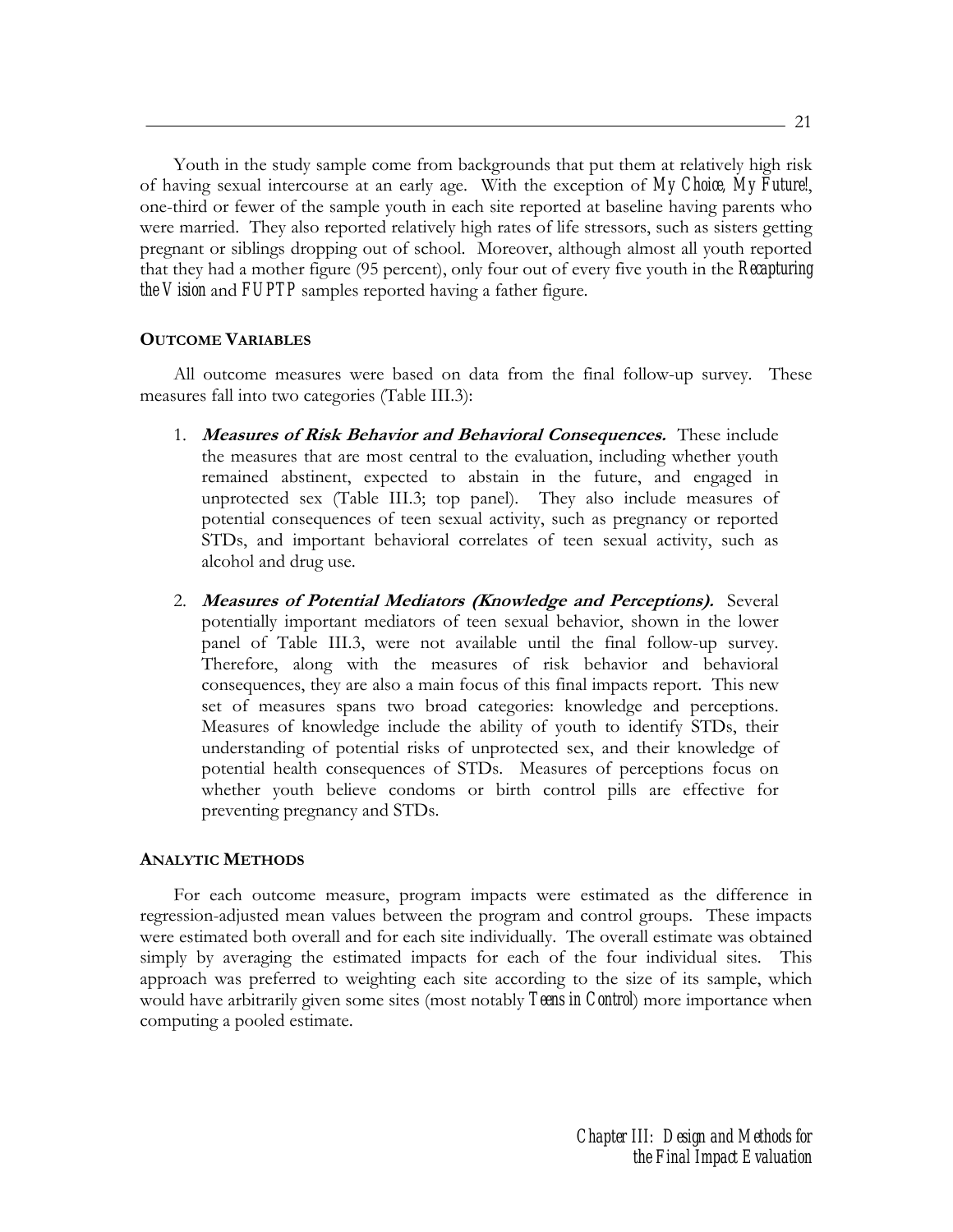$22$   $\overline{\phantom{1}}$ 

# **Table III.3. Outcome Variables**

| Variable                                           | Definition                                                                                                                                                                                                                                                                                                          |
|----------------------------------------------------|---------------------------------------------------------------------------------------------------------------------------------------------------------------------------------------------------------------------------------------------------------------------------------------------------------------------|
|                                                    | <b>Measures of Risk Behavior and Behavioral Consequences</b>                                                                                                                                                                                                                                                        |
| <b>Sexual Abstinence and Sexual Activity</b>       |                                                                                                                                                                                                                                                                                                                     |
| <b>Remained Abstinent</b>                          | Binary variable: equals 1 if youth reported never having had sexual intercourse; equals 0 if<br>youth reported having had sexual intercourse (ever).                                                                                                                                                                |
| <b>Abstinent Last</b><br>12 Months                 | Binary variable: equals 1 if youth reported not having had sex in last 12 months; equals 0 if<br>youth reported having had sex in last 12 months.                                                                                                                                                                   |
| Number of Sexual<br>Partners                       | Categorical variable, with five categories: (1) remained abstinent; (2) one sexual partner ever;<br>(3) two sexual partners ever; (4) three sexual partners ever; and (5) four or more sexual<br>partners ever.                                                                                                     |
| Age at First<br>Intercourse                        | Continuous variable, equal to the age that youth who have not remained abstinent report<br>having first had intercourse. Youth who have remained abstinent are assigned missing values<br>(dropped from the analysis).                                                                                              |
| <b>Expectations for Future Behavior</b>            |                                                                                                                                                                                                                                                                                                                     |
| <b>Expect to Abstain</b><br>Through High<br>School | Binary variable: equals 1 if youth reported expecting to abstain through high school (including<br>those who have previously had sex); equals 0 otherwise. Youth who were 18 or older at the<br>time of the survey were dropped from the measure.                                                                   |
| <b>Expect to Abstain</b><br>as a Teenager          | Binary variable: equals 1 if youth reported expecting to abstain until age 20 (including those<br>who have previously had sex); equals 0 otherwise. Youth who were 20 or older at the time of<br>the survey were dropped from the measure.                                                                          |
| <b>Expect to Abstain</b><br>Until Marriage         | Binary variable: equals 1 if youth reported expecting to abstain until married (including those<br>who have previously had sex); equals 0 otherwise.                                                                                                                                                                |
| <b>Risks of STDs and Pregnancy</b>                 |                                                                                                                                                                                                                                                                                                                     |
| Unprotected Sex at<br><b>First Intercourse</b>     | Categorical variable, with three categories: (1) remained abstinent; (2) had sex and reported<br>using a condom the first time; (3) had sex and reported not using a condom the first time.                                                                                                                         |
| Unprotected Sex<br>Last 12 Months                  | Categorical variable, with four categories: (1) abstinent last 12 months; (2) had sexual<br>intercourse last 12 months and always used condom; (3) had sexual intercourse last<br>12 months and sometimes used condom; and (4) had sexual intercourse last 12 months<br>and never used condom.                      |
| Birth Control at<br>First Intercourse              | Categorical variable, with three categories: (1) remained abstinent; (2) had sex and reported<br>using birth control the first time; (3) had sex and reported not using birth control the first time.                                                                                                               |
| <b>Birth Control</b><br>Last 12 Months             | Categorical variable, with four categories: (1) abstinent last 12 months; (2) had sexual<br>intercourse last 12 months and always used birth control; (3) had sexual intercourse last<br>12 months and sometimes used birth control; and (4) had sexual intercourse last 12 months<br>and never used birth control. |
| <b>Possible Consequences of Teen Sex</b>           |                                                                                                                                                                                                                                                                                                                     |
| Ever Been Pregnant                                 | Binary variable: equals 1 if respondent reported ever having been (or gotten someone)<br>pregnant; equals 0 otherwise.                                                                                                                                                                                              |
| Ever Had a Baby                                    | Binary variable: equals 1 if respondent reported ever having had a baby; equals 0 otherwise.                                                                                                                                                                                                                        |
| Ever Had a<br>(Reported) STD                       | Binary variable: equals 1 if youth reported that a doctor said s/he had an STD; equals<br>0 otherwise.                                                                                                                                                                                                              |
| <b>Other Risk Behaviors</b>                        |                                                                                                                                                                                                                                                                                                                     |
| Smoked Cigarette<br>(Past Month)                   | Binary variable: equals 1 if respondent reported having smoked a cigarette at least once in<br>last month; equals 0 otherwise.                                                                                                                                                                                      |
| Drank Alcohol<br>(Past Month)                      | Binary variable: equals 1 if youth reported having drunk alcohol at least once in last month;<br>equals 0 otherwise.                                                                                                                                                                                                |
| Used Marijuana<br>(Ever)                           | Binary variable: equals 1 if youth reported ever having used marijuana; equals 0 otherwise.                                                                                                                                                                                                                         |

*Chapter III: Design and Methods for the Final Impact Evaluation*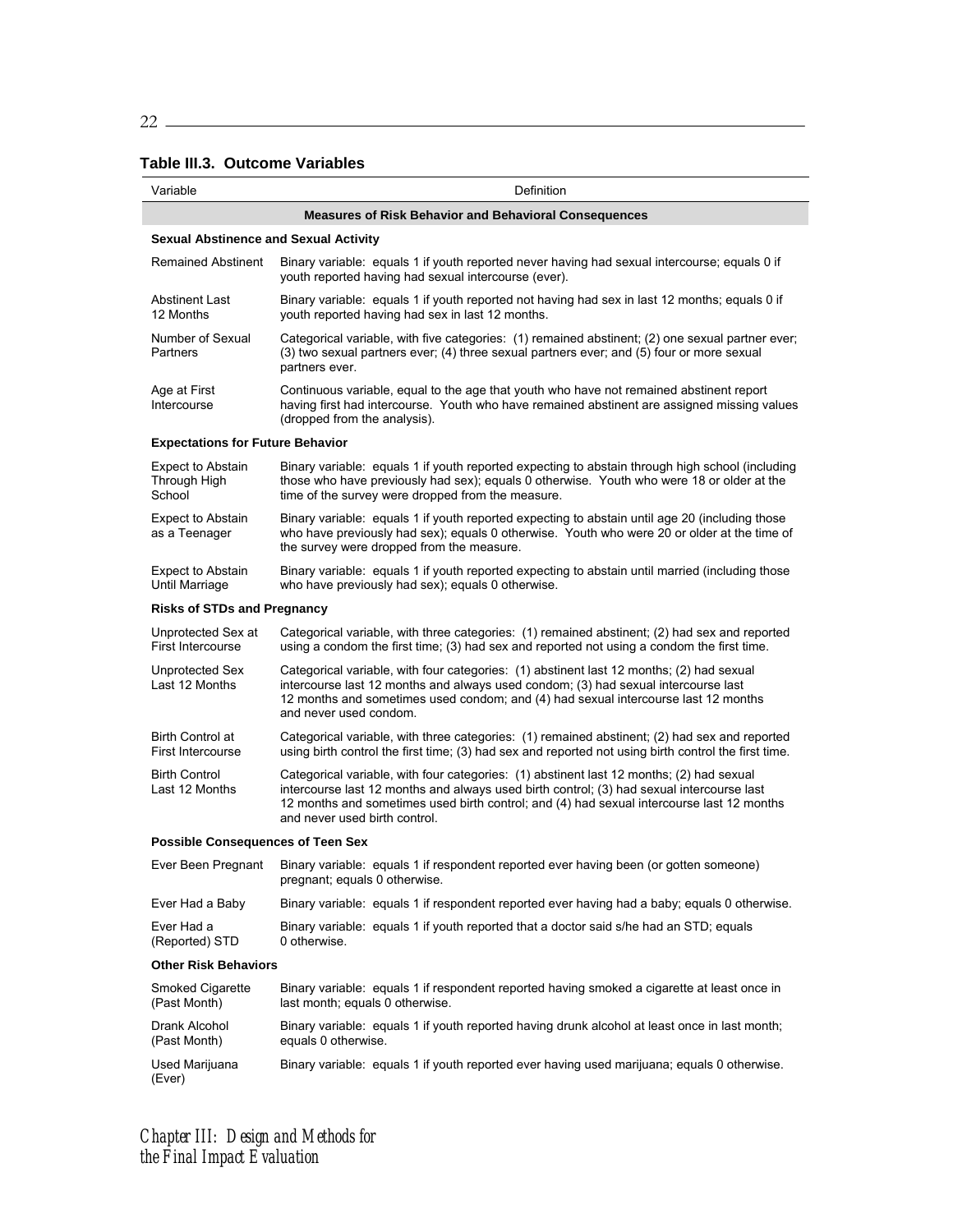**Table III.3** *(continued)*

 $\overline{a}$ 

| $i$ able $ii.5$ (continued)                                      |                                                                                                                                                                                             |
|------------------------------------------------------------------|---------------------------------------------------------------------------------------------------------------------------------------------------------------------------------------------|
| Variable                                                         | Definition                                                                                                                                                                                  |
|                                                                  | <b>Potential Mediators of Teen Sexual Activity</b>                                                                                                                                          |
| <b>Ability to Identify STDs</b>                                  |                                                                                                                                                                                             |
| Overall Identification of STDs                                   | Continuous (scale) variable: the percent of 13 diseases that are<br>correctly identified as actual STDs (such as chlamydia) or false<br>STDs (such as diabetes).                            |
| <b>Identification of True STDs</b>                               | Continuous (scale) variable: the percent of the nine actual STDs<br>correctly identified.                                                                                                   |
| <b>Identification of False STDs</b>                              | Continuous (scale) variable: the percent of the four non-STDs<br>correctly identified.                                                                                                      |
| <b>Understanding of Pregnancy and STD Risks</b>                  |                                                                                                                                                                                             |
| Knowledge of Unprotected Sex Risks                               | Continuous (scale) variable: the percent correct of two items,<br>which asked the respondent whether one instance of unprotected<br>sex can result in (1) a pregnancy, (2) an STD.          |
| Knowledge of STD Consequences                                    | Continuous (scale) variable: the percent correct of three items,<br>which asked the respondent whether STDs can cause (1) cancer,<br>(2) fertility problems, (3) increased risk for asthma. |
| <b>Perceived Effectiveness of Condoms</b>                        |                                                                                                                                                                                             |
| Perceived Effectiveness at Preventing<br>Pregnancy               | Categorical variable: respondent reported that when used<br>correctly, condoms either usually, sometimes, or never prevent<br>pregnancy, or that s/he was unsure.                           |
| Perceived Effectiveness at Preventing HIV                        | Categorical variable: respondent reported that when used<br>correctly, condoms either usually, sometimes, or never prevent<br>HIV, or that s/he was unsure.                                 |
| Perceived Effectiveness at Preventing<br>Chlamydia and Gonorrhea | Categorical variable: respondent reported that when used<br>correctly, condoms either usually, sometimes, or never prevent<br>chlamydia and gonorrhea, or that s/he was unsure.             |
| Perceived Effectiveness at Preventing Herpes<br>and HPV          | Categorical variable: respondent reported that when used<br>correctly, condoms either usually, sometimes, or never prevent<br>herpes and HPV, or that s/he was unsure.                      |
| <b>Perceived Effectiveness of Birth Control Pills</b>            |                                                                                                                                                                                             |
| Perceived Effectiveness at Preventing<br>Pregnancy               | Categorical variable: respondent reported that when used<br>correctly, birth control pills either usually, sometimes, or never<br>prevent pregnancy, or that s/he was unsure.               |
| Perceived Effectiveness at Preventing HIV                        | Categorical variable: respondent reported that when used<br>correctly, birth control pills either usually, sometimes, or never<br>prevent HIV, or that s/he was unsure.                     |
| Perceived Effectiveness at Preventing<br>Chlamydia and Gonorrhea | Categorical variable: respondent reported that when used<br>correctly, birth control pills either usually, sometimes, or never<br>prevent chlamydia and gonorrhea, or that s/he was unsure. |
| Perceived Effectiveness at Preventing Herpes<br>and HPV          | Categorical variable: respondent reported that when used<br>correctly, birth control pills either usually, sometimes, or never<br>prevent herpes and HPV, or that s/he was unsure.          |

Source: Wave 4 Survey of Teen Activities and Attitudes (Mathematica Policy Research, Inc., 2005), administered to youth 42 to 78 months after enrolling in the Title V, Section 510 Abstinence Education Program study sample.

Note: See Appendix C for the wording of the individual survey questions (and responses) on which the measures are based.

# *Chapter III: Design and Methods for*

*the Final Impact Evaluation* 

 $-$  23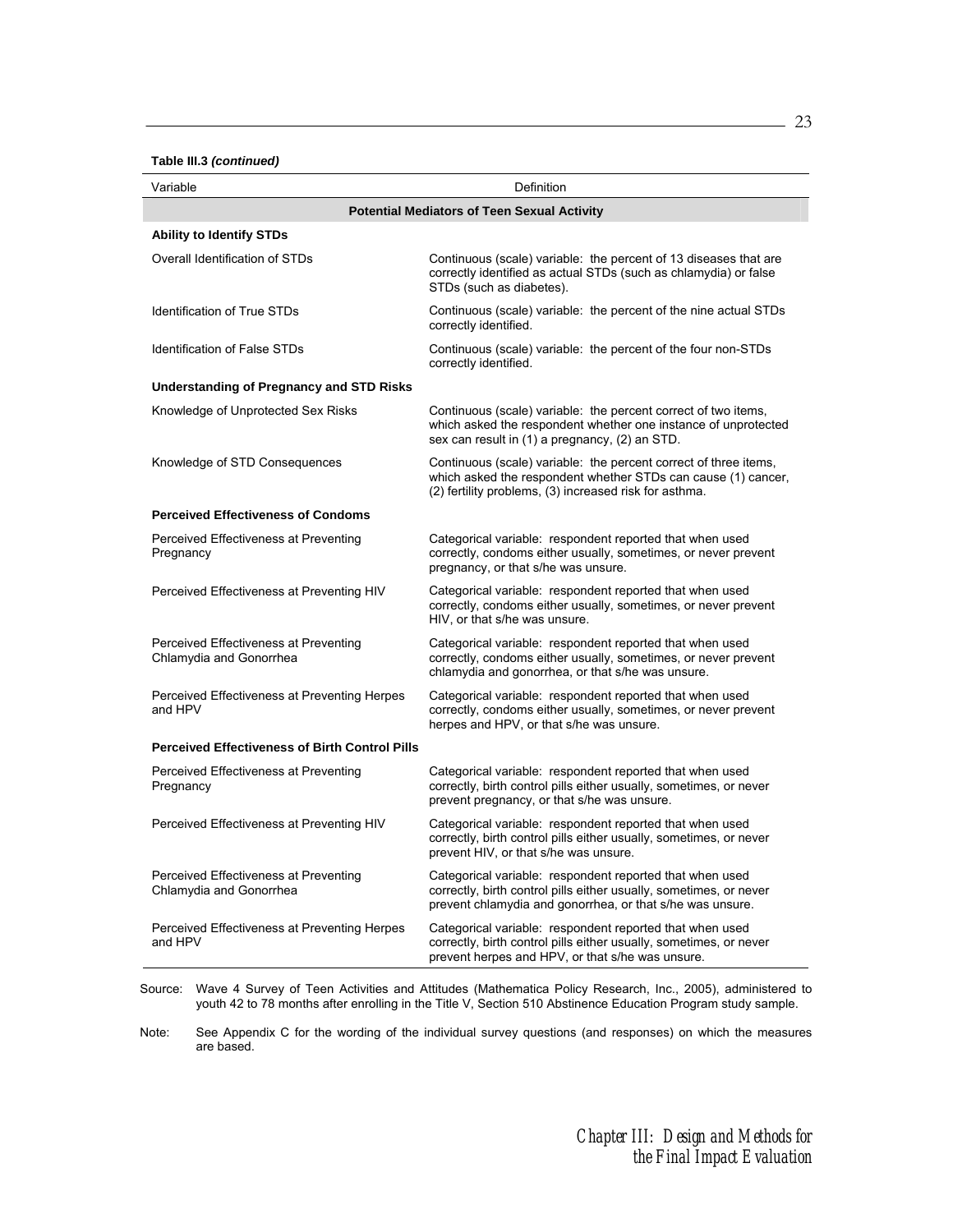## **Multivariate Estimation**

The regression analysis used weighted least squares models and pooled data across all four sites. Each regression model included a series of binary variables reflecting the interaction between program site and program status (program or control group). The sitespecific estimate is obtained from the regression simply from the difference between the binary variables corresponding to that site's program and control groups. The pooled impact estimate for a given outcome is obtained from the average of these four programcontrol differences. The weights used in the regressions accounted for the variability in the probability of selection to the program or control groups as well as for youth who did not complete the final follow-up survey.<sup>2</sup> Standard errors from the models were calculated taking into account the variability associated with these weights.

In addition to these variables, the regression models included a large number of variables to control for individual demographic and background characteristics measured from the baseline survey (Table III.4). For the small fraction of the sample who did not complete a baseline survey (fewer than 5 percent), a supplemental survey was administered at the next survey to collect key demographic information such as age, gender, and race/ethnicity. For other covariates, missing data were imputed using the mean for the sample in a given program site.

| Demographics and<br><b>Background Characteristics</b><br>Site<br>Enrollment cohort<br>Date of interview<br>Responded to previous surveys<br>Gender<br>Age<br>Race/ethnicity<br>Presence of mother figure<br>Presence of father figure<br>Parents married | <b>Baseline Contextual Factors</b><br>Communication with parents<br>Unmarried sister got pregnant<br>Sibling dropped out of school<br>Religiosity | <b>Baseline Measures of</b><br><b>Behaviors and Potential</b><br><b>Mediators of Teen Sex</b><br>Had sex<br>Perceived consequences of sex<br>Views on abstinence<br>Ability to resist pressure for sex<br>Expectations to have sex<br>Knowledge of STDs |
|----------------------------------------------------------------------------------------------------------------------------------------------------------------------------------------------------------------------------------------------------------|---------------------------------------------------------------------------------------------------------------------------------------------------|---------------------------------------------------------------------------------------------------------------------------------------------------------------------------------------------------------------------------------------------------------|
|----------------------------------------------------------------------------------------------------------------------------------------------------------------------------------------------------------------------------------------------------------|---------------------------------------------------------------------------------------------------------------------------------------------------|---------------------------------------------------------------------------------------------------------------------------------------------------------------------------------------------------------------------------------------------------------|

**Table III.4. Explanatory (Control) Variables Used in the Final Impact Analysis** 

Along with site-level results, the report presents estimated impacts on behavioral outcomes for several subgroups of potential interest.<sup>3</sup> Among these are subgroups defined by gender and several measures that might be linked to eventual behavior, such as baseline support for abstinence, religiosity, marital status of parents, and television viewing. All of these subgroups were defined from survey data collected at baseline, prior to any

<u>.</u>

<sup>2</sup> Selection weights were calculated as the inverse probability of selection to the group of assignment. Non-response weights were calculated using standard modeling techniques to estimate the probability of survey non-response as a function of baseline covariates.

<sup>&</sup>lt;sup>3</sup> Subgroups defined by race/ethnicity could not be investigated because of the very high correlation between program site and a given racial/ethnic group.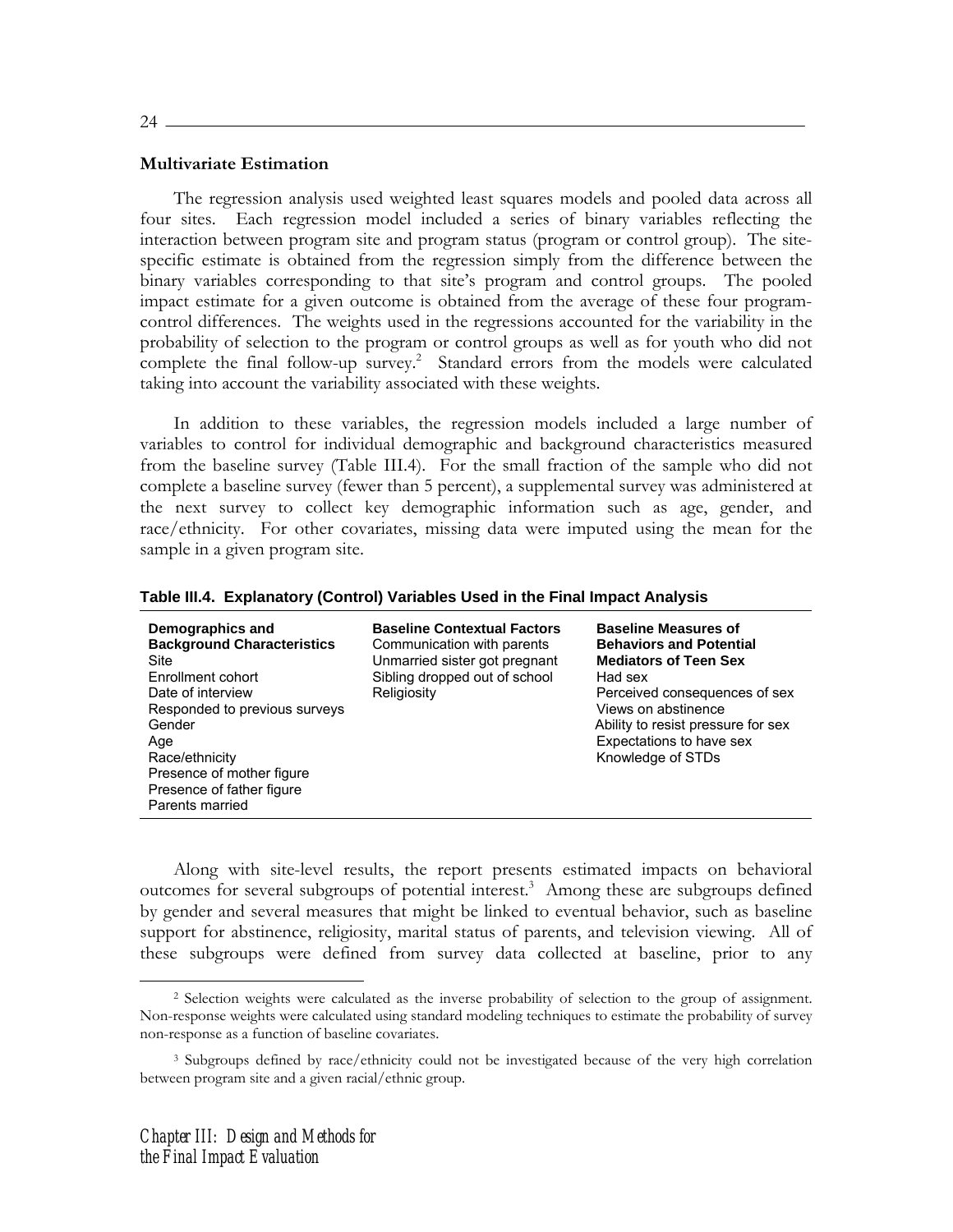potential influence of the programs. A final subgroup, enrollment cohort, is also investigated because of important variation found across cohorts in an earlier DHHS study report (Maynard et al. 2005). The first of these subgroups includes youth enrolled in the 1999 $-2000$  or the 2000 $-2001$  cohorts; the second includes youth enrolled in the final, 2001-2002 cohort.

Impacts were estimated for one subgroup at time, following nearly the same methods as described above for the full sample. The only difference with these methods is that explanatory terms were added to the regression models reflecting the interaction between a given subgroup of interest (for example, gender) and each of the site dummies and the "site by treatment" interaction terms. Estimates for a given subgroup were then computed using the coefficients on these terms, following the same procedure described above.

#### **Missing Outcomes Data**

Although non-response on the individual survey questions was generally very low, typically just one or two percent, for certain outcomes it could still result in slightly biased estimates of outcome measures if left unaddressed. The first set of these questions pertain to knowledge questions—for example, "can you get pregnant if you have sexual intercourse only once?"—where there is a single correct answer. For these questions, it is likely that youth who completed most of the survey section on knowledge, but skipped an individual question or two, did so because they did not know the correct answer. Thus, in order not to understate the proportion of youth who were unsure of a correct answer, the response on individually-skipped knowledge questions was categorized as "don't know/unsure." In contrast, youth who skipped an entire section are excluded from the analysis for that set of outcomes.

A more serious form of missing data pertains to conditional questions, meaning that they are answered by youth only if they provide a particular response on a prior question or questions. For example, in order to answer the question on the number of sexual partners, the respondent must first indicate on the survey that s/he has had sexual intercourse. Since youth who have not had sexual intercourse can correctly be assigned a value of zero partners, this conditional wording means that all missing values for the question will pertain to youth who have had sexual intercourse. In turn, unless there are no missing data, the reported mean value for the full sample will be incorrect—in this case understating the mean number of sexual partners. To correct for this conditional item non-response, missing values were imputed following a commonly used "hotdeck procedure." This procedure assigns a value on the item that was missed based on the reported values of youth with characteristics similar to those of the item non-respondents. Through this method, the estimates for the program and control groups preserve the natural variability of the sample.

## **Nonparticipation and Crossover**

As noted in Chapter II, a sizeable proportion of youth assigned to the program group in the two sites with elective programs, *ReCapturing the Vision* and *FUPTP*, did not participate in any program classes or other services (35 percent and 43 percent, respectively). To address this program nonparticipation, impact estimates are presented two ways in the report. The

*Chapter III: Design and Methods for the Final Impact Evaluation*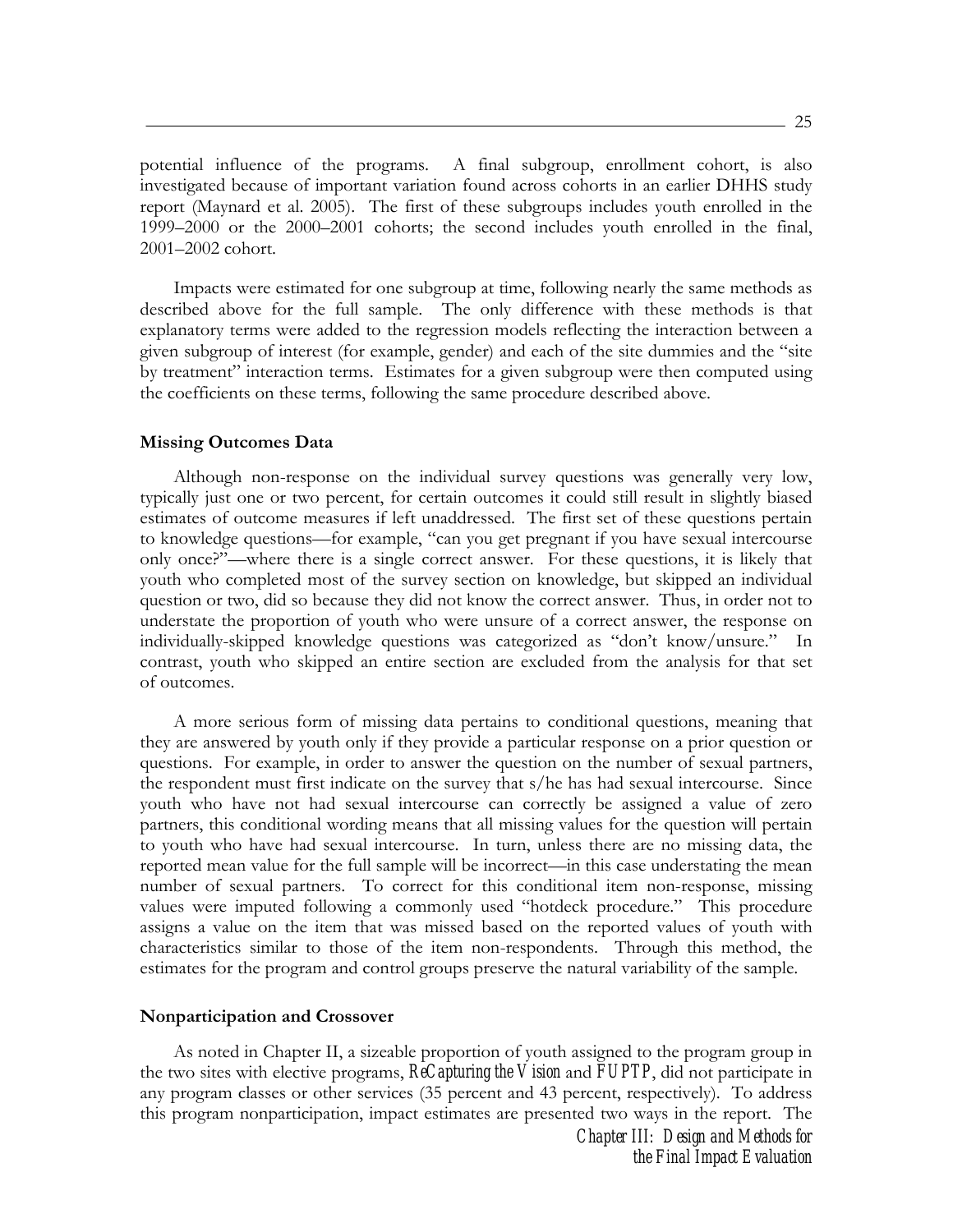first is for the full program group. This estimate reflects the average effect of *having the opportunity* to participate in the program, whether or not the youth actually chose to participate. These estimates are featured throughout the report since it generalizes to the youth who were made eligible for the programs. The second is for only those youth in the program group who actually participated. These estimates are derived following the procedure developed by Bloom (1984), which divides the full-sample estimate by the participation rate. Because the standard errors and significance levels associated with the participant-only estimates are roughly similar to those for the full program group, impact estimates found not statistically significant for the full program group are typically not statistically significant for the participants either. As a result, the conclusions from the study do not differ substantively when based on one set of measures or the other.

Crossover of control group youth into the program group was rare, including at most 5 percent of the sample. For this reason, the report does not present estimates that account for crossover. To the extent that youth who did cross over experienced positive benefits from participating in the programs, the impact estimates reported are understated slightly.

# **Statistical Power**

For the full sample, the statistical power of the study to detect impacts is high. Based on the observed explanatory power of the regression models, the study sample supports detection of true overall program impacts of roughly 0.08 standard deviations. (This is based on standard assumptions of 80 percent statistical power and 90 percent statistical confidence, two-tailed.) For a proportional outcome with a mean of 50 percent, this reflects an estimated impact of roughly 4 percentage points. Program impacts that are smaller in size may also be detected from the study sample, but the likelihood of doing so is below the 80 percent probability (power level) that is commonly preferred.

For the individual program sites, statistical power is naturally lower. This is particularly true in the two sites that experienced program nonparticipation, *ReCapturing the Vision* and *FUPTP*. For example, in the absence of nonparticipation, the size and allocation of the study sample would support detection of true site-specific impacts on the order of 0.16 standard deviations or larger for *ReCapturing the Vision* and 0.18 standard deviations for *FUPTP*. However, in light of the existing nonparticipation, the impacts on participants would need to be considerably larger—about 0.25 standard deviations for *ReCapturing the Vision* and 0.32 standard deviations for *FUPTP*—given equivalent levels of statistical power and confidence. This means the available samples in these two sites provide a high likelihood of detecting (that is, stating as statistically significant) true participant impacts only if they are fairly large; for example, for a proportional outcome with a mean of 50 percent, the minimum detectable impacts for participants are about 13 and 16 percentage points in the two respective sites. For the remaining two sites, *My Choice, My Future!* and *Teens in Control*, detectable impacts (at 80 percent power) are better—roughly 0.17 and 0.13 standard deviations, respectively.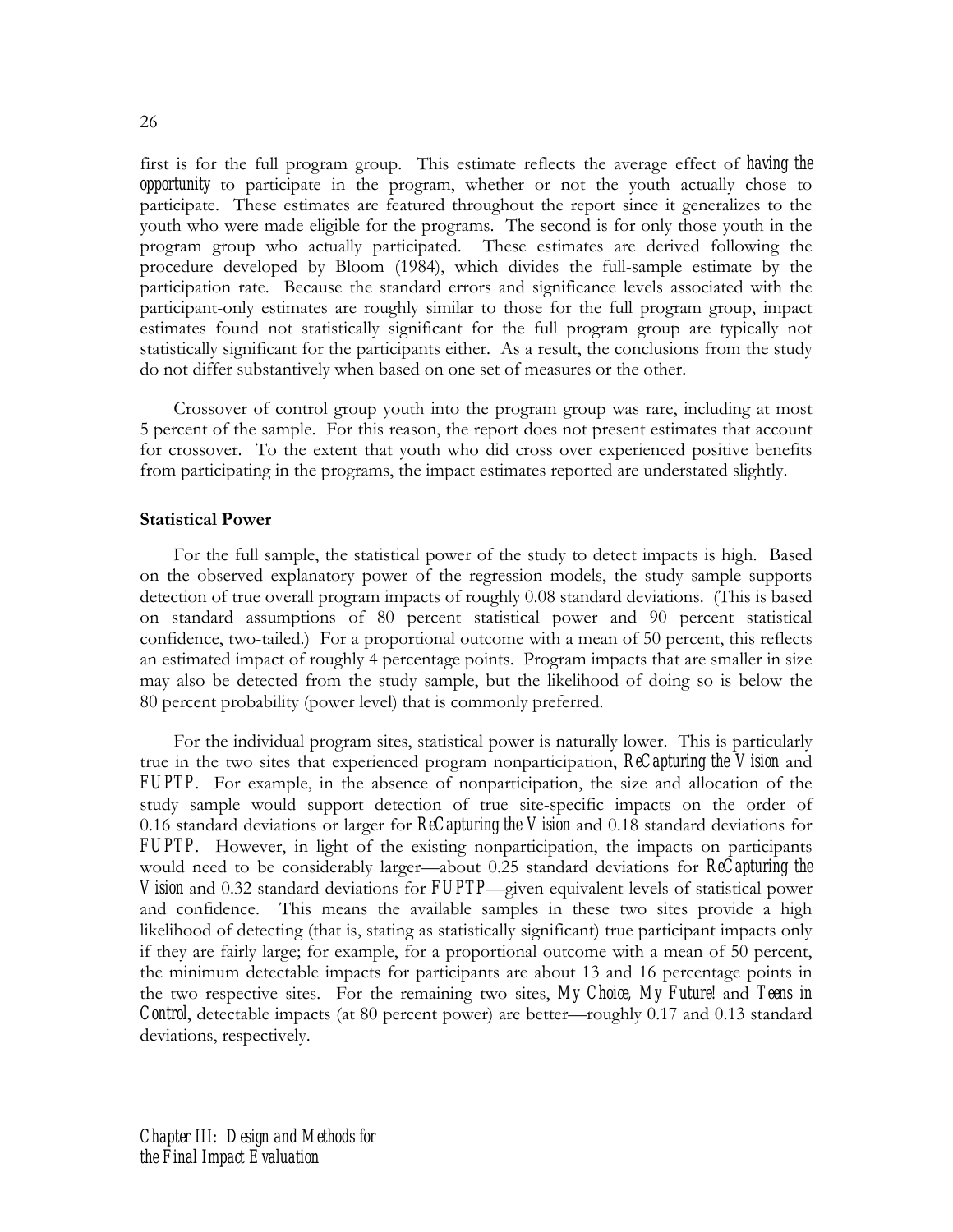# **Hypothesis and Sensitivity Testing**

For each impact estimate, a two-tailed *t*-statistic tests the null hypothesis that there is no difference between the regression-adjusted means for the program and control groups. The associated *p-*value, which reflects the probability of obtaining the observed impact estimate when the null hypothesis of no effect is true, is used to judge the likelihood that a program had a measurable (statistically significant) impact. For categorical outcome variables, a *t-*test is conducted on the mean (proportion) for each response. In addition, an *F*-statistic tests the null hypothesis that there is no difference between the distributions of responses for the two experimental groups. This statistic is computed from a site-specific multinomial logistic regression of the categorical outcome variable on an indicator for program status and the covariates listed in Table III.4. The findings based on the *F*-statistics are consistent with those based on the individual *t*-test statistics.

Impact estimates with *p-*values less than 0.10, on two-tailed tests, are denoted in the report by asterisks and referred to in the text as statistically significant (Table III.5). While researchers sometimes use a lower *p*-value, 0.05 or less, to determine significance, this higher threshold allows a careful assessment of the findings across the range of outcomes being examined. The adoption of this threshold, however, does raise the likelihood of detecting significant impacts that have resulted merely by chance. Therefore, when interpreting the findings, attention is paid to whether significant impact estimates are isolated or whether they are part of a pattern of significant estimates that would point more strongly to a true program effect.

Additional analyses were conducted to examine the robustness of the impact estimates presented in the report. These included estimating impacts through logistic regression models (for binary outcomes) rather than linear probability models, and estimating impacts dropping various combinations of regression adjustment, data imputation, and sample weights. Across all these alternative estimates, findings were consistent with those presented in the report.

| рэшнасэ                       |                                          |                                                                             |
|-------------------------------|------------------------------------------|-----------------------------------------------------------------------------|
| p-value of Impact<br>Estimate | Symbol Used to<br>Denote <i>p</i> -value | Impact Estimate Is Considered<br><b>Statistically Significant from Zero</b> |
| p < 0.01                      | ***                                      | Yes                                                                         |
| $0.01 \le p \le 0.05$         | $***$                                    | Yes                                                                         |
| $0.05 \le p \le 0.10$         | $\star$                                  | Yes                                                                         |
| $p \geq 0.10$                 | [none]                                   | No                                                                          |

# **Table III.5. Conventions for Describing Statistical Significance of Program Impact Estimates**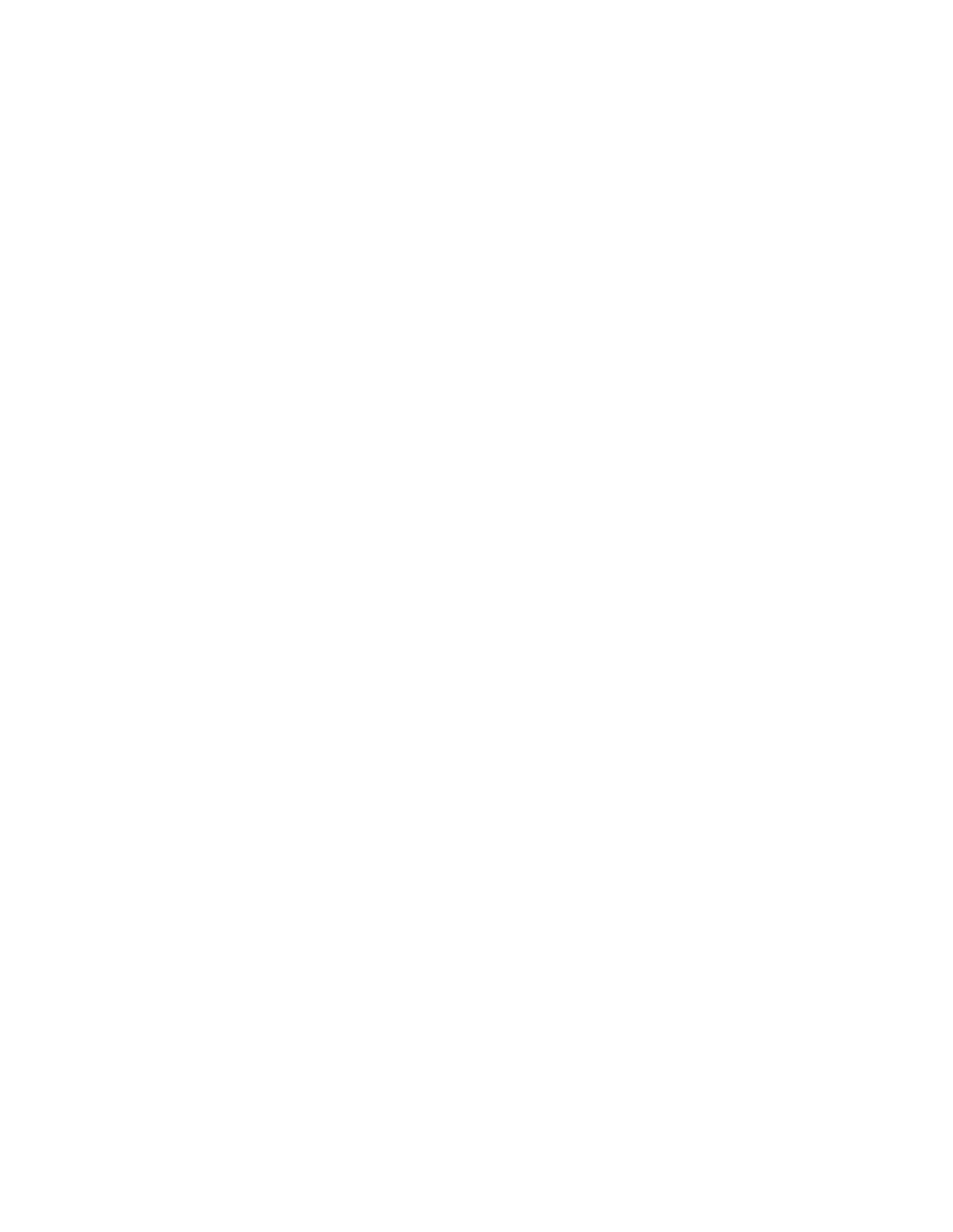# **C HAPTER IV**

# **I MPACTS ON S EXUAL A BSTINENCE AND T EEN R ISK B EHAVIORS**

n earlier DHHS study report (Maynard et al. 2005) examined the impact of the four focal programs near the end of the first school year that youth were enrolled in the **L** study. At that time, youth in the study averaged only 12 years of age, far too young for researchers to assess the impact of the programs on sexual abstinence and activity. The foresearchers to assess the impact of the programs on sexual abstinence and activity. The earlier report therefore focused on whether the programs had impacts on any of several potential mediators of these behaviors, such as support for abstinence, communication with parents, and refusal skills. Findings indicated that programs did achieve short-term success on some but not all of these potential mediators; for example, program group youth were significantly more likely than control group youth to report views more supportive of abstinence and less supportive of teen sex, but they displayed no statistically significant differences in their refusal skills or communication with parents.

Using data from a final follow-up survey, collected an average of five years after youth enrolled in the study sample, this chapter examines whether the near-term gains achieved by the programs translated into longer-term impacts on behavior. Key among these are whether the programs increased the likelihood that youth abstained from sexual intercourse, reduced the extent of sexual activity among youth, and increased their expectations to abstain from sex in the future. In addition, the chapter examines the impact of the programs on potential consequences of teen sex, such as pregnancy, and risk behaviors that are correlated with teen sex, such as drug and alcohol use.

Findings indicate that, despite the effects seen after the first year, programs had no statistically significant impact on eventual behavior. Based on data from the final follow-up survey, youth in the program group were no more likely to abstain from sex than their control group counterparts; among those who reported having had sex, program and control group youth had similar numbers of sexual partners and had initiated sex at the same mean age. Youth in the program group, however, were no more likely to have engaged in unprotected sex than their control group counterparts. Finally, there were no differences in potential consequences of teen sex, including pregnancies, births, and reported STDs.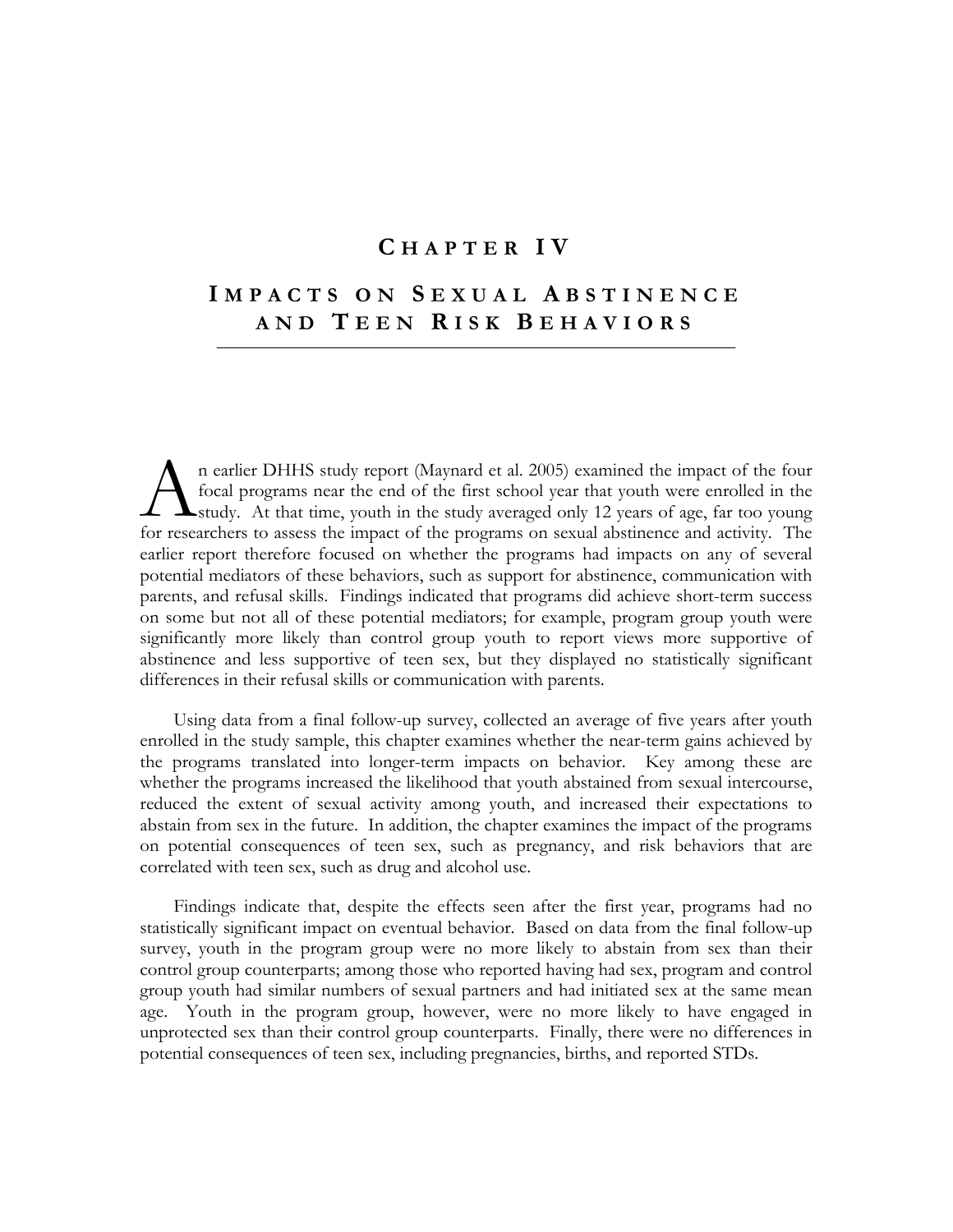#### **IMPACTS ON ABSTINENCE AND SEXUAL BEHAVIOR**

#### **►Program and control group youth reported similar rates of sexual abstinence.**

As seen in Table IV.1, about half of both control and program group youth reported remaining sexually abstinent, and a slightly higher proportion reported having been abstinent during the 12 months prior to the survey (55 percent of control group youth versus 56 percent of program group youth). This small difference was not statistically significant.

None of the individual programs had statistically significant impacts on the rate of sexual abstinence, whether measured as either always remaining abstinent or being abstinent during the last 12 months. Across the four sites, differences between the program and control groups were modest (five points or less) and not consistent in direction. On both measures, *ReCapturing the Vision* displayed the largest positive difference between the groups, but neither difference was statistically significant. *Teens in Control* and *FUPTP* displayed negative, but not statistically significant, differences on both measures.

|                                                                                          | Program Group<br>(Percentage) | Control Group<br>(Percentage) | Program-Control<br><b>Difference</b><br>(Percentage Points) | <i>p</i> -value |
|------------------------------------------------------------------------------------------|-------------------------------|-------------------------------|-------------------------------------------------------------|-----------------|
| <b>Four Programs Combined</b><br>Remained abstinent (always)<br>Abstinent last 12 months | 49<br>56                      | 49<br>55                      | 0<br>1                                                      | 0.91<br>0.76    |
| <b>My Choice, My Future!</b><br>Remained abstinent (always)<br>Abstinent last 12 months  | 38<br>45                      | 38<br>44                      | 1<br>1                                                      | 0.90<br>0.79    |
| <b>ReCapturing the Vision</b><br>Remained abstinent (always)<br>Abstinent last 12 months | 44<br>48                      | 40<br>43                      | 5<br>5                                                      | 0.32<br>0.28    |
| <b>FUPTP</b><br>Remained abstinent (always)<br>Abstinent last 12 months                  | 60<br>65                      | 62<br>67                      | -3<br>$-2$                                                  | 0.61<br>0.71    |
| <b>Teens in Control</b><br>Remained abstinent (always)<br>Abstinent last 12 months       | 53<br>66                      | 57<br>68                      | -4<br>$-2$                                                  | 0.34<br>0.64    |

#### **Table IV.1. Estimated Impacts on Abstinence from Sexual Intercourse, Overall and by Site**

Source: Wave 4 Survey of Teen Activities and Attitudes (Mathematica Policy Research, Inc., 2005), administered to youth 42 to 78 months after enrolling in the Title V, Section 510 Abstinence Education Program study sample.

Note: All estimates are based on weighted regression models. For details on the covariates, see Appendix Table A.1. Sample sizes and R-square statistics are in Appendix Tables A.2 and A.3, respectively. Program-control difference may not equal difference in percentages due to rounding.

\*\*\**p-*value (of program-control difference) < 0.01; \*\**p-*value < 0.05; \**p-*value < 0.10, two-tailed test.

*Chapter IV: Impacts on Sexual Abstinence and Teen Risk Behaviors*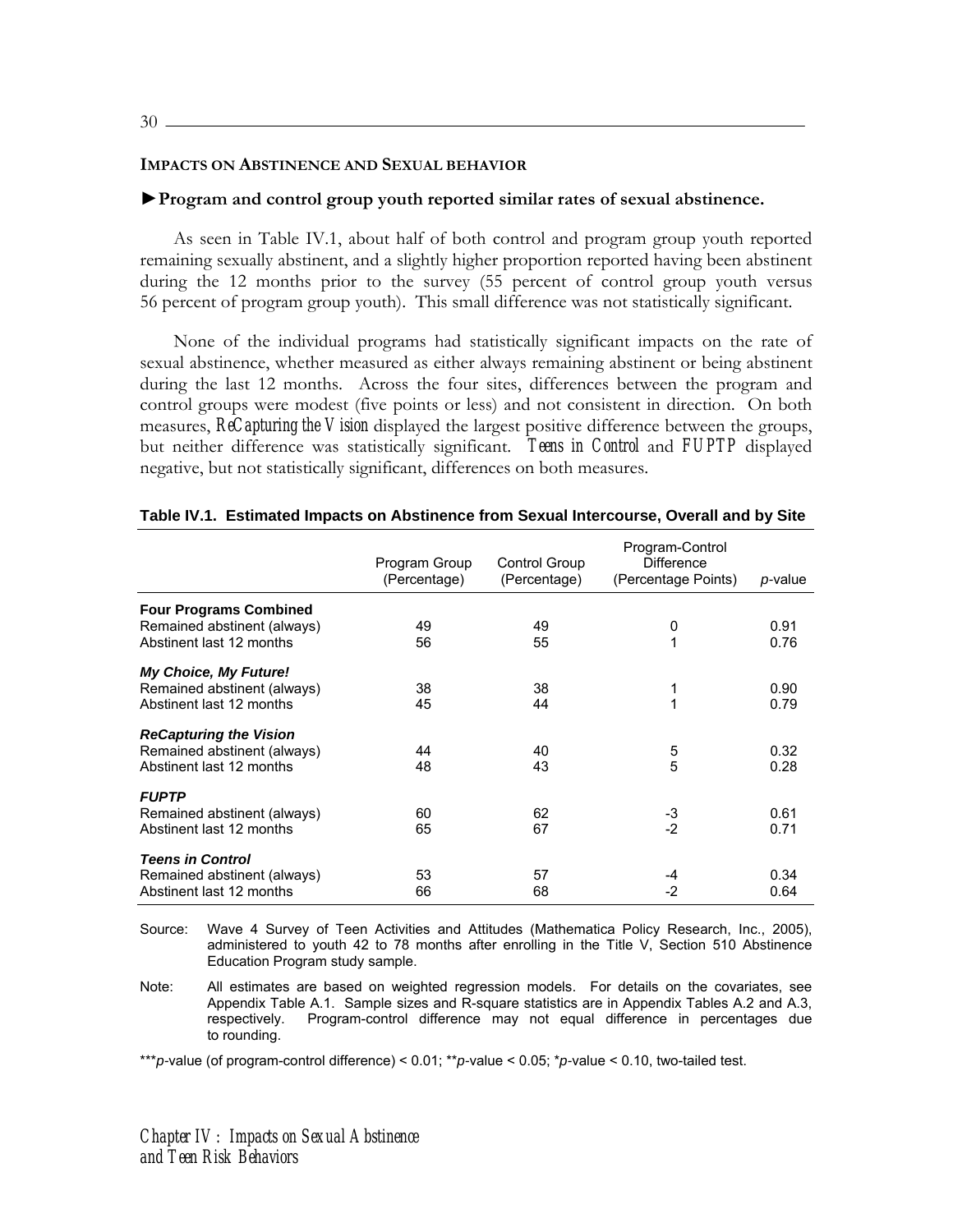Program and control group youth also did not differ in the number of partners with whom they had sex. Comparing the program and control groups overall, the distributions of the number of reported sexual partners are nearly identical (Figure IV.1). About one-quarter of all youth in both groups had sex with three or more partners and about one in six had sex with four or more partners. Distributions for each of the four sites, shown in Appendix Table A.4, likewise show no statistically significant differences between the program and control groups.



**Figure IV.1. Estimated Impacts on Reported Number of Sexual Partners** 

Source: Wave 4 Survey of Teen Activities and Attitudes (Mathematica Policy Research, Inc., 2005), administered to youth 42 to 78 months after enrolling in the Title V, Section 510 Abstinence Education Program study sample.

\*\*\**p-*value (of program-control difference) < 0.01; \*\**p-*value < 0.05; \**p-*value < 0.10, two-tailed test.

Programs did not affect the age at which sexually experienced youth first engaged in sexual intercourse (data not shown). Based on a question asking non-abstinent youth the age at which they first had sex, the reported mean age at first intercourse is identical between the program and control groups, 14.9 years.<sup>1</sup> This age is seemingly young, but recall that the sample is 16 years of age on average at the time of the final follow-up survey.

 $\overline{a}$ 

Note: All estimates are based on weighted regression models. For details on the covariates, see Appendix Table A.1. Sample sizes and R-square statistics are in Appendix Tables A.2 and A.3, respectively. Findings by site, as well as *F*-tests of the difference in the distribution of the outcome measure between control and program groups, are in Appendix Table A.4.

<sup>1</sup> This measure of the mean age at first intercourse is based on the subsample of program and control group youth that reported having had sex. An alternative to this measure is the proportion of youth who report having had sex by a particular age (by age 14, for example). Regardless of the age cutoff examined, the findings indicate no statistically significant difference between program and control group youth.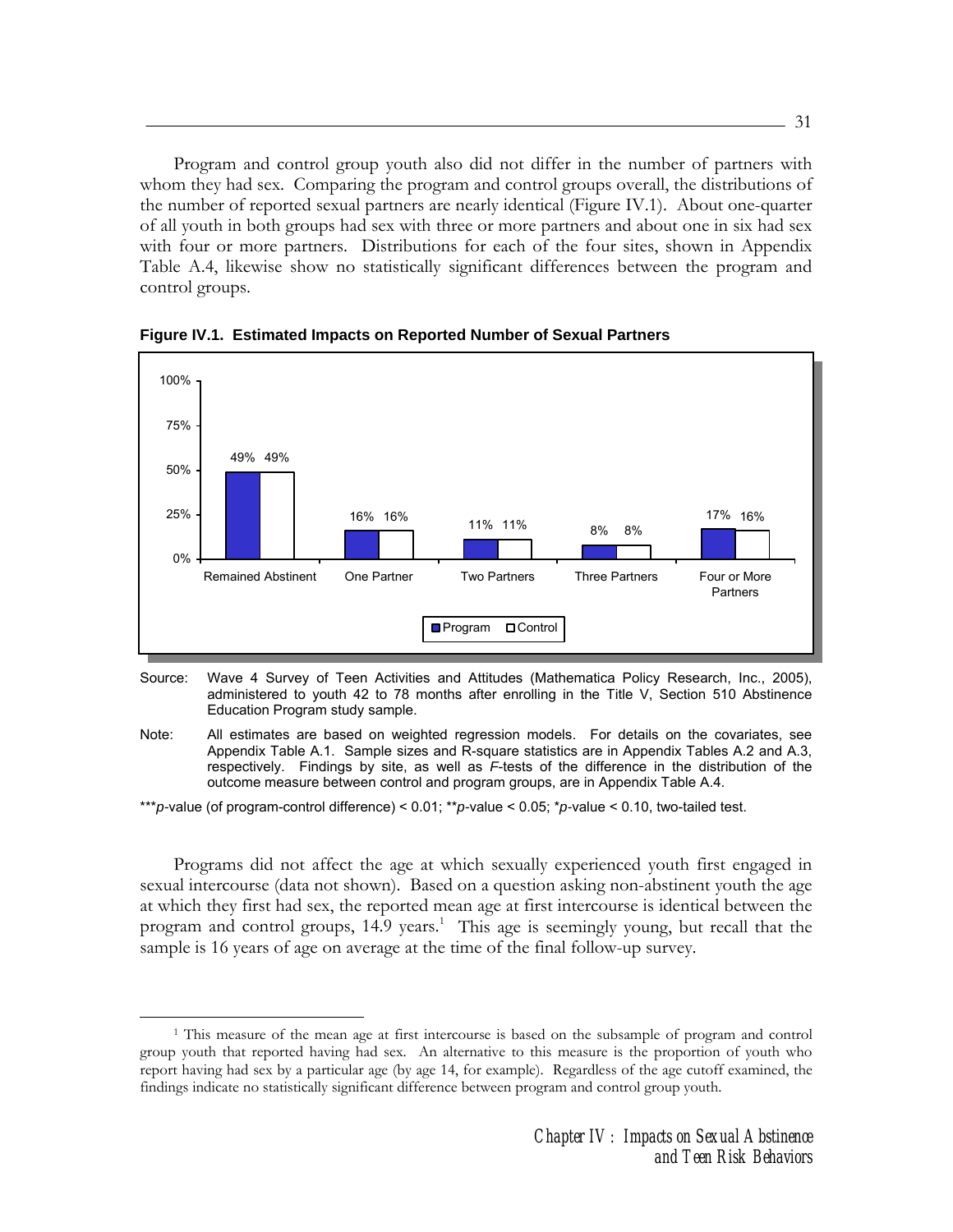# **►Program and control group youth did not differ in their expectations to abstain.**

Forty percent of program group youth reported that they expected to abstain from sex until marriage compared with 37 percent of control group youth, a difference that is not statistically significant (Table IV.2). This pattern is similar for the other two measures expectations to abstain from sex through high school and as a teenager (until age 20). On each measure, program group youth had slightly higher expectations than control group youth, but the differences are not statistically significant.

Looking at the individual programs, one program, *FUPTP*, does display a large and statistically significant impact on expectations to abstain until marriage. Specifically, 43 percent of youth in the program group for *FUPTP* reported that they expect to abstain

|                                                                                                                                               | Program Group<br>(Percentage) | Control Group<br>(Percentage) | Program-Control<br><b>Difference</b><br>(Percentage Points) | p-value                   |
|-----------------------------------------------------------------------------------------------------------------------------------------------|-------------------------------|-------------------------------|-------------------------------------------------------------|---------------------------|
| <b>Four Programs Combined</b><br>Expect to abstain through high school<br>Expect to abstain as a teenager<br>Expect to abstain until marriage | 60<br>45<br>40                | 58<br>44<br>37                | $\overline{2}$<br>1<br>3                                    | 0.60<br>0.66<br>0.25      |
| <b>My Choice, My Future!</b><br>Expect to abstain through high school<br>Expect to abstain as a teenager<br>Expect to abstain until marriage  | 56<br>36<br>30                | 50<br>38<br>34                | 5<br>$-2$<br>$-4$                                           | 0.48<br>0.66<br>0.37      |
| <b>ReCapturing the Vision</b><br>Expect to abstain through high school<br>Expect to abstain as a teenager<br>Expect to abstain until marriage | 69<br>51<br>41                | 63<br>45<br>34                | 6<br>6<br>7                                                 | 0.34<br>0.22<br>0.13      |
| <b>FUPTP</b><br>Expect to abstain through high school<br>Expect to abstain as a teenager<br>Expect to abstain until marriage                  | 58<br>47<br>43                | 62<br>47<br>33                | -4<br>0<br>10                                               | 0.49<br>1.00<br>$0.04***$ |
| <b>Teens in Control</b><br>Expect to abstain through high school<br>Expect to abstain as a teenager<br>Expect to abstain until marriage       | 56<br>48<br>45                | 57<br>48<br>49                | -1<br>0<br>-3                                               | 0.73<br>0.96<br>0.38      |

# **Table IV.2. Estimated Impacts on Expectations to Abstain from Sexual Intercourse, Overall and by Site**

Source: Wave 4 Survey of Teen Activities and Attitudes (Mathematica Policy Research, Inc., 2005), administered to youth 42 to 78 months after enrolling in the Title V, Section 510 Abstinence Education Program study sample.

Note: All estimates are based on weighted regression models. For details on the covariates, see Appendix Table A.1. Sample sizes and R-square statistics are in Appendix Tables A.2 and A.3, respectively. Program-control difference may not equal difference in percentages due to rounding.

\*\*\**p-*value (of program-control difference) < 0.01; \*\**p-*value < 0.05; \**p-*value < 0.10, two-tailed test.

*Chapter IV: Impacts on Sexual Abstinence and Teen Risk Behaviors*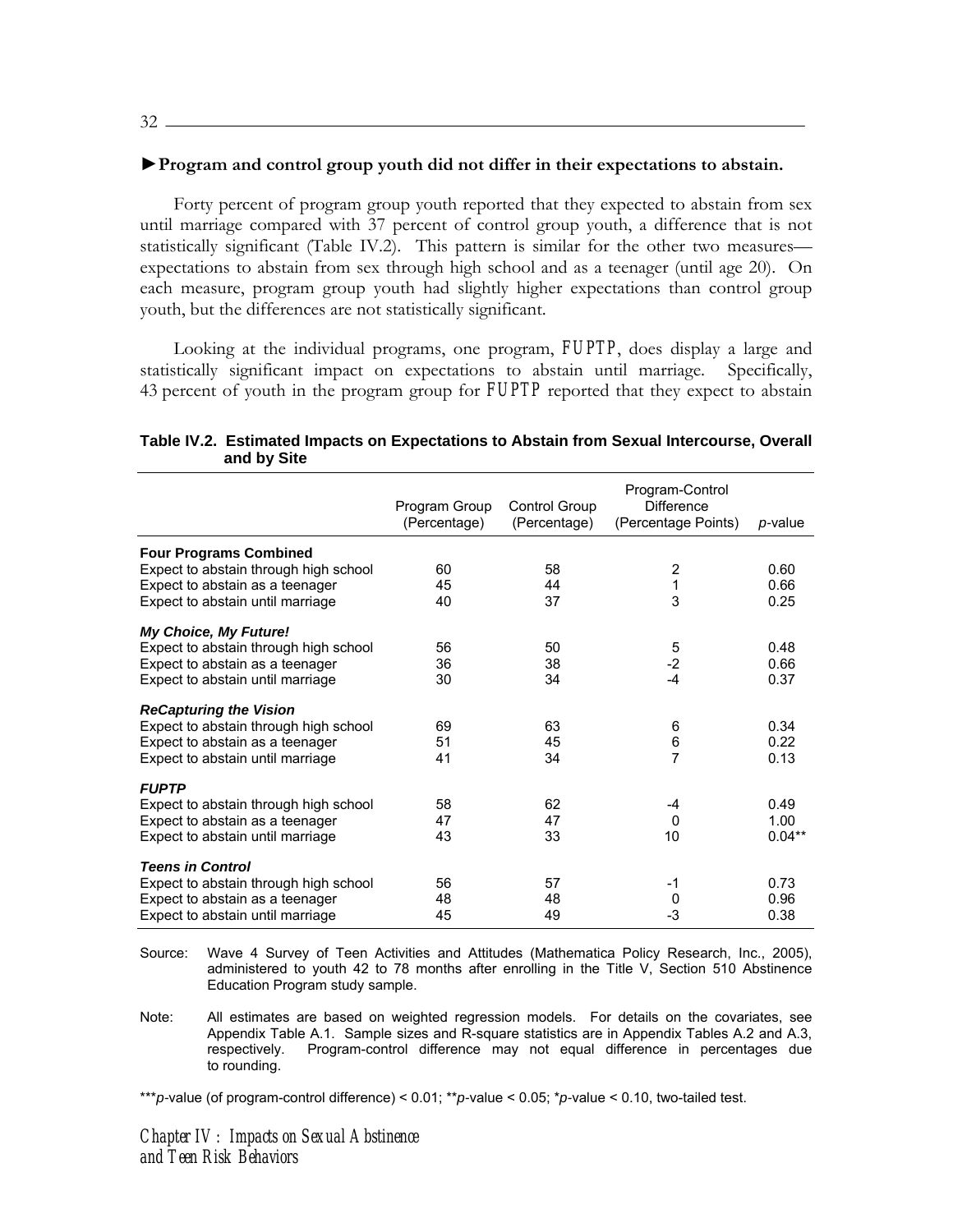from sex until marriage compared with 33 percent of corresponding control group youth— $a$ statistically significant difference of ten percentage points  $(p$ -value  $= 0.04$ ). However, on the two other expectations measures, through high school and as teenagers, *FUPTP* displays no statistically significant impacts. In fact, the estimated impacts are not positive (-4 and 0, respectively). Findings for a second program, *ReCapturing the Vision*, are not statistically significant but the estimated impacts are somewhat large*.* On the marriage measure, for example, 41 percent of program group in *ReCapturing the Vision* reported that they would abstain until marriage compared to 34 percent of control group youth. The difference, seven percentage points, is not statistically significant ( $p$ -value = 0.13).

# **►Program group youth were no more likely than control group youth to have unprotected sex.**

Eight percent of all control group youth and seven percent of all program group youth reported having had sexual intercourse and not using a condom the first time (Figure IV.2). There are similarly no differences when measured over the last 12 months—17 percent of youth in both groups reported having had sex in the last 12 months and using a condom only sometimes, and 4 percent reported having had sex in the last 12 months and never using a condom. (Figure IV.3). For all youth, this latter result is equivalent to about half of



**Figure IV.2. Estimated Impacts on Unprotected Sex at First Intercourse** 

Source: Wave 4 Survey of Teen Activities and Attitudes (Mathematica Policy Research, Inc., 2005), administered to youth 42 to 78 months after enrolling in the Title V, Section 510 Abstinence Education Program study sample.

Note: All estimates are based on weighted regression models. For details on the covariates, see Appendix Table A.1. Sample sizes and R-square statistics are in Appendix Tables A.2 and A.3, respectively. Findings by site, as well as *F*-tests of the difference in the distribution of the outcome measure between control and program groups, are in Appendix Table A.5.

\*\*\**p-*value (of program-control difference) < 0.01; \*\**p-*value < 0.05; \**p-*value < 0.10, two-tailed test.

*Chapter IV: Impacts on Sexual Abstinence and Teen Risk Behaviors*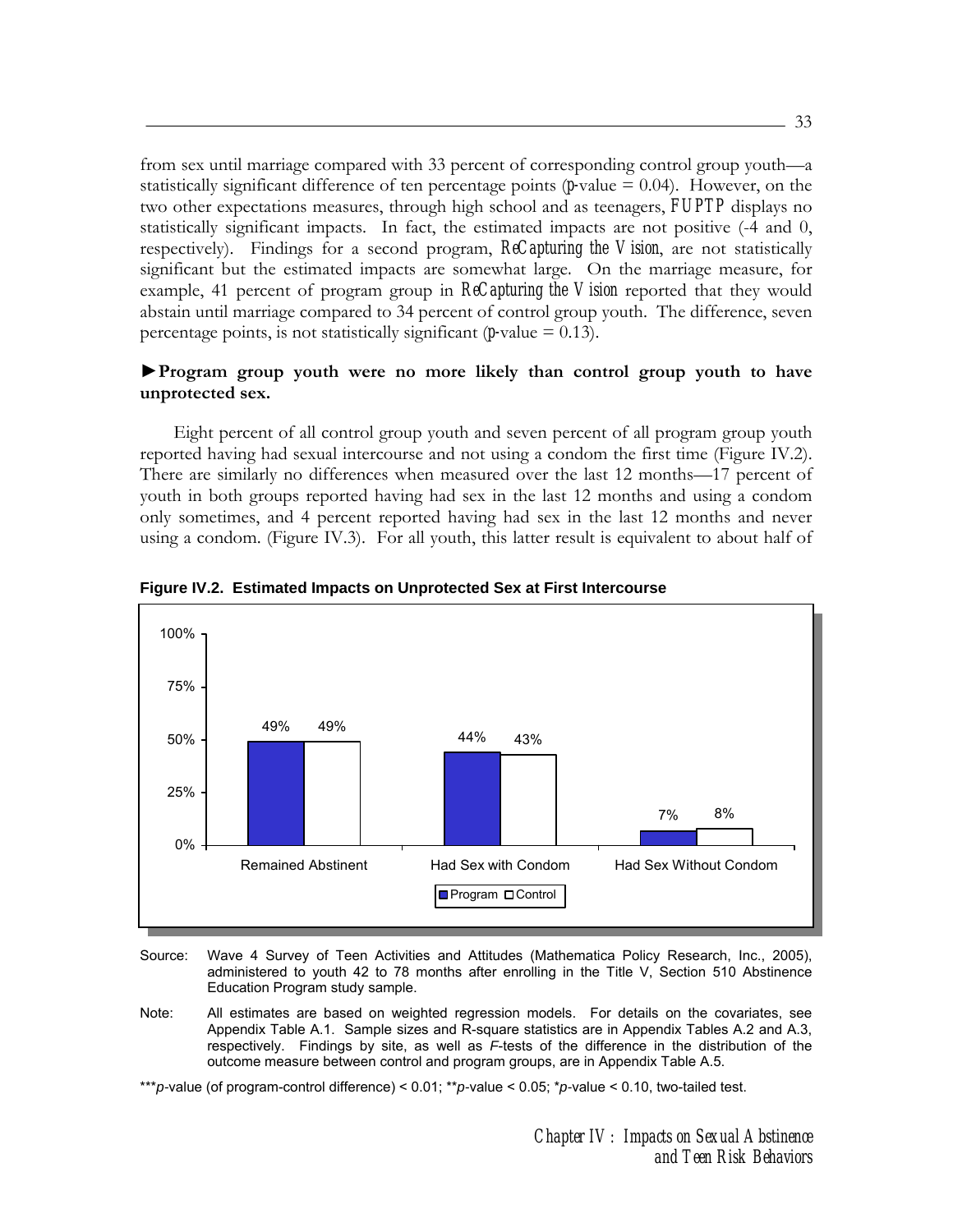$34 -$ 



**Figure IV.3. Estimated Impacts on Unprotected Sex, Last 12 Months** 

- Source: Wave 4 Survey of Teen Activities and Attitudes (Mathematica Policy Research, Inc., 2005), administered to youth 42 to 78 months after enrolling in the Title V, Section 510 Abstinence Education Program study sample.
- Note: All estimates are based on weighted regression models. For details on the covariates, see Appendix Table A.1. Sample sizes and R-square statistics are in Appendix Tables A.2 and A.3, respectively. Findings by site, as well as *F*-tests of the difference in the distribution of the outcome measure between control and program groups, are in Appendix Table A.6.

\*\*\**p-*value (of program-control difference) < 0.01; \*\**p-*value < 0.05; \**p-*value < 0.10, two-tailed test.

recently sexually active youth not always using a condom in the last 12 months. Across the individual programs, estimated impacts on unprotected sex, measured either at first intercourse or in the last 12 months, were likewise small and statistically insignificant (see Appendix Tables A.5 and A.6, respectively).

Programs likewise did not increase rates of unprotected sex when considering other forms of birth control (including those that only protect against pregnancy), such as birth control pills or Depo-Provera. For example, in both groups, slightly more than half of youth had remained abstinent in the last 12 months (as reported above) and an additional 29 percent of youth reported that they had had sexual intercourse and always used a form of birth control (Figure IV.4). This leaves only about one in six youth in both groups— 15 percent in the program group and 16 percent in the control group—who reported that they had had sexual intercourse and had not always used a form of birth control. Across the individual programs, these distributions varied but displayed no statistically significant program impacts (see Appendix Tables A.7 and A.8 for findings at first intercourse and last 12 months, respectively).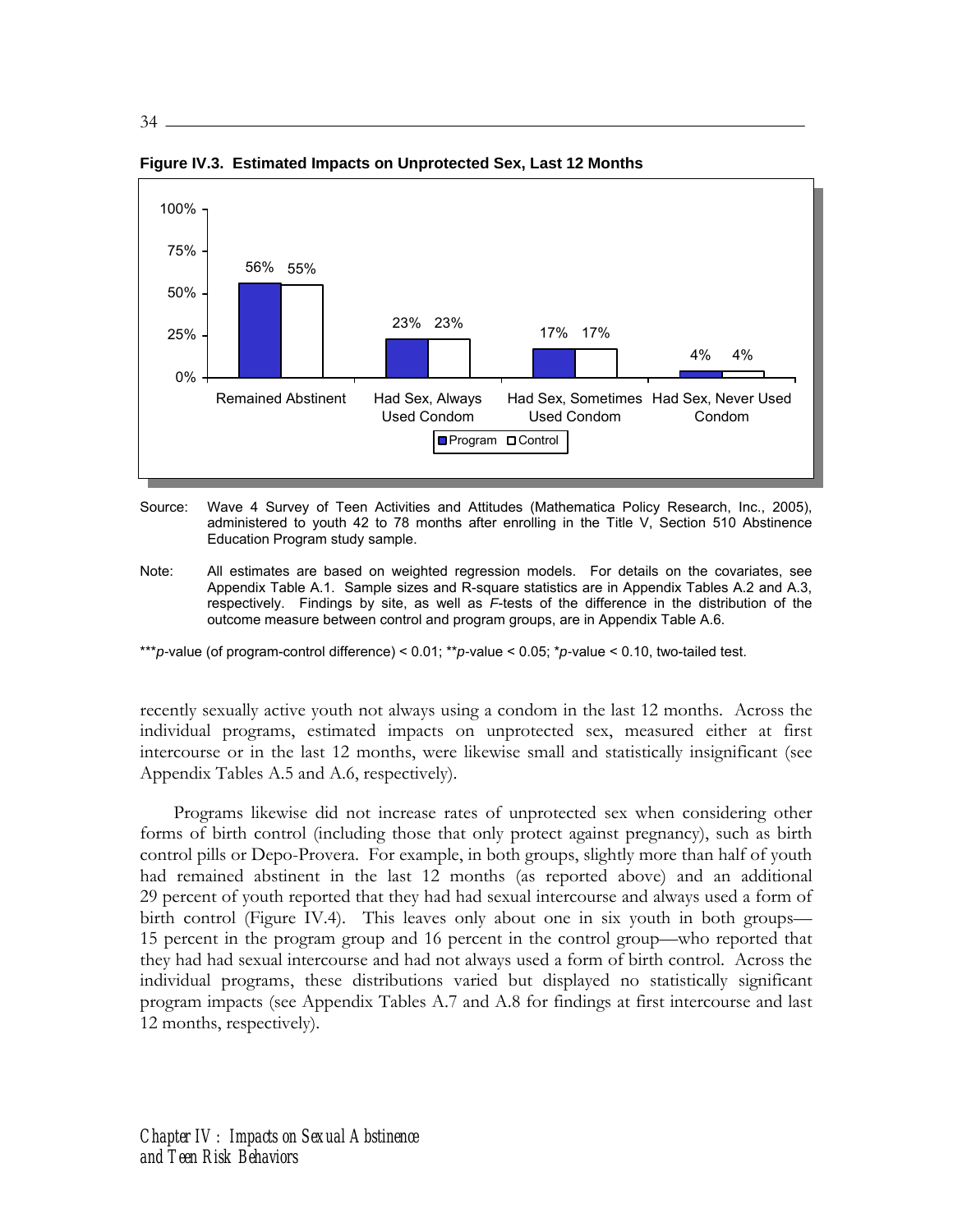

**Figure IV.4. Estimated Impacts on Birth Control Use, Last 12 Months** 

- Source: Wave 4 Survey of Teen Activities and Attitudes (Mathematica Policy Research, Inc., 2005), administered to youth 42 to 78 months after enrolling in the Title V, Section 510 Abstinence Education Program study sample.
- Note: All estimates are based on weighted regression models. For details on the covariates, see Appendix Table A.1. Sample sizes and R-square statistics are in Appendix Tables A.2 and A.3, respectively. Findings by site, as well as *F*-tests of the difference in the distribution of the outcome measure between control and program groups, are in Appendix Table A.8.

\*\*\**p-*value (of program-control difference) < 0.01; \*\**p-*value < 0.05; \**p-*value < 0.10, two-tailed test.

## **►Programs had no impact on reported pregnancies, births, or STDs.**

Very few youth in the study sample reported ever having been pregnant or ever having had an STD, and there were no statistically significant differences between the program and control groups on these measures (Table IV.3). Ten percent of youth in both the program and control groups reported having been pregnant or gotten someone pregnant, and roughly half of them (five percent overall) reported that they had had a baby. With respect to STDs, only a small fraction of youth in both groups, about five percent overall, reported being told by a doctor that they had an STD. (Equal numbers of youth also reported being tested; not shown.) Across the individual program sites, rates of all these outcomes varied modestly and displayed no statistically significant program impacts.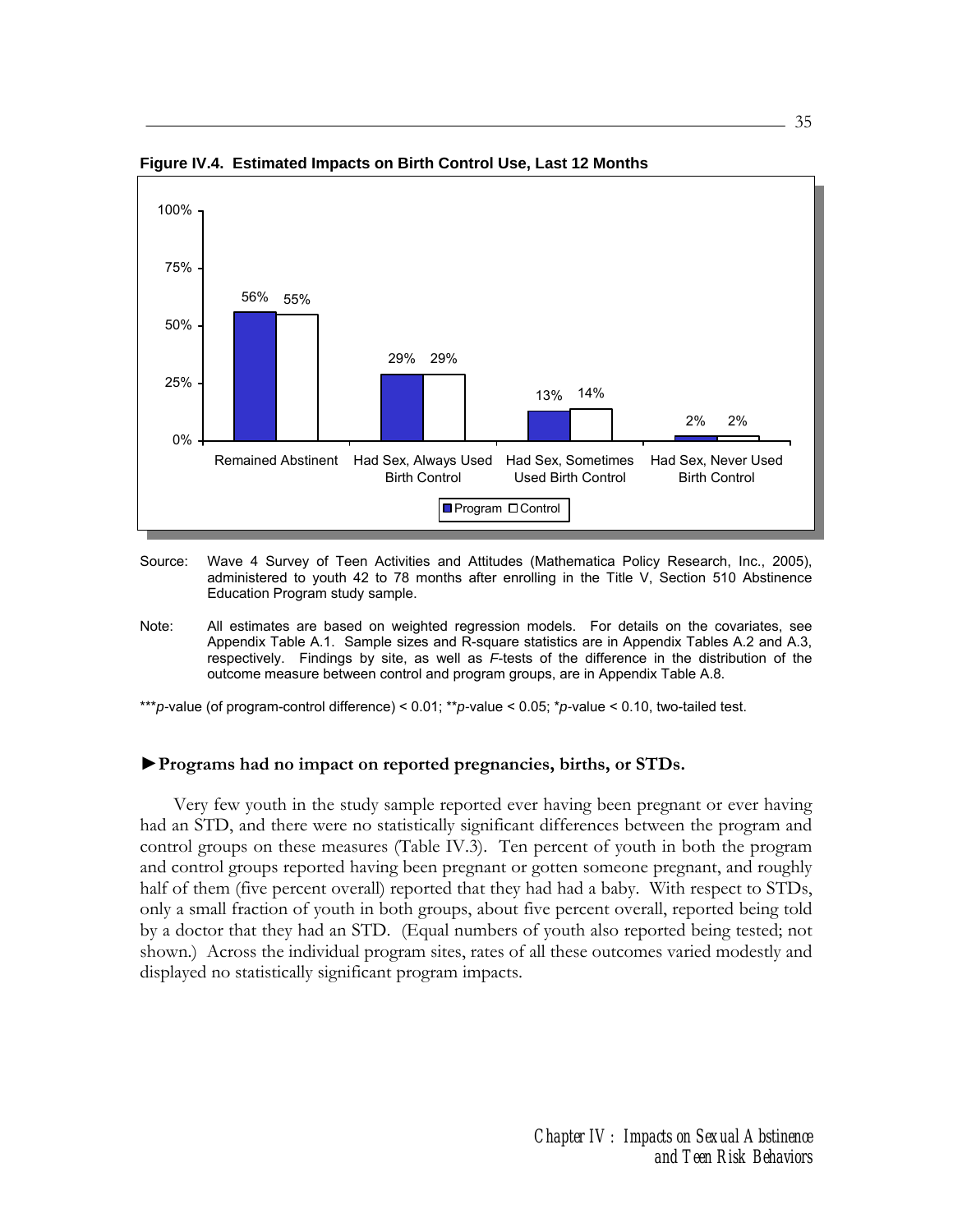| Program Group<br>(Percentage) | Control Group<br>(Percentage) | Program-Control<br><b>Difference</b><br>(Percentage Points) | p-value |
|-------------------------------|-------------------------------|-------------------------------------------------------------|---------|
|                               |                               |                                                             |         |
|                               |                               |                                                             | 0.68    |
|                               |                               |                                                             | 0.56    |
| 5                             | 4                             |                                                             | 0.53    |
|                               |                               |                                                             |         |
| 6                             | 6                             | 0                                                           | 0.84    |
| $\overline{2}$                | $\overline{2}$                | -1                                                          | 0.57    |
| 4                             | 4                             | $\mathbf{0}$                                                | 0.99    |
|                               |                               |                                                             |         |
| 18                            | 19                            | -1                                                          | 0.82    |
| 8                             | 12                            | -4                                                          | 0.28    |
| 6                             | 4                             | $\overline{2}$                                              | 0.34    |
|                               |                               |                                                             |         |
| 10                            | 8                             | $\overline{2}$                                              | 0.48    |
| 5                             | 5                             | 0                                                           | 0.83    |
| 6                             | 4                             | $\overline{2}$                                              | 0.41    |
|                               |                               |                                                             |         |
| 8                             | 6                             | 2                                                           | 0.38    |
| 3                             | $\overline{c}$                |                                                             | 0.27    |
| 4                             | 5                             | -1                                                          | 0.46    |
|                               | 10<br>5                       | 10<br>5                                                     | -1      |

# **Table IV.3. Estimated Impacts on Possible Behavioral Consequences of Teen Sex, Overall and by Site**

Source: Wave 4 Survey of Teen Activities and Attitudes (Mathematica Policy Research, Inc., 2005), administered to youth 42 to 78 months after enrolling in the Title V, Section 510 Abstinence Education Program study sample.

Note: All estimates are based on weighted regression models. For details on the covariates, see Appendix Table A.1. Sample sizes and R-square statistics are in Appendix Tables A.2 and A.3, respectively. Program-control difference may not equal difference in percentages due to rounding.

\*\*\**p-*value (of program-control difference) < 0.01; \*\**p-*value < 0.05; \**p-*value < 0.10, two-tailed test.

# **IMPACTS ON OTHER RISKY BEHAVIOR**

# **►Program and control group youth reported no differences in their drinking or marijuana use.**

As shown in Table IV.4, 16 percent of program group youth and 19 percent of control group youth reported smoking cigarettes in the last month, a difference that is statistically significant ( $p$ -value =  $0.07$ ). However, with respect to alcohol and marijuana use, behaviors more closely associated with risk behavior, there are no statistically significant differences between the program and control group youth. Overall, about one in four youth in both groups reported drinking once a month or more, while 30 percent reported ever having used marijuana.

*Chapter IV: Impacts on Sexual Abstinence and Teen Risk Behaviors* 

 $36 -$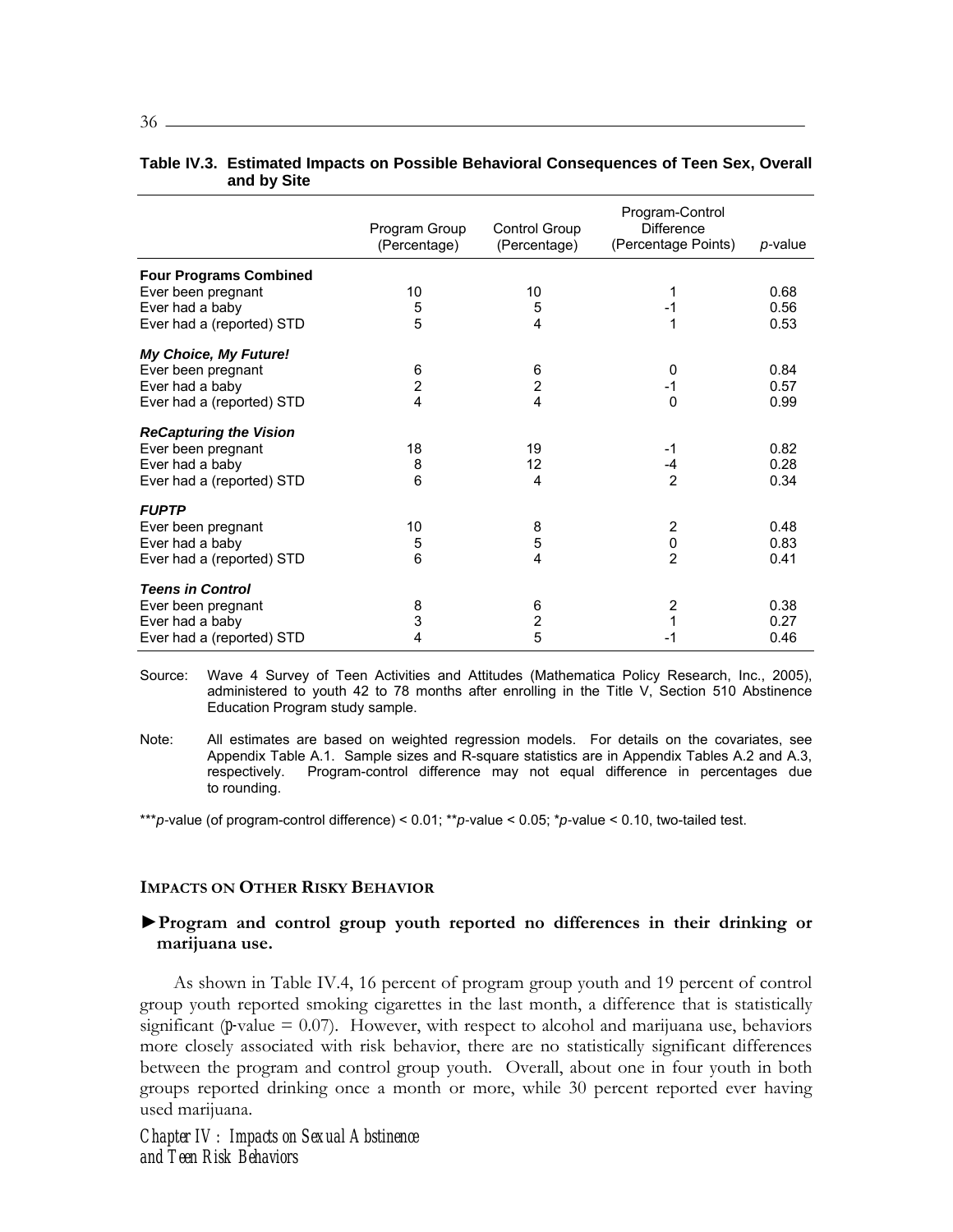|                                | Program Group<br>(Percentage) | Control Group<br>Percentage) | Program-Control<br><b>Difference</b><br>(Percentage Points) | p-value |
|--------------------------------|-------------------------------|------------------------------|-------------------------------------------------------------|---------|
| <b>Four Programs Combined</b>  |                               |                              |                                                             |         |
| Smoked cigarettes (past month) | 16                            | 19                           | -3                                                          | $0.07*$ |
| Drank alcohol (past month)     | 23                            | 24                           | $-1$                                                        | 0.72    |
| Used marijuana (ever)          | 30                            | 30                           | $-1$                                                        | 0.76    |
| <b>My Choice, My Future!</b>   |                               |                              |                                                             |         |
| Smoked cigarettes (past month) | 37                            | 39                           | $-2$                                                        | 0.71    |
| Drank alcohol (past month)     | 46                            | 46                           | $-1$                                                        | 0.91    |
| Used marijuana (ever)          | 45                            | 46                           | $-1$                                                        | 0.87    |
| <b>ReCapturing the Vision</b>  |                               |                              |                                                             |         |
| Smoked cigarettes (past month) | 8                             | 10                           | $-2$                                                        | 0.41    |
| Drank alcohol (past month)     | 19                            | 24                           | $-6$                                                        | 0.16    |
| Used marijuana (ever)          | 21                            | 27                           | $-6$                                                        | 0.15    |
| <b>FUPTP</b>                   |                               |                              |                                                             |         |
| Smoked cigarettes (past month) | 9                             | 11                           | $-3$                                                        | 0.39    |
| Drank alcohol (past month)     | 12                            | 7                            | 5                                                           | 0.11    |
| Used marijuana (ever)          | 31                            | 26                           | 5                                                           | 0.30    |
| <b>Teens in Control</b>        |                               |                              |                                                             |         |
| Smoked cigarettes (past month) | 11                            | 16                           | -5                                                          | $0.05*$ |
| Drank alcohol (past month)     | 17                            | 19                           | $-1$                                                        | 0.65    |
| Used marijuana (ever)          | 21                            | 22                           | $-1$                                                        | 0.72    |

## **Table IV.4. Estimated Impacts on Other Risk Behaviors, Overall and by Site**

Source: Wave 4 Survey of Teen Activities and Attitudes (Mathematica Policy Research, Inc., 2005), administered to youth 42 to 78 months after enrolling in the Title V, Section 510 Abstinence Education Program study sample.

Note: All estimates are based on weighted regression models. For details on the covariates, see Appendix Table A.1. Sample sizes and R-square statistics are in Appendix Tables A.2 and A.3, respectively. Program-control difference may not equal difference in percentages due to rounding.

\*\*\**p-*value (of program-control difference) < 0.01; \*\**p-*value < 0.05; \**p-*value < 0.10, two-tailed test.

Alcohol and drug use varied considerably across the program sites, and this is due at least in part to the variation in the ages of the study youth. Within each site, however, program and control group youth reported no statistically significant differences in either behavior. Differences between the two groups also varied in direction. For example, program group youth in *ReCapturing the Vision* reported rates of alcohol use six percentage points lower than corresponding control group youth, while program group youth in *FUPTP* reported rates five points higher than corresponding control group youth. Neither difference is statistically significant (*p-*values = 0.16 and 0.11, respectively).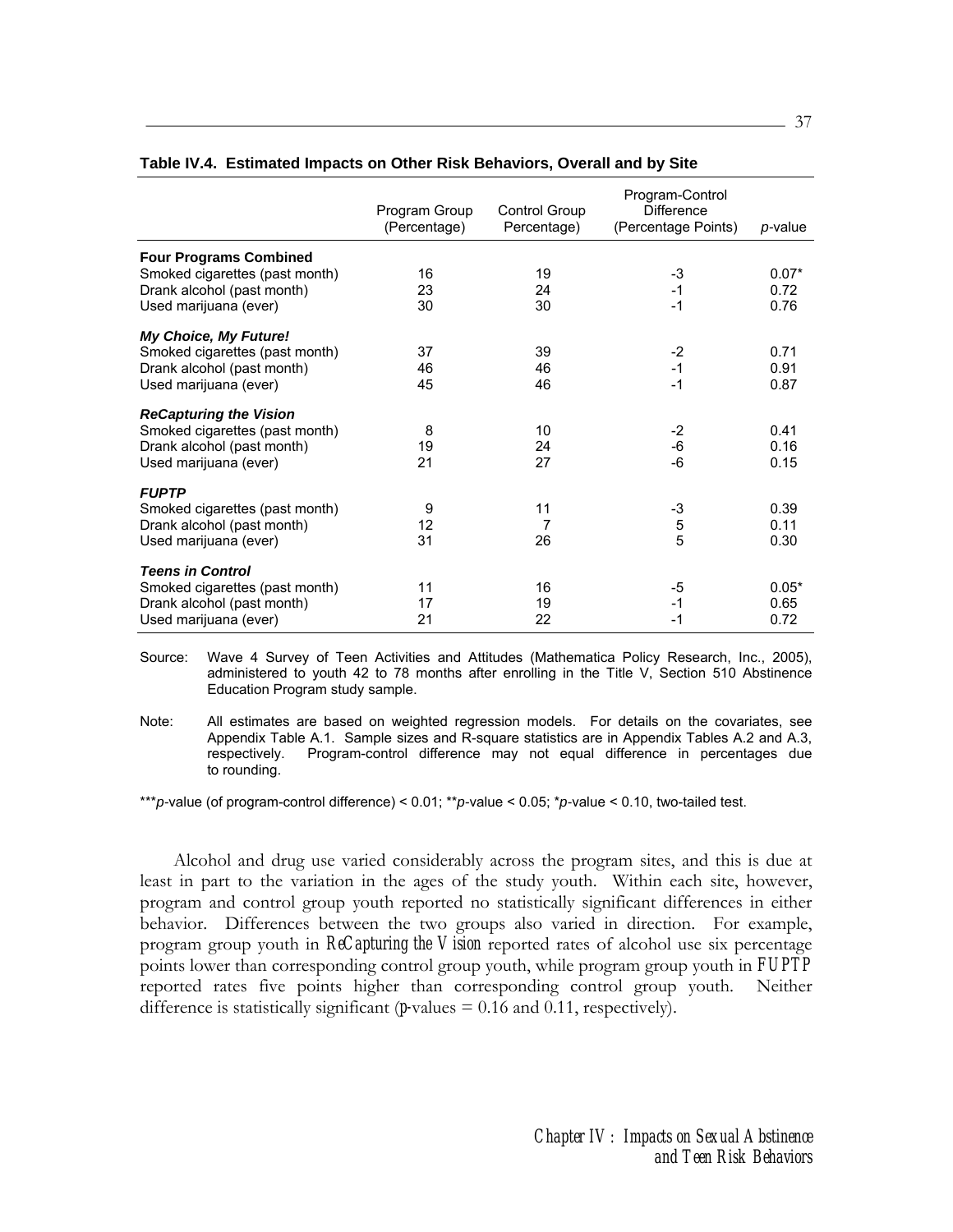#### **SUBGROUP IMPACTS**

# **►For several subgroups examined, programs show no consistent evidence of impacts on sexual abstinence or other behavioral measures.**

Estimated impacts across a series of subgroups, summarized in Appendix D, display few statistically significant impacts on any of the behavioral outcomes examined above for the full sample. Take, for example, the subgroup defined by whether youth have relatively high or low support for abstinence at baseline. As discussed later in Chapter VI, this measure proves to be an important predictor of sexual abstinence, and it might also be expected to affect the way that youth respond to program messages. However, as seen in Table IV.5, this is not the case. Differences between program and control group youth are small in both subgroups defined by the measure and are not statistically significant. A similar pattern of results is evident for other subgroups, including gender, religiosity, television viewing, and enrollment cohort, with a mix of positive and negative impact estimates that are small and rarely statistically significant (all shown in Appendix D).

|                                                         | Program Group<br>(Percentage)                   | Control Group<br>(Percentage) | Program-Control<br><b>Difference</b><br>(Percentage Points) | p-value |
|---------------------------------------------------------|-------------------------------------------------|-------------------------------|-------------------------------------------------------------|---------|
|                                                         | <b>Higher (Baseline) Support for Abstinence</b> |                               |                                                             |         |
| <b>Sexual Abstinence</b>                                |                                                 |                               |                                                             |         |
| Remained abstinent (always)                             | 55                                              | 53                            | 2                                                           | 0.49    |
| Abstinent last 12 months                                | 62                                              | 59                            | 3                                                           | 0.31    |
|                                                         |                                                 |                               |                                                             |         |
| <b>Expectations of Future Behavior</b>                  |                                                 |                               |                                                             |         |
| Expect to abstain through high school                   | 68                                              | 64                            | 4                                                           | 0.26    |
| Expect to abstain until married                         | 44                                              | 39                            | 4                                                           | 0.12    |
|                                                         | Lower (Baseline) Support for Abstinence         |                               |                                                             |         |
|                                                         |                                                 |                               |                                                             |         |
| <b>Sexual Abstinence</b>                                | 39                                              | 44                            |                                                             | 0.15    |
| Remained abstinent (always)<br>Abstinent last 12 months | 47                                              | 51                            | -4                                                          | 0.20    |
|                                                         |                                                 |                               |                                                             |         |
| <b>Expectations of Future Behavior</b>                  |                                                 |                               |                                                             |         |
| Expect to abstain through high school                   | 47                                              | 52                            | -4                                                          | 0.31    |
| Expect to abstain until married                         | 32                                              | 34                            | $-2$                                                        | 0.48    |

| Table IV.5. Estimated Impacts on Selected Behavioral Outcomes, by Support for |                               |  |  |  |  |
|-------------------------------------------------------------------------------|-------------------------------|--|--|--|--|
|                                                                               | <b>Abstinence at Baseline</b> |  |  |  |  |

Source: Wave 4 Survey of Teen Activities and Attitudes (Mathematica Policy Research, Inc., 2005), administered to youth 42 to 78 months after enrolling in the Title V, Section 510 Abstinence Education Program study sample.

Note: All estimates are based on weighted regression models. For details on the covariates, see Appendix Table A.1. For complete results for the subgroup see Appendix Table D.1.

\*\*\**p-*value (of program-control difference) < 0.01; \*\**p-*value < 0.05; \**p-*value < 0.10, two-tailed test.

*Chapter IV: Impacts on Sexual Abstinence and Teen Risk Behaviors*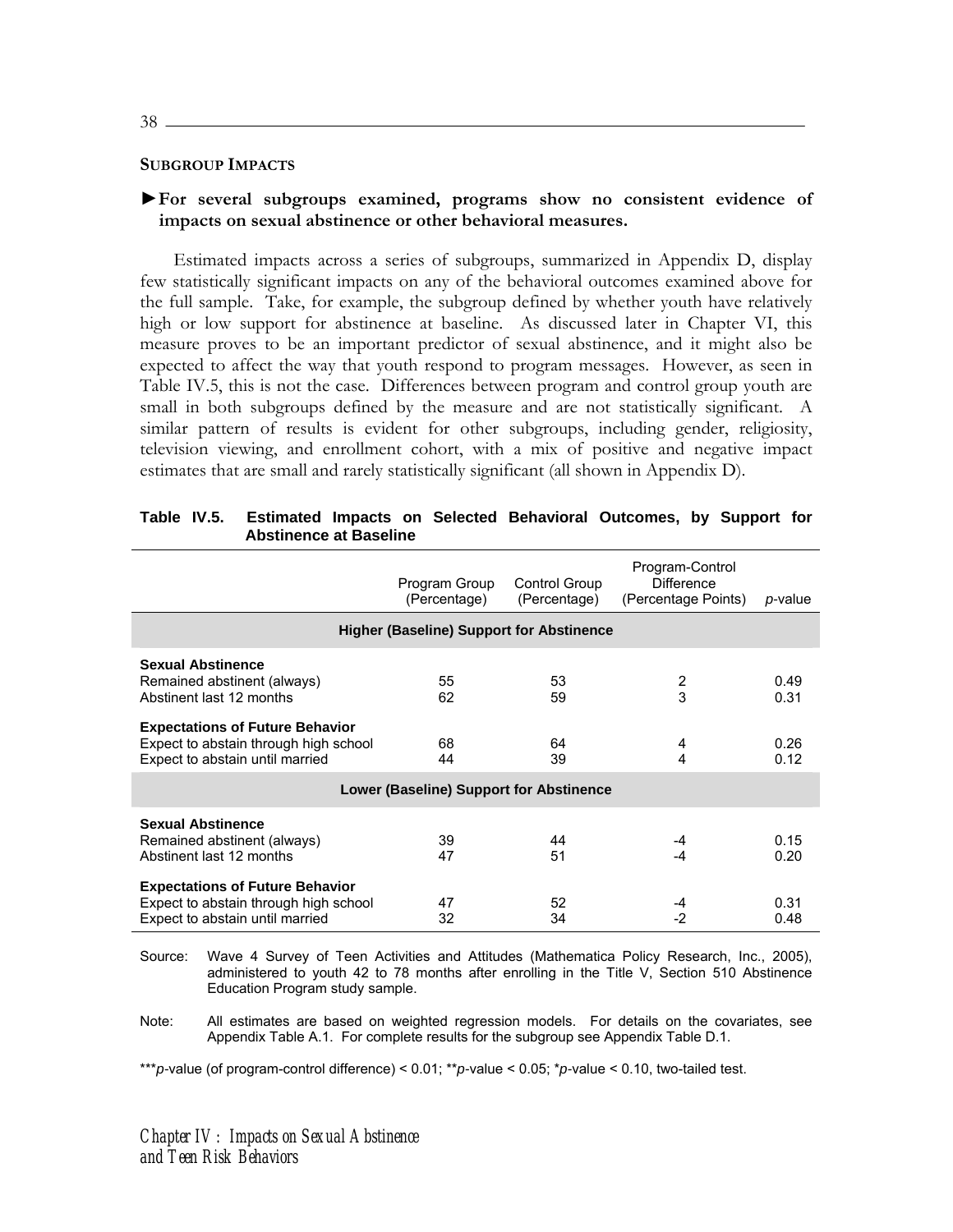# **IMPACTS ON PARTICIPANTS ONLY**

As discussed in Chapter II, participation was elective in two sites (*ReCapturing the Vision* and *FUPTP*), leading some youth not to participate despite being randomly chosen for the program group. The implication of this nonparticipation is that the estimates of program impacts for the subsample of participants will be larger than the estimates for the entire sample in these two sites. However, because there is a corresponding loss of statistical power when estimating impacts for the smaller, participant-only sample, the statistical significance associated with these participant-only impacts is roughly equal to those for the full sample. Thus, the benefit of examining impacts for the participants-only sample is merely in identifying any notable program-control group differences, regardless of significance, that might have been less evident for the full sample.

As highlighted by Table IV.6, the estimated impacts on a few of the behavioral measures are somewhat notable in size for the participant-only sample, although they are not

|                                                                                                                    | My Choice,<br>My Future! | ReCapturing<br>the Vision | <b>FUPTP</b>      | Teens in<br>Control |  |  |  |  |
|--------------------------------------------------------------------------------------------------------------------|--------------------------|---------------------------|-------------------|---------------------|--|--|--|--|
| <b>Estimated Impacts for Full Program Group</b>                                                                    |                          |                           |                   |                     |  |  |  |  |
| <b>Sexual Abstinence</b><br>Remained abstinent (always)<br>Abstinent last 12 months                                | 1                        | 5<br>5                    | $-3$<br>$-2$      | $-2$                |  |  |  |  |
| <b>Expectations of Future Behavior</b><br>Expect to abstain through high school<br>Expect to abstain until married | 5<br>$-4$                | 6<br>7                    | $10^{**}$         | -1<br>$-3$          |  |  |  |  |
| <b>Estimated Impacts for Participants Only</b>                                                                     |                          |                           |                   |                     |  |  |  |  |
| <b>Sexual Abstinence</b><br>Remained abstinent (always)<br>Abstinent last 12 months                                |                          | 7<br>8                    | -4<br>$-3$        | $-2$                |  |  |  |  |
| <b>Expectations of Future Behavior</b><br>Expect to abstain through high school<br>Expect to abstain until married | 5<br>-4                  | 9<br>11                   | -6<br>$18**$      | -1<br>$-3$          |  |  |  |  |
| <b>Sample Size Total</b><br>Program Group Total<br>Program Group Participants                                      | 448<br>286<br>286        | 480<br>275<br>180         | 414<br>274<br>157 | 715<br>374<br>374   |  |  |  |  |

**Table IV.6. Estimated Impacts on Selected Behavioral Outcomes, Participants Only** 

Source: Wave 4 Survey of Teen Activities and Attitudes (Mathematica Policy Research, Inc., 2005), administered to youth 42 to 78 months after enrolling in the Title V, Section 510 Abstinence Education Program study sample.

Note: All estimates are based on weighted regression models. For details on the covariates, see Appendix Table A.1. For complete results for the subgroup see Appendix Table A.9. Study youth are counted as participants if they attended at least one program class. For *FUPTP*, however, the available program data excluded youth attending fewer than 25 percent of the classes for which they were eligible in a given school year. Thus, the participation count shown for this program is a lower bound.

\*\*\**p-*value (of program-control difference) < 0.01; \*\**p-*value < 0.05; \**p-*value < 0.10, two-tailed test.

*Chapter IV: Impacts on Sexual Abstinence and Teen Risk Behaviors*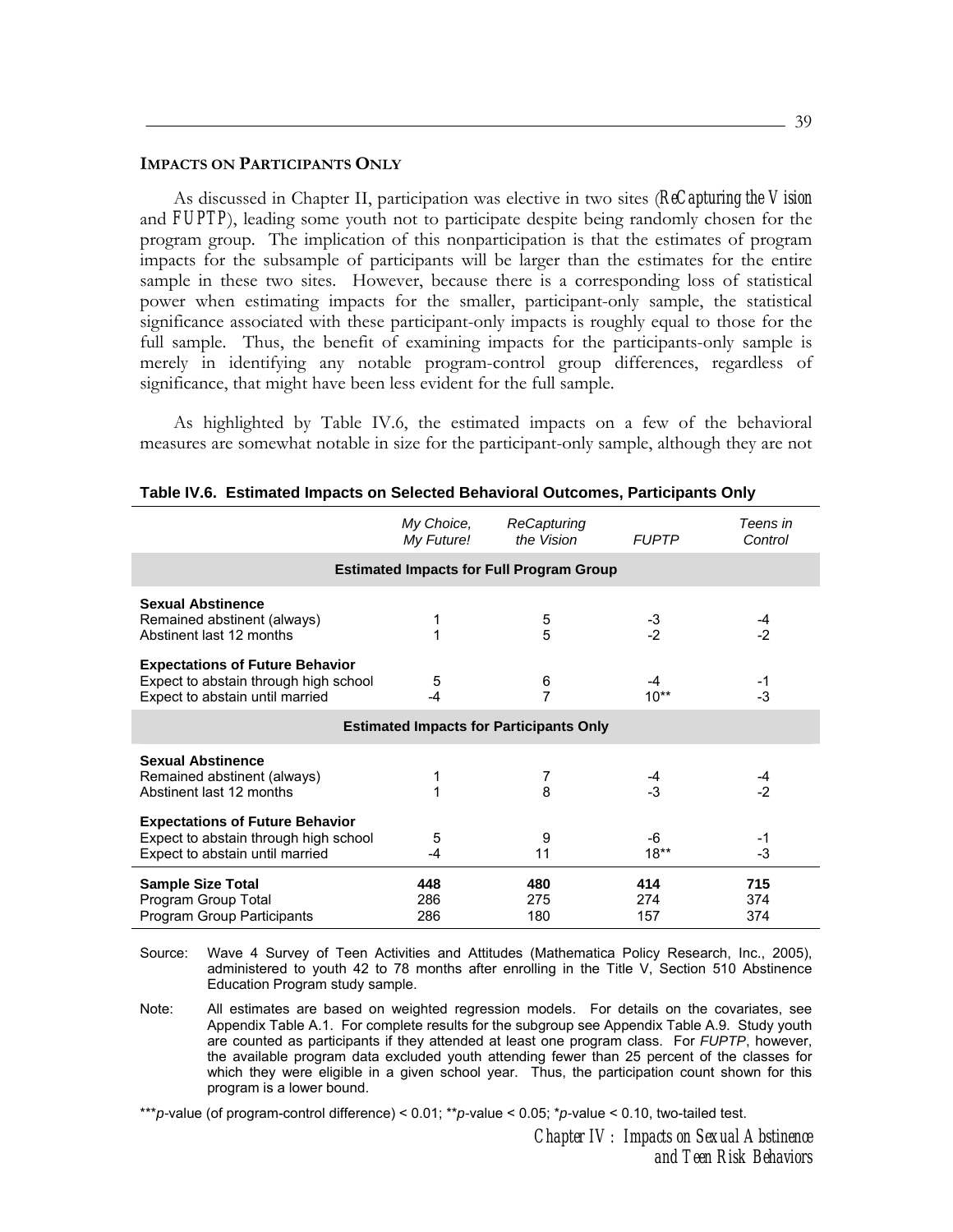statistically significant. (For complete results of the participant-only impact analysis, see Appendix Table A.9.) With regard to sexual abstinence, for example, participants in *ReCapturing the Vision* had rates 7 percentage points higher than their control group counterparts. In contrast, program group youth in *FUPTP* reported rates of sexual abstinence that were 4 percentage points lower than their control group counterparts and 3 points lower when measured as abstinent in the last 12 months.

Estimated impacts on expectations are also more notable in size when focusing on participants only, though they are rarely statistically significant. For *ReCapturing the Vision,* program participants were 9 percentage points more likely to expect to abstain from sex through high school and 11 percentage points more likely to expect to abstain until marriage than their control group counterparts. However, neither difference is statistically significant (respective  $p$ -values = 0.34 and 0.13; not shown). For *FUPTP*, participants were 18 percentage points more likely than their control group counterparts to expect to abstain until marriage, a difference that is statistically significant ( $p$ -value =  $0.04$ ; not shown). Participants were also six percentage points *less* likely to expect to abstain through high school; however, this difference is not statistically significant.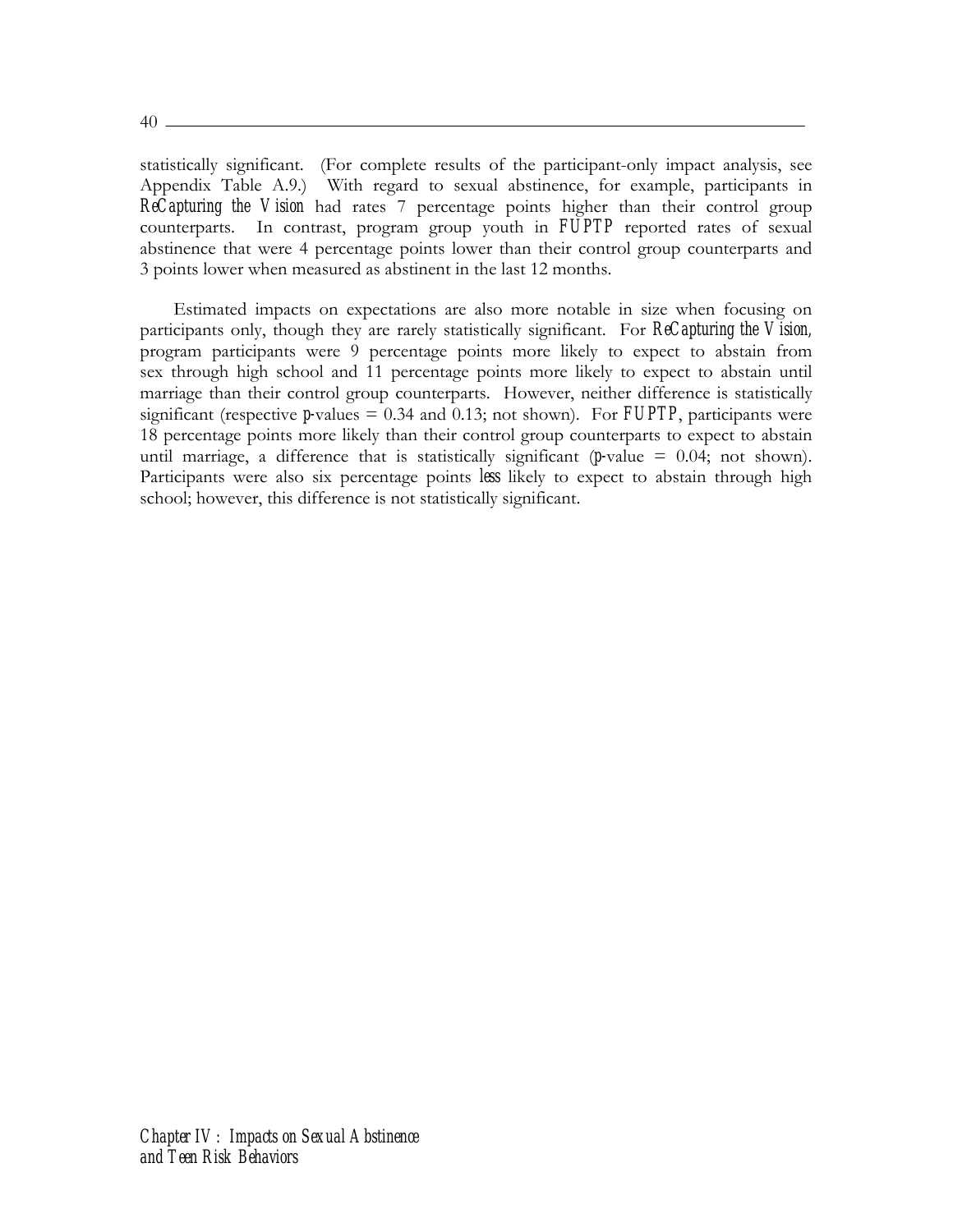# **C HAPTER V**

# **K NOWLEDGE AND P ERCEPTIONS OF R ISKS A SSOCIATED WITH T EEN S E X**

Thile findings from the prior chapter show no evidence that programs affected behavior, results from an earlier DHHS study report had indicated that programs had statistically significantly impacts on the health, family, and sex education W hile findings from the prior chapter show no evidence that programs affected behavior, results from an earlier DHHS study report had indicated that programs had statistically significantly impacts on the health, family, changes was a reported increase in the value of these services for understanding pregnancy and STD risks. Using data from the final follow-up survey, this chapter examines whether these changes in services resulted in sustained impacts on knowledge of STDs and the potential risks associated with sexual activity. In addition, the chapter examines whether programs affected youth perceptions about the effectiveness of condoms or birth control pills for preventing pregnancy and STDs.<sup>1</sup>

Findings indicate that both program and control group youth had a good understanding of their risks for pregnancy but a less clear understanding of STDs, particularly with respect to their health consequences. Programs display some modest gains on measures of these outcomes. On a measure of STD identification, program group youth reported significantly higher average levels of knowledge than their control group counterparts. One program, *My Choice, My Future!*, is largely responsible for this result. *My Choice, My Future!* also displayed a significant impact on two knowledge scales associated with pregnancy and STD risks.

Additional findings indicate program and control group youth had similar perceptions of condom effectiveness for preventing pregnancy, but program group youth were less likely than control group youth to perceive condoms as effective at preventing STDs. The same pattern is evident for perceptions of birth control pills. While program and control group youth had similar perceptions of whether birth control pills are effective for preventing pregnancy, program group youth were less likely than control group youth to perceive them

<u>.</u>

<sup>1</sup> These potential mediators of sexual abstinence (knowledge and perceptions) were not measured until the final follow-up survey. Therefore, this is the first report to examine them. For updated impact findings on other potential mediators of sexual abstinence—all of which were examined in a prior DHHS study report by Maynard et al. (2005)—see Appendix E.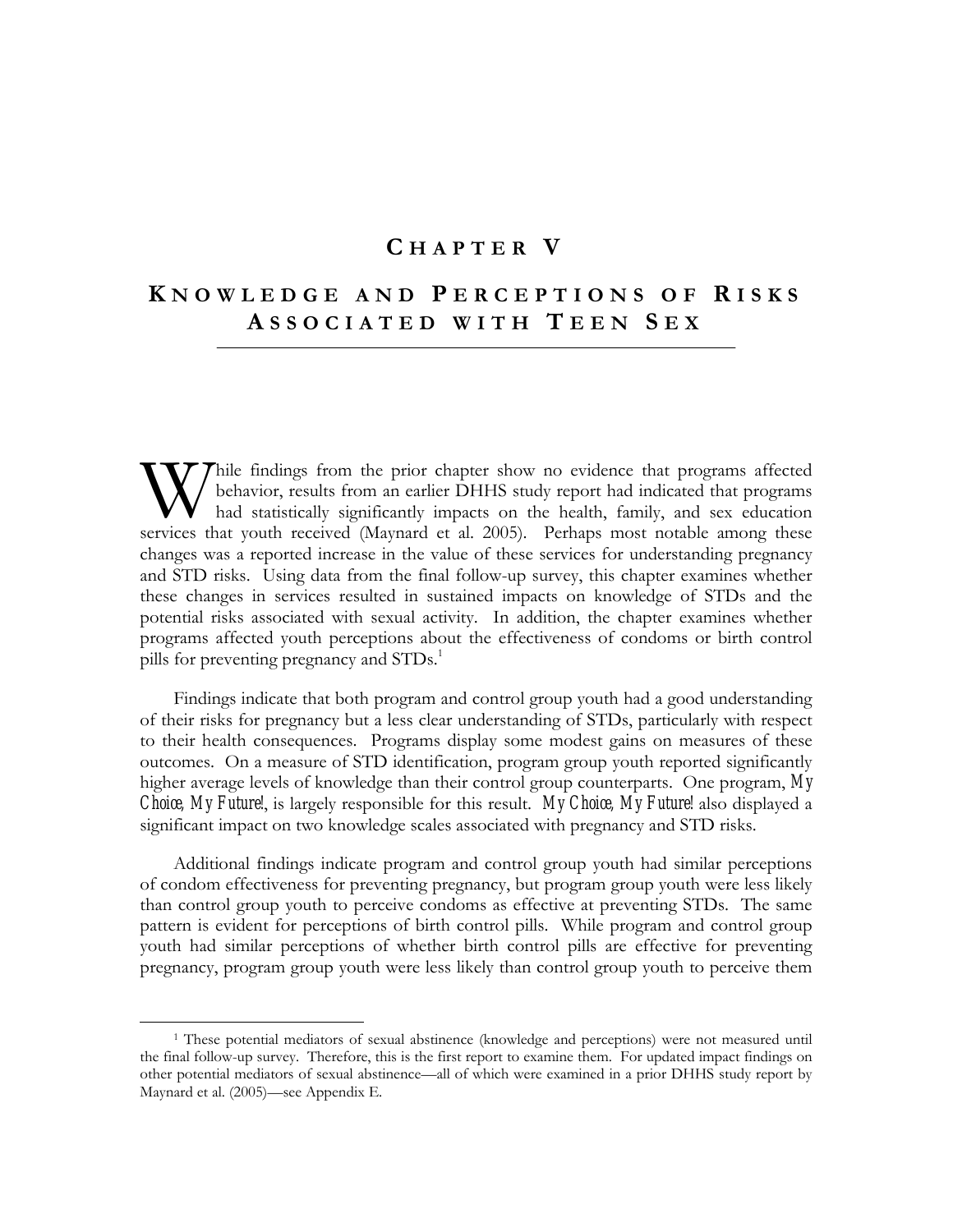as effective at preventing STDs. As with the knowledge findings, *My Choice, My Future!* displays the most consistent evidence of affecting these perceptions.

# **KNOWLEDGE OF STD AND PREGNANCY RISKS**

# **►Study youth correctly identified STDs only about two-thirds of the time. Programs increased this proportion by a modest amount.**

On the final follow-up survey, youth were given a list of 13 diseases and asked whether or not each was a sexually transmitted disease; of these diseases, nine were actual STDs and four were not STDs (see Appendix C for the exact questions). Youth in the program group identified an average of 69 percent of these diseases correctly, as STDs or not, while youth in the control group identified an average of 67 percent correct. The difference is statistically significant (Table V.1). Comparing the four programs on this measure, *My Choice, My Future!* 

|                                | Program Group<br>(Mean Percentage) | Control Group<br>(Mean Percentage) | Program-Control<br><b>Difference</b><br>(Percentage Points) | <i>p</i> -value |
|--------------------------------|------------------------------------|------------------------------------|-------------------------------------------------------------|-----------------|
| <b>Four Programs Combined</b>  |                                    |                                    |                                                             |                 |
| Overall identification of STDs | 69                                 | 67                                 | 2                                                           | $0.00***$       |
| Identification of true STDs    | 75                                 | 72                                 | $\overline{c}$                                              | $0.01***$       |
| Identification of false STDs   | 57                                 | 55                                 | $\overline{2}$                                              | 0.10            |
| <b>My Choice, My Future!</b>   |                                    |                                    |                                                             |                 |
| Overall identification of STDs | 83                                 | 75                                 | 8                                                           | $0.00***$       |
| Identification of true STDs    | 85                                 | 77                                 | 8                                                           | $0.00***$       |
| Identification of false STDs   | 78                                 | 70                                 | 8                                                           | $0.00***$       |
| <b>ReCapturing the Vision</b>  |                                    |                                    |                                                             |                 |
| Overall identification of STDs | 74                                 | 72                                 | 2                                                           | 0.16            |
| Identification of true STDs    | 79                                 | 76                                 | 3                                                           | 0.11            |
| Identification of false STDs   | 64                                 | 63                                 |                                                             | 0.70            |
| <b>FUPTP</b>                   |                                    |                                    |                                                             |                 |
| Overall identification of STDs | 63                                 | 65                                 | -1                                                          | 0.45            |
| Identification of true STDs    | 70                                 | 70                                 | 0                                                           | 0.90            |
| Identification of false STDs   | 48                                 | 52                                 | -4                                                          | 0.22            |
| <b>Teens in Control</b>        |                                    |                                    |                                                             |                 |
| Overall identification of STDs | 57                                 | 56                                 | 1                                                           | 0.55            |
| Identification of true STDs    | 64                                 | 65                                 | 0                                                           | 0.85            |
| Identification of false STDs   | 39                                 | 36                                 | 4                                                           | 0.11            |

#### **Table V.1. Estimated Impacts on Identification of STDs, Overall and by Site**

- Source: Wave 4 Survey of Teen Activities and Attitudes (Mathematica Policy Research, Inc., 2005), administered to youth 42 to 78 months after enrolling in the Title V, Section 510 Abstinence Education Program study sample.
- Note: All estimates are based on weighted regression models. For details on the covariates, see Appendix Table A.1. Sample sizes and R-square statistics are in Appendix Tables A.2 and A.3, respectively. Program-control difference may not equal difference in percentages due to rounding.

\*\*\**p-*value (of program-control difference) < 0.01; \*\**p-*value < 0.05; \**p-*value < 0.10, two-tailed test.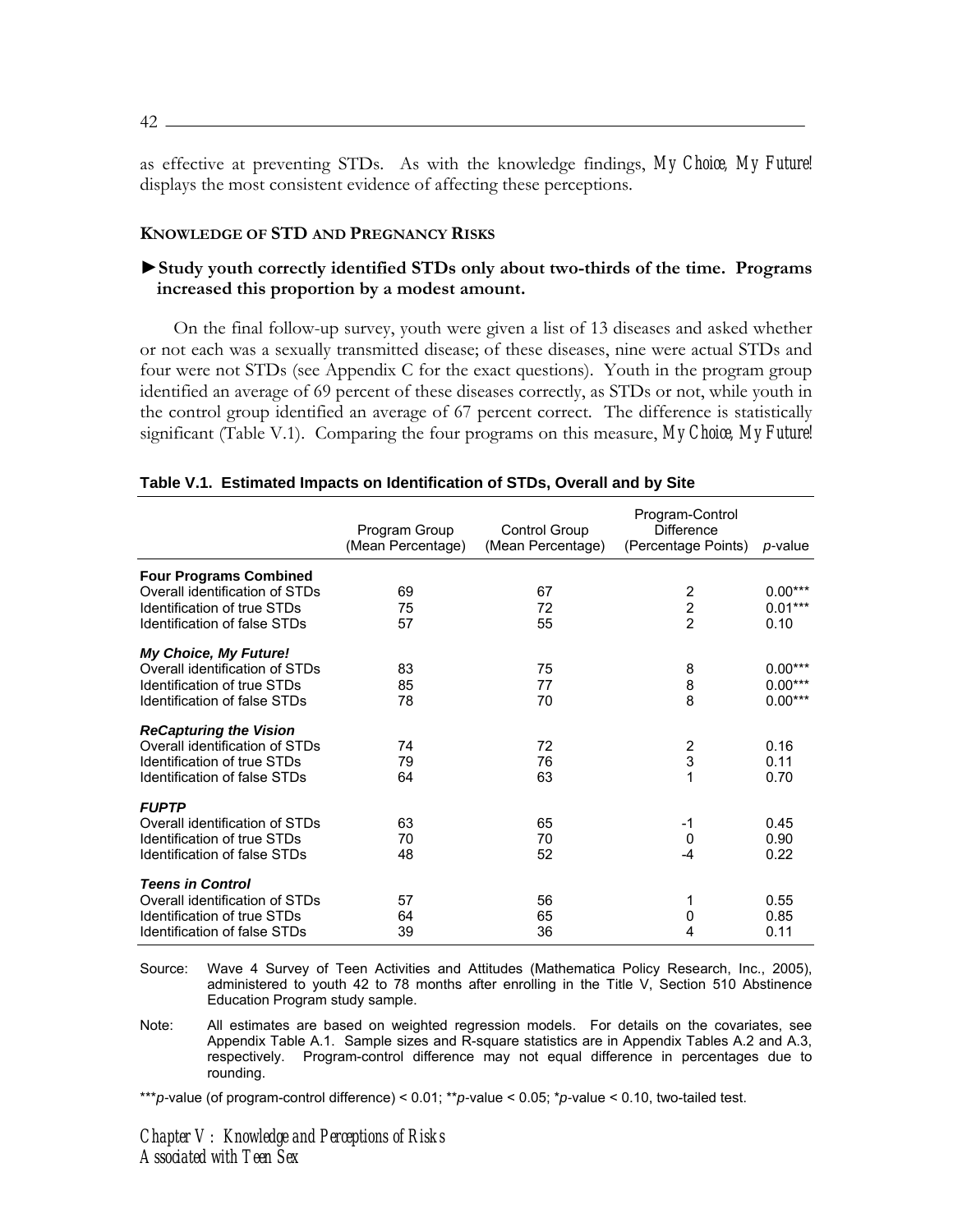displays the largest difference by far. It raised the rate of STD identification by an estimated eight points, from a mean of 75 percent for the control group to a mean of 83 percent for the program group.

Findings remain consistent when examining impacts separately for diseases that are STDs and those that are not. Overall, program group youth correctly identified a higher percentage of diseases of both types, though only the impact on true STDs remained statistically significant (Table V.1). This consistency suggests that programs did not simply raise the likelihood that youth believed *any* disease was transmitted sexually; rather, they had a beneficial long-term impact on STD identification.

# **►Many study youth understood the risks of pregnancy and STDs from unprotected sex, but they often lacked an understanding of the potential health risks from STDs. Program and control group youth had similar levels of knowledge.**

On a two-item scale measuring their understanding of unprotected sex risks, youth in both the program and control groups had high scores (0.88) (Table V.2). Program and control group youth likewise reported similar levels of knowledge on a three-item scale measuring their understanding of potential health risks of STDs. However, their respective mean values on this scale were relatively low, 0.52 and 0.51, and corresponded to a typical youth answering only about half the items of the scale correctly. (See Appendix C for a list of the questions and coding of responses for these scales).

Despite the lack of an impact on these scales across the four programs, one program, *My Choice, My Future!*, shows consistent evidence of raising youths' knowledge. On both scales shown in Table V.2, the mean among program group youth in *My Choice, My Future!* was significantly higher than among their control group counterparts, reflecting a gain in knowledge attributable to the program. Other programs also displayed some statistically significant differences between program and control group youth on the two scales, but these differences are less consistent. For example, on the measure of knowledge of STD consequences, program group youth in *FUPTP* reported a mean score that is five points higher than their control group counterparts, a difference that is statistically significant. However, on the measure of unprotected sex risks, the difference in mean scores is only two points and not statistically significant. *Teens in Control* displays a similar pattern between these two scales, except that the differences between the program and control groups are in the opposite (negative) direction.

# **PERCEPTIONS OF CONDOM AND BIRTH CONTROL PILL EFFECTIVENESS**

# **►Most study youth reported that condoms were at least sometimes effective at preventing pregnancy. Programs had no impact on this perception.**

About half of program and control group youth responded that, when used correctly, condoms usually prevent pregnancy (Figure V.1). Most of the remainder, 38 percent,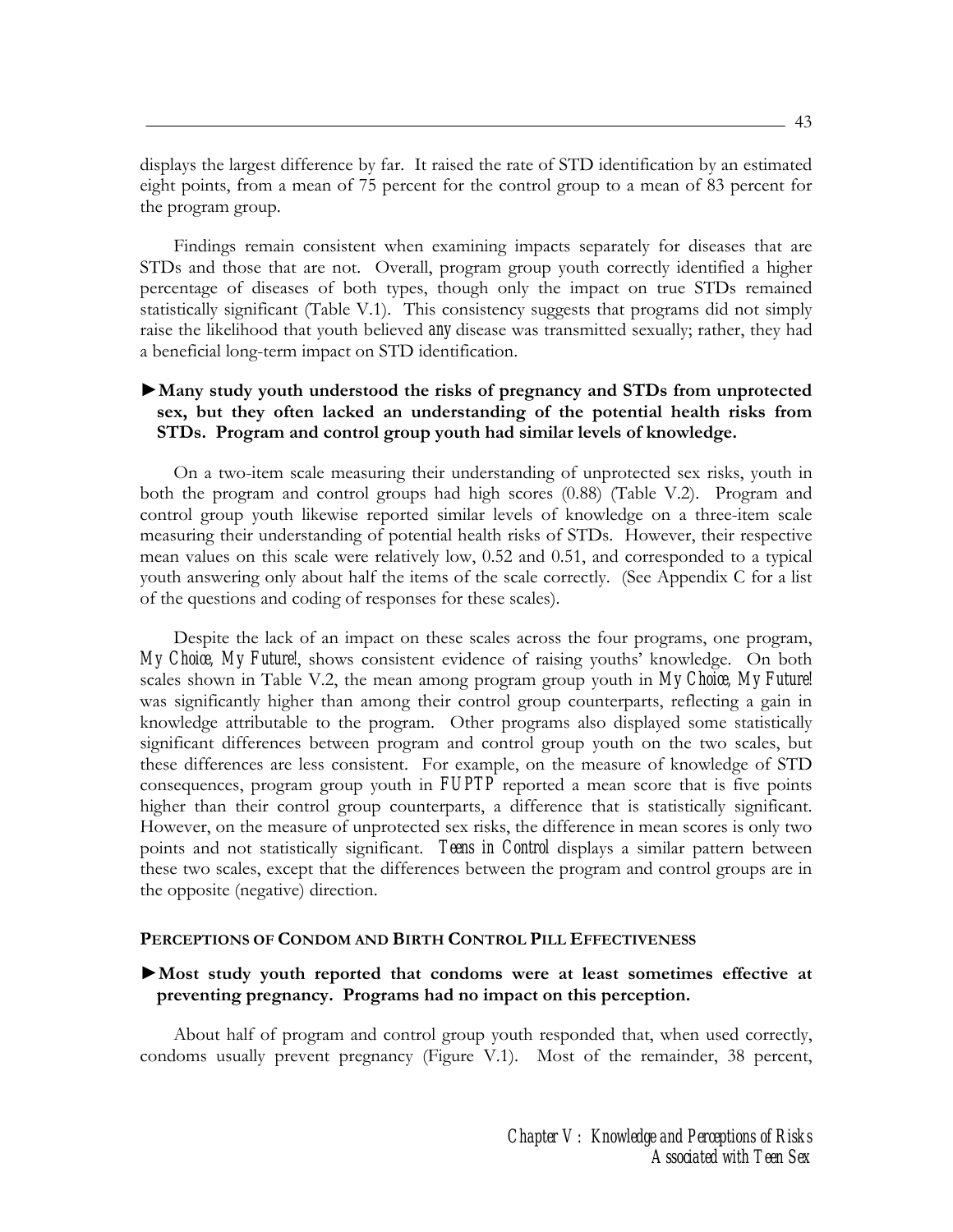|                                    | Program Group<br>(Scale Mean) | Control Group<br>(Scale Mean) | Program-Control<br><b>Difference</b> | p-value   |
|------------------------------------|-------------------------------|-------------------------------|--------------------------------------|-----------|
| <b>Four Programs Combined</b>      |                               |                               |                                      |           |
| Knowledge of unprotected sex risks | 0.88                          | 0.88                          | 0.00                                 | 0.85      |
| Knowledge of STD consequences      | 0.52                          | 0.51                          | 0.02                                 | 0.20      |
| <b>My Choice, My Future!</b>       |                               |                               |                                      |           |
| Knowledge of unprotected sex risks | 0.98                          | 0.94                          | 0.03                                 | $0.04***$ |
| Knowledge of STD consequences      | 0.60                          | 0.55                          | 0.05                                 | $0.05*$   |
| <b>ReCapturing the Vision</b>      |                               |                               |                                      |           |
| Knowledge of unprotected sex risks | 0.92                          | 0.95                          | $-0.03$                              | $0.09*$   |
| Knowledge of STD consequences      | 0.56                          | 0.56                          | 0.00                                 | 0.90      |
| <b>FUPTP</b>                       |                               |                               |                                      |           |
| Knowledge of unprotected sex risks | 0.88                          | 0.86                          | 0.02                                 | 0.47      |
| Knowledge of STD consequences      | 0.52                          | 0.47                          | 0.05                                 | $0.08*$   |
| <b>Teens in Control</b>            |                               |                               |                                      |           |
| Knowledge of unprotected sex risks | 0.74                          | 0.75                          | $-0.01$                              | 0.64      |
| Knowledge of STD consequences      | 0.40                          | 0.44                          | $-0.04$                              | $0.07*$   |

# **Table V.2. Estimated Impacts on Knowledge of Pregnancy and STD Risks, Overall and by Site**

Source: Wave 4 Survey of Teen Activities and Attitudes (Mathematica Policy Research, Inc., 2005), administered to youth 42 to 78 months after enrolling in the Title V, Section 510 Abstinence Education Program study sample.

Note: All estimates are based on weighted regression models. For details on the covariates, see Appendix Table A.1. Sample sizes and R-square statistics are in Appendix Tables A.2 and A.3, respectively. Program-control difference may not equal difference in means due to rounding.

\*\*\**p-*value (of program-control difference) < 0.01; \*\**p-*value < 0.05; \**p-*value < 0.10, two-tailed test.

reported that condoms sometimes prevent pregnancy. Only three percent of youth thought that condoms never prevent pregnancy, while seven percent reported being unsure.

# **►Many study youth reported being unsure about whether condoms prevent STDs. Overall, program group youth were less likely than control group youth to perceive condoms as effective at preventing STDs.**

Roughly one-quarter of youth in both the program and control groups reported being unsure about how effective condoms are at preventing chlamydia and gonorrhea or at preventing herpes and HPV (Figure V.2). In addition, a sizeable fraction in both groups, about one in seven, reported being unsure about condoms' effectiveness for preventing HIV. These findings are in sharp contrast to those for pregnancy (above), for which very few youth in either group reported being unsure about their effectiveness.

Youth in the program group were significantly less likely to report that condoms usually prevent STDs than those in the control group. And, for each STD type, this difference was

 $44 -$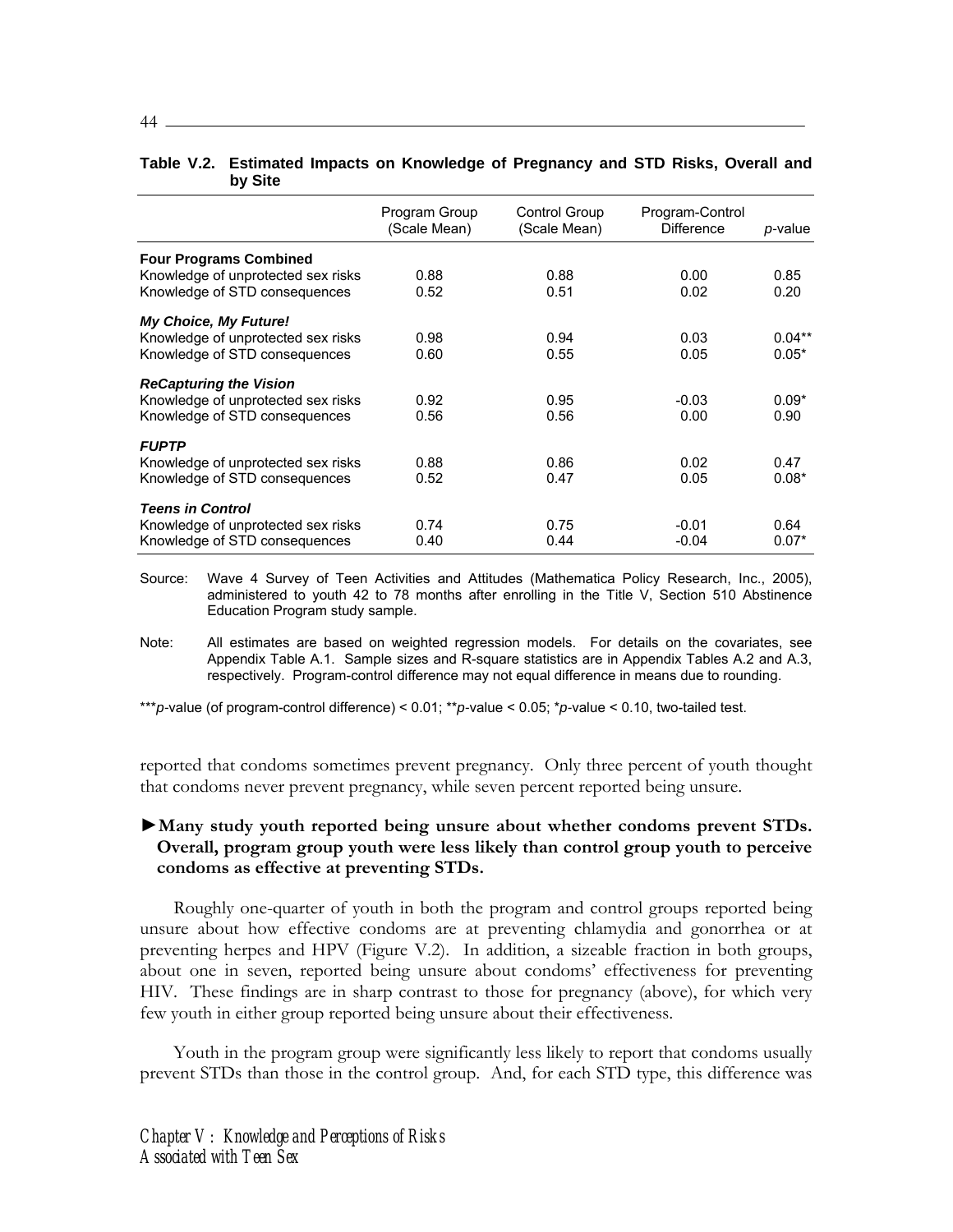

# **Figure V.1. Estimated Impacts on Perceived Effectiveness of Condoms for Preventing Pregnancy**

- Source: Wave 4 Survey of Teen Activities and Attitudes (Mathematica Policy Research, Inc., 2005), administered to youth 42 to 78 months after enrolling in the Title V, Section 510 Abstinence Education Program study sample.
- Note: All estimates are based on weighted regression models. For details on the covariates, see Appendix Table A.1. Sample sizes and R-square statistics are in Appendix Tables A.2 and A.3, respectively. Findings by site, as well as *F*-tests of the difference in the distribution of the outcome measure between control and program groups, are in Appendix Table A.10.

\*\*\**p-*value (of program-control difference) < 0.01; \*\**p-*value < 0.05; \**p-*value < 0.10, two-tailed test.

offset by a significantly higher proportion of program group youth reporting that condoms are never effective at prevention.<sup>2</sup> Specifically, programs raised the proportion of youth who reported that condoms never prevent HIV from an estimated 17 to 21 percent; the proportion who reported that condoms never prevent chlamydia and gonorrhea from an estimated 14 to 20 percent; and the proportion who reported that condoms never prevent herpes and HPV from an estimated 15 to 23 percent.

Findings at the site level, detailed in Appendix Tables A.11 through A.13, indicate that two programs, *My Choice, My Future!* and *Teens in Control*, are largely responsible for the impacts seen overall. The *My Choice, My Future!* findings mirror the overall results most closely—for all STDs examined, youth in the program group were significantly less likely than those in the control group to report that condoms are usually preventive, and they were

 $\overline{a}$ 

<sup>2</sup> For each STD category, youth who reported in the never effective category were significantly more likely to have remained abstinent than those who reported into one of the other categories. This difference merely reflects an association, not evidence of a causal relationship. Indeed, it is evident among both program and control group youth, suggesting it is related to factors other than program participation.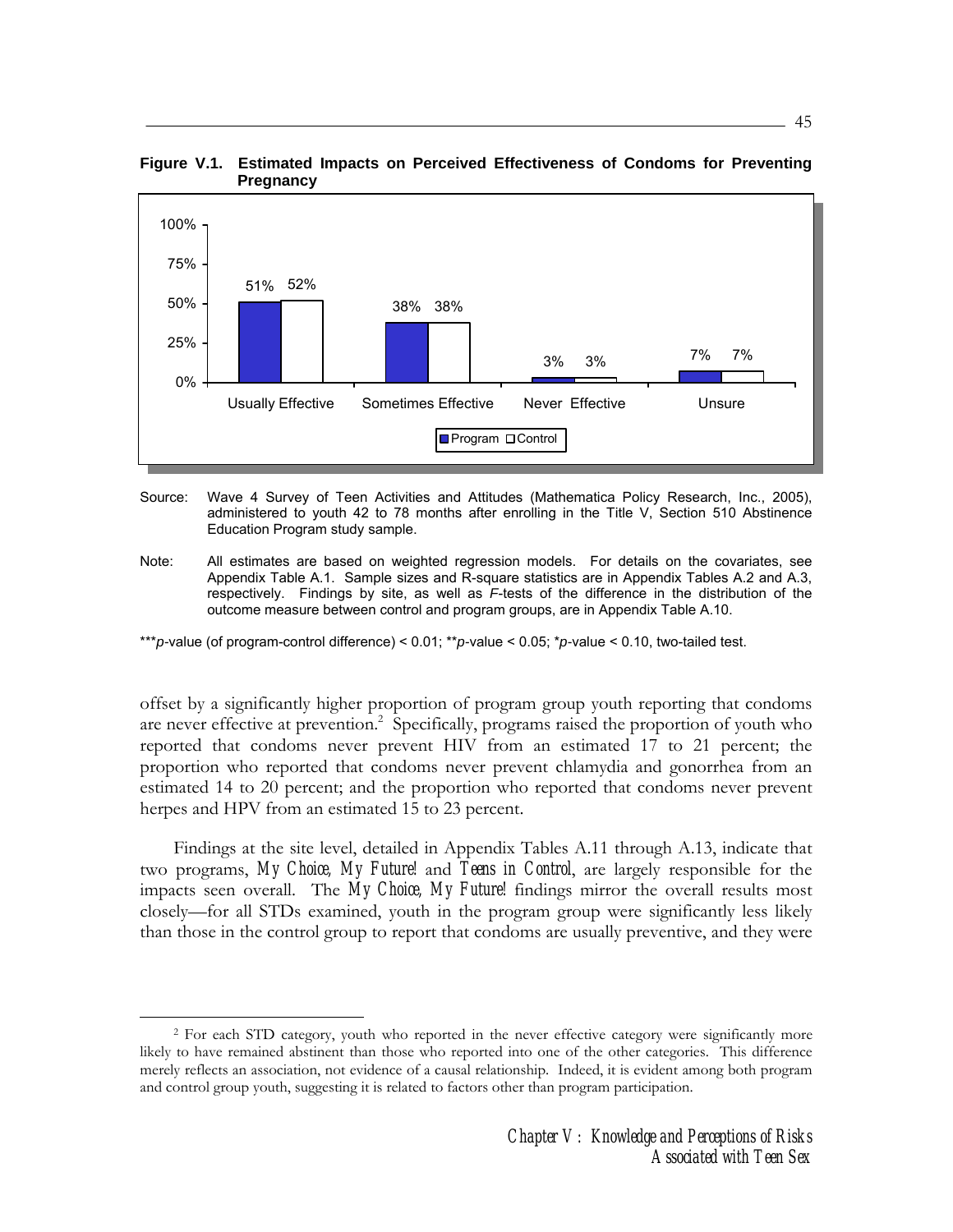

**Figure V.2. Estimated Impacts on Perceived Effectiveness of Condoms for Preventing Sexually Transmitted Diseases**

Source: Wave 4 Survey of Teen Activities and Attitudes (Mathematica Policy Research, Inc., 2005), administered to youth 42 to 78 months after enrolling in the Title V, Section 510 Abstinence Education Program study sample.

Note: All estimates are based on weighted regression models. For details on the covariates, see Appendix Table A.1. Sample sizes and R-square statistics are in Appendix Tables A.2 and A.3, respectively. Findings by site, as well as *F*-tests of the difference in the distribution of the outcome measure between control and program groups, are in Appendix Tables A.11 through A.13.

\*\*\**p-*value (of program-control difference) < 0.01; \*\**p-*value < 0.05; \**p-*value < 0.10, two-tailed test.

*Chapter V: Knowledge and Perceptions of Risks Associated with Teen Sex* 

 $46 -$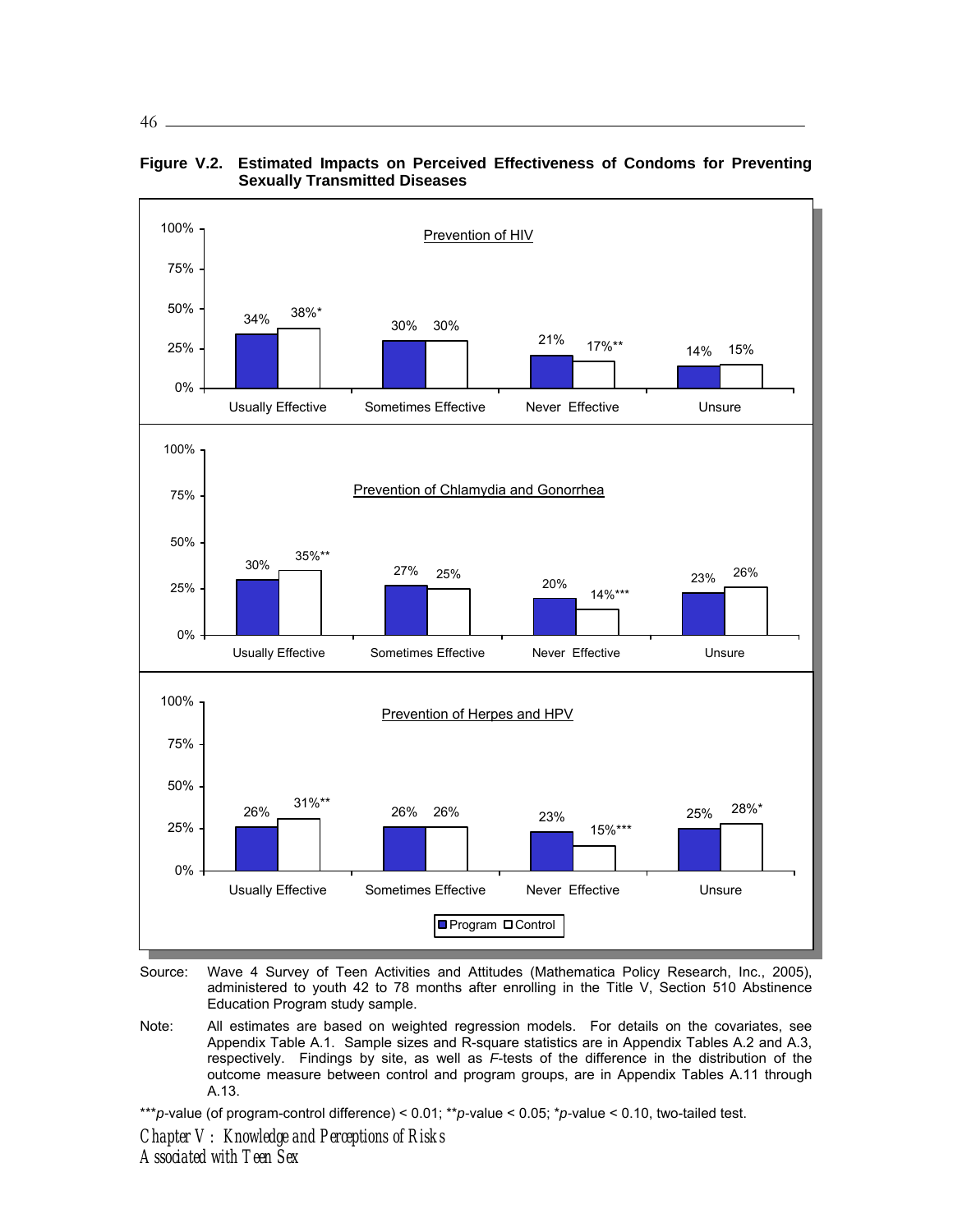significantly more likely to report that condoms are never preventive. For *Teens in Control*, the same pattern of results holds, though the differences are less often statistically significant. *FUPTP* also displayed some statistically significant differences between program and control group youth. Most notably, program group youth in this site were more likely to report that condoms usually prevent HIV while also more likely to report that condoms never prevent herpes and HPV.

# **►Most study youth reported that birth control pills were usually or sometimes effective at preventing pregnancy. Program and control group youth shared similar perceptions.**

Just over half of the youth in both the program and control groups reported that, when used properly, birth control pills usually prevent pregnancy (Figure V.3). Only three percent of youth in each group reported that birth control pills never prevent pregnancy, and seven percent were unsure about their effectiveness. At the site level, shown in Appendix Table A.14, program group youth in *FUPTP* were significantly more likely than control group youth to report birth control pills usually prevent pregnancy. This difference is not evident in the overall findings because it is offset by small, negative differences in the other three program sites (none are statistically significant).

**Figure V.3. Estimated Impacts on Perceived Effectiveness of Birth Control Pills for Preventing Pregnancy** 



Source: Wave 4 Survey of Teen Activities and Attitudes (Mathematica Policy Research, Inc., 2005), administered to youth 42 to 78 months after enrolling in the Title V, Section 510 Abstinence Education Program study sample.

Note: All estimates are based on weighted regression models. For details on the covariates, see Appendix Table A.1. Sample sizes and R-square statistics are in Appendix Tables A.2 and A.3, respectively. Findings by site, as well as *F*-tests of the difference in the distribution of the outcome measure between control and program groups, are in Appendix Table A.14.

\*\*\**p-*value (of program-control difference) < 0.01; \*\**p-*value < 0.05; \**p-*value < 0.10, two-tailed test.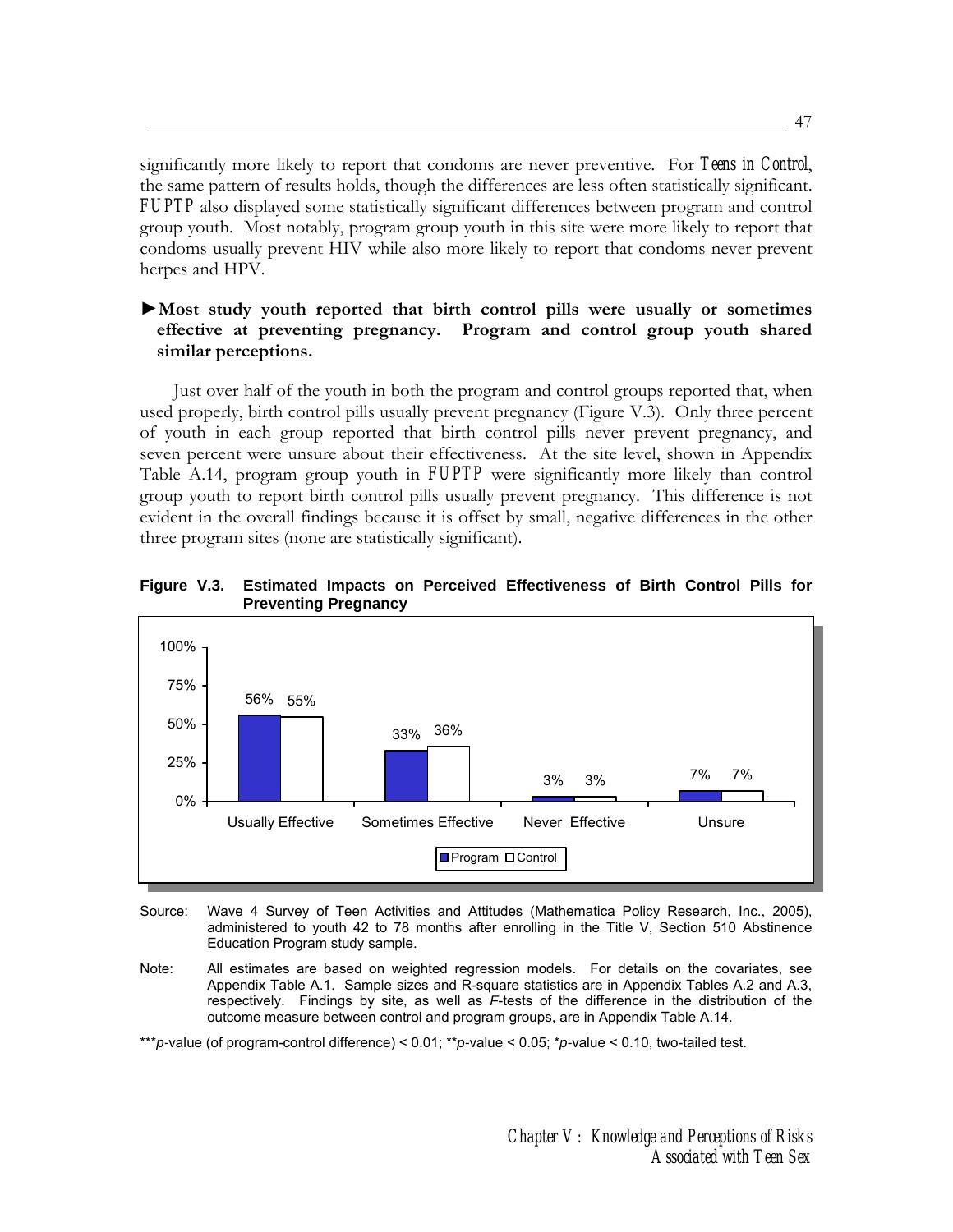# **►Program group youth were less likely than control group youth to perceive birth control pills as effective at preventing STDs.**

More than two out of three study participants reported, correctly, that birth control pills do not prevent STDs. For each STD investigated, a significantly higher proportion of youth in the program group than the control group reported this was the case (Figure V.4). For example, 73 percent of program group youth correctly reported that birth control pills never prevent HIV compared to 69 percent of control group youth, a statistically significant difference of four percentage points.

As with several previous measures, *My Choice, My Future!* is the main source for the difference seen overall in these perceptions (see Appendix Tables A.15 through A.17). For each STD type, the proportion of program group youth in *My Choice, My Future!* who reported that birth control pills never prevent STDs was significantly higher than that of the control group. Differences ranged from 8 to 11 percentage points. In contrast, the other three program sites display no statistically significant differences between the two groups for any of the STDs examined.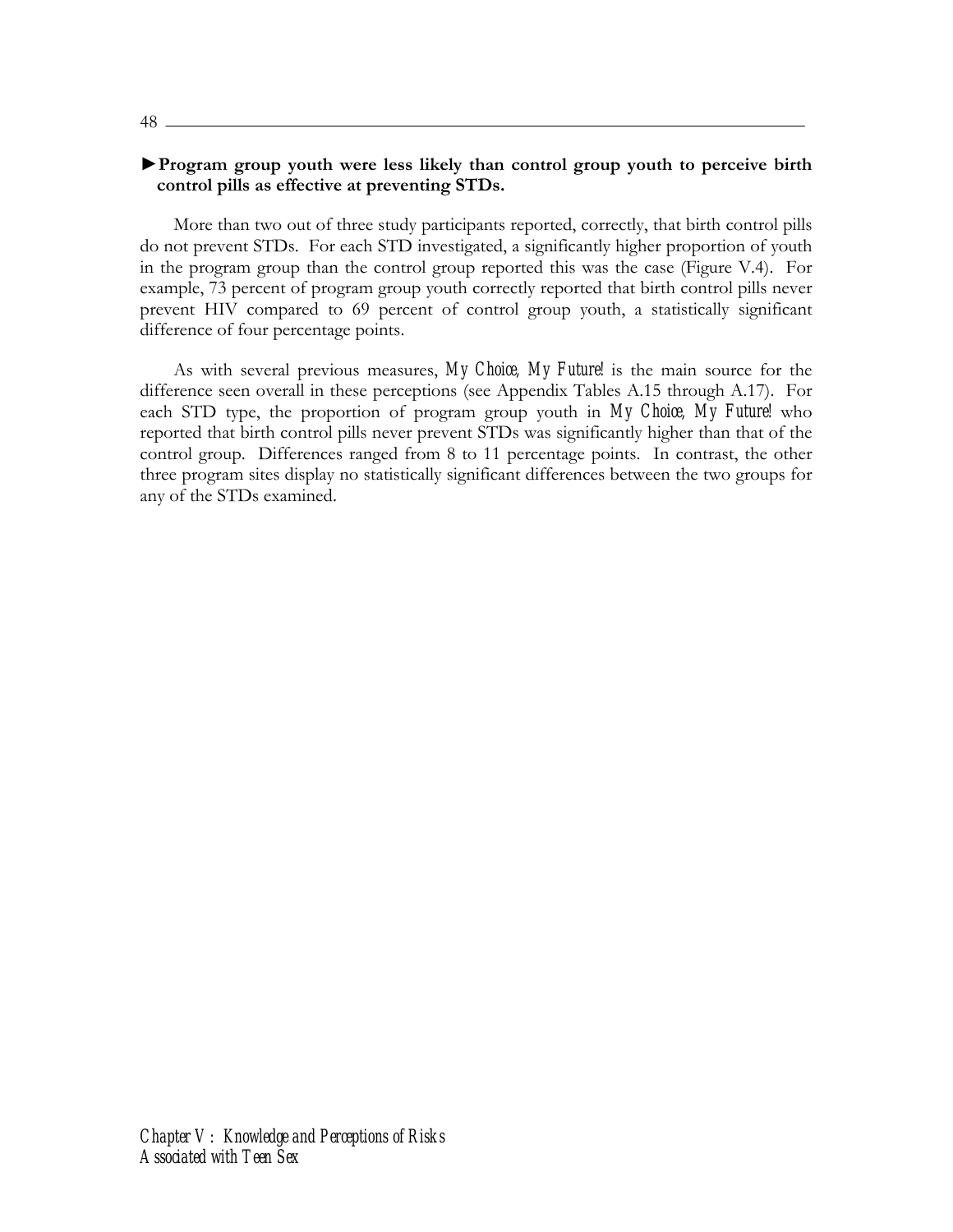

**Figure V.4. Estimated Impacts on Perceived Effectiveness of Birth Control Pills for Preventing Sexually Transmitted Diseases** 

- Source: Wave 4 Survey of Teen Activities and Attitudes (Mathematica Policy Research, Inc., 2005), administered to youth 42 to 78 months after enrolling in the Title V, Section 510 Abstinence Education Program study sample.
- Note: All estimates are based on weighted regression models. For details on the covariates, see Appendix Table A.1. Sample sizes and R-square statistics are in Appendix Tables A.2 and A.3, respectively. Findings by site, as well as *F*-tests of the difference in the distribution of the outcome measure between control and program groups, are in Appendix Tables A.15 through A.17.

\*\*\**p-*value (of program-control difference) < 0.01; \*\**p-*value < 0.05; \**p-*value < 0.10, two-tailed test.

*Chapter V: Knowledge and Perceptions of Risks Associated with Teen Sex*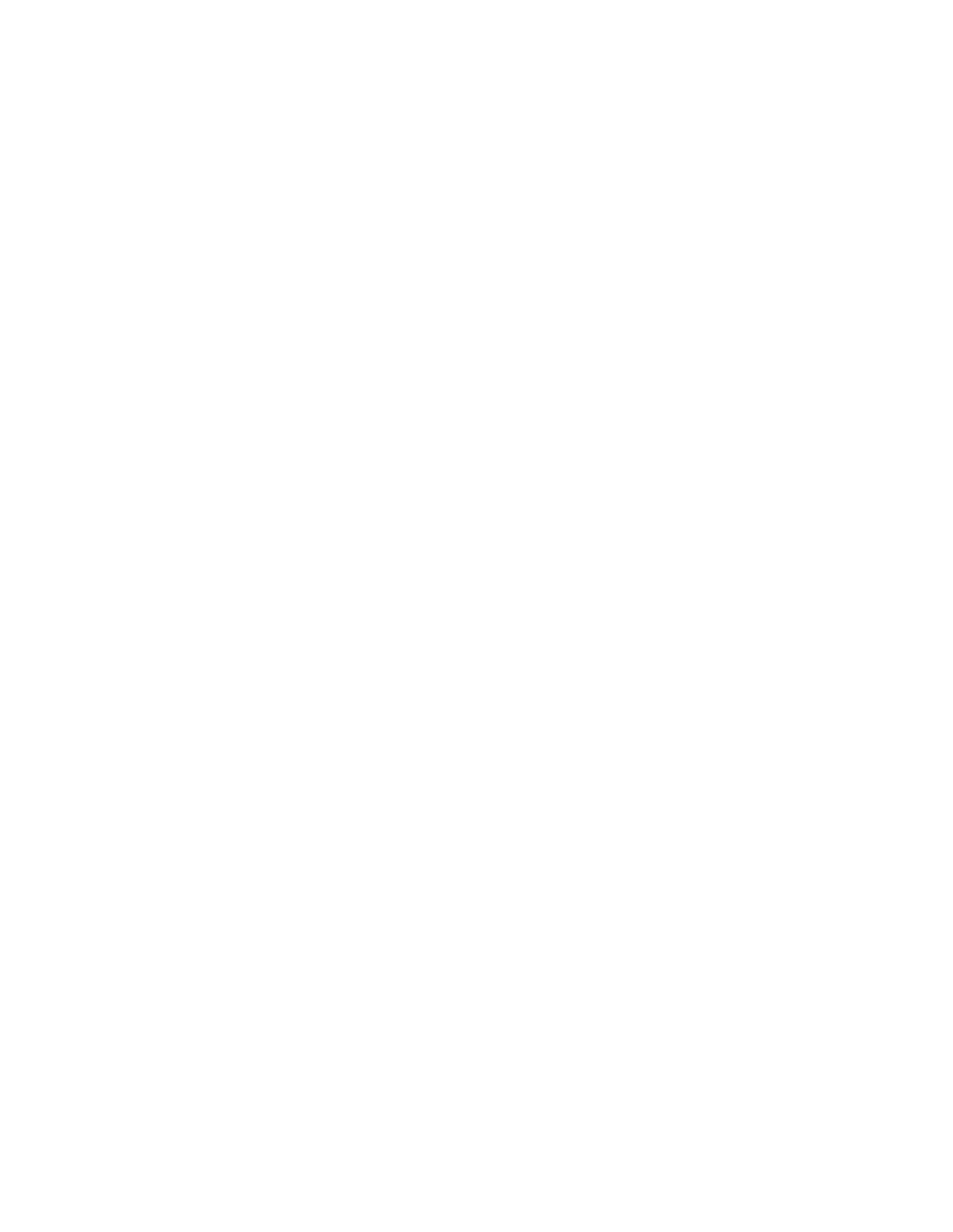## **C HAPTER VI**

### **P REDICTORS OF S EXUAL A BSTINENCE**

he national evaluation of Title V, Section 510 abstinence education programs collected survey data on study youth over a four to six year period, depending on the year that they began to participate. At the time of enrollment in the study, youth The national evaluation of Title V, Section 510 abstinence education programs collected survey data on study youth over a four to six year period, depending on the year that they began to participate. At the time of enroll the course of the evaluation, they aged into mid-to-later adolescence, when many youth are making decisions about their own sexual activity. To gain insight into the unfolding of these decisions over time and the effect of program participation on these decisions, the evaluation has included analyses of both short-term and longer-term program impacts.

A previous DHHS study report found that the four focal programs had an impact on several of their intended short-term outcomes, which were hypothesized to lower rates of teen sexual activity (Maynard et al. 2005). Most notably, relative to their peers in the control group, youth in the program group reported views more supportive of abstinence and less supportive of teen sex, and they demonstrated a heightened awareness of the possible negative consequences of teen sex. Program group youth were also significantly more likely than youth in the control group to make formal pledges to abstain from sex until marriage.

This chapter explores two potential explanations for the apparent inconsistency between short-term impacts on outcomes believed to be predictive of abstinence and the lack of longer-term impacts on abstinence: (1) these outcomes failed to affect, or mediate, sexual abstinence as hypothesized, and (2) the short-term impacts on these outcomes were simply too small or did not persist for long enough to have an impact on eventual sexual activity.

Notably, while the chapter provides insight into the links between potential mediators and sexual abstinence, *it cannot establish causality*. An observed relationship between a mediator and sexual abstinence might reflect the effect of unobserved factors correlated with that mediator rather than the causal impact of the mediator itself. For example, peer pressure could have a causal effect on sexual abstinence, in which case peer pressure and sexual abstinence would be correlated. But an observed correlation between peer pressure and sexual abstinence could also arise from youth with an unobserved propensity to engage in sexual activity selecting into peer groups in which peer pressure is high. The analytic approach, presented below, cannot disentangle these two explanations for any correlations between potential mediators and sexual abstinence.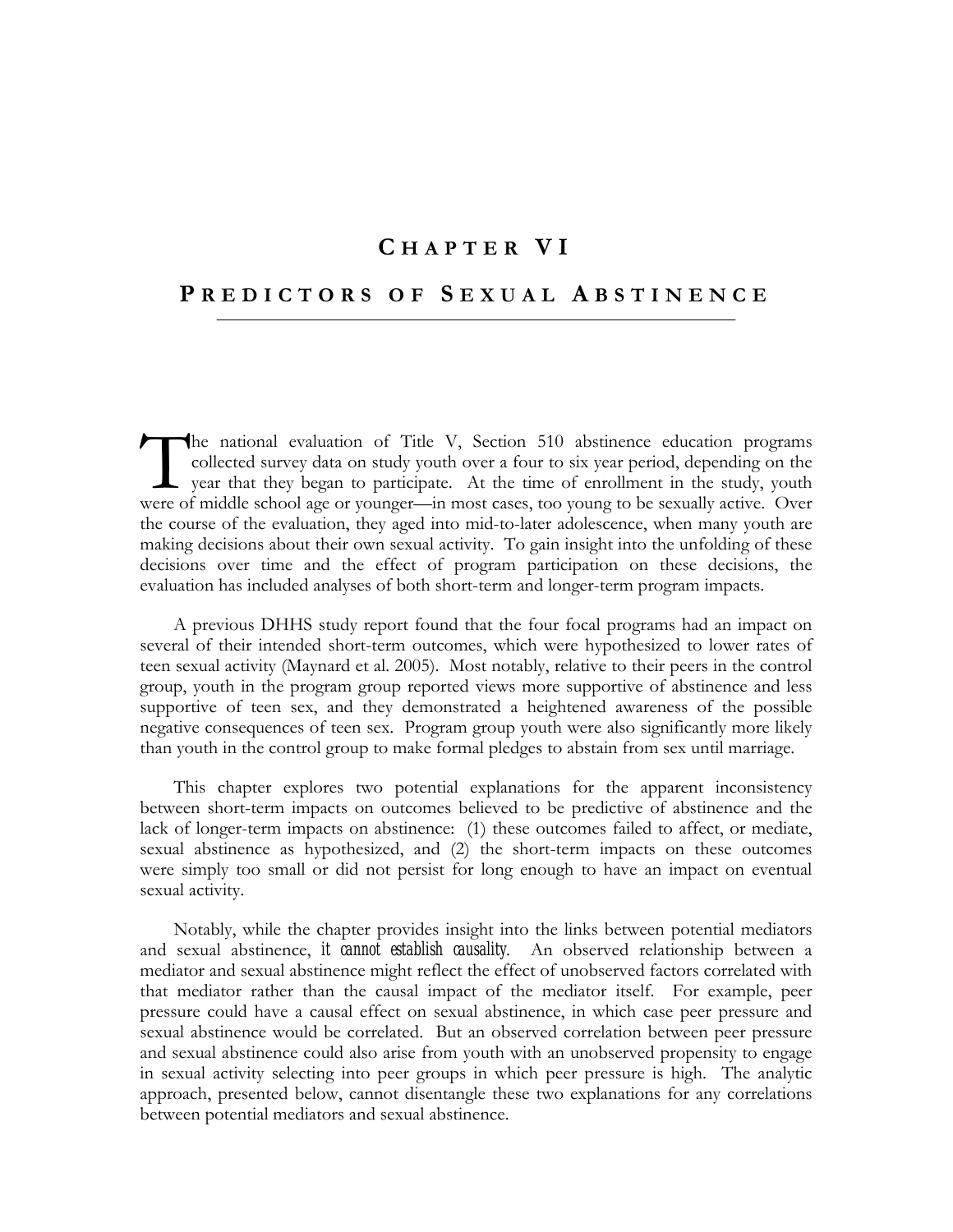$52 -$ 

### **METHODS**

The evaluation draws on a rich longitudinal data set that includes multiple measures of attitudes and other possible mediators of youth behavior as well as of their behavioral outcomes. These data not only allow the analysis of program impacts over time, but also enable us to examine the pathways through which programs might have affected behaviors.

The logic model for the evaluation, presented in Chapter I and reproduced below (Figure VI.1), presents the pathways through which program effects were hypothesized to occur. Programs aimed to alter the level and nature of services youth received in ways that would influence potential mediators of teen sexual activity. Examples of these potential mediators include youth views toward abstinence, their relations with peers, and their perceived consequences of teen sex. The first year impact report examined program impacts on receipt of services (Box C) as well as on several potential mediators (Box D). The earlier chapters of this report estimate program impacts on long-term behavioral outcomes (Box E). This chapter focuses on the potential links between selected mediators (Box D) and teen sexual behavior (Box E).

**Figure VI.1. Logic Model for Evaluating the Impact of Title V, Section 510 Programs** 



The relationships between mediators and sexual abstinence are estimated using a multiple regression model. The outcome of interest—whether youth have remained abstinent (measured at the time of the final follow-up survey)—is regressed against a set of covariates that measure several potential mediators of abstinence. These mediators are based on data from an initial follow-up survey, conducted six to nine months after youth enrolled in the study. Findings from the regression thus provide an estimate of whether a potential mediator of behavior, such as relations with peers, does in fact predict whether youth have abstained from sex three to five years later (the period between the initial and final follow-up surveys).

The analysis focuses on five groups of potential mediators, all measured from the initial follow-up survey data. They include (1) youth views toward abstinence, sex, and marriage;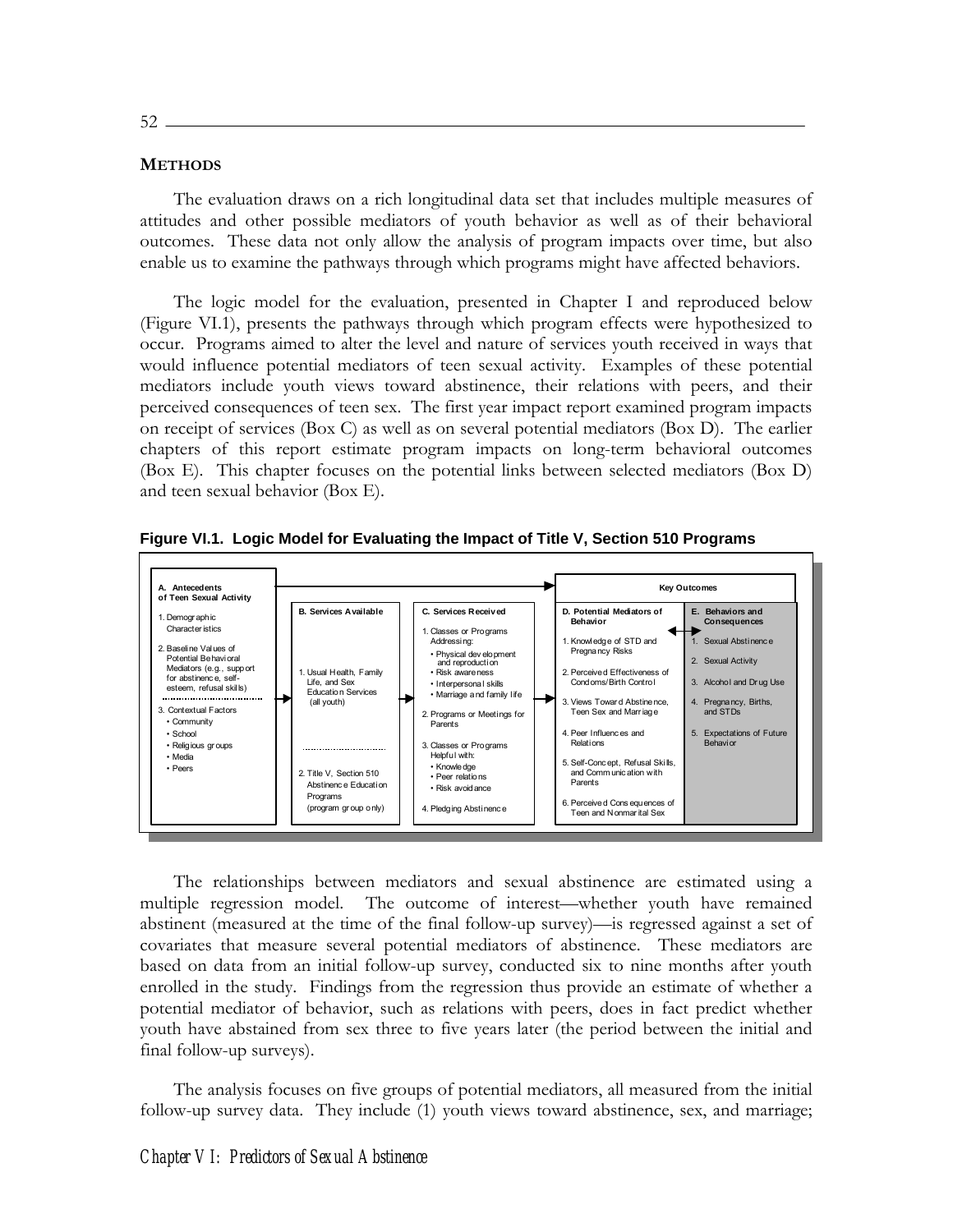(2) peer influences and relations; (3) self-concept, refusal skills, and communication with parents; (4) perceived consequences of teen sex; and (5) pledging to abstain from sex.<sup>1</sup> Ideally, the analysis would be expanded to include the other potential mediators of teen sex shown in Figure VI.1, such as knowledge of STD and pregnancy risks. However, measures of these potential mediators were not collected from the initial follow-up survey.

### **FINDINGS**

<u>.</u>

Two potential mediators from the initial follow-up survey—views supportive of abstinence and friends' support for abstinence—were significantly predictive of reported sexual abstinence on the final follow-up survey (Table VI.1). Specifically, youth reporting views more supportive of abstinence were more likely to report abstaining from sexual intercourse on the later survey. The magnitude is large; a one-unit increase in the measure is associated with an eight percentage point increase in the likelihood of remaining abstinent (*p*-value = 0.01). Likewise, having a network of close friends who are supportive of abstinence was strongly associated with increased sexual abstinence. A one-unit increase in support for abstinence among friends is associated with a five percentage point increase in the likelihood of remaining abstinent.

Of the remaining potential mediators, none is associated with sexual abstinence in the direction hypothesized in the logic model (Table VI.1). One measure, support for marriage, has a negative association with sexual abstinence, which is inconsistent with the logic model. The remaining measures—including self-concept, refusal skills, and communication with parents; perceived consequences of teen sex; and pledging—all bear no statistically significant association with later sexual abstinence. Perhaps the most surprising of these findings concerns the pledge, which two previous studies (Bearman and Bruckner 2001; Rector et al. 2004) found to be associated with delayed sexual initiation but this study finds to have no statistically significant association with later sexual abstinence.

Given that support for abstinence by youth and peer support for abstinence are the only significant long-term predictors of sexual abstinence found in this study, the remainder of this chapter focuses on these two measures (defined in Table VI.2) and how they changed over time. For findings on the other measures shown in Table VI.1, see Appendix E.

### **Changes in Youth Support for Abstinence Over Time**

Support for abstinence among sample youth declined notably between the initial and final follow-up surveys, regardless of whether they were in the control or program group (Figure VI.2). Among youth in the control group, the mean score on a scale measuring views toward abstinence fell from 1.80 to 1.60. This change is equivalent to one-fifth of

<sup>1</sup> See Appendix Table E.1 for definitions of these measures. Pledging to abstain is shown in Box C of the logic model (services received) because it is often a component of programs' curricula; however, the act of pledging may act as a mediator of future behavior, making it relevant for this analysis.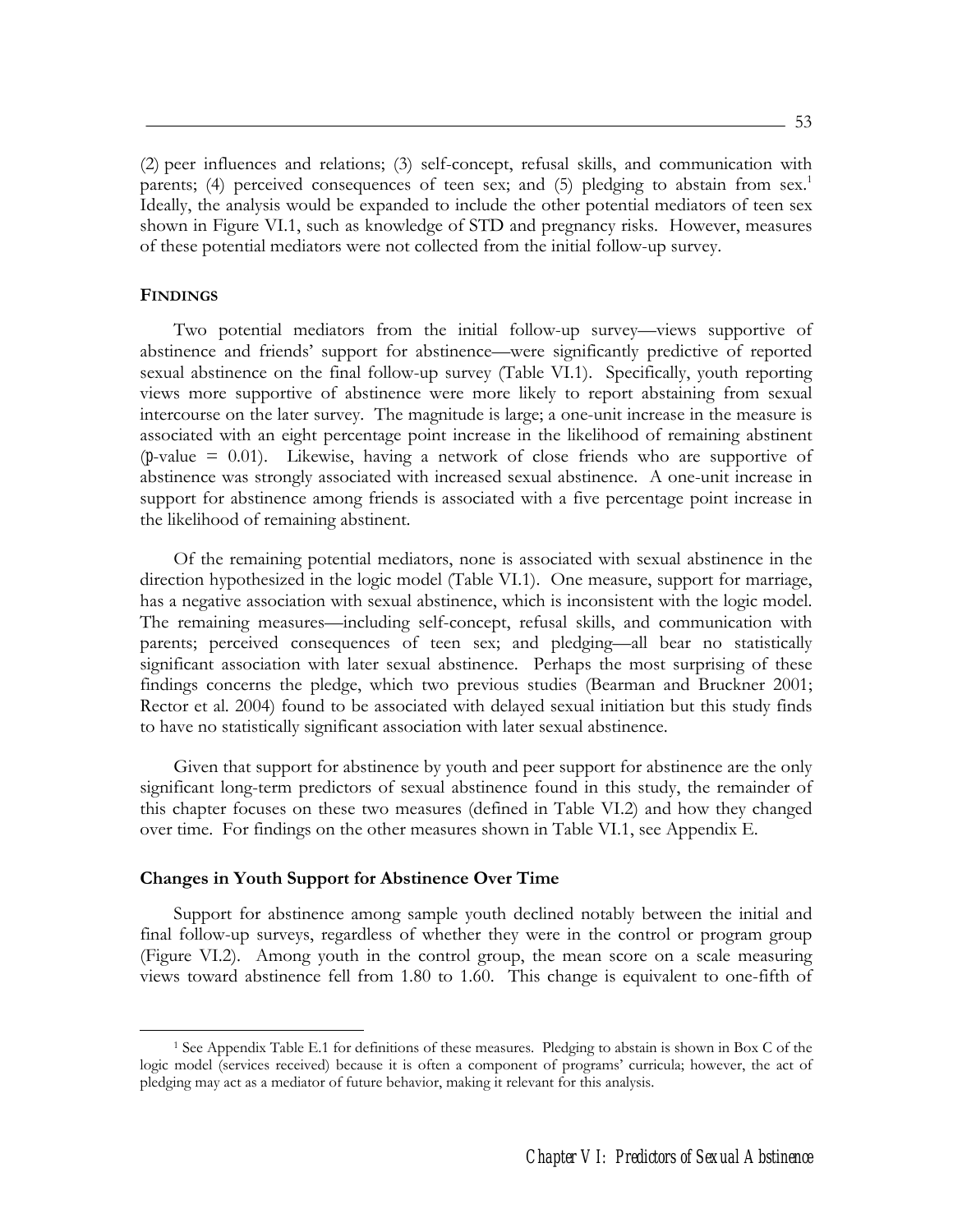| <b>Potential Mediator</b><br>(Scale Measure)                                                                                                             | Scale Range                                                                                          | Change in Rate of<br>Abstinence for One<br>Unit Change in<br><b>Potential Mediator</b> | p-value                     |
|----------------------------------------------------------------------------------------------------------------------------------------------------------|------------------------------------------------------------------------------------------------------|----------------------------------------------------------------------------------------|-----------------------------|
| Views on Abstinence, Teen Sex, and Marriage<br>Support for abstinence<br>Support for teen sex (reversed)<br>Support for marriage                         | 0-3 [least to most supportive]<br>0-3 [most to least supportive]<br>0-3 [least to most supportive]   | 8<br>$-1$<br>$-4$                                                                      | $0.01**$<br>0.65<br>$0.09*$ |
| <b>Peer Influences and Relations</b><br>Friends' support for abstinence<br>Peer pressure to have sex <sup>a</sup>                                        | 0-5 (least to most supportive)<br>0-3 [least to most pressure]                                       | 5<br>-4                                                                                | $0.00***$<br>0.21           |
| Self-Concept, Refusal Skills and Communication with Parents<br>Self-esteem and control<br>Refusal skills <sup>a</sup><br>Communication with parents      | 0-3 [lowest to highest level]<br>0-2 [lowest to highest skills]<br>0-3 [least to most communication] | 3<br>-3<br>0                                                                           | 0.35<br>0.57<br>0.94        |
| Perceived Consequences of Teen and non-Marital Sex<br>Perceived personal consequences 0-3 [least to most consequences]<br>Perceived general consequences | 0-2 [least to most consequences]                                                                     | 4                                                                                      | 0.18<br>0.79                |
| Pledging<br>Pledged to abstain                                                                                                                           | 0 or 1 [yes or no]                                                                                   | -3                                                                                     | 0.37                        |

### **Table VI.1. Links Between Potential Mediators and Later Sexual Abstinence**

- Sources: The measures of potential mediators and the measure of sexual abstinence are based, respectively, on the Wave 2 and Wave 4 Surveys of Teen Activities and Attitudes (Mathematica Policy Research, Inc., 2000, 2005) administered to youth 6 to 12 months and 42 to 78 months, after enrollment in the Title V, Section 510 Abstinence Education Program study sample.
- Note: See Appendix E for complete information on these measures. All estimates are adjusted based on weighted regression models. The estimated change represents an association between the two measures and should not be interpreted as causal, since it might be explained by other, unmeasured factors.

a *Teens in Control* and *FUPTP* samples were not asked the questions used to construct these measures because of their young ages at the time of the Wave 2 survey. As a result, these estimates are based on a model pooling data across only the two older sites. All other estimates are based on a model pooling data across all four sites.

\*\*\**p-*value (of change shown) < 0.01; \*\**p-*value < 0.05; \**p-*value < 0.10, two-tailed test.

control group youth moving one unit on this scale measure; for example, from responding that they "agree" with the series of statements supportive of sexual abstinence (shown in Table VI.2) to responding that they "disagree."

Among youth in the program group, the decline in support for abstinence was even greater than among control group youth, leading program impacts on this measure to disappear over time. At the time of the initial follow-up survey, program youth held views significantly more supportive of abstinence than youth in the control group (Figure VI.2; top panel). However, by the time of the final follow-up survey (three to five years later), views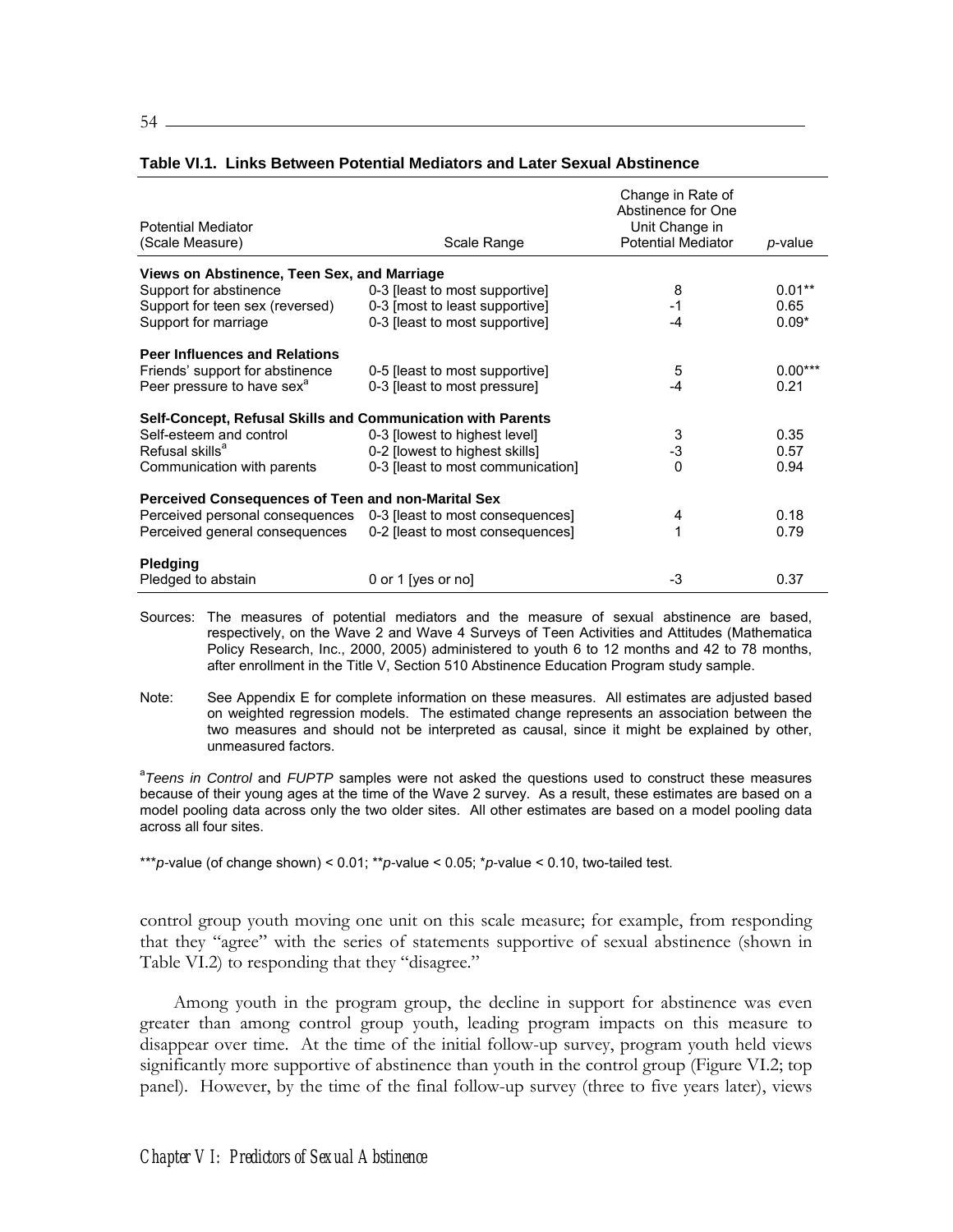**Table VI.2. Measures Found Predictive of Sexual Abstinence: Scale Items and Definitions** 

| Variable                        | Definition                                                                                                                                                                                                                                                                                                                                                                                                                                                                                                                                                                                                                                                                              |
|---------------------------------|-----------------------------------------------------------------------------------------------------------------------------------------------------------------------------------------------------------------------------------------------------------------------------------------------------------------------------------------------------------------------------------------------------------------------------------------------------------------------------------------------------------------------------------------------------------------------------------------------------------------------------------------------------------------------------------------|
| Support for abstinence          | Continuous (scale) variable, reflecting the average of five individual<br>survey items: (a) having sexual intercourse is something only married<br>people should do, (b) it is against my values to have sexual intercourse<br>as an unmarried teen, (c) it would be okay for teens who have been<br>dating for a long time to have sexual intercourse [reversed], (d) it is okay<br>for teenagers to have sexual intercourse before marriage if they plan to<br>get married [reversed], and (e) it is ok for unmarried teens to have sexual<br>intercourse if they use birth control [reversed]. Responses are coded<br>from 0 (strongly disagree) to 3 (strongly agree) and averaged. |
| Friends' support for Abstinence | Continuous (scale) variable, reflecting the average of three items:<br>(a) number of five closest friends who think sex at your age is okay<br>[reversed], (b) number who think someone should wait until marriage to<br>have sex, and (c) number who have had sexual intercourse [reversed].<br>Responses are recoded to four interval measures: 0 (none), 1 (one or<br>two), 3 (three or four), or 5 (all of them) and averaged.                                                                                                                                                                                                                                                      |

**Figure VI.2. Youth Support for Abstinence Over Time** 



Sources: Wave 2 and Wave 4 Surveys of Teen Activities and Attitudes (Mathematica Policy Research, Inc., 2000, 2005) administered to youth 6 to 12 months and 42 to 78 months, respectively, after enrollment in the Title V, Section 510 Abstinence Education Program study sample.

\*\*\**p-*value (of change shown) < 0.01; \*\**p-*value < 0.05; \**p-*value < 0.10, two-tailed test.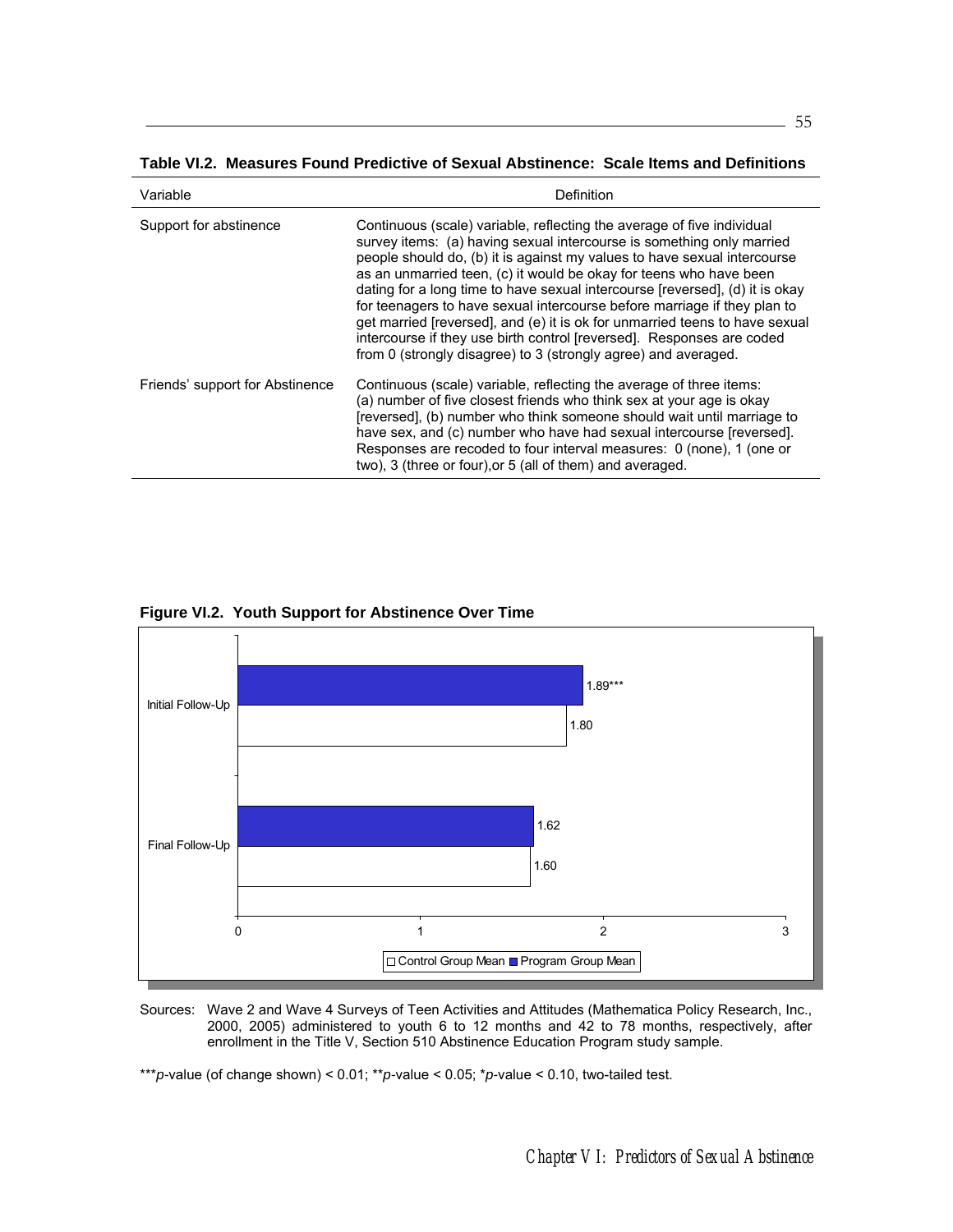$56 -$ 

among program group youth had fallen from a mean of 1.89 on the scale to a mean of  $1.62$ —a larger drop than the one seen for the control group youth. The result is that the difference in support for abstinence between the two experimental groups seen at the time of the initial follow-up survey is not statistically significant by the time of the final follow-up survey.

### **Changes in Friends' Support for Abstinence Over Time**

Support for abstinence among friends also fell substantially between the two follow-up surveys (Figure VI.3). Based on a scale measure ranging from 0 to 5, youth in the control group averaged a score of 3.50 at the time of the initial follow-up survey. This is equivalent to youth reporting that three to four of their five closest friends had attitudes or behaviors supportive of abstinence. By the time of the final follow-up survey, this measure fell sharply to a mean score of 1.96, indicating that on average fewer than half of their friends held attitudes supportive of abstinence.



**Figure VI.3. Peer Support for Abstinence Over Time** 

Sources: Wave 2 and Wave 4 Surveys of Teen Activities and Attitudes (Mathematica Policy Research, Inc., 2000, 2005) administered to youth 6 to 12 months and 42 to 78 months, respectively, after enrollment in the Title V, Section 510 Abstinence Education Program study sample.

\*\*\**p-*value (of change shown) < 0.01; \*\**p-*value < 0.05; \**p-*value < 0.10, two-tailed test.

Youth in the program group reported a similar decline in friends' support for abstinence, and the program had no impact on this measure, either in the short or longer term. At the time of the initial follow-up survey, youth in the program group reported slightly higher peer support for abstinence than those in the control group—a mean of

### *Chapter VI: Predictors of Sexual Abstinence*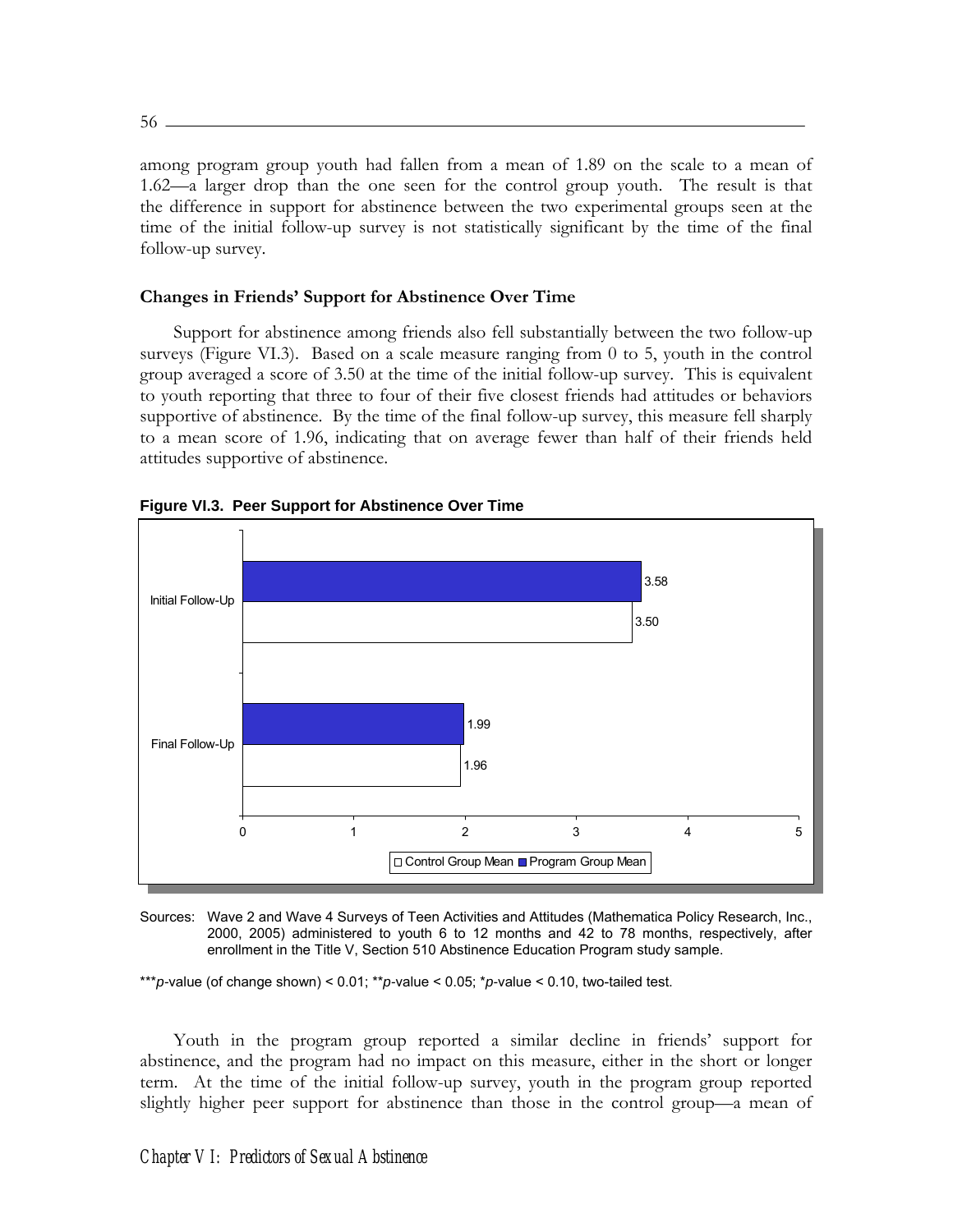$3.58$  compared to  $3.50$ —but the difference was not significant at conventional levels  $(p$ -value = 0.15). By the time of the final follow-up survey, friends' support had fallen slightly more among program group youth than control group youth, resulting in nearly identical levels of support between the two groups.

### **SUMMARY**

Several potential mediators of teen sexual abstinence commonly addressed by Title V, Section 510 program curricula are found to have no association with sexual abstinence three to five years later. Notable among these are self-concept, refusal skills, and communication with parents; perceptions of negative consequences from teen sex; and pledging to abstain from sex. Two other potential mediators are found to be significantly associated with future sexual abstinence: youth support for abstinence and their friends' support for abstinence. Although the analysis cannot determine whether either of these associations is causal, findings suggest that promoting support for abstinence, both among youth and their friends, should be an important feature of future abstinence programs.

The programs evaluated in this report had at most a small impact on support for abstinence in the short term, and they had no impact on support for abstinence in the longer term. However, levels of support among both program and control group youth did change significantly over time. For example, at the end of their first school year in the study sample (the time of the first follow-up survey), most program group youth reported having a majority of friends supportive of abstinence. But by the time of the final follow-up survey when most program youth had entered middle to late adolescence and all youth had completed the programs—only a small fraction had maintained this high level of peer support.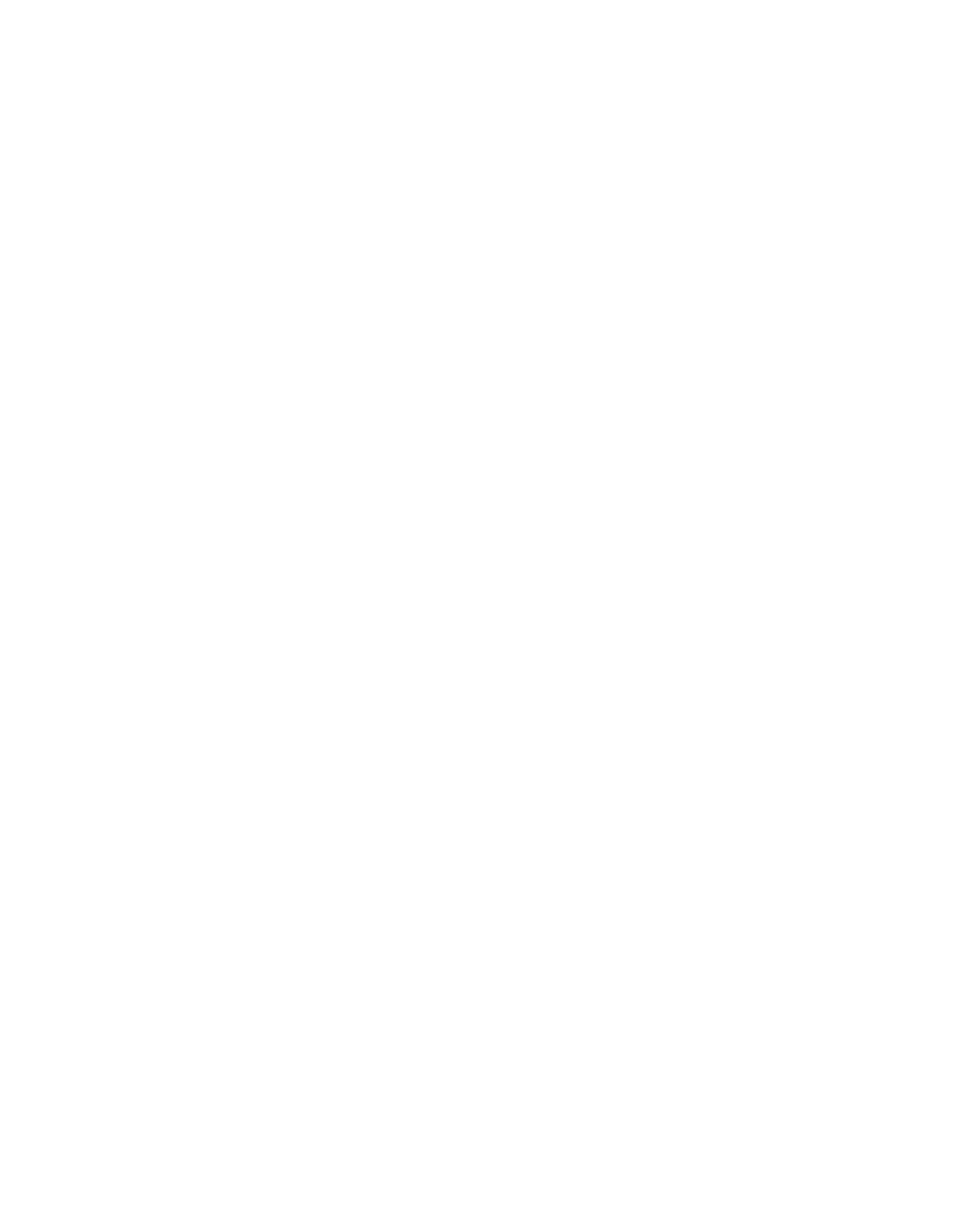## **C HAPTER VII**

### **C ONCLUSIONS**

his report examines the impacts of four selected Title V, Section 510 abstinence education programs on adolescent sexual activity and related knowledge and behavioral outcomes. The impact findings show no overall impact on teen sexual This report examines the impacts of four selected Title V, Section 510 abstinence education programs on adolescent sexual activity and related knowledge and behavioral outcomes. The impact findings show no overall impact o and perceived effectiveness of condoms and birth control pills. This chapter summarizes these main impact results, considers some important lessons learned from the evaluation, and ends with a look ahead.

### **SUMMARY OF IMPACT RESULTS**

The main objective of Title V, Section 510 abstinence education programs is to teach abstinence from sexual activity outside of marriage. The impact results from the four selected programs show no impacts on rates of sexual abstinence. About half of all study youth had remained abstinent at the time of the final follow-up survey, and program and control group youth had similar rates of sexual abstinence. Moreover, the average age at first sexual intercourse and the number of sexual partners were almost identical for program and control youth.

Some policymakers and health educators have questioned the Title V, Section 510 abstinence education programs, believing that the focus on abstinence may put teens at risk of having unprotected sex. The evaluation findings suggest that this is not the case. Program and control group youth did not differ in their rates of unprotected sex, either at first intercourse or over the last 12 months. Less than 10 percent of all study youth (8 percent of control group youth and 7 percent of program group youth) reported having unprotected sex at first intercourse. Over the last 12 months, 21 percent of both program and control group youth reported having sex and not always using a condom.

Findings on behavioral outcomes for each of the four individual sites likewise indicate few statistically significant differences between program and control group youth. In each site, most differences between youth in the program and control groups were small and inconsistent in direction. *ReCapturing the Vision* displayed the largest positive differences with respect to abstinence from sex; 48 percent of program youth in this site reported being abstinent in the last 12 months compared with 43 percent of control group youth.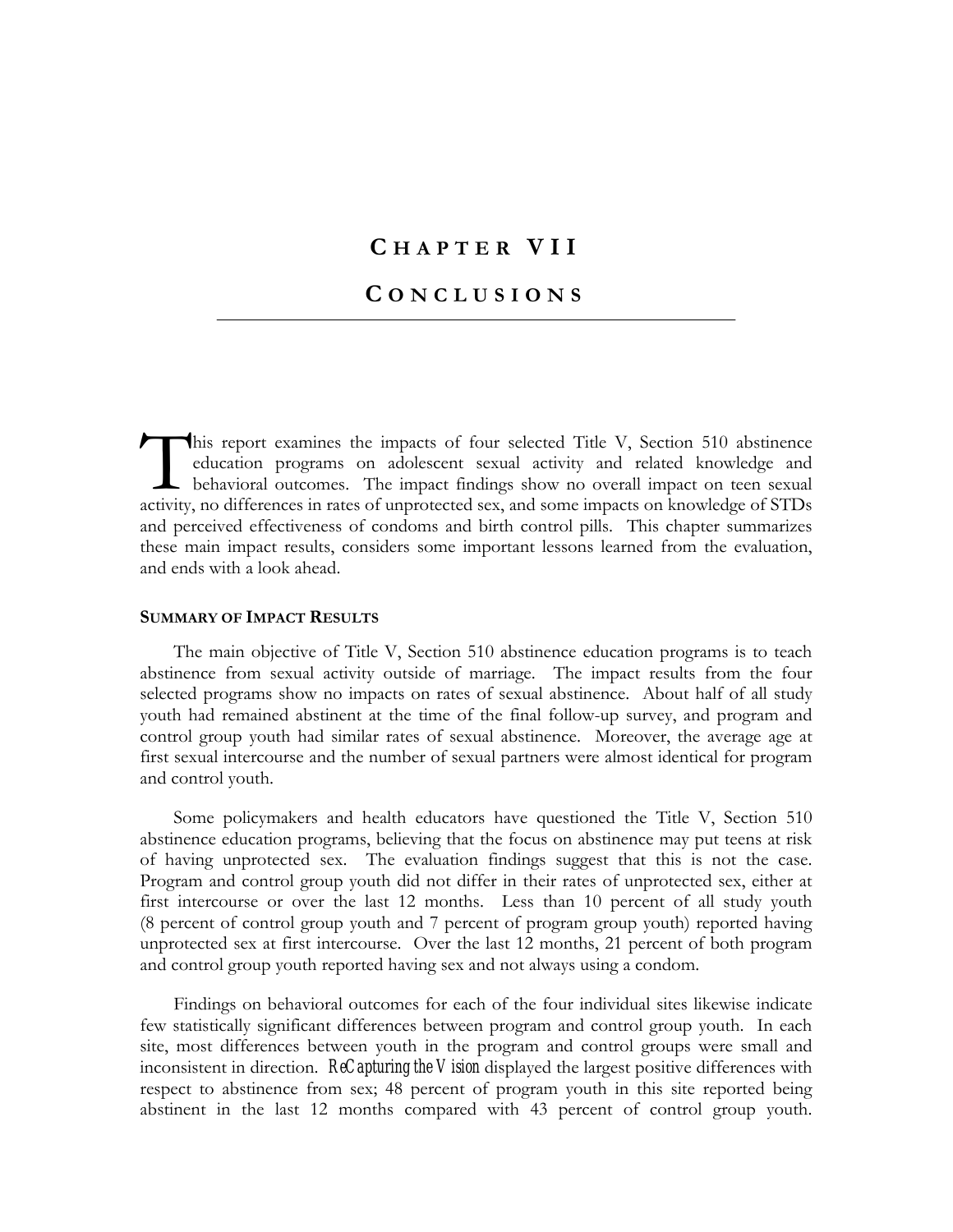60

*ReCapturing the Vision* also displayed a positive difference of seven points in the proportion of youth who reported expecting to abstain from sex until marriage. Neither of these differences is statistically significant. Given the smaller sample sizes available for estimating impacts at the site level, however, the study cannot rule out modest site-specific impacts on these outcomes.

Many Title V, Section 510 abstinence education programs focus on the risks of STDs, and the evaluation results show some improvements in knowledge of STDs. Program group youth correctly identified a significantly higher proportion of STDs than control group youth, and program group youth were significantly more likely than control group youth to report (correctly) that birth control pills are never effective at preventing STDs (including HIV, chlamydia and gonorrhea, and herpes and human papillomavirus [HPV]). For both outcomes, *My Choice, My Future!* is the main source of the differences seen overall.

Program group youth, however, were less likely than control group youth to perceive condoms as effective at preventing STDs. Compared with control group youth, program group youth were less likely to report that condoms are usually effective at preventing HIV, chlamydia and gonorrhea, and herpes and HPV. Furthermore, program group youth were more likely than control group youth to report that condoms are never effective at preventing these STDs. As above, *My Choice, My Future!* is a main source of these overall impacts.

### **LESSONS LEARNED**

The national evaluation of Title V, Section 510 abstinence education programs has been conducted over a period of nine years. It started just after the funding authorization in 1998 and focused on the "first generation" of the A-H abstinence education programs. The evaluation has included both implementation and impact analyses, with multiple site visits to observe the programs and longitudinal follow-up of study youth over a period of four to six years. Several prior DHHS study reports document the implementation experiences of the schools and communities operating the programs and first year impacts of the programs on potential mediating outcomes (Devaney et al. 2002; Maynard et al. 2005; Clark and Devaney 2006). These reports, together with this final impact report, highlight several important considerations for addressing persistent concerns associated with teen sexual activity.

### **Teens Have Important Gaps in Knowledge of STDs**

Program and control group youth appear better informed about the risks of pregnancy than about the risks or consequences of contracting STDs. Although a high proportion of youth reported that having unprotected sex just once could result in an STD, 47 percent of sexually active youth had unprotected sex in the previous 12 months. Moreover, on a scale measuring their understanding of the health consequences of STDs, youth on average got only about half of the answers correct; on a scale measuring STD identification, youth were correct only about two-thirds of the time. In summary, there is a lack of knowledge of the consequences of STDs among both groups.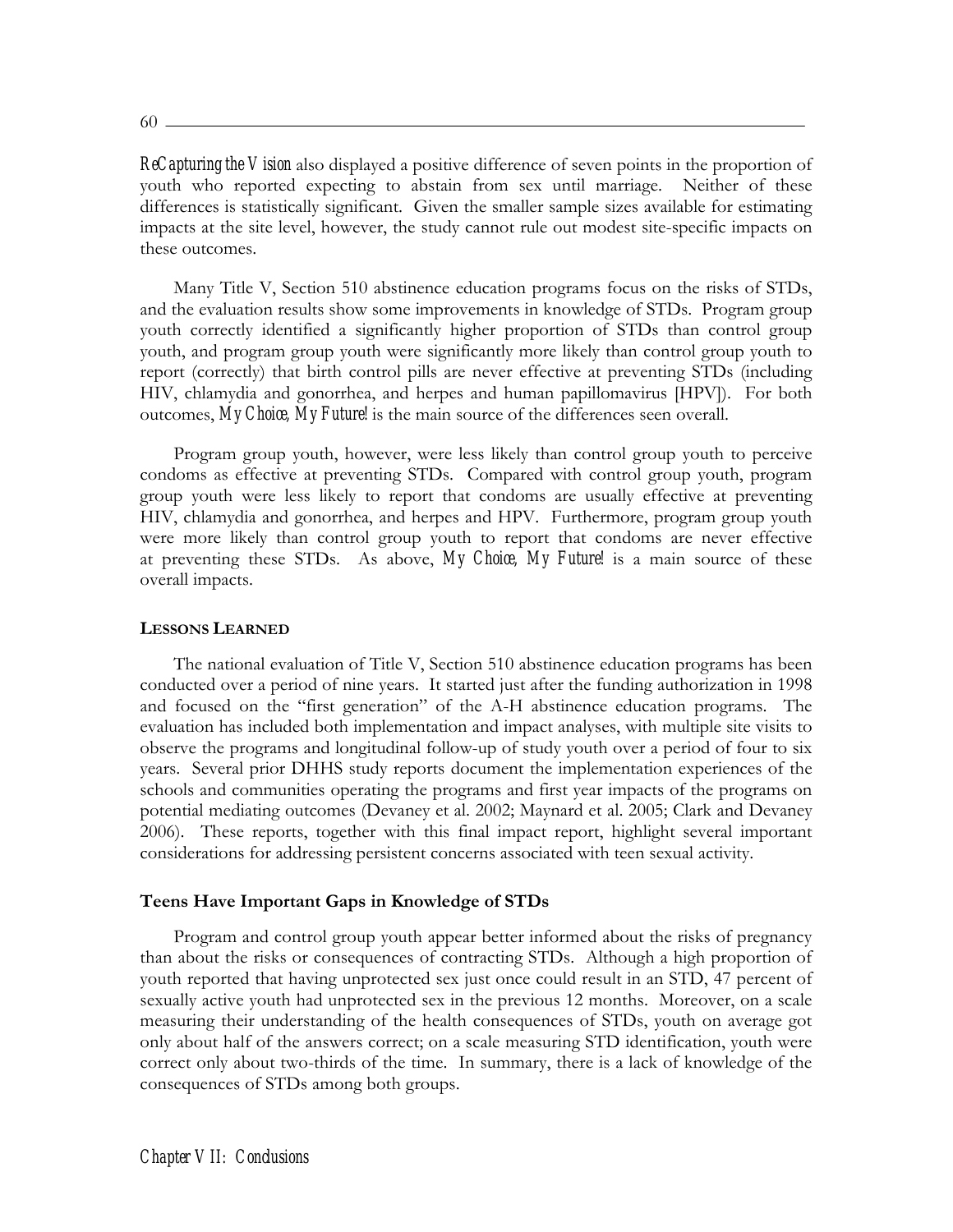### **Targeting Youth at Young Ages May Not Be Sufficient**

As with the four programs in this study, most Title V, Section 510 abstinence education programs have been implemented in upper elementary and middle schools. In addition, most Title V, Section 510 programs are completed before youth enter high school, when rates of sexual activity increase and many teens are either contemplating or having sex. Findings from this study provide no evidence that abstinence programs implemented in upper elementary and middle schools are effective at reducing the rate of teen sexual activity several years later. However, the findings provide no information on the effects programs might have if they were implemented for high school youth or began at earlier ages but served youth through high school.

### **Peer Support for Abstinence Erodes as Youth Move Through Adolescence**

At the time when most Title V, Section 510 abstinence education programs are completed and youth enter their adolescent years, support for abstinence among their friends falls dramatically. For example, survey data from the start of the impact study show that nearly all youth had friends who exhibited attitudes and behaviors supportive of abstinence. Four years later, however, the typical youth in the study reported that only two of his or her five closest friends remained supportive of abstinence.

Youth who participate in Title V, Section 510 programs may also find themselves unable to maintain their peer networks as they advance from elementary to middle school or from middle school up through high school. In some urban settings, for example, the parent(s) of a child attending a particular middle school might have the option of sending that child to potentially dozens of high schools in the school district. Alternatively, in many other communities, children from several elementary (or middle) schools might feed into a single middle (or high) school. To the extent that the Title V, Section 510 abstinence programs aim to influence peer networks, this dispersal or dilution of peer networks after youth complete the programs presents a significant challenge to sustaining positive change.

### **LOOKING AHEAD**

This evaluation highlights the challenges faced by programs aiming to reduce adolescent sexual activity. Nationally, about half of all high school youth report having had sex, and more than one in five students report having had four or more sexual partners by the time they complete high school. One-quarter of sexually active adolescents nationwide have an STD, and many STDs are lifelong viral infections with no cure. Findings from this study speak to the continued need for rigorous research on how to combat the high rate of teen sexual activity and its negative consequences.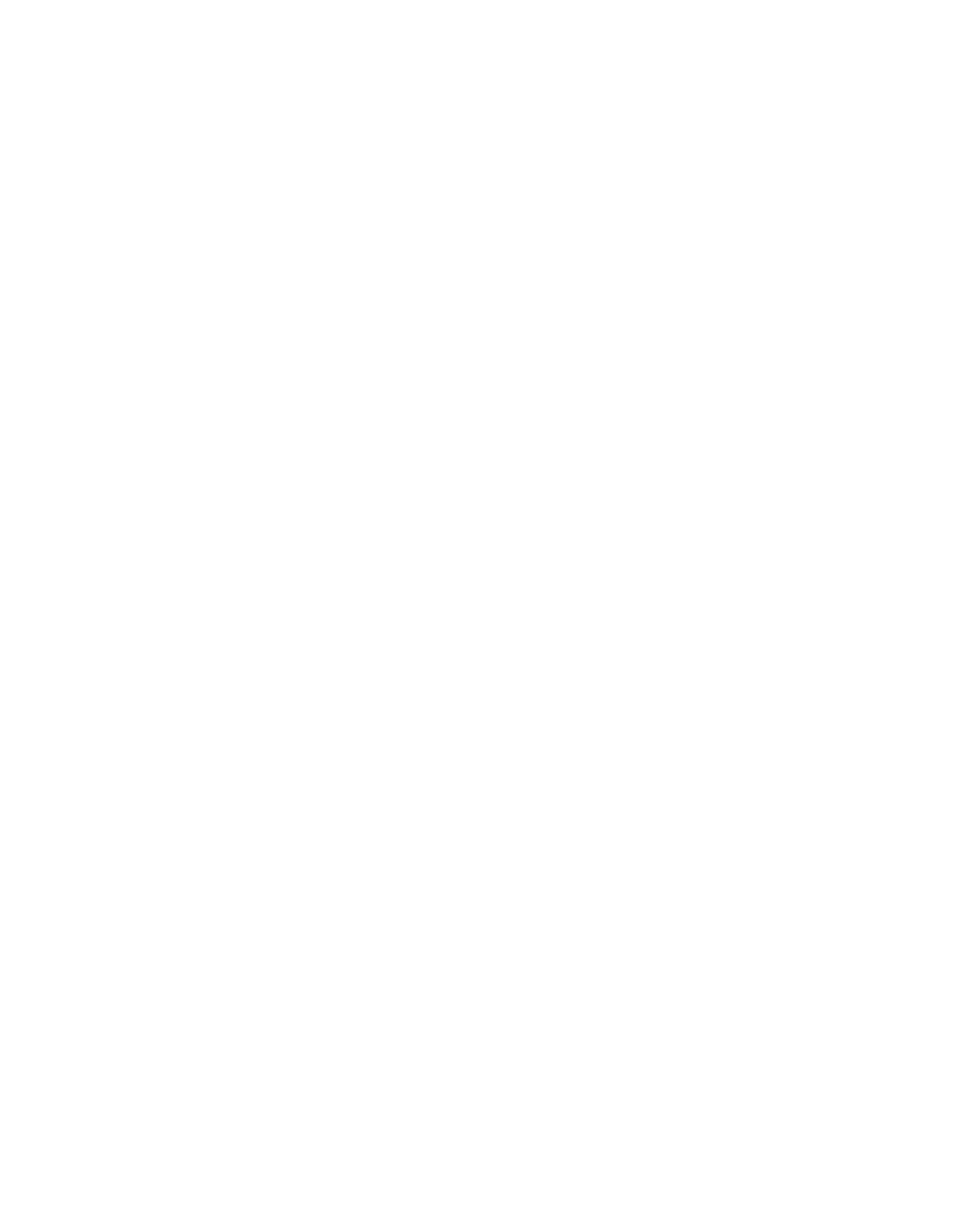### **R EFERENCES**

- Bearman, Peter S., and Hannah Bruckner. "Promising the Future: Virginity Pledges and First Intercourse." American Journal of Sociology, vol. 106, no. 4, January 2001, pp. 859-912.
- Bloom, Howard. "Accounting for No-Shows in Experimental Designs." *Evaluation Review*, vol. 8, no. 2, 1984, pp. 225–246.
- Boston University, College of Communication and School of Education. *The Art of Loving Well: A Character Education Curriculum for Today's Teenagers*. Boston, MA: The Loving Well Project, 1993.
- Centers for Disease Control and Prevention. "National Youth Risk Behavior Survey, 1991-2005: Trends in the Prevalence of Sexual Behaviors." Available at [http://www.cdc.gov/HealthyYouth/YRBS/pdf/trends/2005\_YRBS\_Sexual\_Behavior s.pdf]. Accessed August 1, 2006.
- Chesson, Harrell W., John M. Blandford, Thomas L. Gift, Guoyu Tao, and Kathleen L. Irwin. "The Estimated Direct Medical Cost of Sexually Transmitted Diseases Among American Youth, 2000." *Perspectives on Sexual and Reproductive Health*, vol. 36, no. 1, 2004, pp. 11–19.
- Clark, Melissa A., and Barbara Devaney. "First-Year Impacts of the Heritage Keepers® Life Skills Education Component." Princeton, NJ: Mathematica Policy Research, Inc., August 2006.
- Del Rosario, Jacqueline. *ReCapturing the Vision.* Miami, FL: Empowerment Concepts, Inc., 2003.
- Del Rosario, Jacqueline. *Vessels of Honor*. Miami, FL: Empowerment Concepts, Inc., 1999.
- Devaney, Barbara, Amy Johnson, Rebecca Maynard, and Chris Trenholm. *"The Evaluation* of Abstinence Education Programs Funded Under Title V Section 510: Interim Report." Princeton, NJ: Mathematica Policy Research, Inc., April 2002.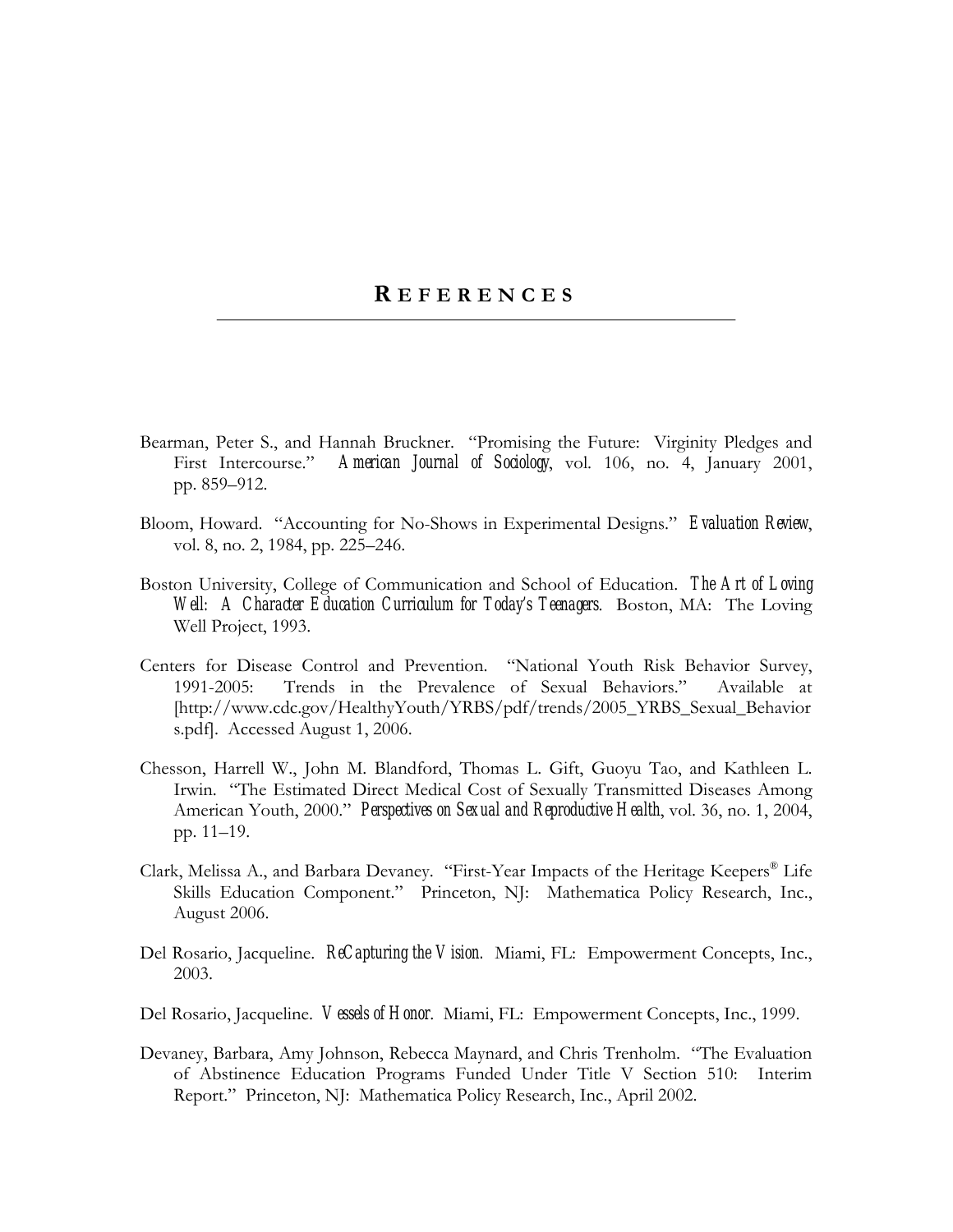$64 -$ 

- Duran, M.G. *Reasonable Reasons to Wait: The Keys to Character*. Chantilly, VA: A Better Choice in Education, 1997.
- Howard, M., and M. Mitchell. *Postponing Sexual Involvement: An Educational Series for Young Teens*. Atlanta, GA: Adolescent Reproductive Health Center, 1990.
- Maternal and Child Health Bureau. "1999 Annual Summary for the Abstinence Education Provision of the 1996 Welfare Law, P.L. 104-193, Section 510 of Title V of the Social Security Act." Rockville, MD: Maternal and Child Health Bureau, 2000.
- Mathematica Policy Research, Inc. *Wave 4 Survey of Teen Activities and Attitudes.* Princeton, NJ: MPR, 2005.
- Mathematica Policy Research, Inc. *Wave 2 Survey of Teen Activities and Attitudes.* Princeton, NJ: MPR, 2000.
- Mathematica Policy Research, Inc. *Wave 1 Survey of Teen Activities and Attitudes.* Princeton, NJ: MPR, 1999.
- Maynard, Rebecca A., Christopher Trenholm, Barbara Devaney, Amy Johnson, Melissa A. Clark, John Homrighausen, and Ece Kalay. "First-Year Impacts of Four Title V, Section 510 Abstinence Education Programs." Princeton, NJ: Mathematica Policy Research, Inc., June 2005.
- Rector, Robert, Kirk A. Johnson, and Jennifer A. Marshall. "Teens Who Make Virginity Pledges Have Substantially Improved Life Outcomes." Washington, DC: The Heritage Foundation, September 2004.
- Rosalie Manor. *Families United to Prevent Teen Pregnancy. A Life Options Mode Curriculum for Youth.* Milwaukee, WI: Rosalie Manor, Inc., undated.
- U.S. Department of Health and Human Services. "Abstinence Education Projects: FY 2005/2006.î Available at [http://opa.osophs.dhhs.gov/titlexx/ae-project-descriptions-2006.pdf]. Accessed August 2, 2006.
- Weinstock, Hillard, Stuart Berman, and Willard Cates, Jr. "Sexually Transmitted Diseases Among American Youth: Incidence and Prevalence Estimates, 2000.<sup>n</sup> Perspectives on *Sexual and Reproductive Health*, vol. 36, no.1, 2004, pp. 6–10.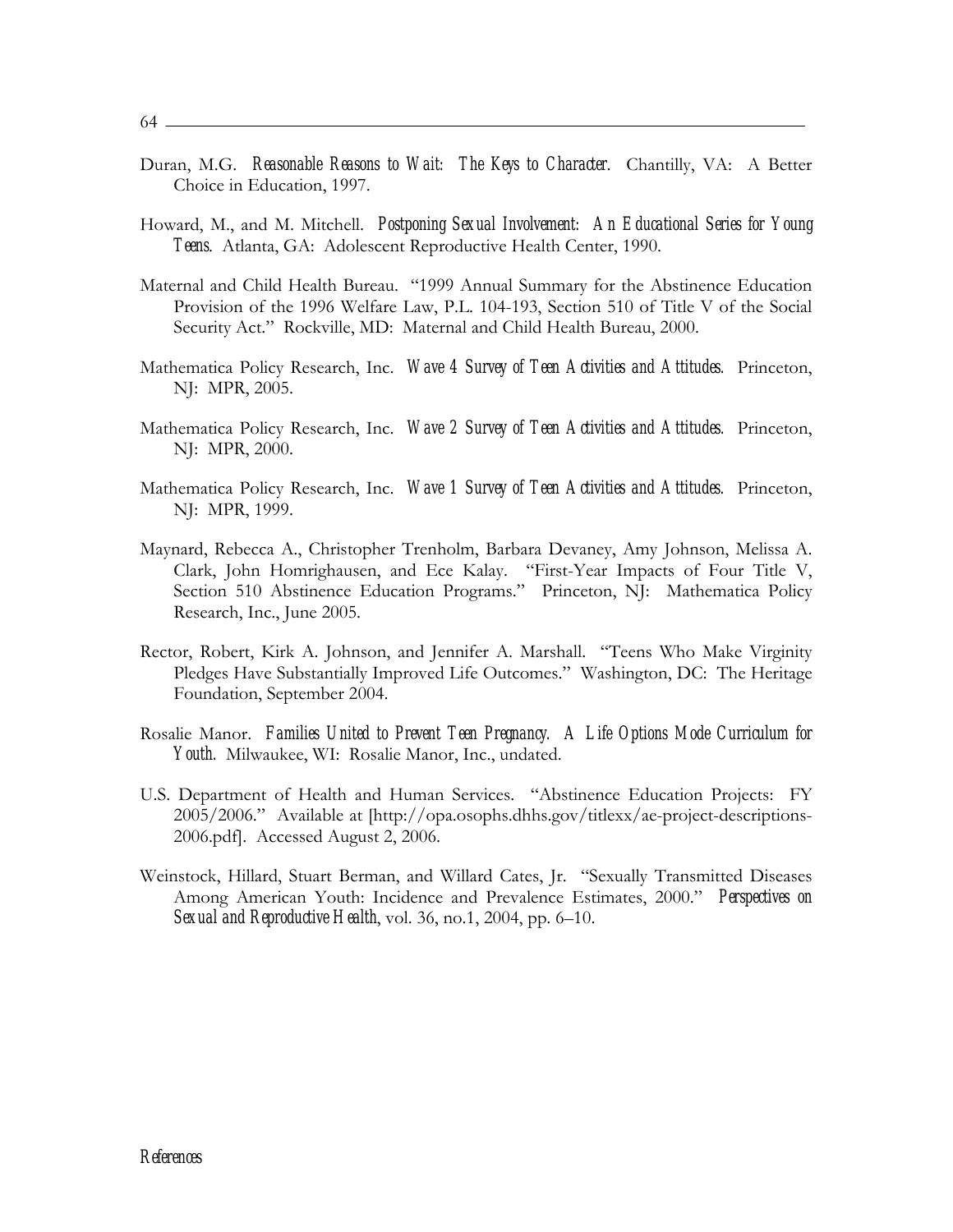# **A PPENDIX A**

## **S UPPORTING T ABLES FOR THE I MPACT A NALYSIS**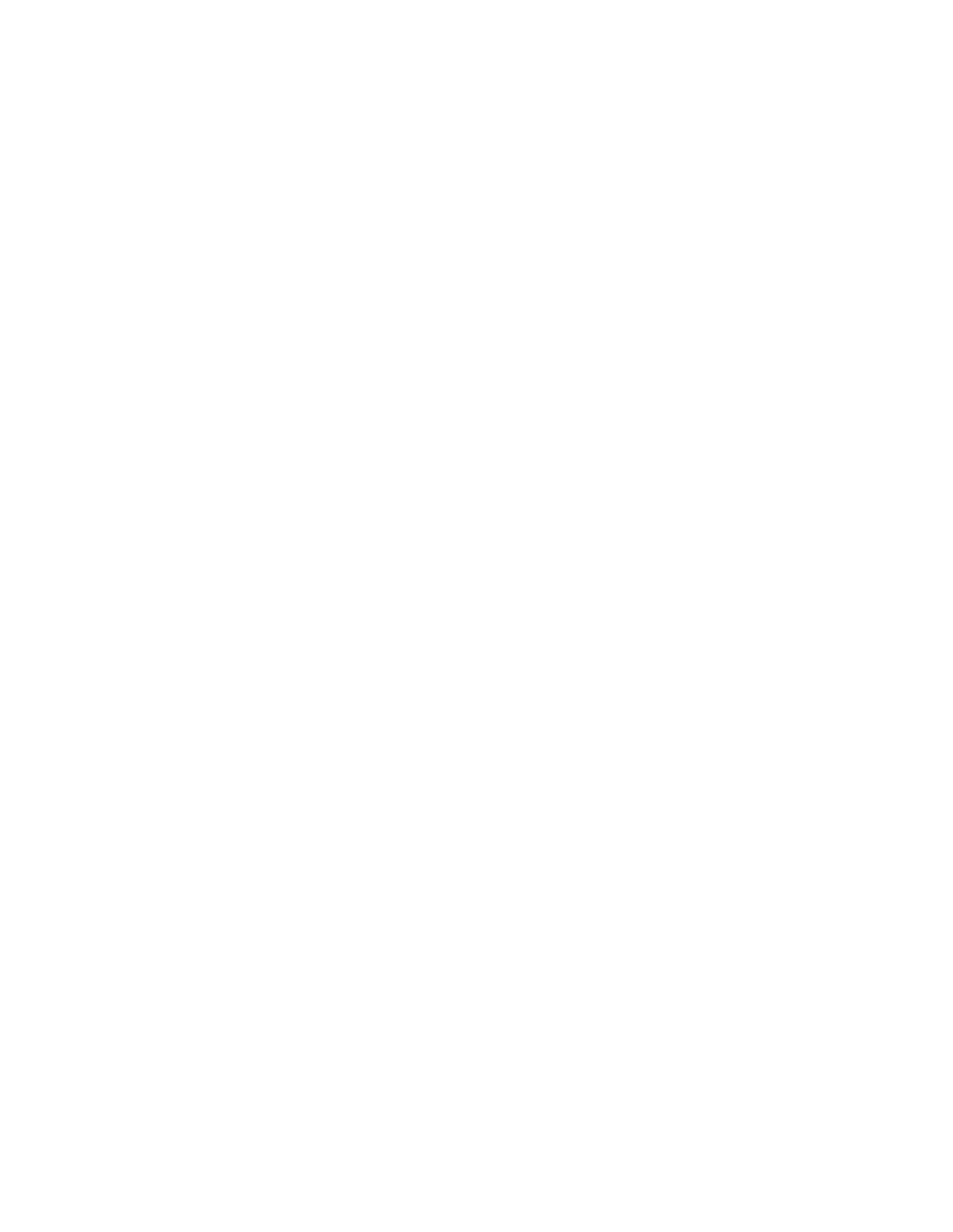| My Choice, My Future!, Powhatan, VA                             |                    |              |              |                   |           |
|-----------------------------------------------------------------|--------------------|--------------|--------------|-------------------|-----------|
|                                                                 |                    |              | Means        |                   |           |
|                                                                 |                    | Control      | Program      | p-value           | Standard  |
| Variable Descriptor                                             | Range              | Group        | Group        | (Program-Control) | Deviation |
| <b>Child Demographics</b>                                       |                    |              |              |                   |           |
| Gender: girl                                                    | ${0,1}$            | 0.48         | 0.54         | 0.25              | --        |
| Enrollment cohort: 1999                                         | ${0,1}$            | 0.30         | 0.35         | 0.28              | --        |
| Enrollment cohort: 2000                                         | ${0, 1}$           | 0.36         | 0.32         | 0.40              | $-$       |
| Enrollment cohort: 2001^                                        | ${0, 1}$           | 0.33         | 0.32         | 0.82              | --        |
| Age 13 or younger                                               | ${0,1}$            | 0.00         | 0.00         | 1.00              | --        |
| Age 14                                                          | ${0,1}$            | 0.00         | 0.00         | 1.00              | $-$       |
| Age 15                                                          | ${0,1}$            | 0.00         | 0.00         | 1.00              | $-$       |
| Age 16                                                          | ${0,1}$            | 0.05         | 0.09         | $0.10*$           | --        |
| Age 17                                                          | ${0,1}$            | 0.28<br>0.34 | 0.24<br>0.26 | 0.29<br>$0.10*$   | $-$       |
| Age 18                                                          | ${0,1}$            | 0.32         | 0.38         | 0.20              | --        |
| Age 19 or older<br>Age: don't know                              | ${0,1}$<br>${0,1}$ | 0.01         | 0.03         | 0.20              | --<br>--  |
| Race/ethnicity: white                                           | ${0, 1}$           | 0.83         | 0.80         | 0.47              | --        |
| Race/ethnicity: Hispanic                                        | ${0,1}$            | 0.03         | 0.03         | 0.89              | $-$       |
| Race/ethnicity: African American^                               | ${0,1}$            | 0.12         | 0.10         | 0.66              | --        |
| Race/ethnicity: other                                           | ${0,1}$            | 0.02         | 0.06         | $0.03**$          | $-$       |
|                                                                 |                    |              |              |                   |           |
| <b>Major Life Events</b>                                        |                    |              |              |                   |           |
| Unmarried sister got pregnant in                                |                    |              |              |                   |           |
| the past year                                                   | ${0,1}$            | 0.02         | 0.02         | 0.93              | --        |
| Sibling dropped out of school in                                |                    |              |              |                   |           |
| the past year                                                   | ${0,1}$            | 0.02         | 0.01         | 0.52              | --        |
|                                                                 |                    |              |              |                   |           |
| <b>Views Toward Abstinence</b>                                  |                    |              |              |                   |           |
| Normative and personal values                                   |                    |              |              |                   |           |
| toward abstinence                                               | [1,4]              | 1.90         | 1.96         | 0.34              | 0.57      |
|                                                                 |                    |              |              |                   |           |
| <b>Cultural Influences</b>                                      |                    |              |              |                   |           |
| Religiosity: low                                                | ${0,1}$            | 0.20         | 0.18         | 0.62              | $-$       |
| Religiosity: medium^                                            | ${0,1}$            | 0.57         | 0.56         | 0.77              | --        |
| Religiosity: high                                               | ${0, 1}$           | 0.22         | 0.23         | 0.78              | --        |
|                                                                 |                    |              |              |                   |           |
| <b>Health and Sex Education</b>                                 |                    |              |              |                   |           |
| Knowledge of STDs                                               | [0, 11]            | 4.39         | 4.66         | 0.29              | 2.54      |
|                                                                 |                    |              |              |                   |           |
| <b>Household Demographics and</b><br><b>Familial Influences</b> |                    |              |              |                   |           |
| Parents married                                                 | ${0, 1}$           | 0.69         | 0.65         | 0.37              |           |
| Presence of mother figure                                       | ${0,1}$            | 0.98         | 0.97         | 0.48              |           |
| Presence of father figure                                       | ${0,1}$            | 0.94         | 0.94         | 0.76              |           |
| Comfortable talking to parents                                  |                    |              |              |                   |           |
| about sex                                                       | ${0,1}$            | 0.39         | 0.40         | 0.81              | --        |
|                                                                 |                    |              |              |                   |           |
| Norms, Values, and Intentions                                   |                    |              |              |                   |           |
| Consequences of having sex:                                     |                    |              |              |                   |           |
| high                                                            | ${0,1}$            | 0.10         | 0.11         | 0.73              | --        |
| Consequences of having sex:                                     |                    |              |              |                   |           |
| medium <sup>^</sup>                                             | ${0,1}$            | 0.54         | 0.51         | 0.63              |           |
| Consequences of having sex: low                                 | ${0,1}$            | 0.36         | 0.37         | 0.78              |           |

### **Table A.1. Ranges, Means, and Standard Deviations of Control (Baseline) Variables for the Analysis**

*Appendix A: Supporting Tables for the Impact Analysis*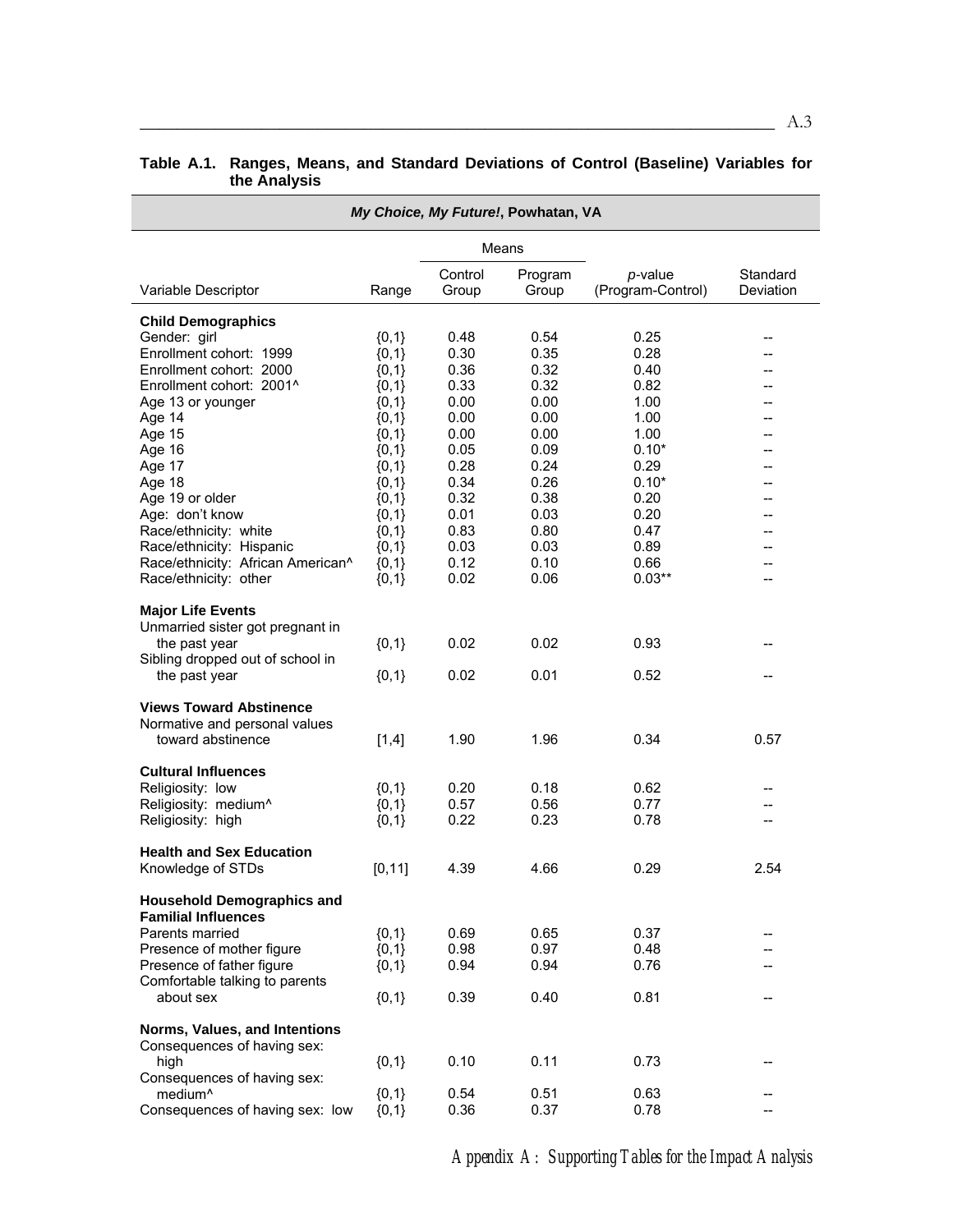|                                                                   |           |                  | Means            |                              |                       |
|-------------------------------------------------------------------|-----------|------------------|------------------|------------------------------|-----------------------|
| Variable Descriptor                                               | Range     | Control<br>Group | Program<br>Group | p-value<br>(Program-Control) | Standard<br>Deviation |
| Chance will have sex next year<br>Change will have sex before end | ${0,1,2}$ | 0.41             | 0.49             | 0.22                         | --                    |
| of high school                                                    | ${0,1,2}$ | 0.69             | 0.75             | 0.37                         |                       |
| Ability to resist pressure for sex                                | [0,2]     | 0.67             | 0.64             | 0.61                         |                       |
| <b>Risk-Related Behaviors</b>                                     |           |                  |                  |                              |                       |
| Had sex                                                           | ${0,1}$   | 0.14             | 0.15             | 0.84                         |                       |
| Involved in petting                                               | ${0,1}$   | 0.39             | 0.41             | 0.71                         |                       |
| <b>Baseline Data</b>                                              |           |                  |                  |                              |                       |
| Baseline data collected at Wave 2                                 | ${0,1}$   | 0.00             | 0.00             | 1.00                         |                       |
| Missing baseline data                                             | ${0,1}$   | 0.01             | 0.02             | 0.52                         |                       |
| <b>Timing of Final Follow-up</b>                                  |           |                  |                  |                              |                       |
| <b>Interview</b>                                                  |           |                  |                  |                              |                       |
| Final follow-up interview in                                      |           |                  |                  |                              |                       |
| January or February                                               | ${0,1}$   | 0.03             | 0.03             | 0.96                         |                       |
| Final follow-up interview in<br>March or April                    | ${0,1}$   | 0.00             | 0.00             | 1.00                         |                       |
| Final follow-up interview in                                      |           |                  |                  |                              |                       |
| May or June                                                       | ${0,1}$   | 0.36             | 0.36             | 0.86                         |                       |
| Final follow-up interview in                                      |           |                  |                  |                              |                       |
| July or August <sup>^</sup>                                       | ${0,1}$   | 0.27             | 0.23             | 0.38                         |                       |
| Final follow-up interview in                                      |           |                  |                  |                              |                       |
| September or October                                              | ${0,1}$   | 0.23             | 0.26             | 0.55                         |                       |
| Final follow-up interview in                                      |           |                  |                  |                              |                       |
| November or December                                              | ${0,1}$   | 0.11             | 0.13             | 0.56                         |                       |

A.4 \_\_\_\_\_\_\_\_\_\_\_\_\_\_\_\_\_\_\_\_\_\_\_\_\_\_\_\_\_\_\_\_\_\_\_\_\_\_\_\_\_\_\_\_\_\_\_\_\_\_\_\_\_\_\_\_\_\_\_\_\_\_\_\_\_\_\_\_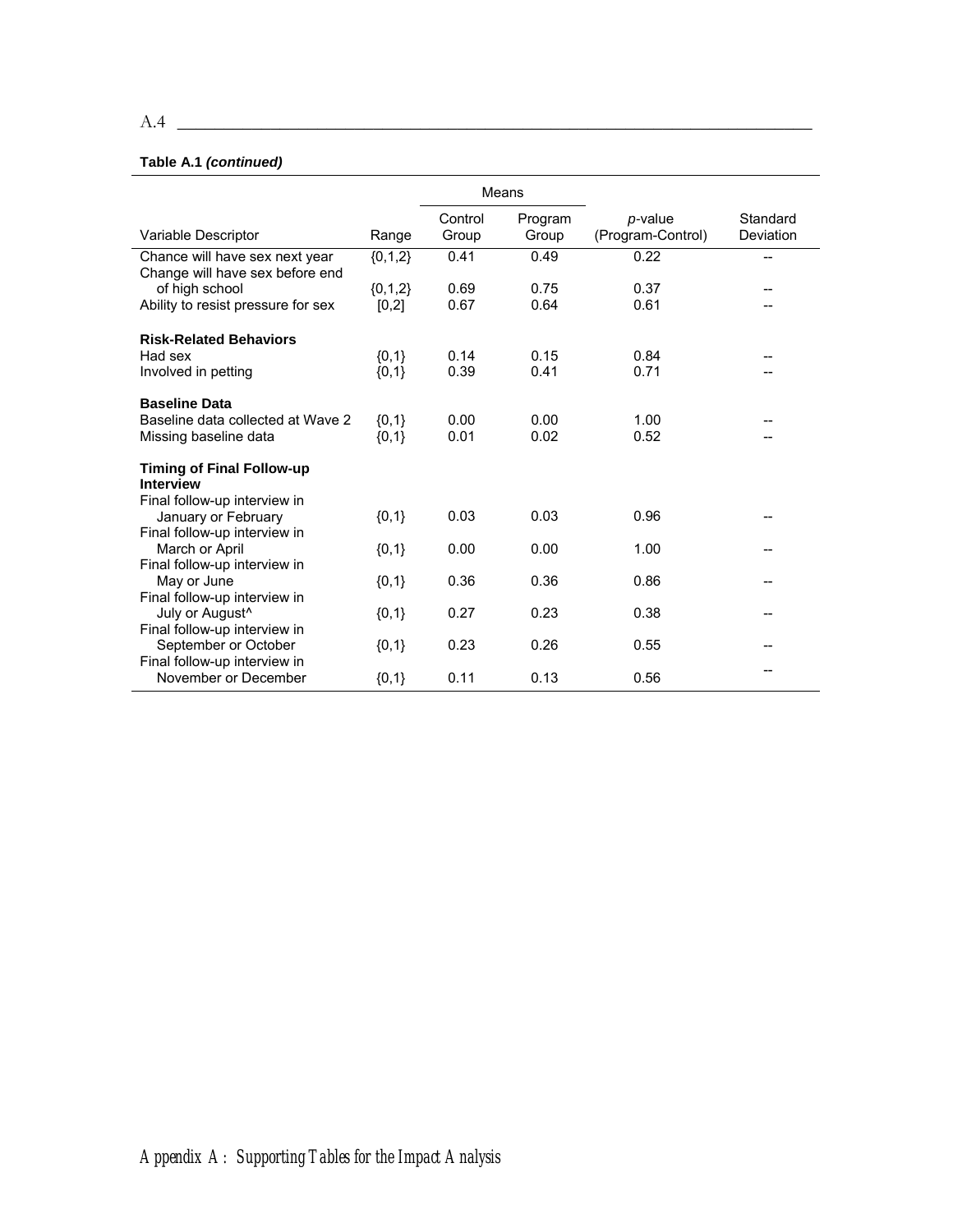| ReCapturing the Vision, Miami, FL |          |                  |                  |                                 |                       |
|-----------------------------------|----------|------------------|------------------|---------------------------------|-----------------------|
|                                   |          |                  | Means            |                                 |                       |
| Variable Descriptor               | Range    | Control<br>Group | Program<br>Group | $p$ -value<br>(Program-Control) | Standard<br>Deviation |
| <b>Child Demographics</b>         |          |                  |                  |                                 |                       |
| Gender: girl                      | ${0,1}$  | 1.00             | 1.00             | 1.00                            | --                    |
| Enrollment cohort: 1999           | ${0, 1}$ | 0.39             | 0.40             | 0.70                            | --                    |
| Enrollment cohort: 2000           | ${0,1}$  | 0.35             | 0.32             | 0.48                            | $-$                   |
| Enrollment cohort: 2001^          | ${0,1}$  | 0.26             | 0.28             | 0.75                            | $-$                   |
| Age 13 or younger                 | ${0, 1}$ | 0.00             | 0.00             | 1.00                            | --                    |
| Age 14                            | ${0, 1}$ | 0.00             | 0.00             | 1.00                            | --                    |
| Age 15                            | ${0, 1}$ | 0.00             | 0.00             | 0.32                            |                       |
| Age 16                            | ${0, 1}$ | 0.13             | 0.16             | 0.23                            | --                    |
| Age 17                            | ${0,1}$  | 0.28             | 0.25             | 0.59                            | --                    |
| Age 18                            | ${0, 1}$ | 0.26             | 0.28             | 0.74                            |                       |
| Age 19 or older                   | ${0,1}$  | 0.25             | 0.23             | 0.53                            | --                    |
| Age: don't know                   | ${0, 1}$ | 0.08             | 0.08             | 0.87                            | $-$                   |
| Race/ethnicity: white             | ${0, 1}$ | 0.05             | 0.03             | 0.37                            | --                    |
| Race/ethnicity: Hispanic          | ${0, 1}$ | 0.22             | 0.18             | 0.21                            | $-$                   |
| Race/ethnicity: African American^ | ${0, 1}$ | 0.60             | 0.67             | 0.13                            | $-$                   |
| Race/ethnicity: other             | ${0,1}$  | 0.13             | 0.12             | 0.85                            | $-$                   |
| <b>Major Life Events</b>          |          |                  |                  |                                 |                       |
| Unmarried sister got pregnant in  |          |                  |                  |                                 |                       |
| the past year                     | ${0,1}$  | 0.19             | 0.12             | $0.06*$                         | --                    |
| Sibling dropped out of school in  |          |                  |                  |                                 |                       |
| the past year                     | ${0,1}$  | 0.09             | 0.04             | $0.07*$                         | --                    |
| <b>Views Toward Abstinence</b>    |          |                  |                  |                                 |                       |
| Normative and personal values     |          |                  |                  |                                 |                       |
| toward abstinence                 | [1,4]    | 1.73             | 1.76             | 0.51                            | 0.48                  |
| <b>Cultural Influences</b>        |          |                  |                  |                                 |                       |
| Religiosity: low                  | ${0,1}$  | 0.12             | 0.07             | 0.13                            | --                    |
| Religiosity: medium^              | ${0,1}$  | 0.50             | 0.57             | 0.13                            | $-$                   |
| Religiosity: high                 | ${0,1}$  | 0.30             | 0.27             | 0.54                            | $- -$                 |
|                                   |          |                  |                  |                                 |                       |
| <b>Health and Sex Education</b>   |          |                  |                  |                                 |                       |
| Knowledge of STDs                 | [0, 11]  | 4.93             | 4.96             | 0.88                            | 2.56                  |
| <b>Household Demographics and</b> |          |                  |                  |                                 |                       |
| <b>Familial Influences</b>        |          |                  |                  |                                 |                       |
| Parents married                   | ${0,1}$  | 0.35             | 0.32             | 0.45                            | --                    |
| Presence of mother figure         | ${0,1}$  | 0.90             | 0.91             | 0.88                            |                       |
| Presence of father figure         | ${0, 1}$ | 0.81             | 0.81             | 0.89                            | --                    |
| Comfortable talking to parents    |          |                  |                  |                                 |                       |
| about sex                         | ${0,1}$  | 0.36             | 0.41             | 0.31                            | --                    |
| Norms, Values, and Intentions     |          |                  |                  |                                 |                       |
| Consequences of having sex:       |          |                  |                  |                                 |                       |
| high                              | ${0,1}$  | 0.12             | 0.14             | 0.64                            |                       |
| Consequences of having sex:       |          |                  |                  |                                 |                       |
| medium <sup>^</sup>               | ${0,1}$  | 0.62             | 0.63             | 0.85                            |                       |
| Consequences of having sex: low   | ${0,1}$  | 0.26             | 0.23             | 0.57                            | $=$                   |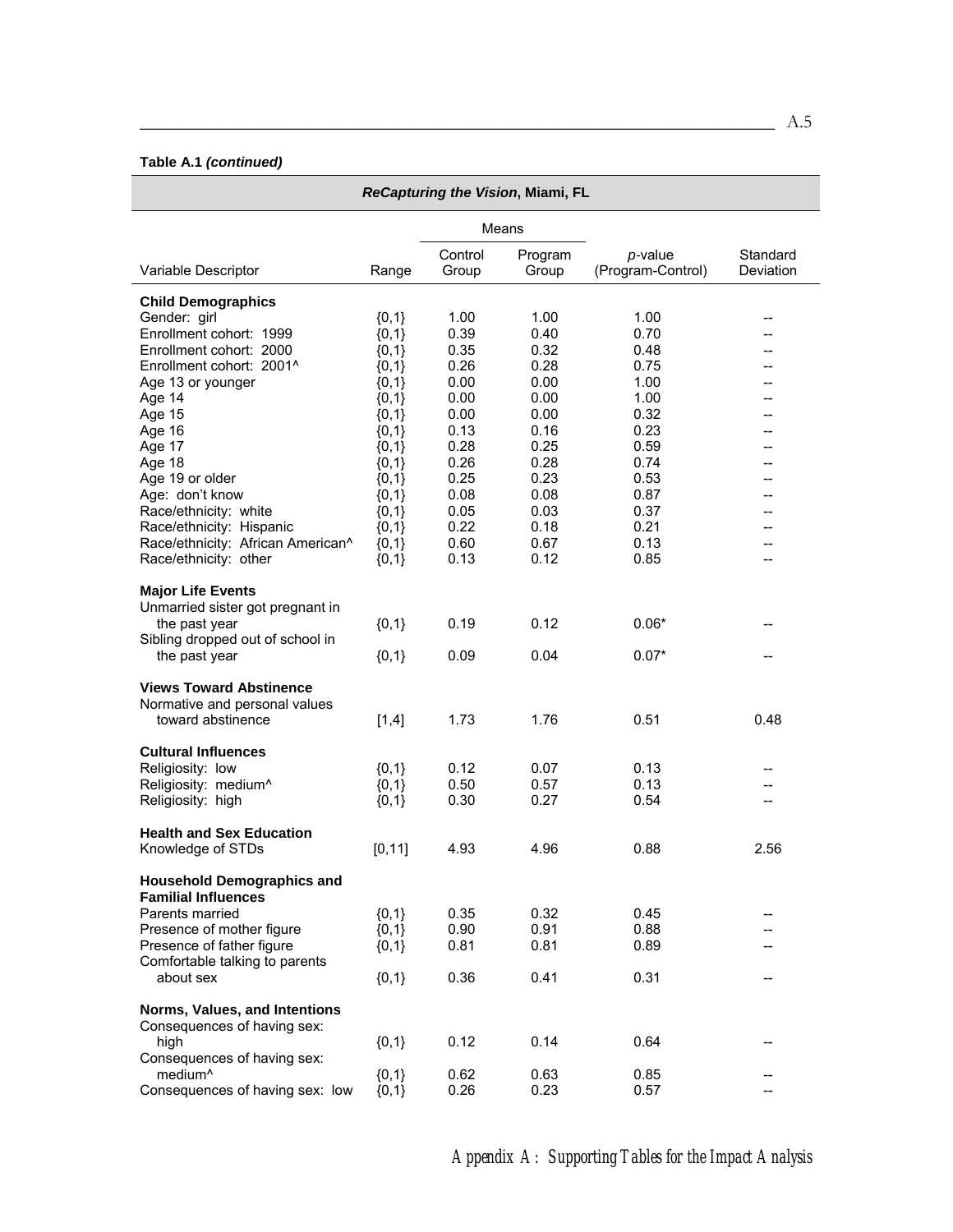|                                                                   |             |                  | Means            |                              |                       |
|-------------------------------------------------------------------|-------------|------------------|------------------|------------------------------|-----------------------|
| Variable Descriptor                                               | Range       | Control<br>Group | Program<br>Group | p-value<br>(Program-Control) | Standard<br>Deviation |
| Chance will have sex next year<br>Change will have sex before end | ${0, 1, 2}$ | 0.33             | 0.21             | $0.01***$                    | --                    |
| of high school                                                    | ${0,1,2}$   | 0.54             | 0.42             | $0.03**$                     |                       |
| Ability to resist pressure for sex                                | [0,2]       | 0.42             | 0.36             | 0.15                         |                       |
| <b>Risk-Related Behaviors</b>                                     |             |                  |                  |                              |                       |
| Had sex                                                           | ${0,1}$     | 0.07             | 0.11             | 0.20                         |                       |
| Involved in petting                                               | ${0,1}$     | 0.25             | 0.22             | 0.35                         |                       |
| <b>Baseline Data</b>                                              |             |                  |                  |                              |                       |
| Baseline data collected at Wave 2                                 | ${0,1}$     | 0.03             | 0.02             | 0.41                         |                       |
| Missing baseline data                                             | ${0,1}$     | 0.08             | 0.07             | 0.57                         |                       |
| <b>Timing of Final Follow-up</b>                                  |             |                  |                  |                              |                       |
| <b>Interview</b>                                                  |             |                  |                  |                              |                       |
| Final follow-up interview in                                      |             | 0.13             | 0.08             | $0.09*$                      |                       |
| January or February<br>Final follow-up interview in               | ${0,1}$     |                  |                  |                              |                       |
| March or April                                                    | ${0,1}$     | 0.00             | 0.00             | 1.00                         |                       |
| Final follow-up interview in                                      |             |                  |                  |                              |                       |
| May or June                                                       | ${0,1}$     | 0.14             | 0.12             | 0.42                         |                       |
| Final follow-up interview in                                      |             |                  |                  |                              |                       |
| July or August <sup>^</sup>                                       | ${0,1}$     | 0.12             | 0.18             | $0.07*$                      |                       |
| Final follow-up interview in                                      |             |                  |                  |                              |                       |
| September or October                                              | ${0,1}$     | 0.31             | 0.30             | 0.75                         |                       |
| Final follow-up interview in<br>November or December              | ${0,1}$     | 0.29             | 0.32             | 0.57                         |                       |
|                                                                   |             |                  |                  |                              |                       |

A.6 \_\_\_\_\_\_\_\_\_\_\_\_\_\_\_\_\_\_\_\_\_\_\_\_\_\_\_\_\_\_\_\_\_\_\_\_\_\_\_\_\_\_\_\_\_\_\_\_\_\_\_\_\_\_\_\_\_\_\_\_\_\_\_\_\_\_\_\_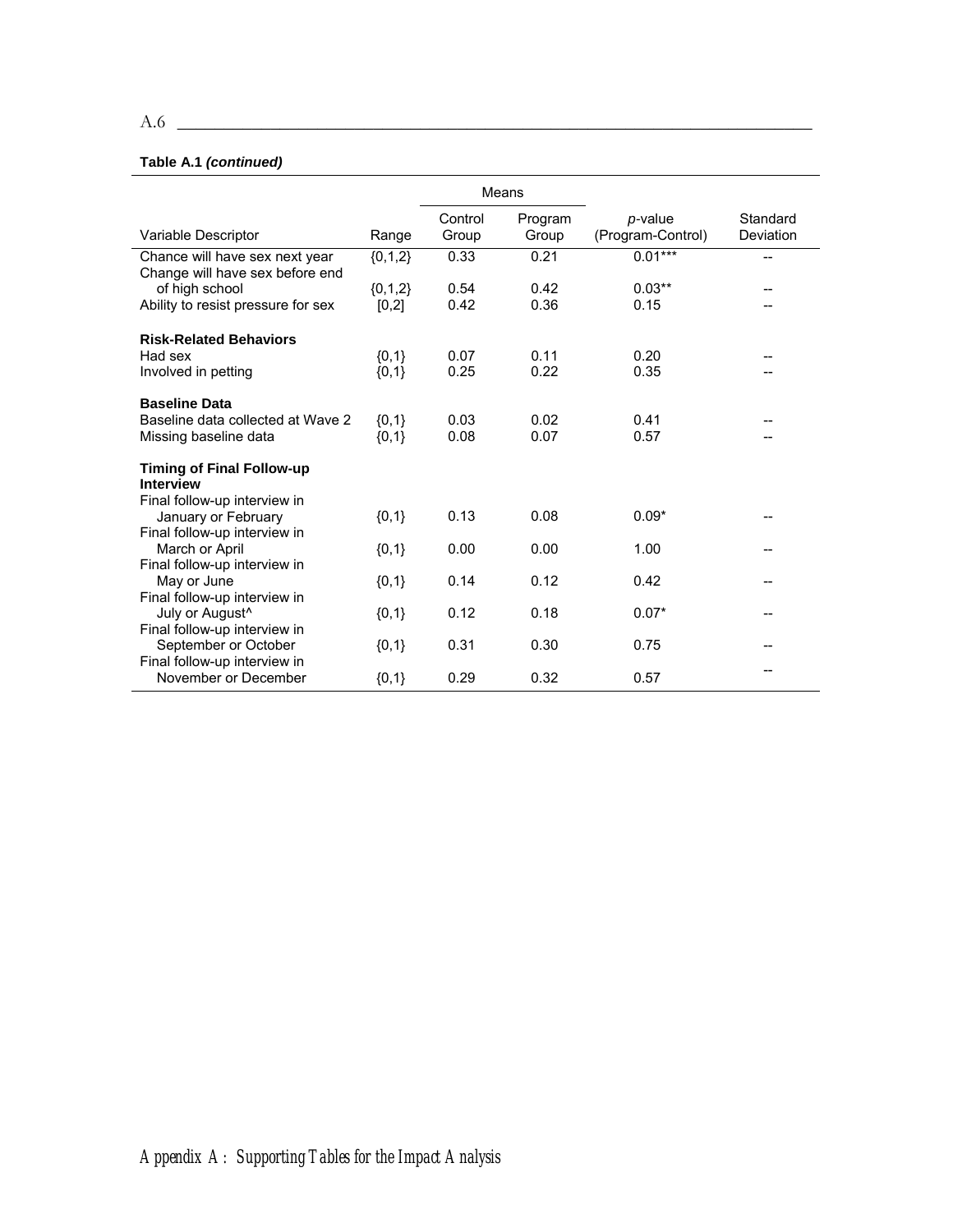|                                   |          |         |         | Families United to Prevent Teen Pregnancy (FUPTP), Milwaukee, WI |           |
|-----------------------------------|----------|---------|---------|------------------------------------------------------------------|-----------|
|                                   |          |         | Means   |                                                                  |           |
|                                   |          | Control | Program | p-value                                                          | Standard  |
| Variable Descriptor               | Range    | Group   | Group   | (Program-Control)                                                | Deviation |
| <b>Child Demographics</b>         |          |         |         |                                                                  |           |
| Gender: girl                      | ${0,1}$  | 0.62    | 0.62    | 0.96                                                             | --        |
| Enrollment cohort: 1999           | ${0,1}$  | 0.31    | 0.35    | 0.44                                                             | $-$       |
| Enrollment cohort: 2000           | ${0,1}$  | 0.46    | 0.39    | 0.29                                                             | $-$       |
| Enrollment cohort: 2001^          | ${0,1}$  | 0.24    | 0.26    | 0.71                                                             | $-$       |
| Age 13 or younger                 | ${0,1}$  | 0.20    | 0.16    | 0.29                                                             | --        |
| Age 14                            | ${0,1}$  | 0.20    | 0.19    | 0.77                                                             | $-$       |
| Age 15                            | ${0,1}$  | 0.15    | 0.25    | $0.03***$                                                        | $-$       |
| Age 16                            | ${0,1}$  | 0.23    | 0.16    | 0.22                                                             | --        |
| Age 17                            | ${0,1}$  | 0.10    | 0.14    | 0.19                                                             | --        |
| Age 18                            | ${0, 1}$ | 0.02    | 0.04    | 0.28                                                             | --        |
| Age 19 or older                   | ${0,1}$  | 0.03    | 0.03    | 0.71                                                             | --        |
| Age: don't know                   | ${0, 1}$ | 0.07    | 0.04    | 0.30                                                             | --        |
| Race/ethnicity: white             | ${0,1}$  | 0.02    | 0.02    | 0.85                                                             | $-$       |
| Race/ethnicity: Hispanic          | ${0,1}$  | 0.08    | 0.06    | 0.51                                                             | $-$       |
| Race/ethnicity: African American^ | ${0,1}$  | 0.71    | 0.80    | $0.05*$                                                          | $-$       |
| Race/ethnicity: other             | ${0,1}$  | 0.19    | 0.11    | $0.08*$                                                          | --        |
| <b>Major Life Events</b>          |          |         |         |                                                                  |           |
| Unmarried sister got pregnant in  |          |         |         |                                                                  |           |
| the past year                     | ${0,1}$  | 0.21    | 0.14    | 0.16                                                             |           |
| Sibling dropped out of school in  |          |         |         |                                                                  |           |
| the past year                     | ${0,1}$  | 0.13    | 0.12    | 0.71                                                             |           |
| <b>Views Toward Abstinence</b>    |          |         |         |                                                                  |           |
| Normative and personal values     |          |         |         |                                                                  |           |
| toward abstinence                 | [1,4]    | 2.05    | 1.94    | $0.05*$                                                          | 0.50      |
|                                   |          |         |         |                                                                  |           |
| <b>Cultural Influences</b>        |          |         |         |                                                                  |           |
| Religiosity: low                  | ${0,1}$  | 0.05    | 0.07    | 0.34                                                             | --        |
| Religiosity: medium^              | ${0,1}$  | 0.53    | 0.51    | 0.71                                                             | $-$       |
| Religiosity: high                 | ${0,1}$  | 0.35    | 0.37    | 0.74                                                             | --        |
| <b>Health and Sex Education</b>   |          |         |         |                                                                  |           |
| Knowledge of STDs                 | [0, 11]  | 2.87    | 3.39    | $0.08*$                                                          | 2.77      |
| <b>Household Demographics and</b> |          |         |         |                                                                  |           |
| <b>Familial Influences</b>        |          |         |         |                                                                  |           |
| Parents married                   | ${0,1}$  | 0.24    | 0.27    | 0.42                                                             |           |
| Presence of mother figure         | ${0,1}$  | 0.91    | 0.95    | 0.30                                                             |           |
| Presence of father figure         | ${0,1}$  | 0.81    | 0.81    | 0.99                                                             |           |
| Comfortable talking to parents    |          |         |         |                                                                  |           |
| about sex                         | ${0,1}$  | 0.38    | 0.46    | 0.15                                                             |           |
| Norms, Values, and Intentions     |          |         |         |                                                                  |           |
| Consequences of having sex:       |          |         |         |                                                                  |           |
| high                              | ${0,1}$  | 0.24    | 0.29    | 0.25                                                             |           |
| Consequences of having sex:       |          |         |         |                                                                  |           |
| medium <sup>^</sup>               | ${0,1}$  | 0.53    | 0.51    | 0.77                                                             | --        |
| Consequences of having sex: low   | ${0,1}$  | 0.23    | 0.19    | 0.42                                                             |           |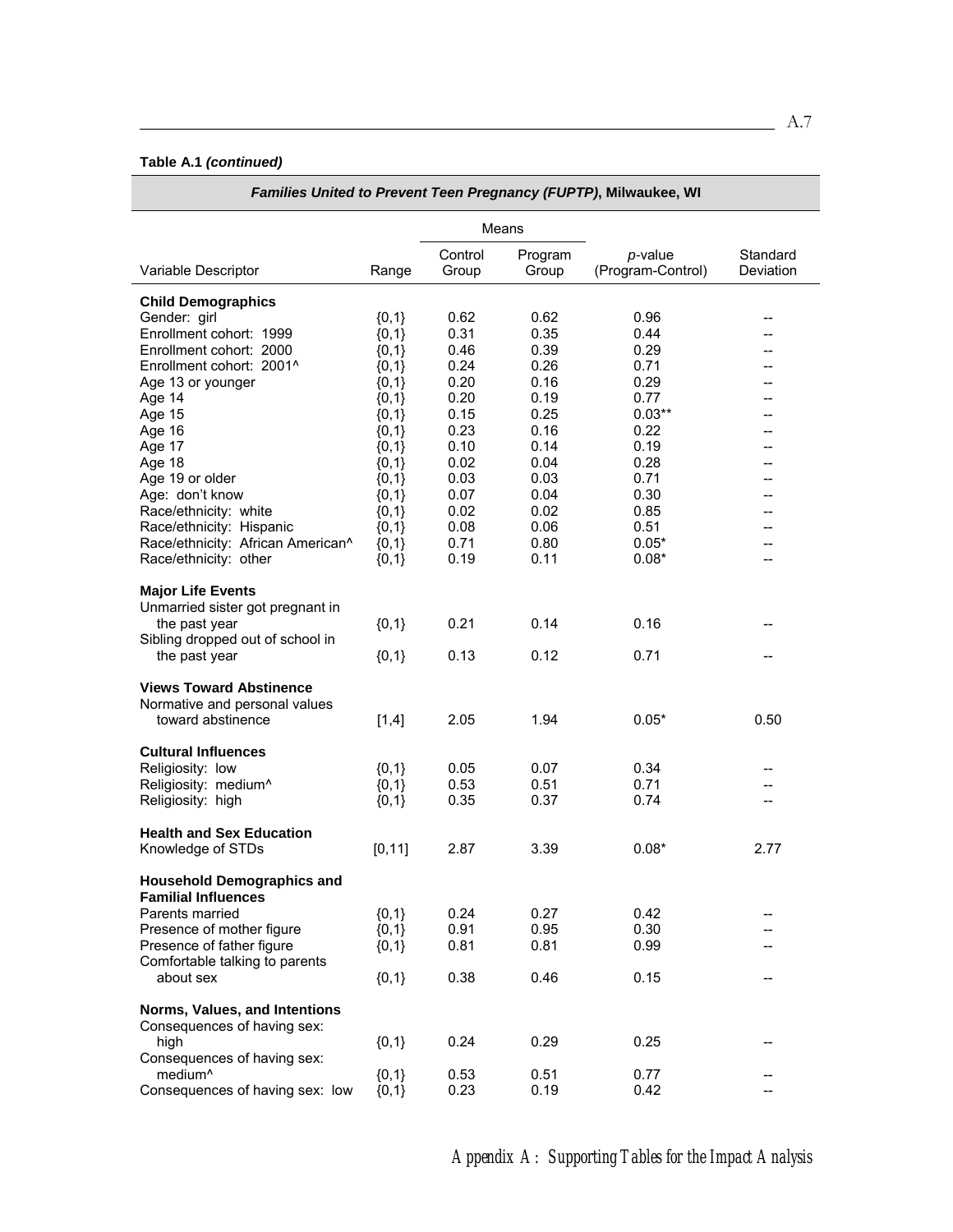|                                                                   |           | Means   |         |                   |           |
|-------------------------------------------------------------------|-----------|---------|---------|-------------------|-----------|
|                                                                   |           | Control | Program | $p$ -value        | Standard  |
| Variable Descriptor                                               | Range     | Group   | Group   | (Program-Control) | Deviation |
| Chance will have sex next year<br>Change will have sex before end | ${0,1,2}$ | n.a.    | n.a.    | n.a.              | n.a.      |
| of high school                                                    | ${0,1,2}$ | n.a.    | n.a.    | n.a.              | n.a.      |
| Ability to resist pressure for sex                                | [0,2]     | n.a.    | n.a.    | n.a.              | n.a.      |
|                                                                   |           |         |         |                   |           |
| <b>Risk-Related Behaviors</b>                                     |           |         |         |                   |           |
| Had sex                                                           | ${0,1}$   | n.a.    | n.a.    | n.a.              | n.a.      |
| Involved in petting                                               | ${0,1}$   | n.a.    | n.a.    | n.a.              | n.a.      |
| <b>Baseline Data</b>                                              |           |         |         |                   |           |
| Baseline data collected at Wave 2                                 | ${0,1}$   | 0.01    | 0.04    | 0.10              |           |
| Missing baseline data                                             | ${0,1}$   | 0.06    | 0.04    | 0.38              |           |
|                                                                   |           |         |         |                   |           |
| <b>Timing of Final Follow-up</b>                                  |           |         |         |                   |           |
| <b>Interview</b>                                                  |           |         |         |                   |           |
| Final follow-up interview in                                      |           |         |         |                   |           |
| January or February                                               | ${0,1}$   | 0.14    | 0.15    | 0.91              |           |
| Final follow-up interview in                                      |           |         |         |                   |           |
| March or April                                                    | ${0,1}$   | 0.00    | 0.00    | 1.00              |           |
| Final follow-up interview in                                      |           |         |         |                   |           |
| May or June                                                       | ${0,1}$   | 0.18    | 0.18    | 0.98              |           |
| Final follow-up interview in                                      |           |         |         |                   |           |
| July or August <sup>^</sup>                                       | ${0,1}$   | 0.36    | 0.25    | $0.04**$          |           |
| Final follow-up interview in                                      |           |         |         |                   |           |
| September or October                                              | ${0,1}$   | 0.09    | 0.09    | 0.86              |           |
| Final follow-up interview in                                      |           |         |         |                   |           |
| November or December                                              | ${0,1}$   | 0.23    | 0.33    | $0.04***$         |           |

# A.8 \_\_\_\_\_\_\_\_\_\_\_\_\_\_\_\_\_\_\_\_\_\_\_\_\_\_\_\_\_\_\_\_\_\_\_\_\_\_\_\_\_\_\_\_\_\_\_\_\_\_\_\_\_\_\_\_\_\_\_\_\_\_\_\_\_\_\_\_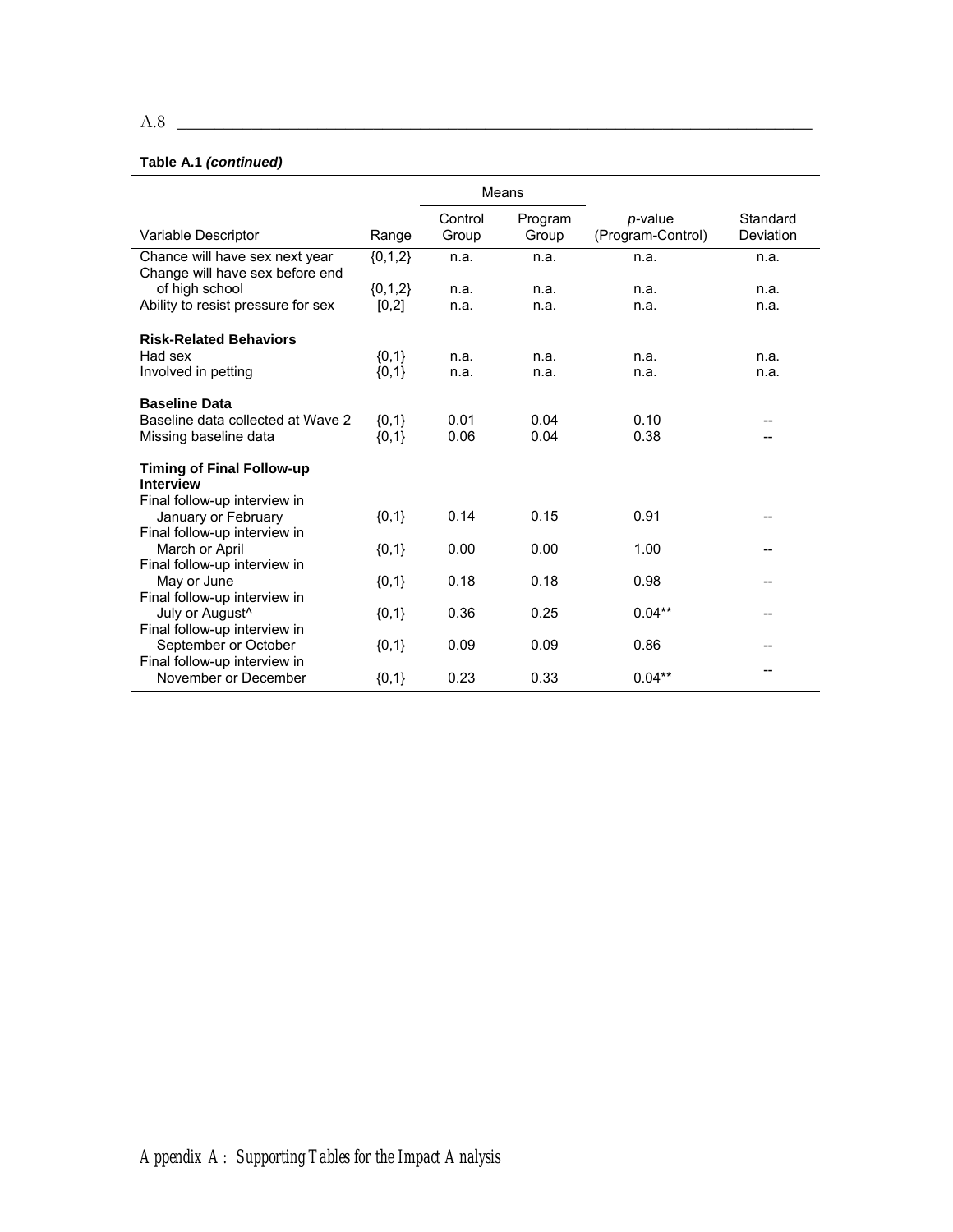| Means<br>Control<br>Program<br>p-value<br>Standard<br>(Program-Control)<br>Deviation<br>Variable Descriptor<br>Group<br>Group<br>Range<br><b>Child Demographics</b><br>Gender: girl<br>0.75<br>${0,1}$<br>0.51<br>0.53<br>--<br>Enrollment cohort: 1999<br>0.27<br>0.25<br>0.62<br>${0, 1}$<br>$-$<br>Enrollment cohort: 2000<br>0.35<br>0.36<br>0.95<br>${0, 1}$<br>--<br>Enrollment cohort: 2001^<br>0.38<br>0.39<br>0.69<br>${0, 1}$<br>--<br>0.08<br>0.07<br>0.64<br>Age 13 or younger<br>${0, 1}$<br>--<br>Age 14<br>0.23<br>0.25<br>0.51<br>${0,1}$<br>$=$<br>0.33<br>0.30<br>0.35<br>Age 15<br>${0,1}$<br>$=$<br>0.23<br>0.26<br>0.33<br>Age 16<br>${0,1}$<br>$-$<br>${0,1}$<br>0.10<br>0.08<br>0.37<br>Age 17<br>$-$<br>0.01<br>0.56<br>Age 18<br>${0, 1}$<br>0.01<br>$-$<br>0.70<br>Age 19 or older<br>${0,1}$<br>0.00<br>0.01<br>$-$<br>Age: don't know<br>0.02<br>0.03<br>0.36<br>${0, 1}$<br>$-$<br>Race/ethnicity: white<br>${0, 1}$<br>0.00<br>0.00<br>0.32<br>--<br>Race/ethnicity: Hispanic<br>0.08<br>0.06<br>${0,1}$<br>0.45<br>$-$<br>Race/ethnicity: African American^<br>0.86<br>0.87<br>0.71<br>${0,1}$<br>--<br>Race/ethnicity: other<br>0.87<br>${0,1}$<br>0.06<br>0.06<br>--<br><b>Major Life Events</b><br>Unmarried sister got pregnant in<br>0.16<br>the past year<br>${0,1}$<br>0.14<br>0.40<br>Sibling dropped out of school in<br>0.12<br>the past year<br>0.10<br>0.55<br>${0,1}$<br><b>Views Toward Abstinence</b><br>Normative and personal values<br>2.12<br>2.10<br>0.58<br>0.51<br>toward abstinence<br>[1,4]<br><b>Cultural Influences</b><br>Religiosity: low<br>${0,1}$<br>0.04<br>0.04<br>0.99<br>$- -$<br>Religiosity: medium^<br>${0,1}$<br>0.51<br>0.14<br>0.45<br>$-$<br>0.22<br>Religiosity: high<br>${0,1}$<br>0.43<br>0.48<br>$-$<br><b>Health and Sex Education</b><br>Knowledge of STDs<br>[0, 11]<br>2.89<br>3.35<br>$0.02**$<br>2.51<br><b>Household Demographics and</b><br><b>Familial Influences</b><br>0.32<br>0.29<br>0.30<br>Parents married<br>${0,1}$<br>--<br>0.97<br>Presence of mother figure<br>0.97<br>0.96<br>${0,1}$<br>0.94<br>0.91<br>0.26<br>Presence of father figure<br>${0,1}$<br>Comfortable talking to parents<br>0.28<br>0.30<br>0.59<br>about sex<br>${0,1}$<br>Norms, Values, and Intentions<br>Consequences of having sex:<br>high<br>${0,1}$<br>0.29<br>0.29<br>0.94<br>Consequences of having sex:<br>medium <sup>^</sup><br>0.53<br>0.53<br>0.95<br>${0,1}$<br>$-$ |                                 |         |      | Teens in Control, Clarksdale, MS |      |  |
|------------------------------------------------------------------------------------------------------------------------------------------------------------------------------------------------------------------------------------------------------------------------------------------------------------------------------------------------------------------------------------------------------------------------------------------------------------------------------------------------------------------------------------------------------------------------------------------------------------------------------------------------------------------------------------------------------------------------------------------------------------------------------------------------------------------------------------------------------------------------------------------------------------------------------------------------------------------------------------------------------------------------------------------------------------------------------------------------------------------------------------------------------------------------------------------------------------------------------------------------------------------------------------------------------------------------------------------------------------------------------------------------------------------------------------------------------------------------------------------------------------------------------------------------------------------------------------------------------------------------------------------------------------------------------------------------------------------------------------------------------------------------------------------------------------------------------------------------------------------------------------------------------------------------------------------------------------------------------------------------------------------------------------------------------------------------------------------------------------------------------------------------------------------------------------------------------------------------------------------------------------------------------------------------------------------------------------------------------------------------------------------------------------------------------------------------------|---------------------------------|---------|------|----------------------------------|------|--|
|                                                                                                                                                                                                                                                                                                                                                                                                                                                                                                                                                                                                                                                                                                                                                                                                                                                                                                                                                                                                                                                                                                                                                                                                                                                                                                                                                                                                                                                                                                                                                                                                                                                                                                                                                                                                                                                                                                                                                                                                                                                                                                                                                                                                                                                                                                                                                                                                                                                      |                                 |         |      |                                  |      |  |
|                                                                                                                                                                                                                                                                                                                                                                                                                                                                                                                                                                                                                                                                                                                                                                                                                                                                                                                                                                                                                                                                                                                                                                                                                                                                                                                                                                                                                                                                                                                                                                                                                                                                                                                                                                                                                                                                                                                                                                                                                                                                                                                                                                                                                                                                                                                                                                                                                                                      |                                 |         |      |                                  |      |  |
|                                                                                                                                                                                                                                                                                                                                                                                                                                                                                                                                                                                                                                                                                                                                                                                                                                                                                                                                                                                                                                                                                                                                                                                                                                                                                                                                                                                                                                                                                                                                                                                                                                                                                                                                                                                                                                                                                                                                                                                                                                                                                                                                                                                                                                                                                                                                                                                                                                                      |                                 |         |      |                                  |      |  |
|                                                                                                                                                                                                                                                                                                                                                                                                                                                                                                                                                                                                                                                                                                                                                                                                                                                                                                                                                                                                                                                                                                                                                                                                                                                                                                                                                                                                                                                                                                                                                                                                                                                                                                                                                                                                                                                                                                                                                                                                                                                                                                                                                                                                                                                                                                                                                                                                                                                      |                                 |         |      |                                  |      |  |
|                                                                                                                                                                                                                                                                                                                                                                                                                                                                                                                                                                                                                                                                                                                                                                                                                                                                                                                                                                                                                                                                                                                                                                                                                                                                                                                                                                                                                                                                                                                                                                                                                                                                                                                                                                                                                                                                                                                                                                                                                                                                                                                                                                                                                                                                                                                                                                                                                                                      |                                 |         |      |                                  |      |  |
|                                                                                                                                                                                                                                                                                                                                                                                                                                                                                                                                                                                                                                                                                                                                                                                                                                                                                                                                                                                                                                                                                                                                                                                                                                                                                                                                                                                                                                                                                                                                                                                                                                                                                                                                                                                                                                                                                                                                                                                                                                                                                                                                                                                                                                                                                                                                                                                                                                                      |                                 |         |      |                                  |      |  |
|                                                                                                                                                                                                                                                                                                                                                                                                                                                                                                                                                                                                                                                                                                                                                                                                                                                                                                                                                                                                                                                                                                                                                                                                                                                                                                                                                                                                                                                                                                                                                                                                                                                                                                                                                                                                                                                                                                                                                                                                                                                                                                                                                                                                                                                                                                                                                                                                                                                      |                                 |         |      |                                  |      |  |
|                                                                                                                                                                                                                                                                                                                                                                                                                                                                                                                                                                                                                                                                                                                                                                                                                                                                                                                                                                                                                                                                                                                                                                                                                                                                                                                                                                                                                                                                                                                                                                                                                                                                                                                                                                                                                                                                                                                                                                                                                                                                                                                                                                                                                                                                                                                                                                                                                                                      |                                 |         |      |                                  |      |  |
|                                                                                                                                                                                                                                                                                                                                                                                                                                                                                                                                                                                                                                                                                                                                                                                                                                                                                                                                                                                                                                                                                                                                                                                                                                                                                                                                                                                                                                                                                                                                                                                                                                                                                                                                                                                                                                                                                                                                                                                                                                                                                                                                                                                                                                                                                                                                                                                                                                                      |                                 |         |      |                                  |      |  |
|                                                                                                                                                                                                                                                                                                                                                                                                                                                                                                                                                                                                                                                                                                                                                                                                                                                                                                                                                                                                                                                                                                                                                                                                                                                                                                                                                                                                                                                                                                                                                                                                                                                                                                                                                                                                                                                                                                                                                                                                                                                                                                                                                                                                                                                                                                                                                                                                                                                      |                                 |         |      |                                  |      |  |
|                                                                                                                                                                                                                                                                                                                                                                                                                                                                                                                                                                                                                                                                                                                                                                                                                                                                                                                                                                                                                                                                                                                                                                                                                                                                                                                                                                                                                                                                                                                                                                                                                                                                                                                                                                                                                                                                                                                                                                                                                                                                                                                                                                                                                                                                                                                                                                                                                                                      |                                 |         |      |                                  |      |  |
|                                                                                                                                                                                                                                                                                                                                                                                                                                                                                                                                                                                                                                                                                                                                                                                                                                                                                                                                                                                                                                                                                                                                                                                                                                                                                                                                                                                                                                                                                                                                                                                                                                                                                                                                                                                                                                                                                                                                                                                                                                                                                                                                                                                                                                                                                                                                                                                                                                                      |                                 |         |      |                                  |      |  |
|                                                                                                                                                                                                                                                                                                                                                                                                                                                                                                                                                                                                                                                                                                                                                                                                                                                                                                                                                                                                                                                                                                                                                                                                                                                                                                                                                                                                                                                                                                                                                                                                                                                                                                                                                                                                                                                                                                                                                                                                                                                                                                                                                                                                                                                                                                                                                                                                                                                      |                                 |         |      |                                  |      |  |
|                                                                                                                                                                                                                                                                                                                                                                                                                                                                                                                                                                                                                                                                                                                                                                                                                                                                                                                                                                                                                                                                                                                                                                                                                                                                                                                                                                                                                                                                                                                                                                                                                                                                                                                                                                                                                                                                                                                                                                                                                                                                                                                                                                                                                                                                                                                                                                                                                                                      |                                 |         |      |                                  |      |  |
|                                                                                                                                                                                                                                                                                                                                                                                                                                                                                                                                                                                                                                                                                                                                                                                                                                                                                                                                                                                                                                                                                                                                                                                                                                                                                                                                                                                                                                                                                                                                                                                                                                                                                                                                                                                                                                                                                                                                                                                                                                                                                                                                                                                                                                                                                                                                                                                                                                                      |                                 |         |      |                                  |      |  |
|                                                                                                                                                                                                                                                                                                                                                                                                                                                                                                                                                                                                                                                                                                                                                                                                                                                                                                                                                                                                                                                                                                                                                                                                                                                                                                                                                                                                                                                                                                                                                                                                                                                                                                                                                                                                                                                                                                                                                                                                                                                                                                                                                                                                                                                                                                                                                                                                                                                      |                                 |         |      |                                  |      |  |
|                                                                                                                                                                                                                                                                                                                                                                                                                                                                                                                                                                                                                                                                                                                                                                                                                                                                                                                                                                                                                                                                                                                                                                                                                                                                                                                                                                                                                                                                                                                                                                                                                                                                                                                                                                                                                                                                                                                                                                                                                                                                                                                                                                                                                                                                                                                                                                                                                                                      |                                 |         |      |                                  |      |  |
|                                                                                                                                                                                                                                                                                                                                                                                                                                                                                                                                                                                                                                                                                                                                                                                                                                                                                                                                                                                                                                                                                                                                                                                                                                                                                                                                                                                                                                                                                                                                                                                                                                                                                                                                                                                                                                                                                                                                                                                                                                                                                                                                                                                                                                                                                                                                                                                                                                                      |                                 |         |      |                                  |      |  |
|                                                                                                                                                                                                                                                                                                                                                                                                                                                                                                                                                                                                                                                                                                                                                                                                                                                                                                                                                                                                                                                                                                                                                                                                                                                                                                                                                                                                                                                                                                                                                                                                                                                                                                                                                                                                                                                                                                                                                                                                                                                                                                                                                                                                                                                                                                                                                                                                                                                      |                                 |         |      |                                  |      |  |
|                                                                                                                                                                                                                                                                                                                                                                                                                                                                                                                                                                                                                                                                                                                                                                                                                                                                                                                                                                                                                                                                                                                                                                                                                                                                                                                                                                                                                                                                                                                                                                                                                                                                                                                                                                                                                                                                                                                                                                                                                                                                                                                                                                                                                                                                                                                                                                                                                                                      |                                 |         |      |                                  |      |  |
|                                                                                                                                                                                                                                                                                                                                                                                                                                                                                                                                                                                                                                                                                                                                                                                                                                                                                                                                                                                                                                                                                                                                                                                                                                                                                                                                                                                                                                                                                                                                                                                                                                                                                                                                                                                                                                                                                                                                                                                                                                                                                                                                                                                                                                                                                                                                                                                                                                                      |                                 |         |      |                                  |      |  |
|                                                                                                                                                                                                                                                                                                                                                                                                                                                                                                                                                                                                                                                                                                                                                                                                                                                                                                                                                                                                                                                                                                                                                                                                                                                                                                                                                                                                                                                                                                                                                                                                                                                                                                                                                                                                                                                                                                                                                                                                                                                                                                                                                                                                                                                                                                                                                                                                                                                      |                                 |         |      |                                  |      |  |
|                                                                                                                                                                                                                                                                                                                                                                                                                                                                                                                                                                                                                                                                                                                                                                                                                                                                                                                                                                                                                                                                                                                                                                                                                                                                                                                                                                                                                                                                                                                                                                                                                                                                                                                                                                                                                                                                                                                                                                                                                                                                                                                                                                                                                                                                                                                                                                                                                                                      |                                 |         |      |                                  |      |  |
|                                                                                                                                                                                                                                                                                                                                                                                                                                                                                                                                                                                                                                                                                                                                                                                                                                                                                                                                                                                                                                                                                                                                                                                                                                                                                                                                                                                                                                                                                                                                                                                                                                                                                                                                                                                                                                                                                                                                                                                                                                                                                                                                                                                                                                                                                                                                                                                                                                                      |                                 |         |      |                                  |      |  |
|                                                                                                                                                                                                                                                                                                                                                                                                                                                                                                                                                                                                                                                                                                                                                                                                                                                                                                                                                                                                                                                                                                                                                                                                                                                                                                                                                                                                                                                                                                                                                                                                                                                                                                                                                                                                                                                                                                                                                                                                                                                                                                                                                                                                                                                                                                                                                                                                                                                      |                                 |         |      |                                  |      |  |
|                                                                                                                                                                                                                                                                                                                                                                                                                                                                                                                                                                                                                                                                                                                                                                                                                                                                                                                                                                                                                                                                                                                                                                                                                                                                                                                                                                                                                                                                                                                                                                                                                                                                                                                                                                                                                                                                                                                                                                                                                                                                                                                                                                                                                                                                                                                                                                                                                                                      |                                 |         |      |                                  |      |  |
|                                                                                                                                                                                                                                                                                                                                                                                                                                                                                                                                                                                                                                                                                                                                                                                                                                                                                                                                                                                                                                                                                                                                                                                                                                                                                                                                                                                                                                                                                                                                                                                                                                                                                                                                                                                                                                                                                                                                                                                                                                                                                                                                                                                                                                                                                                                                                                                                                                                      |                                 |         |      |                                  |      |  |
|                                                                                                                                                                                                                                                                                                                                                                                                                                                                                                                                                                                                                                                                                                                                                                                                                                                                                                                                                                                                                                                                                                                                                                                                                                                                                                                                                                                                                                                                                                                                                                                                                                                                                                                                                                                                                                                                                                                                                                                                                                                                                                                                                                                                                                                                                                                                                                                                                                                      |                                 |         |      |                                  |      |  |
|                                                                                                                                                                                                                                                                                                                                                                                                                                                                                                                                                                                                                                                                                                                                                                                                                                                                                                                                                                                                                                                                                                                                                                                                                                                                                                                                                                                                                                                                                                                                                                                                                                                                                                                                                                                                                                                                                                                                                                                                                                                                                                                                                                                                                                                                                                                                                                                                                                                      |                                 |         |      |                                  |      |  |
|                                                                                                                                                                                                                                                                                                                                                                                                                                                                                                                                                                                                                                                                                                                                                                                                                                                                                                                                                                                                                                                                                                                                                                                                                                                                                                                                                                                                                                                                                                                                                                                                                                                                                                                                                                                                                                                                                                                                                                                                                                                                                                                                                                                                                                                                                                                                                                                                                                                      |                                 |         |      |                                  |      |  |
|                                                                                                                                                                                                                                                                                                                                                                                                                                                                                                                                                                                                                                                                                                                                                                                                                                                                                                                                                                                                                                                                                                                                                                                                                                                                                                                                                                                                                                                                                                                                                                                                                                                                                                                                                                                                                                                                                                                                                                                                                                                                                                                                                                                                                                                                                                                                                                                                                                                      |                                 |         |      |                                  |      |  |
|                                                                                                                                                                                                                                                                                                                                                                                                                                                                                                                                                                                                                                                                                                                                                                                                                                                                                                                                                                                                                                                                                                                                                                                                                                                                                                                                                                                                                                                                                                                                                                                                                                                                                                                                                                                                                                                                                                                                                                                                                                                                                                                                                                                                                                                                                                                                                                                                                                                      |                                 |         |      |                                  |      |  |
|                                                                                                                                                                                                                                                                                                                                                                                                                                                                                                                                                                                                                                                                                                                                                                                                                                                                                                                                                                                                                                                                                                                                                                                                                                                                                                                                                                                                                                                                                                                                                                                                                                                                                                                                                                                                                                                                                                                                                                                                                                                                                                                                                                                                                                                                                                                                                                                                                                                      |                                 |         |      |                                  |      |  |
|                                                                                                                                                                                                                                                                                                                                                                                                                                                                                                                                                                                                                                                                                                                                                                                                                                                                                                                                                                                                                                                                                                                                                                                                                                                                                                                                                                                                                                                                                                                                                                                                                                                                                                                                                                                                                                                                                                                                                                                                                                                                                                                                                                                                                                                                                                                                                                                                                                                      |                                 |         |      |                                  |      |  |
|                                                                                                                                                                                                                                                                                                                                                                                                                                                                                                                                                                                                                                                                                                                                                                                                                                                                                                                                                                                                                                                                                                                                                                                                                                                                                                                                                                                                                                                                                                                                                                                                                                                                                                                                                                                                                                                                                                                                                                                                                                                                                                                                                                                                                                                                                                                                                                                                                                                      |                                 |         |      |                                  |      |  |
|                                                                                                                                                                                                                                                                                                                                                                                                                                                                                                                                                                                                                                                                                                                                                                                                                                                                                                                                                                                                                                                                                                                                                                                                                                                                                                                                                                                                                                                                                                                                                                                                                                                                                                                                                                                                                                                                                                                                                                                                                                                                                                                                                                                                                                                                                                                                                                                                                                                      |                                 |         |      |                                  |      |  |
|                                                                                                                                                                                                                                                                                                                                                                                                                                                                                                                                                                                                                                                                                                                                                                                                                                                                                                                                                                                                                                                                                                                                                                                                                                                                                                                                                                                                                                                                                                                                                                                                                                                                                                                                                                                                                                                                                                                                                                                                                                                                                                                                                                                                                                                                                                                                                                                                                                                      |                                 |         |      |                                  |      |  |
|                                                                                                                                                                                                                                                                                                                                                                                                                                                                                                                                                                                                                                                                                                                                                                                                                                                                                                                                                                                                                                                                                                                                                                                                                                                                                                                                                                                                                                                                                                                                                                                                                                                                                                                                                                                                                                                                                                                                                                                                                                                                                                                                                                                                                                                                                                                                                                                                                                                      |                                 |         |      |                                  |      |  |
|                                                                                                                                                                                                                                                                                                                                                                                                                                                                                                                                                                                                                                                                                                                                                                                                                                                                                                                                                                                                                                                                                                                                                                                                                                                                                                                                                                                                                                                                                                                                                                                                                                                                                                                                                                                                                                                                                                                                                                                                                                                                                                                                                                                                                                                                                                                                                                                                                                                      |                                 |         |      |                                  |      |  |
|                                                                                                                                                                                                                                                                                                                                                                                                                                                                                                                                                                                                                                                                                                                                                                                                                                                                                                                                                                                                                                                                                                                                                                                                                                                                                                                                                                                                                                                                                                                                                                                                                                                                                                                                                                                                                                                                                                                                                                                                                                                                                                                                                                                                                                                                                                                                                                                                                                                      |                                 |         |      |                                  |      |  |
|                                                                                                                                                                                                                                                                                                                                                                                                                                                                                                                                                                                                                                                                                                                                                                                                                                                                                                                                                                                                                                                                                                                                                                                                                                                                                                                                                                                                                                                                                                                                                                                                                                                                                                                                                                                                                                                                                                                                                                                                                                                                                                                                                                                                                                                                                                                                                                                                                                                      |                                 |         |      |                                  |      |  |
|                                                                                                                                                                                                                                                                                                                                                                                                                                                                                                                                                                                                                                                                                                                                                                                                                                                                                                                                                                                                                                                                                                                                                                                                                                                                                                                                                                                                                                                                                                                                                                                                                                                                                                                                                                                                                                                                                                                                                                                                                                                                                                                                                                                                                                                                                                                                                                                                                                                      |                                 |         |      |                                  |      |  |
|                                                                                                                                                                                                                                                                                                                                                                                                                                                                                                                                                                                                                                                                                                                                                                                                                                                                                                                                                                                                                                                                                                                                                                                                                                                                                                                                                                                                                                                                                                                                                                                                                                                                                                                                                                                                                                                                                                                                                                                                                                                                                                                                                                                                                                                                                                                                                                                                                                                      |                                 |         |      |                                  |      |  |
|                                                                                                                                                                                                                                                                                                                                                                                                                                                                                                                                                                                                                                                                                                                                                                                                                                                                                                                                                                                                                                                                                                                                                                                                                                                                                                                                                                                                                                                                                                                                                                                                                                                                                                                                                                                                                                                                                                                                                                                                                                                                                                                                                                                                                                                                                                                                                                                                                                                      |                                 |         |      |                                  |      |  |
|                                                                                                                                                                                                                                                                                                                                                                                                                                                                                                                                                                                                                                                                                                                                                                                                                                                                                                                                                                                                                                                                                                                                                                                                                                                                                                                                                                                                                                                                                                                                                                                                                                                                                                                                                                                                                                                                                                                                                                                                                                                                                                                                                                                                                                                                                                                                                                                                                                                      |                                 |         |      |                                  |      |  |
|                                                                                                                                                                                                                                                                                                                                                                                                                                                                                                                                                                                                                                                                                                                                                                                                                                                                                                                                                                                                                                                                                                                                                                                                                                                                                                                                                                                                                                                                                                                                                                                                                                                                                                                                                                                                                                                                                                                                                                                                                                                                                                                                                                                                                                                                                                                                                                                                                                                      |                                 |         |      |                                  |      |  |
|                                                                                                                                                                                                                                                                                                                                                                                                                                                                                                                                                                                                                                                                                                                                                                                                                                                                                                                                                                                                                                                                                                                                                                                                                                                                                                                                                                                                                                                                                                                                                                                                                                                                                                                                                                                                                                                                                                                                                                                                                                                                                                                                                                                                                                                                                                                                                                                                                                                      |                                 |         |      |                                  |      |  |
|                                                                                                                                                                                                                                                                                                                                                                                                                                                                                                                                                                                                                                                                                                                                                                                                                                                                                                                                                                                                                                                                                                                                                                                                                                                                                                                                                                                                                                                                                                                                                                                                                                                                                                                                                                                                                                                                                                                                                                                                                                                                                                                                                                                                                                                                                                                                                                                                                                                      |                                 |         |      |                                  |      |  |
|                                                                                                                                                                                                                                                                                                                                                                                                                                                                                                                                                                                                                                                                                                                                                                                                                                                                                                                                                                                                                                                                                                                                                                                                                                                                                                                                                                                                                                                                                                                                                                                                                                                                                                                                                                                                                                                                                                                                                                                                                                                                                                                                                                                                                                                                                                                                                                                                                                                      | Consequences of having sex: low | ${0,1}$ | 0.18 | 0.19                             | 0.87 |  |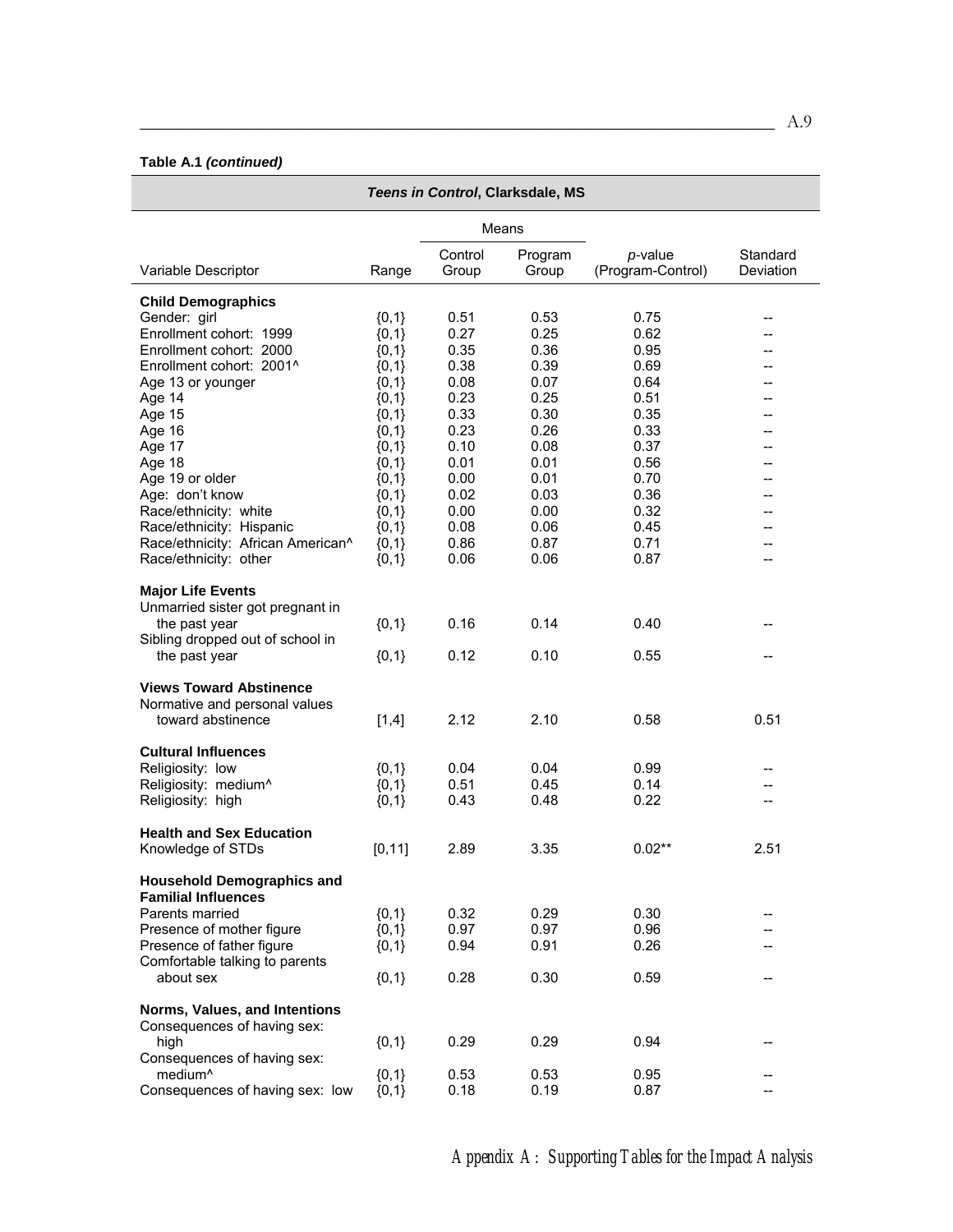### A.10 \_\_\_\_\_\_\_\_\_\_\_\_\_\_\_\_\_\_\_\_\_\_\_\_\_\_\_\_\_\_\_\_\_\_\_\_\_\_\_\_\_\_\_\_\_\_\_\_\_\_\_\_\_\_\_\_\_\_\_\_\_\_\_\_\_\_\_

### **Table A.1** *(continued)*

|                                                                   | Means     |                  |                  |                              |                       |
|-------------------------------------------------------------------|-----------|------------------|------------------|------------------------------|-----------------------|
| Variable Descriptor                                               | Range     | Control<br>Group | Program<br>Group | p-value<br>(Program-Control) | Standard<br>Deviation |
| Chance will have sex next year<br>Change will have sex before end | ${0,1,2}$ | n.a.             | n.a.             | n.a.                         | n.a.                  |
| of high school                                                    | ${0,1,2}$ | n.a.             | n.a.             | n.a.                         | n.a.                  |
| Ability to resist pressure for sex                                | [0,2]     | n.a.             | n.a.             | n.a.                         | n.a.                  |
| <b>Risk-Related Behaviors</b>                                     |           |                  |                  |                              |                       |
| Had sex                                                           | ${0,1}$   | n.a.             | n.a.             | n.a.                         | n.a.                  |
| Involved in petting                                               | ${0,1}$   | n.a.             | n.a.             | n.a.                         | n.a.                  |
| <b>Baseline Data</b>                                              |           |                  |                  |                              |                       |
| Baseline data collected at Wave 2                                 | ${0,1}$   | 0.00             | 0.00             | 0.74                         |                       |
| Missing baseline data                                             | ${0,1}$   | 0.02             | 0.02             | 0.48                         |                       |
| <b>Timing of Final Follow-up</b>                                  |           |                  |                  |                              |                       |
| <b>Interview</b><br>Final follow-up interview in                  |           |                  |                  |                              |                       |
| January or February                                               | ${0,1}$   | 0.00             | 0.00             | 1.00                         |                       |
| Final follow-up interview in                                      |           |                  |                  |                              |                       |
| March or April                                                    | ${0,1}$   | 0.14             | 0.11             | 0.27                         |                       |
| Final follow-up interview in                                      |           |                  |                  |                              |                       |
| May or June                                                       | ${0,1}$   | 0.50             | 0.54             | 0.25                         |                       |
| Final follow-up interview in<br>July or August <sup>^</sup>       | ${0,1}$   | 0.28             | 0.24             | 0.29                         |                       |
| Final follow-up interview in                                      |           |                  |                  |                              |                       |
| September or October                                              | ${0,1}$   | 0.08             | 0.10             | 0.38                         |                       |
| Final follow-up interview in<br>November or December              | ${0,1}$   | 0.00             | 0.00             | 1.00                         |                       |

Source: Wave 1 and Wave 4 Survey of Teen Activities and Attitudes (Mathematica Policy Research, Inc., 1999, 2005), administered to youth at baseline and 42 to 78 months after enrolling in the Title V, Section 510 Abstinence Education Program study sample.

Notes: Statistics based on weighted sample. The base category (omitted from the regression) is identified by  $\wedge$ . n.a. = not available. Youth in the two program sites that focused on upper elementary youth, *FUPTP* and *Teens in Control*, were not asked these questions in the baseline survey because of their young ages.

\*\*\**p-*value (of program-control difference) < 0.01; \*\**p-*value < 0.05; \**p-*value < 0.10, two-tailed test.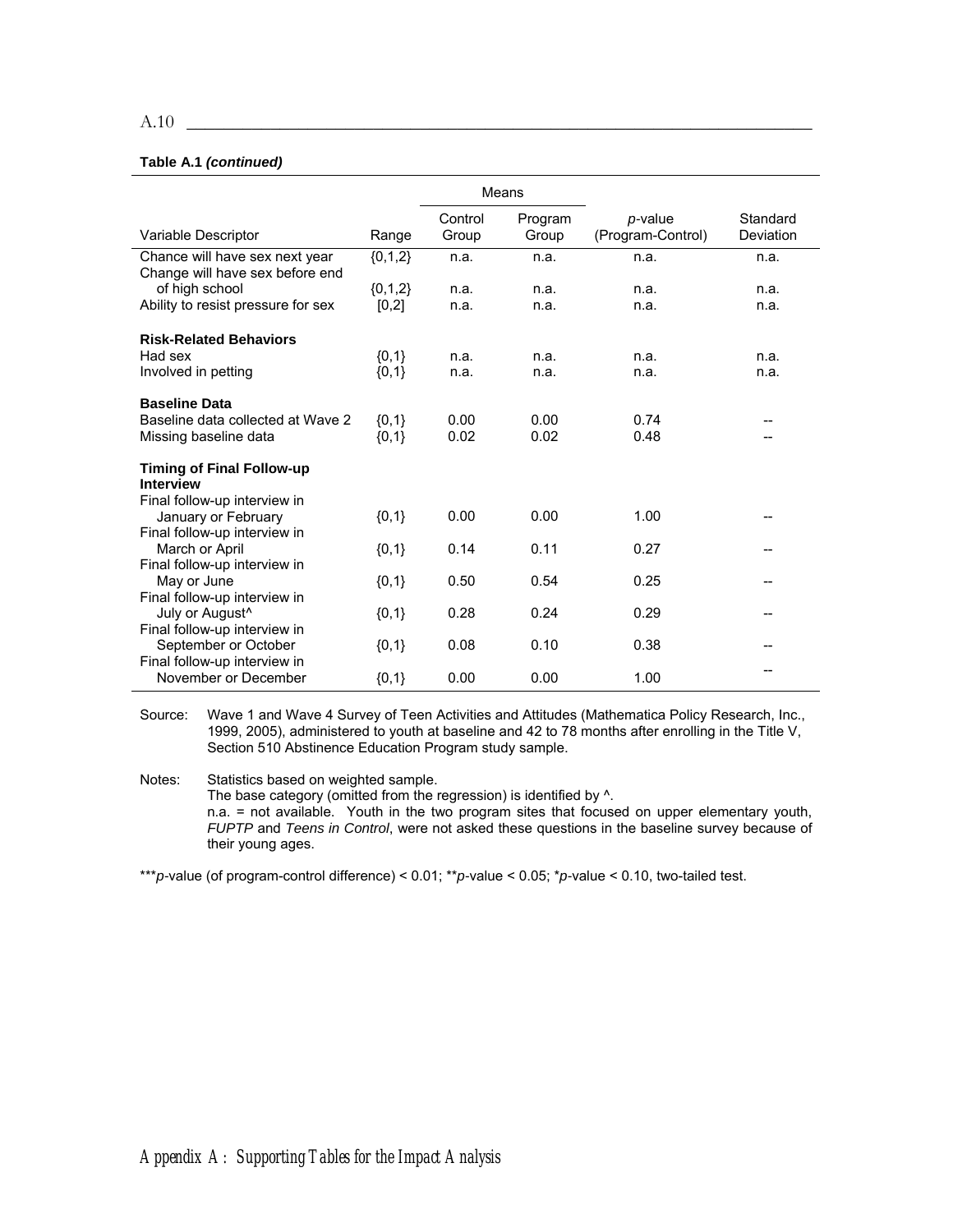|                                                        | My Choice,<br>My Future! | ReCapturing<br>the Vision | <b>FUPTP</b>  | Teens in<br>Control |
|--------------------------------------------------------|--------------------------|---------------------------|---------------|---------------------|
| Outcome Measure Category                               | Powhatan, VA             | Miami, FL                 | Milwaukee, WI | Clarksdale, MS      |
| Sexual behavior                                        | 447                      | 479                       | 413           | 714                 |
| Smoking                                                | 447                      | 478                       | 413           | 700                 |
| Alcohol use                                            | 446                      | 480                       | 413           | 711                 |
| Marijuana use                                          | 446                      | 480                       | 411           | 708                 |
| Identification of STDs                                 | 447                      | 480                       | 414           | 708                 |
| Knowledge of STD<br>consequences                       | 445                      | 479                       | 414           | 709                 |
| Perceived effectiveness<br>of condoms                  | 445                      | 479                       | 413           | 710                 |
| Perceived effectiveness of<br>birth control pills      | 446                      | 479                       | 414           | 705                 |
| Knowledge of the<br>consequences of<br>unprotected sex | 448                      | 480                       | 414           | 715                 |
| Expect to abstain through<br>high school <sup>a</sup>  | 165                      | 256                       | 390           | 703                 |
| Expect to abstain as<br>a teenager                     | 427                      | 462                       | 413           | 713                 |
| Expect to abstain until marriage                       | 447                      | 479                       | 413           | 714                 |

### **Table A.2. Sample Sizes for Analysis of Selected Outcome Measures**

Source: Wave 4 Survey of Teen Activities and Attitudes (Mathematica Policy Research, Inc., 2005), administered to youth 42 to 78 months after enrolling in the Title V, Section 510 Abstinence Education Program study sample.

<sup>a</sup>This measure pertained only to youth still in high school at the time of the final follow-up (Wave 4) survey, resulting in relatively small sample sizes in the two programs serving relatively older youth (*My Choice, My Future!* and *ReCapturing the Vision*).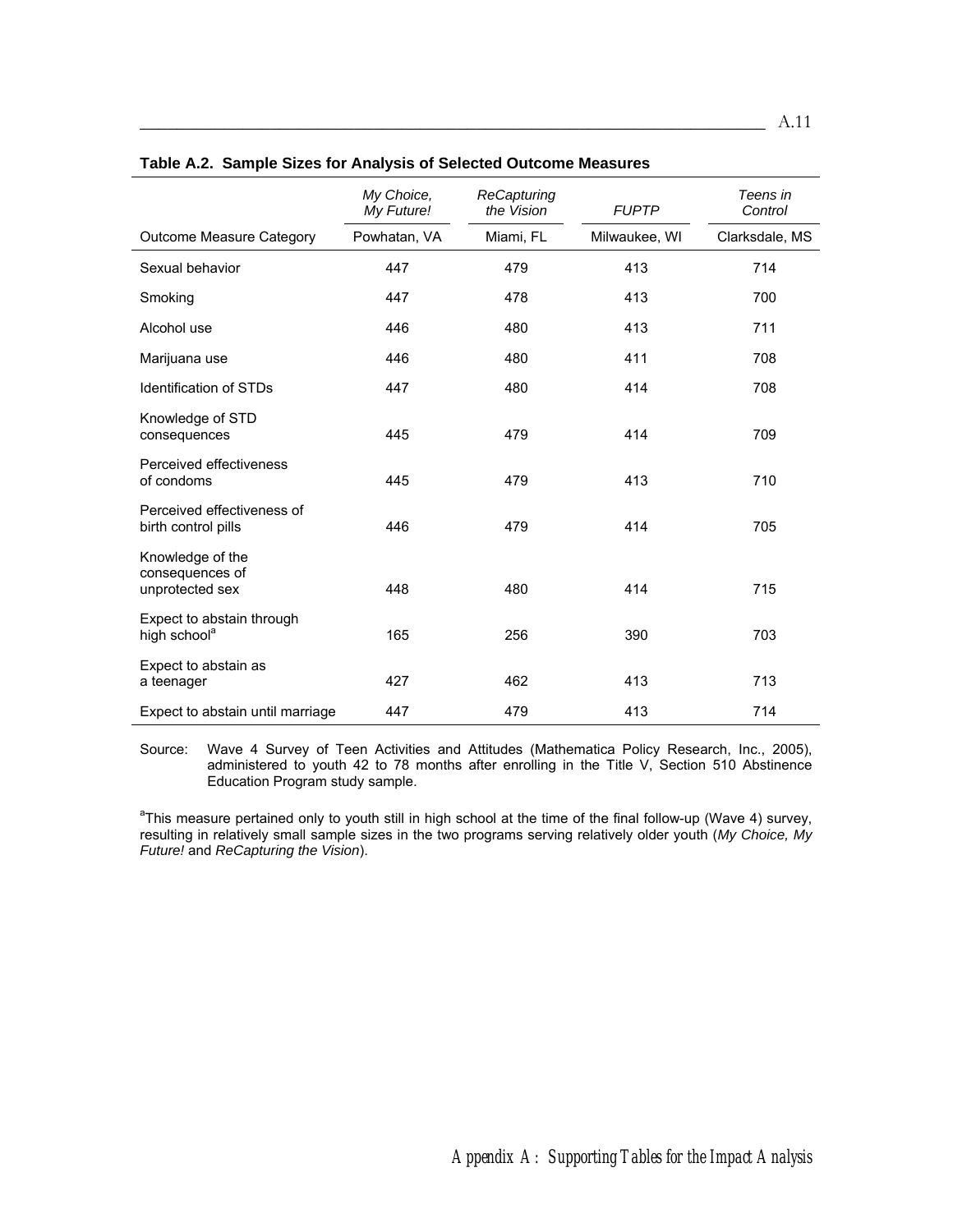|  | the contract of the contract of the contract of the contract of the contract of |  |
|--|---------------------------------------------------------------------------------|--|
|--|---------------------------------------------------------------------------------|--|

### **Table A.3. R-Squares for Outcome Variables**

|                                                                   | $R^2$ for All Four Programs |
|-------------------------------------------------------------------|-----------------------------|
| <b>Sexual Abstinence and Sexual Activity</b>                      |                             |
| Remained abstinent (always)                                       | 0.62                        |
| Abstinent last 12 months                                          | 0.58                        |
| Four or more sexual partners ever                                 | 0.31                        |
| Two or more partners in last 12 months                            | 0.29                        |
|                                                                   |                             |
| <b>Expectations for Future Behavior</b>                           |                             |
| Expect to abstain through high school                             | 0.67                        |
| Expect to abstain as a teenager                                   | 0.54                        |
| Expect to abstain until marriage                                  | 0.48                        |
| <b>Unprotected Sex and Birth Control</b>                          |                             |
| Unprotected sex at first intercourse                              | 0.16                        |
| Unprotected sex at least once during the last 12 months           | 0.38                        |
| Birth control not used at first intercourse                       | 0.15                        |
|                                                                   | 0.29                        |
| Sex without birth control at least once during the last 12 months |                             |
| <b>Possible Consequences of Teen Sex</b>                          |                             |
| Ever been pregnant                                                | 0.26                        |
| Ever had a baby                                                   | 0.20                        |
| Ever had a (reported) STD                                         | 0.13                        |
|                                                                   |                             |
| <b>Other Risk Behaviors</b>                                       |                             |
| Smoked cigarettes (past month)                                    | 0.37                        |
| Drank alcohol (past month)                                        | 0.41                        |
| Used marijuana (ever)                                             | 0.45                        |
| <b>Ability to Identify STDs</b>                                   |                             |
| Overall identification of STDs                                    | 0.95                        |
| <b>Identification of true STDs</b>                                | 0.93                        |
| <b>Identification of false STDs</b>                               | 0.83                        |
|                                                                   |                             |
| <b>Understanding of Pregnancy and STD Risks</b>                   |                             |
| Knowledge of unprotected sex risks                                | 0.93                        |
| Knowledge of STD consequences                                     | 0.81                        |
| <b>Perceived Effectiveness of Condoms</b>                         |                             |
| Never effective for preventing pregnancy                          | 0.11                        |
| Never effective for preventing HIV                                | 0.27                        |
| Never effective for preventing chlamydia and gonorrhea            | 0.24                        |
| Never effective for preventing herpes and HPV                     | 0.27                        |
|                                                                   |                             |
| <b>Perceived Effectiveness of Birth Control Pills</b>             |                             |
| Never effective for preventing pregnancy                          | 0.12                        |
| Never effective for preventing HIV                                | 0.78                        |
| Never effective for preventing chlamydia and gonorrhea            | 0.77                        |
| Never effective for preventing herpes and HPV                     | 0.77                        |

Source: Wave 4 Survey of Teen Activities and Attitudes (Mathematica Policy Research, Inc., 2005), administered to youth 42 to 78 months after enrolling in the Title V, Section 510 Abstinence Education Program study sample.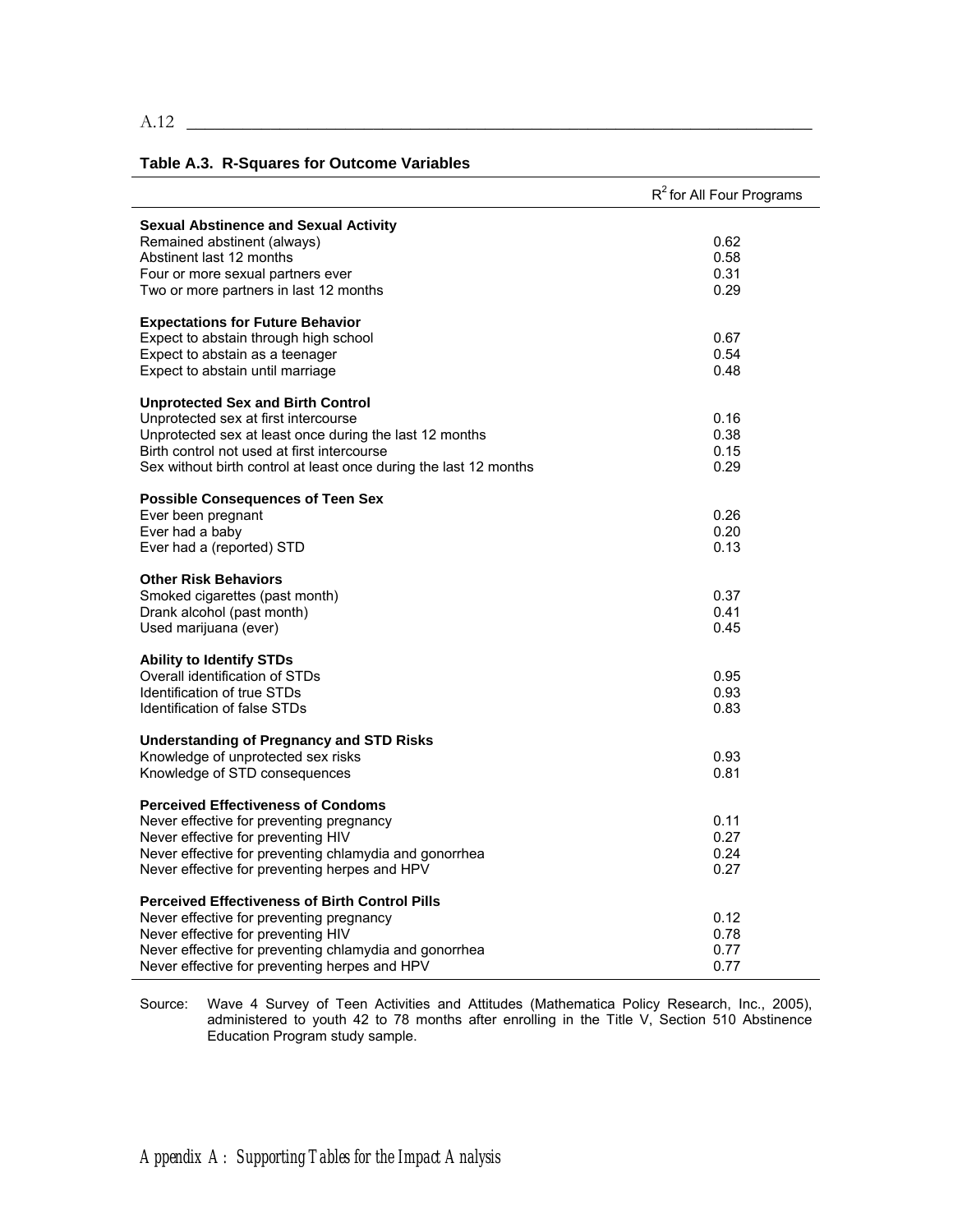|                               | Program<br>Group<br>(Percentage) | Control<br>Group<br>(Percentage) | Program-Control<br>Difference<br>(Percentage Points) | $p$ -value |
|-------------------------------|----------------------------------|----------------------------------|------------------------------------------------------|------------|
| <b>Four Programs Combined</b> |                                  |                                  |                                                      |            |
| Remained abstinent (always)   | 49                               | 49                               | 0                                                    | 0.91       |
| One partner                   | 16                               | 16                               | 1                                                    | 0.70       |
| Two partners                  | 11                               | 11                               | $-1$                                                 | 0.64       |
| Three partners                | 8                                | 8                                | 0                                                    | 0.91       |
| Four or more partners         | 17                               | 16                               | $\Omega$                                             | 0.79       |
|                               |                                  |                                  | F-test of distributional differences                 | 0.98       |
| My Choice, My Future!         |                                  |                                  |                                                      |            |
| Remained abstinent (always)   | 38                               | 38                               | 1                                                    | 0.90       |
| One partner                   | 21                               | 15                               | $\overline{7}$                                       | 0.07       |
| Two partners                  | 9                                | 15                               | -6                                                   | 0.06       |
| Three partners                | 8                                | 11                               | $-3$                                                 | 0.36       |
| Four or more partners         | 22                               | 21                               | 1                                                    | 0.70       |
|                               |                                  |                                  | F-test of distributional differences                 | 0.20       |
| <b>ReCapturing the Vision</b> |                                  |                                  |                                                      |            |
| Remained abstinent (always)   | 44                               | 40                               | 5                                                    | 0.32       |
| One partner                   | 19                               | 24                               | -4                                                   | 0.27       |
| Two partners                  | 13                               | 13                               | 0                                                    | 0.96       |
| Three partners                | 10                               | 11                               | 0                                                    | 0.92       |
| Four or more partners         | 13                               | 13                               | 0                                                    | 0.98       |
|                               |                                  |                                  | F-test of distributional differences                 | 0.80       |
| <b>FUPTP</b>                  |                                  |                                  |                                                      |            |
| Remained abstinent (always)   | 60                               | 62                               | $-3$                                                 | 0.61       |
| One partner                   | 12                               | 10                               | $\overline{2}$                                       | 0.55       |
| Two partners                  | 10                               | 10                               | 0                                                    | 0.94       |
| Three partners                | 5                                | 3                                | $\overline{2}$                                       | 0.35       |
| Four or more partners         | 14                               | 16                               | $-1$                                                 | 0.75       |
|                               |                                  |                                  | F-test of distributional differences                 | 0.90       |
| <b>Teens in Control</b>       |                                  |                                  |                                                      |            |
| Remained abstinent (always)   | 53                               | 57                               | -4                                                   | 0.34       |
| One partner                   | 13                               | 15                               | $-2$                                                 | 0.52       |
| Two partners                  | 10                               | 7                                | 3                                                    | 0.11       |
| Three partners                | 7                                | 7                                | $\pmb{0}$                                            | 0.84       |
| Four or more partners         | 17                               | 15                               | $\overline{2}$                                       | 0.55       |
|                               |                                  |                                  | F-test of distributional differences                 | 0.49       |

### **Table A.4. Number of Sex Partners, Overall and by Site**

Source: Wave 4 Survey of Teen Activities and Attitudes (Mathematica Policy Research, Inc., 2005), administered to youth 42 to 78 months after enrolling in the Title V, Section 510 Abstinence Education Program study sample.

Note: All estimates are based on weighted regression models. For details on the covariates used in these regressions, see Appendix Table A.1. Sample sizes and R-square statistics are in Appendix Tables A.2 and A.3, respectively. Program-control difference may not equal difference in percentages due to rounding. *F*-tests of distributional differences are computed from multinomial logistic regressions of the categorical outcome variable on an indicator for program status and the covariates listed in Table A.1.

\*\*\**p-*value (of program-control difference) < 0.01; \*\**p-*value < 0.05; \**p-*value < 0.10, two-tailed test.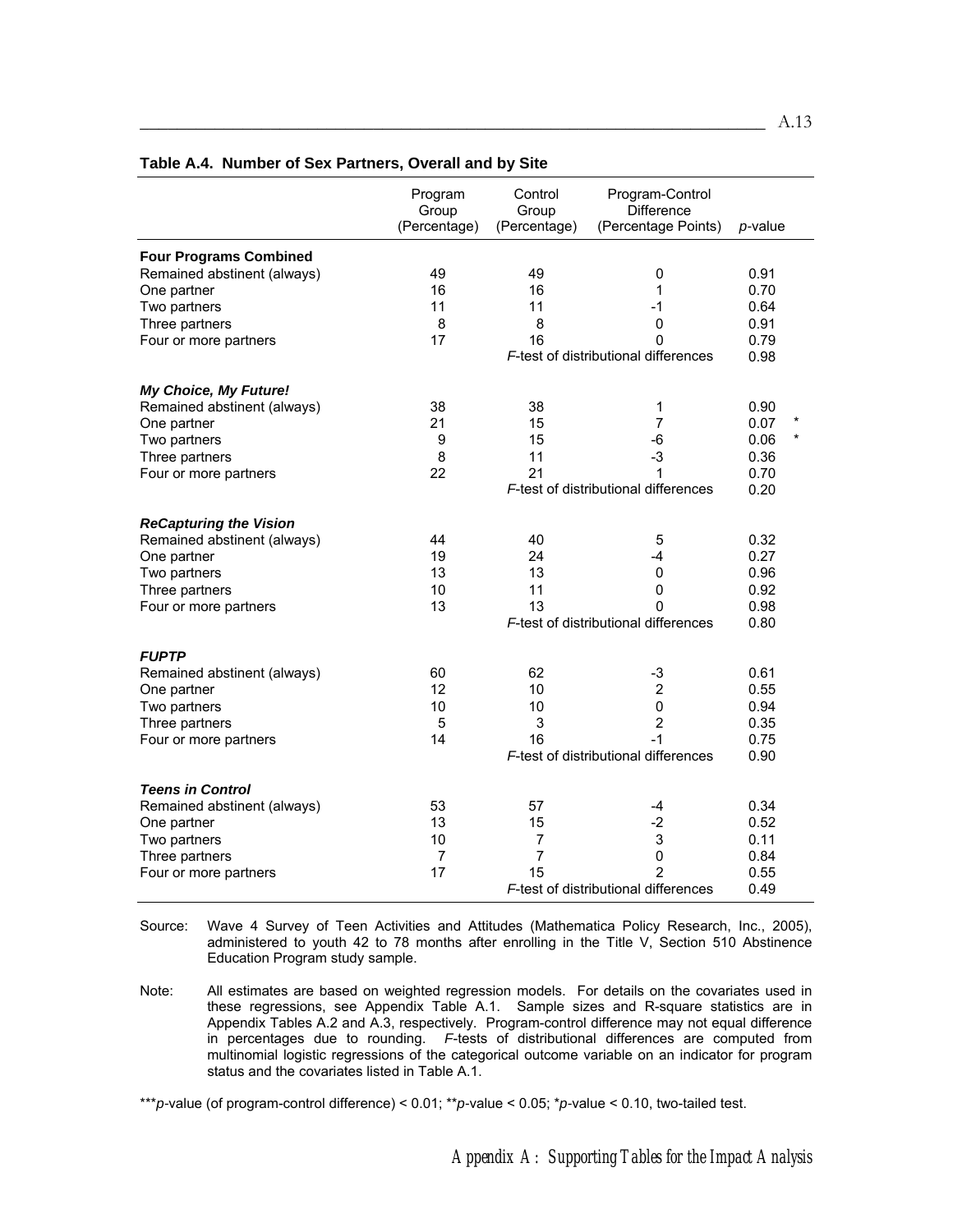### $A.14$

|                                 | Program<br>Group<br>(Percentage) | Control<br>Group<br>(Percentage) | Program-Control<br><b>Difference</b><br>(Percentage Points) | p-value |          |
|---------------------------------|----------------------------------|----------------------------------|-------------------------------------------------------------|---------|----------|
| <b>Four Programs Combined</b>   |                                  |                                  |                                                             |         |          |
| Remained abstinent (always)     | 49                               | 49                               | 0                                                           | 0.91    |          |
| Had sex. used condom first time | 44                               | 43                               | 1                                                           | 0.59    |          |
| Had sex, no condom first time   | 7                                | 8                                | $-1$                                                        | 0.45    |          |
|                                 |                                  |                                  | F-test of distributional differences                        | 0.40    |          |
| <b>My Choice, My Future!</b>    |                                  |                                  |                                                             |         |          |
| Remained abstinent (always)     | 38                               | 38                               | 1                                                           | 0.90    |          |
| Had sex, used condom first time | 53                               | 53                               | 0                                                           | 0.98    |          |
| Had sex, no condom first time   | 9                                | 9                                | $-1$                                                        | 0.81    |          |
|                                 |                                  |                                  | F-test of distributional differences                        | 0.98    |          |
| <b>ReCapturing the Vision</b>   |                                  |                                  |                                                             |         |          |
| Remained abstinent (always)     | 44                               | 40                               | 5                                                           | 0.32    |          |
| Had sex, used condom first time | 52                               | 53                               | $-1$                                                        | 0.80    |          |
| Had sex, no condom first time   | 4                                | $\overline{7}$                   | $-3$                                                        | 0.15    |          |
|                                 |                                  |                                  | F-test of distributional differences                        | 0.10    | $^\star$ |
| <b>FUPTP</b>                    |                                  |                                  |                                                             |         |          |
| Remained abstinent (always)     | 60                               | 62                               | -3                                                          | 0.61    |          |
| Had sex, used condom first time | 36                               | 32                               | 4                                                           | 0.39    |          |
| Had sex, no condom first time   | 5                                | 6                                | $-2$                                                        | 0.47    |          |
|                                 |                                  |                                  | F-test of distributional differences                        | 0.69    |          |
| <b>Teens in Control</b>         |                                  |                                  |                                                             |         |          |
| Remained abstinent (always)     | 53                               | 57                               | -4                                                          | 0.34    |          |
| Had sex, used condom first time | 36                               | 35                               | $\overline{2}$                                              | 0.67    |          |
| Had sex, no condom first time   | 10                               | 8                                | $\overline{2}$                                              | 0.35    |          |
|                                 |                                  |                                  | F-test of distributional differences                        | 0.51    |          |

### **Table A.5. Impacts on Sex and Unprotected Sex at First Intercourse, Overall and by Site**

Source: Wave 4 Survey of Teen Activities and Attitudes (Mathematica Policy Research, Inc., 2005), administered to youth 42 to 78 months after enrolling in the Title V, Section 510 Abstinence Education Program study sample.

Note: All estimates are based on weighted regression models. For details on the covariates used in these regressions, see Appendix Table A.1. Sample sizes and R-square statistics are in Appendix Tables A.2 and A.3, respectively. Program-control difference may not equal difference in percentages due to rounding. *F*-tests of distributional differences are computed from multinomial logistic regressions of the categorical outcome variable on an indicator for program status and the covariates listed in Table A.1.

\*\*\**p-*value (of program-control difference) < 0.01; \*\**p-*value < 0.05; \**p-*value < 0.10, two-tailed test.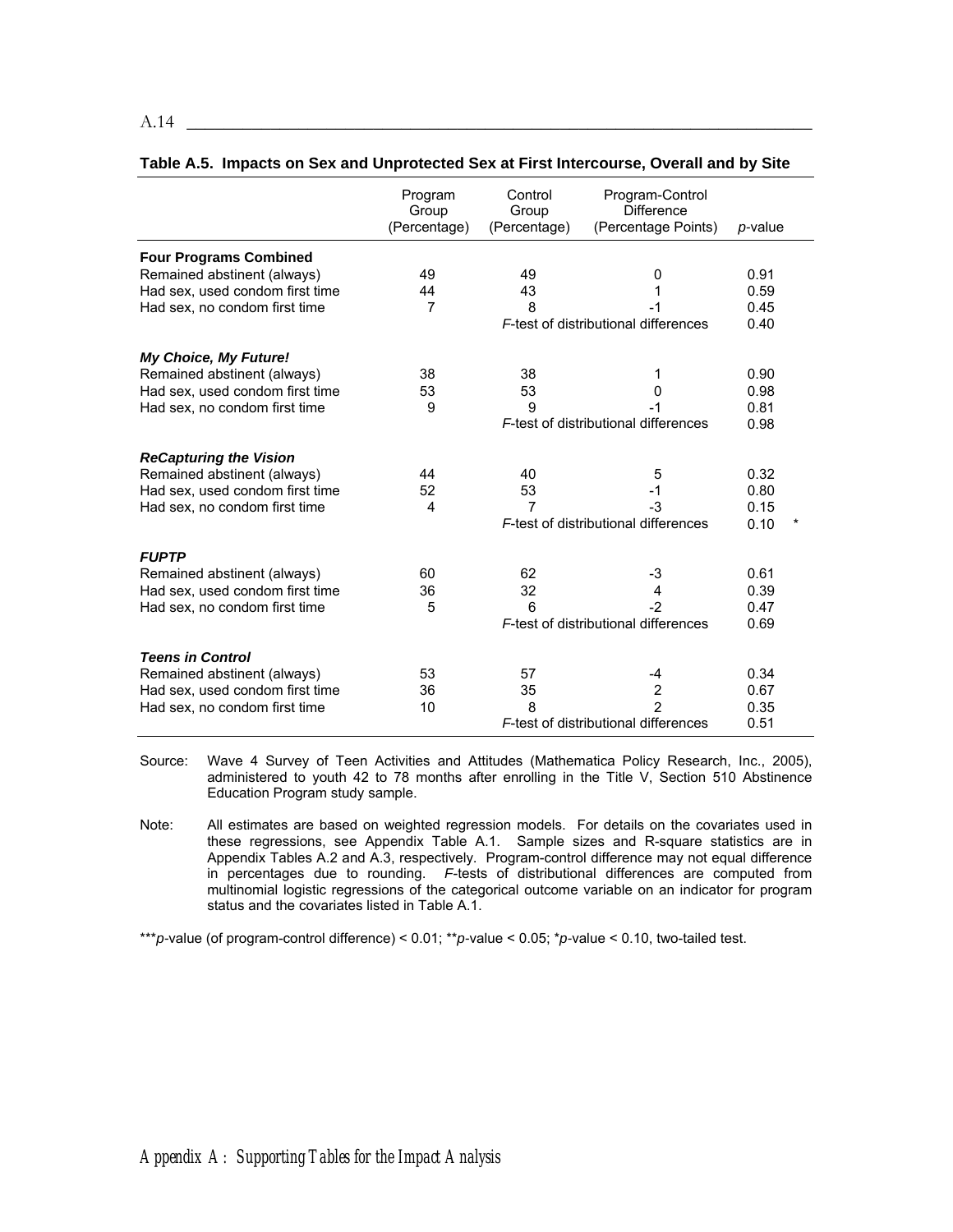|                                | Program<br>Group<br>(Percentage) | Control<br>Group<br>(Percentage) | Program-Control<br>Difference<br>(Percentage Points) | p-value |
|--------------------------------|----------------------------------|----------------------------------|------------------------------------------------------|---------|
| <b>Four Programs Combined</b>  |                                  |                                  |                                                      |         |
| Abstinent last 12 months       | 56                               | 55                               | 1                                                    | 0.76    |
| Had sex, always used condom    | 23                               | 23                               | -1                                                   | 0.77    |
| Had sex, sometimes used condom | 17                               | 17                               | 0                                                    | 0.88    |
| Had sex, never used condom     | 4                                | 4                                | O                                                    | 0.84    |
|                                |                                  |                                  | F-test of distributional differences                 | 0.95    |
| <b>My Choice, My Future!</b>   |                                  |                                  |                                                      |         |
| Abstinent last 12 months       | 45                               | 44                               |                                                      | 0.79    |
| Had sex, always used condom    | 25                               | 25                               | -1                                                   | 0.84    |
| Had sex, sometimes used condom | 24                               | 24                               | 0                                                    | 0.98    |
| Had sex, never used condom     | 7                                | 7                                | O                                                    | 0.87    |
|                                |                                  |                                  | F-test of distributional differences                 | 0.96    |
| <b>ReCapturing the Vision</b>  |                                  |                                  |                                                      |         |
| Abstinent last 12 months       | 48                               | 43                               | 5                                                    | 0.28    |
| Had sex, always used condom    | 24                               | 28                               | -4                                                   | 0.37    |
| Had sex, sometimes used condom | 21                               | 23                               | $-2$                                                 | 0.52    |
| Had sex, never used condom     | 7                                | 5                                | 1                                                    | 0.56    |
|                                |                                  |                                  | F-test of distributional differences                 | 0.59    |
| <b>FUPTP</b>                   |                                  |                                  |                                                      |         |
| Abstinent last 12 months       | 65                               | 67                               | $-2$                                                 | 0.71    |
| Had sex, always used condom    | 22                               | 20                               | 1                                                    | 0.75    |
| Had sex, sometimes used condom | 12                               | 11                               |                                                      | 0.77    |
| Had sex, never used condom     | $\overline{2}$                   | $\overline{2}$                   |                                                      | 0.73    |
|                                |                                  |                                  | F-test of distributional differences                 | 0.98    |

### **Table A.6. Impacts on Sex and Unprotected Sex in the Last 12 Months, Overall and by Site**

Source: Wave 4 Survey of Teen Activities and Attitudes (Mathematica Policy Research, Inc., 2005), administered to youth 42 to 78 months after enrolling in the Title V, Section 510 Abstinence Education Program study sample.

Abstinent last 12 months 66 68 -2 0.64 Had sex, always used condom  $\begin{array}{ccc} 20 & 19 & 1 & 0.80 \\ 1 & 2 & 1 & 0.80 \\ 1 & 1 & 0 & 0.85 \end{array}$ 

Had sex, never used condom and the same state of 3 and 2 contract 2 contract 0 0.73

Had sex, sometimes used condom 12 11 0.

Note: All estimates are based on weighted regression models. For details on the covariates used in these regressions, see Appendix Table A.1. Sample sizes and R-square statistics are in Appendix Tables A.2 and A.3, respectively. Program-control difference may not equal difference in percentages due to rounding. *F*-tests of distributional differences are computed from multinomial logistic regressions of the categorical outcome variable on an indicator for program status and the covariates listed in Table A.1.

\*\*\**p-*value (of program-control difference) < 0.01; \*\**p-*value < 0.05; \**p-*value < 0.10, two-tailed test.

*Teens in Control* 

*F*-test of distributional differences 0.98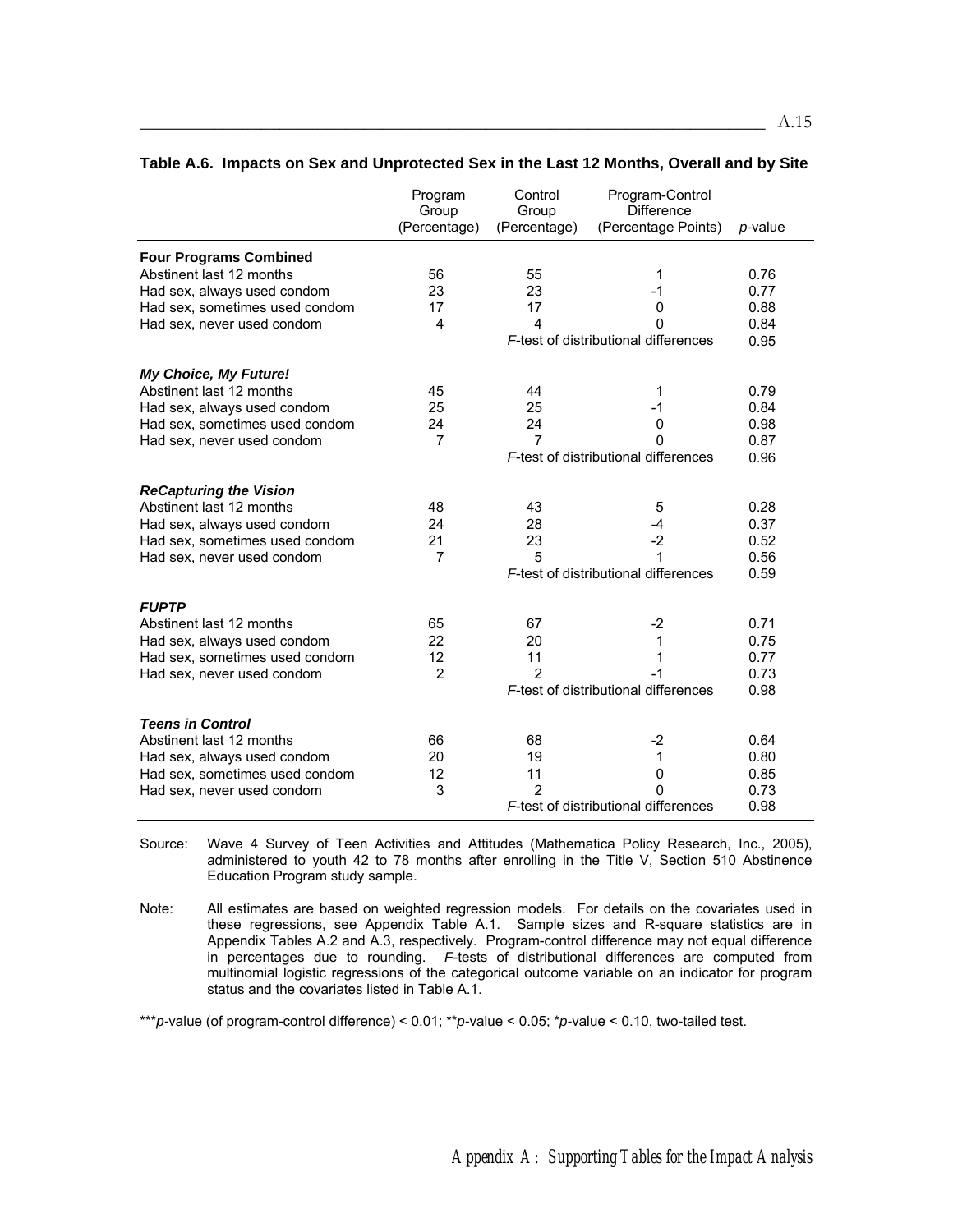### $A.16$

|                                        | Program<br>Group<br>(Percentage) | Control<br>Group<br>(Percentage) | Program-Control<br><b>Difference</b><br>(Percentage Points) | p-value |  |
|----------------------------------------|----------------------------------|----------------------------------|-------------------------------------------------------------|---------|--|
|                                        |                                  |                                  |                                                             |         |  |
| <b>Four Programs Combined</b>          |                                  |                                  |                                                             |         |  |
| Remained abstinent (always)            | 49                               | 49                               | 0                                                           | 0.91    |  |
| Had sex, used birth control first time | 45                               | 44                               | 2                                                           | 0.47    |  |
| Had sex, no birth control first time   | 6                                | 7                                |                                                             | 0.25    |  |
|                                        |                                  |                                  | F-test of distributional differences                        | 0.17    |  |
| <b>My Choice, My Future!</b>           |                                  |                                  |                                                             |         |  |
| Remained abstinent (always)            | 38                               | 38                               | 1                                                           | 0.90    |  |
| Had sex, used birth control first time | 56                               | 54                               | $\overline{c}$                                              | 0.64    |  |
| Had sex, no birth control first time   | 6                                | 8                                | $-3$                                                        | 0.33    |  |
|                                        |                                  |                                  | F-test of distributional differences                        | 0.60    |  |
| <b>ReCapturing the Vision</b>          |                                  |                                  |                                                             |         |  |
| Remained abstinent (always)            | 44                               | 40                               | 5                                                           | 0.32    |  |
| Had sex, used birth control first time | 53                               | 54                               | -1                                                          | 0.78    |  |
|                                        | 3                                | 7                                | $-3$                                                        | 0.16    |  |
| Had sex, no birth control first time   |                                  |                                  | F-test of distributional differences                        |         |  |
|                                        |                                  |                                  |                                                             | 0.15    |  |
| <b>FUPTP</b>                           |                                  |                                  |                                                             |         |  |
| Remained abstinent (always)            | 60                               | 62                               | -3                                                          | 0.61    |  |
| Had sex, used birth control first time | 36                               | 32                               | 5                                                           | 0.35    |  |
| Had sex, no birth control first time   | 4                                | 6                                | $-2$                                                        | 0.36    |  |
|                                        |                                  |                                  | F-test of distributional differences                        | 0.54    |  |
| <b>Teens in Control</b>                |                                  |                                  |                                                             |         |  |
| Remained abstinent (always)            | 53                               | 57                               | -4                                                          | 0.34    |  |
| Had sex, used birth control first time | 37                               | 36                               | 1                                                           | 0.77    |  |
| Had sex, no birth control first time   | 10                               | 7                                | 3                                                           | 0.23    |  |
|                                        |                                  |                                  | F-test of distributional differences                        | 0.42    |  |
|                                        |                                  |                                  |                                                             |         |  |

### **Table A.7. Impacts on Sex and Birth Control Use at First Intercourse, Overall and by Site**

Source: Wave 4 Survey of Teen Activities and Attitudes (Mathematica Policy Research, Inc., 2005), administered to youth 42 to 78 months after enrolling in the Title V, Section 510 Abstinence Education Program study sample.

Note: All estimates are based on weighted regression models. For details on the covariates used in these regressions, see Appendix Table A.1. Sample sizes and R-square statistics are in Appendix Tables A.2 and A.3, respectively. Program-control difference may not equal difference in percentages due to rounding. *F*-tests of distributional differences are computed from multinomial logistic regressions of the categorical outcome variable on an indicator for program status and the covariates listed in Table A.1.

\*\*\**p-*value (of program-control difference) < 0.01; \*\**p-*value < 0.05; \**p-*value < 0.10, two-tailed test.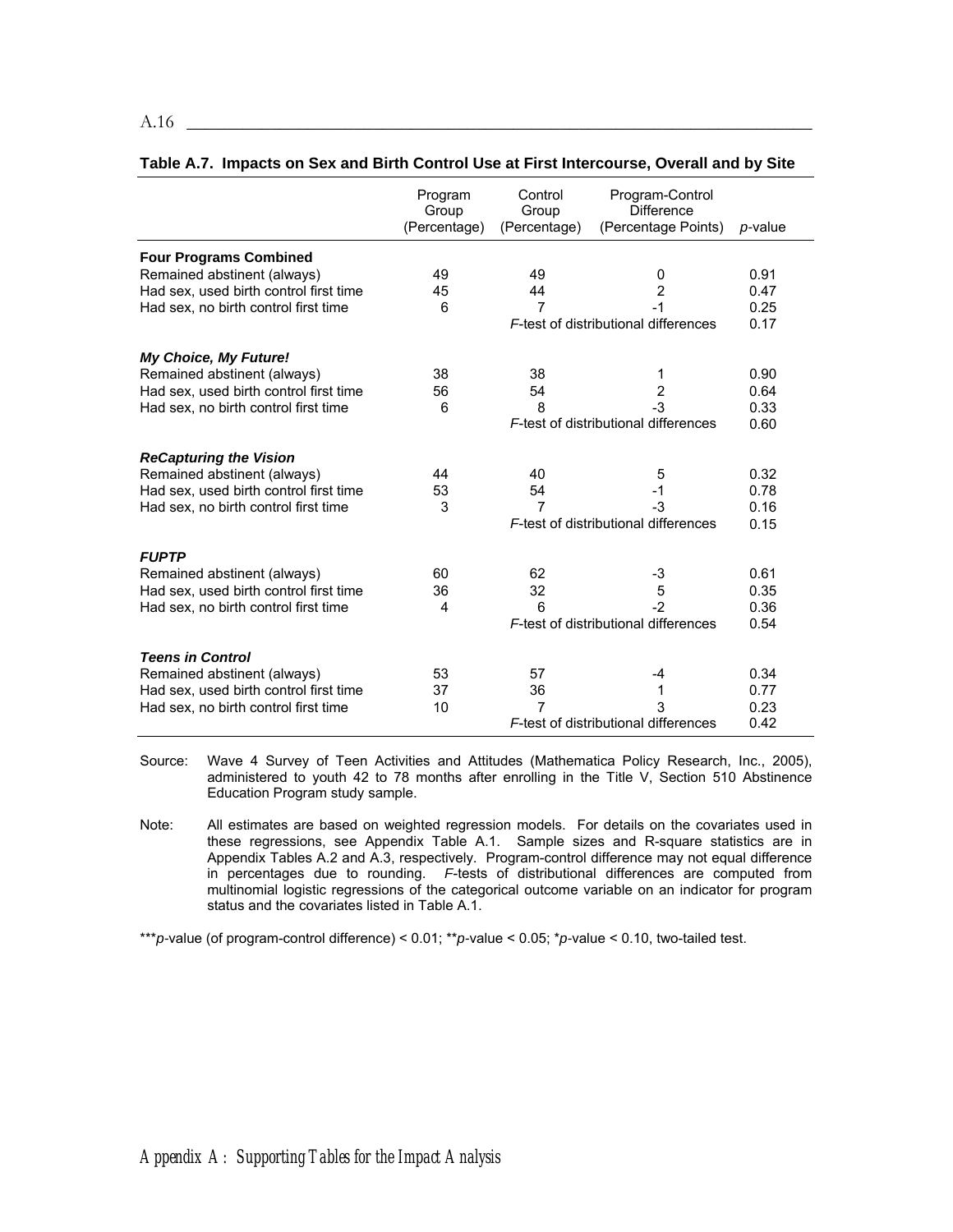|                                       | Program<br>Group<br>(Percentage) | Control<br>Group<br>(Percentage) | Program-Control<br><b>Difference</b><br>(Percentage Points) | $p$ -value |
|---------------------------------------|----------------------------------|----------------------------------|-------------------------------------------------------------|------------|
|                                       |                                  |                                  |                                                             |            |
| <b>Four Programs Combined</b>         |                                  |                                  |                                                             |            |
| Abstinent last 12 months              | 56                               | 55                               | 1                                                           | 0.76       |
| Had sex, always used birth control    | 29                               | 29                               | 0                                                           | 0.90       |
| Had sex, sometimes used birth control | 13                               | 14                               | $-1$                                                        | 0.71       |
| Had sex, never used birth control     | $\overline{2}$                   | 2                                | 0                                                           | 0.61       |
|                                       |                                  |                                  | F-test of distributional differences                        | 0.92       |
| <b>My Choice, My Future!</b>          |                                  |                                  |                                                             |            |
| Abstinent last 12 months              | 45                               | 44                               | 1                                                           | 0.79       |
| Had sex, always used birth control    | 40                               | 40                               | 0                                                           | 0.97       |
| Had sex, sometimes used birth control | 14                               | 14                               | 0                                                           | 0.96       |
| Had sex, never used birth control     | 1                                | 3                                | $-1$                                                        | 0.30       |
|                                       |                                  |                                  | F-test of distributional differences                        | 0.85       |
| <b>ReCapturing the Vision</b>         |                                  |                                  |                                                             |            |
| Abstinent last 12 months              | 48                               | 43                               | 5                                                           | 0.28       |
| Had sex, always used birth control    | 31                               | 33                               | $-2$                                                        | 0.69       |
| Had sex, sometimes used birth control | 18                               | 20                               | $-2$                                                        | 0.55       |
| Had sex, never used birth control     | 3                                | 3                                | $-1$                                                        | 0.61       |
|                                       |                                  |                                  | F-test of distributional differences                        | 0.59       |
|                                       |                                  |                                  |                                                             |            |
| <b>FUPTP</b>                          |                                  |                                  |                                                             |            |
| Abstinent last 12 months              | 65                               | 67                               | $-2$                                                        | 0.71       |
| Had sex, always used birth control    | 25                               | 23                               | $\overline{2}$                                              | 0.72       |
| Had sex, sometimes used birth control | 9                                | 10                               | $-1$                                                        | 0.87       |
| Had sex, never used birth control     | 1                                | 1                                | 1                                                           | 0.47       |
|                                       |                                  |                                  | F-test of distributional differences                        | 0.67       |
|                                       |                                  |                                  |                                                             |            |
| <b>Teens in Control</b>               |                                  |                                  |                                                             |            |
| Abstinent last 12 months              | 66                               | 68                               | -2                                                          | 0.64       |
| Had sex, always used birth control    | 21                               | 20                               | 1                                                           | 0.76       |
| Had sex, sometimes used birth control | 11                               | 10                               | 0                                                           | 0.91       |
| Had sex, never used birth control     | $\overline{2}$                   | 2                                | 0                                                           | 0.69       |
|                                       |                                  |                                  | F-test of distributional differences                        | 0.98       |

### **Table A.8. Impacts on Sex and Birth Control Use in the Last 12 Months, Overall and by Site**

Source: Wave 4 Survey of Teen Activities and Attitudes (Mathematica Policy Research, Inc., 2005), administered to youth 42 to 78 months after enrolling in the Title V, Section 510 Abstinence Education Program study sample.

Note: All estimates are based on weighted regression models. For details on the covariates used in these regressions, see Appendix Table A.1. Sample sizes and R-square statistics are in Appendix Tables A.2 and A.3, respectively. Program-control difference may not equal difference in percentages due to rounding. *F*-tests of distributional differences are computed from multinomial logistic regressions of the categorical outcome variable on an indicator for program status and the covariates listed in Table A.1.

\*\*\**p-*value (of program-control difference) < 0.01; \*\**p-*value < 0.05; \**p-*value < 0.10, two-tailed test.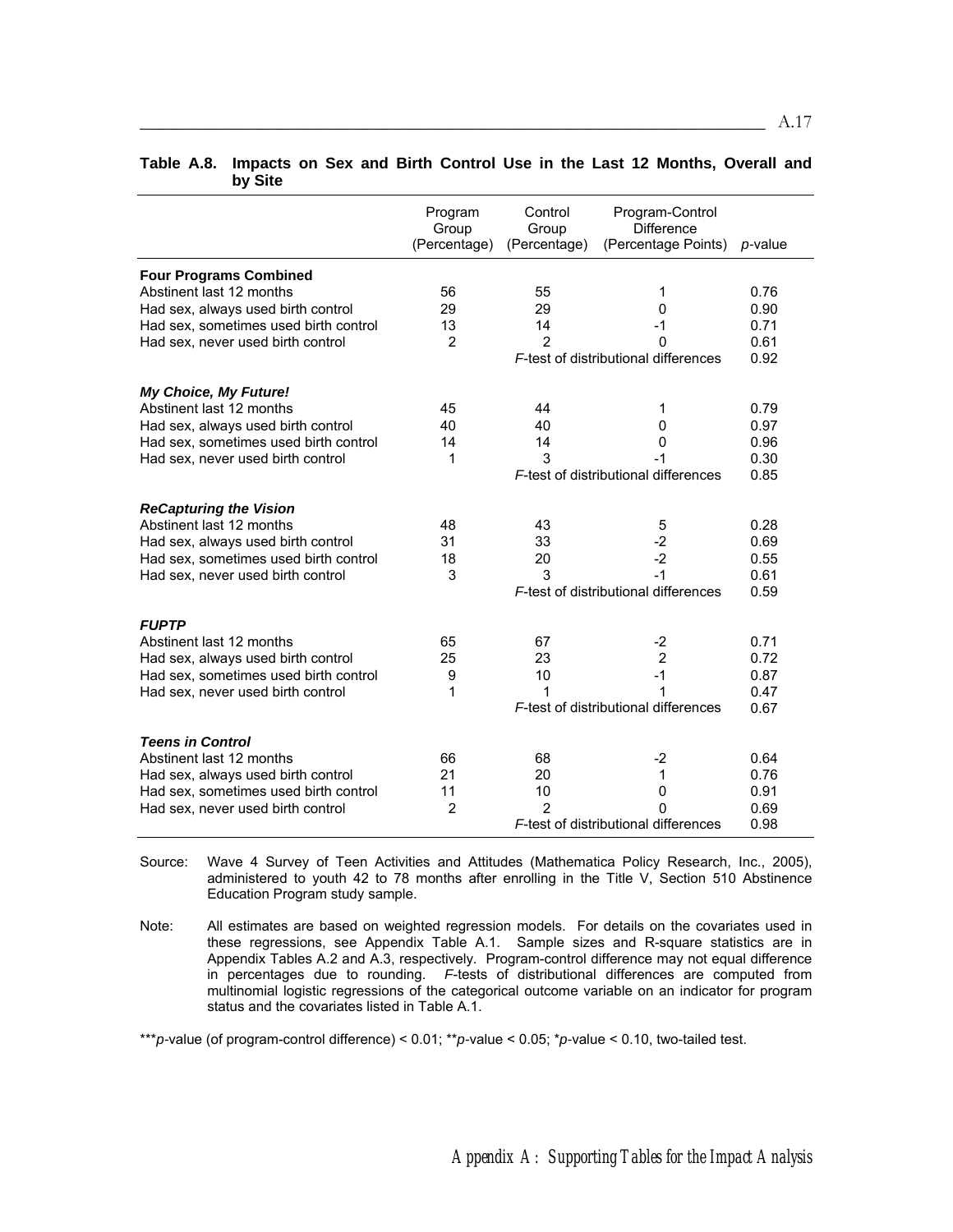| Table A.9. Estimated Impacts on Behavioral Outcomes, Participants Only               |                          |                |                           |                  |                    |                      |              |                                 |                   |
|--------------------------------------------------------------------------------------|--------------------------|----------------|---------------------------|------------------|--------------------|----------------------|--------------|---------------------------------|-------------------|
|                                                                                      | My Choice,<br>My Future! |                | ReCapturing<br>the Vision |                  | FUPTP              |                      |              | Teens in<br>Control             |                   |
|                                                                                      | Powhatan, VA             |                | Miami, FL                 |                  | Milwaukee, WI      |                      |              | Clarksdale,                     | SM                |
| Descriptor of Measure                                                                | Mean<br>Difference       | p-value        | <b>Difference</b><br>Mean | p-value          | Difference<br>Mean | p-value              |              | Difference<br>Mean              | p-value           |
| Sexual Abstinence and Sexual<br>Activity                                             |                          |                |                           |                  |                    |                      |              |                                 |                   |
| Remained abstinent (always)                                                          |                          |                |                           |                  |                    |                      |              |                                 |                   |
| Abstinent last 12 months                                                             |                          |                | $\sim \infty$             |                  | すぃぃ                |                      |              | す い い                           |                   |
| Four or more sexual partners ever                                                    | $\overline{\phantom{0}}$ | 888<br>000     |                           |                  |                    | 82<br>22<br>20<br>20 |              |                                 | 000<br>200<br>200 |
| Two or more sexual partners last<br>12 months                                        | ယူ                       | 0.24           | ↸                         | 0.78             | ᡪ                  | 0.85                 |              | ᡪ                               | 0.80              |
| Expect to abstain through high<br>Expectations of Future<br><b>Behavior</b>          |                          |                |                           |                  |                    |                      |              |                                 |                   |
| Expect to abstain as a teenager<br>school                                            | 4 <sub>ب</sub> ه به      | 0.48<br>0.37   | ᅇᅁᄃᆞ                      | 32<br>325<br>000 | မှ ဝ စ္            | $0.49$<br>1.00       |              | ဝ ကု<br>ᡪ                       | 0.73<br>0.96      |
| Expect to abstain until married                                                      |                          |                |                           |                  |                    | 0.04                 | $^\ast_\ast$ |                                 | 0.38              |
| Unprotected Sex and Birth<br>Unprotected sex at first<br><b>Control Use</b>          |                          |                |                           |                  |                    |                      |              |                                 |                   |
| Unprotected sex at least once last<br>intercourse                                    | 7                        | 0.81           | ယှ                        | 0.15             | ကု                 | 0.47                 |              | $\mathbf{\Omega}$               | 0.35              |
| 12 months                                                                            | $\circ$                  | 0.94           | Ņ                         | 0.79             |                    | 0.91                 |              | ᡪ                               | 0.74              |
| Sex without birth control at least<br>Birth control not used at first<br>intercourse | ကု                       | 0.33           | ယူ                        | 0.16             | 4                  | 0.36                 |              | ო                               | 0.23              |
| once last 12 months                                                                  | ᡪ                        | 0.70           | ပှ                        | 0.42             | 0                  | 0.97                 |              | ᠇                               | 0.79              |
| Possible Consequences of<br>Teen Sex                                                 |                          |                |                           |                  |                    |                      |              |                                 |                   |
| Ever had a (reported) STD<br>Ever been pregnant<br>Ever had a baby                   | $\circ \tau$             | 8<br>858<br>85 | ပ္ပ္က ယ<br>ᡪ              | 8883             | 4-の                | 0.48<br>0.83         |              | $\sim$ $\sim$<br>$\overline{ }$ | 8276<br>8276      |
|                                                                                      |                          |                |                           |                  |                    |                      |              |                                 |                   |

*Appendix A: Supporting Tables for the Impact Analysis*

### A.18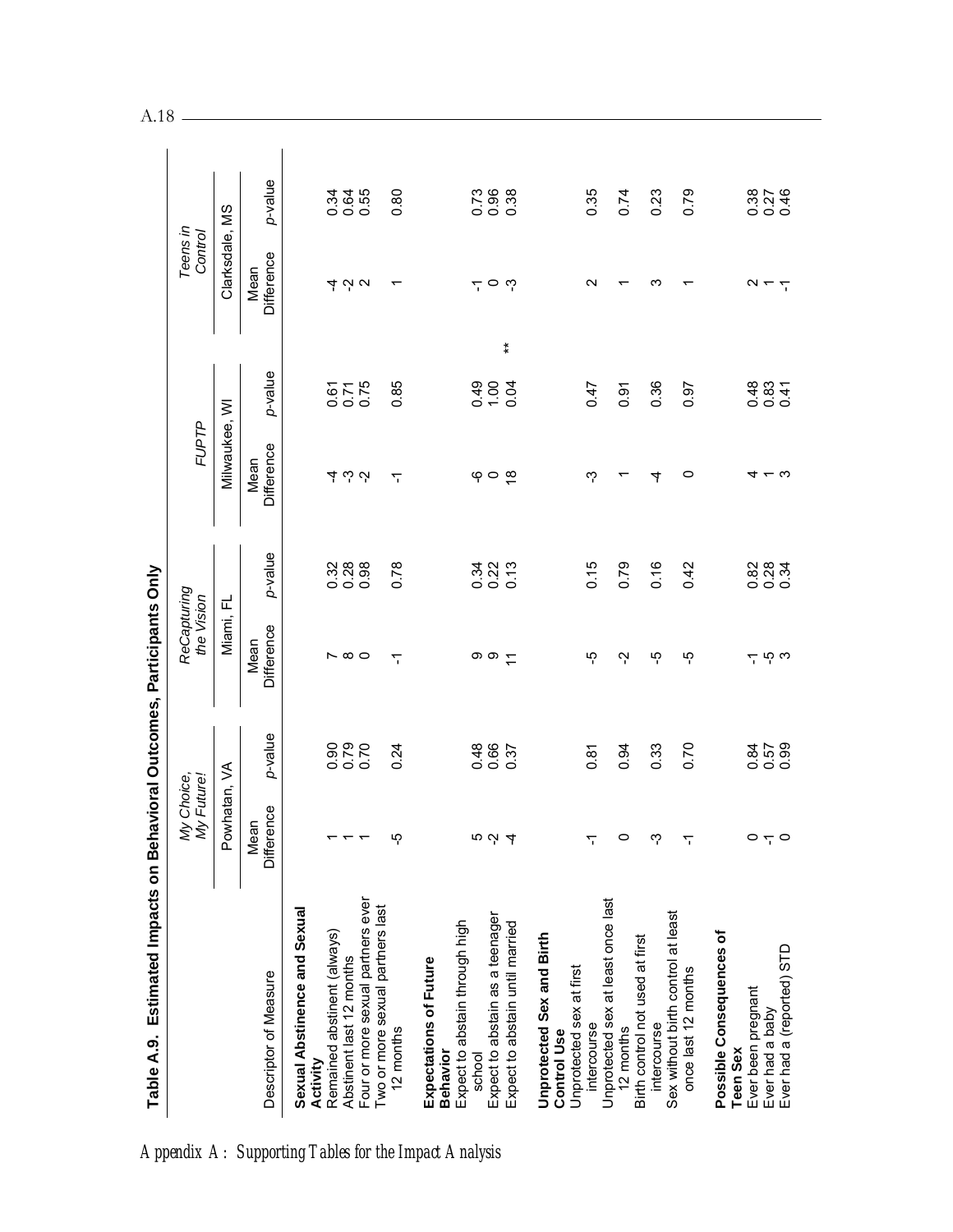| ۰ |
|---|
|   |
|   |
|   |
|   |

|                                                                                                                                               | My Choice,<br>My Future! |         | ReCapturing<br>the Vision          |                   | FUPTP                     |            | Teens in<br>Control      |                      |  |
|-----------------------------------------------------------------------------------------------------------------------------------------------|--------------------------|---------|------------------------------------|-------------------|---------------------------|------------|--------------------------|----------------------|--|
|                                                                                                                                               | Powhatan, VA             |         | Miami, FL                          |                   | Milwaukee, WI             |            | Clarksdale, MS           |                      |  |
| Descriptor of Measure                                                                                                                         | Difference<br>lean       | p-value | Difference<br>Nean                 | p-value           | <b>Difference</b><br>Mean | p-value    | Difference<br>Mean       | p-value              |  |
| Other Risk Behaviors                                                                                                                          |                          |         |                                    |                   |                           |            |                          |                      |  |
| Smoked cigarette (past month)                                                                                                                 | ې                        | 0.71    |                                    |                   |                           |            | ပှ                       |                      |  |
| Drank alcohol (past month)                                                                                                                    |                          | 0.91    | ထု                                 | 0.0<br>0.0<br>0.0 | ∞                         | 88<br>0.71 | Т                        | 0.05<br>0.05<br>0.00 |  |
| Used marijuana (ever)                                                                                                                         |                          | 0.87    | ႖                                  |                   | တ                         | 0.30       | ī                        |                      |  |
| Sample Size Total                                                                                                                             |                          |         |                                    |                   |                           |            |                          |                      |  |
| <b>Control Group</b>                                                                                                                          | 162                      |         | 80550<br>80560<br><del>8</del> 027 |                   | $4422$<br>$452$           |            | <b>2</b><br>2222<br>2422 |                      |  |
| Program Group                                                                                                                                 | 286                      |         |                                    |                   |                           |            |                          |                      |  |
| Participants                                                                                                                                  | 286                      |         |                                    |                   |                           |            |                          |                      |  |
| Nonparticipants                                                                                                                               |                          |         | 95                                 |                   | 117                       |            |                          |                      |  |
| Source: Wave 4 Survey of Teen Activities and Attitudes (Mathematica Policy Research, Inc., 2005), administered to youth 42 to 78 months after |                          |         |                                    |                   |                           |            |                          |                      |  |

Source: Wave 4 Survey of Teen Activities and Attitudes (Mathematica Policy Research, Inc., 2005), administered to youth 42 to 78 months after enrolling in the Title V, Section 510 Abstinence Education Program study sample. enrolling in the Title V, Section 510 Abstinence Education Program study sample.

All estimates are based on weighted regression models. For details on the covariates used in these regressions, see Appendix Table A.1.<br>Sample sizes and R-square statistics are in Appendix Tables A.2 and A.3, respectively. Note: All estimates are based on weighted regression models. For details on the covariates used in these regressions, see Appendix Table A.1. Sample sizes and R-square statistics are in Appendix Tables A.2 and A.3, respectively. Note:

\*\*\**p-*value (of program-control difference) < 0.01; \*\**p-*value < 0.05; \**p-*value < 0.10, two-tailed test. \*\*\*p-value (of program-control difference) < 0.01; \*\*p-value < 0.05; \*p-value < 0.10, two-tailed test.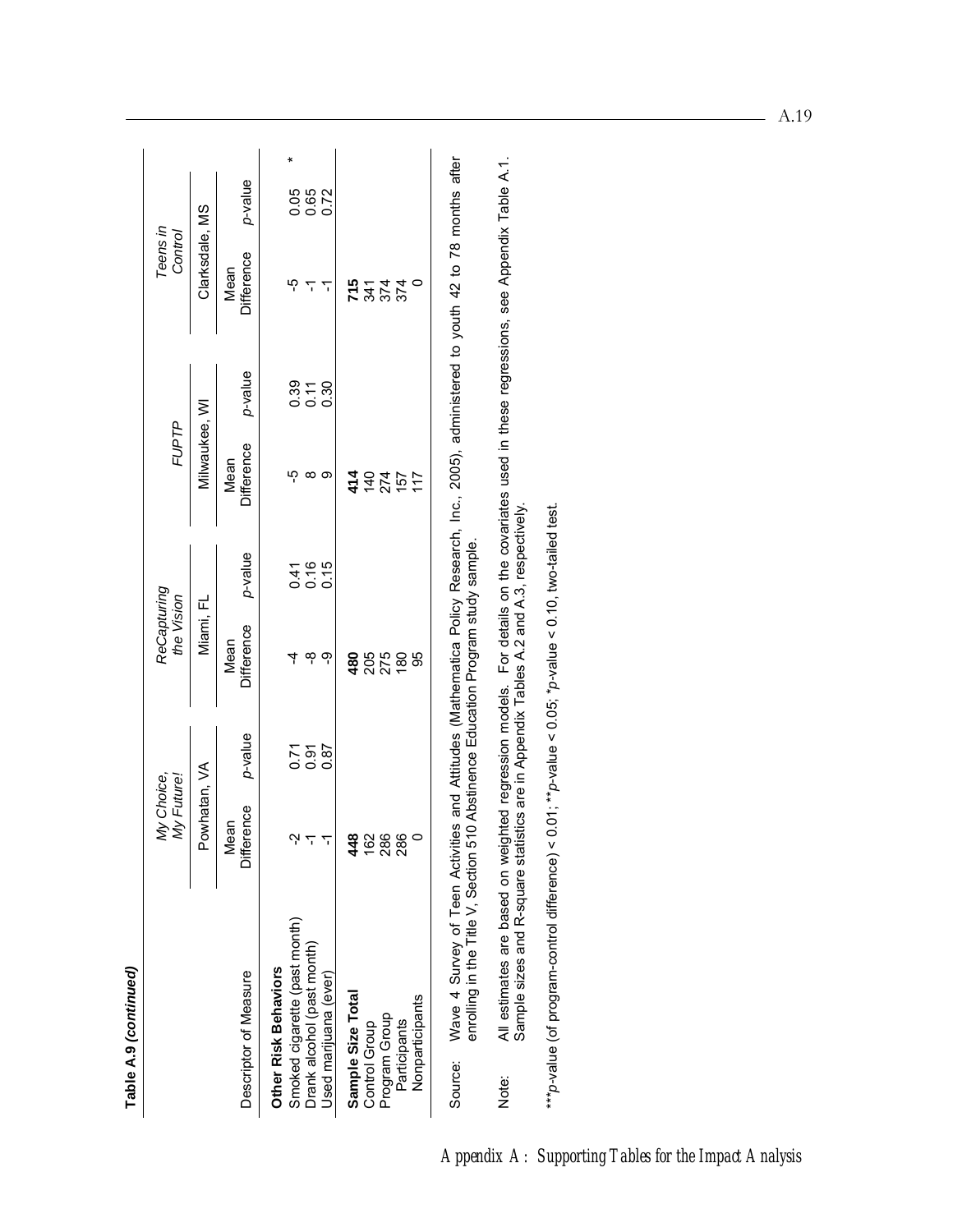|                               | Program<br>Group<br>(Percentage) | Control<br>Group<br>(Percentage) | Program-Control<br><b>Difference</b><br>(Percentage Points) | $p$ -value      |
|-------------------------------|----------------------------------|----------------------------------|-------------------------------------------------------------|-----------------|
|                               |                                  |                                  |                                                             |                 |
| <b>Four Programs Combined</b> |                                  |                                  |                                                             |                 |
| Usually                       | 51                               | 52                               | $-1$                                                        | 0.63            |
| Sometimes                     | 38                               | 38                               | 0                                                           | 0.88            |
| Never                         | $\ensuremath{\mathsf{3}}$        | 3                                | 1                                                           | 0.49            |
| Unsure                        | $\overline{7}$                   | 7                                | 0                                                           | 0.83            |
|                               |                                  |                                  | F-test of distributional differences                        | 0.72            |
|                               |                                  |                                  |                                                             |                 |
| <b>My Choice, My Future!</b>  |                                  |                                  |                                                             |                 |
| Usually                       | 56                               | 60                               | -4                                                          | 0.40            |
| Sometimes                     | 41                               | 39                               | $\overline{2}$                                              | 0.67            |
| Never                         | 1                                | 0                                | 1                                                           | 0.17            |
| Unsure                        | $\overline{2}$                   | 1                                | 1                                                           | 0.42            |
|                               |                                  |                                  | F-test of distributional differences                        | $\star$<br>0.10 |
|                               |                                  |                                  |                                                             |                 |
| <b>ReCapturing the Vision</b> |                                  |                                  |                                                             |                 |
| Usually                       | 57                               | 57                               | 0                                                           | 0.97            |
| Sometimes                     | 34                               | 34                               | 0                                                           | 0.98            |
| <b>Never</b>                  | $\overline{4}$                   | 3                                | 1                                                           | 0.50            |
| Unsure                        | 4                                | 6                                | -1                                                          | 0.56            |
|                               |                                  |                                  | F-test of distributional differences                        | 0.88            |
| <b>FUPTP</b>                  |                                  |                                  |                                                             |                 |
| Usually                       | 47                               | 47                               | 0                                                           | 0.96            |
| Sometimes                     | 37                               | 38                               | $-1$                                                        | 0.83            |
| Never                         | $\overline{4}$                   | 3                                | 1                                                           | 0.74            |
| Unsure                        | 12                               | 12                               |                                                             | 0.84            |
|                               |                                  |                                  | F-test of distributional differences                        | 0.91            |
|                               |                                  |                                  |                                                             |                 |
| <b>Teens in Control</b>       |                                  |                                  |                                                             |                 |
| Usually                       | 44                               | 44                               | 0                                                           | 0.91            |
| Sometimes                     | 41                               | 40                               | 1                                                           | 0.87            |
| Never                         | $\overline{4}$                   | $\overline{4}$                   | $-1$                                                        | 0.66            |
| Unsure                        | 11                               | 11                               | 0                                                           | 0.84            |
|                               |                                  |                                  | F-test of distributional differences                        | 0.97            |

### **Table A.10. Impacts on Perceived Effectiveness of Condoms for Preventing Pregnancy, Overall and by Site**

Source: Wave 4 Survey of Teen Activities and Attitudes (Mathematica Policy Research, Inc., 2005), administered to youth 42 to 78 months after enrolling in the Title V, Section 510 Abstinence Education Program study sample.

Note: All estimates are based on weighted regression models. For details on the covariates used in these regressions, see Appendix Table A.1. Sample sizes and R-square statistics are in Appendix Tables A.2 and A.3, respectively. Program-control difference may not equal difference in percentages due to rounding. *F*-tests of distributional differences are computed from multinomial logistic regressions of the categorical outcome variable on an indicator for program status and the covariates listed in Table A.1.

\*\*\**p-*value (of program-control difference) < 0.01; \*\**p-*value < 0.05; \**p-*value < 0.10, two-tailed test.

### $A.20$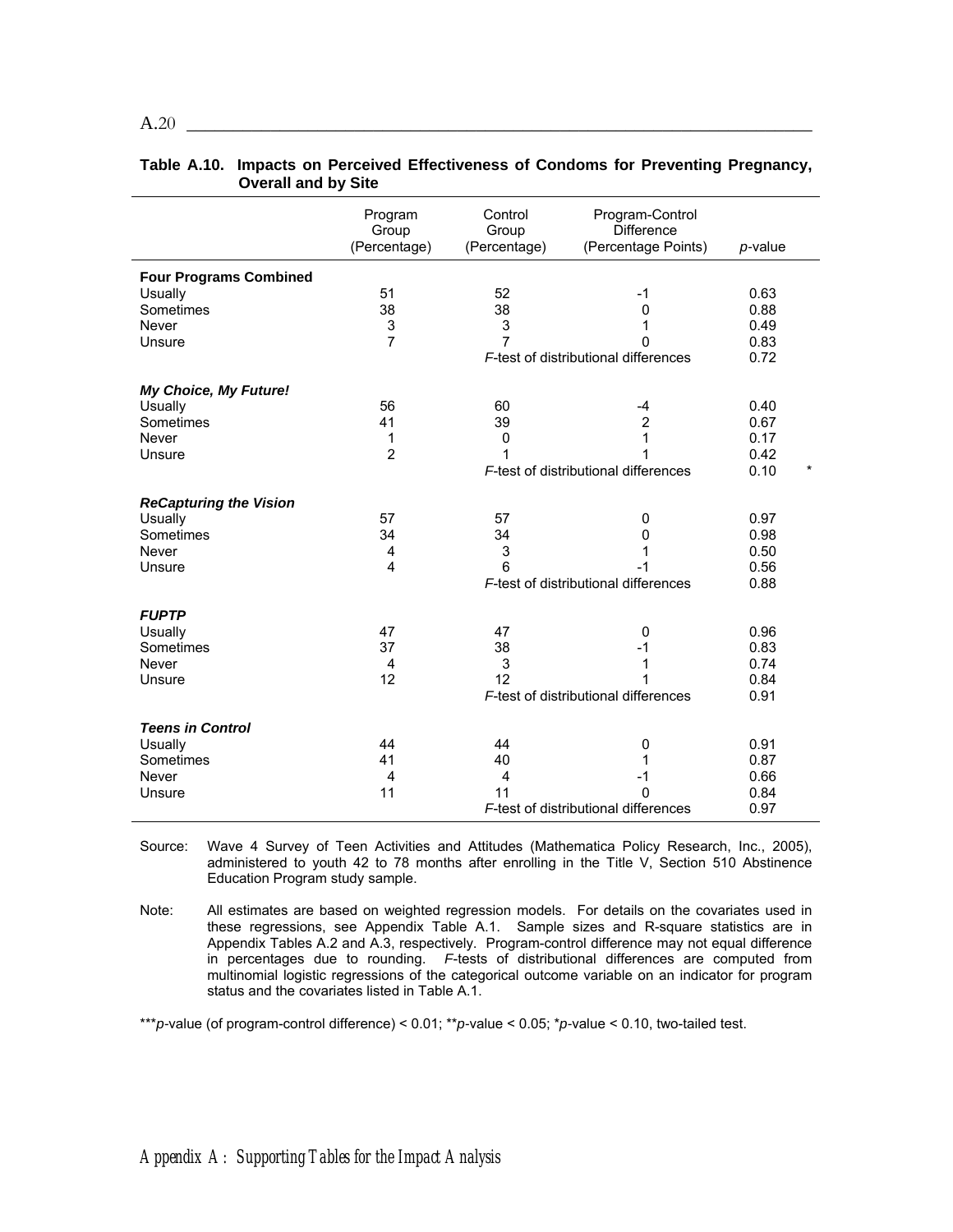|                               | Program<br>Group<br>(Percentage) | Control<br>Group<br>(Percentage)     | Program-Control<br><b>Difference</b><br>(Percentage Points) | $p$ -value |          |
|-------------------------------|----------------------------------|--------------------------------------|-------------------------------------------------------------|------------|----------|
|                               |                                  |                                      |                                                             |            |          |
| <b>Four Programs Combined</b> |                                  |                                      |                                                             |            |          |
| Usually                       | 34                               | 38                                   | -4                                                          | 0.07       | $\star$  |
| Sometimes                     | 30                               | 30                                   | $\mathbf 0$                                                 | 0.97       |          |
| Never                         | 21                               | 17                                   | 5                                                           | 0.01       | $***$    |
| Unsure                        | 14                               | 15                                   | $-1$                                                        | 0.76       |          |
|                               |                                  |                                      | F-test of distributional differences                        | 0.02       | $***$    |
|                               |                                  |                                      |                                                             |            |          |
| My Choice, My Future!         |                                  |                                      |                                                             |            |          |
| Usually                       | 27                               | 41                                   | $-14$                                                       | 0.00       | $***$    |
| Sometimes                     | 37                               | 31                                   | 6                                                           | 0.18       |          |
| Never                         | 31                               | 18                                   | 14                                                          | 0.00       | ***      |
| Unsure                        | 5                                | 11                                   | -6                                                          | 0.03       | $***$    |
|                               |                                  | F-test of distributional differences |                                                             | 0.00       | $***$    |
| <b>ReCapturing the Vision</b> |                                  |                                      |                                                             |            |          |
| Usually                       | 44                               | 47                                   | -3                                                          | 0.52       |          |
| Sometimes                     | 30                               | 28                                   | 3                                                           | 0.53       |          |
| Never                         | 15                               | 16                                   | $-1$                                                        | 0.70       |          |
| Unsure                        | 10                               | 9                                    | $\overline{2}$                                              | 0.56       |          |
|                               |                                  |                                      | F-test of distributional differences                        | 0.87       |          |
|                               |                                  |                                      |                                                             |            |          |
| <b>FUPTP</b>                  |                                  |                                      |                                                             |            |          |
| Usually                       | 38                               | 28                                   | 10                                                          | 0.06       | $^\star$ |
| Sometimes                     | 22                               | 33                                   | $-11$                                                       | 0.03       | $**$     |
| <b>Never</b>                  | 20                               | 16                                   | 3                                                           | 0.40       |          |
| Unsure                        | 20                               | 22                                   | $-2$                                                        | 0.64       |          |
|                               |                                  |                                      | F-test of distributional differences                        | 0.07       | $\star$  |
| <b>Teens in Control</b>       |                                  |                                      |                                                             |            |          |
| Usually                       | 28                               | 37                                   | -9                                                          | 0.01       | $***$    |
| Sometimes                     | 31                               | 29                                   | $\overline{c}$                                              | 0.50       |          |
| Never                         | 18                               | 16                                   | 3                                                           | 0.39       |          |
| Unsure                        | 23                               | 19                                   | 4                                                           | 0.17       |          |
|                               |                                  |                                      | F-test of distributional differences                        | 0.07       | $\star$  |

#### **Table A.11. Impacts on Perceived Effectiveness of Condoms for Preventing HIV, Overall and by Site**

Source: Wave 4 Survey of Teen Activities and Attitudes (Mathematica Policy Research, Inc., 2005), administered to youth 42 to 78 months after enrolling in the Title V, Section 510 Abstinence Education Program study sample.

Note: All estimates are based on weighted regression models. For details on the covariates used in these regressions, see Appendix Table A.1. Sample sizes and R-square statistics are in Appendix Tables A.2 and A.3, respectively. Program-control difference may not equal difference in percentages due to rounding. *F*-tests of distributional differences are computed from multinomial logistic regressions of the categorical outcome variable on an indicator for program status and the covariates listed in Table A.1.

\*\*\**p-*value (of program-control difference) < 0.01; \*\**p-*value < 0.05; \**p-*value < 0.10, two-tailed test.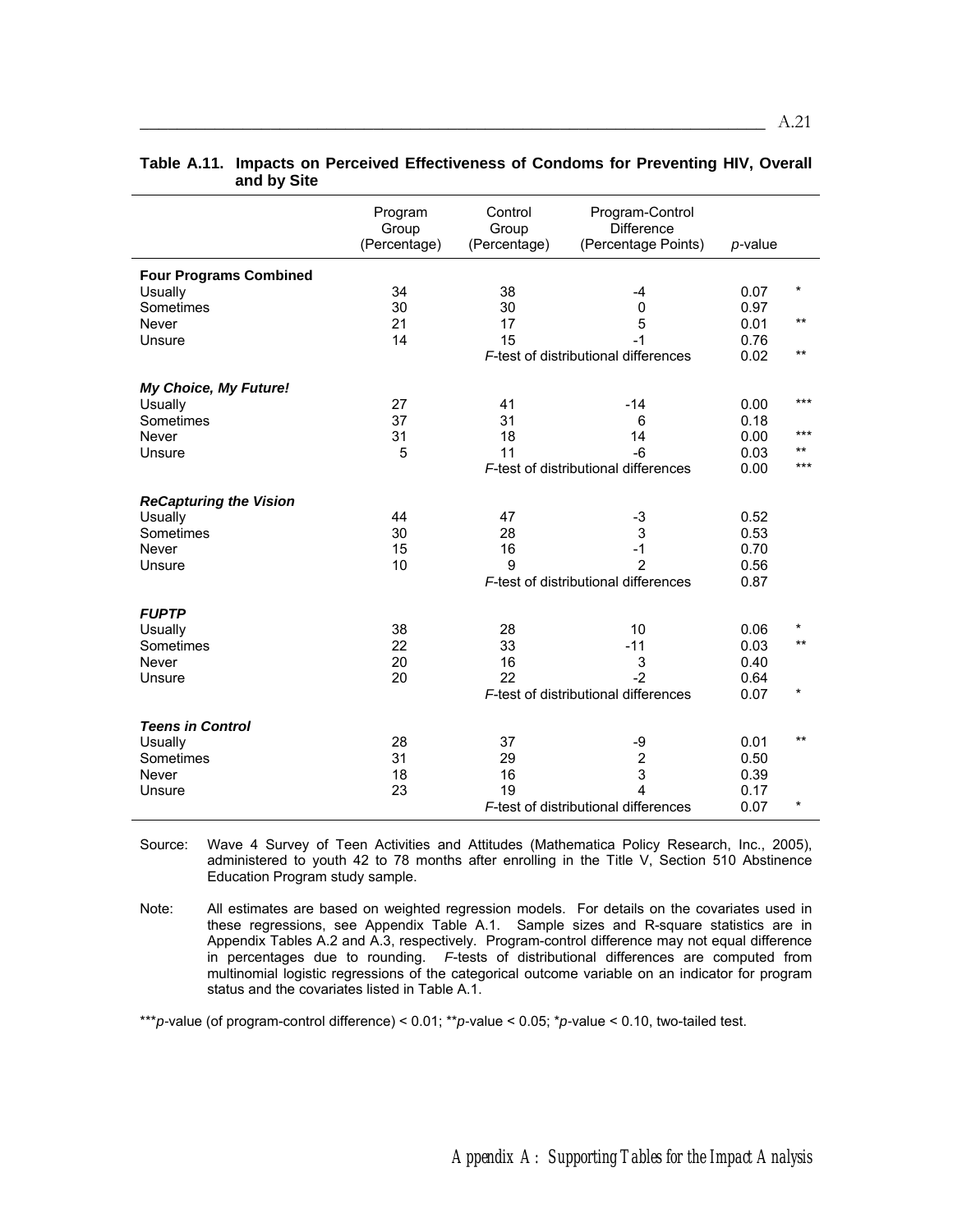|                               | Program<br>Group<br>(Percentage) | Control<br>Group<br>(Percentage)             | Program-Control<br><b>Difference</b><br>(Percentage Points) | p-value |         |
|-------------------------------|----------------------------------|----------------------------------------------|-------------------------------------------------------------|---------|---------|
| <b>Four Programs Combined</b> |                                  |                                              |                                                             |         |         |
| Usually                       | 30                               | 35                                           | $-5$                                                        | 0.03    | $***$   |
| Sometimes                     | 27                               | 25                                           | $\overline{c}$                                              | 0.37    |         |
| Never                         | 20                               | 14                                           | 6                                                           | 0.00    | $***$   |
| Unsure                        | 23                               | 26                                           | $-3$                                                        | 0.15    |         |
|                               |                                  |                                              | F-test of distributional differences                        | 0.00    | $***$   |
| <b>My Choice, My Future!</b>  |                                  |                                              |                                                             |         |         |
| Usually                       | 25                               | 33                                           | -9                                                          | 0.04    | $***$   |
| Sometimes                     | 37                               | 28                                           | 9                                                           | 0.05    | $**$    |
| Never                         | 28                               | 13                                           | 15                                                          | 0.00    | ***     |
| Unsure                        | 11                               | 26                                           | $-15$                                                       | 0.00    | $***$   |
|                               |                                  |                                              | F-test of distributional differences                        | 0.00    | $***$   |
| <b>ReCapturing the Vision</b> |                                  |                                              |                                                             |         |         |
| Usually                       | 41                               | 47                                           | -6                                                          | 0.20    |         |
| Sometimes                     | 28                               | 25                                           | 3                                                           | 0.52    |         |
| Never                         | 14                               | 13                                           | 1                                                           | 0.76    |         |
| Unsure                        | 18                               | 15                                           | $\overline{2}$                                              | 0.50    |         |
|                               |                                  | F-test of distributional differences         |                                                             | 0.75    |         |
| <b>FUPTP</b>                  |                                  |                                              |                                                             |         |         |
| Usually                       | 31                               | 27                                           | 4                                                           | 0.41    |         |
| Sometimes                     | 20                               | 23                                           | $-3$                                                        | 0.55    |         |
| <b>Never</b>                  | 19                               | 18                                           | $\mathbf{1}$                                                | 0.76    |         |
| Unsure                        | 30                               | 32                                           | $-3$                                                        | 0.61    |         |
|                               |                                  |                                              | F-test of distributional differences                        | 0.73    |         |
| <b>Teens in Control</b>       |                                  |                                              |                                                             |         |         |
| Usually                       | 24                               | 31                                           | $-7$                                                        | 0.03    | $***$   |
| Sometimes                     | 22                               | 23                                           | $-1$                                                        | 0.65    |         |
| Never                         | 19                               | 13                                           | 5                                                           | 0.06    | $\ast$  |
| Unsure                        | 35                               | 32                                           | 3                                                           | 0.35    |         |
|                               |                                  | F-test of distributional differences<br>0.07 |                                                             |         | $\star$ |

#### **Table A.12. Impacts on Perceived Effectiveness of Condoms for Preventing Chlamydia and Gonorrhea, Overall and by Site**

Source: Wave 4 Survey of Teen Activities and Attitudes (Mathematica Policy Research, Inc., 2005), administered to youth 42 to 78 months after enrolling in the Title V, Section 510 Abstinence Education Program study sample.

Note: All estimates are based on weighted regression models. For details on the covariates used in these regressions, see Appendix Table A.1. Sample sizes and R-square statistics are in Appendix Tables A.2 and A.3, respectively. Program-control difference may not equal difference in percentages due to rounding. *F*-tests of distributional differences are computed from multinomial logistic regressions of the categorical outcome variable on an indicator for program status and the covariates listed in Table A.1.

\*\*\**p-*value (of program-control difference) < 0.01; \*\**p-*value < 0.05; \**p-*value < 0.10, two-tailed test.

#### $A.22$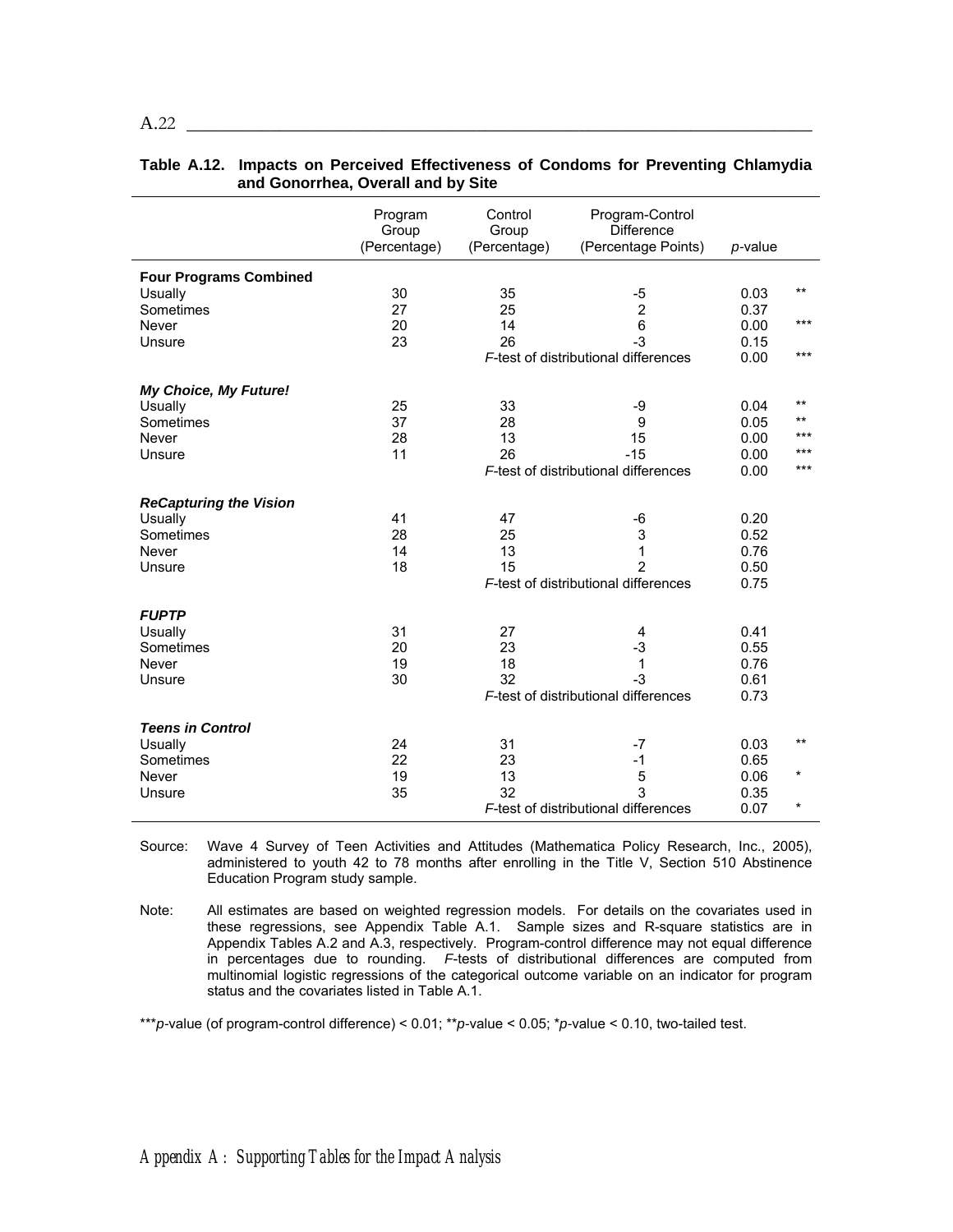|                               | Program      | Control                                      | Program-Control                      |            |         |
|-------------------------------|--------------|----------------------------------------------|--------------------------------------|------------|---------|
|                               | Group        | Group                                        | <b>Difference</b>                    |            |         |
|                               | (Percentage) | (Percentage)                                 | (Percentage Points)                  | $p$ -value |         |
| <b>Four Programs Combined</b> |              |                                              |                                      |            |         |
| Usually                       | 26           | 31                                           | -5                                   | 0.03       | $***$   |
| Sometimes                     | 26           | 26                                           | 1                                    | 0.77       |         |
| Never                         | 23           | 15                                           | $\overline{7}$                       | 0.00       | $***$   |
| Unsure                        | 25           | 28                                           | $-3$                                 | 0.10       | $\star$ |
|                               |              |                                              | F-test of distributional differences | 0.00       | $***$   |
|                               |              |                                              |                                      |            |         |
| <b>My Choice, My Future!</b>  |              |                                              |                                      |            |         |
| Usually                       | 20           | 33                                           | $-13$                                | 0.00       | $***$   |
| Sometimes                     | 37           | 26                                           | 11                                   | 0.02       | $**$    |
| Never                         | 33           | 18                                           | 16                                   | 0.00       | ***     |
| Unsure                        | 10           | 23                                           | $-13$                                | 0.00       | ***     |
|                               |              |                                              | F-test of distributional differences |            | ***     |
|                               |              |                                              |                                      | 0.00       |         |
| <b>ReCapturing the Vision</b> |              |                                              |                                      |            |         |
| Usually                       | 35           | 37                                           | $-2$                                 | 0.65       |         |
| Sometimes                     | 29           | 23                                           | 6                                    | 0.17       |         |
| Never                         | 14           | 15                                           | $-1$                                 | 0.80       |         |
| Unsure                        | 22           | 25                                           | $-3$                                 | 0.47       |         |
|                               |              | F-test of distributional differences         |                                      | 0.66       |         |
|                               |              |                                              |                                      |            |         |
| <b>FUPTP</b>                  |              |                                              |                                      |            |         |
| Usually                       | 27           | 26                                           | $\Omega$                             | 0.96       |         |
| Sometimes                     | 18           | 29                                           | $-10$                                | 0.03       | $***$   |
| Never                         | 25           | 12                                           | 12                                   | 0.00       | $***$   |
| Unsure                        | 30           | 33                                           | $-2$                                 | 0.65       |         |
|                               |              |                                              | F-test of distributional differences | 0.01       | $***$   |
|                               |              |                                              |                                      |            |         |
| <b>Teens in Control</b>       |              |                                              |                                      |            |         |
| Usually                       | 23           | 26                                           | -3                                   | 0.33       |         |
| Sometimes                     | 21           | 25                                           | $-4$                                 | 0.25       |         |
| Never                         | 18           | 16                                           | 3                                    | 0.41       |         |
| Unsure                        | 37           | 33                                           | 4                                    | 0.23       |         |
|                               |              | F-test of distributional differences<br>0.39 |                                      |            |         |

#### **Table A.13. Impacts on Perceived Effectiveness of Condoms for Preventing Herpes and HPV, Overall and by Site**

Source: Wave 4 Survey of Teen Activities and Attitudes (Mathematica Policy Research, Inc., 2005), administered to youth 42 to 78 months after enrolling in the Title V, Section 510 Abstinence Education Program study sample.

Note: All estimates are based on weighted regression models. For details on the covariates used in these regressions, see Appendix Table A.1. Sample sizes and R-square statistics are in Appendix Tables A.2 and A.3, respectively. Program-control difference may not equal difference in percentages due to rounding. *F*-tests of distributional differences are computed from multinomial logistic regressions of the categorical outcome variable on an indicator for program status and the covariates listed in Table A.1.

\*\*\**p-*value (of program-control difference) < 0.01; \*\**p-*value < 0.05; \**p-*value < 0.10, two-tailed test.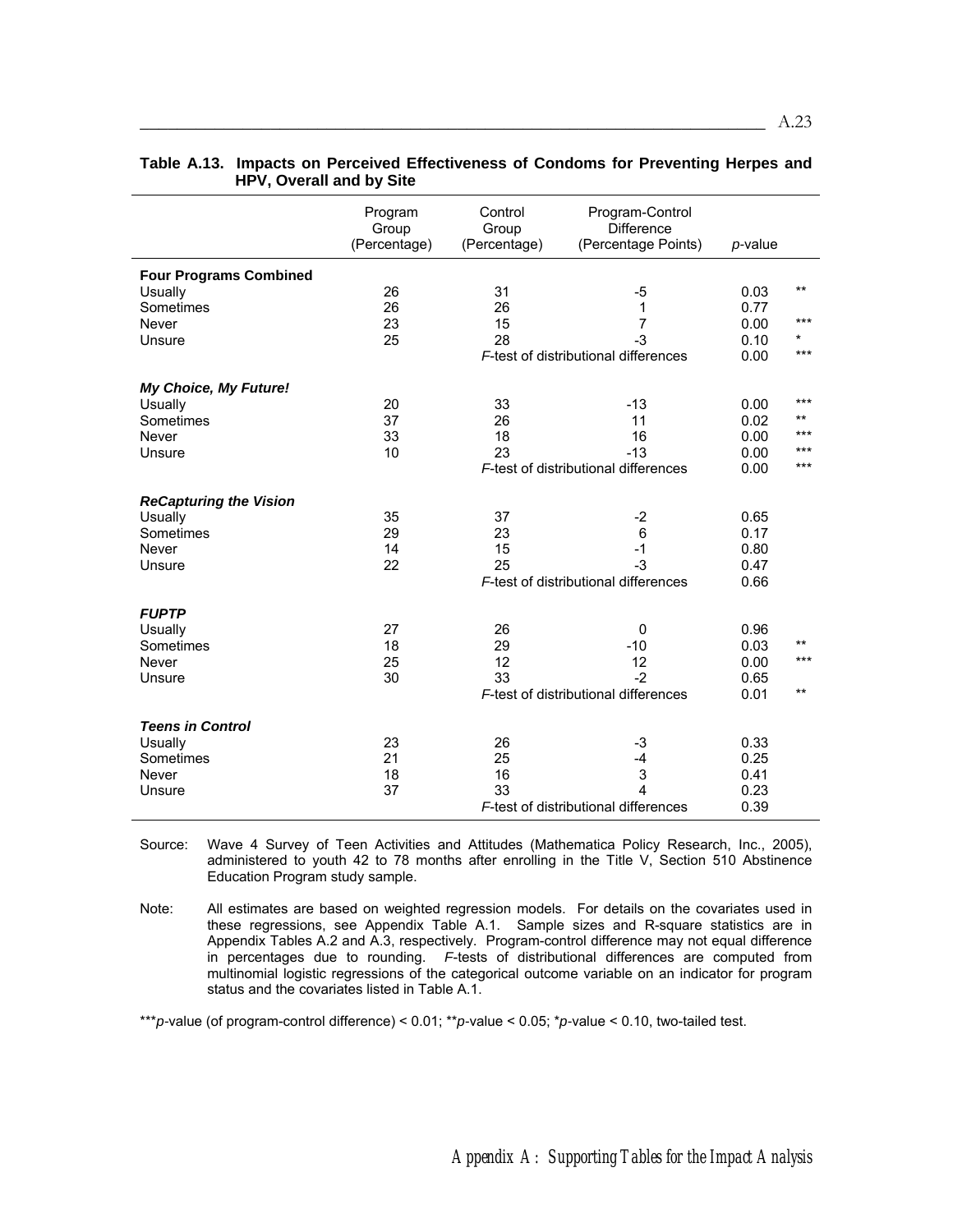|                               | Program<br>Group<br>(Percentage) | Control<br>Group<br>(Percentage) | Program-Control<br><b>Difference</b><br>(Percentage Points) | $p$ -value |       |
|-------------------------------|----------------------------------|----------------------------------|-------------------------------------------------------------|------------|-------|
|                               |                                  |                                  |                                                             |            |       |
| <b>Four Programs Combined</b> | 56                               | 55                               | 1                                                           | 0.55       |       |
| Usually<br>Sometimes          | 33                               | 36                               | $-2$                                                        | 0.32       |       |
| Never                         | 3                                | 3                                | $\mathbf 0$                                                 | 0.62       |       |
| Unsure                        | $\overline{7}$                   | 7                                | 1                                                           | 0.65       |       |
|                               |                                  |                                  | F-test of distributional differences                        | 0.77       |       |
|                               |                                  |                                  |                                                             |            |       |
| <b>My Choice, My Future!</b>  |                                  |                                  |                                                             |            |       |
| Usually                       | 63                               | 68                               | -5                                                          | 0.25       |       |
| Sometimes                     | 34                               | 30                               | $\overline{4}$                                              | 0.41       |       |
| Never                         | $\overline{2}$                   | 0                                | $\overline{c}$                                              | 0.05       | $**$  |
| Unsure                        | 1                                | $\overline{2}$                   | $-1$                                                        | 0.64       |       |
|                               |                                  |                                  | F-test of distributional differences                        | 0.27       |       |
|                               |                                  |                                  |                                                             |            |       |
| <b>ReCapturing the Vision</b> |                                  |                                  |                                                             |            |       |
| Usually                       | 62                               | 64                               | $-1$                                                        | 0.78       |       |
| Sometimes                     | 31                               | 28                               | $\ensuremath{\mathsf{3}}$                                   | 0.45       |       |
| <b>Never</b>                  | $\overline{2}$                   | 3                                | $-1$                                                        | 0.55       |       |
| Unsure                        | 5                                | 6                                | $-1$                                                        | 0.53       |       |
|                               |                                  |                                  | F-test of distributional differences                        |            |       |
|                               |                                  |                                  |                                                             |            |       |
| <b>FUPTP</b>                  |                                  |                                  |                                                             |            |       |
| Usually                       | 56                               | 41                               | 15                                                          | 0.01       | ***   |
| Sometimes                     | 33                               | 49                               | $-16$                                                       | 0.00       | $***$ |
| <b>Never</b>                  | 4                                | 4                                | $\Omega$                                                    | 0.93       |       |
| Unsure                        | 8                                | 7                                |                                                             | 0.73       |       |
|                               |                                  |                                  | F-test of distributional differences                        | 0.04       | $***$ |
| <b>Teens in Control</b>       |                                  |                                  |                                                             |            |       |
| Usually                       | 43                               | 46                               | -3                                                          | 0.49       |       |
| Sometimes                     | 35                               | 36                               | 0                                                           | 0.92       |       |
| Never                         | 5                                | 5                                | 0                                                           | 1.00       |       |
| Unsure                        | 16                               | 13                               | 3                                                           | 0.27       |       |
|                               |                                  |                                  | F-test of distributional differences                        | 0.73       |       |
|                               |                                  |                                  |                                                             |            |       |

#### **Table A.14. Impacts on Perceived Effectiveness of Birth Control Pills for Preventing Pregnancy, Overall and by Site**

Source: Wave 4 Survey of Teen Activities and Attitudes (Mathematica Policy Research, Inc., 2005), administered to youth 42 to 78 months after enrolling in the Title V, Section 510 Abstinence Education Program study sample.

Note: All estimates are based on weighted regression models. For details on the covariates used in these regressions, see Appendix Table A.1. Sample sizes and R-square statistics are in Appendix Tables A.2 and A.3, respectively. Program-control difference may not equal difference in percentages due to rounding. *F*-tests of distributional differences are computed from multinomial logistic regressions of the categorical outcome variable on an indicator for program status and the covariates listed in Table A.1.

\*\*\**p-*value (of program-control difference) < 0.01; \*\**p-*value < 0.05; \**p-*value < 0.10, two-tailed test.

#### A.24 \_\_\_\_\_\_\_\_\_\_\_\_\_\_\_\_\_\_\_\_\_\_\_\_\_\_\_\_\_\_\_\_\_\_\_\_\_\_\_\_\_\_\_\_\_\_\_\_\_\_\_\_\_\_\_\_\_\_\_\_\_\_\_\_\_\_\_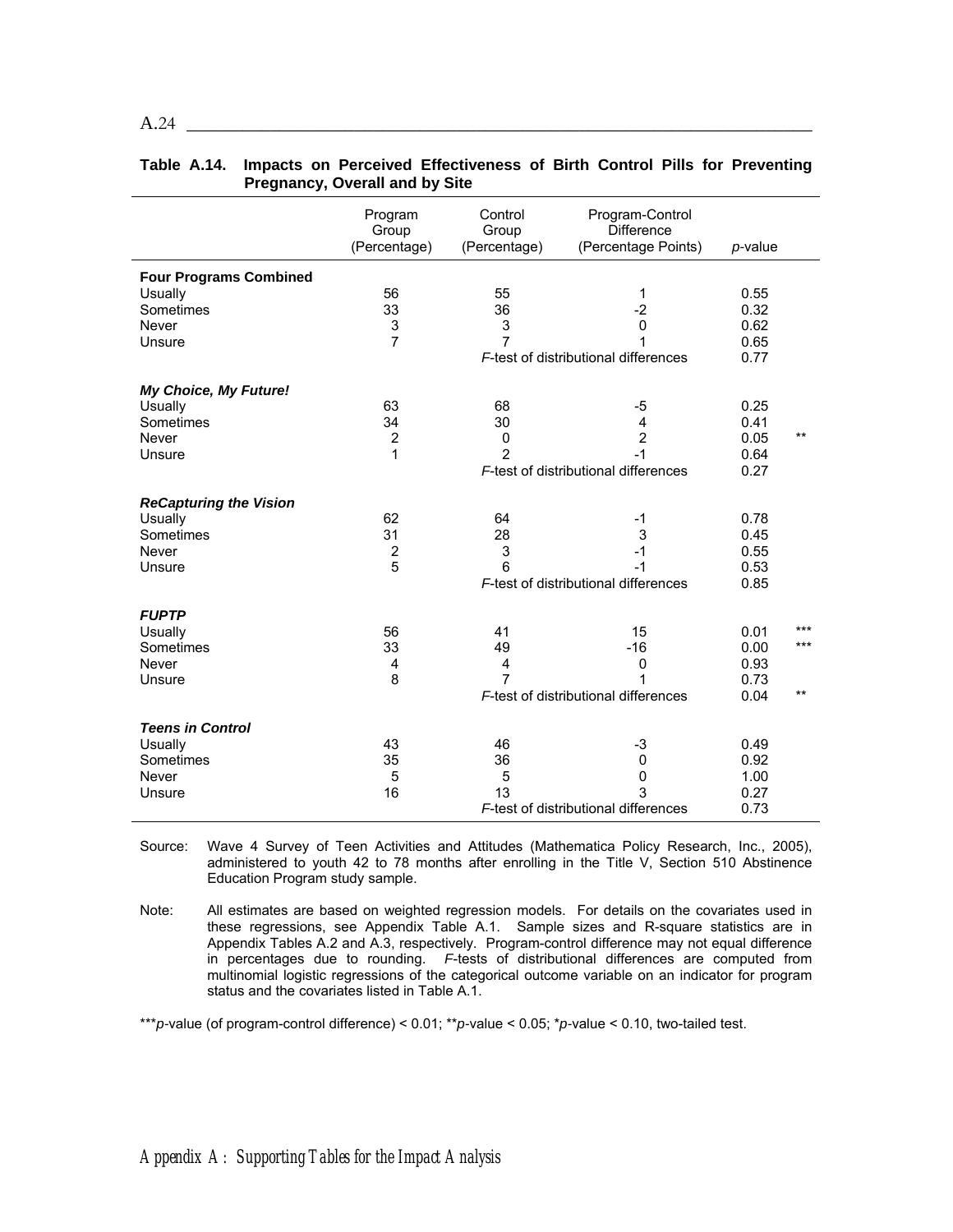| Program<br>Control<br>Program-Control<br>Group<br>Group<br><b>Difference</b><br>(Percentage Points)<br>(Percentage)<br>(Percentage) | $p$ -value    |
|-------------------------------------------------------------------------------------------------------------------------------------|---------------|
|                                                                                                                                     |               |
| <b>Four Programs Combined</b>                                                                                                       | 0.94          |
| Usually<br>6<br>6<br>0<br>$6\phantom{1}6$<br>7<br>$-2$<br>Sometimes                                                                 | 0.15          |
| $\overline{\mathbf{4}}$<br>73<br><b>Never</b><br>69                                                                                 | 0.04<br>$***$ |
| $-2$<br>16<br>18<br>Unsure                                                                                                          | 0.15          |
|                                                                                                                                     |               |
| F-test of distributional differences                                                                                                | 0.24          |
| <b>My Choice, My Future!</b>                                                                                                        |               |
| 3<br>Usually<br>1<br>2                                                                                                              | 0.13          |
| $-2$<br>Sometimes<br>1<br>4                                                                                                         | 0.15          |
| 90<br>8<br>Never<br>81                                                                                                              | $***$<br>0.01 |
| $-8$<br>6<br>14<br>Unsure                                                                                                           | ***<br>0.01   |
| F-test of distributional differences                                                                                                | $***$<br>0.02 |
|                                                                                                                                     |               |
| <b>ReCapturing the Vision</b>                                                                                                       |               |
| Usually<br>5<br>$-2$<br>4                                                                                                           | 0.30          |
| $-3$<br>3<br>Sometimes<br>6                                                                                                         | 0.18          |
| 5<br>87<br>81<br>Never                                                                                                              | 0.15          |
| $\Omega$<br>$\overline{7}$<br>7<br>Unsure                                                                                           | 0.95          |
| F-test of distributional differences                                                                                                | 0.59          |
|                                                                                                                                     |               |
| <b>FUPTP</b>                                                                                                                        |               |
| Usually<br>8<br>9<br>$-1$                                                                                                           | 0.78          |
| $-2$<br>Sometimes<br>$\overline{7}$<br>10                                                                                           | 0.40          |
| 5<br>65<br>59<br><b>Never</b>                                                                                                       | 0.30          |
| 22<br>$-2$<br>20<br>Unsure                                                                                                          | 0.65          |
| F-test of distributional differences                                                                                                | 0.37          |
| <b>Teens in Control</b>                                                                                                             |               |
| $\overline{7}$<br>Usually<br>7<br>0                                                                                                 | 0.80          |
| Sometimes<br>11<br>9<br>1                                                                                                           | 0.60          |
| $-2$<br>53<br>55<br>Never                                                                                                           | 0.54          |
| 30<br>1<br>29<br>Unsure                                                                                                             | 0.87          |
| F-test of distributional differences                                                                                                | 0.92          |

#### **Table A.15. Impacts on Perceived Effectiveness of Birth Control Pills for Preventing HIV, Overall and by Site**

Source: Wave 4 Survey of Teen Activities and Attitudes (Mathematica Policy Research, Inc., 2005), administered to youth 42 to 78 months after enrolling in the Title V, Section 510 Abstinence Education Program study sample.

Note: All estimates are based on weighted regression models. For details on the covariates used in these regressions, see Appendix Table A.1. Sample sizes and R-square statistics are in Appendix Tables A.2 and A.3, respectively. Program-control difference may not equal difference in percentages due to rounding. *F*-tests of distributional differences are computed from multinomial logistic regressions of the categorical outcome variable on an indicator for program status and the covariates listed in Table A.1.

\*\*\**p-*value (of program-control difference) < 0.01; \*\**p-*value < 0.05; \**p-*value < 0.10, two-tailed test.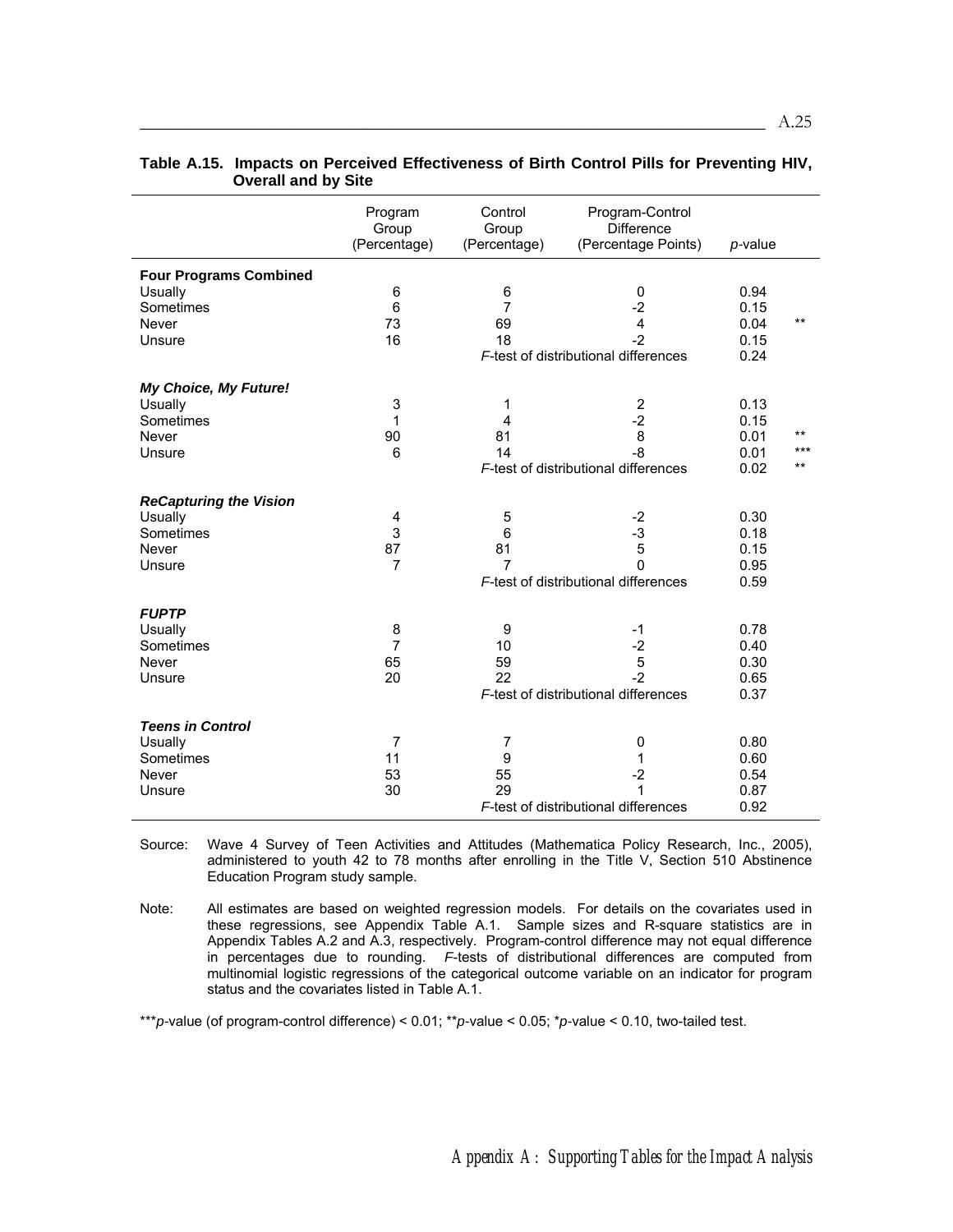|                               | Program<br>Group<br>(Percentage) | Control<br>Group<br>(Percentage)             | Program-Control<br><b>Difference</b><br>(Percentage Points) | $p$ -value |         |
|-------------------------------|----------------------------------|----------------------------------------------|-------------------------------------------------------------|------------|---------|
|                               |                                  |                                              |                                                             |            |         |
| <b>Four Programs Combined</b> |                                  |                                              |                                                             |            |         |
| Usually                       | 4                                | 5                                            | $-1$                                                        | 0.15       |         |
| Sometimes                     | $6\phantom{1}6$                  | 5                                            | 0                                                           | 0.71       |         |
| Never                         | 71                               | 67                                           | 4                                                           | 0.03       | $***$   |
|                               | 19                               | 23                                           | $-3$                                                        | 0.06       | $\star$ |
| Unsure                        |                                  |                                              |                                                             |            |         |
|                               |                                  |                                              | F-test of distributional differences                        | 0.12       |         |
|                               |                                  |                                              |                                                             |            |         |
| <b>My Choice, My Future!</b>  |                                  |                                              |                                                             |            |         |
| Usually                       | 1                                | 1                                            | 0                                                           | 0.72       |         |
| Sometimes                     | 3                                | 5                                            | $-2$                                                        | 0.34       |         |
| Never                         | 91                               | 82                                           | 10                                                          | 0.00       | ***     |
| Unsure                        | 5                                | 13                                           | $-8$                                                        | 0.00       | ***     |
|                               |                                  |                                              | F-test of distributional differences                        | 0.03       | $***$   |
|                               |                                  |                                              |                                                             |            |         |
| <b>ReCapturing the Vision</b> |                                  |                                              |                                                             |            |         |
| Usually                       | $\ensuremath{\mathsf{3}}$        | $\boldsymbol{2}$                             | 1                                                           | 0.70       |         |
| Sometimes                     | $\overline{4}$                   | 3                                            | 0                                                           | 0.84       |         |
| <b>Never</b>                  | 82                               | 83                                           | $-2$                                                        | 0.65       |         |
| Unsure                        | 12                               | 11                                           | 1                                                           | 0.82       |         |
|                               |                                  | F-test of distributional differences         |                                                             | 0.86       |         |
|                               |                                  |                                              |                                                             |            |         |
| <b>FUPTP</b>                  |                                  |                                              |                                                             |            |         |
|                               |                                  | 10                                           |                                                             | 0.16       |         |
| Usually                       | 6                                |                                              | -4                                                          |            |         |
| Sometimes                     | 8                                | 6                                            | $\overline{2}$                                              | 0.49       |         |
| Never                         | 61                               | 55                                           | 6                                                           | 0.24       |         |
| Unsure                        | 26                               | 30                                           | -4                                                          | 0.41       |         |
|                               |                                  | F-test of distributional differences         |                                                             | 0.21       |         |
|                               |                                  |                                              |                                                             |            |         |
| <b>Teens in Control</b>       |                                  |                                              |                                                             |            |         |
| Usually                       | 5                                | 7                                            | $-2$                                                        | 0.24       |         |
| Sometimes                     | 9                                | 8                                            | 1                                                           | 0.57       |         |
| Never                         | 51                               | 48                                           | 3                                                           | 0.45       |         |
| Unsure                        | 35                               | 37                                           | $-2$                                                        | 0.59       |         |
|                               |                                  | F-test of distributional differences<br>0.51 |                                                             |            |         |

#### **Table A.16. Impacts on Perceived Effectiveness of Birth Control Pills for Preventing Chlamydia and Gonorrhea, Overall and by Site**

Source: Wave 4 Survey of Teen Activities and Attitudes (Mathematica Policy Research, Inc., 2005), administered to youth 42 to 78 months after enrolling in the Title V, Section 510 Abstinence Education Program study sample.

Note: All estimates are based on weighted regression models. For details on the covariates used in these regressions, see Appendix Table A.1. Sample sizes and R-square statistics are in Appendix Tables A.2 and A.3, respectively. Program-control difference may not equal difference in percentages due to rounding. *F*-tests of distributional differences are computed from multinomial logistic regressions of the categorical outcome variable on an indicator for program status and the covariates listed in Table A.1.

\*\*\**p-*value (of program-control difference) < 0.01; \*\**p-*value < 0.05; \**p-*value < 0.10, two-tailed test.

#### $A.26$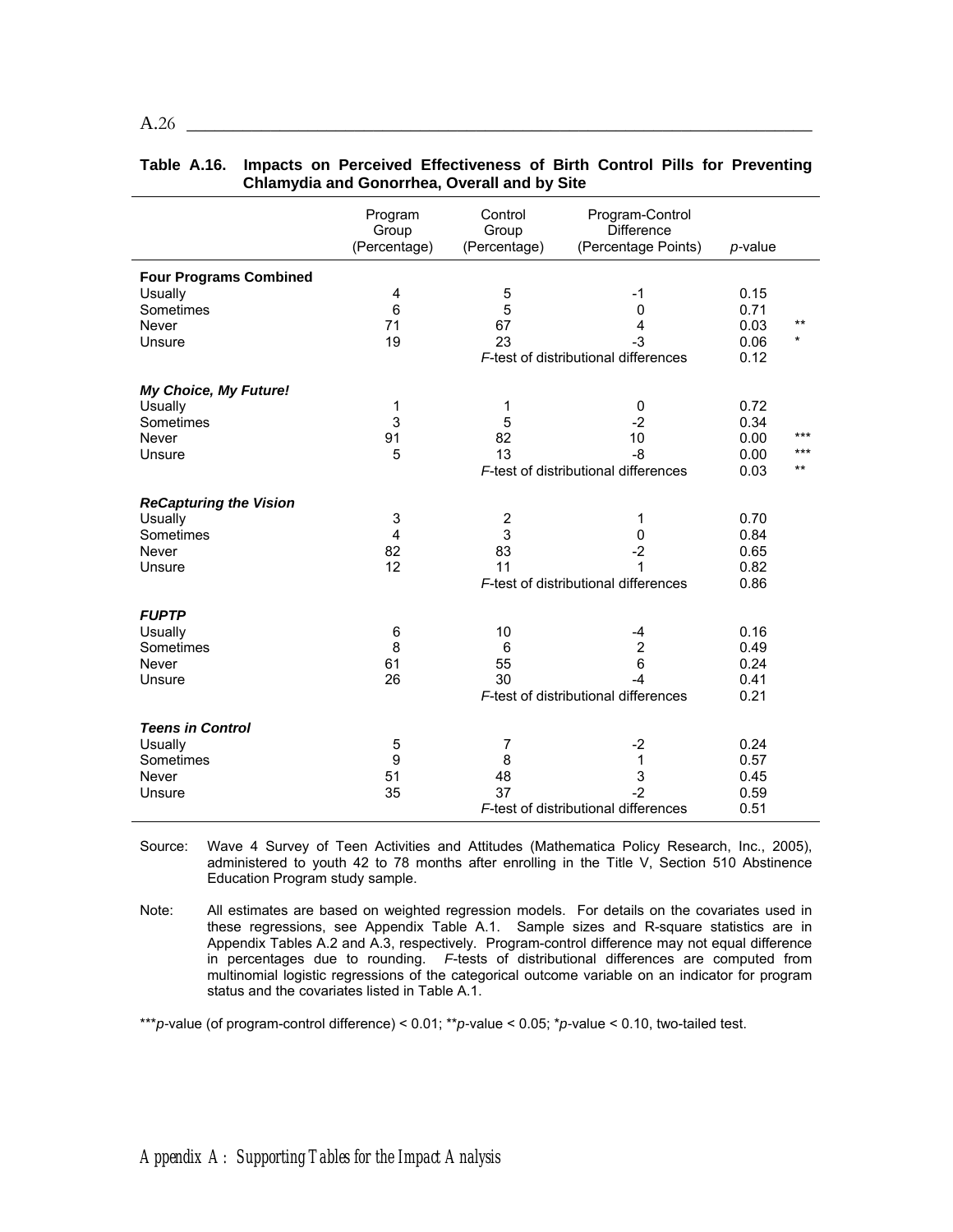|                               | Program<br>Group<br>(Percentage) | Control<br>Group<br>(Percentage)             | Program-Control<br>Difference<br>(Percentage Points) | p-value |          |
|-------------------------------|----------------------------------|----------------------------------------------|------------------------------------------------------|---------|----------|
| <b>Four Programs Combined</b> |                                  |                                              |                                                      |         |          |
| Usually                       | 4                                | 5                                            | $-1$                                                 | 0.54    |          |
| Sometimes                     | 4                                | $\,6\,$                                      | $-2$                                                 | 0.08    | $\star$  |
| Never                         | 71                               | 67                                           | 3                                                    | 0.09    | $^\star$ |
| Unsure                        | 21                               | 22                                           | $-1$                                                 | 0.64    |          |
|                               |                                  |                                              | F-test of distributional differences                 | 0.23    |          |
| <b>My Choice, My Future!</b>  |                                  |                                              |                                                      |         |          |
| Usually                       | 1                                | 1                                            | 0                                                    | 0.71    |          |
| Sometimes                     | $\overline{2}$                   | 5                                            | -4                                                   | 0.06    | $\star$  |
| Never                         | 93                               | 82                                           | 11                                                   | 0.00    | $***$    |
| Unsure                        | 5                                | 12                                           | -8                                                   | 0.00    | ***      |
|                               |                                  |                                              | F-test of distributional differences                 | 0.00    | $***$    |
| <b>ReCapturing the Vision</b> |                                  |                                              |                                                      |         |          |
| Usually                       | 3                                | 4                                            | $-1$                                                 | 0.76    |          |
| Sometimes                     | $\overline{2}$                   | 3                                            | $-1$                                                 | 0.52    |          |
| Never                         | 82                               | 84                                           | $-2$                                                 | 0.55    |          |
| Unsure                        | 13                               | 9                                            | $\overline{\mathbf{4}}$                              | 0.18    |          |
|                               |                                  |                                              | F-test of distributional differences                 | 0.16    |          |
| <b>FUPTP</b>                  |                                  |                                              |                                                      |         |          |
| Usually                       | 7                                | 8                                            | $-1$                                                 | 0.64    |          |
| Sometimes                     | 5                                | 8                                            | $-3$                                                 | 0.29    |          |
| Never                         | 60                               | 56                                           | 3                                                    | 0.50    |          |
| Unsure                        | 28                               | 27                                           | 1                                                    | 0.86    |          |
|                               |                                  |                                              | F-test of distributional differences                 | 0.47    |          |
| <b>Teens in Control</b>       |                                  |                                              |                                                      |         |          |
| Usually                       | 5                                | 6                                            | $-1$                                                 | 0.69    |          |
| Sometimes                     | 8                                | 8                                            | 0                                                    | 0.99    |          |
| Never                         | 48                               | 47                                           | 1                                                    | 0.82    |          |
| Unsure                        | 39                               | 39                                           | 0                                                    | 0.97    |          |
|                               |                                  | 0.97<br>F-test of distributional differences |                                                      |         |          |

## **Table A.17. Impacts on Perceived Effectiveness of Birth Control Pills for Preventing Herpes and HPV, Overall and by Site**

Source: Wave 4 Survey of Teen Activities and Attitudes (Mathematica Policy Research, Inc., 2005), administered to youth 42 to 78 months after enrolling in the Title V, Section 510 Abstinence Education Program study sample.

Note: All estimates are based on weighted regression models. For details on the covariates used in these regressions, see Appendix Table A.1. Sample sizes and R-square statistics are in Appendix Tables A.2 and A.3, respectively. Program-control difference may not equal difference in percentages due to rounding. *F*-tests of distributional differences are computed from multinomial logistic regressions of the categorical outcome variable on an indicator for program status and the covariates listed in Table A.1.

\*\*\**p-*value (of program-control difference) < 0.01; \*\**p-*value < 0.05; \**p-*value < 0.10, two-tailed test.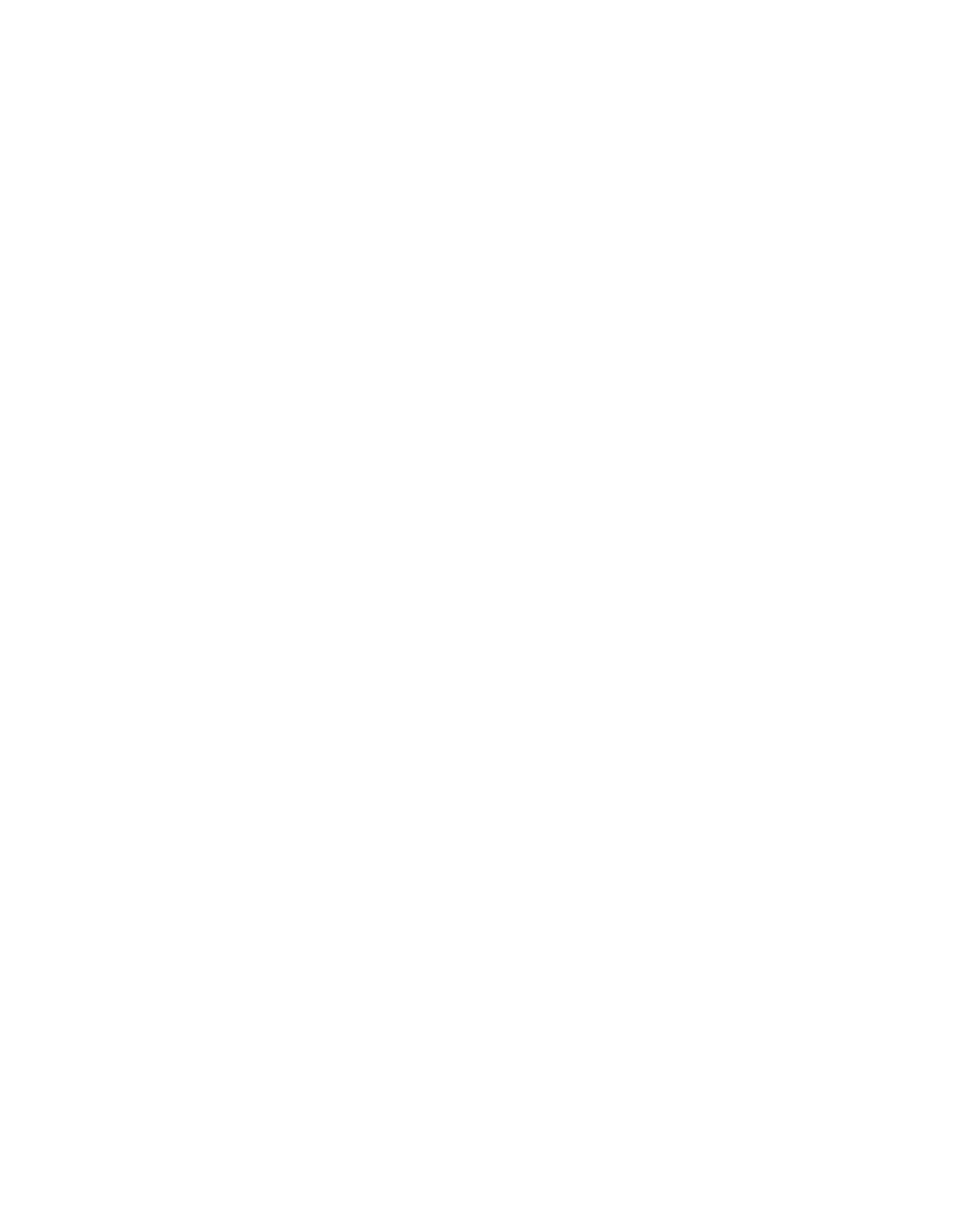# **A PPENDIX B**

# **O UTLINES OF C URRICULA U SED BY THE F OUR P ROGRAMS I NCLUDED IN THIS R EPORT**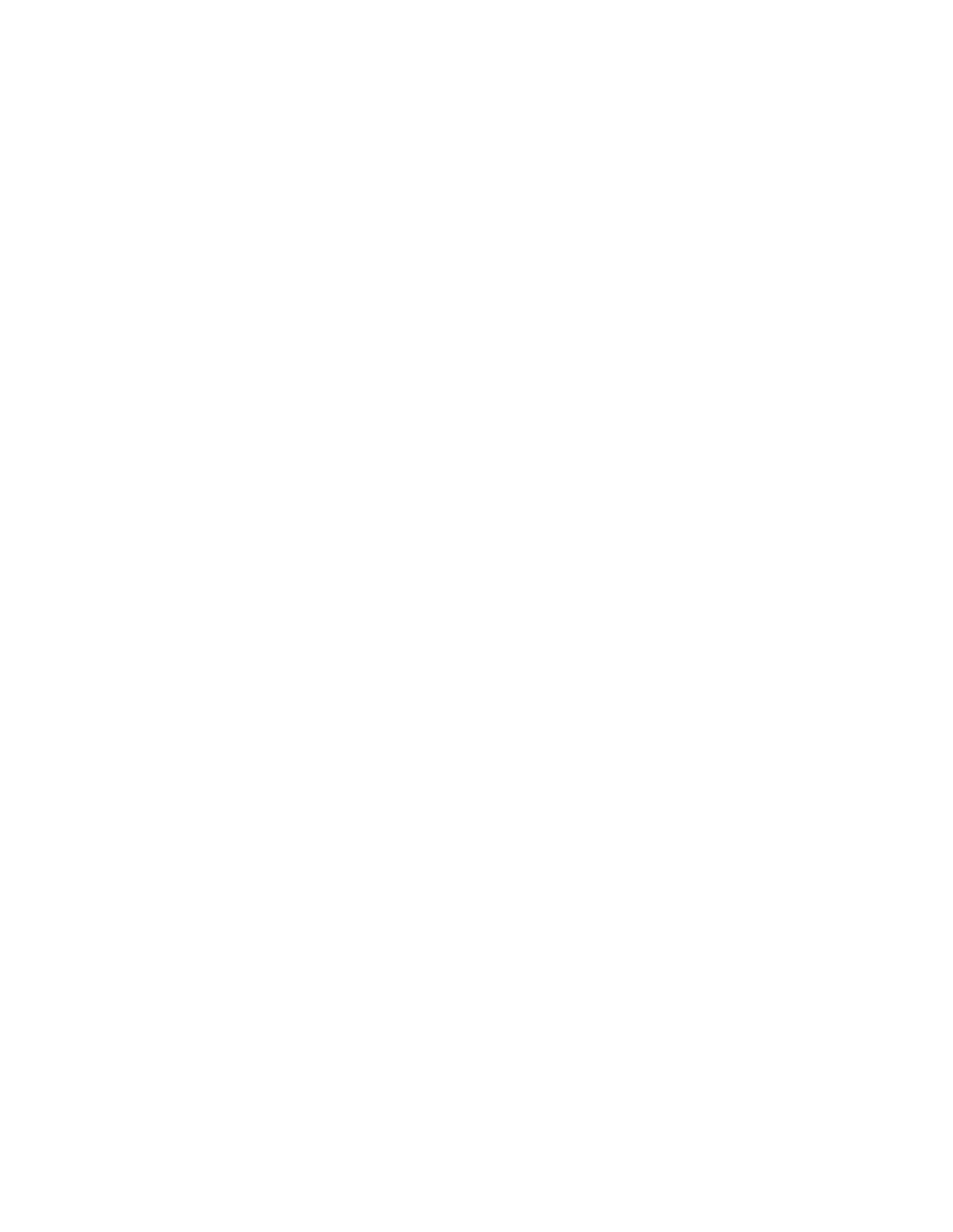# **My Choice, My Future! Curriculum**

**Duran, Maureen Gallagher. Reasonable Reasons to Wait: The Keys to Character. Chantilly, VA: A Better Choice in Education, 1997.** 

# **Unit and Description**

**1. Character Counts (5 lessons).** This section is designed to help students define good character traits and ways to practice them.

**2. Reasonable Reasons to Wait (2 lessons).** This section is designed to help students with their personal development and to understand the "bridges to adulthood," the advantages of premarital abstinence, the outcomes and consequences of the sexual decisionmaking process, positive ways to stop unhealthy habits, how premarital sex can jeopardize the future, and the benefits of ceasing any premarital sex and regaining self-control.

**3. Moving with the Crowd (3 lessons).** This section is designed to expose students to the influences that affect their decisions about sexual behavior, especially peer pressure. It is intended to help them develop methods of coping with negative peer pressure and to distinguish between needs and desires.

**4. Dynamics of Dating (4 lessons).** This section is designed to help students understand the purposes and responsibilities of dating by identifying ways to develop and build friendships, engaging in non-dating activities, and recognizing dating situations that could lead to acquaintance rape.

**5. STD Free (2 lessons).** This section teaches the facts of STDs and how STDs affect relationships and the future.

**6. Foundations of Relationships (1 lesson).** This section is designed to help students understand the differences between healthy and unhealthy relationships, emotional immaturity, and the qualities needed for a long-lasting relationship.

**7. Marvelous Marriages (1 lesson).** This section teaches students the ingredients needed for a lifelong marital commitment, with emphasis on effective communication, self-control, and how to resolve marital mishaps.

**8. Parenthood Prerequisites (1 lesson).** This section is designed to teach students the responsibilities and requirements of being a good parent and why parenthood may not be the best thing for a teenager. It also discusses the benefits of adoption for teens who experience an unwanted pregnancy.

**9. Human Development (2 lessons).** This section teaches students about human and fetal development, the choices that affect the development of their potential, and how drugs and alcohol will affect their lives.

Note: The *Reasonable Reasons to Wait* curriculum includes a parent manual as well as worksheets for parents and students to do together. *My Choice, My Future!* does not cover the

> *Appendix B: Outlines of Curricula Used by the Four Programs Included in this Report*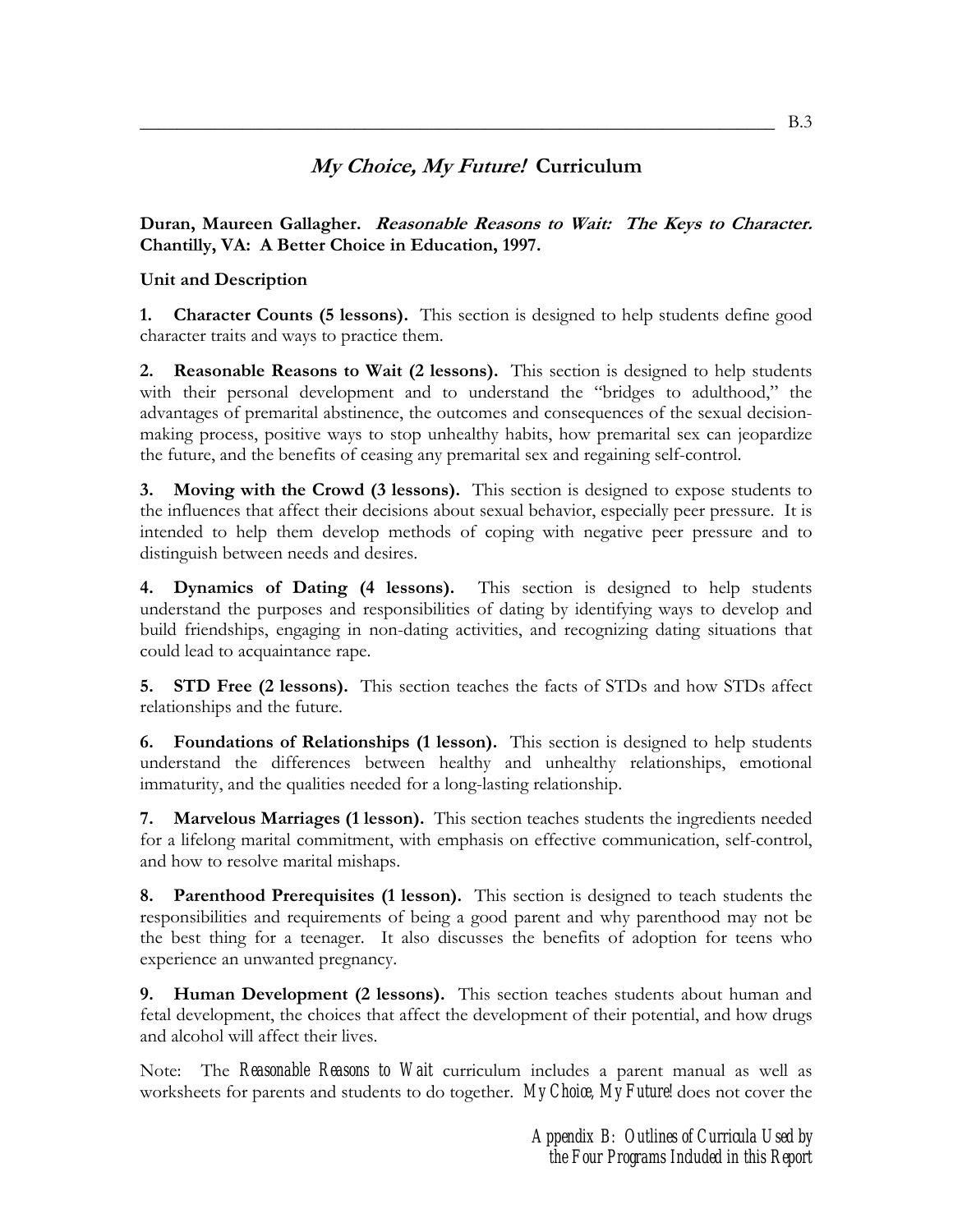B.4 \_\_\_\_\_\_\_\_\_\_\_\_\_\_\_\_\_\_\_\_\_\_\_\_\_\_\_\_\_\_\_\_\_\_\_\_\_\_\_\_\_\_\_\_\_\_\_\_\_\_\_\_\_\_\_\_\_\_\_\_\_\_\_\_\_\_\_\_

final two units in the *Reasonable Reasons to Wait* curriculum, on parenthood and human development.

### **Boston University, College of Communication and School of Education. The Art of Loving Well: A Character Education Curriculum for Today's Teenagers. Boston, MA: The Loving Well Project, 1993.**

*The Art of Loving Well* is an anthology of short stories, poetry, classic fairy tales, and myths which have been collected in one book to facilitate learning about relationships.

**Units** 

- **1. Early Loves and Losses**
- **2. Romance**
- **3. Commitment and Marriage**

# **Family Life Pregnancy Care Center. WAIT Training Workshop. Effingham, IL, n.d.**

### **Unit and Description**

**1. Building the Classroom Climate.** This unit focuses on developing communication skills and a sense of oneself.

**2. Defining Love.** This unit focuses on how to define love in terms of one's own feelings; the differences between love, lust, and infatuation; and the qualities of teenage relationships.

**3. What About Sexuality.** This unit discusses the benefits of sex within the context of marriage, the definition of sexuality, differences between men and women, and between needs and desires, and attaining hopes and dreams.

**4. The Media and Their Influence.** This unit examines advertising, sexuality, and the motivations behind approaches used in advertising.

**5. To Wait or Not to Wait.** This unit explores questions related to the timing and choice of having sex and sources of advice.

**6. Bonding and Intimacy.** This unit examines how teens can misuse sex and get into a "relationship roller-coaster," how to make connections between teens and parents, and activities targeting the sexually active teen.

*Appendix B: Outlines of Curricula Used by the Four Programs Included in this Report*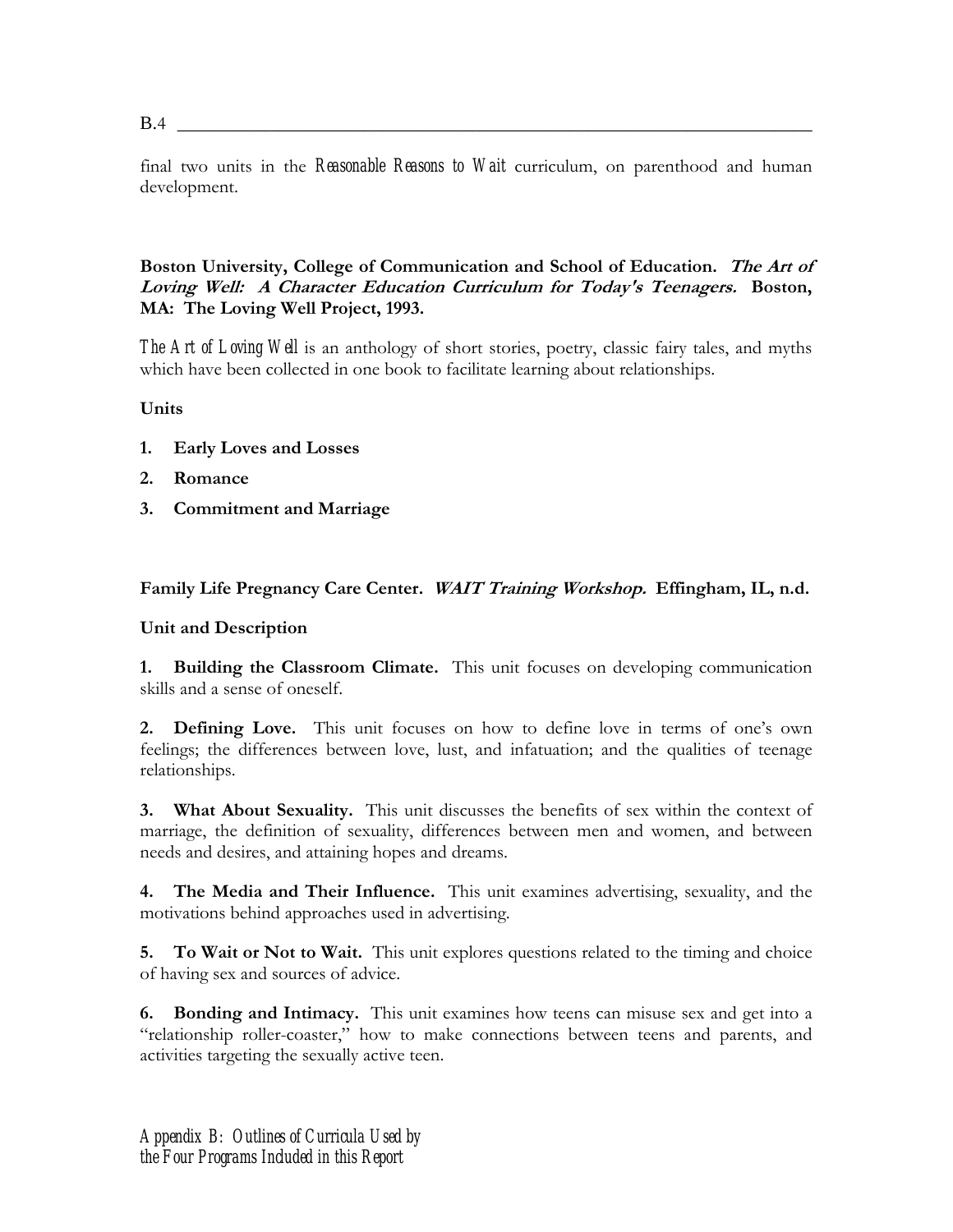**7. The Consequences of Teen Sex and the Freedoms of Waiting.** This unit examines the building blocks of healthy relationships, the risks of AIDS, and the acceptance of virginity.

**8. Sexual Refusal Skills and Assertiveness Training.** This unit explores ways to say "no" to sex and alternatives to sexual activity.

**9. Commitment and Marriage.** This unit focuses on the benefits of marriage and an understanding of the value of a life partner.

**10. Worth the Wait.** This unit focuses on a summary of the curriculum and provides students with information on additional resources.

> *Appendix B: Outlines of Curricula Used by the Four Programs Included in this Report*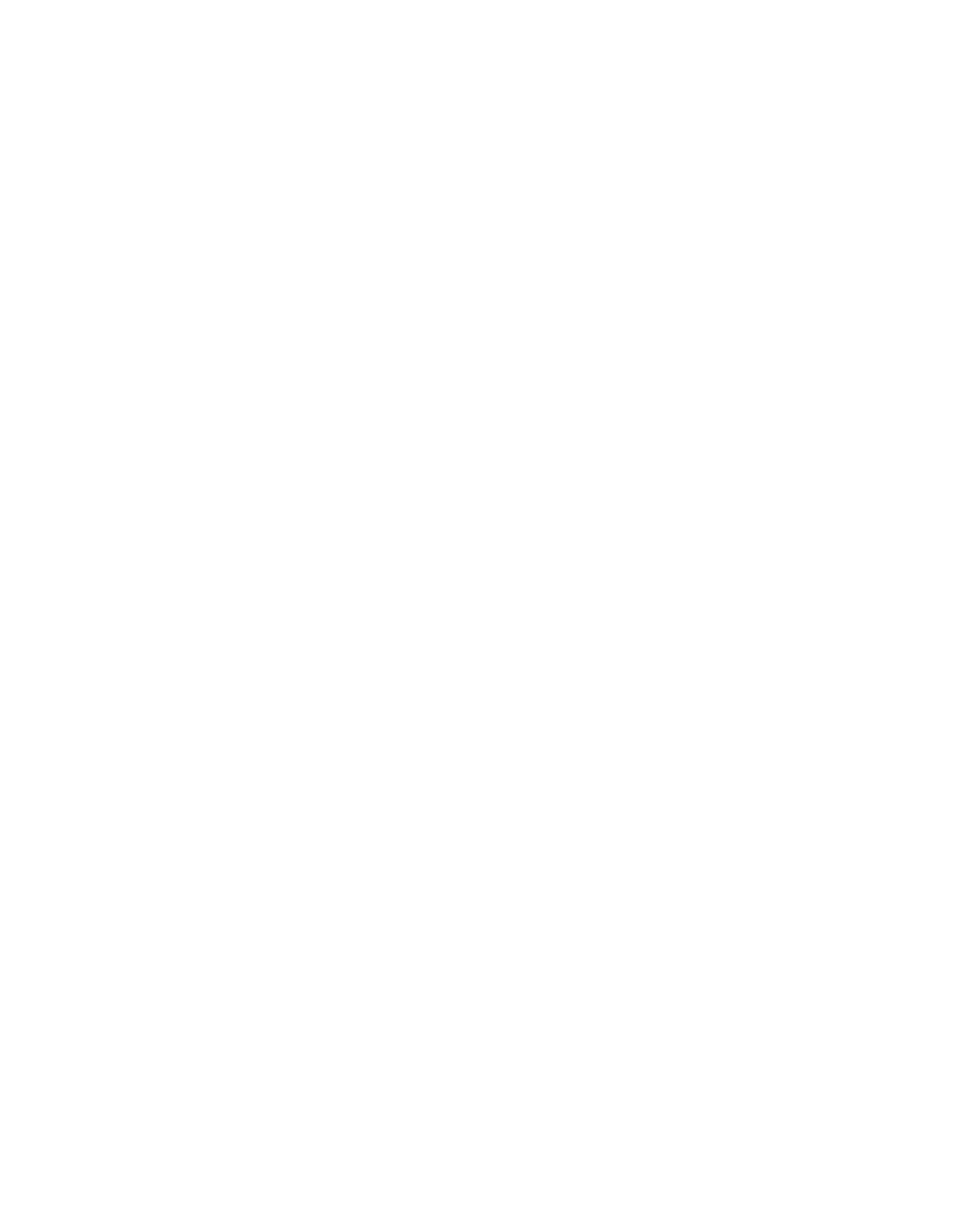# **ReCapturing the Vision Curriculum**

**Del Rosario, Jacqueline. ReCapturing the Vision. Miami, FL: Empowerment Concepts, Inc., 2003.** 

## **Chapter and Description**

**1. Positively You.** This unit works with girls to help them see themselves and their bodies as beautiful and to accept who they are.

**2. First Impressions.** This unit teaches girls to become aware of the image they portray through their behaviors and communication. It helps girls develop their own image, including determining their best appearance and learning manners and table etiquette.

**3. Knowing What I Believe.** This unit helps girls to define their morals and values and how to resist negative influences and pressures.

4. Working Things Out-Conflict Resolution. This unit focuses on critical thinking skills, making choices, and approaches to conflict resolution, including identifying solutions and effectively communicating. It helps girls to understand their own emotions and the perspectives of others.

**5. Harnessing Your Dreams.** This unit helps girls to define and determine how to achieve their future short-term and long-term goals in personal, academic, professional, and financial areas.

**6. Getting the Job Done.** This unit helps girls to assess how ready they are for transition to adulthood, by combining their communication skills, morals and values, and goals for the future. They explore the world of work through mock interviews, job searches, and writing their resumes.

# **Del Rosario, Jacqueline. Vessels of Honor. Miami, FL: Empowerment Concepts, Inc., 1999.**

### **Chapter and Description**

**1. Honor.** This section is designed to teach students to value themselves and to understand which behaviors are honorable.

**2. Just Say No.** This section is designed to teach students effective communication to support their choice to abstain from premarital sex, including voice, facial expression, and body language.

> *Appendix B: Outlines of Curricula Used by the Four Programs Included in this Report*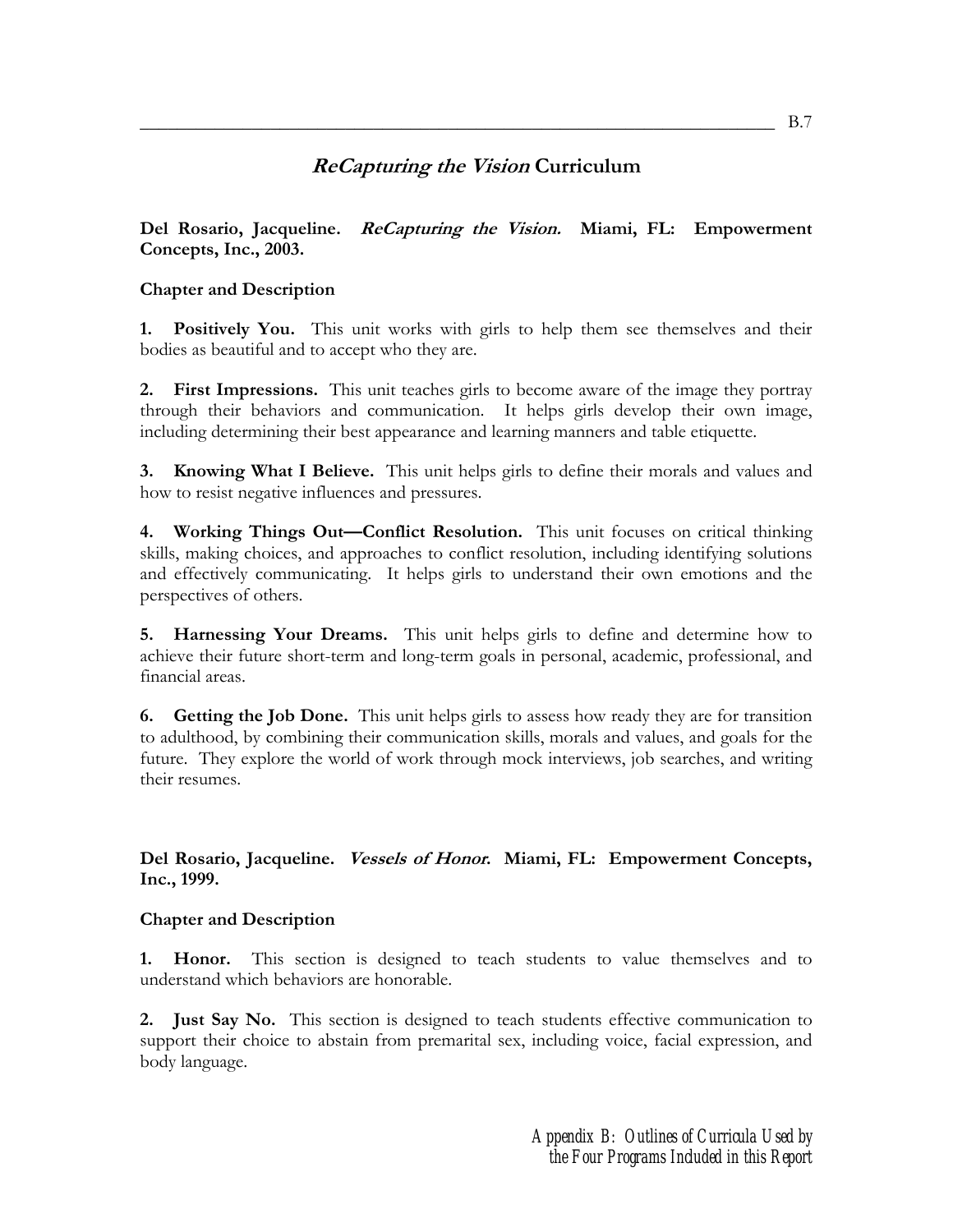B.8 \_\_\_\_\_\_\_\_\_\_\_\_\_\_\_\_\_\_\_\_\_\_\_\_\_\_\_\_\_\_\_\_\_\_\_\_\_\_\_\_\_\_\_\_\_\_\_\_\_\_\_\_\_\_\_\_\_\_\_\_\_\_\_\_\_\_\_\_

**3. Refusal—Ending Mixed Messages.** This section centers on developing a skit that entails a "refusal situation" and is designed to help students become comfortable with conveying such messages.

**4. Consequences.** This section examines the consequences of premarital sexual activity—for children, for the mother, for society, and for the future husband.

**5. Sexual Conflict Resolution.** This section is designed to help students strengthen their resolve to remain abstinent—to develop the tools and strategies to resolve sexual conflicts. It teaches a four-step process: identify the problem that is creating pressure to engage in sexual activity, develop alternatives, choose the best plan, and implement and evaluate an alternative.

**6. Dealing with Peer Pressure.** This section is designed to help students deal with pressure from their peers to engage in premarital sexual activity.

**7. Relationships.** This section examines the choices involved in choosing good relationships. It is designed to help students postpone serious dating that can threaten their decision to remain abstinent, learn appropriate conduct for dating, develop a plan to deal with feelings of love and the decision to remain abstinent, and satisfy social needs through friends rather than through relationships with the opposite sex.

**8. Your Changing Body.** This section teaches students about reproduction and male and female body parts.

**9. Sexual Abuse.** This section is designed to familiarize students with the issue of sexual abuse and to identify and avoid possible danger in this area.

**10. Date Rape.** This section is designed to teach students the definition of date rape and to identify behaviors that put them at risk.

**11. Choosing a Mate.** This section is designed to teach students what it takes to make a commitment to a partner and to resolve problems that arise in marriages.

**12. Marriage.** This section is designed to instill in students the value of marriage. Students make their own wedding plans.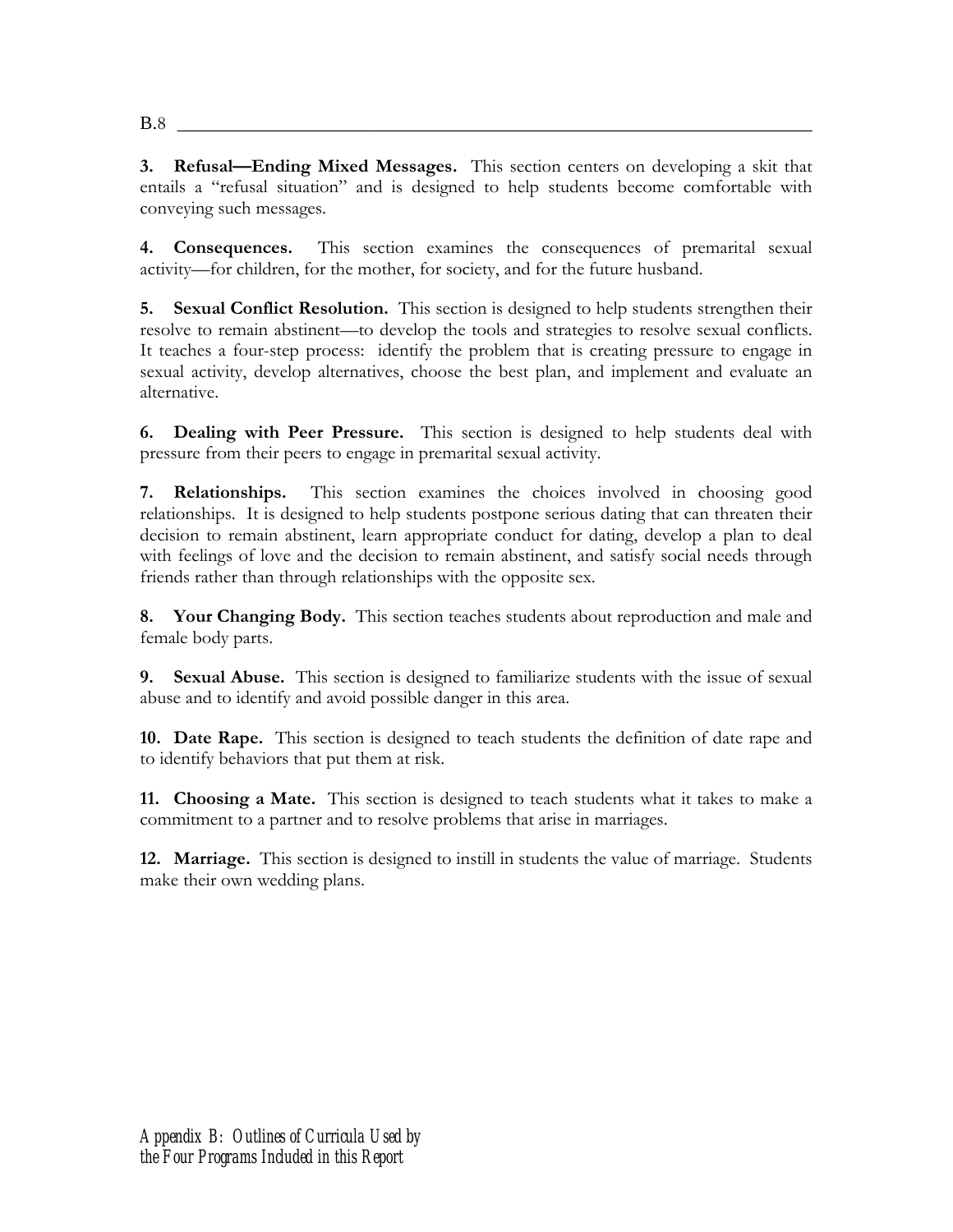# **Families United to Prevent Teen Pregnancy (FUPTP) Curriculum**

**Rosalie Manor. Families United to Prevent Teen Pregnancy. A Life Options Model Curriculum for Youth. Milwaukee, WI: Rosalie Manor, Inc., n.d.** 

# **Chapter and Description**

**1. Group Building.** This section includes a series of exercises to help program participants get to know one another better.

**2. Self-Esteem.** This section is designed to help participants recognize their own special abilities and qualities. Good self-esteem will help them behave according to their values and make choices in their best interest.

**3. Values.** This section is designed to help participants understand their own values, to understand how their activities and behaviors reflect these values, and to communicate their values to others. This is particularly important in the context of intimate relationships. Abstinence can help improve the quality of life, health, and relationships as well as help participants meet their future goals.

**4. Goal-Setting.** This section is designed to help participants understand their dreams and talents and translate them into obtainable goals. Participants are taught how to break goals down into practical steps. They are also helped to identify steps toward the goal of abstinence.

**5. Decision-Making.** This section is designed to teach participants decision-making skills by looking at options and consequences of particular actions before choosing them. Abstinence is a decision; the influences affecting this decision, as well as the consequences and responsibilities, are covered.

**6. Risk-Taking Behavior.** This section is designed to look at the consequences of certain risk-taking behaviors, including alcohol, drugs, suicide, violence, and premarital sexual activity. The consequences of these are discussed, as well as how to make good choices in each area.

**7. Communication Skills.** This section focuses on developing communication skills in order to establish meaningful, effective relationships. It emphasizes that sexual intimacy, often confused as a way to have a meaningful relationship, should be saved for marriage.

**8. Relationships and Sexuality.** This section focuses on the need to belong and be loved, parental relationships, the importance and influence of friends, the special nature of male-female relationships, and the role of the community. It focuses on how to develop positive relationships that will help self-concept, reinforce values, enhance family, expand friendships, and strengthen community. This section is designed to provide missing pieces of belonging and support for those with unmet needs. It also discusses the history and importance of marriage.

> *Appendix B: Outlines of Curricula Used by the Four Programs Included in this Report*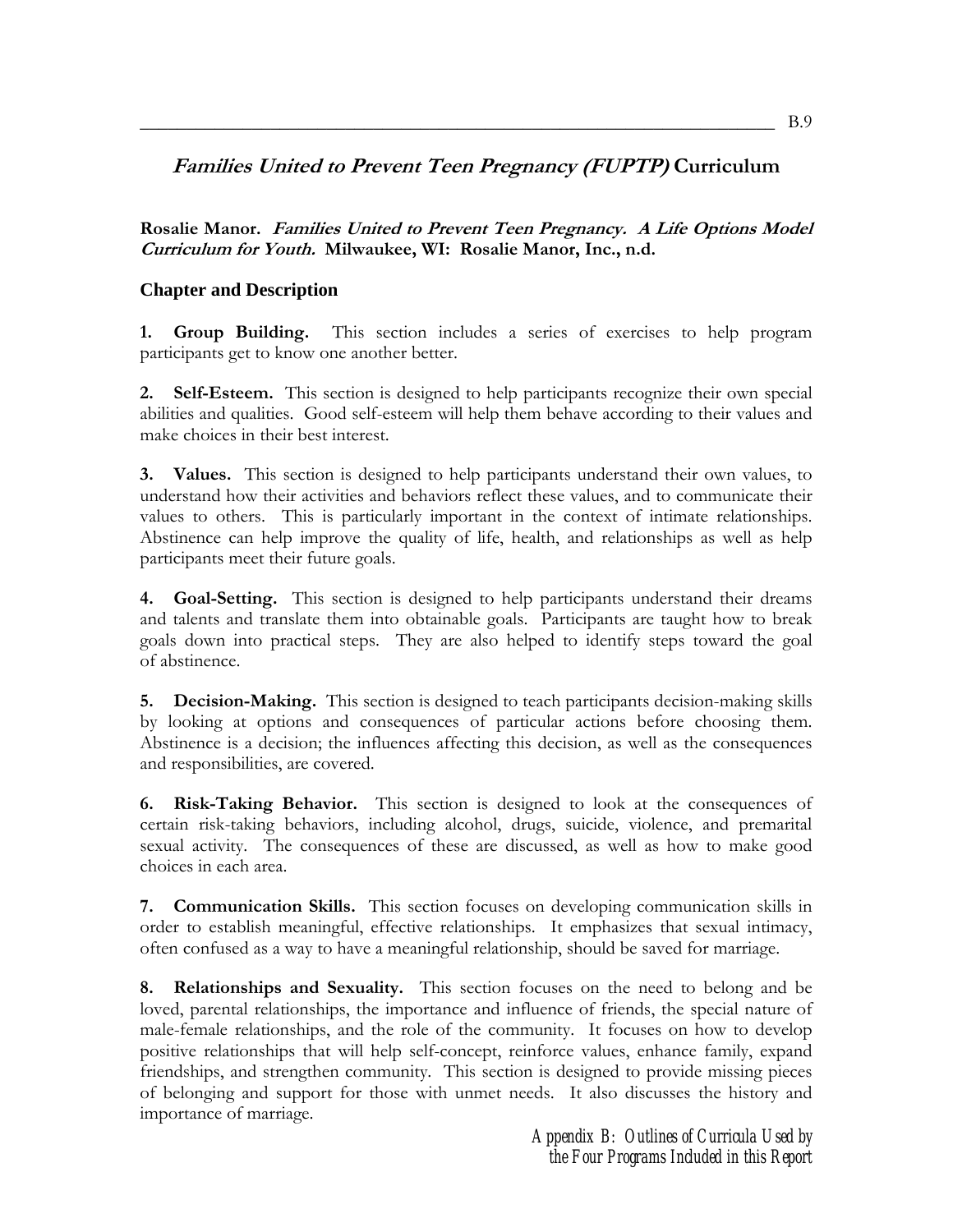B.10 \_\_\_\_\_\_\_\_\_\_\_\_\_\_\_\_\_\_\_\_\_\_\_\_\_\_\_\_\_\_\_\_\_\_\_\_\_\_\_\_\_\_\_\_\_\_\_\_\_\_\_\_\_\_\_\_\_\_\_\_\_\_\_\_\_\_\_

**9. Adolescent Development and Anatomy.** This section focuses on providing participants with a basic understanding of the human reproductive system and on how physical changes during adolescence can affect relationships with peers and parents. It also covers how to deal with pressure to have sex.

**10. Sexually Transmitted Diseases.** This section focuses on the signs, symptoms, and treatment of the common sexually transmitted diseases, based on the acknowledgment that this information could be a greater deterrent to sexual activity for some teens than anything else.

**11. Social Skills.** This section focuses on teaching participants essential survival and life skills to facilitate positive interaction with family, peers, and school staff. It includes discussion of dining skills, safety issues, nutrition, and employment skills.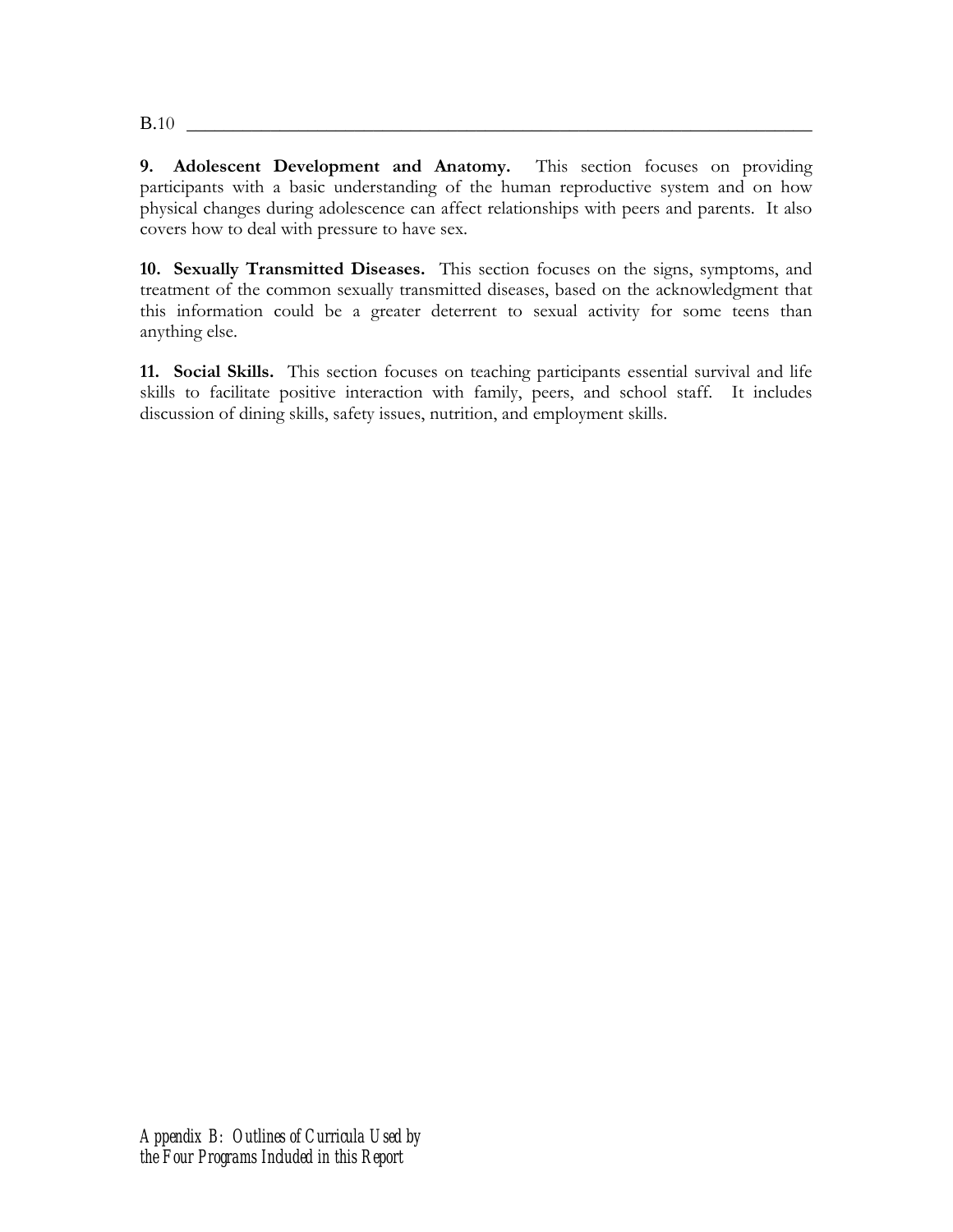# **Teens in Control Curriculum**

# **Howard, Marion, and Marie Mitchell. Postponing Sexual Involvement: An Educational Series for Young Teens. Atlanta, GA: Adolescent Reproductive Health Center, 1990.**

Note: The curriculum includes video segments and a separate workbook/education series for parents consisting of two sessions (Social and Peer Pressures; Learning Assertiveness Techniques). This parent series is not currently being used.

# **Chapter and Description**

**1. The Risks of Early Sexual Involvement.** This section covers the reasons why teens become sexually involved and why they should wait, alternative ways to meet their needs, factual information about sexual involvement (including a short video on facts of reproduction and STDs), and tools for analyzing and solving a problem regarding sexual involvement.

**2. Social Pressures.** This section covers social pressures confronting youth, especially from media images. It is designed to give them experience resisting pressures, to identify and understand internal pressures, and to learn to resist these by "talking inside your head."

**3. Peer Pressures.** This section is designed to increase studentsí awareness of peer pressures; teach ways to respond to pressures (provide support for saying "no"); understand different kinds of relationships; and determine appropriate limits on physical expressions of affection.

**4. Learning Assertiveness Techniques.** This section is designed to help students set limits in a relationship through the use of some common assertiveness techniques and to give them practice in assertively responding to pressure.

**5. Reinforcing Skills.** This section uses a series of skits and games to reinforce the skills learned in the previous sections—primarily the assertiveness techniques to deal with pressure.

**6. Annex: Additional Skills Practice** 

*Appendix B: Outlines of Curricula Used by the Four Programs Included in this Report*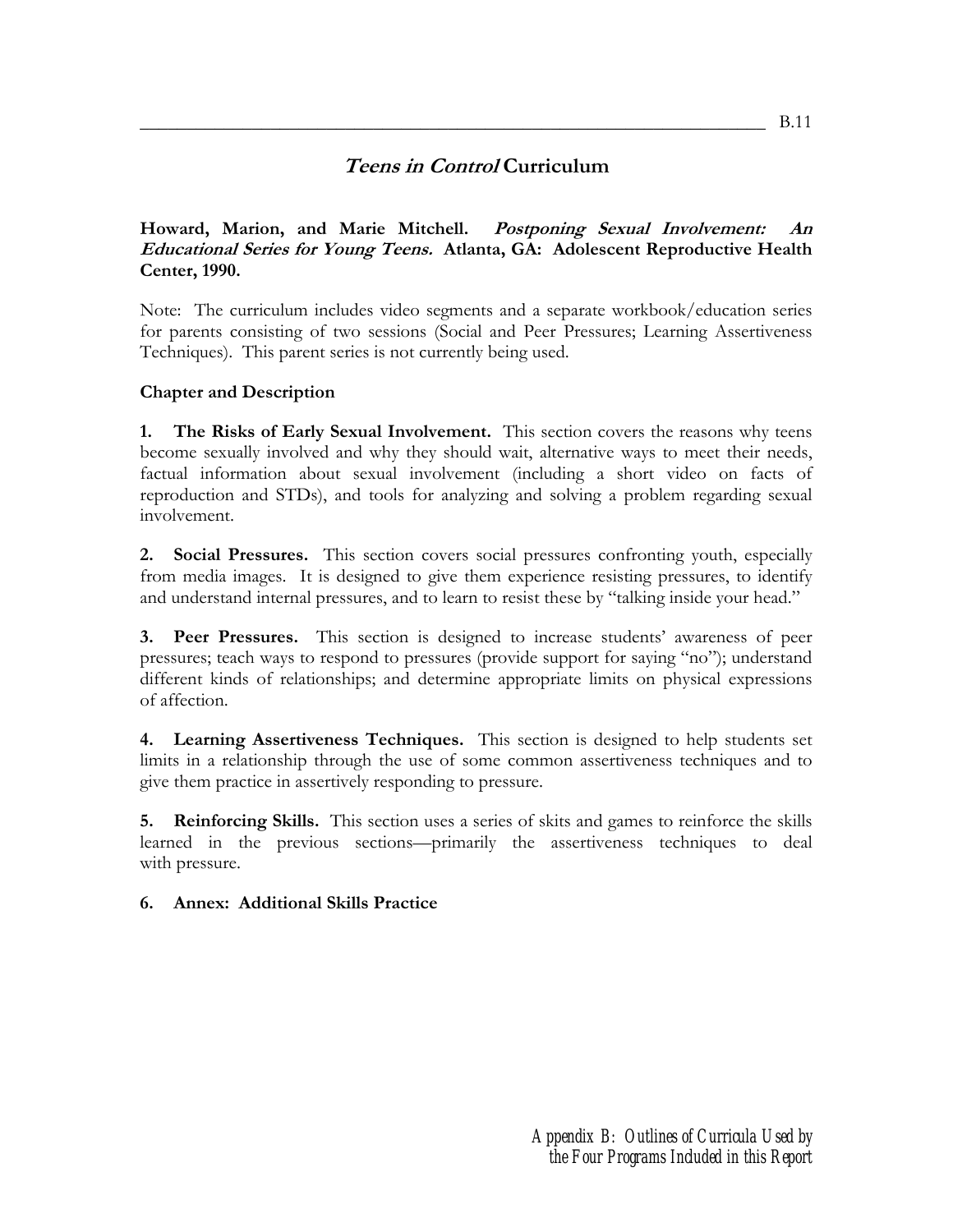B.12 \_\_\_\_\_\_\_\_\_\_\_\_\_\_\_\_\_\_\_\_\_\_\_\_\_\_\_\_\_\_\_\_\_\_\_\_\_\_\_\_\_\_\_\_\_\_\_\_\_\_\_\_\_\_\_\_\_\_\_\_\_\_\_\_\_\_\_

**Young, Michael, and T. Young. Sex Can Wait. Los Altos, CA: ETR Associates, 1994.** 

# **Chapter and Description**

**1. Knowing Myself: Self-Concept/Self-Esteem (6 lessons).** This section provides activities to help students understand their sense of self and to combat negative feelings and increase positive feelings about themselves. It includes "positive self-talk and affirmations," praise for each other, and activities to bridge the gap between the "perceived and ideal self."

**2. Knowing Myself: Puberty (4 lessons).** This section is designed to help students understand the psychological, emotional, hormonal, and physical changes taking place within them.

**3. Knowing Myself: Values and Decision-Making (2 lessons).** This section is designed to help students judge the worth of a value, to identify and internalize family values, to understand the importance of values in life and the relationship between values and decision-making, and provide a decision-making structure to guide them.

**4. Relating to Others: Communication (5 lessons).** This section is designed to teach students different styles of communication and the benefits of assertive communication, negotiation skills, how to repeat back what you hear, how nonverbal messages affect communication, listening skills, qualities of good friends, and how to deal with negative peer pressure.

**5. Relating to Others: My Sexual Self (2 lessons).** This section is designed to teach students acceptance of the normalcy of sexual thoughts and feelings, why they should chose abstinence as the best option rather than a sexual relationship, an awareness of the risks associated with sexual involvement, an understanding of sexual pressures, and the risks of STDs.

**6. Planning My Future: Goal Setting and Life Planning (4 lessons).** This section helps students develop skills to formulate goals and achieve them, to visualize a positive future, and to understand that sexual abstinence can be an important strategy in reaching their goals.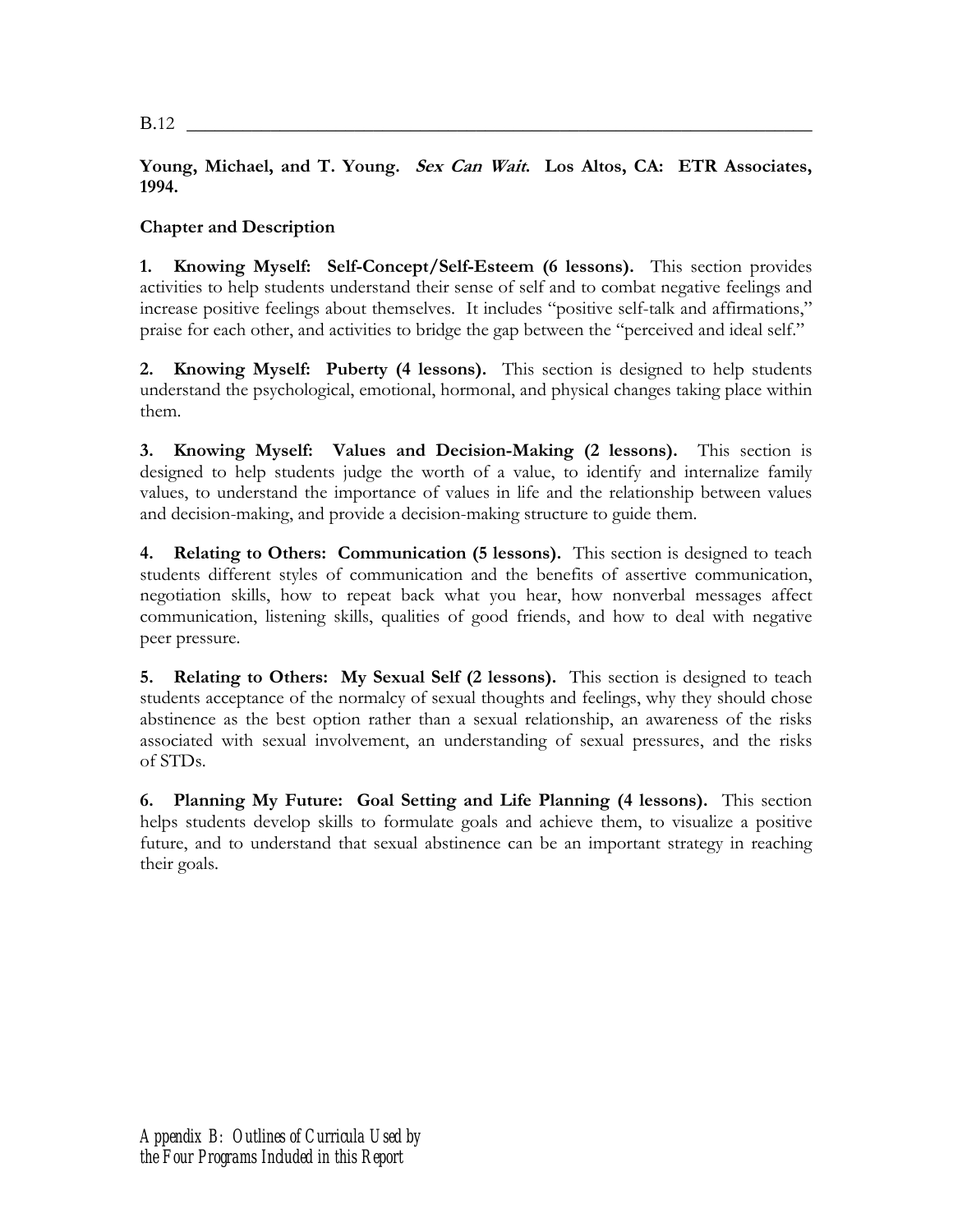# APPENDIX C

# SURVEY QUESTIONS UNDERLYING THE OUTCOME MEASURES USED FOR THE FINAL IMPACT ANALYSIS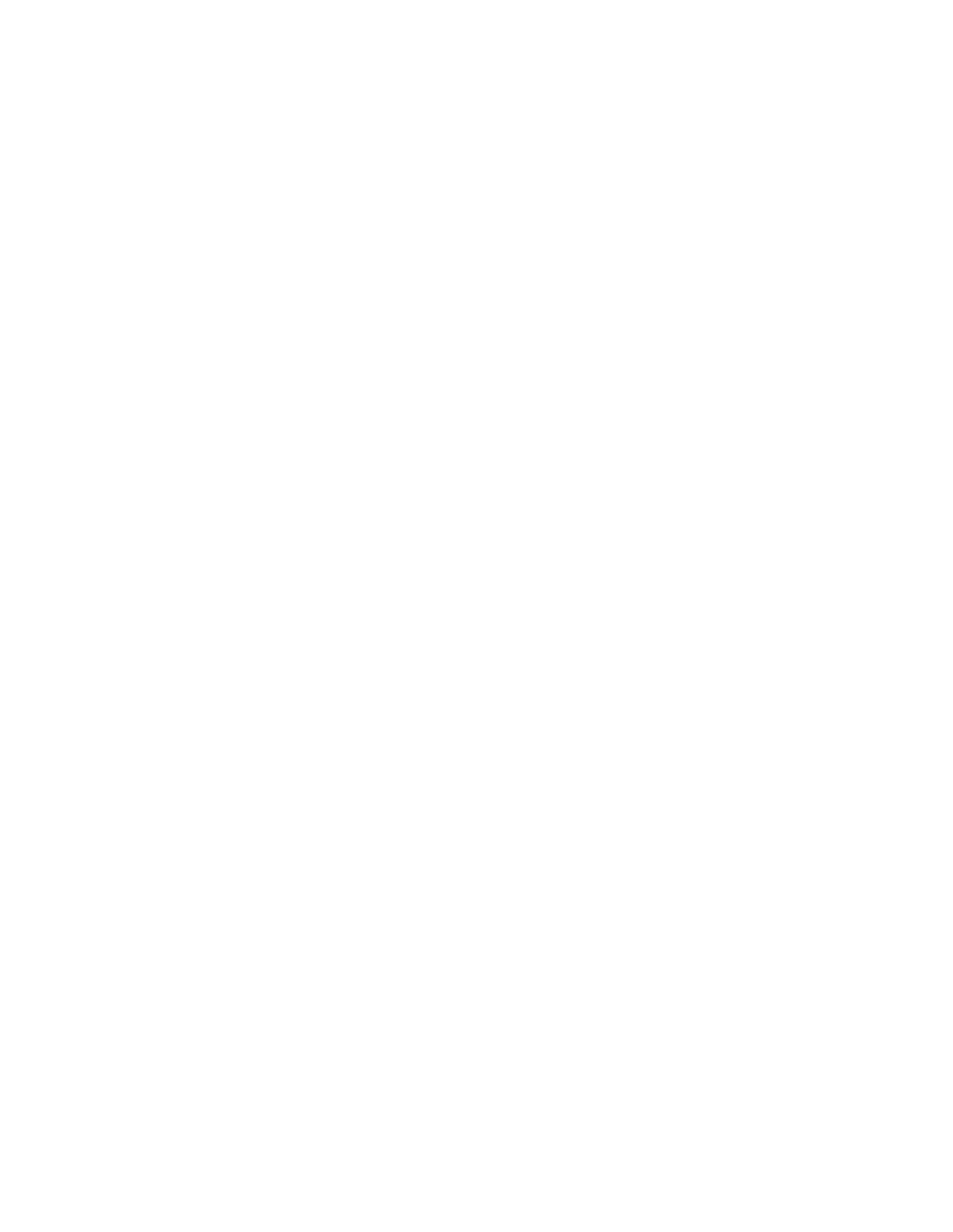# **BEHAVIORAL OUTCOMES**

#### **SEXUAL ABSTINENCE AND ACTIVITY**<sup>1</sup>

#### **Measure 1: Remained Abstinent**

- 4.10 Have you ever had sexual intercourse? Sexual intercourse means "going all the way" and is the act that makes babies.
	- $0$  "Respondent reports that s/he has never had sexual intercourse"
	- 1 "Respondent reports that s/he has had sexual intercourse"

#### **Measure 2: Abstinent During the Last 12 Months**

- 6.07 With how many different people have you had sexual intercourse in the past 12 months?
	- $0$  "Respondent reports no sexual partners in the past 12 months"
	- 1 "Respondent reports one or more sexual partners in the past 12 months"

#### **Measure 3: Number of Sexual Partners Ever**

<u>.</u>

- 6.06 With how many different people have you ever had sexual intercourse, even if only once?
	- 0 *"Respondent reports no sexual partners*"
	- 1 "Respondent reports that s/he has had sex with one partner"
	- 2 "Respondent reports that s/he has had sex with two partners"
	- 3 "Respondent reports that s/he has had sex with three partners"
	- $\geq$ 4 "Respondent reports that s/he has had sex with four or more partners"

#### **Measure 4: Number of Sexual Partners in the Last 12 Months**

- 6.07 With how many different people have you had sexual intercourse in the last 12 months?
	- 0 "Respondent reports no sexual partners in the last 12 months"
	- 1 "Respondent reports that s/he has had sex with one partner in the last 12 months"

<sup>1</sup> With the exception of the question about abstinence (Measure 1), which was asked of all respondents, the questions that comprise these measures of sexual activity were only asked of respondents who reported ever having had sex. These questions were coded as either 0 or missing, as appropriate, for those respondents who did not report having had sex.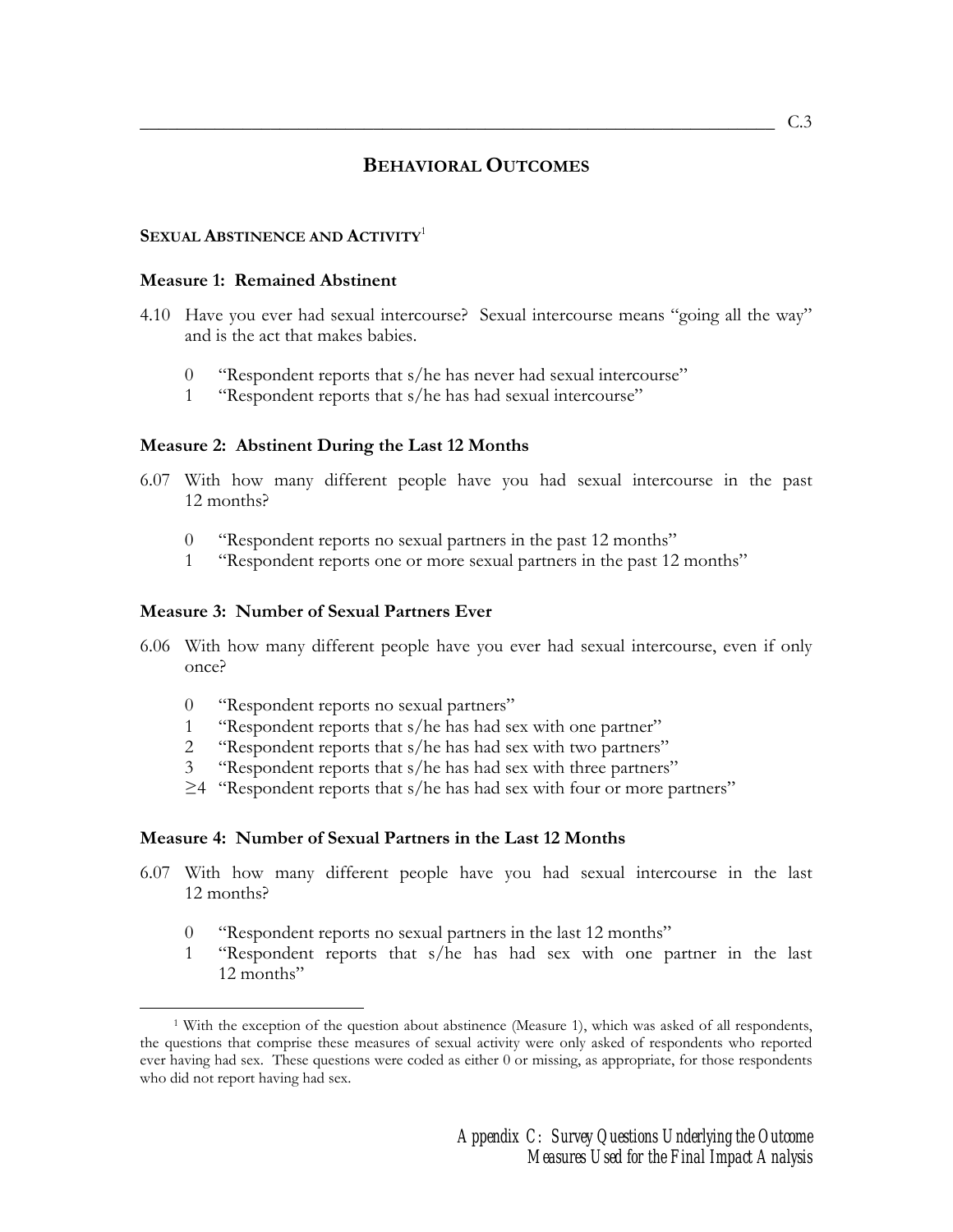- 2 "Respondent reports that s/he has had sex with two partners in the last 12 months"
- 3 "Respondent reports that s/he has had sex with three partners in the last 12 months"
- $\geq$ 4 "Respondent reports that s/he has had sex with four or more partners in the last  $12$  months"

#### **Measure 5: Age at First Intercourse**

6.02 How old were you when you had sexual intercourse for the first time?

"Respondent reports age at first sexual intercourse"

#### **EXPECTATIONS FOR FUTURE BEHAVIOR**

#### **Measure 1: Expectations to Abstain through High School2**

If the respondent reported never having had sexual intercourse:

- 5.01a Do you think you will abstain from sexual intercourse from now until you complete high school?
	- 0  $\degree$  <sup>e</sup>Respondent reports that s/he does not expect to abstain from now until s/he completes high school"
	- 1 "Respondent reports that s/he does expect to abstain from now until s/he completes high school"

If the respondent reported having had sexual intercourse:

- 6.01a Even though you have already had sex, do you think you will abstain from sexual intercourse from now until you complete high school?
	- 0  $\degree$  <sup>e</sup>Respondent reports that s/he does not expect to abstain from now until s/he completes high school"
	- 1 "Respondent reports that s/he does expect to abstain from now until s/he completes high school"

<sup>2</sup> Reported for respondents less than 18 years of age.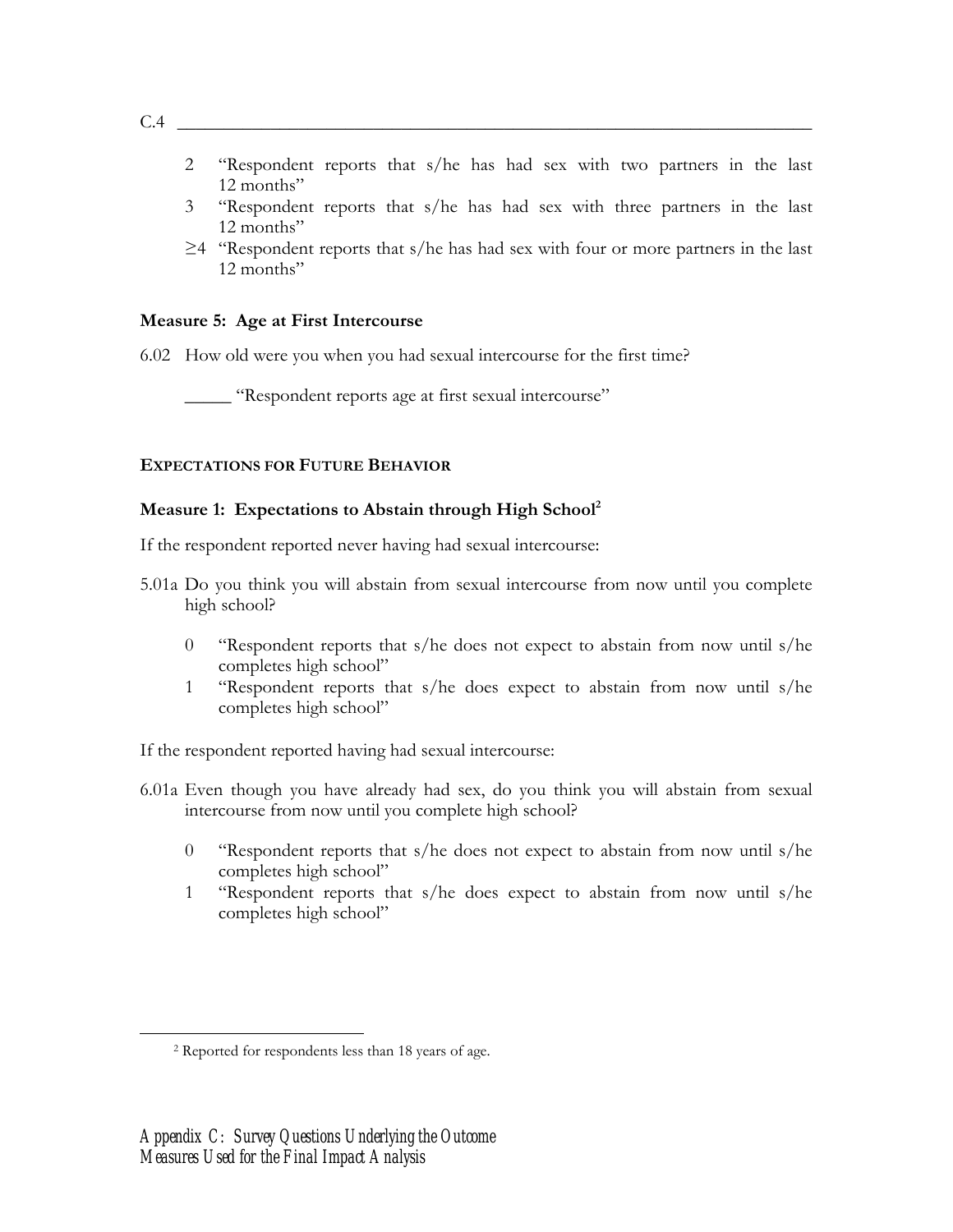#### Measure 2: Expectations to Abstain as a Teenager<sup>3</sup>

If the respondent reported never having had sexual intercourse:

- 5.01a Do you think you will abstain from sexual intercourse from now until you are at least 20 years old?
	- 0  $\degree$  <sup>e</sup>Respondent reports that s/he does not expect to abstain from now until s/he is at least 20 years old"
	- 1 *Exercise is that s/he does expect to abstain from now until s/he is at* $\frac{1}{2}$ least 20 years old"

If the respondent reported having had sexual intercourse:

- 6.01a Even though you have already had sex, do you think you will abstain from sexual intercourse from now until you are at least 20 years old?
	- 0  $\degree$  <sup>e</sup>Respondent reports that s/he does not expect to abstain from now until s/he is at least 20 years old"
	- 1 *Exerchment reports that s/he does expect to abstain from now until s/he is at* least 20 years old"

#### **Measure 3: Expectations to Abstain Until Marriage**

If the respondent reported never having had sexual intercourse:

- 5.01a Do you think you will abstain from sexual intercourse from now until you are married?
	- 0  $\degree$  Eespondent reports that s/he does not expect to abstain from now until s/he is married"
	- 1 "Respondent reports that s/he does expect to abstain from now until s/he is married"

If the respondent reported having had sexual intercourse:

- 6.01a Even though you have already had sex, do you think you will abstain from sexual intercourse from now until you are married?
	- 0  $\degree$  <sup>e</sup>Respondent reports that s/he does not expect to abstain from now until s/he is married"
	- 1 "Respondent reports that s/he does expect to abstain from now until s/he is married"

<sup>3</sup> Reported for respondents less than 20 years of age.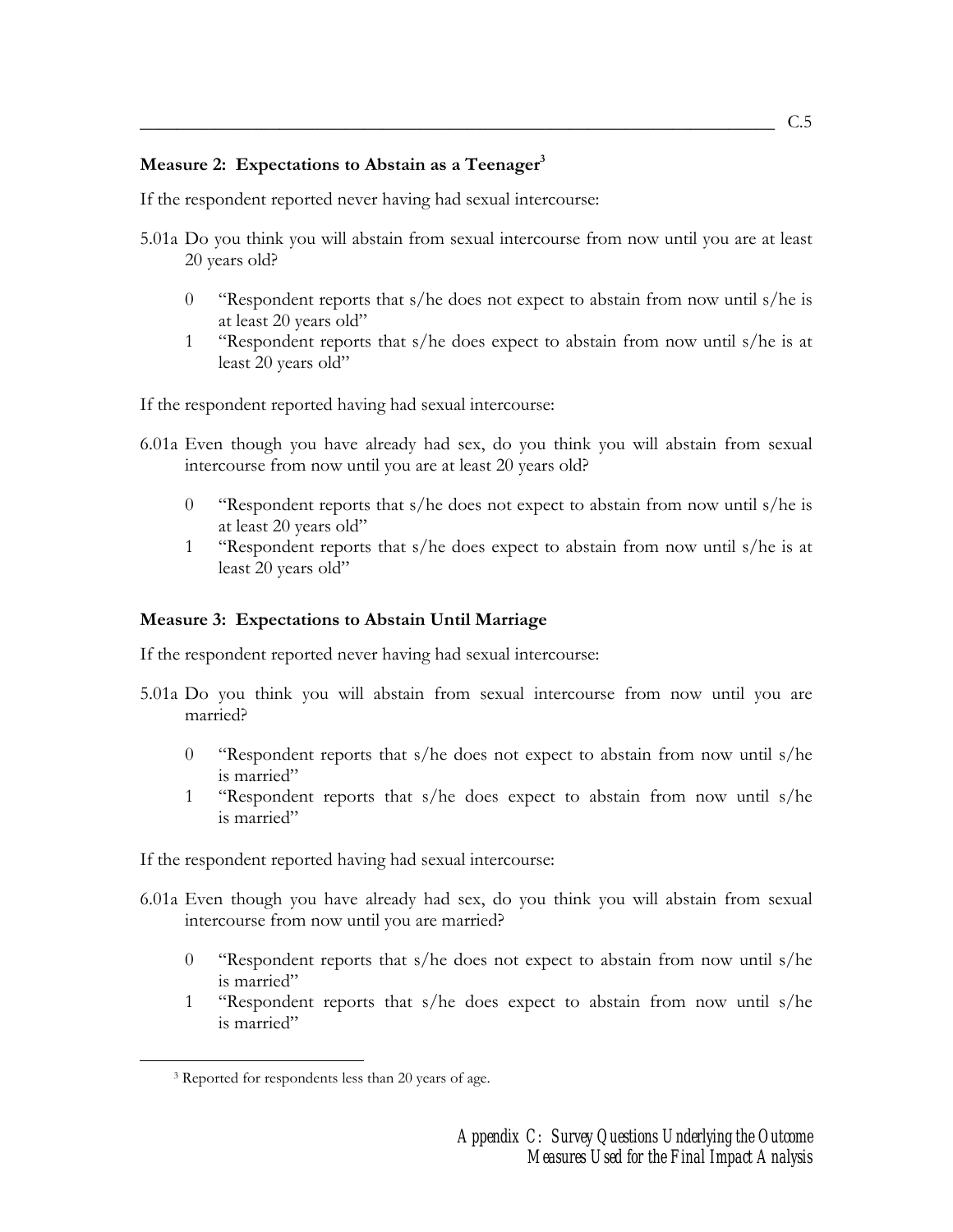$C.6$ 

## **UNPROTECTED SEX AND BIRTH CONTROL4**

#### **Measure 1: Unprotected Sex at First Intercourse**

- 6.05 Think about the first time you had sexual intercourse. Did you or your partner use any of the following that first time? (condom, birth control pill, Depo-Provera or Norplant, morning after pill, other)
	- 0 "Respondent reports that a condom was not used at first intercourse"
	- 1 "Respondent reports using a condom at first intercourse"

#### **Measure 2: Unprotected Sex During the Last 12 Months**

6.11 On how many of these occasions [of sexual intercourse in the last 12 months] did you or your partner use a condom?

| Never     | "Respondent reports that condoms were not used on <i>any</i> occasions of                                   |
|-----------|-------------------------------------------------------------------------------------------------------------|
|           | sexual intercourse in the past 12 months"                                                                   |
| Sometimes | "Respondent reports that condoms were used on <i>some</i> occasions of                                      |
|           | sexual intercourse in the past 12 months", or                                                               |
|           | "Respondent reports that condoms were used on <i>half</i> of the occasions                                  |
|           | of sexual intercourse in the past 12 months", or                                                            |
|           | "Respondent reports that condoms were used on <i>most</i> of the occasions                                  |
|           | of sexual intercourse in the past 12 months"                                                                |
| Always    | "Respondent reports that condoms were used on all occasions of<br>sexual intercourse in the past 12 months" |
|           |                                                                                                             |

#### **Measure 3: Birth Control Use at First Intercourse**

- 6.05 Think about the first time you had sexual intercourse. Did you or your partner use any of the following that first time? (condom, birth control pill, Depo-Provera or Norplant, morning after pill, other)
	- 0 "Respondent reports that no birth control was used at first intercourse"
	- 1 "Respondent reports that birth control was used at first intercourse"

<sup>4</sup> These questions were only asked of respondents who reported ever having had sex. They were coded as either 0 or missing, as appropriate, for those respondents who did not report having had sex.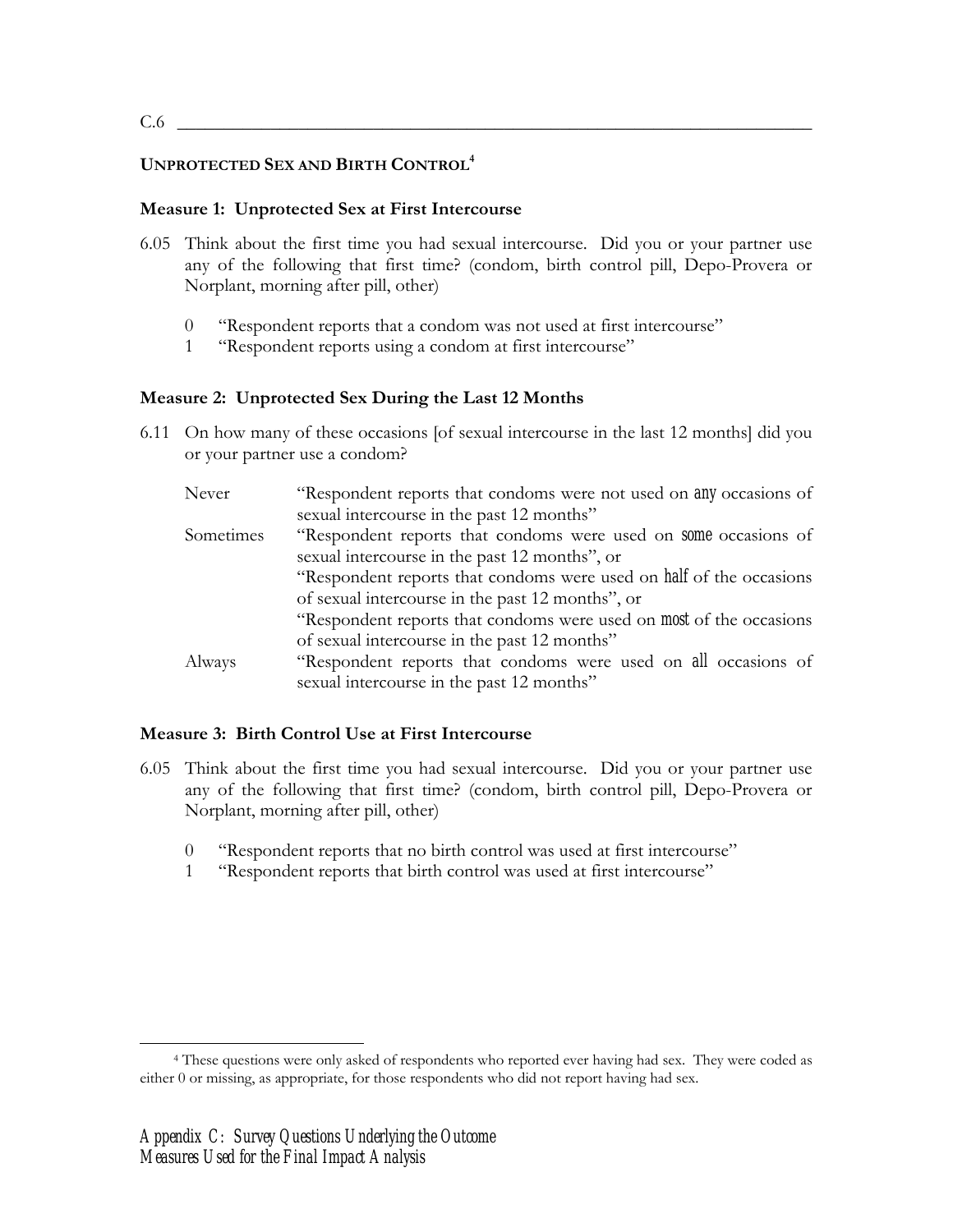#### **Measure 4: Birth Control Use During the Last 12 Months**

6.11 On how many of these occasions [of sexual intercourse in the last 12 months] did you or your partner use some form of birth control or pregnancy protection?

| Never     | "Respondent reports that some form of birth control was not used on         |
|-----------|-----------------------------------------------------------------------------|
|           | <i>any</i> occasions of sexual intercourse in the past 12 months"           |
| Sometimes | "Respondent reports that some form of birth control was used on <i>some</i> |
|           | occasions of sexual intercourse in the past 12 months", or                  |
|           | "Respondent reports that some form of birth control was used on half        |
|           | of the occasions of sexual intercourse in the past 12 months", or           |
|           | "Respondent reports that some form of birth control was used on most        |
|           | of the occasions of sexual intercourse in the past 12 months"               |
| Always    | "Respondent reports that some form of birth control was used on all         |
|           | occasions of sexual intercourse in the past 12 months"                      |

# POSSIBLE CONSEQUENCES OF TEEN SEXUAL ACTIVITY<sup>5</sup>

#### **Measure 1: Ever Been Pregnant**

If respondent is male:

- 6.14 Have you ever gotten someone pregnant? Be sure to answer yes if your girlfriend is currently pregnant or any past pregnancy ended in a birth, an abortion, a stillbirth, a miscarriage, or a live birth after which the baby died.
	- 0 "Respondent reports that he has never gotten anyone pregnant"
	- 1 "Respondent reports that he has gotten someone pregnant"

If respondent is female:

 $\overline{a}$ 

6.14 Are you pregnant now?

- 0 "Respondent reports that she is not currently pregnant"
- 1 "Respondent reports that she is currently pregnant"
- 6.15 Have you been pregnant in the past?
	- 0 "Respondent reports that she has not been pregnant in the past"
	- 1 "Respondent reports that she has been pregnant in the past"

<sup>&</sup>lt;sup>5</sup> These questions were only asked of respondents who reported ever having had sex. They were coded as either 0 or missing, as appropriate, for those respondents who did not report having had sex.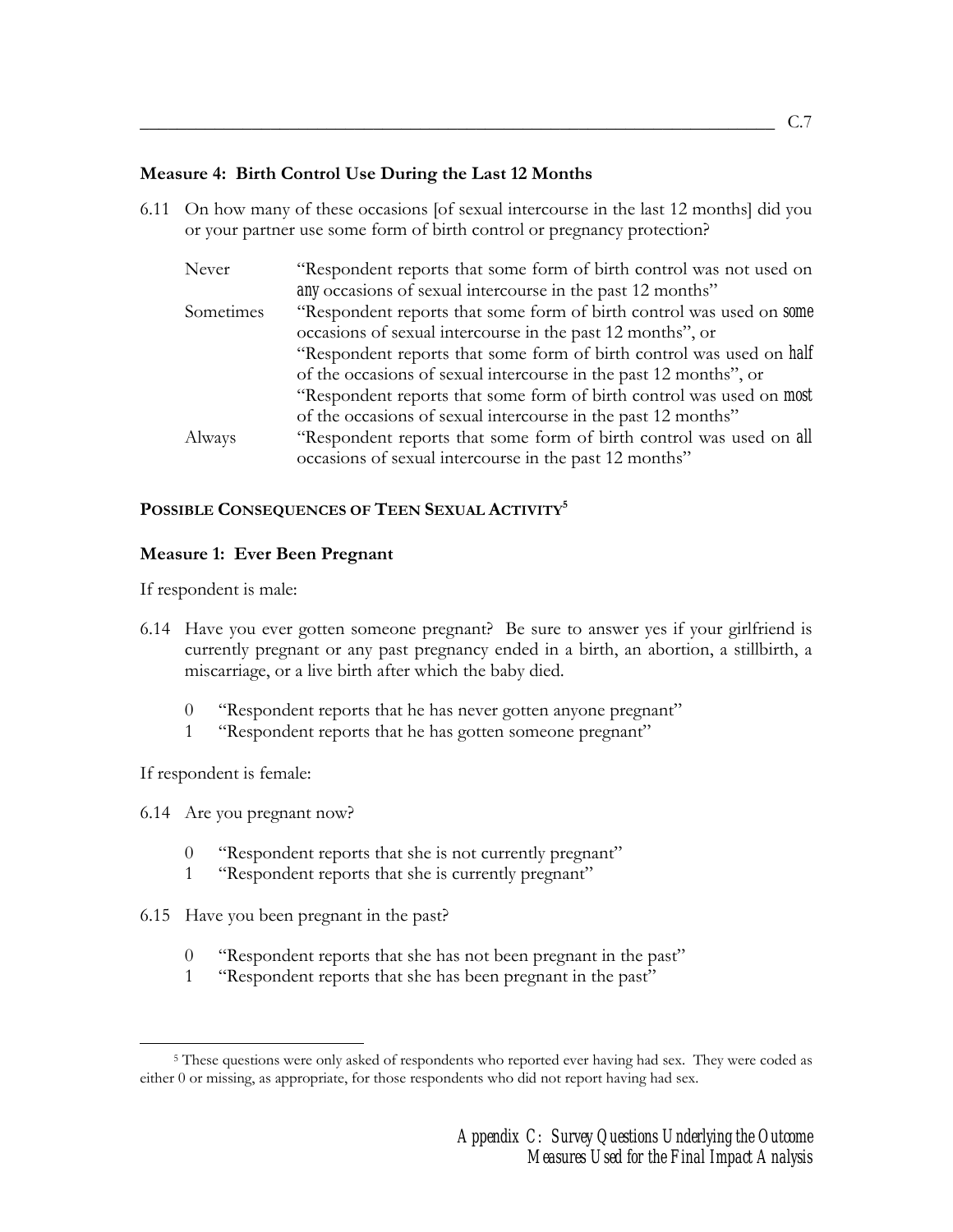C.8

#### **Measure 2: Ever Had a Baby**

If respondent is male:

- 6.18 How many of these pregnancies resulted in a live birth?
	- 0 "Respondent reports that none of these pregnancies resulted in a live birth"
	- 1 "Respondent reports that one or more of these pregnancies resulted in a live birth"

If respondent is female:

- 6.16 Have you ever had a baby?
	- 0 "Respondent reports that she has never had a baby"
	- 1 "Respondent reports that she has had a baby"

#### **Measure 3: Ever Had an STD**

- 6.13 Have you ever been told by a doctor or a nurse that you had any of the following sexually transmitted diseases (STDs)? [STDs listed include Chlamydia, Syphilis, Gonorrhea, HIV or AIDs, Genital herpes, and Genital warts (or HPV).]
	- 0  $\degree$  Tespondent reports that s/he has never been told by a doctor or nurse that s/he had any of these STDs"
	- 1 <sup>a</sup>Respondent reports s/he has been told by a doctor or nurse that s/he had one or more of these STDs"

#### **OTHER BEHAVIORAL RISKS**

#### **Measure 1: Smoked Cigarettes in the Last Month**

- 4.3 During the past month, have you smoked cigarettes?
	- 0  $\degree$  "Respondent reports that s/he has not smoked cigarettes in the last month"
	- 1 "Respondent reports that s/he has smoked cigarettes in the last month"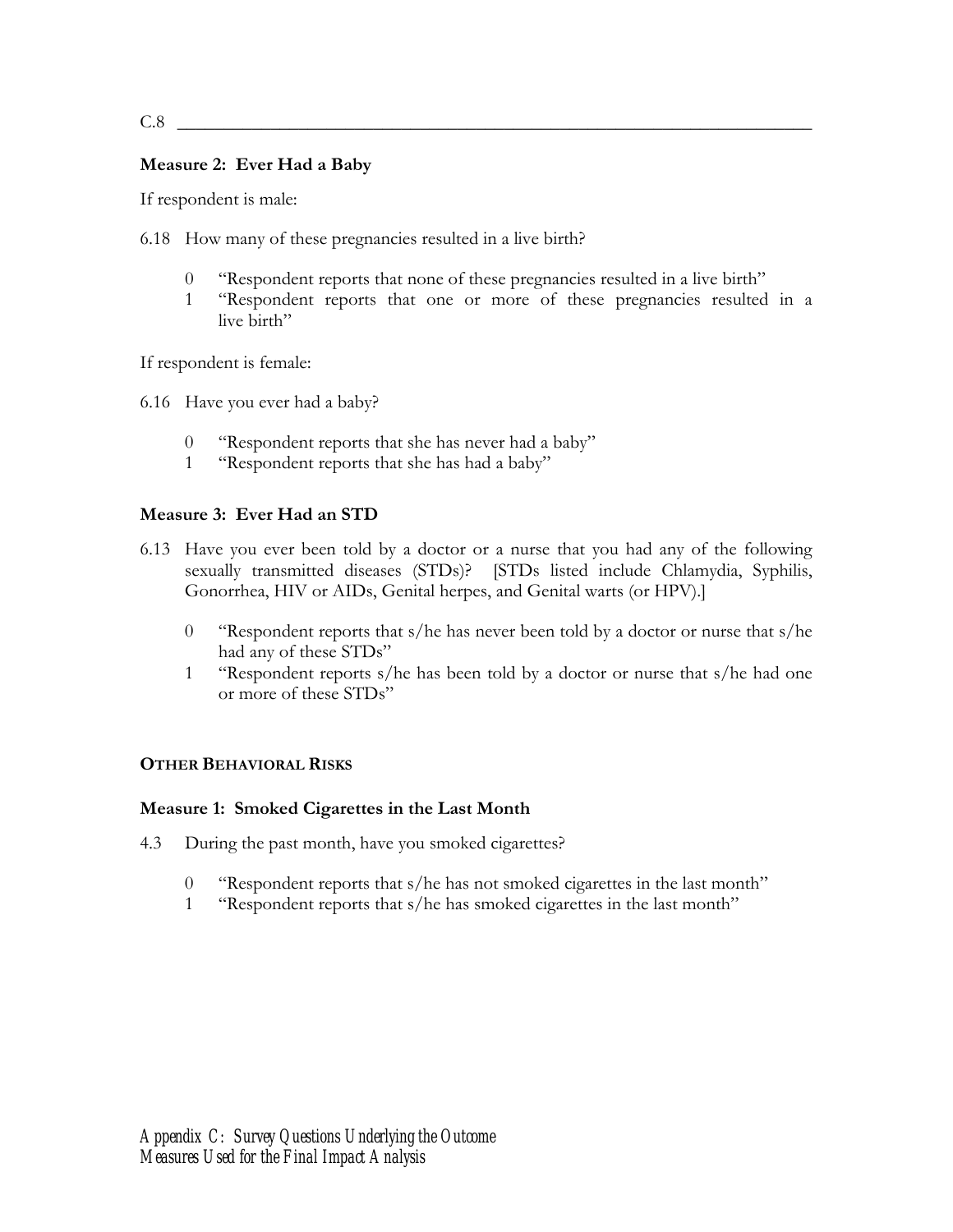#### **Measure 2: Drank Alcohol in the Last Month**

4.4a How often in your life have you drunk alcohol, like beer or wine or liquor?<sup>6</sup>

- 1 "Respondent reports that s/he has drunk alcohol only a few times"
- 2 "Respondent reports that s/he drinks alcohol one or two times a month"
- 3 "Respondent reports that s/he drinks alcohol about once a week"
- 4 "Respondent reports that s/he drinks alcohol a few times a week"

If the respondent reported drinking alcohol at least one or two times per month, it was reported that s/he had drunk alcohol in the last month.

#### **Measure 3: Ever Used Marijuana**

4.5 Have you ever used marijuana?

- $0$  "Respondent reports that s/he has never used marijuana"
- 1 "Respondent reports that s/he has used marijuana"

<sup>6</sup> This question was asked only of respondents who reported ever having drunk alcohol.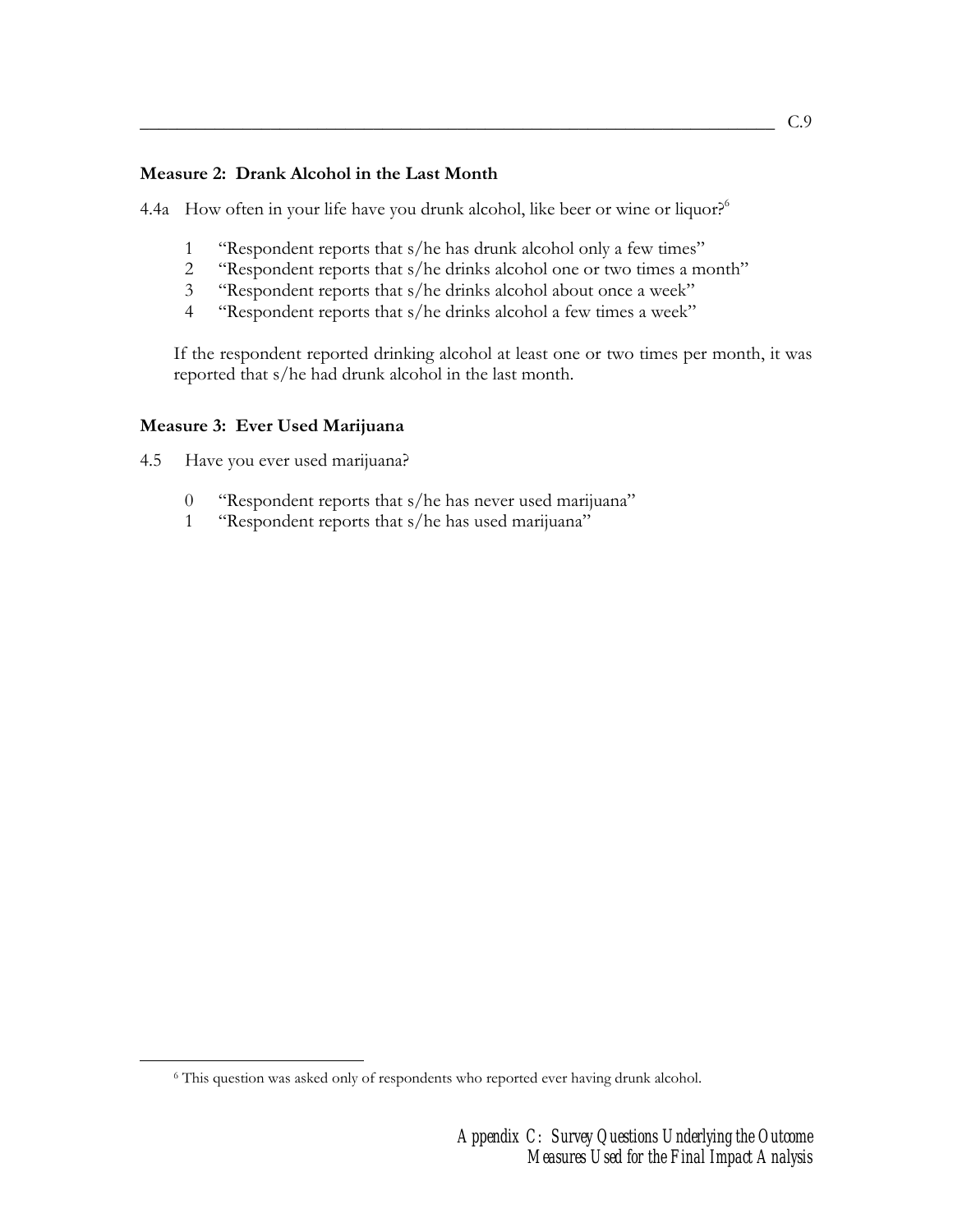# **KNOWLEDGE OUTCOMES**

#### **STD IDENTIFICATION**

#### **Measure 1: Overall Identification of STDs**

This measure reports the percent of the following questions answered correctly by the respondent. "Not sure" responses were considered incorrect.

3.1 Which of the following is a sexually transmitted disease (STD)?

| Yes      |
|----------|
| $\rm No$ |
| Yes      |
| Yes      |
| $\rm No$ |
| Yes      |
| Yes      |
| Yes      |
| $\rm No$ |
| Yes      |
| Yes      |
| No       |
| Yes      |
|          |

#### **Measure 2: Identification of True STDs**

This measure reports the percent of the true STDs listed in Question 3.1 (above) that were identified correctly as an STD by the respondent: AIDS or HIV, Gonorrhea, Genital Herpes, Syphilis, Chlamydia, Crabs, Genital Warts, Hepatitis B, Human Papillomavirus (HPV).

### **Measure 3: Identification of False STDs**

This measure reports the percent of the false STDs listed in Question 3.1 (above) that were identified correctly as a non-STD by the respondent: Diabetes, Multiple Sclerosis, Tuberculosis, Jaundice.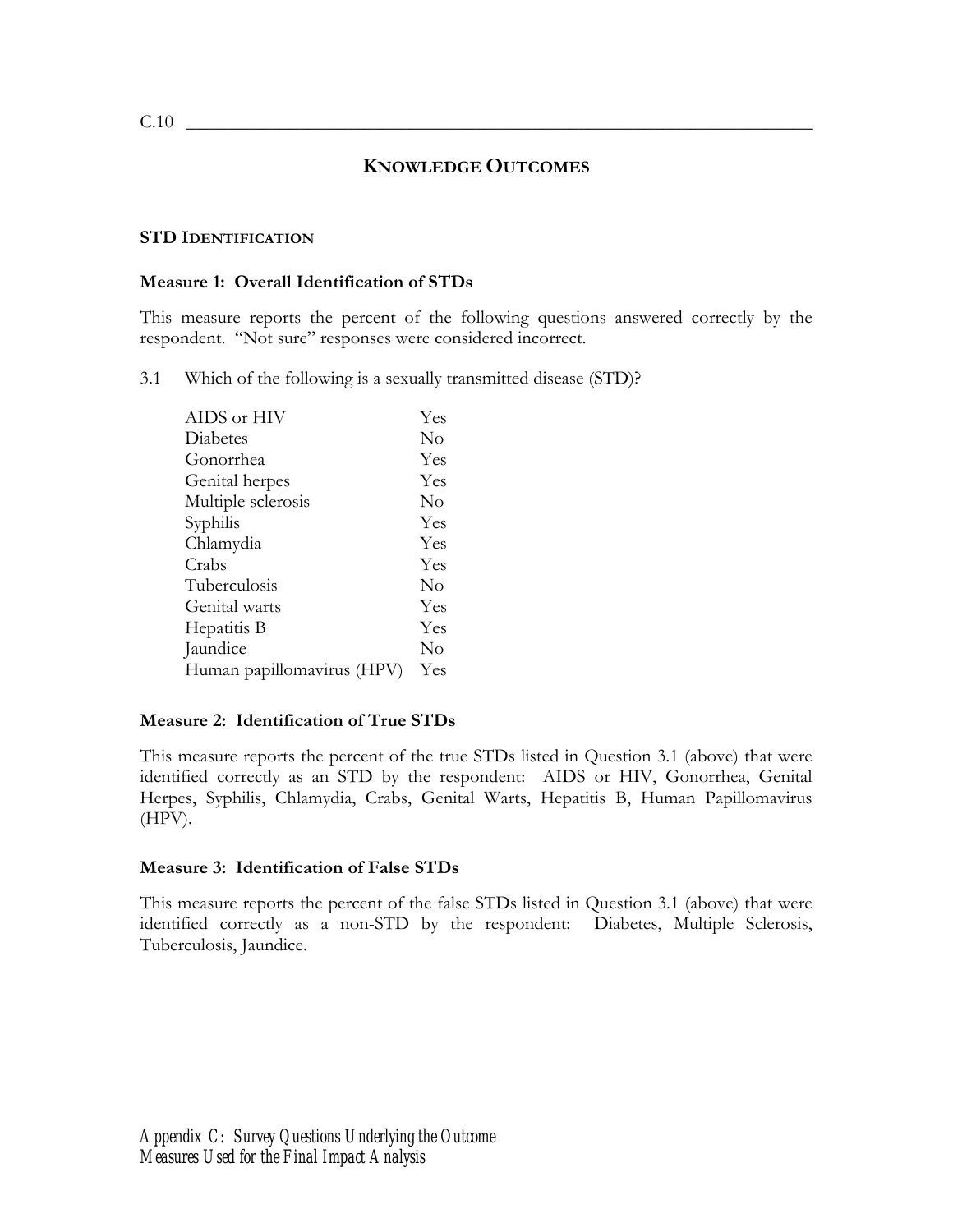#### **KNOWLEDGE OF POTENTIAL RISKS AND CONSEQUENCES OF SEXUAL ACTIVITY**

#### **Measure 1: Knowledge of Unprotected Sex Risks**

- 3.5 If you had sexual intercourse only once without using a condom or other birth control, could you get a sexually transmitted disease?
	- 0 <sup>"</sup>Respondent reports that you cannot get an STD from having sexual intercourse only once without using a condom or other birth control" or "Respondent reports that s/he does not know"
	- 1 "Respondent reports that you can get an STD from having sexual intercourse only once without using a condom or other birth control"
- 3.6 If you had sexual intercourse only once without using a condom or other birth control, could you get pregnant?
	- 0 ìRespondent reports that you cannot get pregnant from having sexual intercourse only once without using a condom or other birth control" or "Respondent reports that s/he does not know"
	- 1 <sup>"</sup>Respondent reports that you can get pregnant from having sexual intercourse only once without using a condom or other birth control"

#### **Measure 2: Knowledge of STD Consequences**

This measure reports the percent of the following questions answered correctly by the respondent. "Don't know" responses were considered incorrect.

- 3.2a For each of the following, please tell me if sexually transmitted diseases (STDs) can cause this or not... Can sexually transmitted diseases (STDs) cause some kinds of cancer?
	- 0 "Respondent reports that STDs cannot cause some kinds of cancer" or "Respondent reports that  $s/h$ e does not know"
	- 1 "Respondent reports that STDs can cause some kinds of cancer"
- 3.2b For each of the following, please tell me if sexually transmitted diseases (STDs) can cause this or not.... Can sexually transmitted diseases (STDs) cause problems with fertility; that is, problems getting pregnant?
	- 0 "Respondent reports that STDs cannot cause problems with fertility" or "Respondent reports that  $s/h$ e does not know"
	- 1 "Respondent reports that STDs can cause problems with fertility"
- 3.2c For each of the following, please tell me if sexually transmitted diseases (STDs) can cause this or not... Can sexually transmitted diseases (STDs) cause increased risk for asthma?

*Appendix C: Survey Questions Underlying the Outcome Measures Used for the Final Impact Analysis*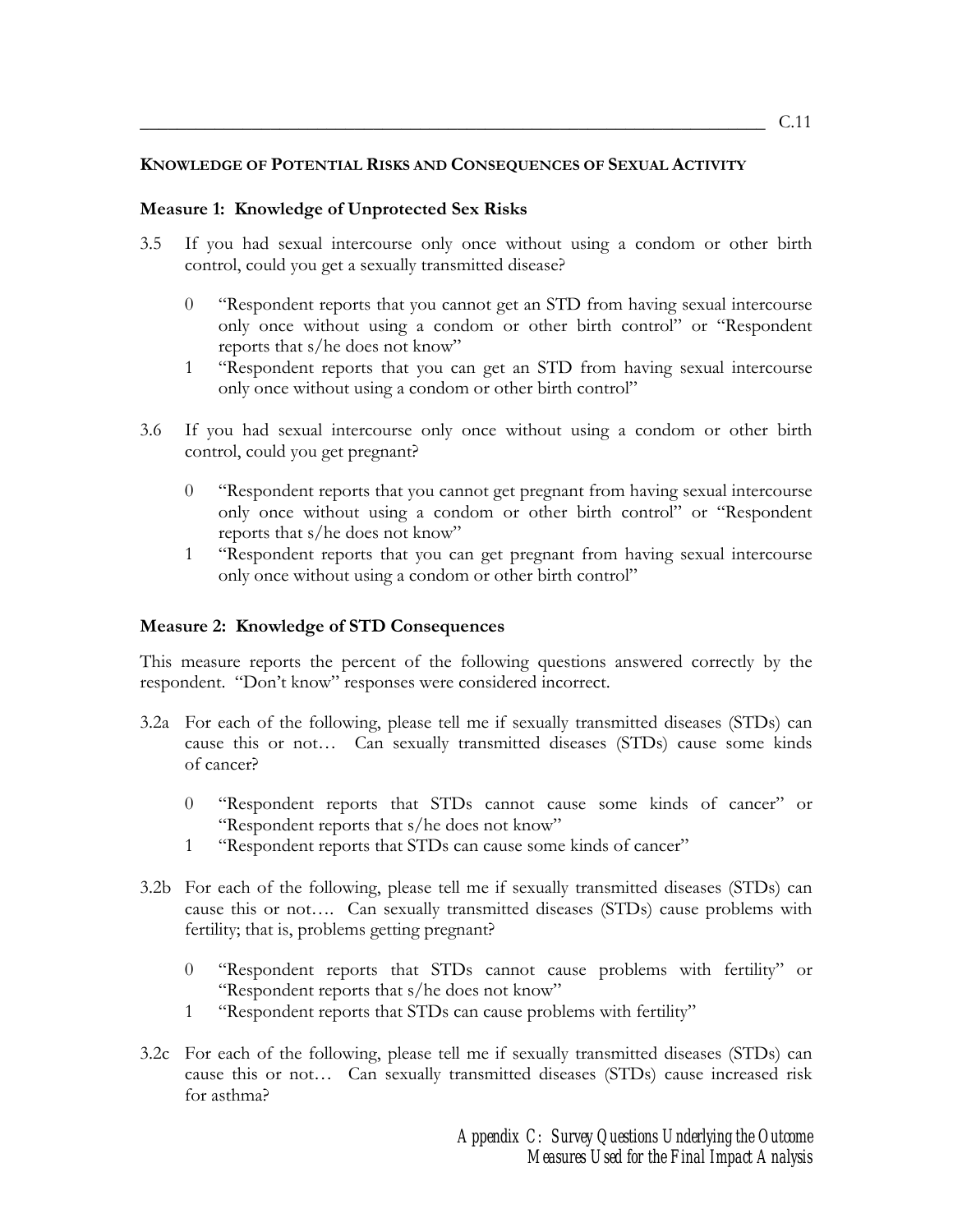- 0 "Respondent reports that STDs can cause increased risk for asthma" or  $R$ espondent reports that s/he does not know"
- 1 "Respondent reports that STDs cannot cause increased risk for asthma"

#### **PERCEIVED EFFECTIVENESS OF CONDOMS**

## **Measures 1–4: Perceived Effectiveness at Preventing Pregnancy Perceived Effectiveness at Preventing HIV Perceived Effectiveness at Preventing Chlamydia and Gonorrhea Perceived Effectiveness at Preventing Herpes and HPV**

These measures are based on the following question:

3.3 Mark the answer that comes closest to what you think.

If a condom is used correctly...

| Mark $(X)$ one answer for each             | Usually | Sometimes | Never. | Not Sure |
|--------------------------------------------|---------|-----------|--------|----------|
| a. it prevents girls from getting pregnant |         |           |        | - 1      |
| b. it prevents HIV                         |         |           |        | - 1      |
| c. it prevents chlamydia and gonorrhea     |         |           |        |          |
| d. it prevents herpes and HPV              |         |           |        |          |

### **PERCEIVED EFFECTIVENESS OF BIRTH CONTROL PILLS**

# **Measures 1–4: Perceived Effectiveness at Preventing Pregnancy Perceived Effectiveness at Preventing HIV Perceived Effectiveness at Preventing Chlamydia and Gonorrhea Perceived Effectiveness at Preventing Herpes and HPV**

These measures are based on the following question:

3.4 Mark the answer that comes closest to what you think.

If birth control pills are used correctly...

| Mark $(X)$ one answer for each              | Usually | Sometimes | Never | Not Sure |
|---------------------------------------------|---------|-----------|-------|----------|
| a. they prevent girls from getting pregnant |         |           |       |          |
| b. they prevent HIV                         |         |           |       |          |
| c. they prevent chlamydia and gonorrhea     |         |           |       | - 1      |
| d. they prevent herpes and HPV              |         |           |       |          |

*Appendix C: Survey Questions Underlying the Outcome Measures Used for the Final Impact Analysis* 

C.12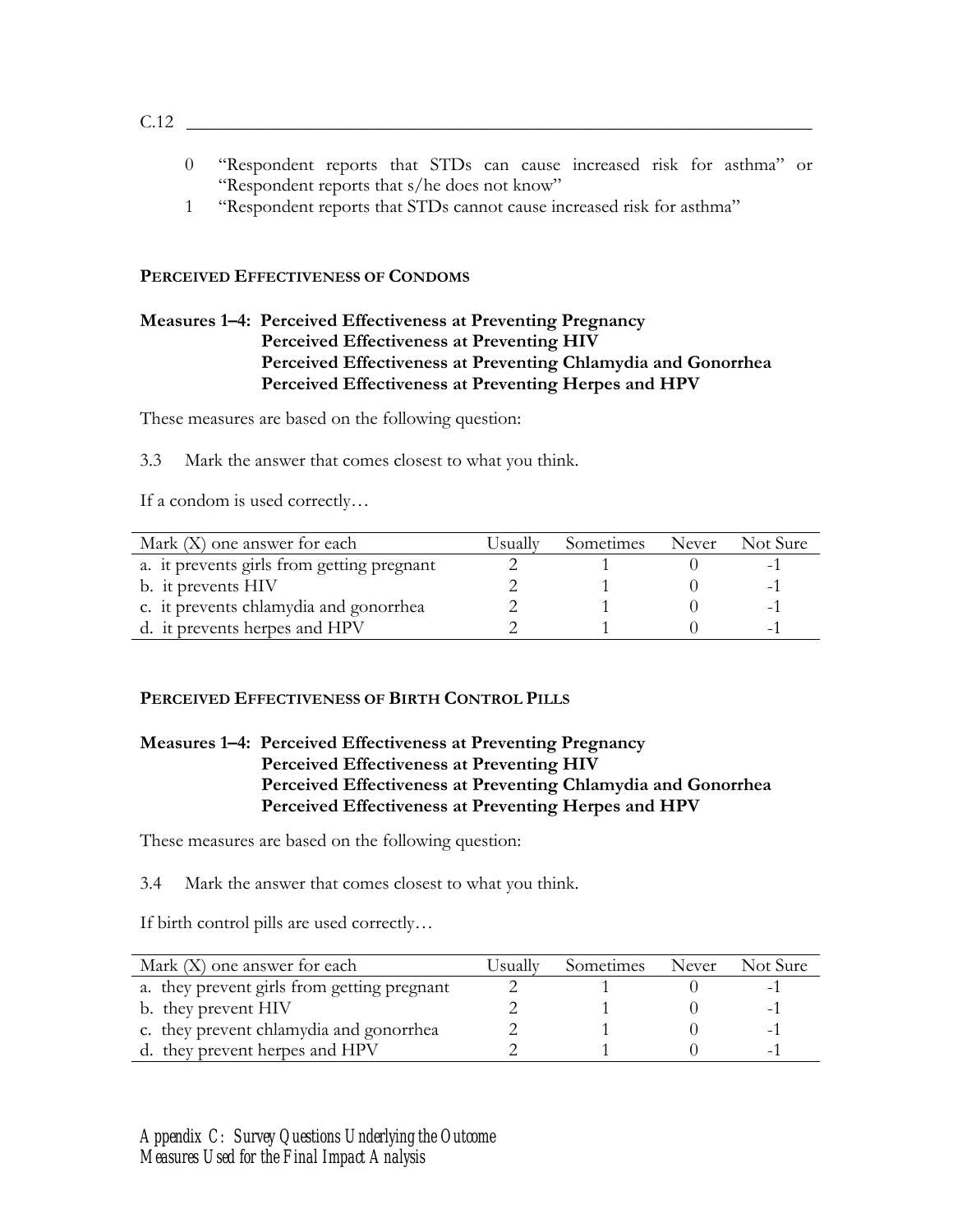# APPENDIX D

# ESTIMATED IMPACTS FOR SELECTED SUBGROUPS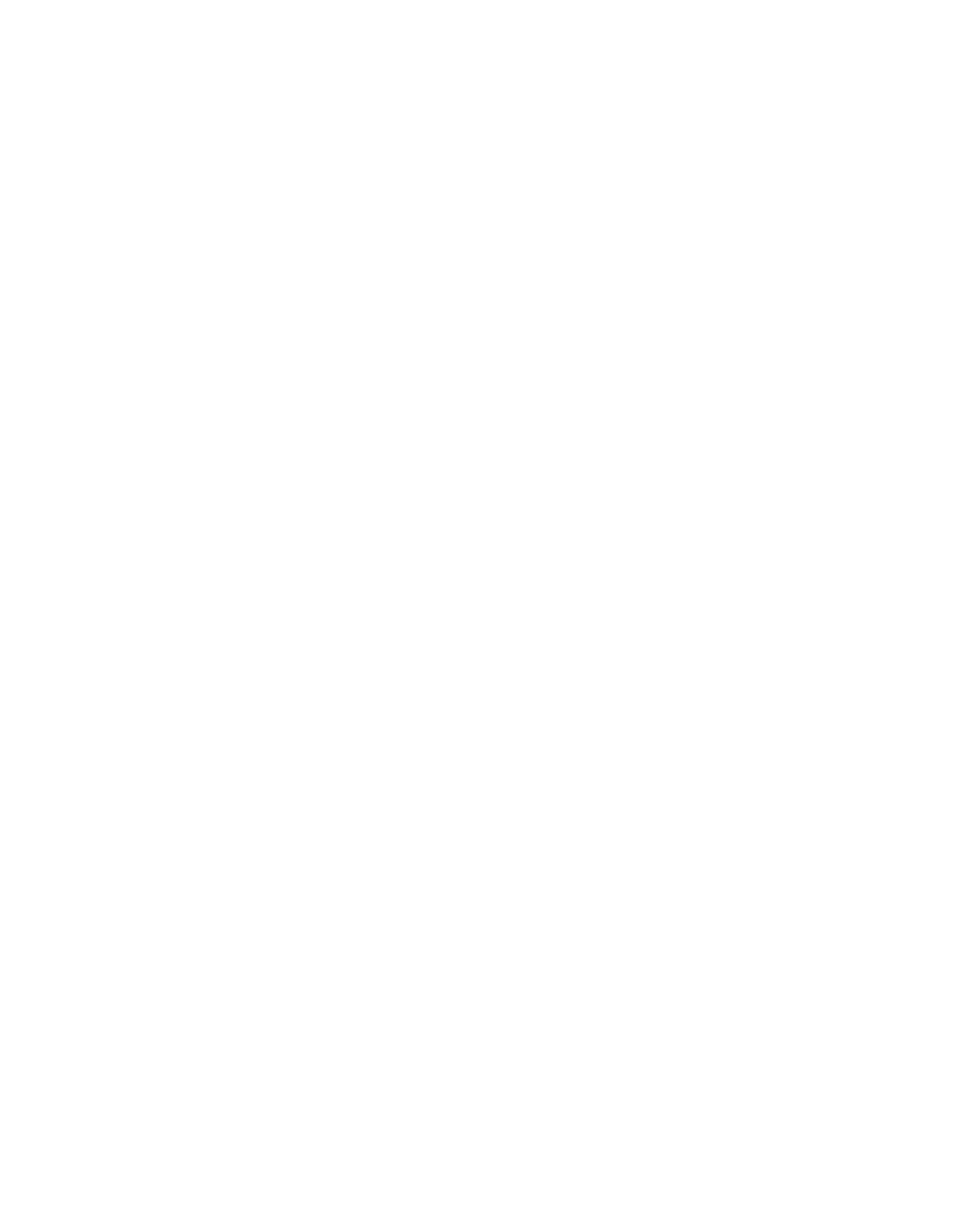|                                                                    | Program<br>Group<br>(Percentage) | Control<br>Group<br>(Percentage) | Program-Control<br>Difference<br>(Percentage Points) | p-value      |    |  |  |  |
|--------------------------------------------------------------------|----------------------------------|----------------------------------|------------------------------------------------------|--------------|----|--|--|--|
| <b>Higher (Baseline) Support for Abstinence</b>                    |                                  |                                  |                                                      |              |    |  |  |  |
| <b>Sexual Abstinence and</b><br><b>Sexual Activity</b>             |                                  |                                  |                                                      |              |    |  |  |  |
| Remained abstinent (always)<br>Abstinent last 12 months            | 55<br>62                         | 53<br>59                         | $\overline{2}$<br>3                                  | 0.49<br>0.31 |    |  |  |  |
| Four or more sexual partners<br>ever                               | 11                               | 13                               | $-2$                                                 | 0.29         |    |  |  |  |
| Two or more sexual partners<br>last 12 months                      | 10                               | 15                               | -5                                                   | 0.02         | ** |  |  |  |
| <b>Expectations of Future</b><br><b>Behavior</b>                   |                                  |                                  |                                                      |              |    |  |  |  |
| Expect to abstain through high<br>school                           | 68                               | 64                               | 4                                                    | 0.26         |    |  |  |  |
| Expect to abstain as a teenager<br>Expect to abstain until married | 51<br>44                         | 50<br>39                         | 1<br>4                                               | 0.78<br>0.12 |    |  |  |  |
| <b>Unprotected Sex and Birth</b>                                   |                                  |                                  |                                                      |              |    |  |  |  |
| <b>Control Use</b><br>Unprotected sex at first                     |                                  |                                  |                                                      |              |    |  |  |  |
| intercourse<br>Unprotected sex at least once                       | 6<br>18                          | 7                                | $-1$<br>$-1$                                         | 0.57<br>0.73 |    |  |  |  |
| last 12 months<br>Birth control not used at first<br>intercourse   | 5                                | 19<br>6                          | $-1$                                                 | 0.43         |    |  |  |  |
| Sex without birth control at least<br>once last 12 months          | 12                               | 14                               | $-2$                                                 | 0.36         |    |  |  |  |
| <b>Possible Consequences of</b>                                    |                                  |                                  |                                                      |              |    |  |  |  |
| <b>Teen Sex</b><br>Ever been pregnant                              | 9                                | 9                                | 0                                                    | 0.99         |    |  |  |  |
| Ever had a baby                                                    | 5                                | 5                                | 0                                                    | 0.88         |    |  |  |  |
| Ever had a (reported) STD                                          | 5                                | 4                                | 1                                                    | 0.52         |    |  |  |  |
| <b>Other Risk Behaviors</b><br>Smoked cigarette (past month)       | 13<br>20                         | 15<br>20                         | $-2$<br>0                                            | 0.30<br>0.85 |    |  |  |  |
| Drank alcohol (past month)<br>Used marijuana (ever)                | 24                               | 28                               | -3                                                   | 0.20         |    |  |  |  |
| Lower (Baseline) Support for Abstinence                            |                                  |                                  |                                                      |              |    |  |  |  |
| <b>Sexual Abstinence</b><br>Remained abstinent (always)            | 39                               | 44                               | -4                                                   | 0.15         |    |  |  |  |
| Abstinent last 12 months<br>Four or more sexual partners           | 47                               | 51                               | $-4$                                                 | 0.20         |    |  |  |  |
| ever<br>Two or more sexual partners                                | 25                               | 20                               | 4                                                    | 0.08         | *  |  |  |  |
| last 12 months                                                     | 23                               | 19                               | 4                                                    | 0.13         |    |  |  |  |

#### **Table D.1. Estimated Impacts on Behavioral Outcomes, by Support for Abstinence at Baseline**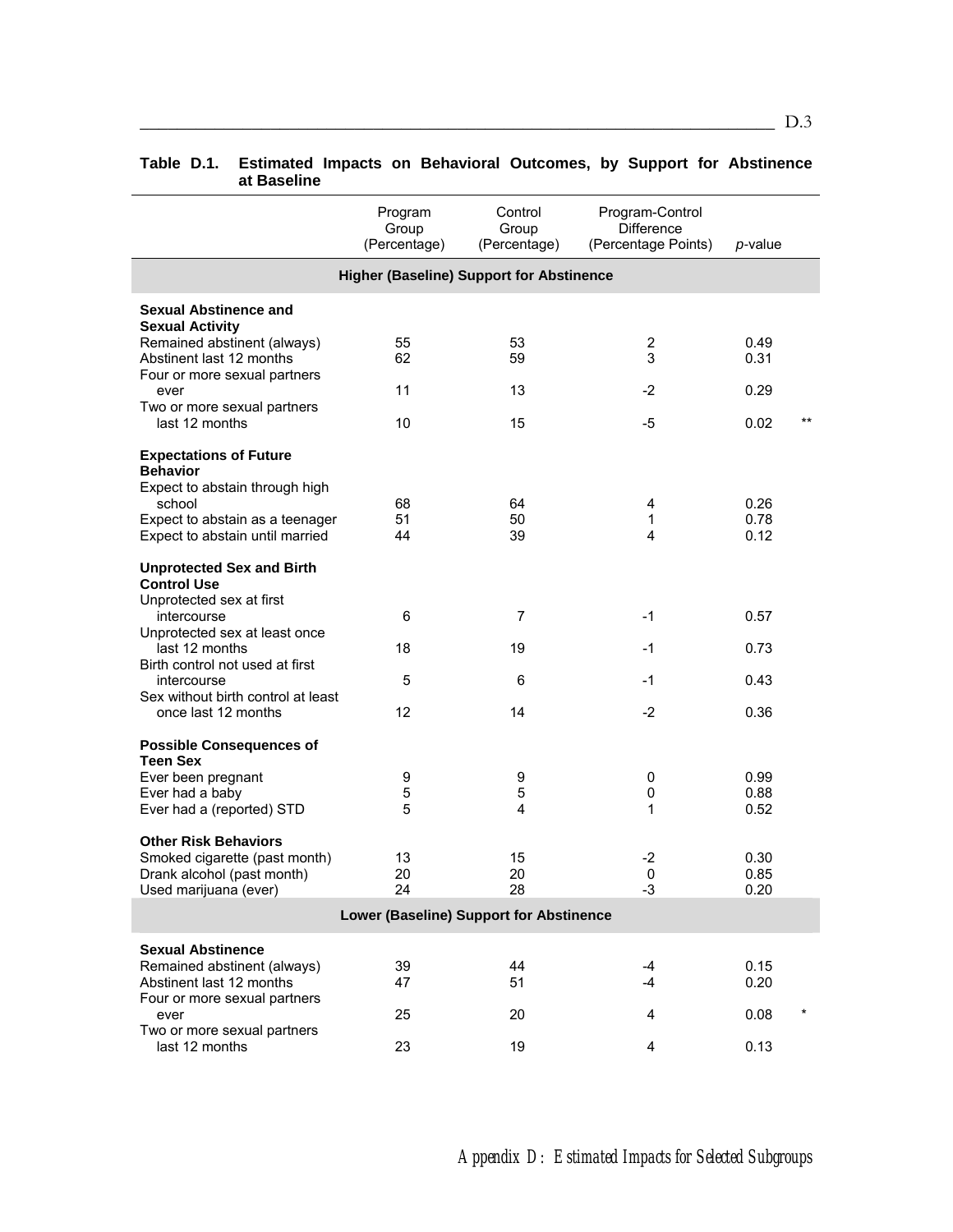#### $D.4$

#### **Table D.1** *(continued)*

|                                                  | Program<br>Group<br>(Percentage) | Control<br>Group<br>(Percentage) | Program-Control<br><b>Difference</b><br>(Percentage Points) | p-value |
|--------------------------------------------------|----------------------------------|----------------------------------|-------------------------------------------------------------|---------|
| <b>Expectations of Future</b><br><b>Behavior</b> |                                  |                                  |                                                             |         |
|                                                  |                                  |                                  |                                                             |         |
| Expect to abstain through high<br>school         | 47                               | 52                               | -4                                                          | 0.31    |
|                                                  |                                  |                                  |                                                             |         |
| Expect to abstain as a teenager                  | 37                               | 37                               | 0                                                           | 0.97    |
| Expect to abstain until married                  | 32                               | 34                               | $-2$                                                        | 0.48    |
| <b>Unprotected Sex and Birth</b>                 |                                  |                                  |                                                             |         |
| <b>Control Use</b>                               |                                  |                                  |                                                             |         |
| Unprotected sex at first                         |                                  |                                  |                                                             |         |
| intercourse                                      | 8                                | 8                                | 0                                                           | 0.97    |
| Unprotected sex at least once                    |                                  |                                  |                                                             |         |
| last 12 months                                   | 27                               | 25                               | 3                                                           | 0.35    |
| Birth control not used at first                  |                                  |                                  |                                                             |         |
| intercourse                                      | $\overline{7}$                   | 7                                | $-1$                                                        | 0.71    |
| Sex without birth control at least               |                                  |                                  |                                                             |         |
| once last 12 months                              | 19                               | 18                               | $\overline{2}$                                              | 0.45    |
|                                                  |                                  |                                  |                                                             |         |
| <b>Possible Consequences of</b>                  |                                  |                                  |                                                             |         |
| <b>Teen Sex</b>                                  |                                  |                                  |                                                             |         |
| Ever been pregnant                               | 13                               | 10                               | 3                                                           | 0.21    |
| Ever had a baby                                  | 5                                | 5                                | 0                                                           | 0.96    |
| Ever had a (reported) STD                        | 4                                | 4                                | $\mathbf 0$                                                 | 0.86    |
|                                                  |                                  |                                  |                                                             |         |
| <b>Other Risk Behaviors</b>                      |                                  |                                  |                                                             |         |
| Smoked cigarette (past month)                    | 20                               | 24                               | -4                                                          | 0.11    |
| Drank alcohol (past month)                       | 28                               | 28                               | 0                                                           | 0.91    |
| Used marijuana (ever)                            | 37                               | 33                               | 3                                                           | 0.24    |
|                                                  |                                  |                                  |                                                             |         |

Source: Wave 4 Survey of Teen Activities and Attitudes (Mathematica Policy Research, Inc., 2005), administered to youth 42 to 78 months after enrolling in the Title V, Section 510 Abstinence Education Program study sample.

Note: All estimates are based on weighted regression models. For details on the covariates used in these regressions, see Appendix Table A.1. Sample sizes and R-square statistics are in Appendix Tables A.2 and A.3, respectively. Program-control difference may not equal difference in percentages due to rounding.

\*\*\**p-*value (of program-control difference) < 0.01; \*\**p-*value < 0.05; \**p-*value < 0.10, two-tailed test.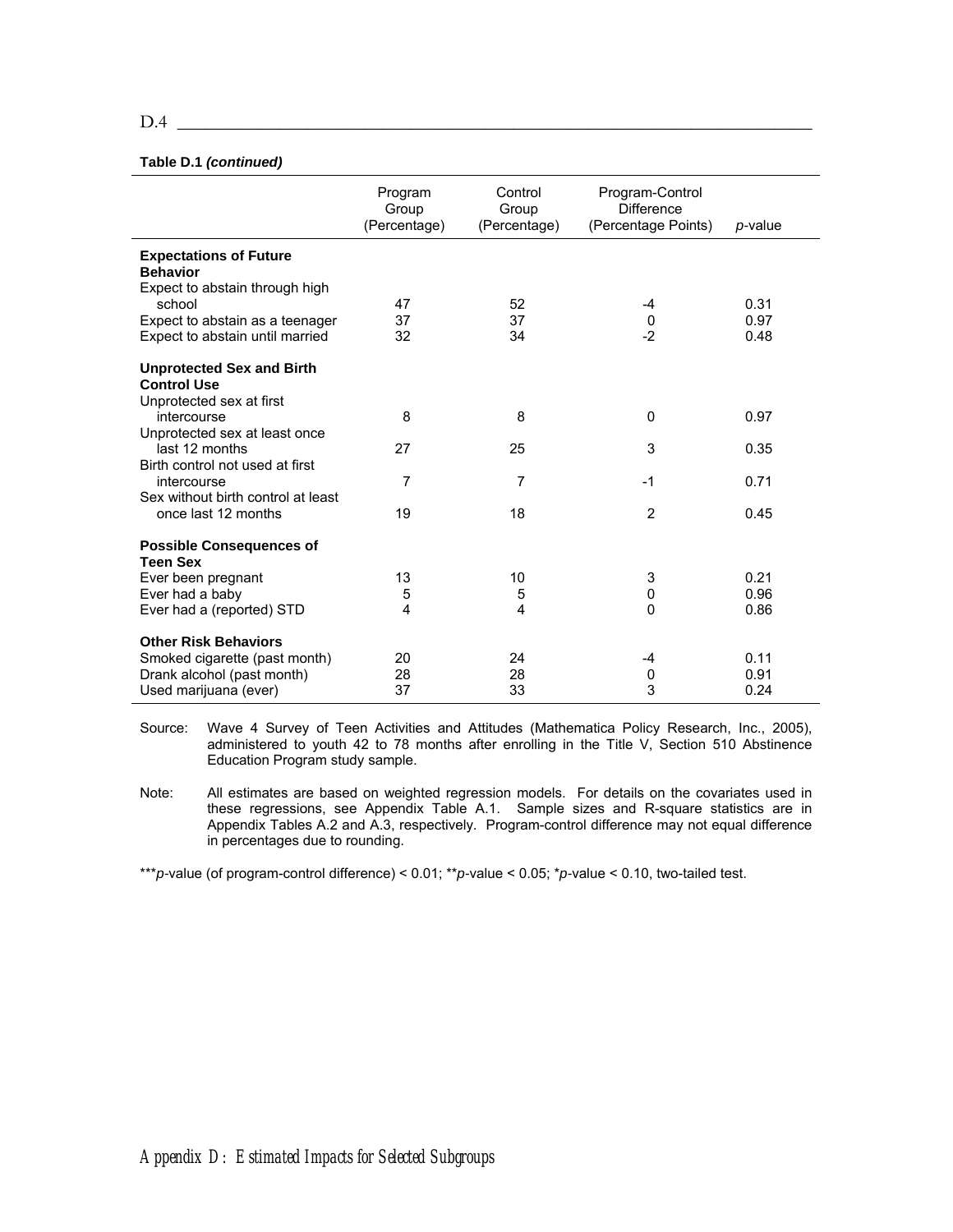|                                                                                         | Program<br>Group<br>(Percentage) | Control<br>Group<br>(Percentage) | Program-Control<br><b>Difference</b><br>(Percentage Points) | p-value      |  |  |
|-----------------------------------------------------------------------------------------|----------------------------------|----------------------------------|-------------------------------------------------------------|--------------|--|--|
|                                                                                         | <b>Respondent Is Female</b>      |                                  |                                                             |              |  |  |
| <b>Sexual Abstinence and Sexual</b><br><b>Activity</b>                                  |                                  |                                  |                                                             |              |  |  |
| Remained abstinent (always)<br>Abstinent last 12 months<br>Four or more sexual partners | 53<br>59                         | 60<br>65                         | -8<br>-6                                                    | 0.02<br>0.06 |  |  |
| ever                                                                                    | 11                               | 12                               | $-1$                                                        | 0.78         |  |  |
| Two or more sexual partners last<br>12 months                                           | 11                               | 12                               | -1                                                          | 0.61         |  |  |
| <b>Expectations of Future</b><br><b>Behavior</b>                                        |                                  |                                  |                                                             |              |  |  |
| Expect to abstain through high<br>school                                                | 64                               | 66                               | $-2$                                                        | 0.63         |  |  |
|                                                                                         | 49                               |                                  | $-3$                                                        |              |  |  |
| Expect to abstain as a teenager<br>Expect to abstain until married                      | 43                               | 51<br>44                         | $-1$                                                        | 0.49<br>0.76 |  |  |
| <b>Unprotected Sex and Birth</b><br><b>Control Use</b><br>Unprotected sex at first      |                                  |                                  |                                                             |              |  |  |
| intercourse                                                                             | 7                                | 5                                | $\overline{2}$                                              | 0.21         |  |  |
| Unprotected sex at least once<br>last 12 months                                         | 22                               | 18                               | 3                                                           | 0.22         |  |  |
| Birth control not used at first<br>intercourse                                          | 6                                | 5                                | $\mathbf{1}$                                                | 0.58         |  |  |
| Sex without birth control at least<br>once last 12 months                               | 14                               | 12                               | $\overline{2}$                                              | 0.41         |  |  |
| <b>Possible Consequences of</b>                                                         |                                  |                                  |                                                             |              |  |  |
| <b>Teen Sex</b>                                                                         |                                  |                                  |                                                             |              |  |  |
| Ever been pregnant                                                                      | 8                                | 8                                | 0                                                           | 0.87         |  |  |
| Ever had a baby<br>Ever had a (reported) STD                                            | 4<br>6                           | 4<br>5                           | 1<br>1                                                      | 0.59<br>0.57 |  |  |
| <b>Other Risk Behaviors</b>                                                             |                                  |                                  |                                                             |              |  |  |
| Smoked cigarette (past month)                                                           | 16                               | 20                               | -4                                                          | 0.19         |  |  |
| Drank alcohol (past month)                                                              | 23                               | 21                               | $\overline{2}$                                              | 0.44         |  |  |
| Used marijuana (ever)                                                                   | 28                               | 26                               | 2                                                           | 0.61         |  |  |
|                                                                                         |                                  | <b>Respondent Is Male</b>        |                                                             |              |  |  |
| <b>Sexual Abstinence</b>                                                                |                                  |                                  |                                                             |              |  |  |
| Remained abstinent (always)                                                             | 48                               | 42                               | 6                                                           | 0.13         |  |  |
| Abstinent last 12 months<br>Four or more sexual partners                                | 58                               | 51                               | 7                                                           | 0.07         |  |  |
| ever<br>Two or more sexual partners last                                                | 26                               | 24                               | $\overline{2}$                                              | 0.59         |  |  |
| 12 months                                                                               | 24                               | 26                               | $-2$                                                        | 0.56         |  |  |

# **Table D.2. Estimated Impacts on Behavioral Outcomes, by Gender**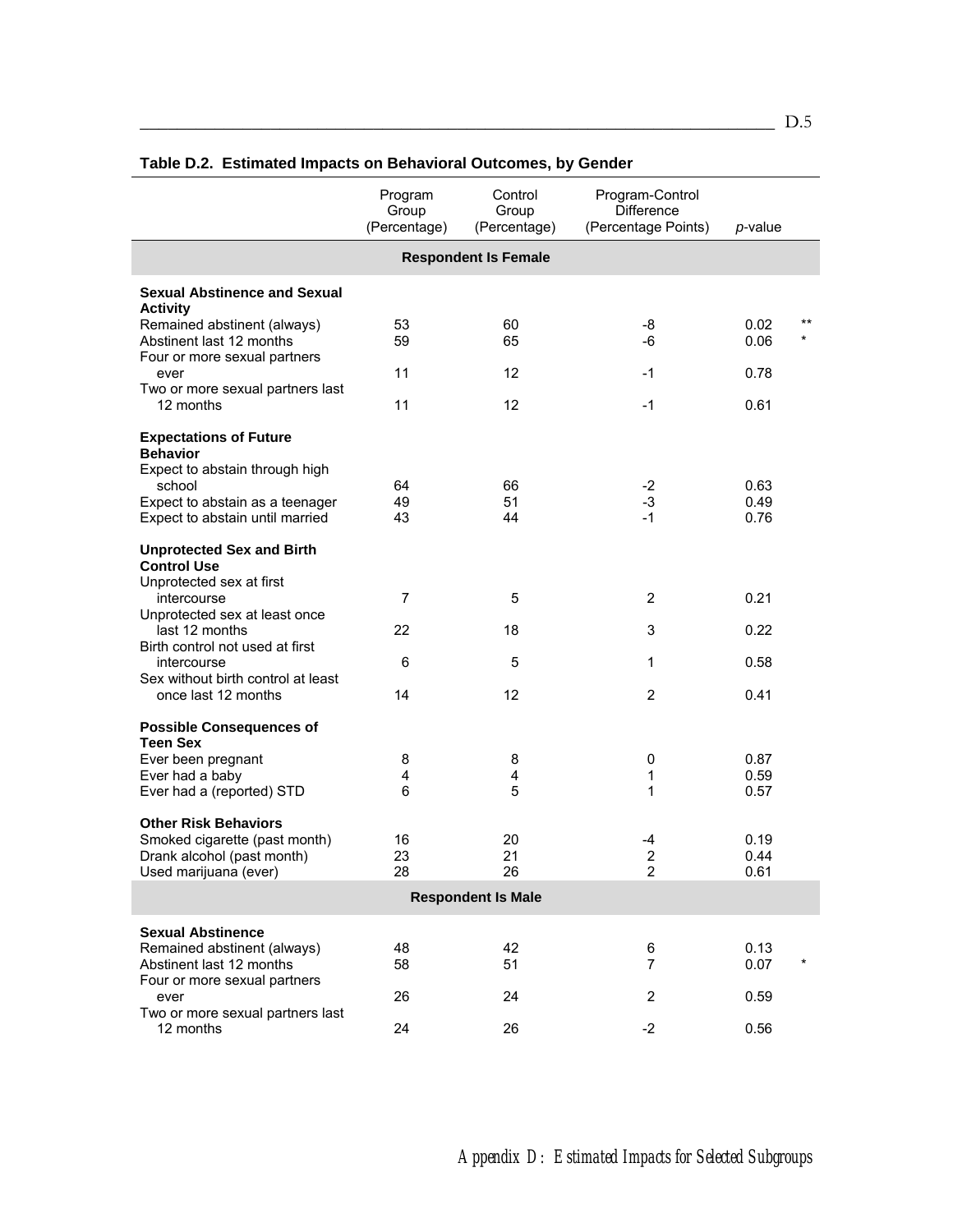### D.6 \_\_\_\_\_\_\_\_\_\_\_\_\_\_\_\_\_\_\_\_\_\_\_\_\_\_\_\_\_\_\_\_\_\_\_\_\_\_\_\_\_\_\_\_\_\_\_\_\_\_\_\_\_\_\_\_\_\_\_\_\_\_\_\_\_\_\_\_

#### **Table D.2** *(continued)*

|                                    | Program<br>Group<br>(Percentage) | Control<br>Group<br>(Percentage) | Program-Control<br><b>Difference</b><br>(Percentage Points) | <i>p</i> -value |
|------------------------------------|----------------------------------|----------------------------------|-------------------------------------------------------------|-----------------|
| <b>Expectations of Future</b>      |                                  |                                  |                                                             |                 |
| <b>Behavior</b>                    |                                  |                                  |                                                             |                 |
| Expect to abstain through high     |                                  |                                  |                                                             |                 |
| school                             | 47                               | 45                               |                                                             | 0.65            |
| Expect to abstain as a teenager    | 38                               | 35                               | $\begin{array}{c} 2 \\ 2 \\ 3 \end{array}$                  | 0.57            |
| Expect to abstain until married    | 36                               | 33                               |                                                             | 0.40            |
|                                    |                                  |                                  |                                                             |                 |
| <b>Unprotected Sex and Birth</b>   |                                  |                                  |                                                             |                 |
| <b>Control Use</b>                 |                                  |                                  |                                                             |                 |
| Unprotected sex at first           |                                  |                                  |                                                             |                 |
| intercourse                        | 9                                | 11                               | -3                                                          | 0.28            |
| Unprotected sex at least once      |                                  |                                  |                                                             |                 |
| last 12 months                     | 17                               | 20                               | $-4$                                                        | 0.23            |
| Birth control not used at first    |                                  |                                  |                                                             |                 |
| intercourse                        | 7                                | 10                               | $-2$                                                        | 0.27            |
| Sex without birth control at least |                                  |                                  |                                                             |                 |
| once last 12 months                | 12                               | 15                               | $-3$                                                        | 0.30            |
|                                    |                                  |                                  |                                                             |                 |
| <b>Possible Consequences of</b>    |                                  |                                  |                                                             |                 |
| <b>Teen Sex</b>                    |                                  |                                  |                                                             |                 |
| Ever been pregnant                 | 7                                | 5                                | 2                                                           | 0.30            |
| Ever had a baby                    | $\overline{\mathbf{c}}$          | $\overline{\mathbf{c}}$          | $\pmb{0}$                                                   | 0.95            |
| Ever had a (reported) STD          | 3                                | 4                                | $-1$                                                        | 0.64            |
|                                    |                                  |                                  |                                                             |                 |
| <b>Other Risk Behaviors</b>        |                                  |                                  |                                                             |                 |
| Smoked cigarette (past month)      | 22                               | 25                               | $-2$                                                        | 0.51            |
| Drank alcohol (past month)         | 27                               | 28                               | 0                                                           | 0.88            |
| Used marijuana (ever)              | 38                               | 38                               | 0                                                           | 0.94            |
|                                    |                                  |                                  |                                                             |                 |

Source: Wave 4 Survey of Teen Activities and Attitudes (Mathematica Policy Research, Inc., 2005), administered to youth 42 to 78 months after enrolling in the Title V, Section 510 Abstinence Education Program study sample.

Note: Because *ReCapturing the Vision* only serves girls, the programís data were not included in this subgroup analysis. All estimates are based on weighted regression models. For details on the covariates used in these regressions, see Appendix Table A.1. Sample sizes and R-square statistics are in Appendix Tables A.2 and A.3, respectively. Program-control difference may not equal difference in percentages due to rounding.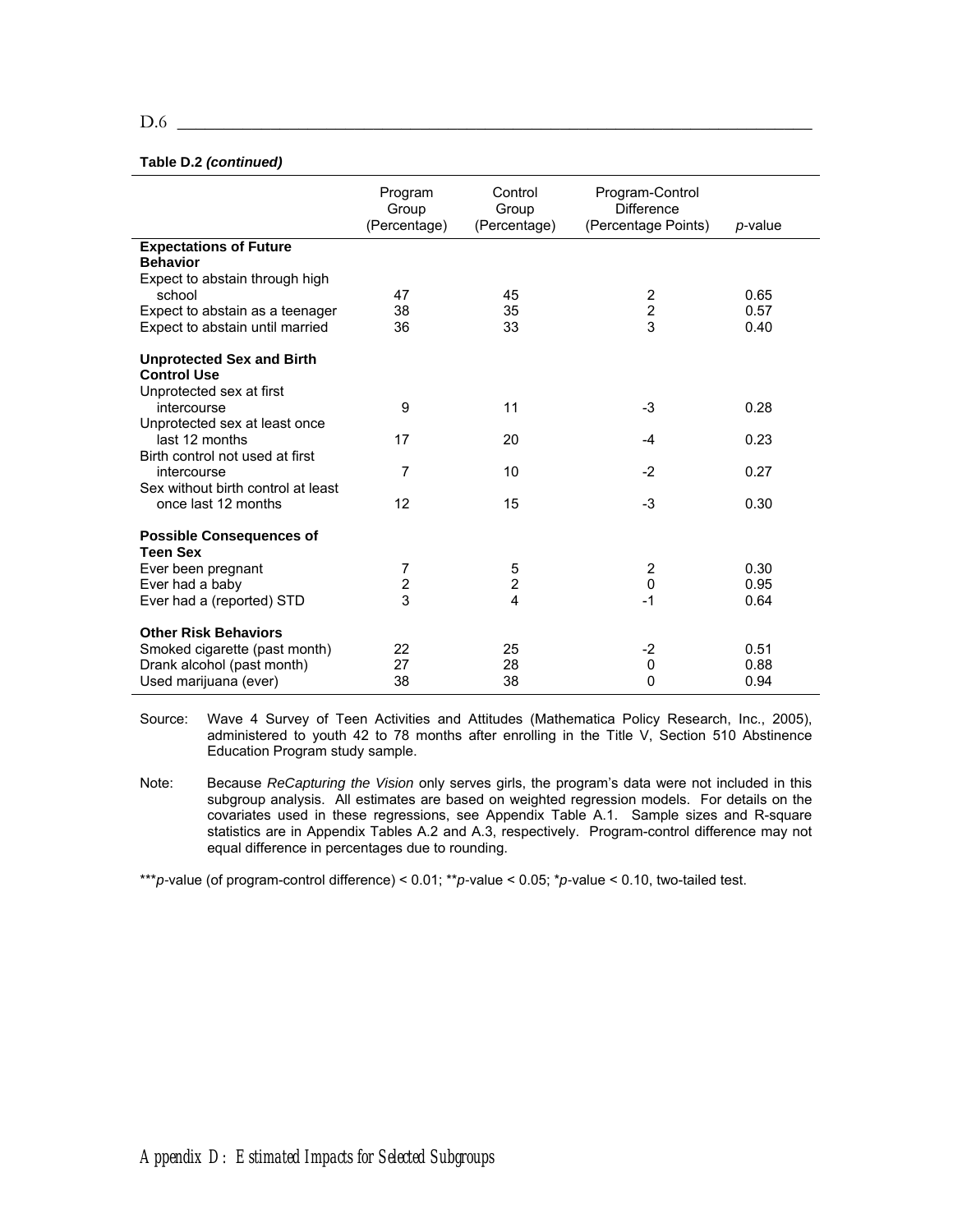|                                                                                    | Program<br>Group<br>(Percentage) | Control<br>Group<br>(Percentage)             | Program-Control<br><b>Difference</b><br>(Percentage Points) | p-value      |
|------------------------------------------------------------------------------------|----------------------------------|----------------------------------------------|-------------------------------------------------------------|--------------|
|                                                                                    |                                  | <b>Parents Married at Baseline</b>           |                                                             |              |
| <b>Sexual Abstinence and</b>                                                       |                                  |                                              |                                                             |              |
| <b>Sexual Activity</b><br>Remained abstinent (always)<br>Abstinent last 12 months  | 55<br>61                         | 51<br>58                                     | 4<br>3                                                      | 0.22<br>0.41 |
| Four or more sexual partners<br>ever                                               | 14                               | 15                                           | -1                                                          | 0.60         |
| Two or more sexual partners<br>last 12 months                                      | 15                               | 13                                           | $\overline{2}$                                              | 0.51         |
| <b>Expectations of Future</b><br><b>Behavior</b><br>Expect to abstain through high |                                  |                                              |                                                             |              |
| school<br>Expect to abstain as a                                                   | 63                               | 60                                           | 4                                                           | 0.42         |
| teenager<br>Expect to abstain until married                                        | 45<br>43                         | 45<br>43                                     | 0<br>1                                                      | 0.95<br>0.83 |
| <b>Unprotected Sex and Birth</b><br><b>Control Use</b>                             |                                  |                                              |                                                             |              |
| Unprotected sex at first<br>intercourse                                            | 7                                | 8                                            | $\mathbf 0$                                                 | 0.86         |
| Unprotected sex at least once<br>last 12 months<br>Birth control not used at first | 19                               | 20                                           | $-1$                                                        | 0.79         |
| intercourse<br>Sex without birth control at                                        | 6                                | $\overline{7}$                               | $-1$                                                        | 0.61         |
| least once last 12 months                                                          | 12                               | 14                                           | $-3$                                                        | 0.26         |
| <b>Possible Consequences of</b><br><b>Teen Sex</b>                                 |                                  |                                              |                                                             |              |
| Ever been pregnant                                                                 | 7                                | 9                                            | $-2$                                                        | 0.44         |
| Ever had a baby<br>Ever had a (reported) STD                                       | $\overline{2}$<br>4              | 4<br>3                                       | $-3$<br>0                                                   | 0.10<br>0.77 |
| <b>Other Risk Behaviors</b>                                                        |                                  |                                              |                                                             |              |
| Smoked cigarette (past month)<br>Drank alcohol (past month)                        | 16<br>24                         | 18<br>24                                     | $-2$<br><sup>0</sup>                                        | 0.45<br>0.96 |
| Used marijuana (ever)                                                              | 29                               | 26<br><b>Parents Not Married at Baseline</b> | 4                                                           | 0.24         |
| <b>Sexual Abstinence</b>                                                           |                                  |                                              |                                                             |              |
| Remained abstinent (always)<br>Abstinent last 12 months                            | 46<br>54                         | 48<br>54                                     | -1<br>$\mathbf 0$                                           | 0.62<br>0.96 |
| Four or more sexual partners<br>ever                                               | 18                               | 16                                           | $\mathbf{1}$                                                | 0.55         |
| Two or more sexual partners<br>last 12 months                                      | 16                               | 20                                           | -4                                                          | 0.11         |

#### **Table D.3. Estimated Impacts on Behavioral Outcomes, by Parents' Marital Status at Baseline**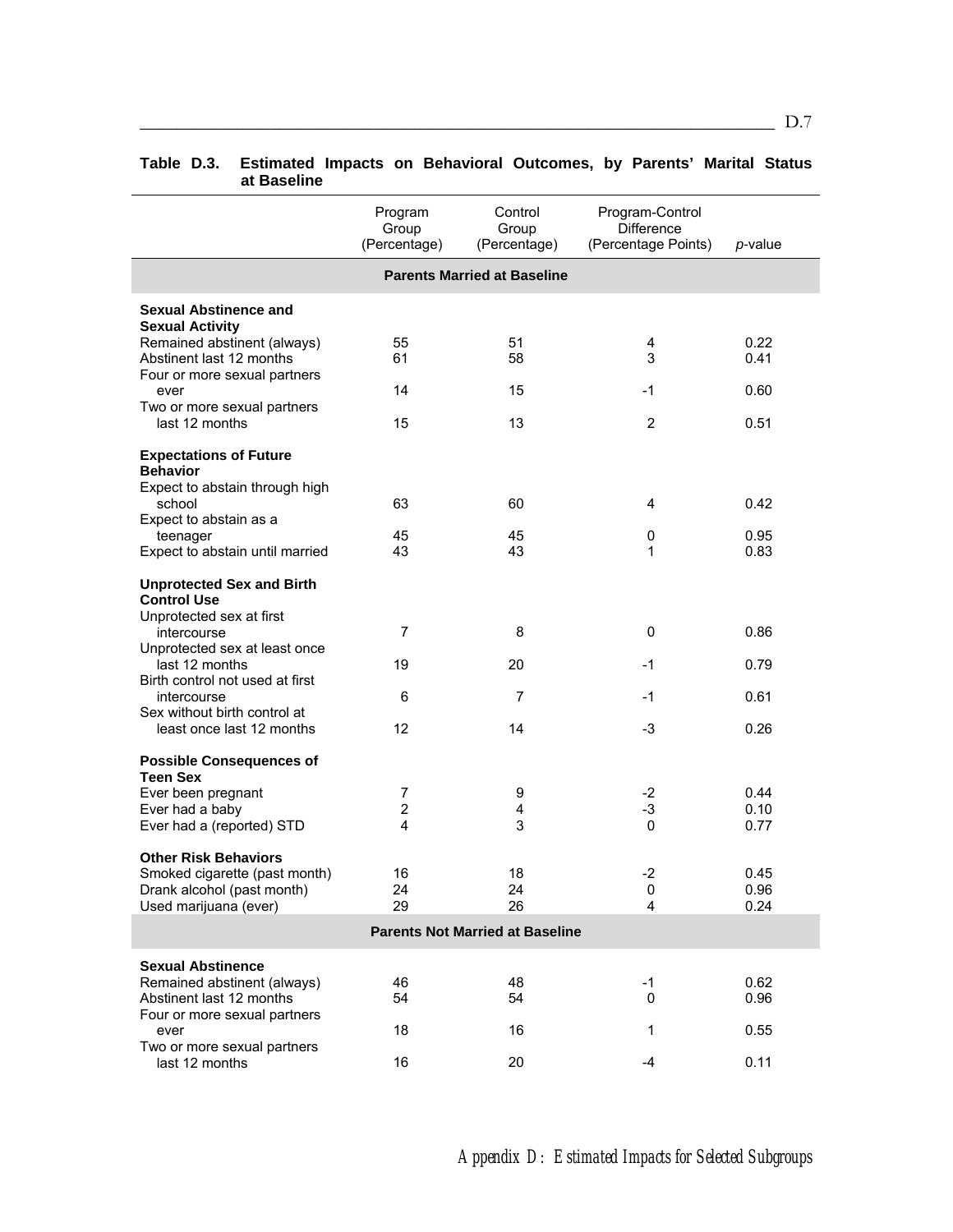# D.8 \_\_\_\_\_\_\_\_\_\_\_\_\_\_\_\_\_\_\_\_\_\_\_\_\_\_\_\_\_\_\_\_\_\_\_\_\_\_\_\_\_\_\_\_\_\_\_\_\_\_\_\_\_\_\_\_\_\_\_\_\_\_\_\_\_\_\_\_

#### **Table D.3** *(continued)*

|                                                                                    | Program<br>Group | Control<br>Group | Program-Control<br><b>Difference</b> |              |       |
|------------------------------------------------------------------------------------|------------------|------------------|--------------------------------------|--------------|-------|
|                                                                                    | (Percentage)     | (Percentage)     | (Percentage Points)                  | p-value      |       |
| <b>Expectations of Future</b><br><b>Behavior</b>                                   |                  |                  |                                      |              |       |
| Expect to abstain through high<br>school                                           | 57               | 58               | $-1$                                 | 0.79         |       |
| Expect to abstain as a<br>teenager                                                 | 46               | 43               | 3                                    | 0.37         |       |
| Expect to abstain until married                                                    | 38               | 35               | 3                                    | 0.36         |       |
| <b>Unprotected Sex and Birth</b><br><b>Control Use</b><br>Unprotected sex at first |                  |                  |                                      |              |       |
| intercourse                                                                        | 6                | 8                | $-3$                                 | 0.09         |       |
| Unprotected sex at least once<br>last 12 months<br>Birth control not used at first | 23               | 22               | 1                                    | 0.78         |       |
| intercourse<br>Sex without birth control at                                        | 4                | 8                | $-4$                                 | 0.03         | $***$ |
| least once last 12 months                                                          | 17               | 17               | $\mathbf 0$                          | 0.93         |       |
| <b>Possible Consequences of</b><br><b>Teen Sex</b>                                 |                  |                  |                                      |              |       |
| Ever been pregnant                                                                 | 12               | 10               | 2                                    | 0.21         |       |
| Ever had a baby<br>Ever had a (reported) STD                                       | 6<br>5           | 6<br>4           | $\pmb{0}$<br>1                       | 0.96<br>0.48 |       |
| <b>Other Risk Behaviors</b>                                                        |                  |                  |                                      |              |       |
| Smoked cigarette (past month)<br>Drank alcohol (past month)                        | 16<br>23         | 21<br>25         | -5<br>$-2$                           | 0.05<br>0.52 | $***$ |
| Used marijuana (ever)                                                              | 29               | 33               | $-4$                                 | 0.14         |       |

Source: Wave 4 Survey of Teen Activities and Attitudes (Mathematica Policy Research, Inc., 2005), administered to youth 42 to 78 months after enrolling in the Title V, Section 510 Abstinence Education Program study sample.

Note: All estimates are based on weighted regression models. For details on the covariates used in these regressions, see Appendix Table A.1. Sample sizes and R-square statistics are in Appendix Tables A.2 and A.3, respectively. Program-control difference may not equal difference in percentages due to rounding.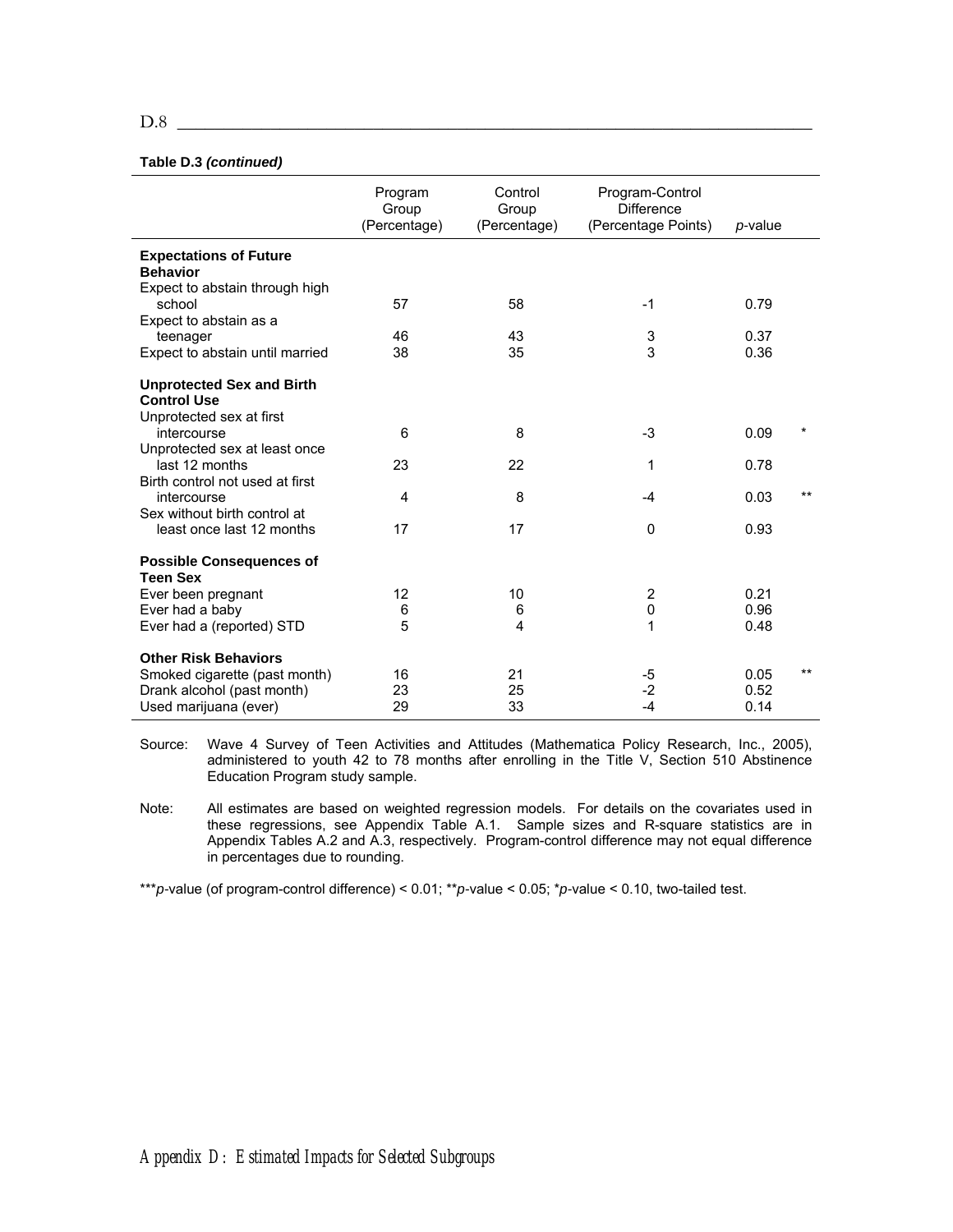|                                                           | Program<br>Group<br>(Percentage) | Control<br>Group<br>(Percentage)     | Program-Control<br><b>Difference</b><br>(Percentage Points) | p-value      |
|-----------------------------------------------------------|----------------------------------|--------------------------------------|-------------------------------------------------------------|--------------|
|                                                           |                                  | <b>Higher (Baseline) Religiosity</b> |                                                             |              |
| <b>Sexual Abstinence and Sexual</b><br><b>Activity</b>    |                                  |                                      |                                                             |              |
| Remained abstinent (always)                               | 55                               | 58                                   | $-3$                                                        | 0.49         |
| Abstinent last 12 months                                  | 62                               | 62                                   | $\mathbf 0$                                                 | 0.94         |
| Four or more sexual partners                              |                                  |                                      |                                                             |              |
| ever                                                      | 12                               | 8                                    | 4                                                           | 0.13         |
| Two or more sexual partners                               |                                  |                                      |                                                             |              |
| last 12 months                                            | 12                               | 15                                   | -3                                                          | 0.26         |
| <b>Expectations of Future</b>                             |                                  |                                      |                                                             |              |
| <b>Behavior</b>                                           |                                  |                                      |                                                             |              |
| Expect to abstain through high                            |                                  | 74                                   |                                                             |              |
| school<br>Expect to abstain as a teenager                 | 67<br>54                         | 55                                   | -7<br>$-1$                                                  | 0.14<br>0.89 |
| Expect to abstain until married                           | 47                               | 50                                   | $-3$                                                        | 0.50         |
|                                                           |                                  |                                      |                                                             |              |
| <b>Unprotected Sex and Birth</b>                          |                                  |                                      |                                                             |              |
| <b>Control Use</b><br>Unprotected sex at first            |                                  |                                      |                                                             |              |
| intercourse                                               | 8                                | 7                                    | 1                                                           | 0.62         |
| Unprotected sex at least once                             |                                  |                                      |                                                             |              |
| last 12 months                                            | 18                               | 19                                   | 0                                                           | 0.97         |
| Birth control not used at first                           |                                  |                                      |                                                             |              |
| intercourse                                               | 7                                | 6                                    | 1                                                           | 0.73         |
| Sex without birth control at least<br>once last 12 months | 13                               |                                      | $-1$                                                        |              |
|                                                           |                                  | 15                                   |                                                             | 0.63         |
| <b>Possible Consequences of</b>                           |                                  |                                      |                                                             |              |
| <b>Teen Sex</b>                                           |                                  |                                      |                                                             |              |
| Ever been pregnant                                        | 7                                | 10                                   | $-3$                                                        | 0.26         |
| Ever had a baby<br>Ever had a (reported) STD              | 3<br>3                           | 5<br>5                               | $-2$<br>$-2$                                                | 0.18<br>0.28 |
|                                                           |                                  |                                      |                                                             |              |
| <b>Other Risk Behaviors</b>                               |                                  |                                      |                                                             |              |
| Smoked cigarette (past month)                             | 11                               | 14                                   | -3                                                          | 0.32         |
| Drank alcohol (past month)                                | 18                               | 19                                   | $-1$                                                        | 0.68         |
| Used marijuana (ever)                                     | 20                               | 22                                   | $-2$                                                        | 0.55         |
|                                                           |                                  | <b>Lower (Baseline) Religiosity</b>  |                                                             |              |
| <b>Sexual Abstinence</b>                                  |                                  |                                      |                                                             |              |
| Remained abstinent (always)                               | 47                               | 46                                   | 1                                                           | 0.77         |
| Abstinent last 12 months                                  | 54                               | 53                                   | 1                                                           | 0.70         |
| Four or more sexual partners                              |                                  |                                      |                                                             |              |
| ever                                                      | 18                               | 19                                   | $-1$                                                        | 0.79         |
| Two or more sexual partners<br>last 12 months             | 17                               | 18                                   | 0                                                           | 0.87         |

# **Table D.4. Estimated Impacts on Behavioral Outcomes, by Religiosity at Baseline**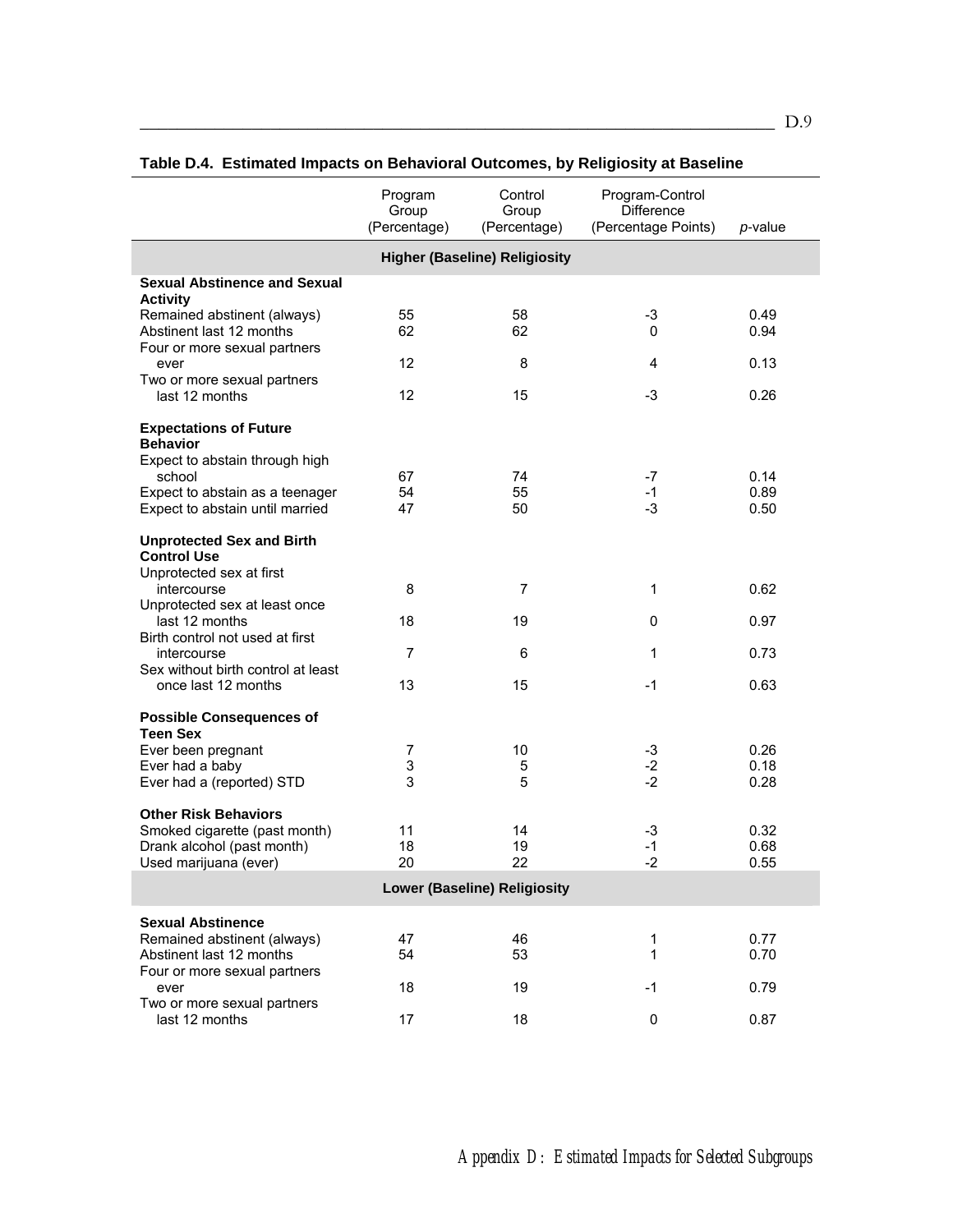### D.10 \_\_\_\_\_\_\_\_\_\_\_\_\_\_\_\_\_\_\_\_\_\_\_\_\_\_\_\_\_\_\_\_\_\_\_\_\_\_\_\_\_\_\_\_\_\_\_\_\_\_\_\_\_\_\_\_\_\_\_\_\_\_\_\_\_\_\_

#### **Table D.4** *(continued)*

|                                    | Program<br>Group<br>(Percentage) | Control<br>Group<br>(Percentage) | Program-Control<br><b>Difference</b><br>(Percentage Points) | <i>p</i> -value |
|------------------------------------|----------------------------------|----------------------------------|-------------------------------------------------------------|-----------------|
| <b>Expectations of Future</b>      |                                  |                                  |                                                             |                 |
| <b>Behavior</b>                    |                                  |                                  |                                                             |                 |
| Expect to abstain through high     |                                  |                                  |                                                             |                 |
| school                             | 58                               | 52                               | 5                                                           | 0.14            |
| Expect to abstain as a teenager    | 42                               | 40                               | $\overline{c}$                                              | 0.59            |
| Expect to abstain until married    | 37                               | 32                               | 5                                                           | 0.07            |
|                                    |                                  |                                  |                                                             |                 |
| <b>Unprotected Sex and Birth</b>   |                                  |                                  |                                                             |                 |
| <b>Control Use</b>                 |                                  |                                  |                                                             |                 |
| Unprotected sex at first           |                                  |                                  |                                                             |                 |
| intercourse                        | 7                                | 8                                | $-1$                                                        | 0.38            |
| Unprotected sex at least once      |                                  |                                  |                                                             |                 |
| last 12 months                     | 23                               | 22                               | $\Omega$                                                    | 0.93            |
| Birth control not used at first    |                                  |                                  |                                                             |                 |
| intercourse                        | 6                                | 7                                | $-2$                                                        | 0.19            |
| Sex without birth control at least |                                  |                                  |                                                             |                 |
| once last 12 months                | 15                               | 16                               | $-1$                                                        | 0.72            |
|                                    |                                  |                                  |                                                             |                 |
|                                    |                                  |                                  |                                                             |                 |
| <b>Possible Consequences of</b>    |                                  |                                  |                                                             |                 |
| <b>Teen Sex</b>                    |                                  |                                  |                                                             |                 |
| Ever been pregnant                 | 12                               | 9                                | 2                                                           | 0.19            |
| Ever had a baby                    | 5                                | 5                                | 0                                                           | 0.89            |
| Ever had a (reported) STD          | 5                                | 4                                | $\overline{2}$                                              | 0.12            |
|                                    |                                  |                                  |                                                             |                 |
| <b>Other Risk Behaviors</b>        |                                  |                                  |                                                             |                 |
| Smoked cigarette (past month)      | 18                               | 21                               | -3                                                          | 0.13            |
| Drank alcohol (past month)         | 25                               | 26                               | $-1$                                                        | 0.69            |
| Used marijuana (ever)              | 33                               | 33                               | 0                                                           | 0.96            |

Source: Wave 4 Survey of Teen Activities and Attitudes (Mathematica Policy Research, Inc., 2005), administered to youth 42 to 78 months after enrolling in the Title V, Section 510 Abstinence Education Program study sample.

Note: All estimates are based on weighted regression models. For details on the covariates used in these regressions, see Appendix Table A.1. Sample sizes and R-square statistics are in Appendix Tables A.2 and A.3, respectively. Program-control difference may not equal difference in percentages due to rounding.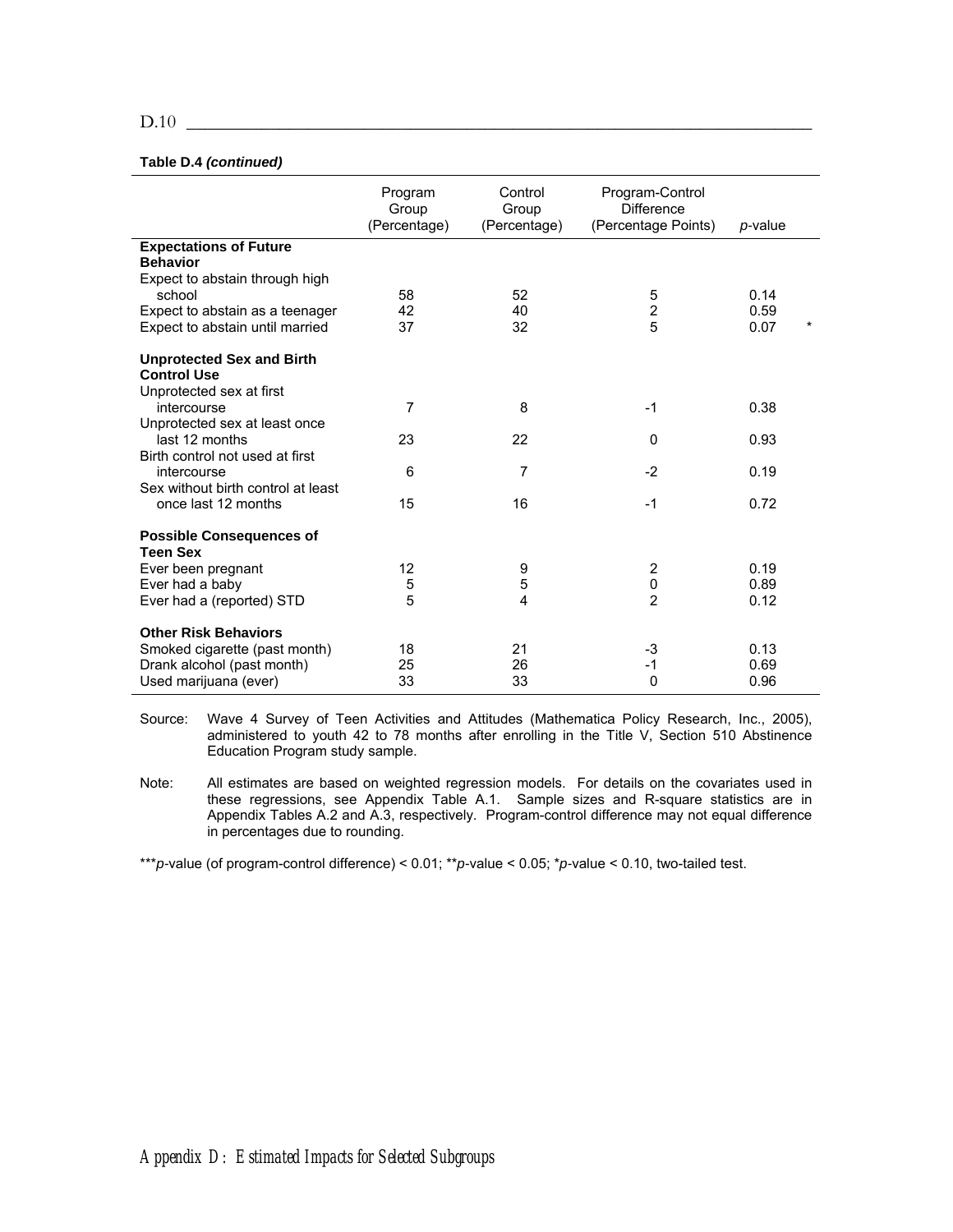|                                                       | Program<br>Group<br>(Percentage) | Control<br>Group<br>(Percentage)             | Program-Control<br><b>Difference</b><br>(Percentage Points) | p-value      |       |
|-------------------------------------------------------|----------------------------------|----------------------------------------------|-------------------------------------------------------------|--------------|-------|
|                                                       |                                  | <b>Higher (Baseline) Level of TV Viewing</b> |                                                             |              |       |
| <b>Sexual Abstinence and</b>                          |                                  |                                              |                                                             |              |       |
| <b>Sexual Activity</b><br>Remained abstinent (always) | 48                               | 44                                           | 4                                                           | 0.29         |       |
| Abstinent last 12 months                              | 55                               | 49                                           | 6                                                           | 0.12         |       |
| Four or more sexual partners                          |                                  |                                              |                                                             |              |       |
| ever                                                  | 19                               | 16                                           | 3                                                           | 0.37         |       |
| Two or more sexual partners                           |                                  |                                              |                                                             |              |       |
| last 12 months                                        | 16                               | 19                                           | -3                                                          | 0.34         |       |
| <b>Expectations of Future</b><br><b>Behavior</b>      |                                  |                                              |                                                             |              |       |
| Expect to abstain through high                        |                                  |                                              |                                                             |              |       |
| school                                                | 61                               | 55                                           | 6                                                           | 0.23         |       |
| Expect to abstain as a                                |                                  |                                              |                                                             |              |       |
| teenager                                              | 48                               | 40                                           | 8                                                           | 0.04         | **    |
| Expect to abstain until married                       | 38                               | 33                                           | 5                                                           | 0.18         |       |
| <b>Unprotected Sex and Birth</b>                      |                                  |                                              |                                                             |              |       |
| <b>Control Use</b>                                    |                                  |                                              |                                                             |              |       |
| Unprotected sex at first<br>intercourse               | $\overline{7}$                   | 9                                            | $-2$                                                        | 0.42         |       |
| Unprotected sex at least once                         |                                  |                                              |                                                             |              |       |
| last 12 months                                        | 21                               | 21                                           | 0                                                           | 0.99         |       |
| Birth control not used at first                       |                                  |                                              |                                                             |              |       |
| intercourse                                           | 3                                | 8                                            | $-5$                                                        | 0.02         | $***$ |
| Sex without birth control at                          |                                  |                                              |                                                             |              |       |
| least once last 12 months                             | 13                               | 15                                           | $-2$                                                        | 0.41         |       |
| <b>Possible Consequences of</b><br><b>Teen Sex</b>    |                                  |                                              |                                                             |              |       |
| Ever been pregnant                                    | 12                               | 13                                           | $-1$                                                        | 0.64         |       |
| Ever had a baby                                       | 6                                | 7                                            | $-1$                                                        | 0.71         |       |
| Ever had a (reported) STD                             | 4                                | 5                                            | $-1$                                                        | 0.60         |       |
|                                                       |                                  |                                              |                                                             |              |       |
| <b>Other Risk Behaviors</b>                           |                                  |                                              |                                                             |              |       |
| Smoked cigarette (past month)                         | 16                               | 19                                           | -4                                                          | 0.22         |       |
| Drank alcohol (past month)<br>Used marijuana (ever)   | 21<br>27                         | 23<br>33                                     | -3<br>-6                                                    | 0.42<br>0.11 |       |
|                                                       |                                  |                                              |                                                             |              |       |
|                                                       |                                  | Lower (Baseline) Level of TV Viewing         |                                                             |              |       |
| <b>Sexual Abstinence</b>                              |                                  |                                              |                                                             |              |       |
| Remained abstinent (always)                           | 50                               | 53                                           | -3                                                          | 0.35         |       |
| Abstinent last 12 months                              | 57                               | 59                                           | $-2$                                                        | 0.43         |       |
| Four or more sexual partners                          |                                  |                                              |                                                             |              |       |
| ever                                                  | 17                               | 16                                           | 0                                                           | 0.90         |       |
| Two or more sexual partners                           |                                  |                                              |                                                             |              |       |
| last 12 months                                        | 16                               | 16                                           | 0                                                           | 0.96         |       |

# **Table D.5. Estimated Impacts on Behavioral Outcomes, by Level of TV Viewing at Baseline**

\_\_\_\_\_\_\_\_\_\_\_\_\_\_\_\_\_\_\_\_\_\_\_\_\_\_\_\_\_\_\_\_\_\_\_\_\_\_\_\_\_\_\_\_\_\_\_\_\_\_\_\_\_\_\_\_\_\_\_\_\_\_\_\_\_\_\_ D.11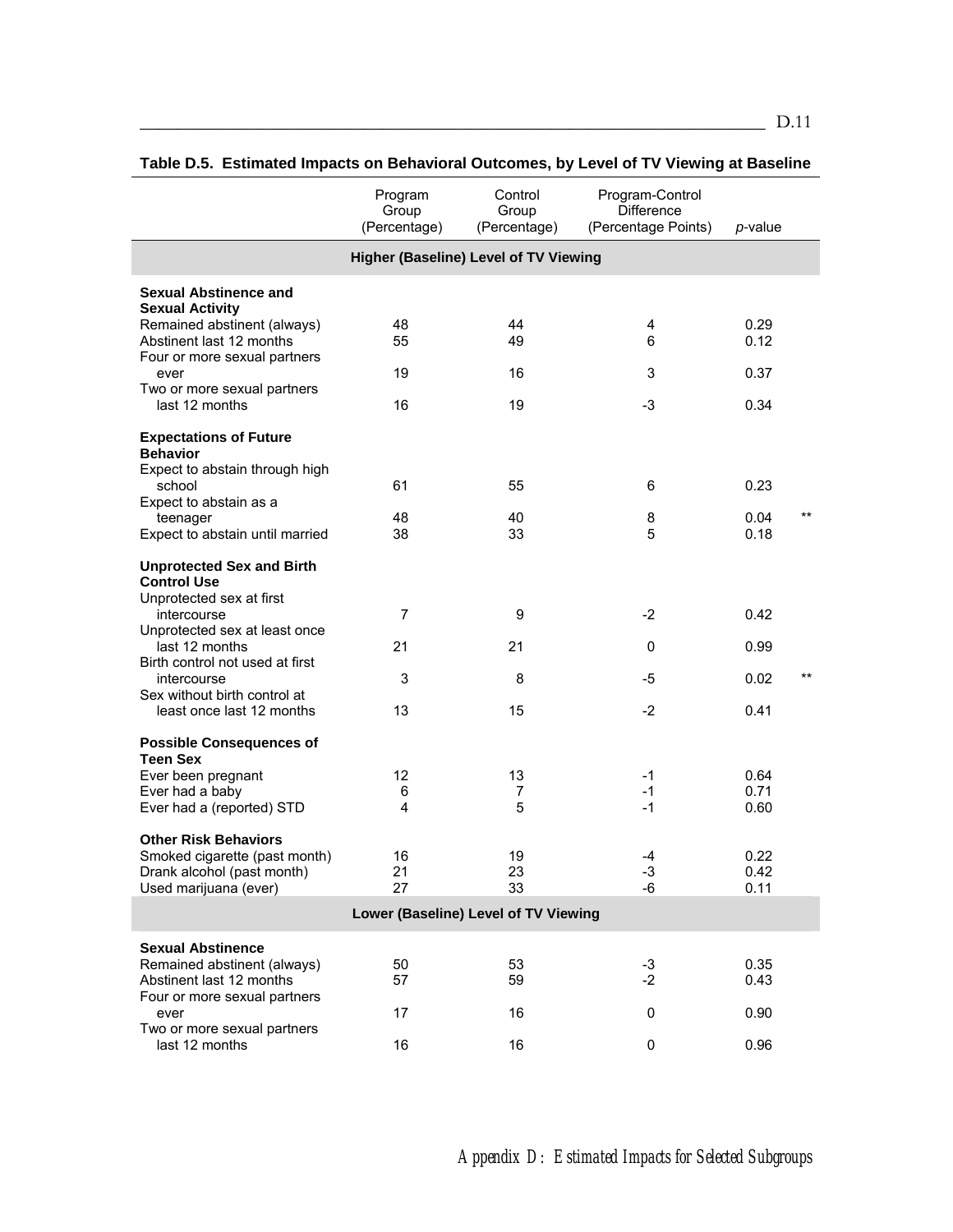# D.12 \_\_\_\_\_\_\_\_\_\_\_\_\_\_\_\_\_\_\_\_\_\_\_\_\_\_\_\_\_\_\_\_\_\_\_\_\_\_\_\_\_\_\_\_\_\_\_\_\_\_\_\_\_\_\_\_\_\_\_\_\_\_\_\_\_\_\_

#### **Table D.5** *(continued)*

|                                  | Program<br>Group<br>(Percentage) | Control<br>Group<br>(Percentage) | Program-Control<br><b>Difference</b><br>(Percentage Points) | p-value |
|----------------------------------|----------------------------------|----------------------------------|-------------------------------------------------------------|---------|
| <b>Expectations of Future</b>    |                                  |                                  |                                                             |         |
| <b>Behavior</b>                  |                                  |                                  |                                                             |         |
| Expect to abstain through high   |                                  |                                  |                                                             |         |
| school                           | 61                               | 60                               | 1                                                           | 0.76    |
| Expect to abstain as a           |                                  |                                  |                                                             |         |
| teenager                         | 45                               | 47                               | $-2$                                                        | 0.48    |
| Expect to abstain until married  | 41                               | 40                               | 1                                                           | 0.60    |
| <b>Unprotected Sex and Birth</b> |                                  |                                  |                                                             |         |
| <b>Control Use</b>               |                                  |                                  |                                                             |         |
| Unprotected sex at first         |                                  |                                  |                                                             |         |
| intercourse                      | 7                                | 7                                | 0                                                           | 0.84    |
| Unprotected sex at least once    |                                  |                                  |                                                             |         |
| last 12 months                   | 21                               | 22                               | $-1$                                                        | 0.83    |
| Birth control not used at first  |                                  |                                  |                                                             |         |
| intercourse                      | 7                                | $\overline{7}$                   | 0                                                           | 0.86    |
| Sex without birth control at     |                                  |                                  |                                                             |         |
| least once last 12 months        | 15                               | 17                               | $-1$                                                        | 0.49    |
| <b>Possible Consequences of</b>  |                                  |                                  |                                                             |         |
| <b>Teen Sex</b>                  |                                  |                                  |                                                             |         |
| Ever been pregnant               | 9                                | 8                                | 2                                                           | 0.32    |
| Ever had a baby                  | 3                                | 4                                | $-1$                                                        | 0.51    |
| Ever had a (reported) STD        | 5                                | 4                                | $\overline{2}$                                              | 0.20    |
|                                  |                                  |                                  |                                                             |         |
| <b>Other Risk Behaviors</b>      |                                  |                                  |                                                             |         |
| Smoked cigarette (past month)    | 16                               | 20                               | -3                                                          | 0.13    |
| Drank alcohol (past month)       | 24                               | 25                               | $-1$                                                        | 0.77    |
| Used marijuana (ever)            | 30                               | 29                               | 1                                                           | 0.67    |

Source: Wave 4 Survey of Teen Activities and Attitudes (Mathematica Policy Research, Inc., 2005), administered to youth 42 to 78 months after enrolling in the Title V, Section 510 Abstinence Education Program study sample.

Note: All estimates are based on weighted regression models. For details on the covariates used in these regressions, see Appendix Table A.1. Sample sizes and R-square statistics are in Appendix Tables A.2 and A.3, respectively. Program-control difference may not equal difference in percentages due to rounding.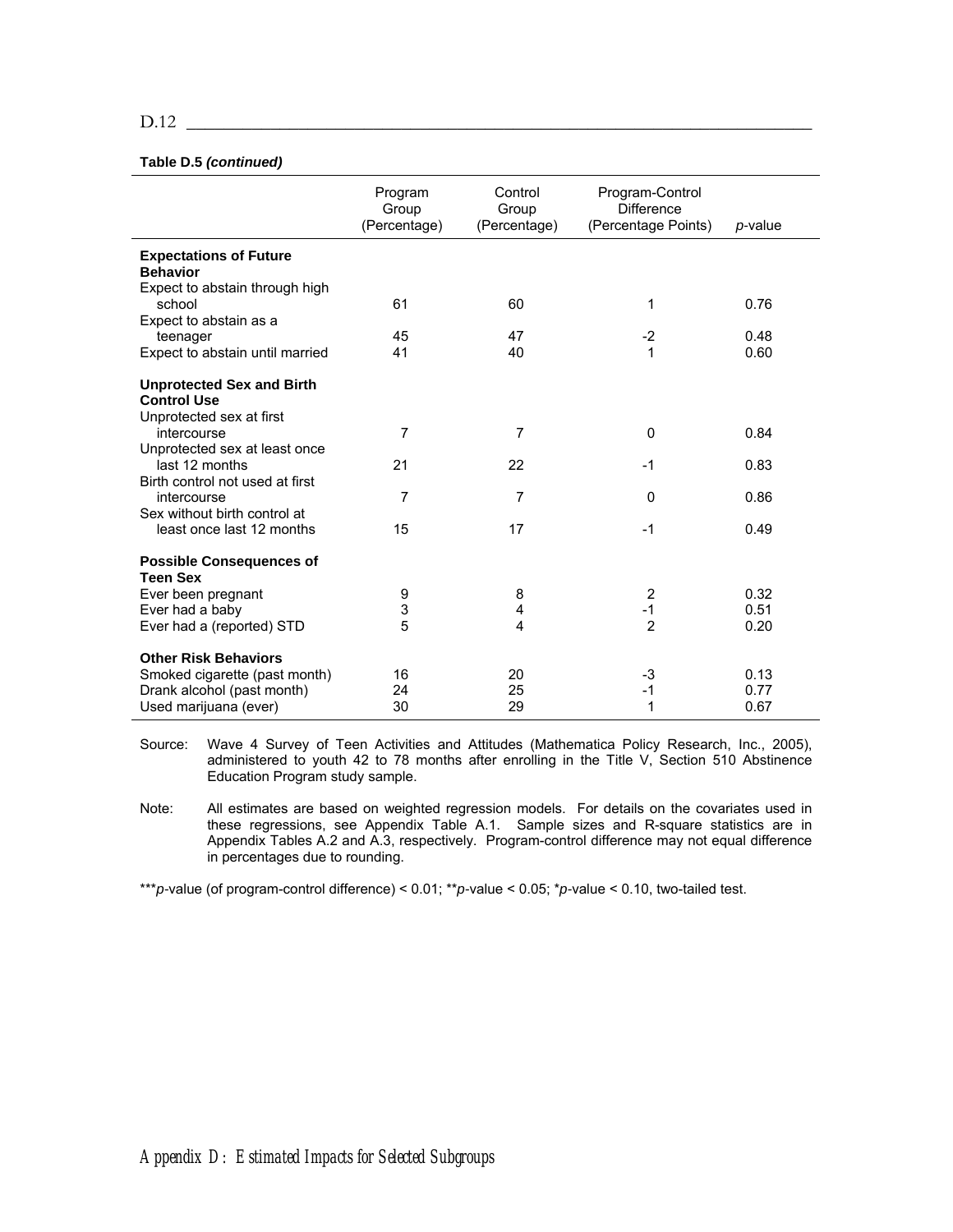|                                                          | Program<br>Group<br>(Percentage) | Control<br>Group<br>(Percentage) | Program-Control<br><b>Difference</b><br>(Percentage Points) | $p$ -value   |     |
|----------------------------------------------------------|----------------------------------|----------------------------------|-------------------------------------------------------------|--------------|-----|
|                                                          |                                  | <b>Cohorts 1999 and 2000</b>     |                                                             |              |     |
| <b>Sexual Abstinence and</b>                             |                                  |                                  |                                                             |              |     |
| <b>Sexual Activity</b>                                   |                                  |                                  |                                                             |              |     |
| Remained abstinent (always)                              | 45                               | 46                               | 0                                                           | 0.92         |     |
| Abstinent last 12 months<br>Four or more sexual partners | 53                               | 52                               | 1                                                           | 0.75         |     |
| ever                                                     | 18                               | 18                               | 0                                                           | 0.96         |     |
| Two or more sexual partners                              |                                  |                                  |                                                             |              |     |
| last 12 months                                           | 16                               | 20                               | $-3$                                                        | 0.14         |     |
| <b>Expectations of Future</b>                            |                                  |                                  |                                                             |              |     |
| <b>Behavior</b>                                          |                                  |                                  |                                                             |              |     |
| Expect to abstain through high                           |                                  |                                  |                                                             |              |     |
| school                                                   | 61                               | 52                               | 9                                                           | 0.06         |     |
| Expect to abstain as a<br>teenager                       | 46                               | 43                               | 3                                                           | 0.29         |     |
| Expect to abstain until married                          | 39                               | 38                               | $\overline{2}$                                              | 0.56         |     |
|                                                          |                                  |                                  |                                                             |              |     |
| <b>Unprotected Sex and Birth</b><br><b>Control Use</b>   |                                  |                                  |                                                             |              |     |
| Unprotected sex at first                                 |                                  |                                  |                                                             |              |     |
| intercourse                                              | $\overline{7}$                   | 7                                | $-1$                                                        | 0.73         |     |
| Unprotected sex at least once                            |                                  |                                  |                                                             |              |     |
| last 12 months                                           | 24                               | 25                               | $-1$                                                        | 0.54         |     |
| Birth control not used at first                          |                                  |                                  |                                                             |              |     |
| intercourse<br>Sex without birth control at              | 6                                | 7                                | $-1$                                                        | 0.43         |     |
| least once last 12 months                                | 17                               | 17                               | $-1$                                                        | 0.76         |     |
|                                                          |                                  |                                  |                                                             |              |     |
| <b>Possible Consequences of</b>                          |                                  |                                  |                                                             |              |     |
| <b>Teen Sex</b><br>Ever been pregnant                    | 13                               | 12                               | 2                                                           | 0.37         |     |
| Ever had a baby                                          | 6                                | 7                                | $-1$                                                        | 0.66         |     |
| Ever had a (reported) STD                                | 5                                | 4                                | 1                                                           | 0.37         |     |
|                                                          |                                  |                                  |                                                             |              |     |
| <b>Other Risk Behaviors</b>                              |                                  |                                  |                                                             |              | *** |
| Smoked cigarette (past month)                            | 15<br>23                         | 22<br>26                         | $-7$<br>$-2$                                                | 0.00<br>0.27 |     |
| Drank alcohol (past month)<br>Used marijuana (ever)      | 30                               | 33                               | $-3$                                                        | 0.22         |     |
|                                                          |                                  |                                  |                                                             |              |     |
|                                                          |                                  | Cohort 2001                      |                                                             |              |     |
| <b>Sexual Abstinence</b>                                 |                                  |                                  |                                                             |              |     |
| Remained abstinent (always)                              | 56                               | 57                               | 0                                                           | 0.90         |     |
| Abstinent last 12 months                                 | 63                               | 63                               | 0                                                           | 0.98         |     |
| Four or more sexual partners                             |                                  |                                  |                                                             |              |     |
| ever<br>Two or more sexual partners                      | 15                               | 13                               | $\overline{c}$                                              | 0.50         |     |
| last 12 months                                           | 15                               | 12                               | 3                                                           | 0.27         |     |

# **Table D.6. Estimated Impacts on Behavioral Outcomes, by Cohort**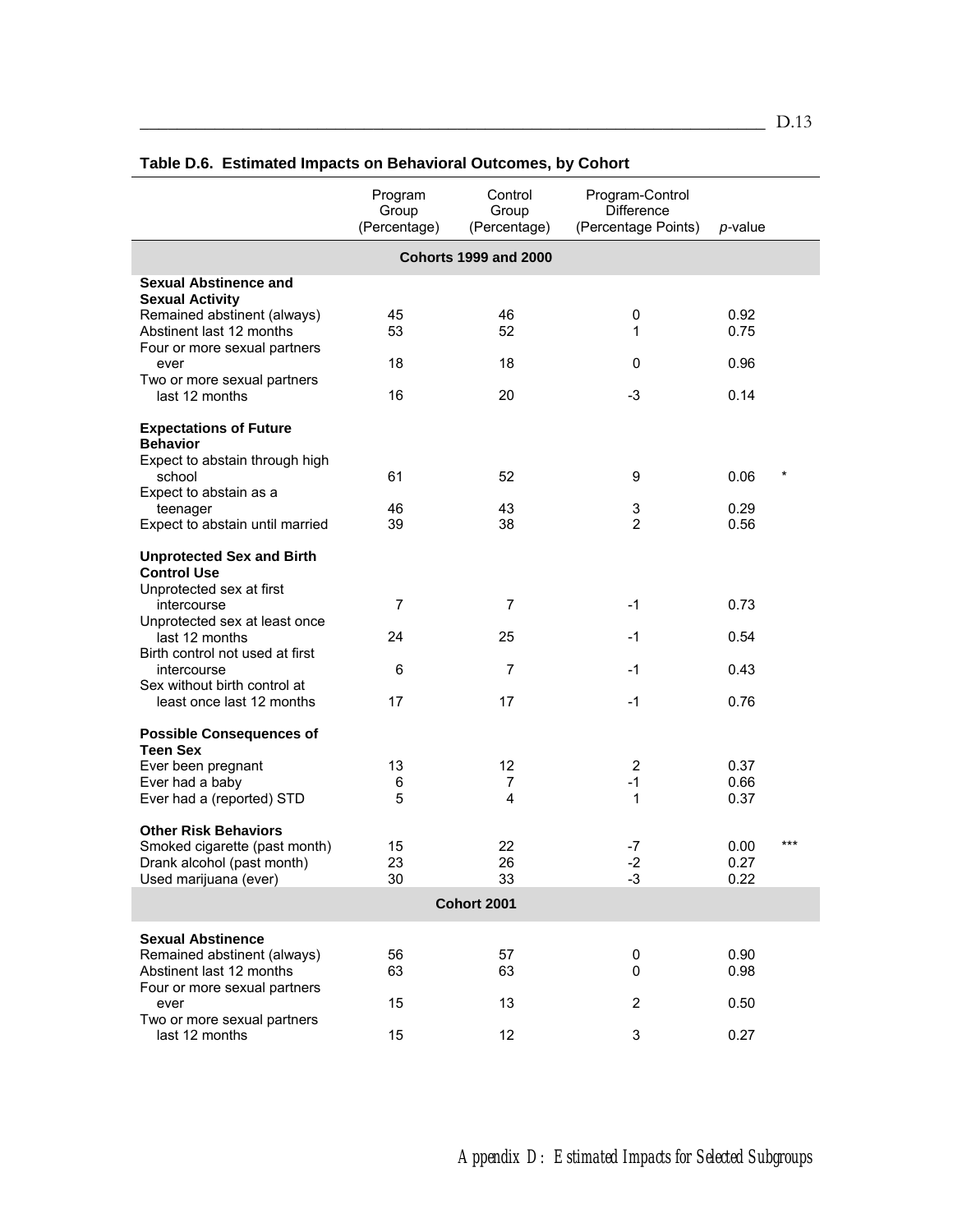# D.14 \_\_\_\_\_\_\_\_\_\_\_\_\_\_\_\_\_\_\_\_\_\_\_\_\_\_\_\_\_\_\_\_\_\_\_\_\_\_\_\_\_\_\_\_\_\_\_\_\_\_\_\_\_\_\_\_\_\_\_\_\_\_\_\_\_\_\_

#### **Table D.6** *(continued)*

|                                  | Program      | Control        | Program-Control     |            |
|----------------------------------|--------------|----------------|---------------------|------------|
|                                  | Group        | Group          | <b>Difference</b>   |            |
|                                  | (Percentage) | (Percentage)   | (Percentage Points) | $p$ -value |
| <b>Expectations of Future</b>    |              |                |                     |            |
| <b>Behavior</b>                  |              |                |                     |            |
| Expect to abstain through high   |              |                |                     |            |
| school                           | 61           | 62             | $-1$                | 0.88       |
| Expect to abstain as a           |              |                |                     |            |
| teenager                         | 43           | 47             | -3                  | 0.42       |
| Expect to abstain until married  | 42           | 37             | 4                   | 0.24       |
| <b>Unprotected Sex and Birth</b> |              |                |                     |            |
| <b>Control Use</b>               |              |                |                     |            |
| Unprotected sex at first         |              |                |                     |            |
| intercourse                      | 7            | 9              | $-2$                | 0.32       |
| Unprotected sex at least once    |              |                |                     |            |
| last 12 months                   | 17           | 14             | 3                   | 0.26       |
| Birth control not used at first  |              |                |                     |            |
| intercourse                      | 6            | 8              | $-2$                | 0.31       |
| Sex without birth control at     |              |                |                     |            |
| least once last 12 months        | 11           | 13             | $-1$                | 0.60       |
| <b>Possible Consequences of</b>  |              |                |                     |            |
| <b>Teen Sex</b>                  |              |                |                     |            |
| Ever been pregnant               | 4            | 6              | $-2$                | 0.44       |
| Ever had a baby                  | 1            | $\overline{2}$ | 0                   | 0.75       |
| Ever had a (reported) STD        | 4            | 4              | 0                   | 0.75       |
| <b>Other Risk Behaviors</b>      |              |                |                     |            |
| Smoked cigarette (past month)    | 18           | 13             | 4                   | 0.10       |
| Drank alcohol (past month)       | 24           | 20             | 3                   | 0.31       |
| Used marijuana (ever)            | 29           | 23             | 5                   | 0.12       |

Source: Wave 4 Survey of Teen Activities and Attitudes (Mathematica Policy Research, Inc., 2005), administered to youth 42 to 78 months after enrolling in the Title V, Section 510 Abstinence Education Program study sample.

Note: All estimates are based on weighted regression models. For details on the covariates used in these regressions, see Appendix Table A.1. Sample sizes and R-square statistics are in Appendix Tables A.2 and A.3, respectively. Program-control difference may not equal difference in percentages due to rounding.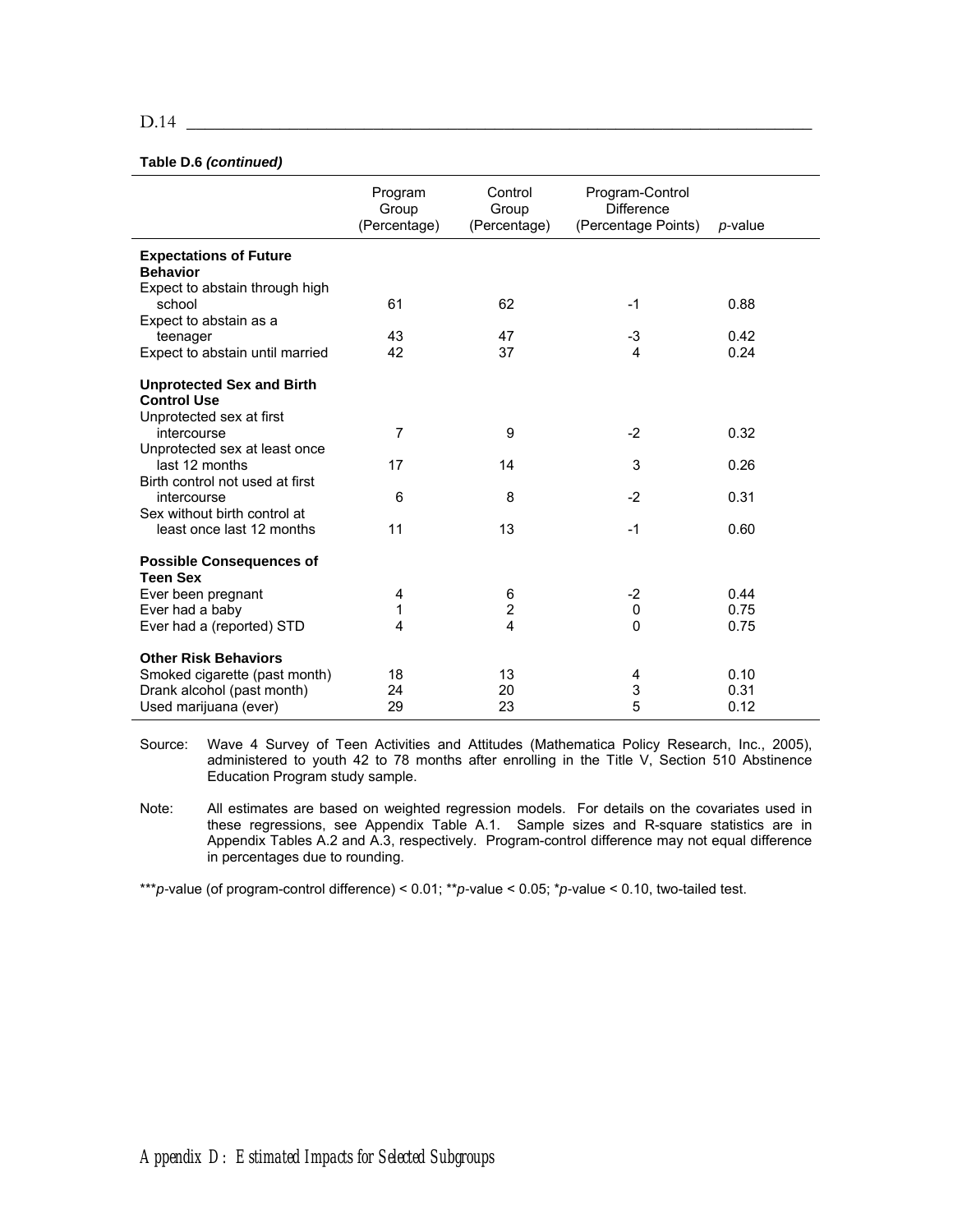# **A PPENDIX E**

**P ROGRAM I MPACTS ON P OTENTIAL M EDIATORS OF T EEN S EXUAL A CTIVITY ( M EASURED FROM THE F INAL F OLLOW - U P S URVEY )**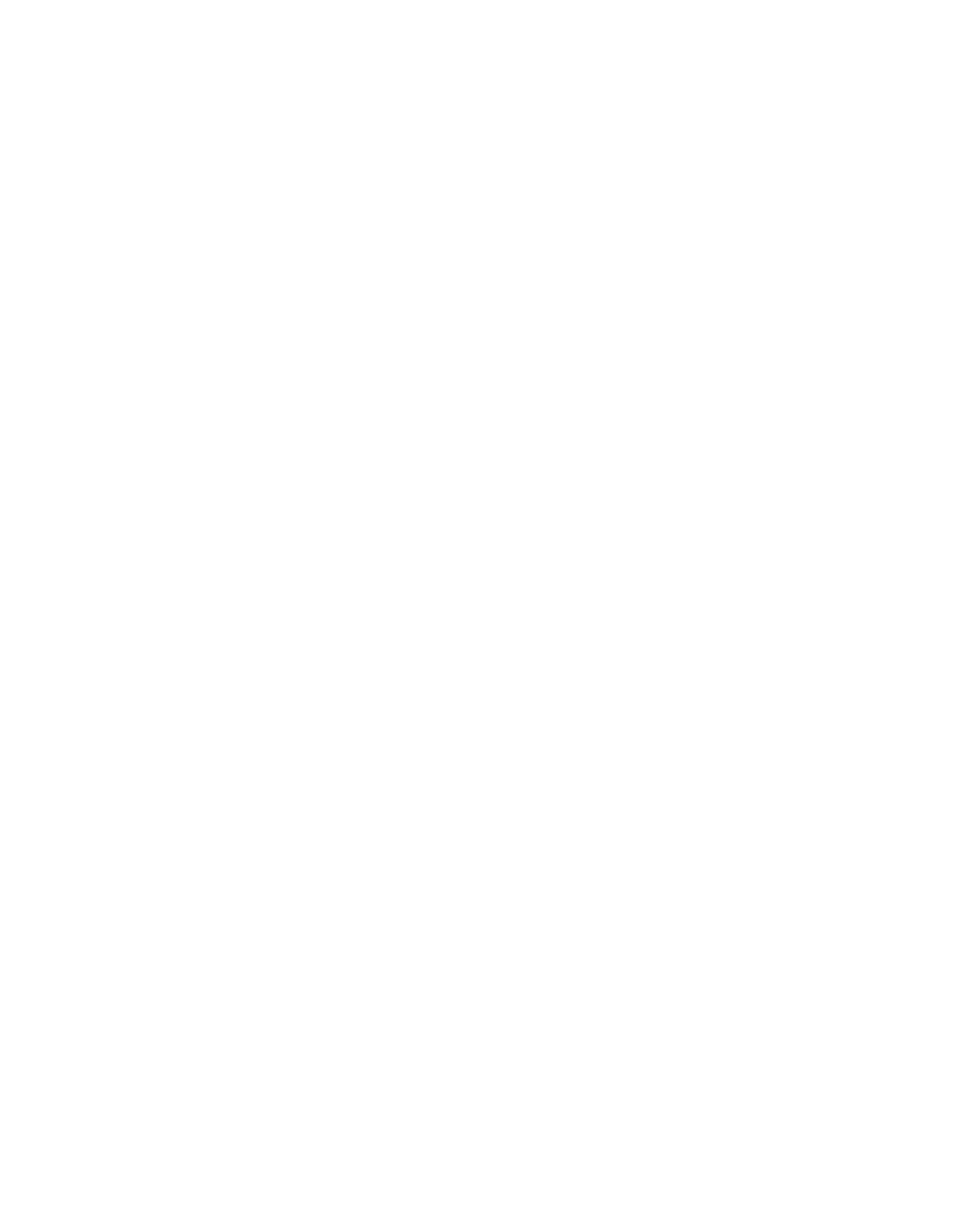|  |  | Table E.1. Existing Measures of Potential Mediators <sup>a</sup> |
|--|--|------------------------------------------------------------------|
|  |  |                                                                  |

| Variable                                  | Definition                                                                                                                                                                                                                                                                                                                                                                                                                                                                                                                                                                                                                                                                                         |
|-------------------------------------------|----------------------------------------------------------------------------------------------------------------------------------------------------------------------------------------------------------------------------------------------------------------------------------------------------------------------------------------------------------------------------------------------------------------------------------------------------------------------------------------------------------------------------------------------------------------------------------------------------------------------------------------------------------------------------------------------------|
|                                           | Views on Abstinence, Teen Sex, and Marriage                                                                                                                                                                                                                                                                                                                                                                                                                                                                                                                                                                                                                                                        |
| <b>Views Supportive</b><br>of Abstinence  | Continuous (scale) variable, reflecting the average of five individual survey items:<br>(a) having sexual intercourse is something only married people should do, (b) it is<br>against my values to have sexual intercourse as an unmarried teen, (c) it would<br>be okay for teens who have been dating for a long time to have sexual<br>intercourse [reversed], (d) it is okay for teenagers to have sexual intercourse<br>before marriage if they plan to get married [reversed], and (e) it is okay for<br>unmarried teens to have sexual intercourse if they use birth control [reversed].<br>Responses are coded from 0 (strongly disagree) to 3 (strongly agree) and<br>averaged.          |
| <b>Views Unsupportive</b><br>of Teen Sex  | Continuous (scale) variable, reflecting the average of five individual survey items:<br>(a) petting can lead to sex; (b) in a relationship, there are many more important<br>things than sex; (c) it is okay to say no to touching; (d) the best way to avoid<br>unwanted pregnancy is to wait until marriage to have sex; and (e) it is likely that<br>teens who have sex before marriage will get pregnant. Responses are coded<br>from 0 (strongly disagree) to 3 (strongly agree) and averaged.                                                                                                                                                                                                |
| <b>Views Supportive</b><br>of Marriage    | Continuous (scale) variable, reflecting the average of two individual survey items:<br>(a) having a good marriage is important to me, and (b) having a good marriage is<br>not realistic for me [reversed]. Responses are coded from 0 (strongly disagree) to<br>3 (strongly agree) and averaged.                                                                                                                                                                                                                                                                                                                                                                                                  |
|                                           | <b>Peer Influences and Relations</b>                                                                                                                                                                                                                                                                                                                                                                                                                                                                                                                                                                                                                                                               |
| Friends' Support<br>for Abstinence        | Continuous (scale) variable, reflecting the average of three items: (a) number of<br>five closest friends who think sex at your age is okay [reversed], (b) number who<br>think someone should wait until marriage to have sex, and (c) number who have<br>had sexual intercourse [reversed]. Responses are recoded to four interval<br>measures: 0 (none), 1 (one or two), 3 (three or four), 5 (all of them) and averaged.                                                                                                                                                                                                                                                                       |
| Peer Pressure to<br>Have Sex <sup>b</sup> | Ordinal (scale) variable based on item asking how much pressure respondent<br>feels from friends to have sex. Responses are coded from 0 (no pressure at all)<br>to 3 (a lot of pressure).                                                                                                                                                                                                                                                                                                                                                                                                                                                                                                         |
|                                           | Self-Concept, Refusal Skills, and Communication with Parents                                                                                                                                                                                                                                                                                                                                                                                                                                                                                                                                                                                                                                       |
| Self-Esteem and<br>-Control               | Continuous (scale) variable, reflecting the average of self-esteem and self-control<br>measures. Self-esteem: average of four items asking whether respondent<br>(a) has a lot to be proud of, (b) likes self as is, (c) feels like s/he is doing<br>everything right, and (d) feels loved and wanted. Responses are coded from<br>0 (disagree a lot) to 3 (agree a lot) and averaged. Self-control: average of four<br>items asking whether respondent (a) would do almost anything on a dare, (b) likes<br>to take risks, (c) keeps out of trouble at all costs [reversed], and (d) often acts<br>before thinking. Responses are coded from 0 (definitely true) to 3 (not true) and<br>averaged. |
| Refusal Skills <sup>b</sup>               | Continuous (scale) variable, reflecting the average of five items asking whether<br>the respondent could (a) stick with decision not to have sexual intercourse,<br>(b) talk with (girl/boy)friend about the decision, (c) avoid getting into a situation<br>that might lead to sexual intercourse, (d) say no to having sexual intercourse and<br>explain reasons, and (e) stop seeing (girl/boy)friend if s/he keeps pushing.<br>Responses are coded 0 (no), 1 (maybe), or 2 (yes) and are averaged.                                                                                                                                                                                             |

*Appendix E: Program Impacts on Potential Mediators of Teen Sexual Activity (Measured from the Final Follow-Up Survey)*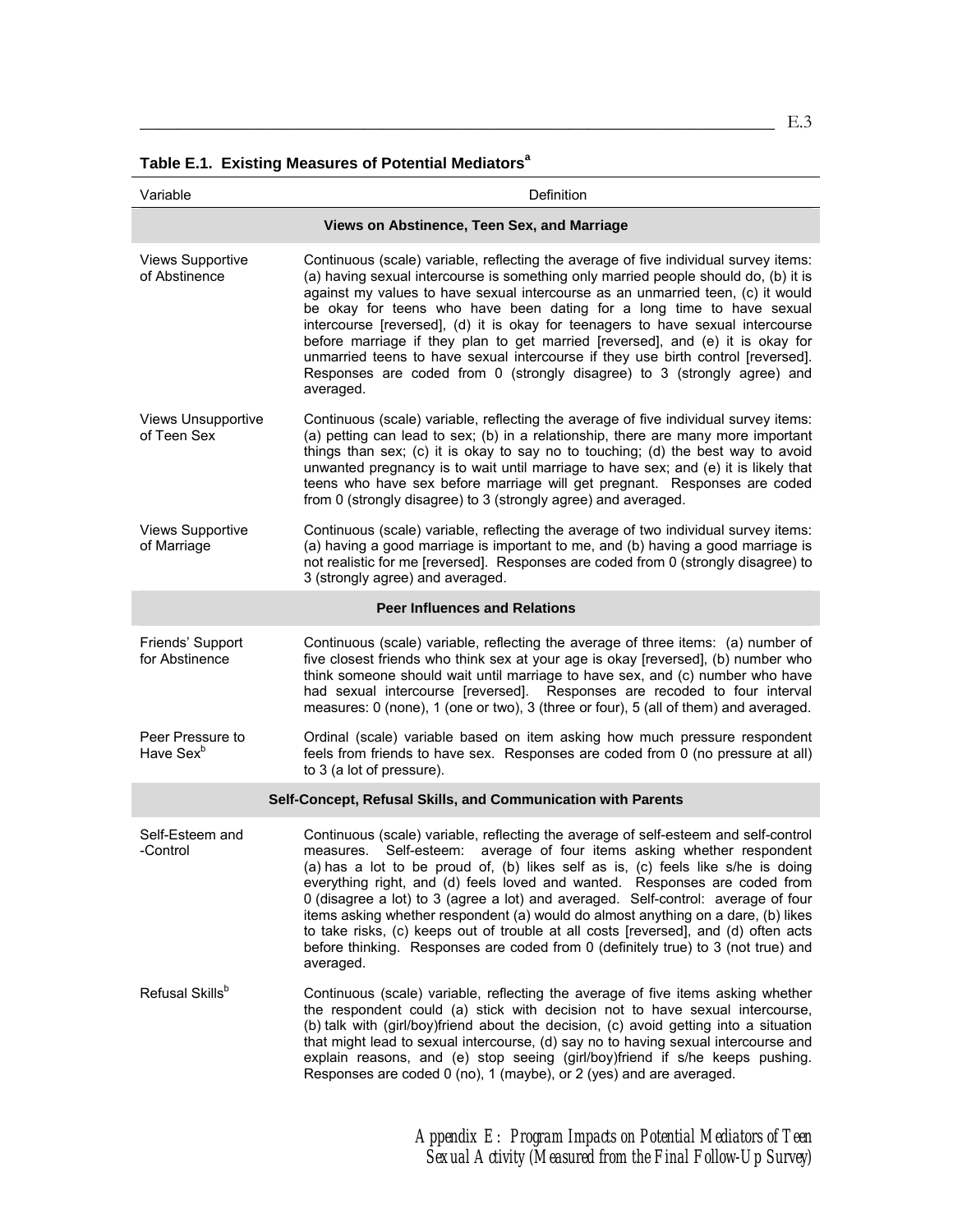$E.4$ 

| Table E.1 (continued) |
|-----------------------|
|                       |

| Variable                                                 | Definition                                                                                                                                                                                                                                                                                                                                                                                                                                                        |  |  |  |
|----------------------------------------------------------|-------------------------------------------------------------------------------------------------------------------------------------------------------------------------------------------------------------------------------------------------------------------------------------------------------------------------------------------------------------------------------------------------------------------------------------------------------------------|--|--|--|
| Communication<br>with Parents <sup>c</sup>               | Continuous (scale) variable, reflecting the average of three items: (a) during past<br>year, have you asked your parents a question about sex; (b) how often during<br>past year have you talked with parents about what's right/wrong or good/bad<br>about sex; and (c) how comfortable are you talking with your parents about sex.<br>Responses are coded from 0 to 2 and averaged.                                                                            |  |  |  |
|                                                          | Perceived Consequences of Teen and Nonmarital Sex                                                                                                                                                                                                                                                                                                                                                                                                                 |  |  |  |
| <b>Perceived General</b><br>Consequences of<br>Teen Sex  | Continuous (scale) variable, reflecting the average of three items: (a) sexual<br>relationships create more problems than they are worth for teens, (b) sexual<br>relations make life too difficult for teens, and (c) a teen who has had sex outside<br>of marriage is better off waiting until marriage to have it again. Responses are<br>coded from 0 (strongly disagree) to 3 (strongly agree) and averaged.                                                 |  |  |  |
| <b>Perceived Personal</b><br>Consequences of<br>Teen Sex | Continuous (scale) variable, reflecting the average of four items: The extent to<br>which sex as an unmarried teen makes it hard to (a) study and stay in school,<br>(b) have a good marriage and a good family life in the future, (c) develop<br>emotionally and grow morally, and (d) whether sex as an unmarried teen is a<br>problem if no pregnancy results. Responses are coded from 0 (not hard/no<br>problem) to 2 (very hard/big problem) and averaged. |  |  |  |
| <b>Pledging Abstinence</b>                               |                                                                                                                                                                                                                                                                                                                                                                                                                                                                   |  |  |  |
| Pledged to Abstain<br>from Sex until Marriage            | Binary variable that equals 1 if respondent reports having pledged to abstain from<br>sex until marriage.                                                                                                                                                                                                                                                                                                                                                         |  |  |  |

Notes: Variable definitions are based on questions from the final follow-up survey.

<sup>a</sup>Except as noted, the variables were measured on both the final and initial (first year) surveys. In some instances, the measures examined in this report differ from those originally examined in the first-year impacts report because of differences in the items asked on the two surveys. For comparison of the measures summarized above to the original measures, see Appendix C of Maynard et al. (2005).

<sup>b</sup>This variable is available on the initial (first year) survey only for the youth in the two middle school program sites, *My Choice, My Future!* and *ReCapturing the Vision*; analysis of these variables linked to future risk behavior is therefore limited to these two program sites.

<sup>c</sup>This variable is *only* available on the initial (first year) survey; the analysis of the variable is therefore limited to examining its links to (reduced) future risk behavior.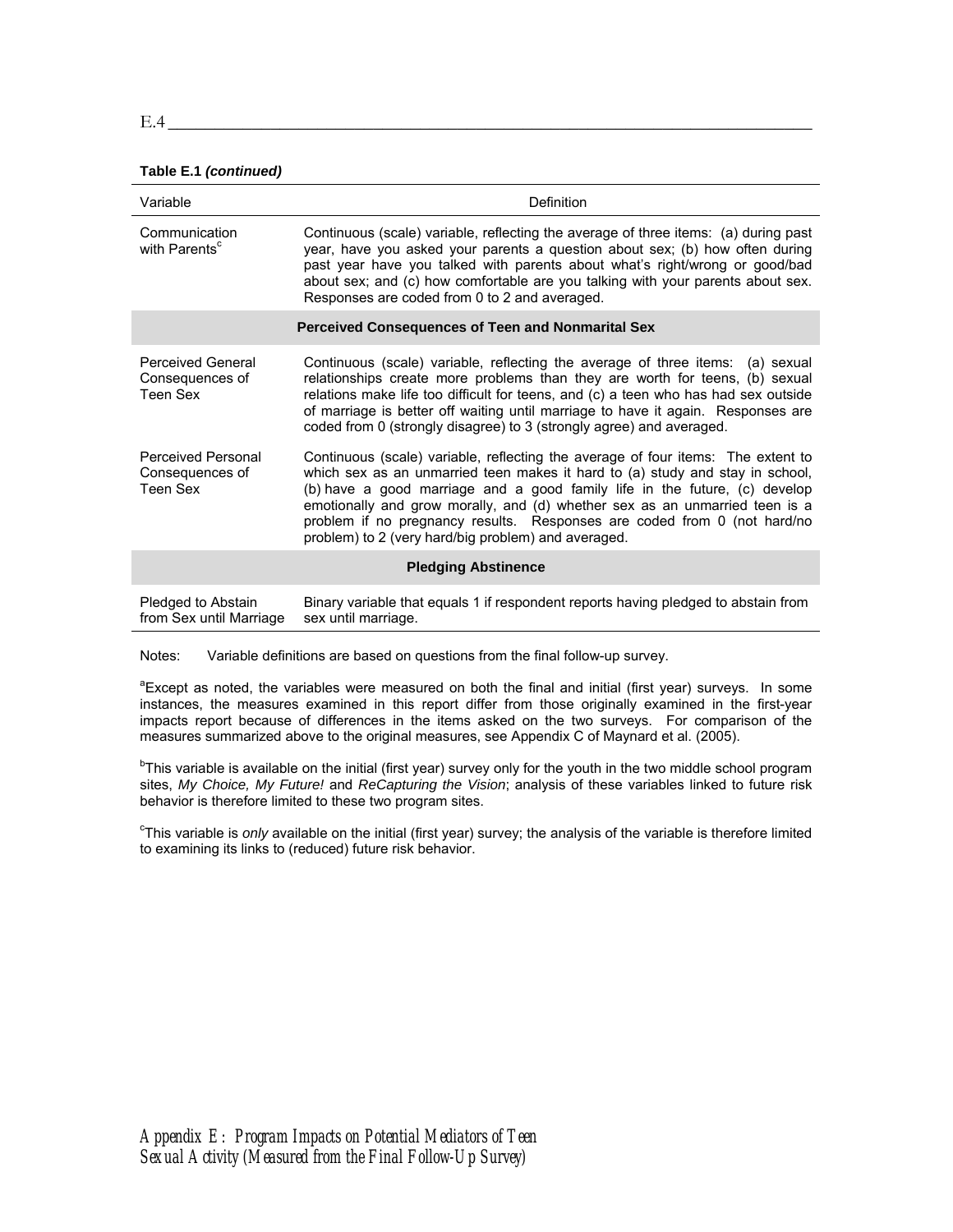| Program<br>Group<br>(Mean) | Control<br>Group<br>(Mean) | Program-Control<br><b>Difference</b> | Effect Size <sup>a</sup> $p$ -value |         |
|----------------------------|----------------------------|--------------------------------------|-------------------------------------|---------|
|                            |                            |                                      |                                     |         |
| 1.62                       | 1.60                       | 0.02                                 | 0.04                                | 0.39    |
| 2.27                       | 2.27                       | 0.00                                 | 0.00                                | 0.96    |
| 2.37                       | 2.36                       | 0.01                                 | 0.02                                | 0.63    |
|                            |                            |                                      |                                     |         |
| 1.46                       | 1.41                       | 0.05                                 | 0.07                                | 0.42    |
| 2.24                       | 2.23                       | 0.01                                 | 0.03                                | 0.71    |
| 2.52                       | 2.51                       | 0.01                                 | 0.03                                | 0.77    |
|                            |                            |                                      |                                     |         |
| 1.66                       | 1.64                       | 0.02                                 | 0.03                                | 0.72    |
| 2.38                       | 2.36                       | 0.02                                 | 0.03                                | 0.70    |
| 2.47                       | 2.41                       | 0.05                                 | 0.09                                | 0.27    |
|                            |                            |                                      |                                     |         |
| 1.71                       | 1.64                       | 0.07                                 | 0.11                                | 0.25    |
| 2.24                       | 2.26                       | $-0.02$                              | $-0.05$                             | 0.62    |
| 2.27                       | 2.20                       | 0.07                                 | 0.11                                | 0.22    |
|                            |                            |                                      |                                     |         |
| 1.64                       | 1.68                       | $-0.04$                              | $-0.06$                             | 0.41    |
| 2.24                       | 2.24                       | 0.00                                 | $-0.01$                             | 0.93    |
| 2.21                       | 2.30                       | $-0.09$                              | $-0.15$                             | $0.08*$ |
|                            |                            |                                      |                                     |         |

### **Table E.2. Estimated Impacts on Views Toward Abstinence, Teen Sex, and Marriage, Overall and by Site**

Source: Wave 4 Survey of Teen Activities and Attitudes (Mathematica Policy Research, Inc., 2005), administered to youth 42 to 78 months after enrolling in the Title V, Section 510 Abstinence Education Program study sample.

Note: All estimates are adjusted, based on weighted regression models described in Chapter III. For details on the covariates used in these regressions, see Appendix Table A.1. For descriptions of the outcome measures analyzed, see Appendix Table E.1. Program-control difference may not equal difference in means due to rounding.

<sup>a</sup>The effect size measure is calculated as the ratio of the mean difference to the standard deviation of the outcome measure for the control group.

\*\*\**p-*value (of program-control difference) < 0.01; \*\**p-*value < 0.05; \**p-*value < 0.10, two-tailed test.

\_\_\_\_\_\_\_\_\_\_\_\_\_\_\_\_\_\_\_\_\_\_\_\_\_\_\_\_\_\_\_\_\_\_\_\_\_\_\_\_\_\_\_\_\_\_\_\_\_\_\_\_\_\_\_\_\_\_\_\_\_\_\_\_\_\_\_\_ E.5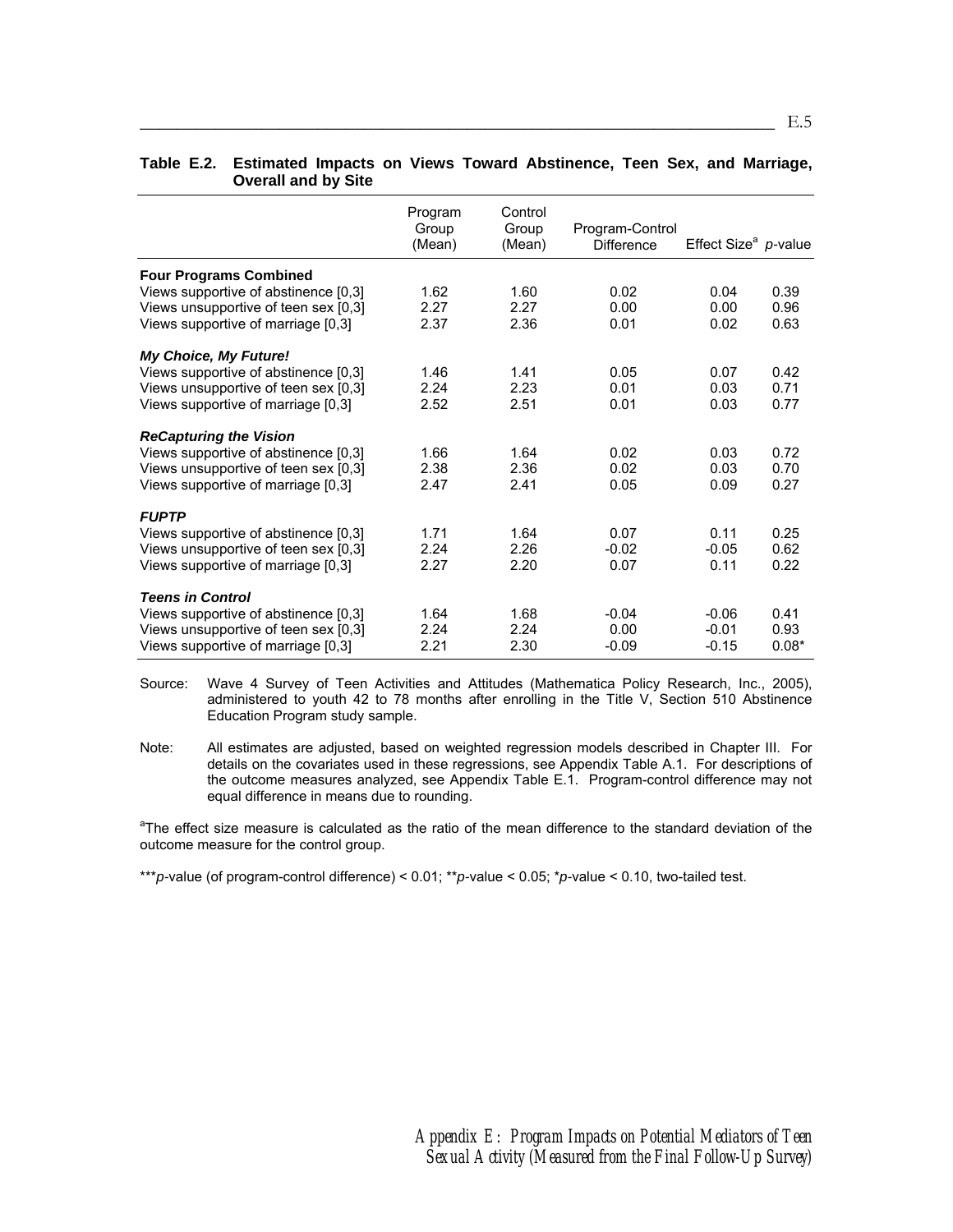| Table E.3. Estimated Impacts on Peer Influences and Relations, Overall and by Site |
|------------------------------------------------------------------------------------|
|------------------------------------------------------------------------------------|

 $E.6$ 

| Control<br>Program<br>Effect<br>Program-Control<br>Group<br>Group<br>Size <sup>a</sup><br><b>Difference</b><br>(Mean)<br>(Mean) | <i>p</i> -value |
|---------------------------------------------------------------------------------------------------------------------------------|-----------------|
| <b>Four Programs Combined</b>                                                                                                   |                 |
| Friends' support for abstinence [0,5]<br>1.96<br>1.99<br>0.03<br>0.02                                                           | 0.62            |
| Peer pressure to have sex [0,3]<br>0.18<br>0.15<br>0.03<br>0.04                                                                 | 0.31            |
| <b>My Choice, My Future!</b>                                                                                                    |                 |
| Friends' support for abstinence [0,5]<br>1.66<br>$-0.06$<br>$-0.04$<br>1.73                                                     | 0.64            |
| Peer pressure to have sex [0,3]<br>0.09<br>0.07<br>0.02<br>0.04                                                                 | 0.59            |
| <b>ReCapturing the Vision</b>                                                                                                   |                 |
| Friends' support for abstinence [0,5]<br>1.86<br>0.10<br>0.06<br>1.76                                                           | 0.49            |
| 0.08<br>Peer pressure to have sex [0,3]<br>0.11<br>0.03<br>0.05                                                                 | 0.57            |
| <b>FUPTP</b>                                                                                                                    |                 |
| $-0.04$<br>Friends' support for abstinence [0,5]<br>2.27<br>2.33<br>$-0.06$                                                     | 0.71            |
| Peer pressure to have sex [0,3]<br>0.22<br>0.07<br>0.12<br>0.14                                                                 | 0.23            |
| <b>Teens in Control</b>                                                                                                         |                 |
| Friends' support for abstinence [0,5]<br>2.18<br>0.16<br>2.02<br>0.10                                                           | 0.16            |
| Peer pressure to have sex [0,3]<br>0.31<br>$-0.02$<br>0.29<br>$-0.01$                                                           | 0.81            |

Source: Wave 4 Survey of Teen Activities and Attitudes (Mathematica Policy Research, Inc., 2005), administered to youth 42 to 78 months after enrolling in the Title V, Section 510 Abstinence Education Program study sample.

Note: All estimates are adjusted, based on weighted regression models described in Chapter III. For details on the covariates used in these regressions, see Appendix Table A.1. For descriptions of the outcome measures analyzed, see Appendix Table E.1. Program-control difference may not equal difference in means due to rounding.

<sup>a</sup>The effect size measure is calculated as the ratio of the mean difference to the standard deviation of the outcome measure for the control group.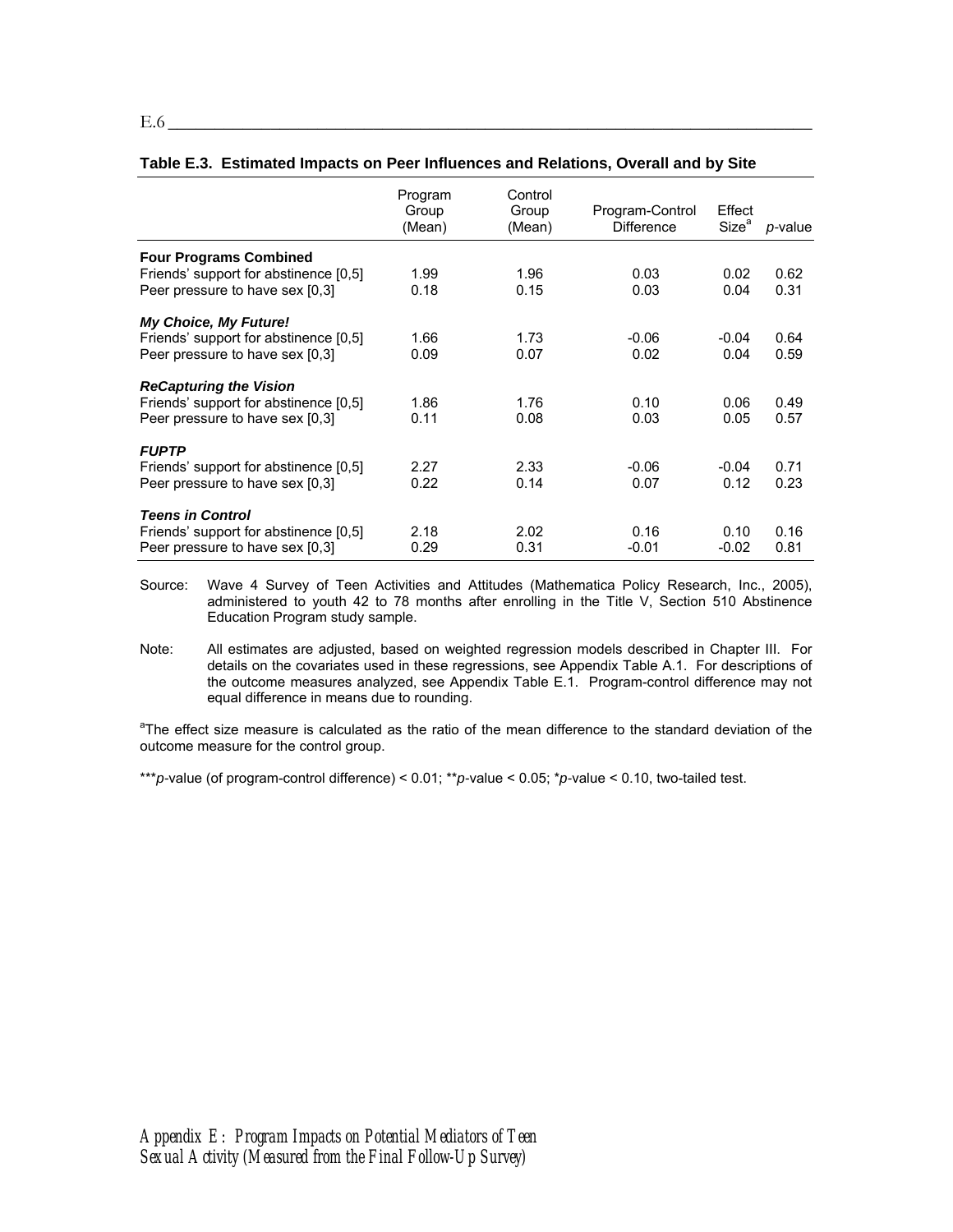|                                | Program<br>Group<br>(Mean) | Control<br>Group<br>(Mean) | Program-Control<br><b>Difference</b> | Effect Size <sup>a</sup> p-value |         |
|--------------------------------|----------------------------|----------------------------|--------------------------------------|----------------------------------|---------|
| <b>Four Programs Combined</b>  |                            |                            |                                      |                                  |         |
| Self-esteem and -control [0,3] | 2.19                       | 2.17                       | 0.02                                 | 0.05                             | 0.27    |
| Refusal skills [0,2]           | 1.63                       | 1.60                       | 0.03                                 | 0.05                             | 0.12    |
| <b>My Choice, My Future!</b>   |                            |                            |                                      |                                  |         |
| Self-esteem and -control [0,3] | 2.05                       | 1.97                       | 0.08                                 | 0.18                             | $0.05*$ |
| Refusal skills [0,2]           | 1.66                       | 1.58                       | 0.07                                 | 0.14                             | $0.07*$ |
| <b>ReCapturing the Vision</b>  |                            |                            |                                      |                                  |         |
| Self-esteem and -control [0,3] | 2.28                       | 2.27                       | 0.01                                 | 0.03                             | 0.73    |
| Refusal skills [0,2]           | 1.85                       | 1.84                       | 0.01                                 | 0.02                             | 0.69    |
| <b>FUPTP</b>                   |                            |                            |                                      |                                  |         |
| Self-esteem and -control [0,3] | 2.23                       | 2.23                       | $-0.01$                              | $-0.02$                          | 0.80    |
| Refusal skills [0,2]           | 1.66                       | 1.64                       | 0.02                                 | 0.03                             | 0.67    |
| <b>Teens in Control</b>        |                            |                            |                                      |                                  |         |
| Self-esteem and -control [0,3] | 2.21                       | 2.21                       | 0.00                                 | 0.00                             | 0.99    |
| Refusal skills [0,2]           | 1.35                       | 1.34                       | 0.01                                 | 0.03                             | 0.71    |

#### **Table E.4. Estimated Impacts on Self-Concept and Refusal Skills, Overall and by Site**

\_\_\_\_\_\_\_\_\_\_\_\_\_\_\_\_\_\_\_\_\_\_\_\_\_\_\_\_\_\_\_\_\_\_\_\_\_\_\_\_\_\_\_\_\_\_\_\_\_\_\_\_\_\_\_\_\_\_\_\_\_\_\_\_\_\_\_\_ E.7

Source: Wave 4 Survey of Teen Activities and Attitudes (Mathematica Policy Research, Inc., 2005), administered to youth 42 to 78 months after enrolling in the Title V, Section 510 Abstinence Education Program study sample.

Note: All estimates are adjusted, based on weighted regression models described in Chapter III. For details on the covariates used in these regressions, see Appendix Table A.1. For descriptions of the outcome measures analyzed, see Appendix Table E.1. Program-control difference may not equal difference in means due to rounding.

<sup>a</sup>The effect size measure is calculated as the ratio of the mean difference to the standard deviation of the outcome measure for the control group.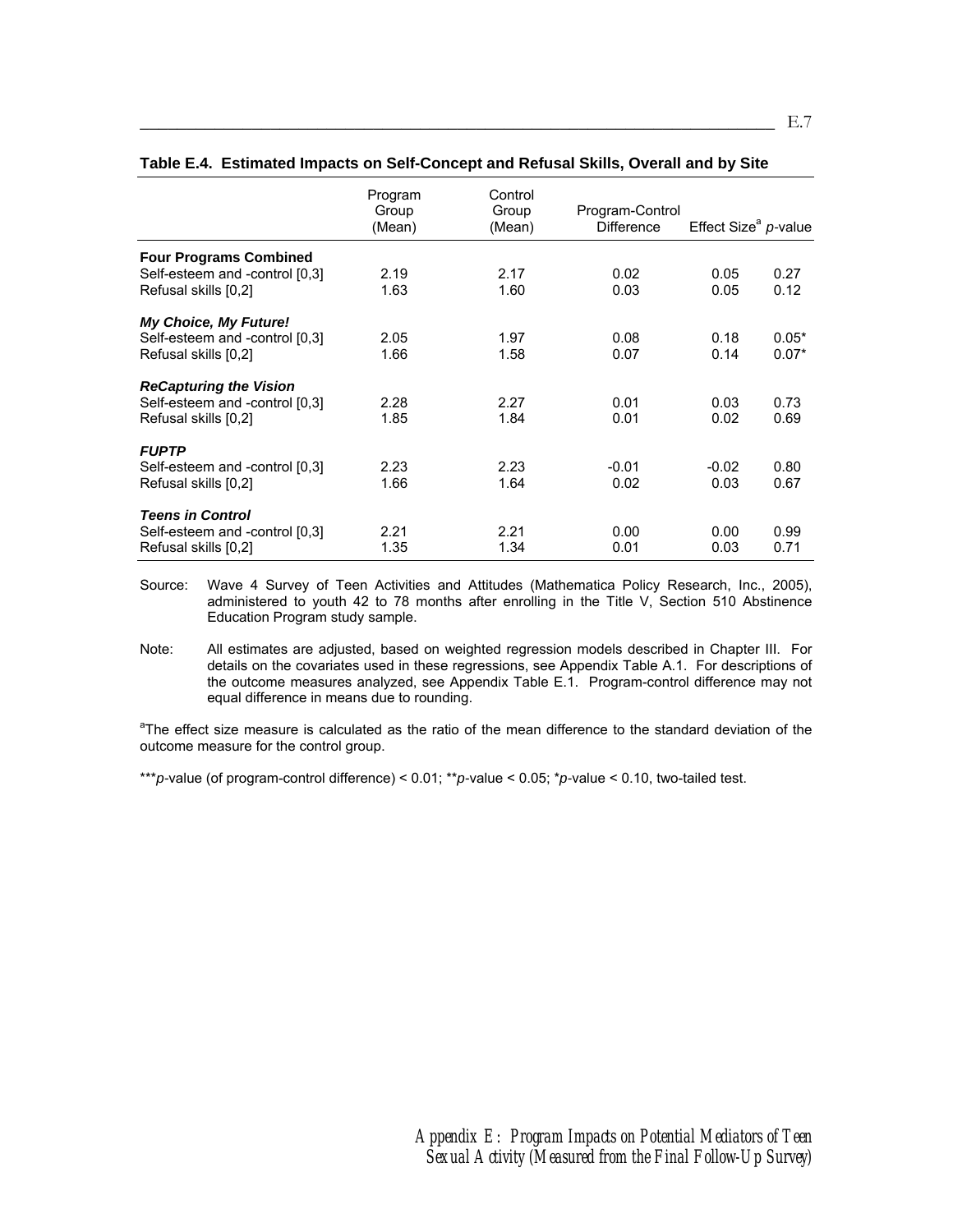|                                         | Program<br>Group<br>(Mean) | Control<br>Group<br>(Mean) | Program-Control<br><b>Difference</b> | Effect Size <sup>a</sup> <i>p</i> -value |          |
|-----------------------------------------|----------------------------|----------------------------|--------------------------------------|------------------------------------------|----------|
| <b>Four Programs Combined</b>           |                            |                            |                                      |                                          |          |
| General consequences of teen sex [0,3]  | 1.86                       | 1.80                       | 0.06                                 | 0.09                                     | $0.04**$ |
| Personal consequences of teen sex [0,2] | 0.86                       | 0.83                       | 0.04                                 | 0.07                                     | 0.13     |
| <b>My Choice, My Future!</b>            |                            |                            |                                      |                                          |          |
| General consequences of teen sex [0,3]  | 1.71                       | 1.67                       | 0.05                                 | 0.06                                     | 0.49     |
| Personal consequences of teen sex [0,2] | 0.76                       | 0.75                       | 0.02                                 | 0.03                                     | 0.73     |
| <b>ReCapturing the Vision</b>           |                            |                            |                                      |                                          |          |
| General consequences of teen sex [0,3]  | 1.88                       | 1.82                       | 0.05                                 | 0.07                                     | 0.43     |
| Personal consequences of teen sex [0,2] | 0.79                       | 0.79                       | 0.00                                 | 0.00                                     | 1.00     |
| <b>FUPTP</b>                            |                            |                            |                                      |                                          |          |
| General consequences of teen sex [0,3]  | 1.95                       | 1.83                       | 0.12                                 | 0.17                                     | $0.07*$  |
| Personal consequences of teen sex [0,2] | 0.97                       | 0.91                       | 0.06                                 | 0.12                                     | 0.24     |
| <b>Teens in Control</b>                 |                            |                            |                                      |                                          |          |
| General consequences of teen sex [0,3]  | 1.91                       | 1.87                       | 0.04                                 | 0.06                                     | 0.45     |
| Personal consequences of teen sex [0,2] | 0.91                       | 0.85                       | 0.06                                 | 0.12                                     | 0.11     |
|                                         |                            |                            |                                      |                                          |          |

### **Table E.5. Estimated Impacts on Perceived Consequences of Teen and Nonmarital Sex, Overall and by Site**

Source: Wave 4 Survey of Teen Activities and Attitudes (Mathematica Policy Research, Inc., 2005), administered to youth 42 to 78 months after enrolling in the Title V, Section 510 Abstinence Education Program study sample.

Note: All estimates are adjusted, based on weighted regression models described in Chapter III. For details on the covariates used in these regressions, see Appendix Table A.1. For descriptions of the outcome measures analyzed, see Appendix Table E.1. Program-control difference may not equal difference in means due to rounding.

<sup>a</sup>The effect size measure is calculated as the ratio of the mean difference to the standard deviation of the outcome measure for the control group.

\*\*\**p-*value (of program-control difference) < 0.01; \*\**p-*value < 0.05; \**p-*value < 0.10, two-tailed test.

E.8  $\pm$